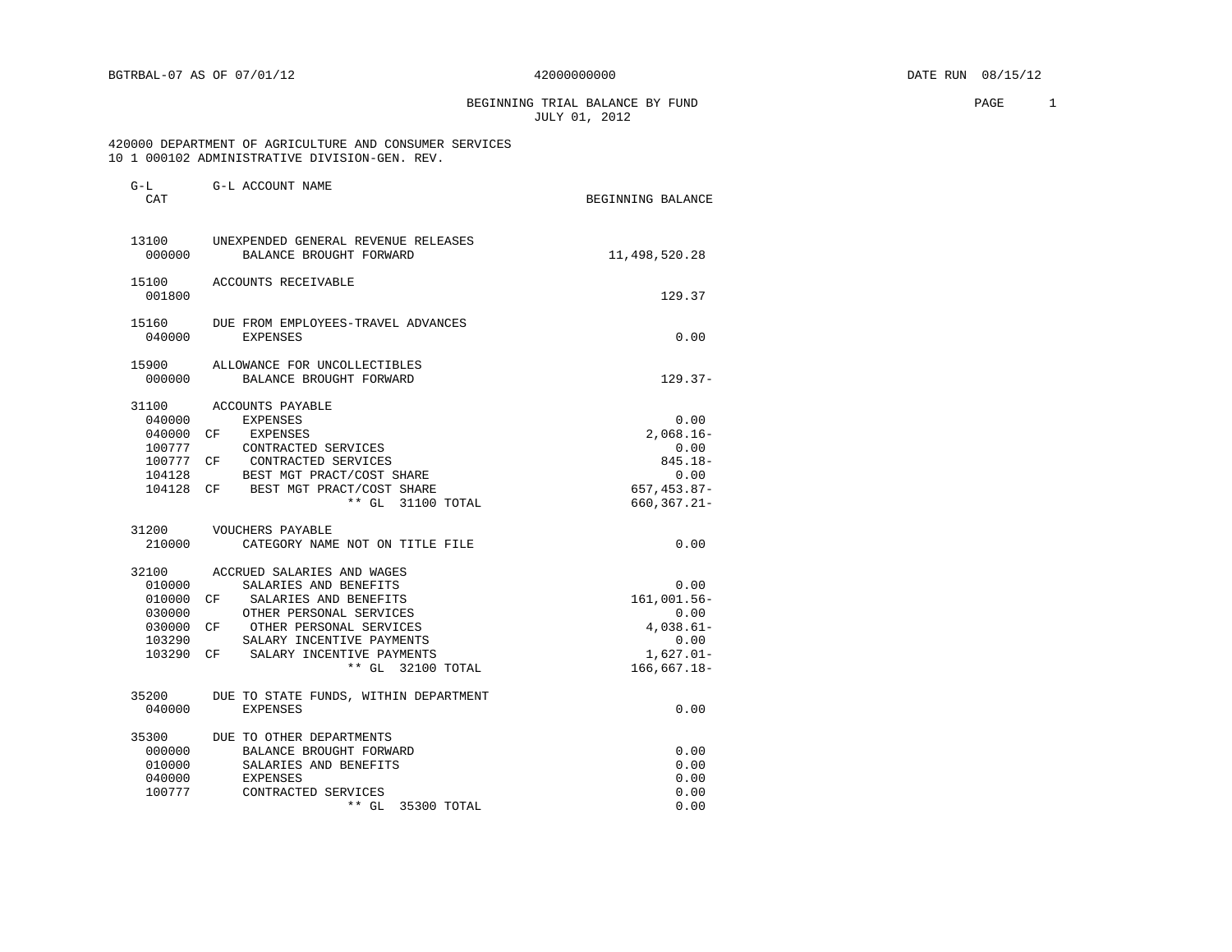BEGINNING TRIAL BALANCE BY FUND **EXAMPLE 2** JULY 01, 2012

### 420000 DEPARTMENT OF AGRICULTURE AND CONSUMER SERVICES 10 1 000102 ADMINISTRATIVE DIVISION-GEN. REV.

| $G-L$<br>CAT                                                                            | G-L ACCOUNT NAME                                                                                                                                                                                                                                                               | BEGINNING BALANCE                                                                                                                    |
|-----------------------------------------------------------------------------------------|--------------------------------------------------------------------------------------------------------------------------------------------------------------------------------------------------------------------------------------------------------------------------------|--------------------------------------------------------------------------------------------------------------------------------------|
| 38600<br>010000                                                                         | CURRENT COMPENSATED ABSENCES LIABILITY<br>000000 BALANCE BROUGHT FORWARD<br>SALARIES AND BENEFITS<br>** GL 38600 TOTAL                                                                                                                                                         | 0.00<br>$18,700.21 -$<br>$18,700.21 -$                                                                                               |
| 54900<br>000000                                                                         | COMMITTED FUND BALANCE<br>BALANCE BROUGHT FORWARD                                                                                                                                                                                                                              | 10,652,785.68-                                                                                                                       |
| 55100<br>000000                                                                         | FUND BALANCE RESERVED FOR ENCUMBRANCES<br>BALANCE BROUGHT FORWARD                                                                                                                                                                                                              | 0.00                                                                                                                                 |
| 146558 08                                                                               | 55600 RESERVED FOR FCO AND GRANTS/AID - FCO<br>FL ENERGY TECHNOLOGY PROJ                                                                                                                                                                                                       | 0.00                                                                                                                                 |
| 94100<br>040000 CF<br>100777<br>100777 CF<br>104128<br>146558<br>146558 08<br>146558 09 | ENCUMBRANCES<br>EXPENSES<br>CONTRACTED SERVICES<br>CONTRACTED SERVICES<br>BEST MGT PRACT/COST SHARE<br>CF<br>FL ENERGY TECHNOLOGY PROJ<br>07<br>FL ENERGY TECHNOLOGY PROJ<br>FL ENERGY TECHNOLOGY PROJ<br>** GL 94100 TOTAL                                                    | 25.00<br>430.39<br>1,048.00<br>910,565.07<br>250,000.00<br>7,524,627.85<br>3,582,325.04<br>12,269,021.35                             |
| 98100<br>040000 CF<br>100777<br>100777<br>104128<br>146558<br>146558<br>146558          | BUDGETARY FND BAL RESERVED/ENCUMBRANCE<br><b>EXPENSES</b><br>CONTRACTED SERVICES<br>CONTRACTED SERVICES<br>CF<br>BEST MGT PRACT/COST SHARE<br>CF<br>FL ENERGY TECHNOLOGY PROJ<br>07<br>08<br>FL ENERGY TECHNOLOGY PROJ<br>09<br>FL ENERGY TECHNOLOGY PROJ<br>** GL 98100 TOTAL | $25.00 -$<br>$430.39 -$<br>$1,048.00 -$<br>$910, 565.07 -$<br>$250,000.00 -$<br>7,524,627.85-<br>$3,582,325.04-$<br>12, 269, 021.35- |
|                                                                                         | *** FUND TOTAL                                                                                                                                                                                                                                                                 | 0.00                                                                                                                                 |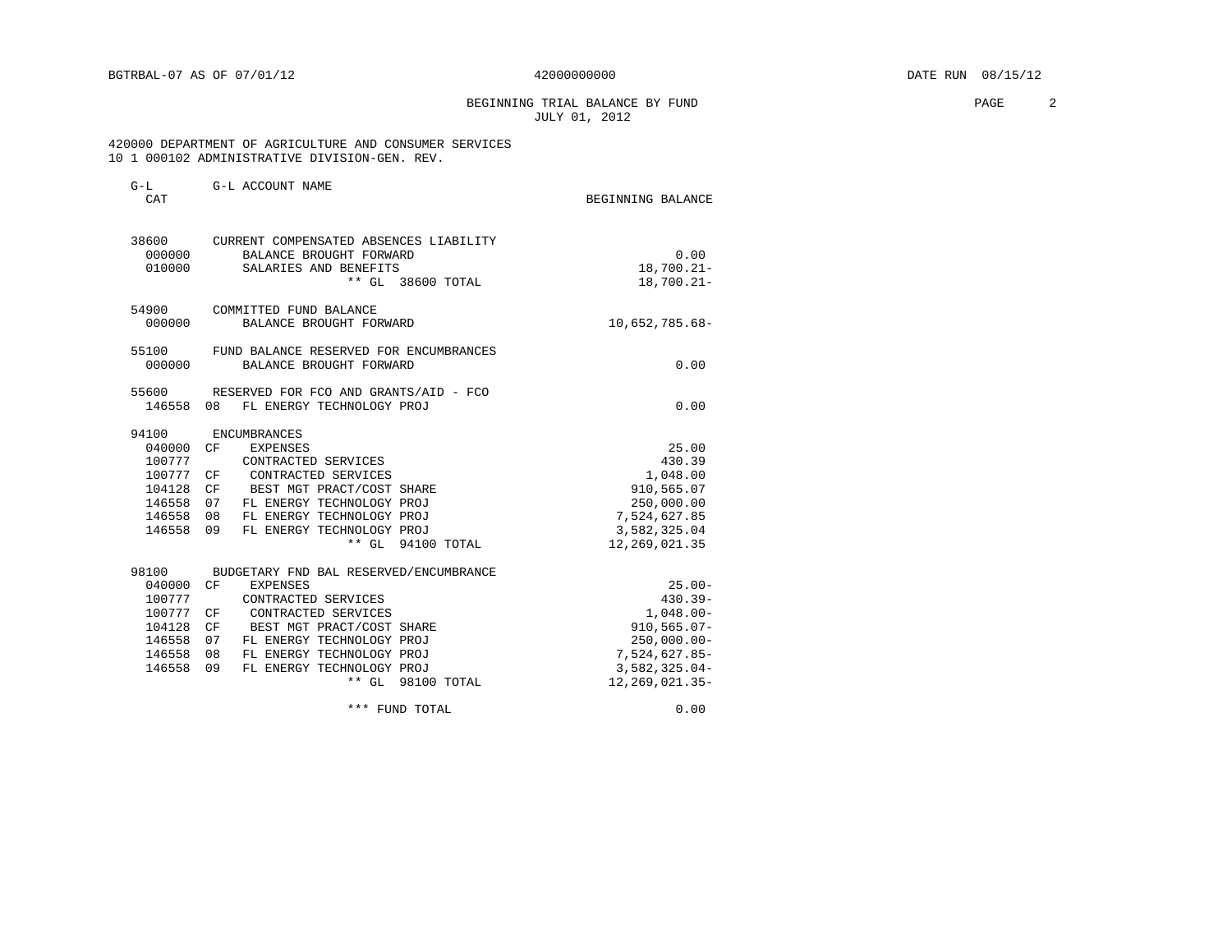BEGINNING TRIAL BALANCE BY FUND **EXAMPLE 2008** PAGE 3 JULY 01, 2012

### 420000 DEPARTMENT OF AGRICULTURE AND CONSUMER SERVICES 10 1 000113 FORESTRY DIVISION - GEN. REV.

| <b>CT LI</b><br>CAT                           | G-D UCCOONI INDUS                                                                                                                                      | BEGINNING BALANCE                                          |
|-----------------------------------------------|--------------------------------------------------------------------------------------------------------------------------------------------------------|------------------------------------------------------------|
| 13100<br>000000                               | UNEXPENDED GENERAL REVENUE RELEASES<br>BALANCE BROUGHT FORWARD                                                                                         | 2,533,300.14                                               |
| 001800                                        | 15100 ACCOUNTS RECEIVABLE                                                                                                                              | 976.53                                                     |
| 15160<br>040000                               | DUE FROM EMPLOYEES-TRAVEL ADVANCES<br>EXPENSES                                                                                                         | 0.00                                                       |
| 000000                                        | 15900 ALLOWANCE FOR UNCOLLECTIBLES<br>BALANCE BROUGHT FORWARD                                                                                          | $976.53-$                                                  |
| 17102<br>000000                               | PETROLEUM PRODUCTS INVENTORY<br>BALANCE BROUGHT FORWARD                                                                                                | 48, 331.68                                                 |
| 040000                                        | EXPENSES<br>** GL 17102 TOTAL                                                                                                                          | 0.00<br>48, 331.68                                         |
| 000000<br>040000                              | 17103 VEHICLE PARTS INVENTORY<br>BALANCE BROUGHT FORWARD<br>EXPENSES<br>$**$ GL<br>17103 TOTAL                                                         | 0.00<br>0.00<br>0.00                                       |
| 000000<br>040000                              | 17106 AIRCRAFT PARTS INVENTORY<br>BALANCE BROUGHT FORWARD<br>EXPENSES<br>** GL 17106 TOTAL                                                             | 86,760.74<br>0.00<br>86,760.74                             |
| 040000                                        | 17108 FIRE TOOL INVENTORY<br>000000 BALANCE BROUGHT FORWARD<br>EXPENSES<br>** GL 17108 TOTAL                                                           | 0.00<br>0.00<br>0.00                                       |
| 000000<br>040000<br>040000 CF<br>100777       | 31100 ACCOUNTS PAYABLE<br>BALANCE BROUGHT FORWARD<br>EXPENSES<br>EXPENSES<br>CONTRACTED SERVICES<br>100777 CF CONTRACTED SERVICES<br>** GL 31100 TOTAL | 0.00<br>0.00<br>0.00<br>0.00<br>$1,380.34-$<br>$1,380.34-$ |
| 32100<br>010000<br>010000<br>030000<br>030000 | ACCRUED SALARIES AND WAGES<br>SALARIES AND BENEFITS<br>CF SALARIES AND BENEFITS<br>OTHER PERSONAL SERVICES<br>CF OTHER PERSONAL SERVICES               | 0.00<br>$911, 235.11 -$<br>0.00<br>$815.89 -$              |
|                                               | ** GL 32100 TOTAL                                                                                                                                      | $912,051.00 -$                                             |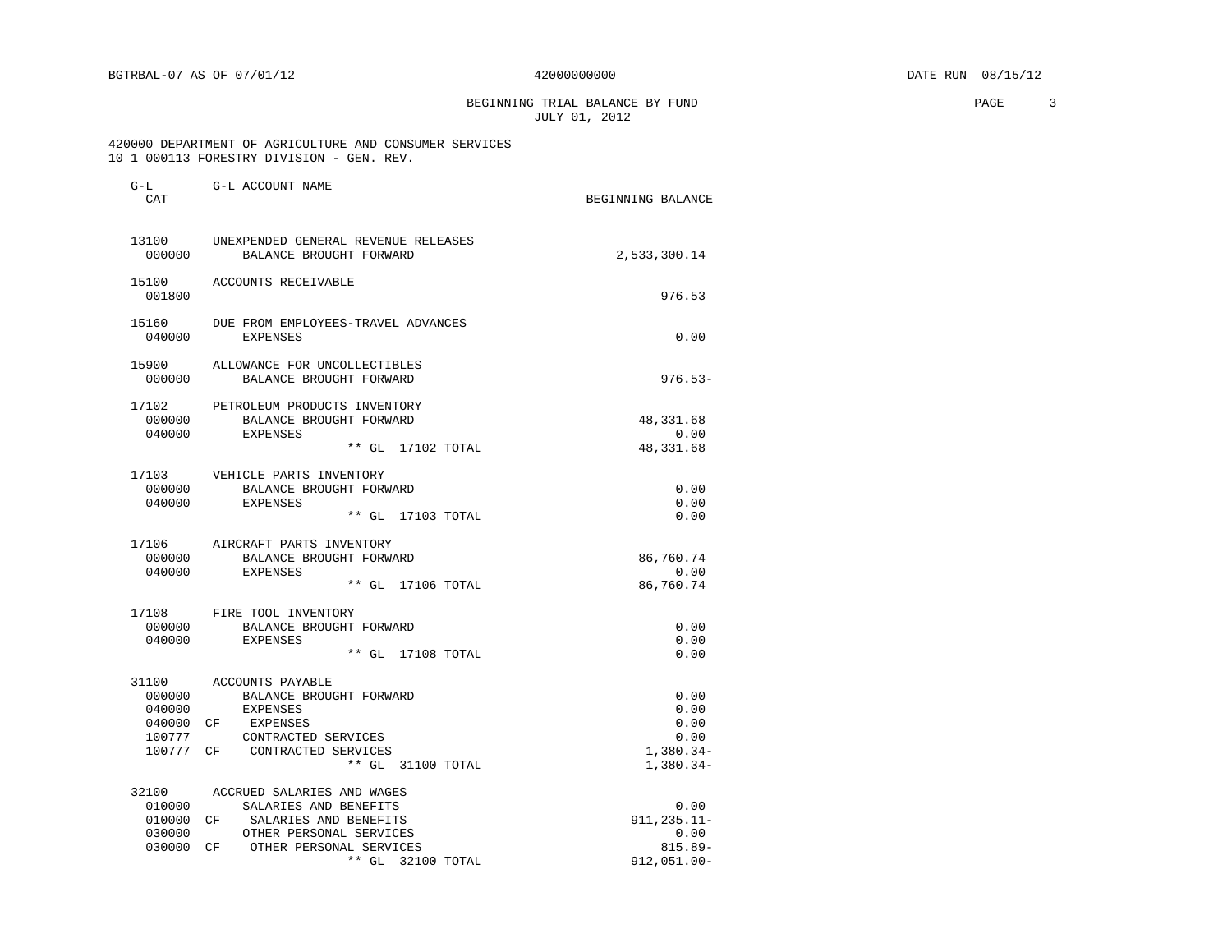BEGINNING TRIAL BALANCE BY FUND **EXAMPLE 1** PAGE 4 JULY 01, 2012

 420000 DEPARTMENT OF AGRICULTURE AND CONSUMER SERVICES 10 1 000113 FORESTRY DIVISION - GEN. REV.

| CAT                          |                                                                            | BEGINNING BALANCE            |
|------------------------------|----------------------------------------------------------------------------|------------------------------|
| 35300<br>010000<br>010000 CF | DUE TO OTHER DEPARTMENTS<br>SALARIES AND BENEFITS<br>SALARIES AND BENEFITS | $18,303.62-$<br>$41.66-$     |
| 040000                       | <b>EXPENSES</b>                                                            | 0.00                         |
|                              | 040000 CF EXPENSES<br>** GL 35300 TOTAL                                    | $73.70 -$<br>18, 418.98-     |
| 38600<br>010000              | CURRENT COMPENSATED ABSENCES LIABILITY<br>SALARIES AND BENEFITS            | 44,909.68-                   |
| 54900<br>000000              | COMMITTED FUND BALANCE<br>BALANCE BROUGHT FORWARD                          | $1,556,540.14-$              |
| 55100<br>000000              | FUND BALANCE RESERVED FOR ENCUMBRANCES<br>BALANCE BROUGHT FORWARD          | 0.00                         |
| 55200<br>000000              | FUND BALANCE RESERVED FOR INVENTORIES<br>BALANCE BROUGHT FORWARD           | 0.00                         |
| 56100<br>000000              | NONSPENDABLE - INVENTORIES AND PREPAID<br>BALANCE BROUGHT FORWARD          | 135,092.42-                  |
| 94100                        | ENCUMBRANCES                                                               |                              |
| 040000                       | EXPENSES                                                                   | 37.62                        |
|                              | 060000 CF OPERATING CAPITAL OUTLAY                                         | 13,397.86                    |
| 100100 CF                    | FORESTRY WILDFIRE/SUPP EOU                                                 | 1,604,715.78                 |
| 100777                       | CONTRACTED SERVICES<br>100777 CF CONTRACTED SERVICES                       | 101.22<br>1,538.58           |
|                              | ** GL 94100 TOTAL                                                          | 1,619,791.06                 |
| 98100                        | BUDGETARY FND BAL RESERVED/ENCUMBRANCE                                     |                              |
| 040000                       | EXPENSES                                                                   | $37.62-$                     |
| 060000                       | CF OPERATING CAPITAL OUTLAY                                                | 13,397.86-                   |
| 100100                       | CF<br>FORESTRY WILDFIRE/SUPP EOU                                           | 1,604,715.78-                |
| 100777                       | CONTRACTED SERVICES                                                        | $101.22 -$                   |
| 100777 CF                    | CONTRACTED SERVICES<br>** GL 98100 TOTAL                                   | $1,538.58-$<br>1,619,791.06- |
|                              | *** FUND TOTAL                                                             | 0.00                         |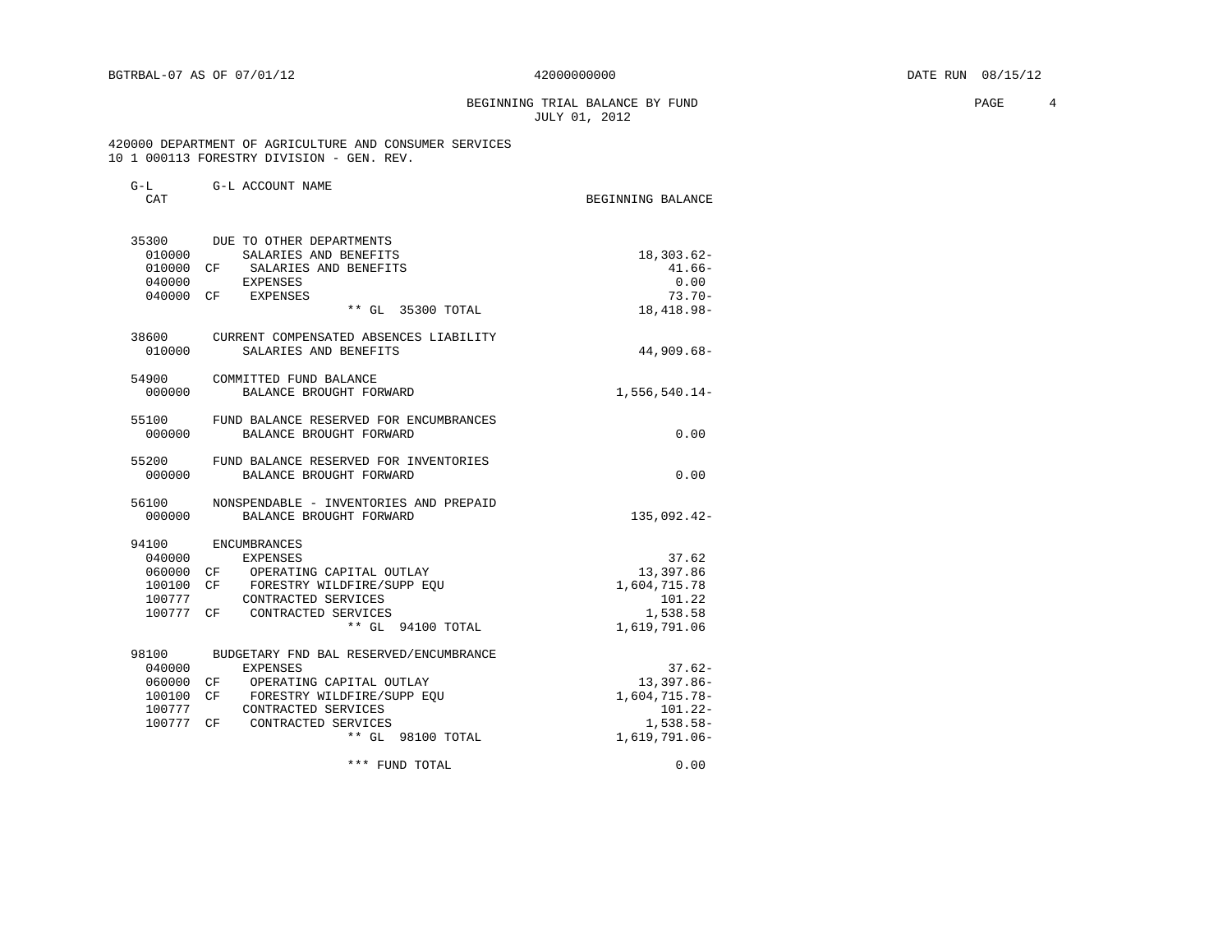# BEGINNING TRIAL BALANCE BY FUND **PAGE** 5 JULY 01, 2012

### 420000 DEPARTMENT OF AGRICULTURE AND CONSUMER SERVICES 10 1 000114 AGRICULTURE/MGT INFO CENTER-GENERAL REVENUE

| $G-L$<br><b>CAT</b>           | G-L ACCOUNT NAME                                                                                                                                                        | BEGINNING BALANCE                                             |
|-------------------------------|-------------------------------------------------------------------------------------------------------------------------------------------------------------------------|---------------------------------------------------------------|
| 000000                        | 13100 UNEXPENDED GENERAL REVENUE RELEASES<br>BALANCE BROUGHT FORWARD                                                                                                    | 23, 313. 20                                                   |
| 040000                        | 15160 DUE FROM EMPLOYEES-TRAVEL ADVANCES<br>EXPENSES                                                                                                                    | 0.00                                                          |
| 010000<br>030000<br>030000 CF | 32100 ACCRUED SALARIES AND WAGES<br>SALARIES AND BENEFITS<br>010000 CF SALARIES AND BENEFITS<br>OTHER PERSONAL SERVICES<br>OTHER PERSONAL SERVICES<br>** GL 32100 TOTAL | 0.00<br>$22,420.70-$<br>0.00<br>$892.50 -$<br>$23, 313, 20 -$ |
| 000000                        | 54900 COMMITTED FUND BALANCE<br>BALANCE BROUGHT FORWARD                                                                                                                 | 0.00                                                          |
| 55100<br>000000               | FUND BALANCE RESERVED FOR ENCUMBRANCES<br>BALANCE BROUGHT FORWARD                                                                                                       | 0.00                                                          |
| 94100<br>100777               | ENCUMBRANCES<br>CONTRACTED SERVICES                                                                                                                                     | 18,975.00                                                     |
| 100777                        | 98100 BUDGETARY FND BAL RESERVED/ENCUMBRANCE<br>CONTRACTED SERVICES                                                                                                     | $18,975.00 -$                                                 |
|                               | *** FUND TOTAL                                                                                                                                                          | 0.00                                                          |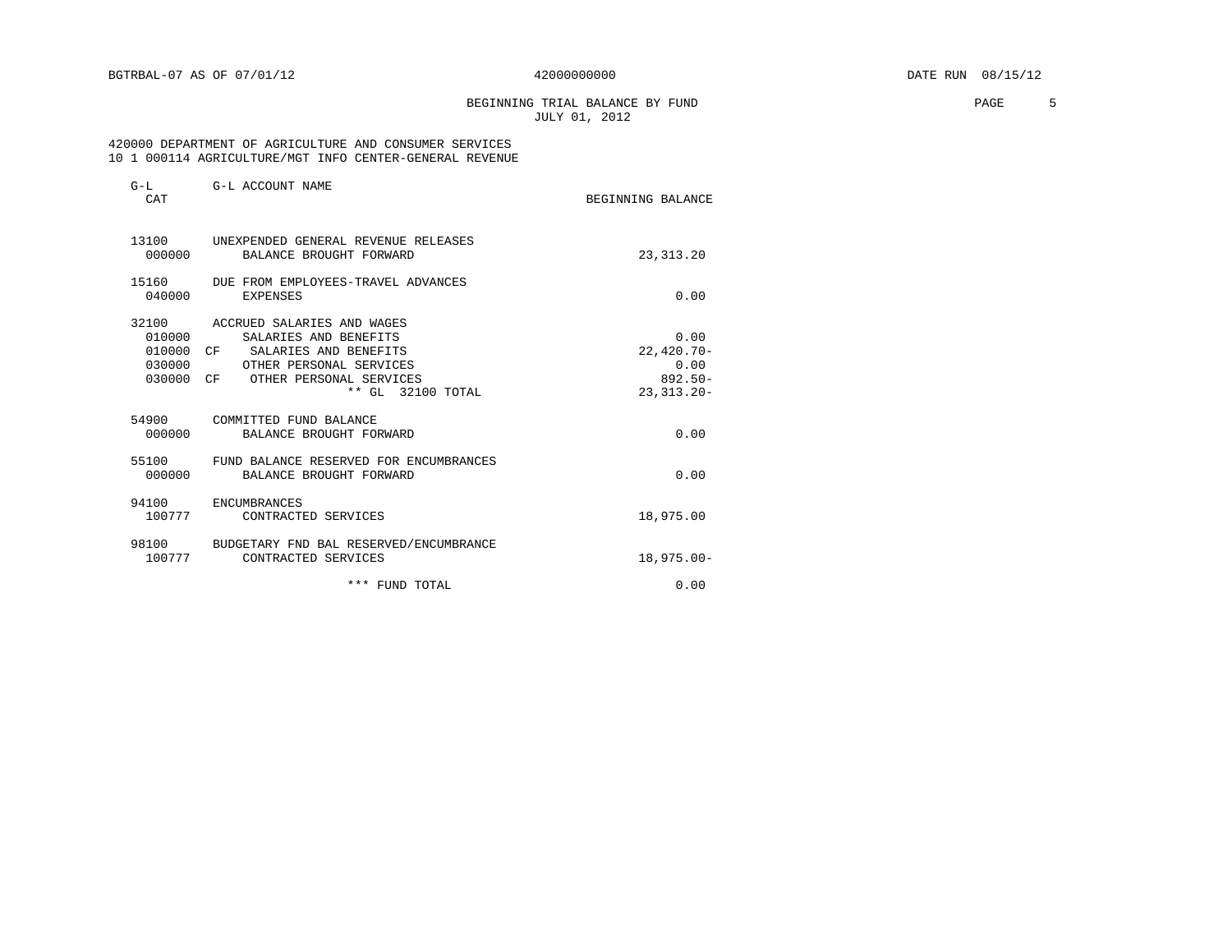# BEGINNING TRIAL BALANCE BY FUND **EXAMPLE 1999** PAGE 6 JULY 01, 2012

### 420000 DEPARTMENT OF AGRICULTURE AND CONSUMER SERVICES 10 1 000117 FOOD SAFETY AND QUALITY

| $G-L$<br>CAT    | G-L ACCOUNT NAME                                                     | BEGINNING BALANCE |
|-----------------|----------------------------------------------------------------------|-------------------|
|                 |                                                                      |                   |
| 000000          | 13100 UNEXPENDED GENERAL REVENUE RELEASES<br>BALANCE BROUGHT FORWARD | 51,135.57         |
| 15160<br>040000 | DUE FROM EMPLOYEES-TRAVEL ADVANCES<br>EXPENSES                       | 0.00              |
|                 | 31100 ACCOUNTS PAYABLE                                               |                   |
| 040000          | EXPENSES                                                             | 0.00              |
|                 | 040000 CF EXPENSES                                                   | $165.18 -$        |
| 100777          | CONTRACTED SERVICES                                                  | 0.00              |
|                 | 100777 CF CONTRACTED SERVICES                                        | 1,013.22-         |
|                 | ** GL 31100 TOTAL                                                    | 1,178.40-         |
|                 | 32100 ACCRUED SALARIES AND WAGES                                     |                   |
| 010000          | SALARIES AND BENEFITS                                                | 0.00              |
|                 | 010000 CF SALARIES AND BENEFITS                                      | 24,614.30-        |
|                 | ** GL 32100 TOTAL                                                    | 24,614.30-        |
| 35100           | DUE TO STATE FUNDS, WITHIN DIVISION                                  |                   |
| 000000          | BALANCE BROUGHT FORWARD                                              | 0.00              |
| 040000          | EXPENSES                                                             | 0.00              |
|                 | ** GL 35100 TOTAL                                                    | 0.00              |
| 35300           | DUE TO OTHER DEPARTMENTS                                             |                   |
| 000000          | BALANCE BROUGHT FORWARD                                              | 0.00              |
|                 | 54900 COMMITTED FUND BALANCE                                         |                   |
| 000000          | BALANCE BROUGHT FORWARD                                              | $25, 342.87 -$    |
| 55100           | FUND BALANCE RESERVED FOR ENCUMBRANCES                               |                   |
| 000000          | BALANCE BROUGHT FORWARD                                              | 0.00              |
| 94100           | ENCUMBRANCES                                                         |                   |
|                 | 060000 CF OPERATING CAPITAL OUTLAY                                   | 10,500.00         |
| 100777          | CONTRACTED SERVICES                                                  | 269.54            |
| 100777 CF       | CONTRACTED SERVICES                                                  | 14,573.33         |
|                 | ** GL 94100 TOTAL                                                    | 25, 342.87        |
|                 | 98100 BUDGETARY FND BAL RESERVED/ENCUMBRANCE                         |                   |
|                 | 060000 CF OPERATING CAPITAL OUTLAY                                   | $10,500.00 -$     |
| 100777          | CONTRACTED SERVICES                                                  | $269.54-$         |
|                 | 100777 CF CONTRACTED SERVICES                                        | 14,573.33-        |
|                 | ** GL 98100 TOTAL                                                    | $25,342.87-$      |
|                 | *** FUND TOTAL                                                       | 0.00              |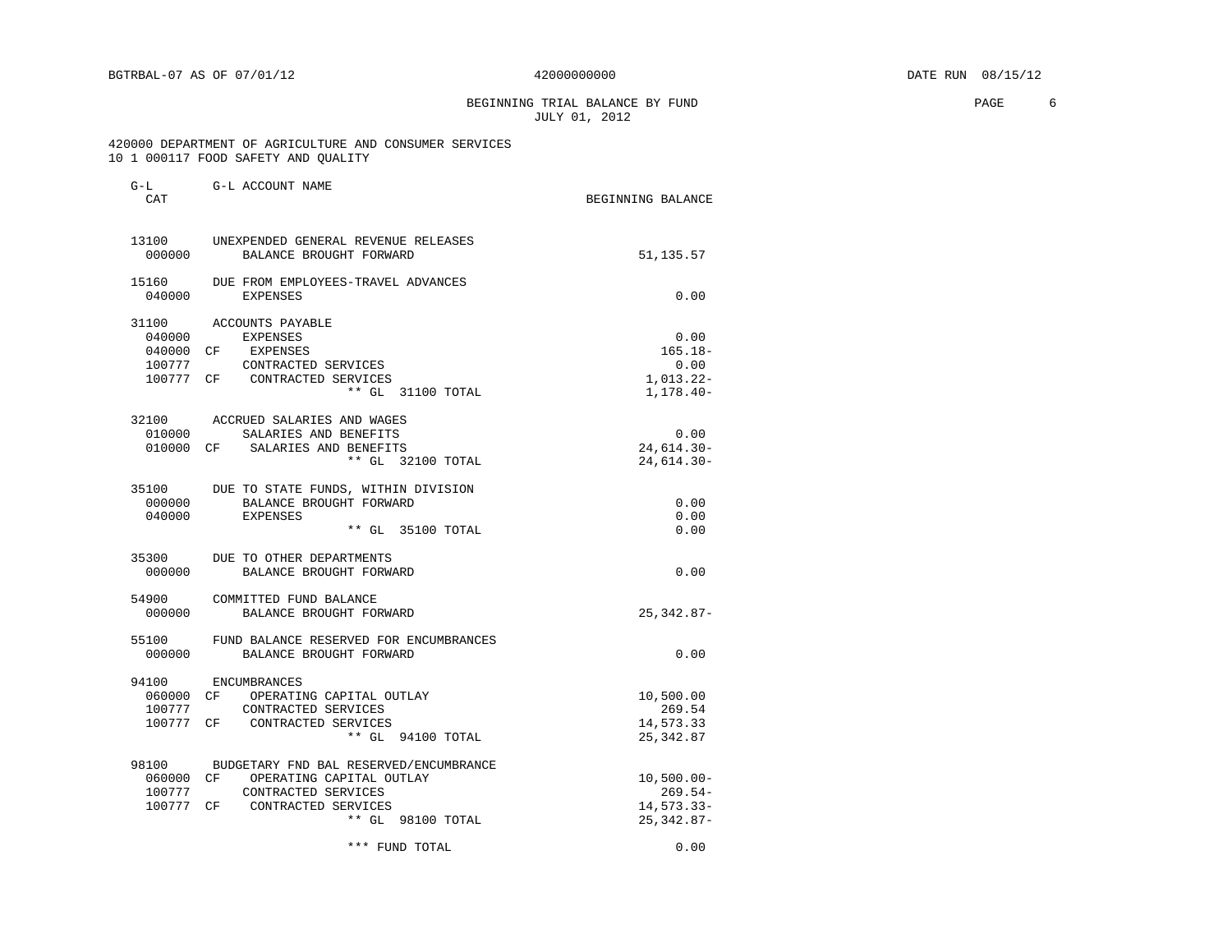# BEGINNING TRIAL BALANCE BY FUND **PAGE** 7 JULY 01, 2012

 420000 DEPARTMENT OF AGRICULTURE AND CONSUMER SERVICES 10 1 000118 CONSUMER PROTECTION PROGRAM

| $G-L$<br>CAT    | G-L ACCOUNT NAME                                                                                                  | BEGINNING BALANCE                  |
|-----------------|-------------------------------------------------------------------------------------------------------------------|------------------------------------|
| 000000          | 13100 UNEXPENDED GENERAL REVENUE RELEASES<br>BALANCE BROUGHT FORWARD                                              | 11,147.81                          |
| 15160<br>040000 | DUE FROM EMPLOYEES-TRAVEL ADVANCES<br>EXPENSES                                                                    | 0.00                               |
| 010000          | 32100 ACCRUED SALARIES AND WAGES<br>SALARIES AND BENEFITS<br>010000 CF SALARIES AND BENEFITS<br>** GL 32100 TOTAL | 0.00<br>11, 147.81-<br>11, 147.81- |
| 010000          | 35300 DUE TO OTHER DEPARTMENTS<br>SALARIES AND BENEFITS<br>040000 CF EXPENSES<br>** GL 35300 TOTAL                | 0.00<br>0.00<br>0.00               |
| 010000          | 38600 CURRENT COMPENSATED ABSENCES LIABILITY<br>SALARIES AND BENEFITS                                             | $4.464.59-$                        |
| 54900<br>000000 | COMMITTED FUND BALANCE<br>BALANCE BROUGHT FORWARD                                                                 | 4,464.59                           |
| 000000          | 55100 FUND BALANCE RESERVED FOR ENCUMBRANCES<br>BALANCE BROUGHT FORWARD                                           | 0.00                               |
|                 | *** FUND TOTAL                                                                                                    | 0.00                               |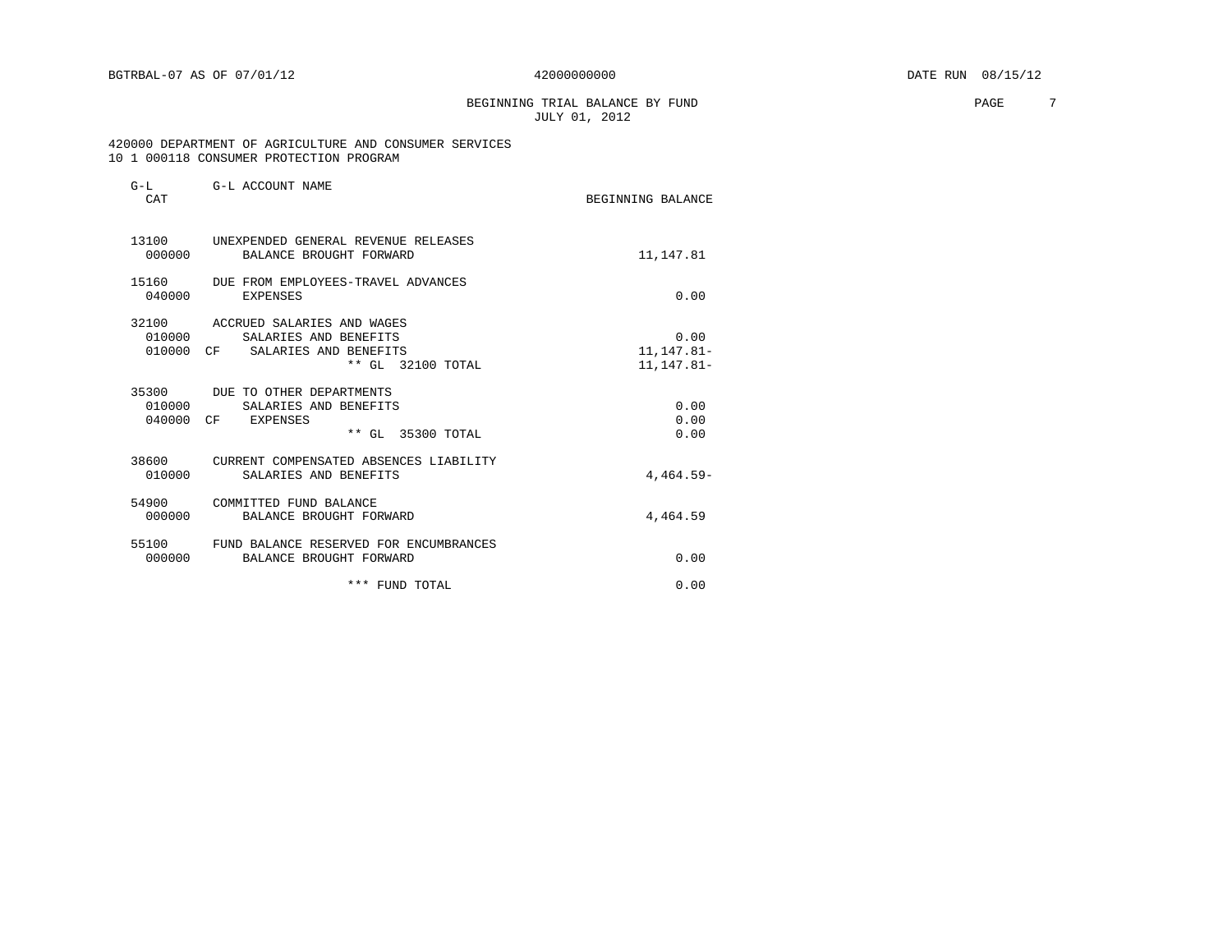# BEGINNING TRIAL BALANCE BY FUND **PAGE** 8 JULY 01, 2012

### 420000 DEPARTMENT OF AGRICULTURE AND CONSUMER SERVICES 10 1 000119 AGRICULTURAL ECONOMIC DEVELOPMT

| $G-L$<br>CAT    | G-L ACCOUNT NAME                                                | BEGINNING BALANCE |
|-----------------|-----------------------------------------------------------------|-------------------|
| 11214<br>000000 | OTHER REVOLVING FUNDS<br>BALANCE BROUGHT FORWARD                | 0.00              |
|                 |                                                                 |                   |
| 13100<br>000000 | UNEXPENDED GENERAL REVENUE RELEASES<br>BALANCE BROUGHT FORWARD  | 714, 372. 13      |
| 14114<br>000000 | CITRUS CANKER TRUST FUND INVESTMENTS<br>BALANCE BROUGHT FORWARD | 0.00              |
| 15100           | ACCOUNTS RECEIVABLE                                             |                   |
| 000000          | BALANCE BROUGHT FORWARD                                         | 0.00              |
| 001800          |                                                                 | 0.00              |
|                 | ** GL 15100 TOTAL                                               | 0.00              |
| 15160           | DUE FROM EMPLOYEES-TRAVEL ADVANCES                              |                   |
| 040000          | EXPENSES                                                        | 0.00              |
| 100101          | AGRI EMER MEDFLY PROGRAM                                        | 0.00              |
| 100443          | CITRUS CANKER ERADICATION                                       | 0.00              |
|                 | ** GL 15160 TOTAL                                               | 0.00              |
| 15190           | RETURNED CHECKS RECEIVABLE                                      |                   |
| 000400          |                                                                 | 0.00              |
| 001202          |                                                                 | 109.37            |
| 001600          |                                                                 | 0.00              |
|                 | ** GL 15190 TOTAL                                               | 109.37            |
| 15900           | ALLOWANCE FOR UNCOLLECTIBLES                                    |                   |
| 000000          | BALANCE BROUGHT FORWARD                                         | 0.00              |
| 27800           | CONSTRUCTION WORK IN PROGRESS                                   |                   |
| 000000          | BALANCE BROUGHT FORWARD                                         | 0.00              |
| 31100           | ACCOUNTS PAYABLE                                                |                   |
| 040000          | <b>EXPENSES</b>                                                 | 0.00              |
| 100131          | FLA AGRIC PROM CAMPAIGN                                         | 0.00              |
| 100131          | CF<br>FLA AGRIC PROM CAMPAIGN                                   | $118.32 -$        |
| 100777          | CONTRACTED SERVICES                                             | 0.00              |
| 100777 CF       | CONTRACTED SERVICES                                             | $4,455.40-$       |
|                 | ** GL 31100 TOTAL                                               | 4,573.72-         |
| 32100           | ACCRUED SALARIES AND WAGES                                      |                   |
| 010000          | SALARIES AND BENEFITS                                           | 0.00              |
| 010000 CF       | SALARIES AND BENEFITS                                           | 690,767.30-       |
| 030000          | OTHER PERSONAL SERVICES                                         | 0.00              |
| 030000          | OTHER PERSONAL SERVICES<br>CF                                   | $2,030.69-$       |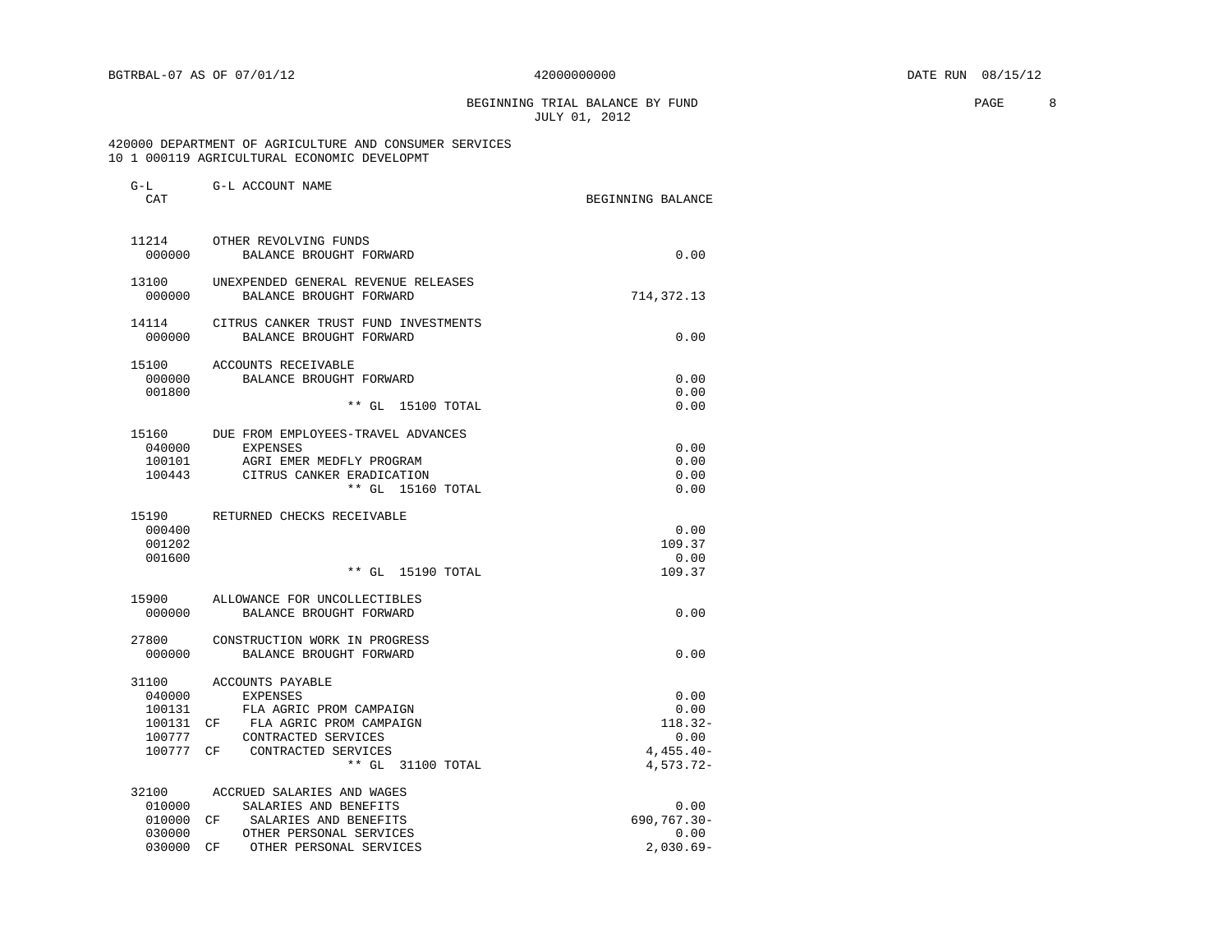# BEGINNING TRIAL BALANCE BY FUND **EXAMPLE 19** PAGE 9 JULY 01, 2012

### 420000 DEPARTMENT OF AGRICULTURE AND CONSUMER SERVICES 10 1 000119 AGRICULTURAL ECONOMIC DEVELOPMT

| $G-L$<br>CAT     | G-L ACCOUNT NAME                                     | BEGINNING BALANCE        |
|------------------|------------------------------------------------------|--------------------------|
|                  | 103290 SALARY INCENTIVE PAYMENTS                     | 0.00                     |
| 103290 CF        | SALARY INCENTIVE PAYMENTS                            | $828.80 -$               |
|                  | ** GL 32100 TOTAL                                    | 693,626.79-              |
| 35300            | DUE TO OTHER DEPARTMENTS                             |                          |
| 000000           | BALANCE BROUGHT FORWARD                              | 0.00                     |
| 010000           | SALARIES AND BENEFITS                                | $2,432.77-$              |
| 040000           | EXPENSES                                             | 0.00                     |
| 040000 CF        | EXPENSES                                             | $547.78-$                |
| 100777           | CONTRACTED SERVICES                                  | 40.92-                   |
|                  | ** GL 35300 TOTAL                                    | $3,021.47-$              |
| 35500            | DUE TO OTHER GOVERNMENTAL UNITS                      |                          |
| 100777           | CONTRACTED SERVICES                                  | 0.00                     |
| 100777 CF        | CONTRACTED SERVICES<br>** GL 35500 TOTAL             | $274.05-$<br>$274.05-$   |
|                  |                                                      |                          |
|                  | 38600 CURRENT COMPENSATED ABSENCES LIABILITY         |                          |
| 000000<br>010000 | BALANCE BROUGHT FORWARD<br>SALARIES AND BENEFITS     | 0.00<br>49,751.26-       |
|                  | ** GL 38600 TOTAL                                    | 49,751.26-               |
|                  |                                                      |                          |
| 54900            | COMMITTED FUND BALANCE                               |                          |
| 000000           | BALANCE BROUGHT FORWARD                              | 36,765.79                |
| 55100            | FUND BALANCE RESERVED FOR ENCUMBRANCES               |                          |
| 000000           | BALANCE BROUGHT FORWARD                              | 0.00                     |
|                  | 55600 RESERVED FOR FCO AND GRANTS/AID - FCO          |                          |
|                  | 083377 04 AGR INSP STATIONS - FL/ALA                 | 0.00                     |
|                  | 94100 ENCUMBRANCES                                   |                          |
| 040000           | <b>EXPENSES</b>                                      | 2,165.01                 |
| 040000 CF        | EXPENSES                                             | 709.26                   |
| 100131           | FLA AGRIC PROM CAMPAIGN                              | 112,640.60               |
| 100777           | CONTRACTED SERVICES                                  | 800.00                   |
|                  | 100777 CF CONTRACTED SERVICES<br>** GL 94100 TOTAL   | 13,562.32                |
|                  |                                                      | 129,877.19               |
|                  | 98100 BUDGETARY FND BAL RESERVED/ENCUMBRANCE         |                          |
| 040000           | <b>EXPENSES</b>                                      | $2,165.01-$              |
| 040000 CF        | EXPENSES                                             | $709.26 -$               |
| 100131<br>100777 | FLA AGRIC PROM CAMPAIGN                              | $112,640.60 -$           |
|                  | CONTRACTED SERVICES<br>100777 CF CONTRACTED SERVICES | $800.00 -$<br>13,562.32- |
|                  | ** GL 98100 TOTAL                                    | $129,877.19-$            |
|                  | *** FUND TOTAL                                       | 0.00                     |
|                  |                                                      |                          |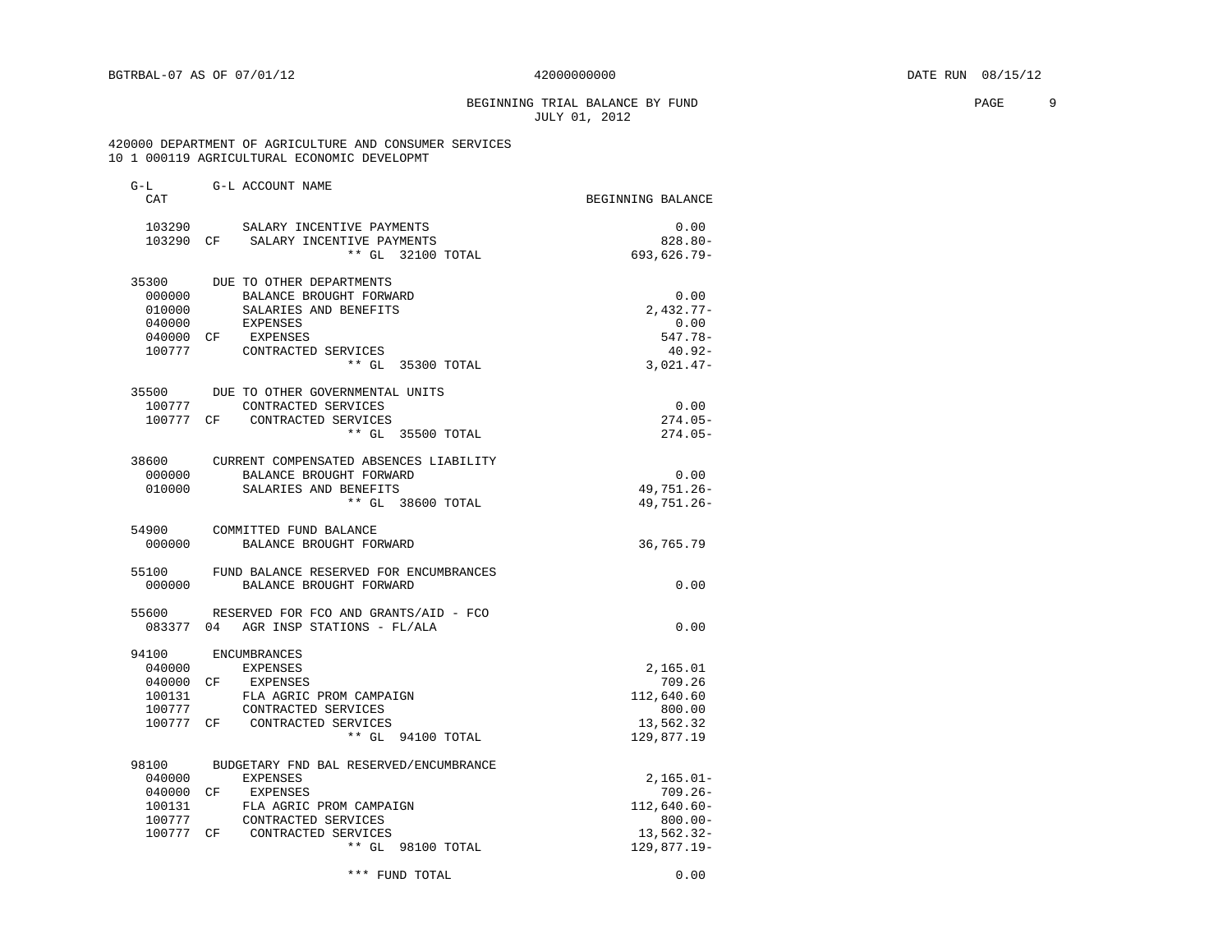BEGINNING TRIAL BALANCE BY FUND **PAGE** 10 JULY 01, 2012

 420000 DEPARTMENT OF AGRICULTURE AND CONSUMER SERVICES 10 1 000708 AGRICULTURE-ADMIN. DIV. FCO-GR

| G-L<br>CAT | G-L ACCOUNT NAME                                      | BEGINNING BALANCE |
|------------|-------------------------------------------------------|-------------------|
|            | 13100 UNEXPENDED GENERAL REVENUE RELEASES             |                   |
| 083374 11  | REPLACE AIR CONDITIONING SYSTEM - FLORIDA C           | 0.00              |
|            | 085017 08 REPAIRS AND RENOVATIONS, ROOF REPAIRS - DMS | 0.00              |
|            | ** GL 13100 TOTAL                                     | 0.00              |
| 54900      | COMMITTED FUND BALANCE                                |                   |
| 000000     | BALANCE BROUGHT FORWARD                               | 142,703.35-       |
|            | 083374 11 REPLACE AIR CONDITIONING SYSTEM - FLORIDA C | 0.00              |
| 083646     | CATEGORY NAME NOT ON TITLE FILE                       | 70.01             |
|            | 085017 08 REPAIRS AND RENOVATIONS, ROOF REPAIRS - DMS | 142,633.34        |
|            | ** GL 54900 TOTAL                                     | 0.00              |
|            | 55600 RESERVED FOR FCO AND GRANTS/AID - FCO           |                   |
| 083325     | 05<br>HVAC REP/CONNER LAB BLDGS                       | 0.00              |
| 083728     | 06<br>REPLACE CHILLER-MAYO BLDG                       | 0.00              |
| 085017     | 08 REPAIRS AND RENOVATIONS, ROOF REPAIRS - DMS        | 0.00              |
|            | ** GL 55600 TOTAL                                     | 0.00              |
|            |                                                       |                   |
|            | *** FUND TOTAL                                        | 0.00              |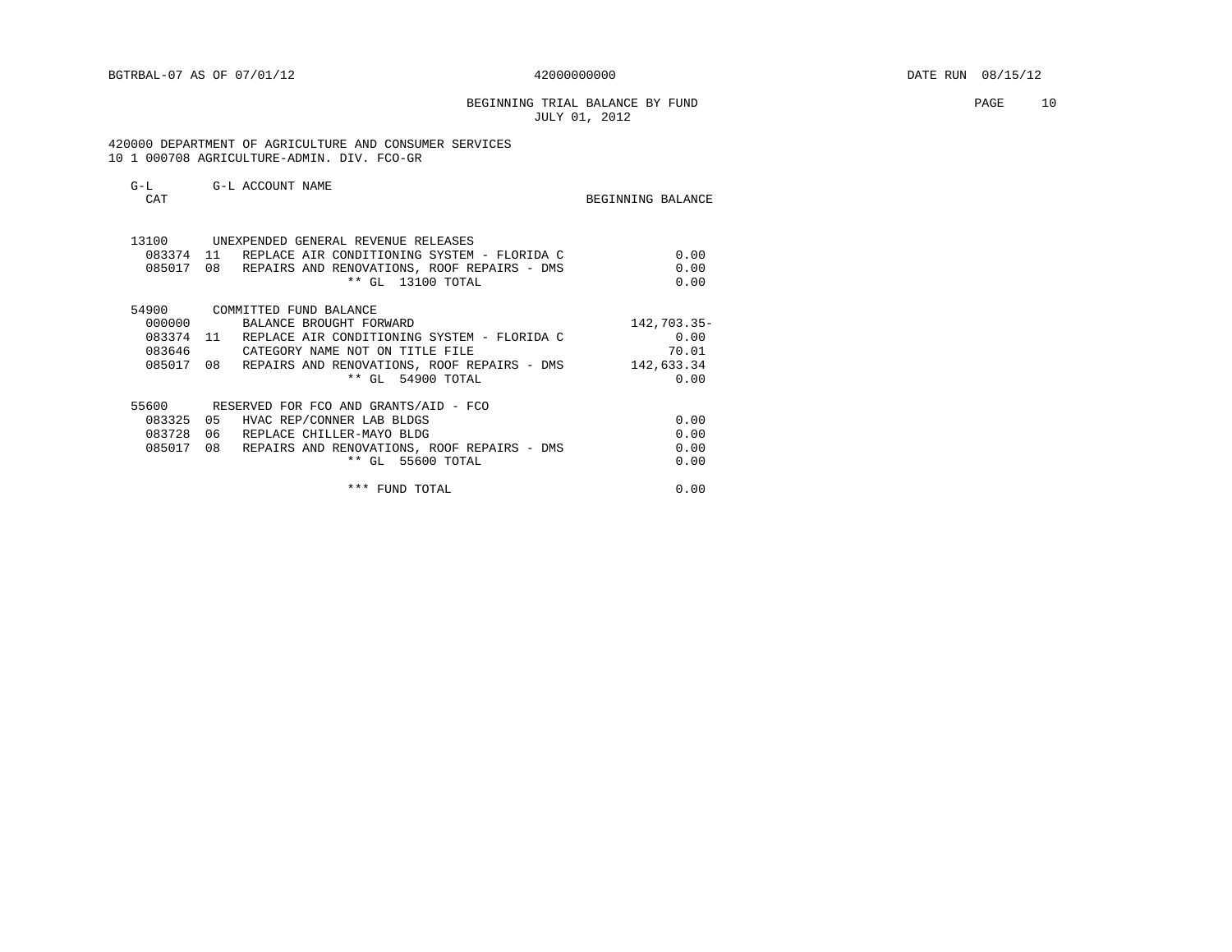# BEGINNING TRIAL BALANCE BY FUND PAGE 11 JULY 01, 2012

 420000 DEPARTMENT OF AGRICULTURE AND CONSUMER SERVICES 10 1 000709 AGRICULTURE-MKT. DIV. FCO-GR

| G-L<br><b>CAT</b> | G-L ACCOUNT NAME                                               | BEGINNING BALANCE |
|-------------------|----------------------------------------------------------------|-------------------|
| 13100<br>000000   | UNEXPENDED GENERAL REVENUE RELEASES<br>BALANCE BROUGHT FORWARD | 145,200.00        |
| 086160            | CATEGORY NAME NOT ON TITLE FILE                                | 0.00              |
|                   | ** GL 13100 TOTAL                                              | 145,200.00        |
| 54900             | COMMITTED FUND BALANCE                                         |                   |
| 000000            | BALANCE BROUGHT FORWARD                                        | 145,200.00-       |
| 083701            | CODE/LIFE SAFE-ST FRMS MKT                                     | 0.00              |
| 083960            | MAINT/RPR, SFM, STW                                            | 0.00              |
| 083969 99         | CATEGORY NAME NOT ON TITLE FILE                                | 0.00              |
| 083977 99         | CATEGORY NAME NOT ON TITLE FILE                                | 0.00              |
| 083985            | 99<br>ADD/REPL/REN-FT PIERCE SFM                               | 0.00              |
| 086160            | CATEGORY NAME NOT ON TITLE FILE                                | 0.00              |
|                   | ** GL 54900 TOTAL                                              | 145,200.00-       |
| 55600             | RESERVED FOR FCO AND GRANTS/AID - FCO                          |                   |
| 144415            | AGRICULTURE/COMMUNITY/FACI                                     | 0.00              |
| 145325 03         | AG-LIVSTCK/MARKTS/PAVIL/CT                                     | 0.00              |
| 145325            | 99<br>AG-LIVSTCK/MARKTS/PAVIL/CT                               | 0.00              |
| 145550            | 08<br>AG PROMOTION/EDUCATION FAC                               | 0.00              |
|                   | ** GL 55600 TOTAL                                              | 0.00              |
| 94100             | ENCUMBRANCES                                                   |                   |
|                   | 145550 08 AG PROMOTION/EDUCATION FAC                           | 750,000.00        |
|                   | 98100 BUDGETARY FND BAL RESERVED/ENCUMBRANCE                   |                   |
|                   | 145550 08 AG PROMOTION/EDUCATION FAC                           | $750,000.00 -$    |
|                   | *** FUND TOTAL                                                 | 0.00              |
|                   |                                                                |                   |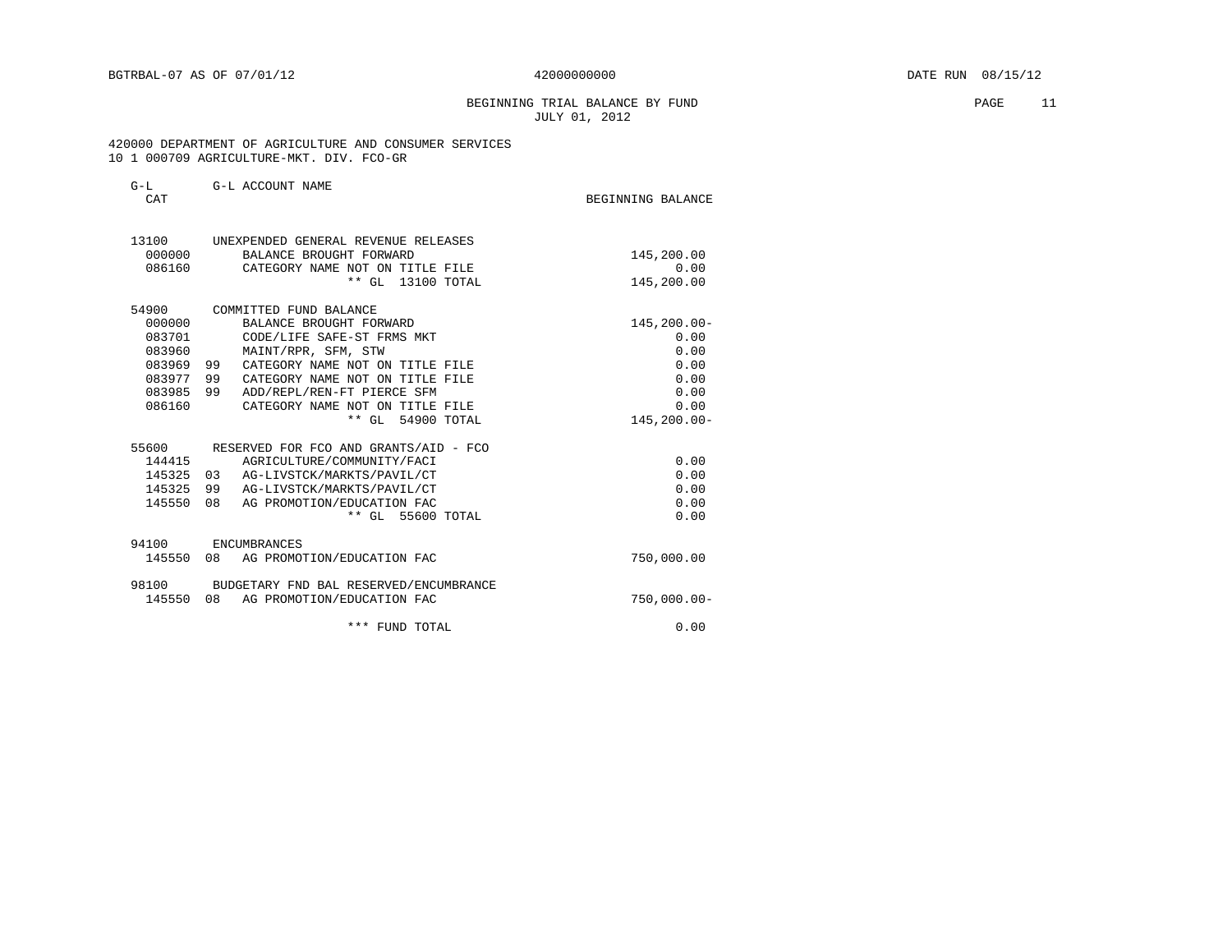# BEGINNING TRIAL BALANCE BY FUND **PAGE** 12 JULY 01, 2012

 420000 DEPARTMENT OF AGRICULTURE AND CONSUMER SERVICES 10 1 000712 AGRICULTURE-FORESTRY DIV. FCO-GR

| G-L<br>CAT | G-L ACCOUNT NAME                      | BEGINNING BALANCE |
|------------|---------------------------------------|-------------------|
| 13100      | UNEXPENDED GENERAL REVENUE RELEASES   |                   |
| 083643     | 06<br>MAIN/REP/CONST-STATEWIDE        | 0.00              |
| 083643     | 07<br>MAIN/REP/CONST-STATEWIDE        | 0.00              |
|            | $***$<br>GL 13100 TOTAL               | 0.00              |
| 54900      | COMMITTED FUND BALANCE                |                   |
| 000000     | BALANCE BROUGHT FORWARD               | 4,852.03          |
| 083643     | 06<br>MAIN/REP/CONST-STATEWIDE        | $141.75-$         |
| 083643     | 07<br>MAIN/REP/CONST-STATEWIDE        | 4,710.28-         |
|            | ** GL 54900 TOTAL                     | 0.00              |
| 55600      | RESERVED FOR FCO AND GRANTS/AID - FCO |                   |
| 083643     | 05<br>MAIN/REP/CONST-STATEWIDE        | 0.00              |
| 083643     | 07<br>MAIN/REP/CONST-STATEWIDE        | 0.00              |
|            | $***$<br>GL 55600 TOTAL               | 0.00              |
|            | $***$<br>FUND TOTAL                   | 0.00              |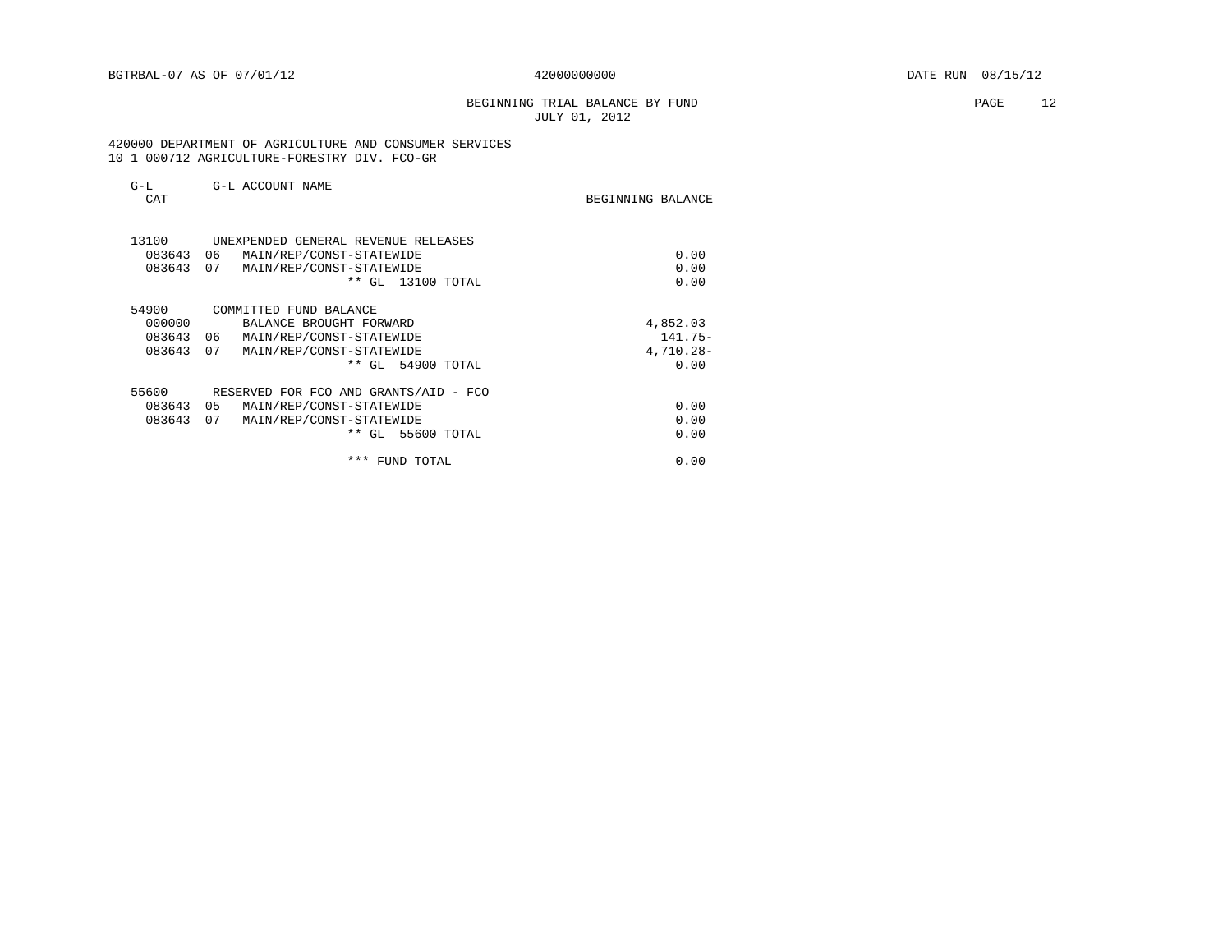# BEGINNING TRIAL BALANCE BY FUND **PAGE** 13 JULY 01, 2012

 420000 DEPARTMENT OF AGRICULTURE AND CONSUMER SERVICES 10 1 000762 GENERAL REVENUE-AGRICULTURE ECONOMIC DEVELOPMENT

| $G-L$<br>CAT | G-L ACCOUNT NAME                                   | BEGINNING BALANCE |
|--------------|----------------------------------------------------|-------------------|
| 13100        | UNEXPENDED GENERAL REVENUE RELEASES                |                   |
| 083377 03    | AGR INSP STATIONS - FL/ALA                         | 0.00              |
| 083751       | 03<br>BIOCONTAINMENT FAC/KISS LAB                  | 0.00              |
|              | ** GL 13100 TOTAL                                  | 0.00              |
| 54900        | COMMITTED FUND BALANCE                             |                   |
| 083377       | 0.3<br>AGR INSP STATIONS - FL/ALA                  | 0.00              |
| 083751       | 03<br>BIOCONTAINMENT FAC/KISS LAB                  | 0.00              |
|              | ** GL 54900 TOTAL                                  | 0.00              |
| 55600        | RESERVED FOR FCO AND GRANTS/AID - FCO              |                   |
| 083377       | 03<br>AGR INSP STATIONS - FL/ALA                   | 0.00              |
| 083855       | 0.5<br>AG LAW ENFORCEMENT INTERSTATE RAMP RENOVATI | 0.00              |
| 083855       | 06<br>AG LAW ENFORCEMENT INTERSTATE RAMP RENOVATI  | 0.00              |
|              | ** GL 55600 TOTAL                                  | 0.00              |
|              | * * *<br>FUND TOTAL                                | 0.00              |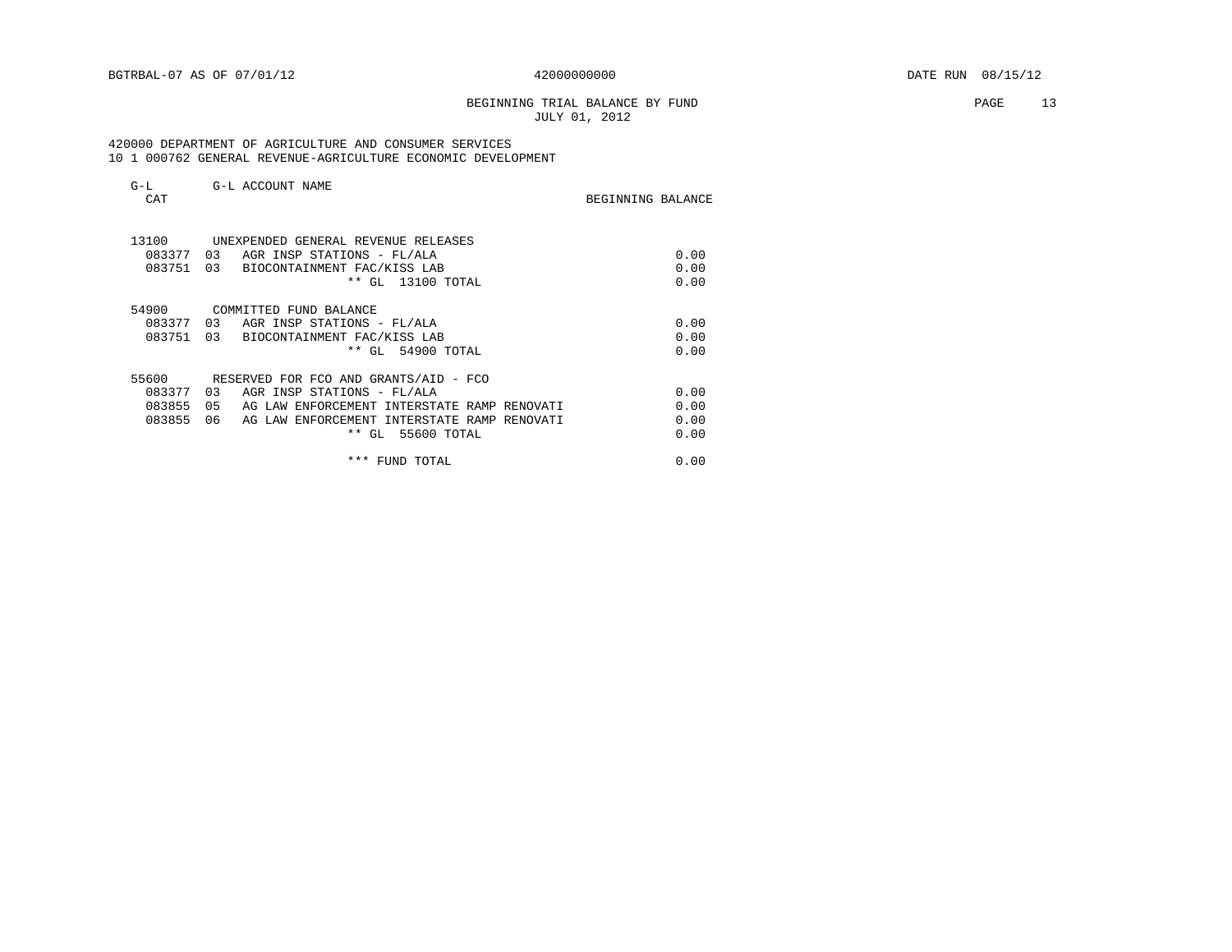BEGINNING TRIAL BALANCE BY FUND **PAGE** 14 JULY 01, 2012

 420000 DEPARTMENT OF AGRICULTURE AND CONSUMER SERVICES 10 2 021001 ADMINISTRATIVE TRUST FUND AGRI.-ADMIN DIV.

| CAT                       |                                                                                                                                       | BEGINNING BALANCE                                           |
|---------------------------|---------------------------------------------------------------------------------------------------------------------------------------|-------------------------------------------------------------|
| 000000                    | 11214 OTHER REVOLVING FUNDS<br>BALANCE BROUGHT FORWARD                                                                                | 5,000.00                                                    |
| 000000                    | 11216 STATEWIDE GEN. OFFICE REVOLVING FUND<br>BALANCE BROUGHT FORWARD                                                                 | 5,000.00                                                    |
| 12100<br>000000           | UNRELEASED CASH IN STATE TREASURY<br>BALANCE BROUGHT FORWARD                                                                          | 708,923.08                                                  |
| 14100<br>000000           | POOLED INVESTMENTS WITH STATE TREASURY<br>BALANCE BROUGHT FORWARD                                                                     | 343,350.86                                                  |
| 000000                    | 15100 ACCOUNTS RECEIVABLE<br>BALANCE BROUGHT FORWARD                                                                                  | 0.00                                                        |
| 15160<br>040000           | DUE FROM EMPLOYEES-TRAVEL ADVANCES<br><b>EXPENSES</b>                                                                                 | 0.00                                                        |
| 15300<br>000502<br>310403 | INTEREST AND DIVIDENDS RECEIVABLE<br>ASSESSMENT ON INVESTMENTS-DEPARTMENTAL USE<br>** GL 15300 TOTAL                                  | 947.34<br>53.20<br>1,000.54                                 |
| 000000                    | 15900 ALLOWANCE FOR UNCOLLECTIBLES<br>BALANCE BROUGHT FORWARD                                                                         | 0.00                                                        |
| 16200<br>001500<br>001510 | DUE FROM STATE FUNDS, WITHIN DEPART.<br>** GL 16200 TOTAL                                                                             | 0.00<br>5,094.80<br>5,094.80                                |
| 040000                    | 17101 OFFICE SUPPLY INVENTORY<br><b>EXPENSES</b>                                                                                      | 0.00                                                        |
| 17109<br>000000           | CATTLE INVENTORY-FORESTRY/ADMIN<br>BALANCE BROUGHT FORWARD                                                                            | 10,500.00                                                   |
| 17110<br>000000           | HORSES INVENTORY-FORESTRY/ADMIN<br>BALANCE BROUGHT FORWARD                                                                            | 1,100.00                                                    |
| 040000<br>100777          | 31100 ACCOUNTS PAYABLE<br>EXPENSES<br>040000 CF EXPENSES<br>CONTRACTED SERVICES<br>100777 CF CONTRACTED SERVICES<br>** GL 31100 TOTAL | 0.00<br>$4.226.93-$<br>0.00<br>$23,452.64-$<br>$27,679.57-$ |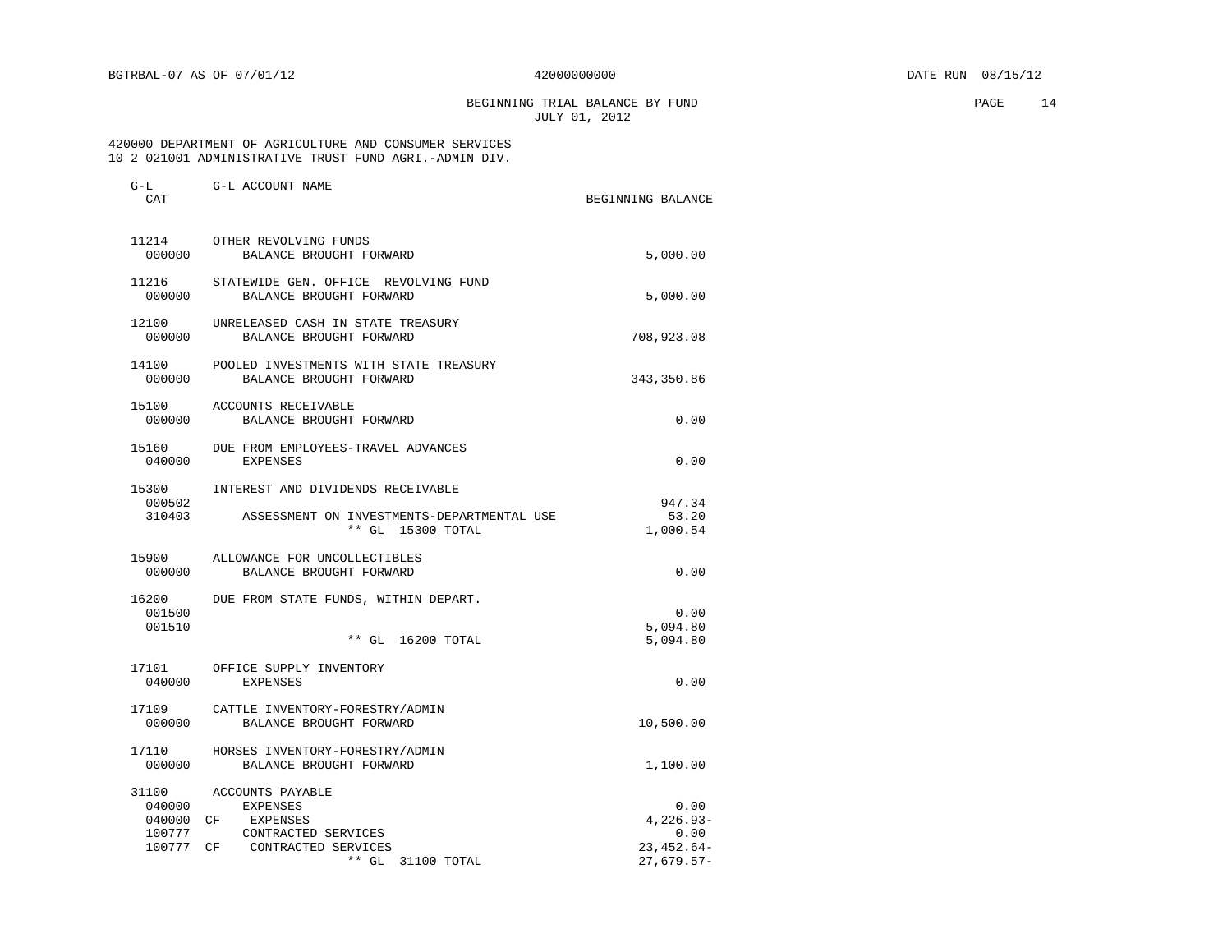BEGINNING TRIAL BALANCE BY FUND PAGE 15 JULY 01, 2012

### 420000 DEPARTMENT OF AGRICULTURE AND CONSUMER SERVICES 10 2 021001 ADMINISTRATIVE TRUST FUND AGRI.-ADMIN DIV.

| \ T _ _ L _I<br>CAT | G-D UCCOONI INAME                            | BEGINNING BALANCE |
|---------------------|----------------------------------------------|-------------------|
|                     | 32100 ACCRUED SALARIES AND WAGES             |                   |
|                     | 010000 SALARIES AND BENEFITS                 | 0.00              |
|                     | 010000 CF SALARIES AND BENEFITS              | $126,709.59 -$    |
|                     | ** GL 32100 TOTAL                            | 126,709.59-       |
|                     | 35200 DUE TO STATE FUNDS, WITHIN DEPARTMENT  |                   |
|                     | 040000 CF EXPENSES                           | 0.00              |
|                     | 35300 DUE TO OTHER DEPARTMENTS               |                   |
| 010000              | SALARIES AND BENEFITS                        | $3,300.00 -$      |
| 040000              | EXPENSES                                     | 0.00              |
|                     | 040000 CF EXPENSES                           | $75.00 -$         |
| 100777              | CONTRACTED SERVICES                          | $965.35 -$        |
| 181007              | TR/DFS/TOBACCO CLEARING TF                   | 0.00              |
| 310403              | ASSESSMENT ON INVESTMENTS-DEPARTMENTAL USE   | $53.20 -$         |
|                     | ** GL 35300 TOTAL                            | $4,393.55-$       |
| 35600               | DUE TO GENERAL REVENUE                       |                   |
| 310322              | SERVICE CHARGE TO GEN REV                    | 144.52-           |
|                     | 38600 CURRENT COMPENSATED ABSENCES LIABILITY |                   |
| 010000              | SALARIES AND BENEFITS                        | $3,607.45-$       |
|                     | 54900 COMMITTED FUND BALANCE                 |                   |
| 000000              | BALANCE BROUGHT FORWARD                      | $905,834.60 -$    |
| 55100               | FUND BALANCE RESERVED FOR ENCUMBRANCES       |                   |
| 000000              | BALANCE BROUGHT FORWARD                      | 0.00              |
| 55200               | FUND BALANCE RESERVED FOR INVENTORIES        |                   |
| 000000              | BALANCE BROUGHT FORWARD                      | 0.00              |
|                     | 55600 RESERVED FOR FCO AND GRANTS/AID - FCO  |                   |
|                     | 083275 06 MAYO BLDG REFURB/REPAIRS           | 0.00              |
| 56100               | NONSPENDABLE - INVENTORIES AND PREPAID       |                   |
| 000000              | BALANCE BROUGHT FORWARD                      | $11,600.00 -$     |
| 94100               | <b>ENCUMBRANCES</b>                          |                   |
| 040000              | <b>EXPENSES</b>                              | 51,282.88         |
|                     | 040000 CF EXPENSES                           | 23,641.55         |
| 100777              | CONTRACTED SERVICES                          | 21, 431. 24       |
| 100777 CF           | CONTRACTED SERVICES                          | 25, 383. 31       |
|                     | ** GL 94100 TOTAL                            | 121,738.98        |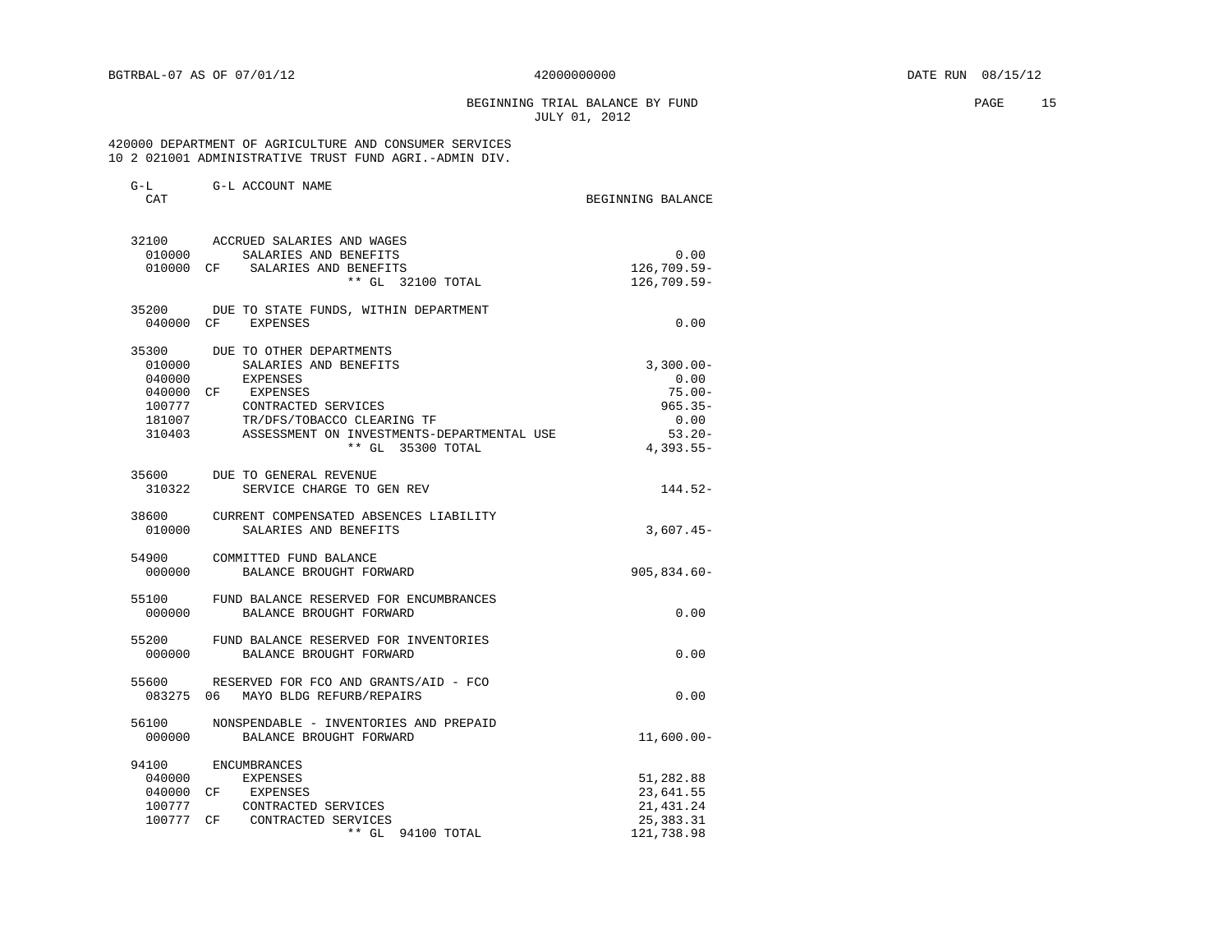# BEGINNING TRIAL BALANCE BY FUND **PAGE** 16 JULY 01, 2012

 420000 DEPARTMENT OF AGRICULTURE AND CONSUMER SERVICES 10 2 021001 ADMINISTRATIVE TRUST FUND AGRI.-ADMIN DIV.

| $G-L$<br>CAT | G-L ACCOUNT NAME                       | BEGINNING BALANCE |
|--------------|----------------------------------------|-------------------|
| 98100        | BUDGETARY FND BAL RESERVED/ENCUMBRANCE |                   |
| 040000       | <b>EXPENSES</b>                        | 51,282.88-        |
| 040000       | <b>EXPENSES</b><br>CF                  | $23,641.55 -$     |
| 100777       | CONTRACTED SERVICES                    | 21, 431. 24-      |
| 100777       | CF<br>CONTRACTED SERVICES              | $25, 383.31 -$    |
|              | $**$ GL<br>98100 TOTAL                 | 121,738.98-       |
|              | ***<br>TOTAL<br>FUND                   | 0.00              |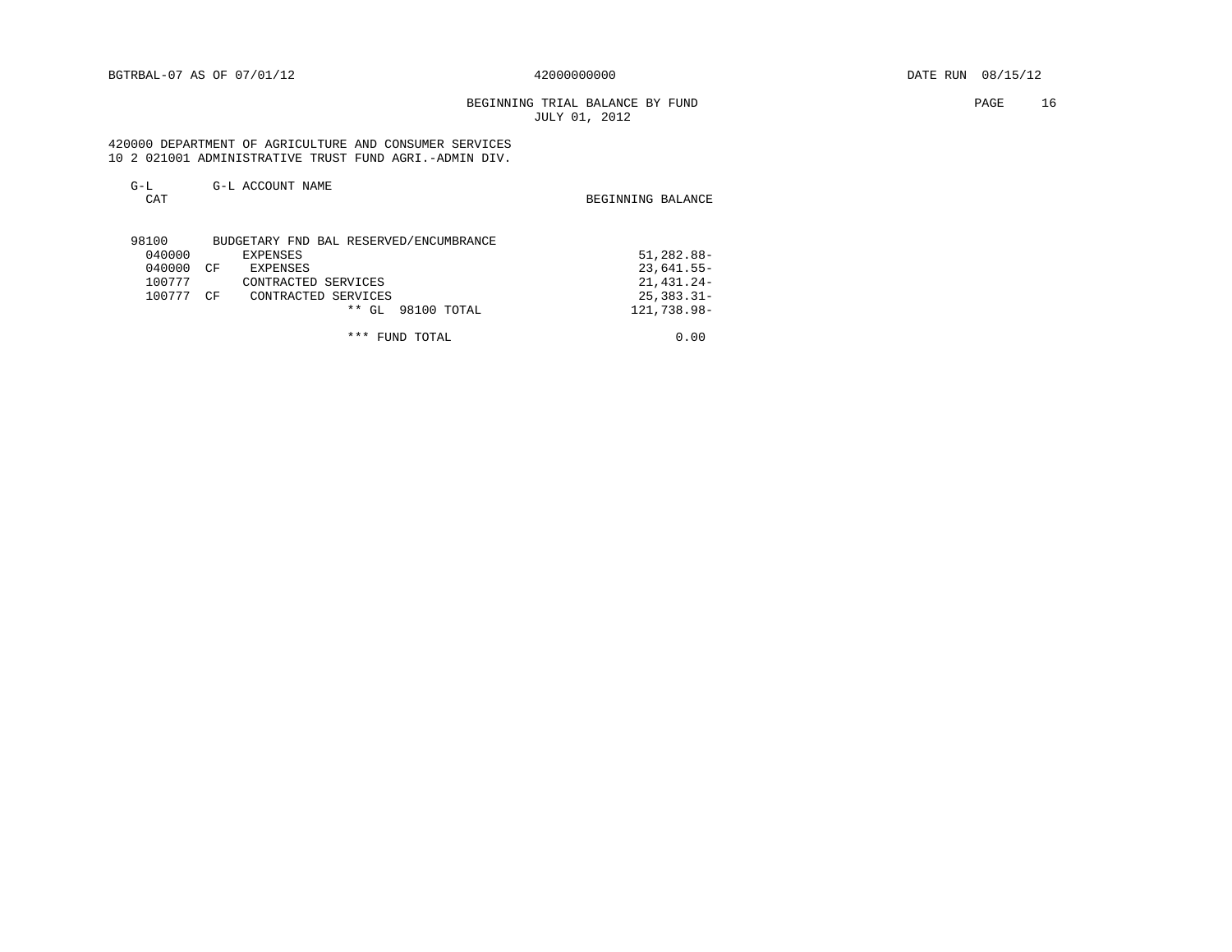BEGINNING TRIAL BALANCE BY FUND **PAGE** 17 JULY 01, 2012

 420000 DEPARTMENT OF AGRICULTURE AND CONSUMER SERVICES 10 3 000001 WORKING CAPITAL FUND

| $G-L$<br>CAT       | G-L ACCOUNT NAME                                                   | BEGINNING BALANCE |      |
|--------------------|--------------------------------------------------------------------|-------------------|------|
| 12100<br>000000    | UNRELEASED CASH IN STATE TREASURY<br>BALANCE BROUGHT FORWARD       |                   | 0.00 |
| 15160<br>100443    | DUE FROM EMPLOYEES-TRAVEL ADVANCES<br>CITRUS CANKER ERADICATION    |                   | 0.00 |
| 35200<br>100443 CF | DUE TO STATE FUNDS, WITHIN DEPARTMENT<br>CITRUS CANKER ERADICATION |                   | 0.00 |
| 54900<br>000000    | COMMITTED FUND BALANCE<br>BALANCE BROUGHT FORWARD                  |                   | 0.00 |
| 55100<br>000000    | FUND BALANCE RESERVED FOR ENCUMBRANCES<br>BALANCE BROUGHT FORWARD  |                   | 0.00 |
|                    | ***<br>FUND TOTAL                                                  |                   | 0.00 |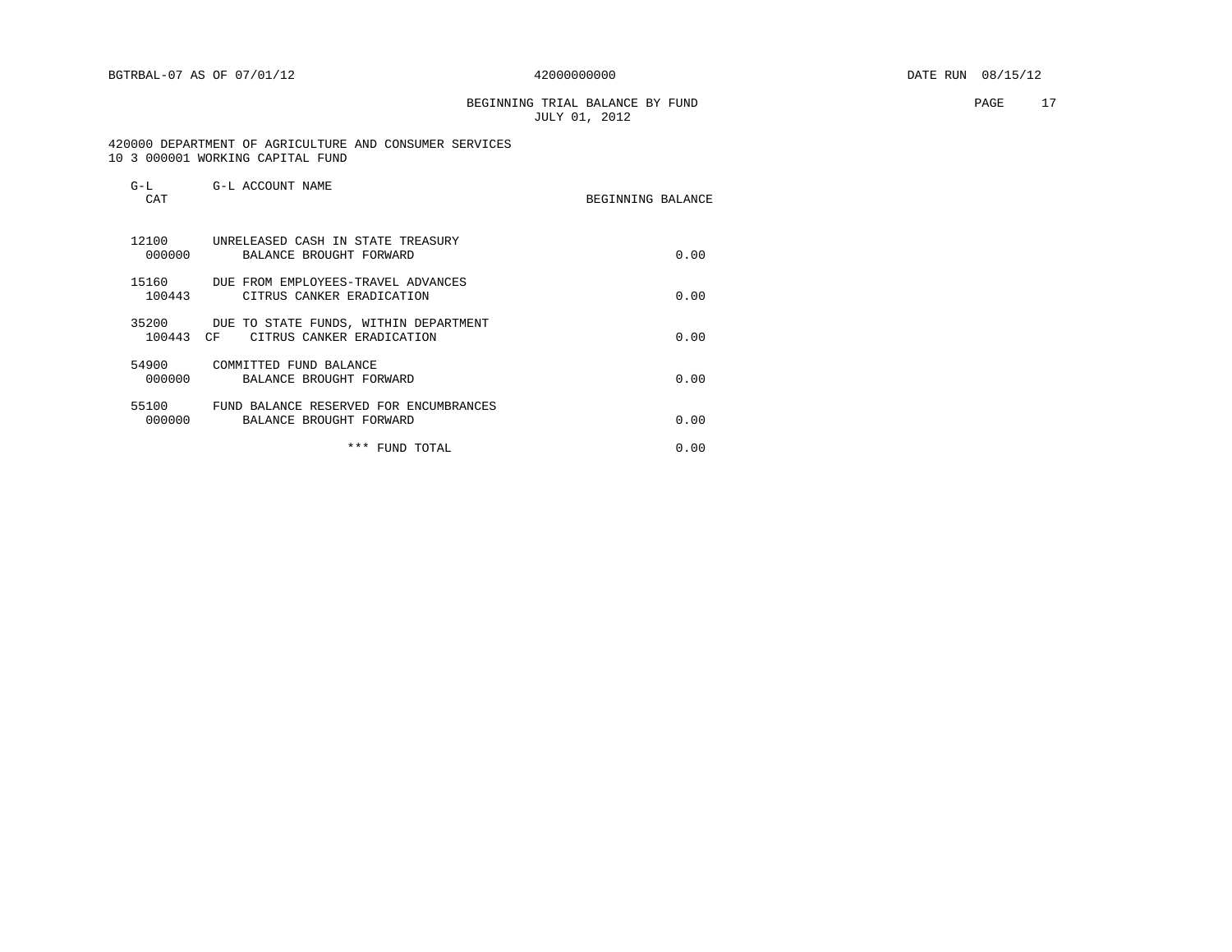BEGINNING TRIAL BALANCE BY FUND **PAGE** 18 JULY 01, 2012

### 420000 DEPARTMENT OF AGRICULTURE AND CONSUMER SERVICES 10 8 000103 LOCAL FUND-GENERAL REVENUE-DIV OF INSPECTION

| G-L<br>CAT      | G-L ACCOUNT NAME                       |     |            | BEGINNING BALANCE |      |
|-----------------|----------------------------------------|-----|------------|-------------------|------|
| 15152<br>001801 | ACCTS REC - REIMBURSE TRVL & OTHER EXP |     |            |                   | 0.00 |
|                 |                                        | *** | FUND TOTAL |                   | 0.00 |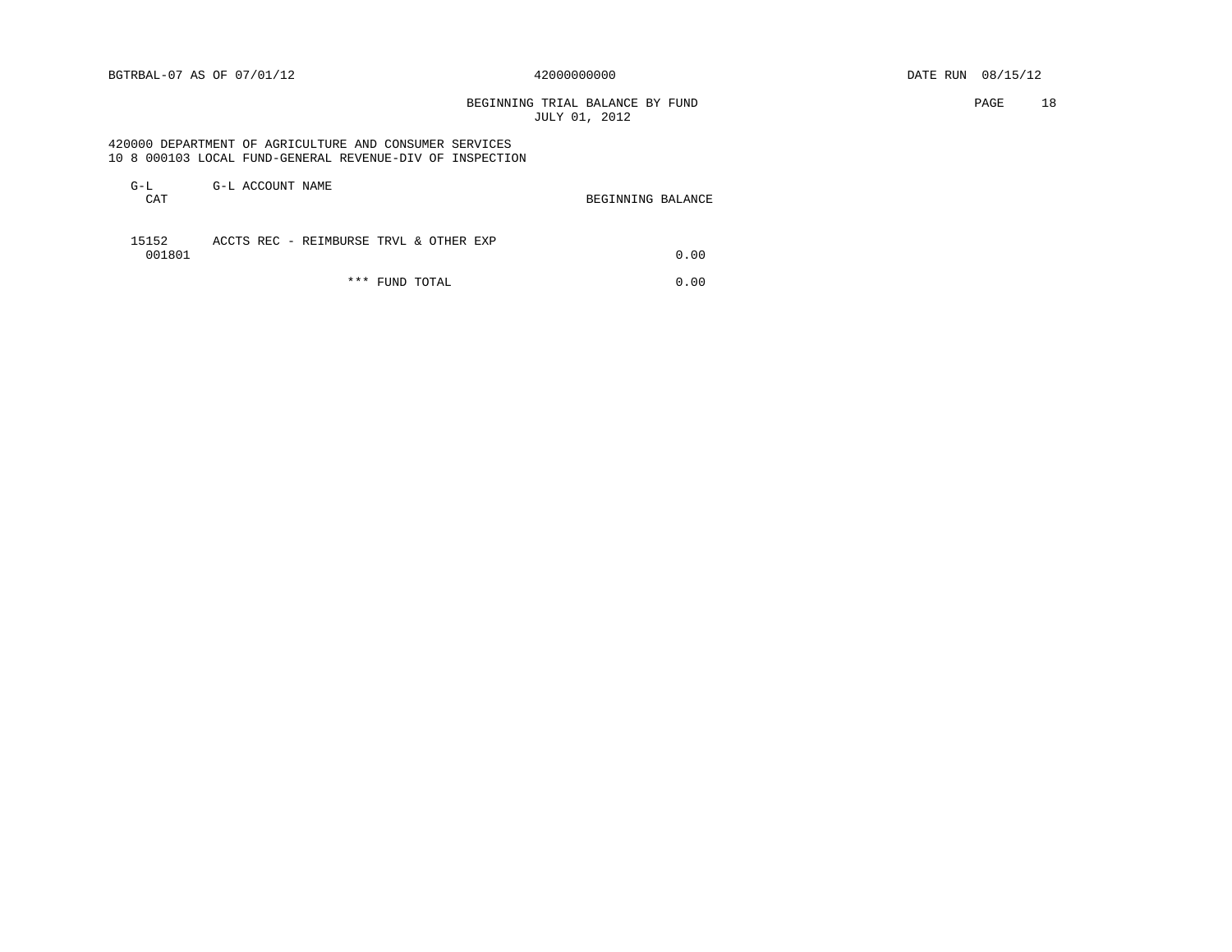BEGINNING TRIAL BALANCE BY FUND PAGE 19 JULY 01, 2012

### 420000 DEPARTMENT OF AGRICULTURE AND CONSUMER SERVICES 15 8 009004 FL.STATE FAIR AUTHORITY

| CAT                           |                                                                                | BEGINNING BALANCE |
|-------------------------------|--------------------------------------------------------------------------------|-------------------|
| 11200 CASH IN BANK<br>000000  | BALANCE BROUGHT FORWARD                                                        | 1,806,642.00      |
|                               | 14400 NON-STATE AND CU INVESTMENTS WITH STAT<br>000000 BALANCE BROUGHT FORWARD | 2, 217, 326.00    |
| 000000                        | 15100 ACCOUNTS RECEIVABLE<br>BALANCE BROUGHT FORWARD                           | 608,900.00        |
| 000000                        | 15900 ALLOWANCE FOR UNCOLLECTIBLES<br>BALANCE BROUGHT FORWARD                  | 0.00              |
| 19100 PREPAID ITEMS<br>000000 | BALANCE BROUGHT FORWARD                                                        | 357,093.00        |
|                               | 22200 RESTRICTED CASH IN BANK<br>000000 BALANCE BROUGHT FORWARD                | 43,197.00         |
|                               | 27100 LAND AND LAND IMPROVEMENTS<br>000000 BALANCE BROUGHT FORWARD             | 7,766,994.00      |
|                               | 27200 BUILDINGS AND BUILDING IMPROVEMENTS<br>000000 BALANCE BROUGHT FORWARD    | 30,805,774.00     |
| 000000                        | 27300 ACC DEPR - BUILDINGS & BUILDING IMPROV<br>BALANCE BROUGHT FORWARD        | $23,082,045.00-$  |
|                               | 27400 INFRASTRUCTURE AND OTHER IMPROVEMENTS<br>000000 BALANCE BROUGHT FORWARD  | 9,246,293.00      |
|                               | 27500 ACC DEPR - INFRASTRUCTURE & OTHER IMPR<br>000000 BALANCE BROUGHT FORWARD | 7,064,821.00-     |
| 000000                        | 27600 FURNITURE AND EQUIPMENT<br>BALANCE BROUGHT FORWARD                       | 7,245,847.00      |
| 000000                        | 27700 ACC DEPR - FURNITURE & EQUIPMENT<br>BALANCE BROUGHT FORWARD              | 4,710,706.00-     |
|                               | 27800 CONSTRUCTION WORK IN PROGRESS<br>000000 BALANCE BROUGHT FORWARD          | 95,528.00         |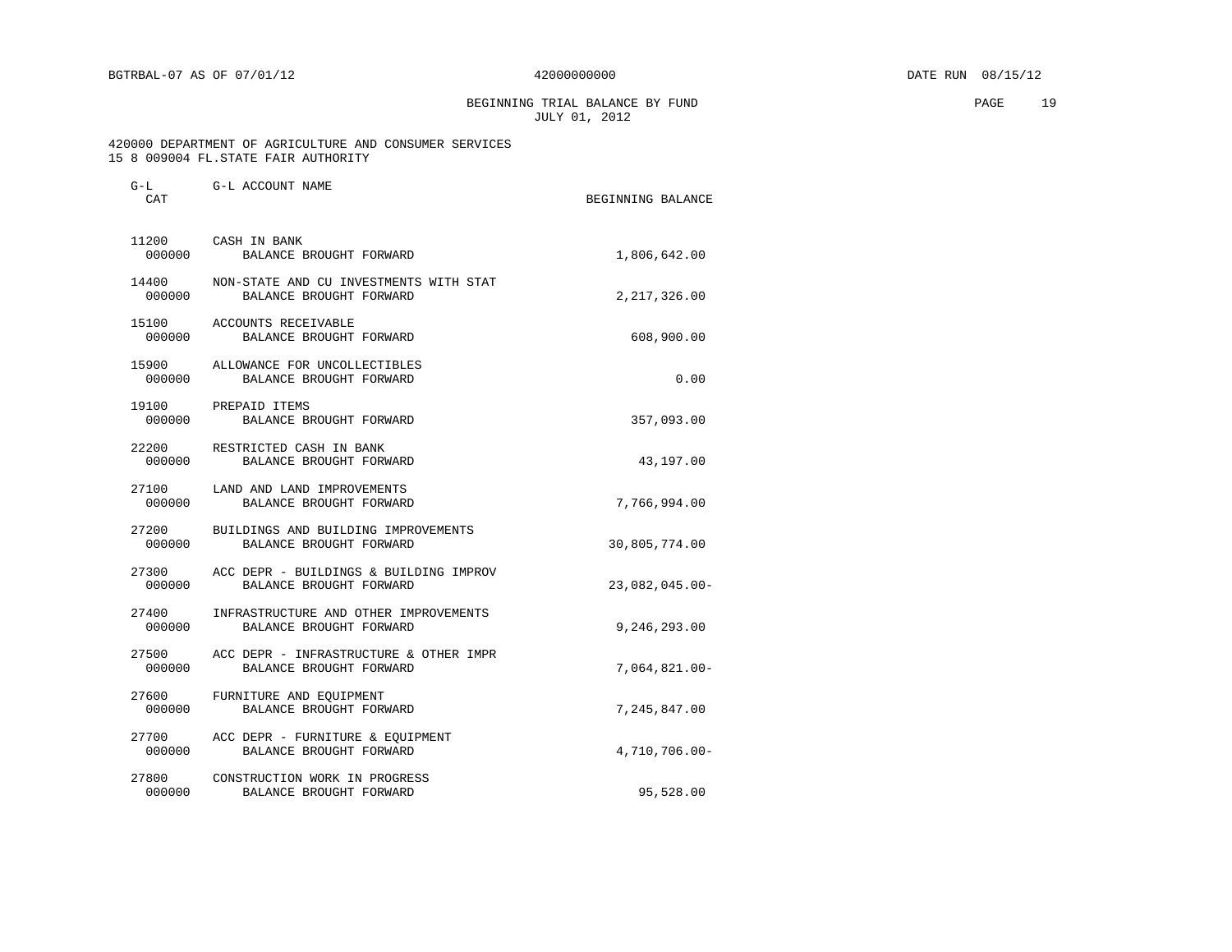BEGINNING TRIAL BALANCE BY FUND **EXAMPLE 20** PAGE 20 JULY 01, 2012

 420000 DEPARTMENT OF AGRICULTURE AND CONSUMER SERVICES 15 8 009004 FL.STATE FAIR AUTHORITY

| G-L<br>CAT      | G-L ACCOUNT NAME                                                        | BEGINNING BALANCE |
|-----------------|-------------------------------------------------------------------------|-------------------|
| 28400<br>000000 | PROPERTY UNDER CAPITAL LEASE<br>BALANCE BROUGHT FORWARD                 | 0.00              |
| 000000          | 28500 ACC DEPR - PROPERTY UNDER CAPITAL LEAS<br>BALANCE BROUGHT FORWARD | 0.00              |
| 31100<br>000000 | ACCOUNTS PAYABLE<br>BALANCE BROUGHT FORWARD                             | 1,402,571.00-     |
| 000000          | 38500 INSTALLMENT PURCHASE CONTRACTS<br>BALANCE BROUGHT FORWARD         | 0.00              |
| 000000          | 38700 CAPITAL LEASES-CURRENT PORTION<br>BALANCE BROUGHT FORWARD         | $266, 258.00 -$   |
| 38800<br>000000 | UNEARNED REVENUE - CURRENT<br>BALANCE BROUGHT FORWARD                   | 0.00              |
| 38900           | DEFERRED REVENUES<br>000000 BALANCE BROUGHT FORWARD                     | $209, 180.00 -$   |
| 000000          | 48500 INSTALLMENT PURCHASE CONTRACTS<br>BALANCE BROUGHT FORWARD         | 0.00              |
| 48700<br>000000 | CAPITAL LEASES LIABILITY<br>BALANCE BROUGHT FORWARD                     | $3,228,293.00 -$  |
| 000000          | 48900 DEFERRED REVENUE - LONG TERM<br>BALANCE BROUGHT FORWARD           | $455,003.00 -$    |
| 53600<br>000000 | INVESTED IN CAPITAL ASSETS NET OF RELA<br>BALANCE BROUGHT FORWARD       | 0.00              |
| 53800<br>000000 | OTHER RESTRICTED<br>BALANCE BROUGHT FORWARD                             | 0.00              |
| 000000          | 54900 COMMITTED FUND BALANCE<br>BALANCE BROUGHT FORWARD                 | 19,774,717.00-    |
| 000000          | 55900 OTHER FUND BALANCE RESERVED<br>BALANCE BROUGHT FORWARD            | 0.00              |
|                 | *** FUND TOTAL                                                          | 0.00              |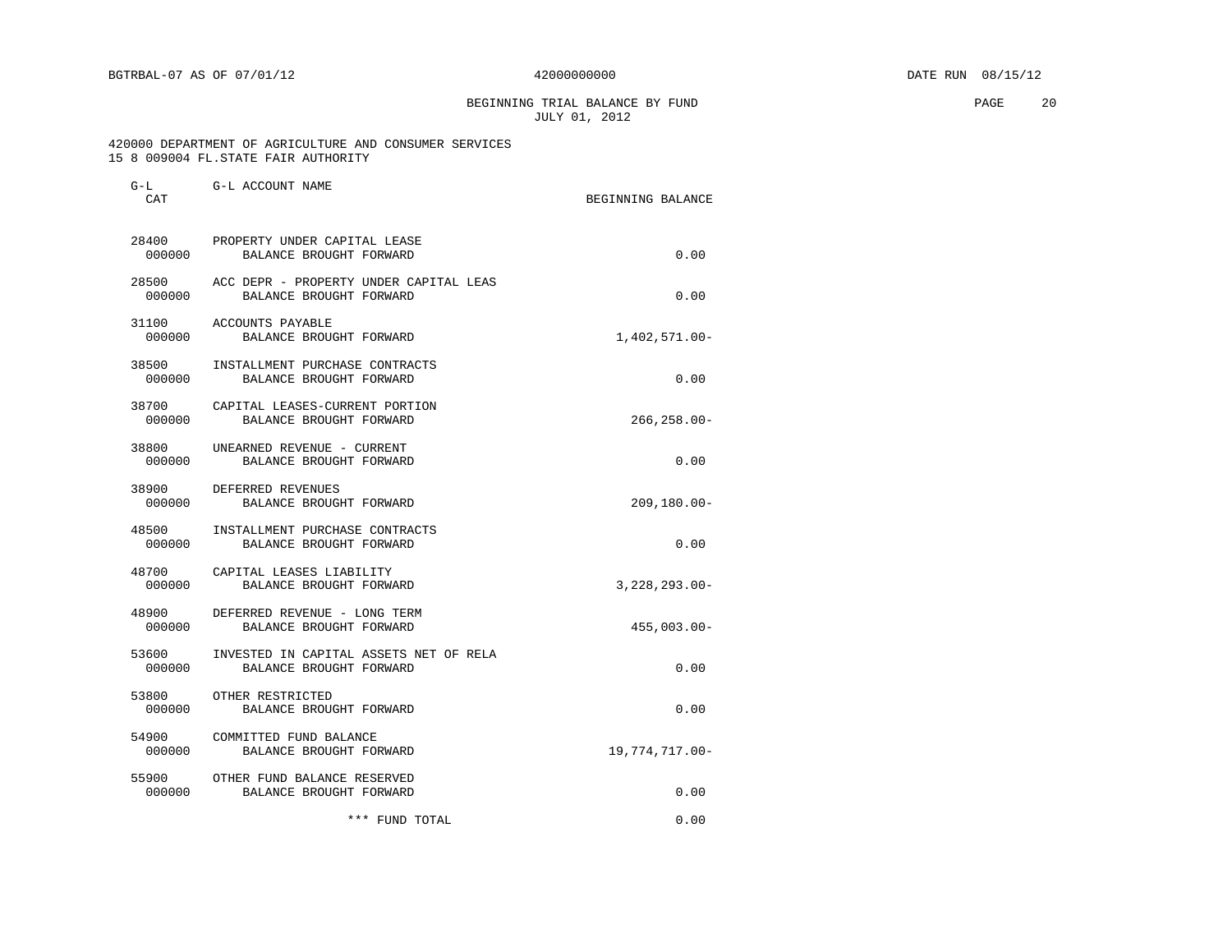BEGINNING TRIAL BALANCE BY FUND **PAGE** 21 JULY 01, 2012

### 420000 DEPARTMENT OF AGRICULTURE AND CONSUMER SERVICES 20 2 025001 AGRICULTURAL LAW ENFORCEMENT TRUST FUND

| G-L<br>CAT      | G-L ACCOUNT NAME                                                                                                    | BEGINNING BALANCE                    |
|-----------------|---------------------------------------------------------------------------------------------------------------------|--------------------------------------|
| 12100<br>000000 | UNRELEASED CASH IN STATE TREASURY<br>BALANCE BROUGHT FORWARD                                                        | 63,765.65                            |
| 14100<br>000000 | POOLED INVESTMENTS WITH STATE TREASURY<br>BALANCE BROUGHT FORWARD                                                   | 100,298.61                           |
| 001202          | 15199 A/R DFS WRITE OFF                                                                                             | 15.00                                |
| 15300<br>000502 | INTEREST AND DIVIDENDS RECEIVABLE<br>310403 ASSESSMENT ON INVESTMENTS-DEPARTMENTAL USE<br>** GL 15300 TOTAL         | 178.60<br>10.02<br>188.62            |
| 15900<br>000000 | ALLOWANCE FOR UNCOLLECTIBLES<br>BALANCE BROUGHT FORWARD                                                             | $15.00 -$                            |
| 16300<br>001510 | DUE FROM OTHER DEPARTMENTS                                                                                          | 0.00                                 |
| 32100<br>103290 | ACCRUED SALARIES AND WAGES<br>SALARY INCENTIVE PAYMENTS<br>103290 CF SALARY INCENTIVE PAYMENTS<br>** GL 32100 TOTAL | 0.00<br>$7,578.81 -$<br>$7,578.81 -$ |
| 310403          | 35300 DUE TO OTHER DEPARTMENTS<br>ASSESSMENT ON INVESTMENTS-DEPARTMENTAL USE                                        | $10.02 -$                            |
| 35600<br>310322 | DUE TO GENERAL REVENUE<br>SERVICE CHARGE TO GEN REV                                                                 | $83.25 -$                            |
| 000000          | 54900 COMMITTED FUND BALANCE<br>BALANCE BROUGHT FORWARD                                                             | $156.580.80 -$                       |
|                 | *** FUND TOTAL                                                                                                      | 0.00                                 |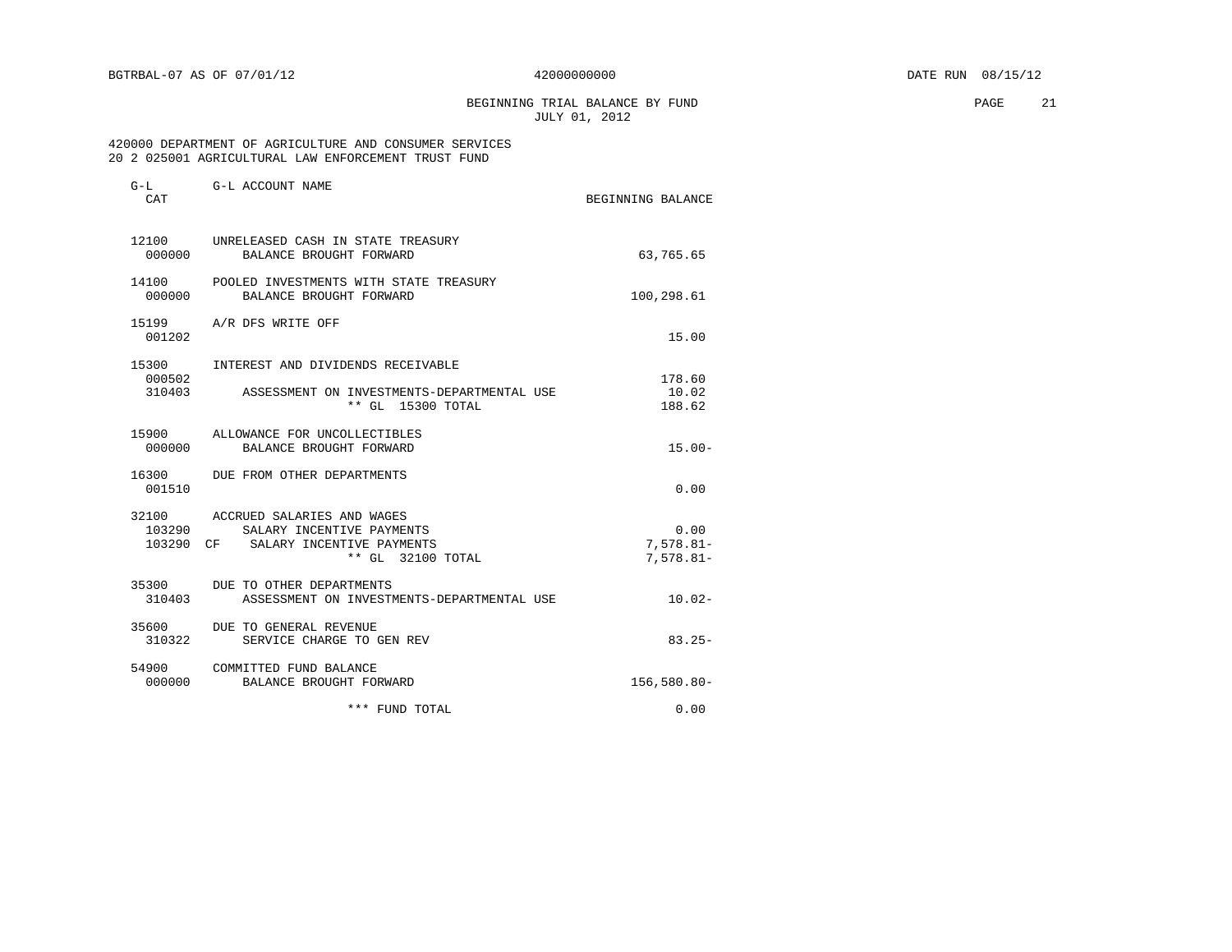BEGINNING TRIAL BALANCE BY FUND **PAGE** 22 JULY 01, 2012

### 420000 DEPARTMENT OF AGRICULTURE AND CONSUMER SERVICES 20 2 093001 CITRUS INSPECTION TRUST FUND DEPT OF AGRICULTURE

| $G-L$<br>CAT                        | G-L ACCOUNT NAME                                                                | BEGINNING BALANCE                  |
|-------------------------------------|---------------------------------------------------------------------------------|------------------------------------|
| 11200<br>000000                     | CASH IN BANK<br>BALANCE BROUGHT FORWARD                                         | 37,647.66                          |
| 11210<br>000000                     | REVOLVING FUNDS<br>BALANCE BROUGHT FORWARD                                      | 5,000.00                           |
| 11221<br>000000                     | BOND AND LICENSE CLEARING ACCOUNT<br>BALANCE BROUGHT FORWARD                    | 153,588.37                         |
| 12100<br>000000                     | UNRELEASED CASH IN STATE TREASURY<br>BALANCE BROUGHT FORWARD                    | 413,262.53                         |
| 14100<br>000000                     | POOLED INVESTMENTS WITH STATE TREASURY<br>BALANCE BROUGHT FORWARD               | 6,672,562.74                       |
| 15100<br>001800                     | ACCOUNTS RECEIVABLE                                                             | 2,096.11                           |
| 15109<br>000108                     | ACCTS REC - CITRUS INSP FEES - DA&CS                                            | 19,229.76                          |
| 15111<br>000100<br>000119           | ACCTS REC - FED-STATE INSP FEES-DA&CS                                           | 58,395.46<br>455, 551.93           |
| 15116<br>000100                     | $**$ GL<br>15111 TOTAL<br>ACCTS REC - CITRUS CROP ESTIMATE FEES                 | 513,947.39<br>8,845.69             |
| 15160<br>040000                     | DUE FROM EMPLOYEES-TRAVEL ADVANCES<br><b>EXPENSES</b>                           | 0.00                               |
| 15190<br>000000<br>000100<br>000108 | RETURNED CHECKS RECEIVABLE<br>BALANCE BROUGHT FORWARD<br>$**$ GL<br>15190 TOTAL | 0.00<br>0.00<br>0.00<br>0.00       |
| 15198<br>000100<br>000108<br>000119 | A/R COLLECTION<br>$***$ GL<br>15198 TOTAL                                       | 820.24<br>34.62<br>27.84<br>882.70 |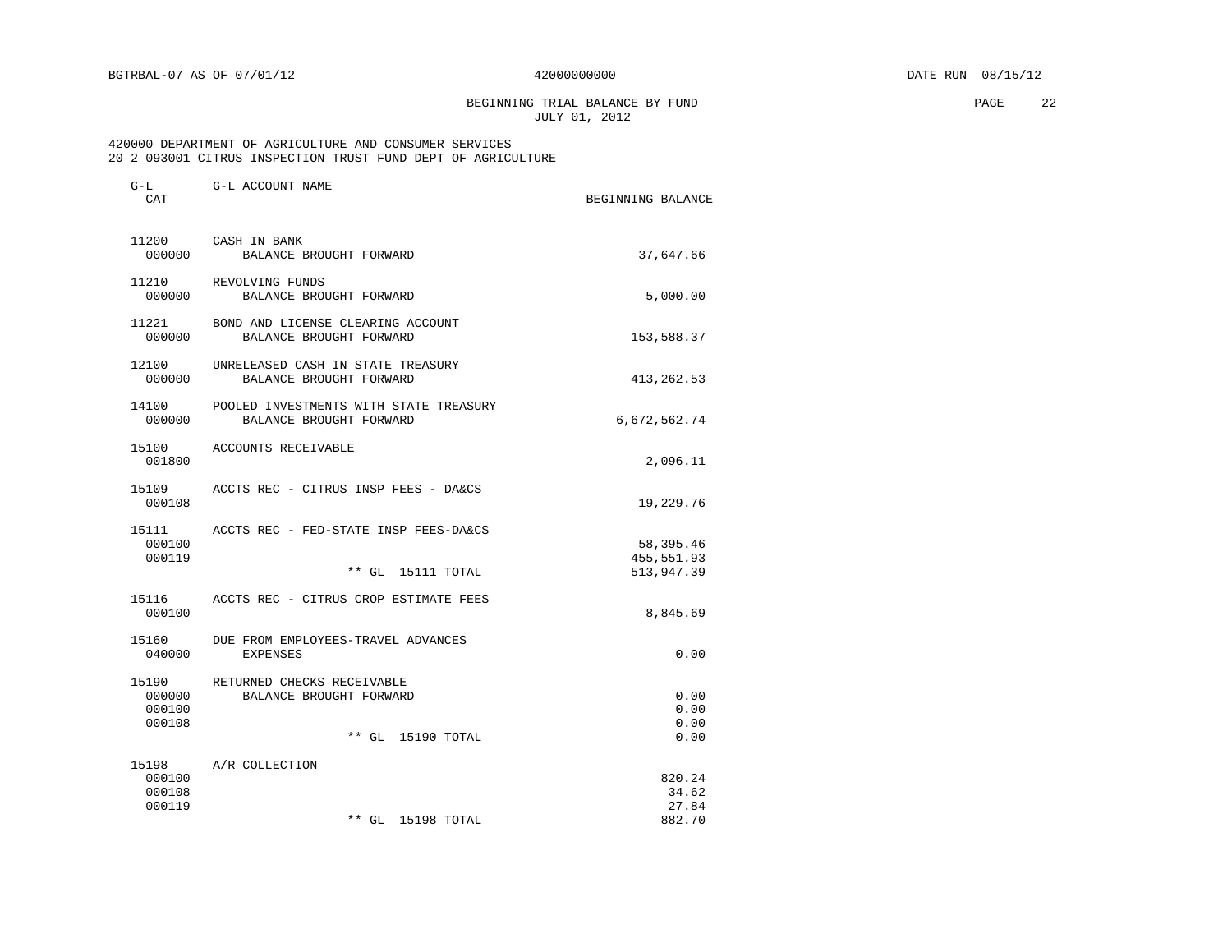BEGINNING TRIAL BALANCE BY FUND **PAGE** 23 JULY 01, 2012

### 420000 DEPARTMENT OF AGRICULTURE AND CONSUMER SERVICES 20 2 093001 CITRUS INSPECTION TRUST FUND DEPT OF AGRICULTURE

| $G-L$               | G-L ACCOUNT NAME                                                |                      |
|---------------------|-----------------------------------------------------------------|----------------------|
| CAT                 |                                                                 | BEGINNING BALANCE    |
| 15300               | INTEREST AND DIVIDENDS RECEIVABLE                               |                      |
| 000500              |                                                                 | 0.00                 |
| 000502              |                                                                 | 11,572.30            |
| 310403              | ASSESSMENT ON INVESTMENTS-DEPARTMENTAL USE<br>** GL 15300 TOTAL | 649.88<br>12,222.18  |
| 15900               | ALLOWANCE FOR UNCOLLECTIBLES                                    |                      |
| 000000              | BALANCE BROUGHT FORWARD                                         | 11,795.81-           |
| 000100              |                                                                 | 0.00                 |
| 000108              |                                                                 | 0.00                 |
| 000200              |                                                                 | 0.00                 |
|                     | $***$ GL<br>15900 TOTAL                                         | $11,795.81-$         |
| 16200               | DUE FROM STATE FUNDS, WITHIN DEPART.                            |                      |
| 000000              | BALANCE BROUGHT FORWARD                                         | 0.00                 |
| 010000              | SALARIES AND BENEFITS                                           | 1,425.45             |
| 030000              | OTHER PERSONAL SERVICES                                         | 120,306.40           |
|                     | ** GL 16200 TOTAL                                               | 121,731.85           |
| 16300               | DUE FROM OTHER DEPARTMENTS                                      |                      |
| 000000              | BALANCE BROUGHT FORWARD                                         | 0.00                 |
| 000100              |                                                                 | 1,438.10             |
| 000108              |                                                                 | 966.42               |
|                     | ** GL 16300 TOTAL                                               | 2,404.52             |
| 31100               | <b>ACCOUNTS PAYABLE</b>                                         |                      |
| 040000              | <b>EXPENSES</b>                                                 | 0.00                 |
| 040000 CF           | EXPENSES                                                        | 21,073.79-           |
| 100175<br>100175 CF | AUTOMATED TESTING EQUIP<br>AUTOMATED TESTING EOUIP              | 0.00<br>$1,480.00 -$ |
| 100777              | CONTRACTED SERVICES                                             | 0.00                 |
| 100777 CF           | CONTRACTED SERVICES                                             | $590.98 -$           |
|                     | ** GL 31100 TOTAL                                               | $23, 144.77 -$       |
| 32100               | ACCRUED SALARIES AND WAGES                                      |                      |
| 010000              | SALARIES AND BENEFITS                                           | 0.00                 |
| 010000 CF           | SALARIES AND BENEFITS                                           | $125,814.11-$        |
| 030000              | OTHER PERSONAL SERVICES                                         | 0.00                 |
| 030000 CF           | OTHER PERSONAL SERVICES                                         | $2, 263.36 -$        |
|                     | ** GL 32100 TOTAL                                               | $128,077.47-$        |
| 33100               | DEPOSITS PAYABLE                                                |                      |
| 000000              | BALANCE BROUGHT FORWARD                                         | $37,647.66 -$        |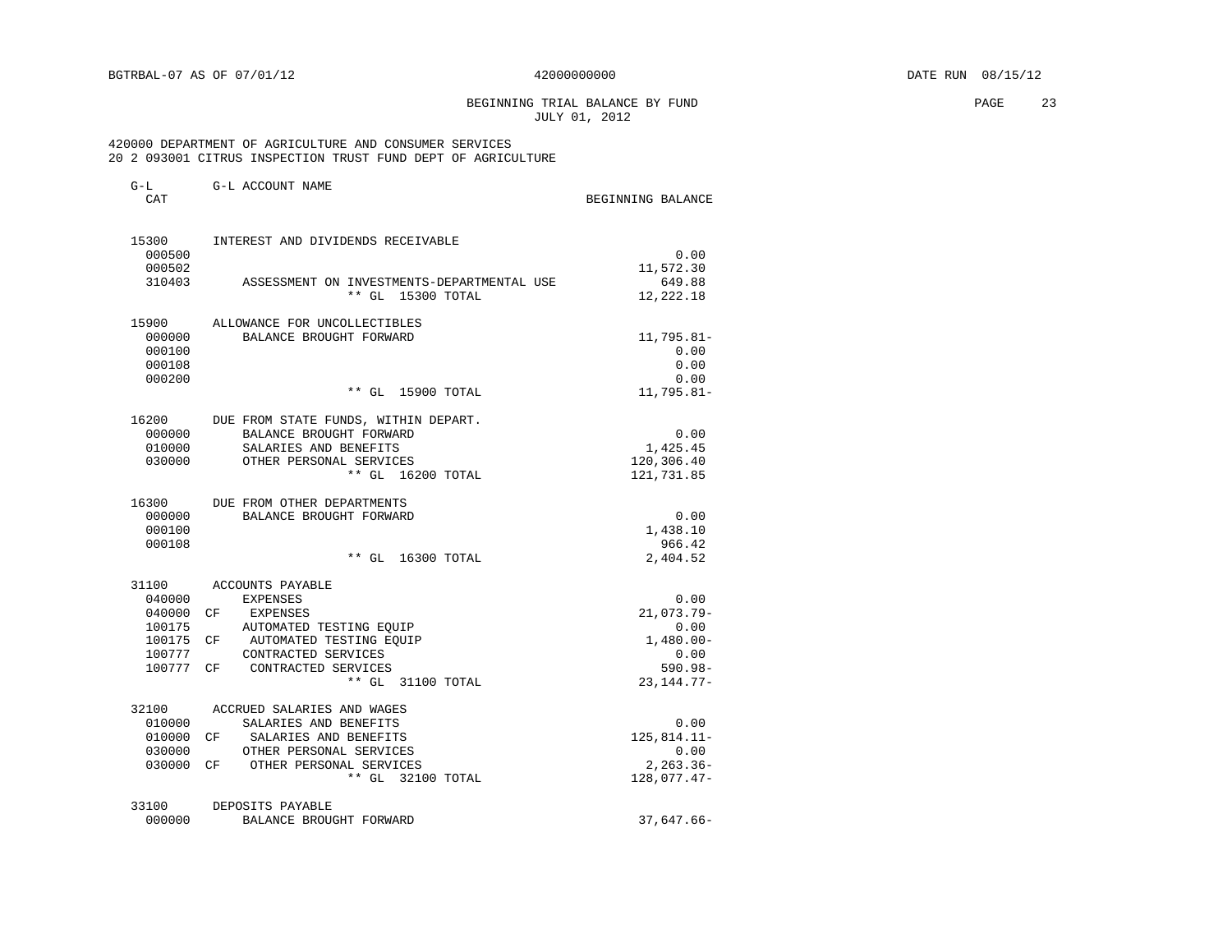BEGINNING TRIAL BALANCE BY FUND **EXAMPLE 24** PAGE 24 JULY 01, 2012

### 420000 DEPARTMENT OF AGRICULTURE AND CONSUMER SERVICES 20 2 093001 CITRUS INSPECTION TRUST FUND DEPT OF AGRICULTURE

| CAT       |                                              | BEGINNING BALANCE       |
|-----------|----------------------------------------------|-------------------------|
|           | 33102 DEPOSITS PAYABLE-SURETY BONDS          |                         |
| 000000    | BALANCE BROUGHT FORWARD                      | $153,588.37-$           |
| 35200     | DUE TO STATE FUNDS, WITHIN DEPARTMENT        |                         |
| 000000    | BALANCE BROUGHT FORWARD                      | 0.00                    |
| 185080    | TR TO ADMIN TF<br>** GL 35200 TOTAL          | 0.00<br>0.00            |
| 35300     | DUE TO OTHER DEPARTMENTS                     |                         |
| 000000    | BALANCE BROUGHT FORWARD                      | 0.00                    |
| 010000    | SALARIES AND BENEFITS                        | 0.00                    |
| 010000 CF | SALARIES AND BENEFITS                        | $9, 201.79 -$           |
| 040000    | <b>EXPENSES</b>                              | 0.00                    |
| 040000 CF | EXPENSES                                     | $615.54-$               |
| 310403    | ASSESSMENT ON INVESTMENTS-DEPARTMENTAL USE   | $649.88 -$              |
|           | ** GL 35300 TOTAL                            | $10,467.21-$            |
|           | 35600 DUE TO GENERAL REVENUE                 |                         |
| 310228    | PAYMENT OF SALES TAX                         | $118.31-$               |
| 38600     | CURRENT COMPENSATED ABSENCES LIABILITY       |                         |
| 010000    | SALARIES AND BENEFITS                        | 11,299.93-              |
| 54900     | COMMITTED FUND BALANCE                       |                         |
| 000000    | BALANCE BROUGHT FORWARD                      | $7,587,281.97-$         |
| 55100     | FUND BALANCE RESERVED FOR ENCUMBRANCES       |                         |
| 000000    | BALANCE BROUGHT FORWARD                      | 0.00                    |
| 94100     | ENCUMBRANCES                                 |                         |
| 040000 CF | EXPENSES                                     | 15, 179.85              |
| 100777    | CONTRACTED SERVICES                          | 34.04                   |
| 100777 CF | CONTRACTED SERVICES                          | 1,002.48                |
| 160000    | PAYMENTS TO US TREASURY                      | 1.00                    |
|           | ** GL 94100 TOTAL                            | 16, 217.37              |
| 98100     | BUDGETARY FND BAL RESERVED/ENCUMBRANCE       |                         |
| 040000 CF | EXPENSES                                     | 15, 179.85-             |
| 100777    | CONTRACTED SERVICES                          | $34.04-$                |
| 160000    | 100777 CF CONTRACTED SERVICES                | $1,002.48-$             |
|           | PAYMENTS TO US TREASURY<br>** GL 98100 TOTAL | $1.00 -$<br>16, 217.37- |
|           | *** FUND TOTAL                               | 0.00                    |
|           |                                              |                         |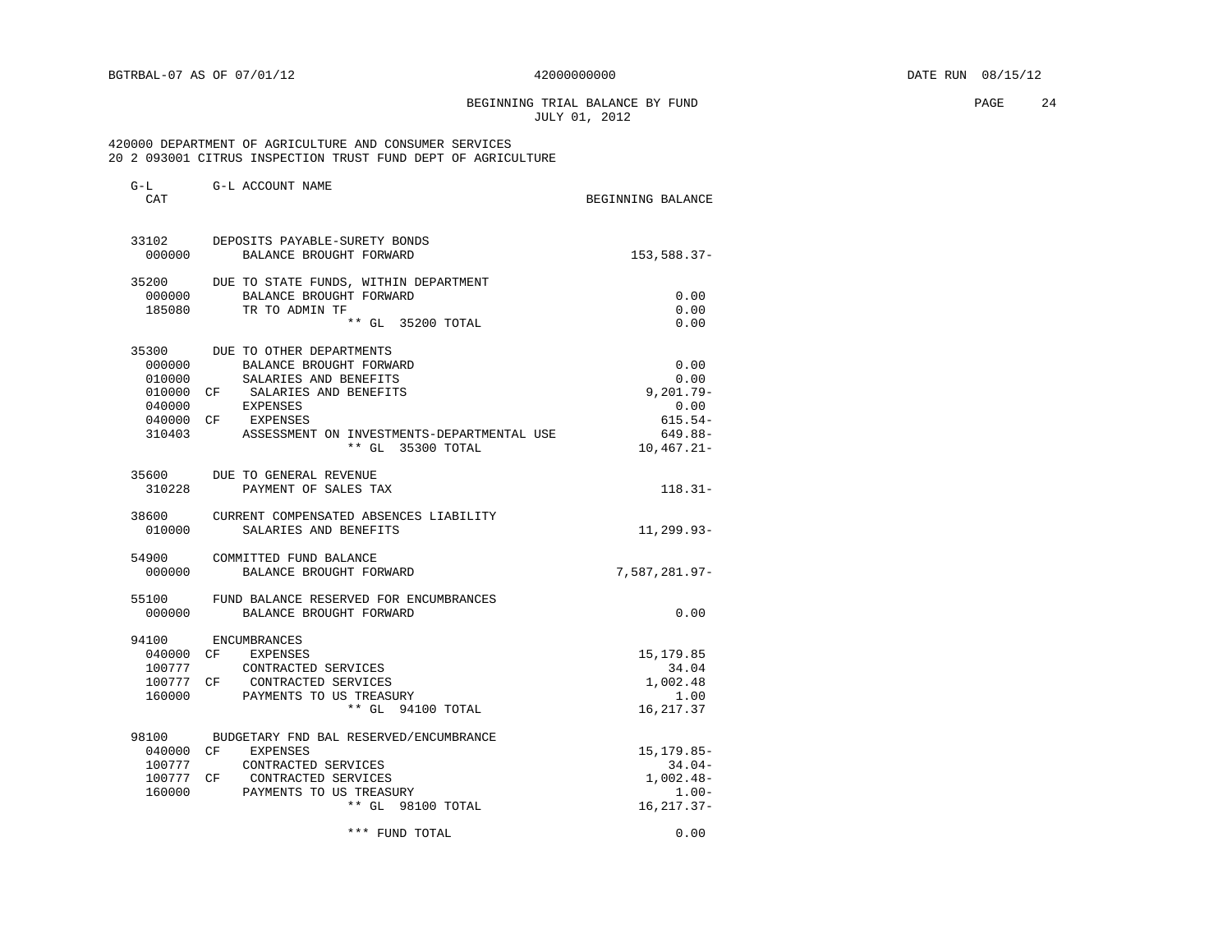BEGINNING TRIAL BALANCE BY FUND **EXAMPLE 25** PAGE 25 JULY 01, 2012

### 420000 DEPARTMENT OF AGRICULTURE AND CONSUMER SERVICES 20 2 133001 CONTRACT AND GRANTS TRUST FUND DACS

| G-L<br>CAT      | G-L ACCOUNT NAME                                                        | BEGINNING BALANCE |
|-----------------|-------------------------------------------------------------------------|-------------------|
| 12100<br>000000 | UNRELEASED CASH IN STATE TREASURY<br>BALANCE BROUGHT FORWARD            | 0.00              |
|                 |                                                                         |                   |
| 000000          | 14100 POOLED INVESTMENTS WITH STATE TREASURY<br>BALANCE BROUGHT FORWARD | 0.00              |
|                 | 15100 ACCOUNTS RECEIVABLE                                               |                   |
| 000000          | BALANCE BROUGHT FORWARD                                                 | 0.00              |
| 001800          |                                                                         | 0.00              |
|                 | ** GL 15100 TOTAL                                                       | 0.00              |
|                 | 15140 ACCTS REC - MISCELLANEOUS REVENUE                                 |                   |
| 000400          |                                                                         | 0.00              |
| 15160           | DUE FROM EMPLOYEES-TRAVEL ADVANCES                                      |                   |
| 040000          | <b>EXPENSES</b>                                                         | 0.00              |
| 100443          | CITRUS CANKER ERADICATION                                               | 0.00              |
|                 | ** GL 15160 TOTAL                                                       | 0.00              |
| 15900           | ALLOWANCE FOR UNCOLLECTIBLES                                            |                   |
| 000000          | BALANCE BROUGHT FORWARD                                                 | 0.00              |
| 16200           | DUE FROM STATE FUNDS, WITHIN DEPART.                                    |                   |
| 000000          | BALANCE BROUGHT FORWARD                                                 | 0.00              |
| 16300           | DUE FROM OTHER DEPARTMENTS                                              |                   |
| 000000          | BALANCE BROUGHT FORWARD                                                 | 0.00              |
| 16400           | DUE FROM FEDERAL GOVERNMENT                                             |                   |
| 000700          |                                                                         | 0.00              |
| 16410           | DUE FROM FED GOVT - U S GRANTS                                          |                   |
| 000700          |                                                                         | 0.00              |
| 31100           | ACCOUNTS PAYABLE                                                        |                   |
| 040000          | EXPENSES                                                                | 0.00              |
| 040000          | CF EXPENSES                                                             | 0.00              |
| 100443          | CITRUS CANKER ERADICATION                                               | 0.00              |
| 109839          | G/A-HURRICANES 04-ST OPER                                               | 0.00              |
| 109839          | G/A-HURRICANES 04-ST OPER<br>CF                                         | 0.00              |
|                 | ** GL 31100 TOTAL                                                       | 0.00              |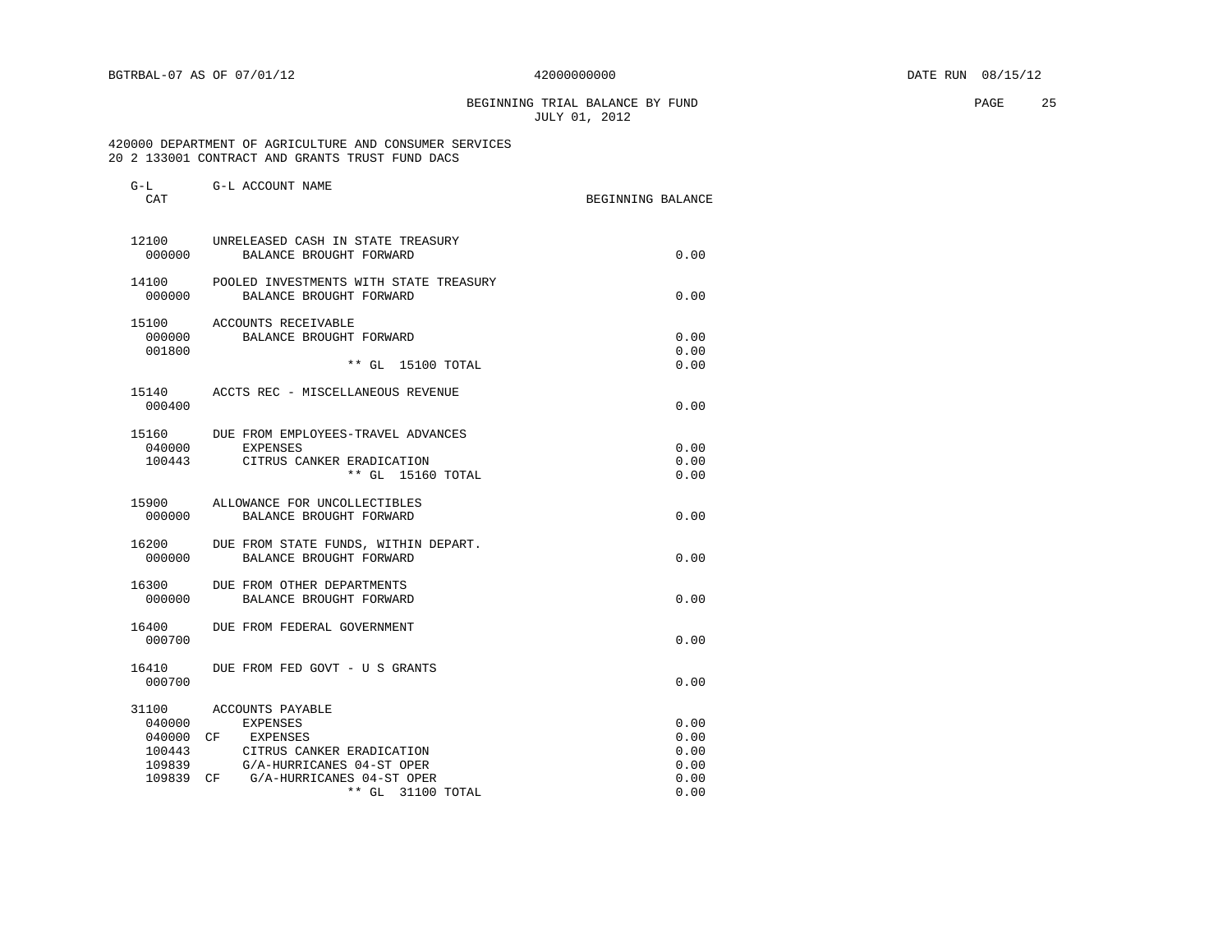# BEGINNING TRIAL BALANCE BY FUND **PAGE** 26 JULY 01, 2012

# 420000 DEPARTMENT OF AGRICULTURE AND CONSUMER SERVICES 20 2 133001 CONTRACT AND GRANTS TRUST FUND DACS

| CAT    | G-L G-L ACCOUNT NAME                                      | BEGINNING BALANCE |
|--------|-----------------------------------------------------------|-------------------|
|        | 35100 DUE TO STATE FUNDS, WITHIN DIVISION                 |                   |
|        | 040000 EXPENSES                                           | 0.00              |
|        | 040000 CF EXPENSES                                        | 0.00              |
|        | ** GL 35100 TOTAL                                         | 0.00              |
|        | 35200 DUE TO STATE FUNDS, WITHIN DEPARTMENT               |                   |
|        | 040000 EXPENSES                                           | 0.00              |
|        | 040000 CF EXPENSES                                        | 0.00              |
|        | ** GL 35200 TOTAL                                         | 0.00              |
|        | 35202 DUE TO GENERAL INSPECTION TRUST FUND                |                   |
| 180000 | TRANSFERS                                                 | 0.00              |
|        | 35300 DUE TO OTHER DEPARTMENTS                            |                   |
| 040000 | EXPENSES                                                  | 0.00              |
| 100443 | CITRUS CANKER ERADICATION                                 | 0.00              |
| 100444 | CIT HEALTH RESPONSE PROGRM                                | 0.00              |
|        | 100444 CF CIT HEALTH RESPONSE PROGRM<br>** GL 35300 TOTAL | 0.00<br>0.00      |
|        |                                                           |                   |
|        | 35600 DUE TO GENERAL REVENUE                              |                   |
| 310322 | SERVICE CHARGE TO GEN REV                                 | 0.00              |
|        | 54900 COMMITTED FUND BALANCE                              |                   |
|        | 000000 BALANCE BROUGHT FORWARD                            | 0.00              |
|        | 55100 FUND BALANCE RESERVED FOR ENCUMBRANCES              |                   |
|        | 000000 BALANCE BROUGHT FORWARD                            | 0.00              |
|        | 040000 EXPENSES                                           | 0.00              |
|        | ** GL 55100 TOTAL                                         | 0.00              |
|        | 55600 RESERVED FOR FCO AND GRANTS/AID - FCO               |                   |
|        | 083767 04 CONST JOHN BETHEA ST HOT                        | 0.00              |
|        | 083778 05 CONSTRUCTION-ADDITIONS KISSIMMEE DIAGNOSTIC     | 0.00              |
|        | ** GL 55600 TOTAL                                         | 0.00              |
|        | *** FUND TOTAL                                            | 0.00              |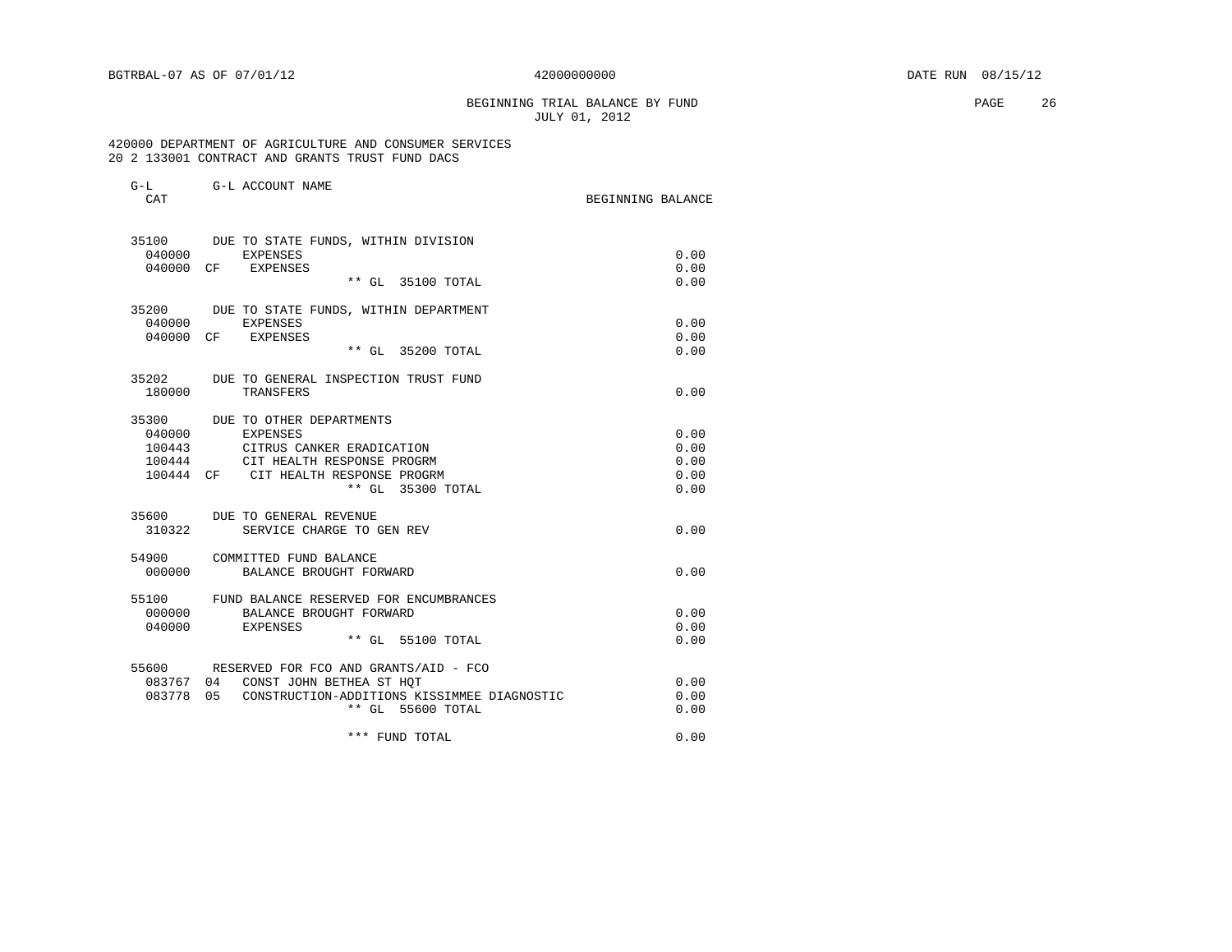BEGINNING TRIAL BALANCE BY FUND **PAGE** 27 JULY 01, 2012

 420000 DEPARTMENT OF AGRICULTURE AND CONSUMER SERVICES 20 2 261004 FEDERAL GRANTS TRUST FUND - DACS

|                                                                             | BEGINNING BALANCE                                                                                                                                                                          |
|-----------------------------------------------------------------------------|--------------------------------------------------------------------------------------------------------------------------------------------------------------------------------------------|
| OTHER REVOLVING FUNDS<br>BALANCE BROUGHT FORWARD                            | 0.00                                                                                                                                                                                       |
| UNRELEASED CASH IN STATE TREASURY<br>BALANCE BROUGHT FORWARD                | 1,220,530.15                                                                                                                                                                               |
| POOLED INVESTMENTS WITH STATE TREASURY<br>000000<br>BALANCE BROUGHT FORWARD | 1,252,920.15                                                                                                                                                                               |
| ACCTS REC - REIMBURSE TRVL & OTHER EXP<br>EXPENSES                          | 0.00                                                                                                                                                                                       |
| INTEREST AND DIVIDENDS RECEIVABLE                                           | 2,949.22                                                                                                                                                                                   |
| 310403<br>ASSESSMENT ON INVESTMENTS-DEPARTMENTAL USE<br>** GL 15300 TOTAL   | 165.62<br>3,114.84                                                                                                                                                                         |
| ALLOWANCE FOR UNCOLLECTIBLES<br>BALANCE BROUGHT FORWARD                     | 0.00                                                                                                                                                                                       |
| 16200<br>DUE FROM STATE FUNDS, WITHIN DEPART.                               | 112,910.49                                                                                                                                                                                 |
| ** GL 16200 TOTAL                                                           | 1,683.12<br>114,593.61                                                                                                                                                                     |
| 16228<br>DUE FROM CONTRACT & GRANTS TF<br><b>EXPENSES</b>                   | 0.00                                                                                                                                                                                       |
| DUE FROM OTHER DEPARTMENTS                                                  | 289,804.33                                                                                                                                                                                 |
| DUE FROM FED GOVT - U S GRANTS                                              |                                                                                                                                                                                            |
|                                                                             | 2,798,130.05<br>1,028,142.33<br>0.00                                                                                                                                                       |
| ** GL 16410 TOTAL                                                           | 3,826,272.38                                                                                                                                                                               |
| ACCOUNTS PAYABLE                                                            | 0.00                                                                                                                                                                                       |
|                                                                             | 27,942.82-                                                                                                                                                                                 |
|                                                                             | 0.00                                                                                                                                                                                       |
|                                                                             | $57, 155.62 -$                                                                                                                                                                             |
|                                                                             | 0.00                                                                                                                                                                                       |
|                                                                             | 215,000.00-                                                                                                                                                                                |
| FED VALUE-PROD SPEC CROP                                                    | 0.00                                                                                                                                                                                       |
|                                                                             | SALARIES AND BENEFITS<br><b>EXPENSES</b><br>CF EXPENSES<br>AMERICA THE BEAUTIFUL PRG<br>050052 CF AMERICA THE BEAUTIFUL PRG<br>OPERATING CAPITAL OUTLAY<br>OPERATING CAPITAL OUTLAY<br>CF. |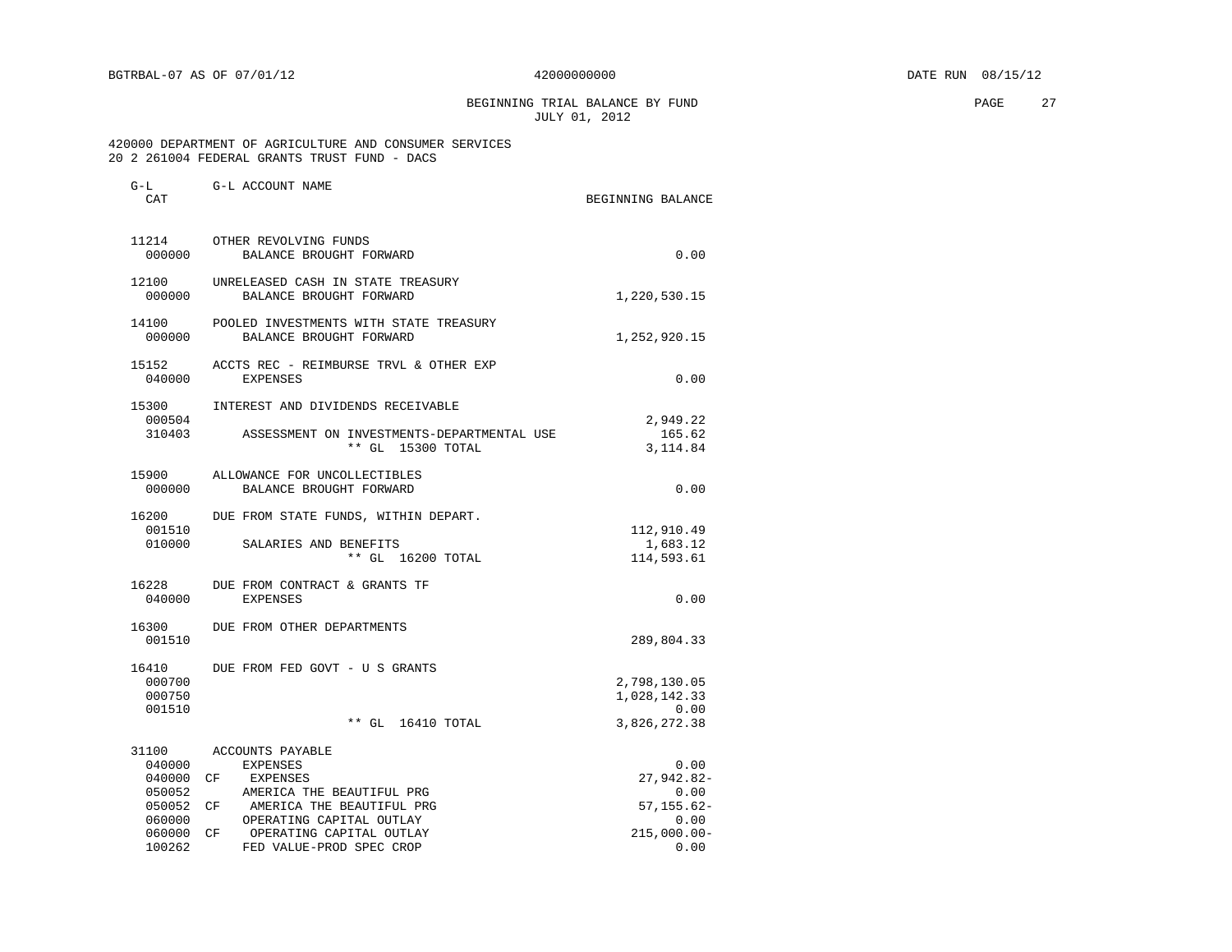### BEGINNING TRIAL BALANCE BY FUND **PAGE** 28 JULY 01, 2012

# 420000 DEPARTMENT OF AGRICULTURE AND CONSUMER SERVICES

# 20 2 261004 FEDERAL GRANTS TRUST FUND - DACS G-L G-L ACCOUNT NAME CAT CAT CAT SERVICE SERVICE SERVICE SERVICE SERVICE SERVICE SERVICE SERVICE SERVICE SERVICE SERVICE SERVICE SERVICE 100262 CF FED VALUE-PROD SPEC CROP 300,517.46- 100444 CIT HEALTH RESPONSE PROGRM 0.00<br>100444 CF CIT HEALTH RESPONSE PROGRM 127,750.70-100444 CF CIT HEALTH RESPONSE PROGRM 100669 ANIMAL PEST/DISEASE CONTRL 0.00 100669 CF ANIMAL PEST/DISEASE CONTRL 26,342.59<br>100671 PLANT PEST & DISEASE CONTR 100671 PLANT PEST & DISEASE CONTR<br>100671 CF PLANT PEST & DISEASE CONTR 203,944.67-100671 CF PLANT PEST & DISEASE CONTR 100777 CONTRACTED SERVICES 0.00<br>100777 CF CONTRACTED SERVICES 103,072.01-100777 CF CONTRACTED SERVICES 103,072.01-101181 ENG CONSVTN INIT-ARRA 2009 0.00 101181 CF ENG CONSVTN INIT-ARRA 2009 379,519.05-102345 OYSTER PLANTING  $0.00$ <br>102345 CF OYSTER PLANTING 102345 CF OYSTER PLANTING 102345 CF OYSTER PLANTING 102878 G/A-EMER FEEDING ORG 0.00 102878 CF G/A-EMER FEEDING ORG<br>109390 GRANTS AND AIDS-AMERICAN RECOVERY AND REINV 0.00 109390 GRANTS AND AIDS-AMERICAN RECOVERY AND REINV 0.00 109390 CF GRANTS AND AIDS-AMERICAN RECOVERY AND REINV 17,864.23-<br>109390 CF GRANTS AND AIDS-AMERICAN RECOVERY AND REINV 17,864.23-\*\* GL 31100 TOTAL 32100 ACCRUED SALARIES AND WAGES 010000 SALARIES AND BENEFITS 0.00 010000 CF SALARIES AND BENEFITS 030000 OTHER PERSONAL SERVICES 6 0.00

| 030000    |    | OTHER PERSONAL SERVICES                                | 0.00           |
|-----------|----|--------------------------------------------------------|----------------|
| 030000 CF |    | OTHER PERSONAL SERVICES                                | 32,621.82-     |
| 100262    |    | FED VALUE-PROD SPEC CROP                               | 0.00           |
| 100262    | CF | FED VALUE-PROD SPEC CROP                               | $1,209.79-$    |
| 100444    |    | CIT HEALTH RESPONSE PROGRM                             | 0.00           |
| 100444    | CF | CIT HEALTH RESPONSE PROGRM                             | 71,805.92-     |
| 100671    |    | PLANT PEST & DISEASE CONTR                             | 0.00           |
| 100671 CF |    | PLANT PEST & DISEASE CONTR                             | $56, 363.34 -$ |
| 109390    |    | GRANTS AND AIDS-AMERICAN RECOVERY AND REINV            | 0.00           |
| 109390 CF |    | GRANTS AND AIDS-AMERICAN RECOVERY AND REINV 17,290.62- |                |
|           |    | ** GL 32100 TOTAL                                      | $350,662.39 -$ |
| 35200     |    | DUE TO STATE FUNDS, WITHIN DEPARTMENT                  |                |
| 040000    |    | EXPENSES                                               | 0.00           |
|           |    | 140021 10 G/A-SEP-ARRA 2009                            | 112,910.49-    |
|           |    | ** GL 35200 TOTAL                                      | $112.910.49 -$ |
|           |    | 35300 DUE TO OTHER DEPARTMENTS                         |                |
| 010000    |    | SALARIES AND BENEFITS                                  | 0.00           |
| 040000    |    | EXPENSES                                               | 0.00           |
| 040000    | CF | EXPENSES                                               | $53.98-$       |
| 100314    |    | SMART GRID TECHNOLOGIES - ARRA 2009                    | $10,569.10 -$  |
| 100444    |    | CIT HEALTH RESPONSE PROGRM                             | 0.00           |
|           |    |                                                        |                |

100444 CF CIT HEALTH RESPONSE PROGRM 1,457.27-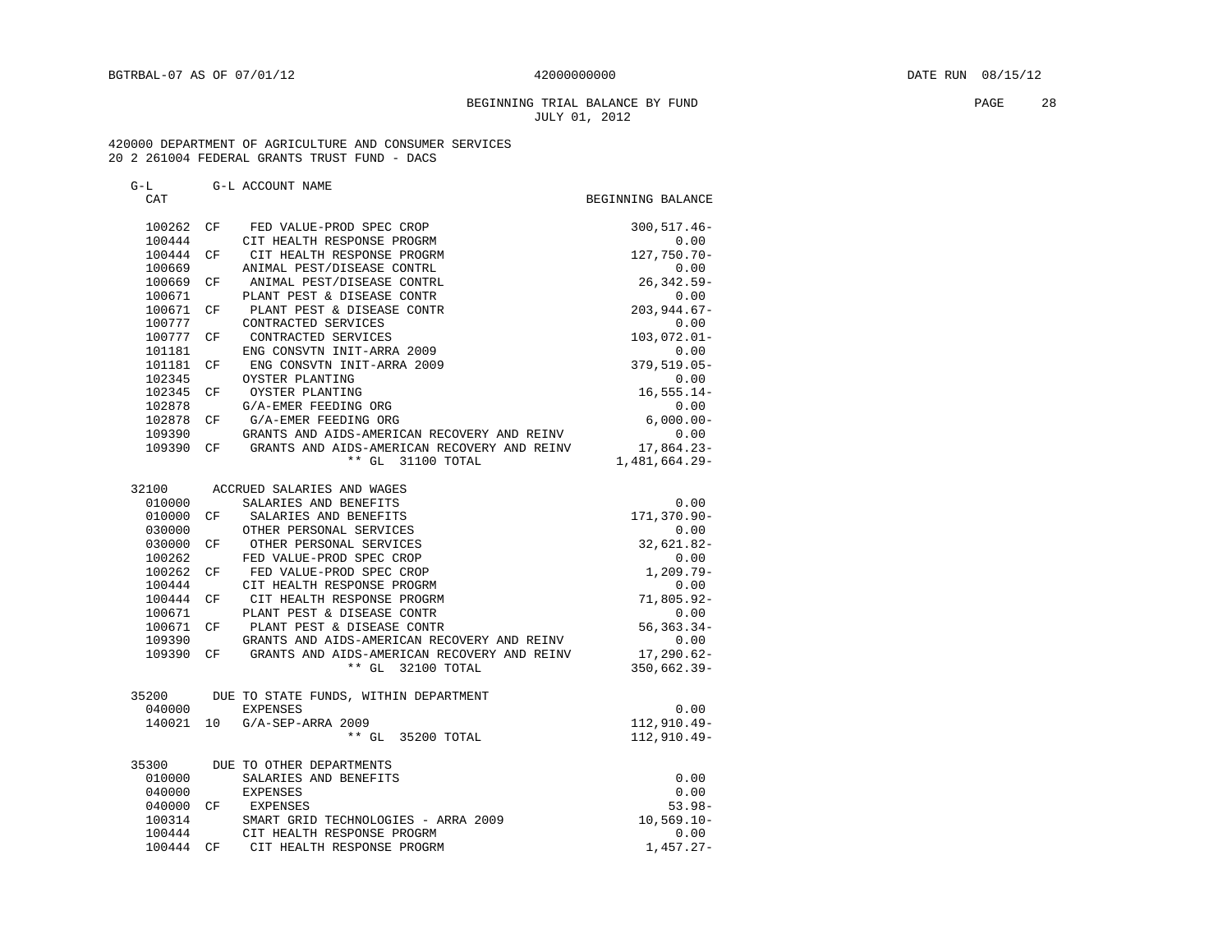# BEGINNING TRIAL BALANCE BY FUND PAGE 29 JULY 01, 2012

 420000 DEPARTMENT OF AGRICULTURE AND CONSUMER SERVICES 20 2 261004 FEDERAL GRANTS TRUST FUND - DACS

| G-L       | G-L ACCOUNT NAME                                                       |                   |
|-----------|------------------------------------------------------------------------|-------------------|
| CAT       |                                                                        | BEGINNING BALANCE |
| 100671    | PLANT PEST & DISEASE CONTR                                             | 0.00              |
|           | 100671 CF PLANT PEST & DISEASE CONTR                                   | $1,800.71-$       |
| 100777    | CONTRACTED SERVICES                                                    | $101.39 -$        |
| 310403    | ASSESSMENT ON INVESTMENTS-DEPARTMENTAL USE                             | $165.62-$         |
|           | ** GL 35300 TOTAL                                                      | 14, 148.07-       |
|           | 35500 DUE TO OTHER GOVERNMENTAL UNITS                                  |                   |
| 040000    | <b>EXPENSES</b>                                                        | 0.00              |
| 040000 CF | EXPENSES                                                               | $50.00 -$         |
| 100262    | FED VALUE-PROD SPEC CROP                                               | 0.00              |
| 100262 CF | FED VALUE-PROD SPEC CROP                                               | $45,979.64-$      |
| 100777    | CONTRACTED SERVICES                                                    | 0.00              |
| 100777 CF | CONTRACTED SERVICES                                                    | $7,500.00 -$      |
|           | ** GL 35500 TOTAL                                                      | $53,529.64-$      |
| 35600     | DUE TO GENERAL REVENUE                                                 |                   |
| 310322    | SERVICE CHARGE TO GEN REV                                              | 0.00              |
| 38600     | CURRENT COMPENSATED ABSENCES LIABILITY                                 |                   |
| 010000    | SALARIES AND BENEFITS                                                  | $6,978.73-$       |
| 38800     | UNEARNED REVENUE - CURRENT                                             |                   |
| 000700    |                                                                        | 1,238,598.95-     |
| 000750    |                                                                        | 299, 513. 25-     |
|           | $**$ GL<br>38800 TOTAL                                                 | $1,538,112.20 -$  |
| 54900     | COMMITTED FUND BALANCE                                                 |                   |
| 000000    | BALANCE BROUGHT FORWARD                                                | 0.00              |
| 55600     | RESERVED FOR FCO AND GRANTS/AID - FCO                                  |                   |
|           | 083801 07 RELO/REP/CIT BUD FAC-STWD                                    | 0.00              |
| 57200     | RESTRICTED BY FEDERAL GOVERNMENT                                       |                   |
| 000000    | BALANCE BROUGHT FORWARD                                                | $3,149,229.65-$   |
| 94100     | <b>ENCUMBRANCES</b>                                                    |                   |
| 040000    | <b>EXPENSES</b>                                                        | 20,000.00         |
| 040000    | CF<br>EXPENSES                                                         | 76,165.69         |
| 050052    | AMERICA THE BEAUTIFUL PRG<br>CF                                        | 617,861.82        |
| 060000    | CF<br>OPERATING CAPITAL OUTLAY                                         | 20,152.37         |
| 082333    | ARRA SS ST BLDG INITIATIVE<br>-11                                      | 1,907,610.02      |
| 100100    | CF FORESTRY WILDFIRE/SUPP EQU<br>CF FED VALUE-PROD SPEC CROP           | 153,731.21        |
| 100262    |                                                                        | 2,451,036.91      |
| 100264    | CF<br>FED SUPPORT-FLA AGR PROMO<br>SMART GRID TECHNOLOGIES - ARRA 2009 | 171,584.64        |
| 100314    | CF                                                                     | 220,030.67        |
| 100444    | CF<br>CIT HEALTH RESPONSE PROGRM                                       | 371,882.18        |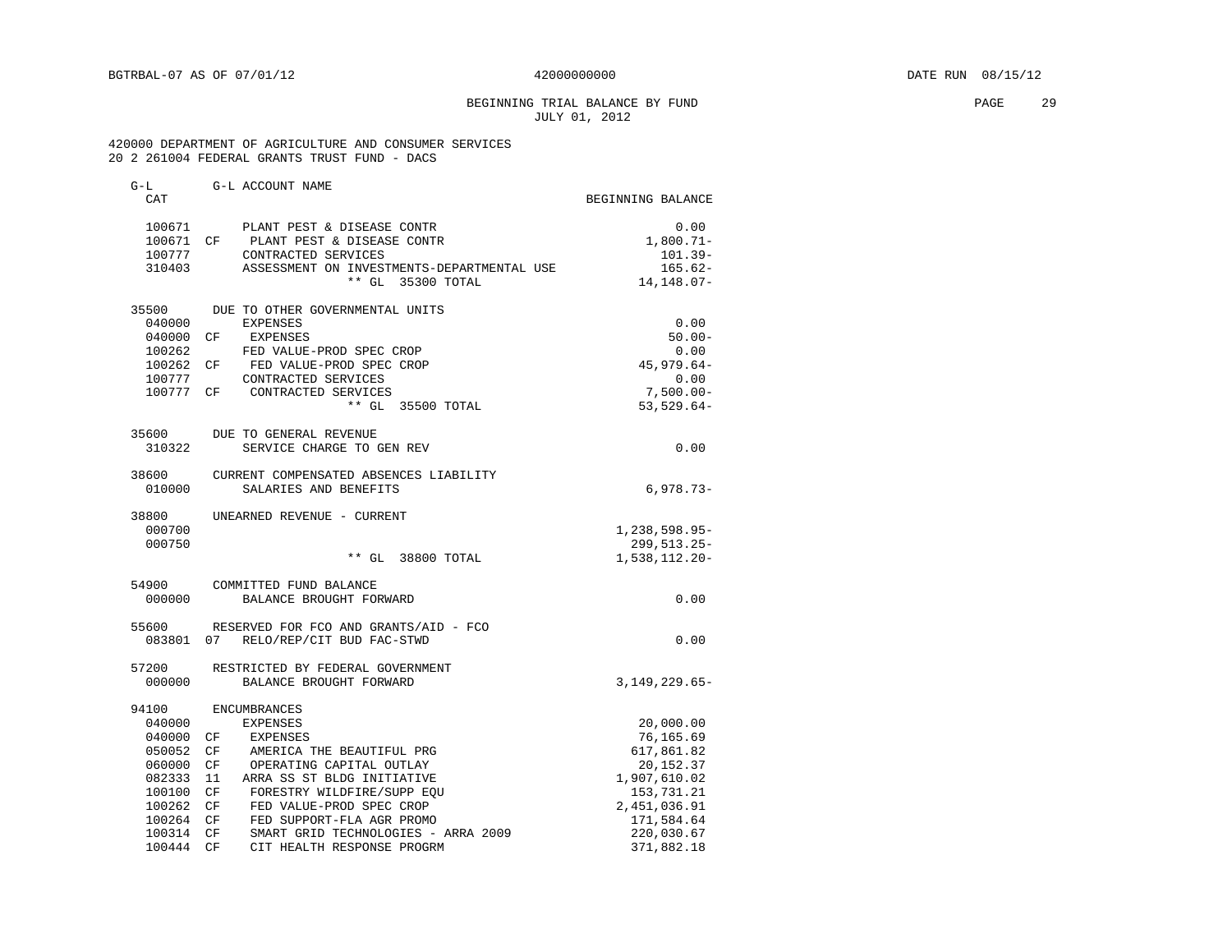# BEGINNING TRIAL BALANCE BY FUND **PAGE** 30 JULY 01, 2012

### 420000 DEPARTMENT OF AGRICULTURE AND CONSUMER SERVICES 20 2 261004 FEDERAL GRANTS TRUST FUND - DACS

# G-L G-L ACCOUNT NAME

| CAT    |    |                                             | BEGINNING BALANCE |
|--------|----|---------------------------------------------|-------------------|
| 100669 | CF | ANIMAL PEST/DISEASE CONTRL                  | 31,065.50         |
| 100671 | CF | PLANT PEST & DISEASE CONTR                  | 229,464.06        |
| 100777 |    | CONTRACTED SERVICES                         | 454,084.38        |
| 100777 | CF | CONTRACTED SERVICES                         | 379, 338.20       |
| 100851 |    | DOMESTIC SECURITY                           | 52, 513.86        |
| 101165 | СF | G/A-ENER/BLOCK GRANT-ARRA                   | 109,360.00        |
| 102345 |    | OYSTER PLANTING                             | 100,677.84        |
| 102345 | CF | OYSTER PLANTING                             | 519.50            |
| 102878 |    | G/A-EMER FEEDING ORG                        | 522,872.98        |
| 107000 | СF | AQUACULTURE PROGRAM GRANTS                  | 34,250.00         |
| 109390 |    | GRANTS AND AIDS-AMERICAN RECOVERY AND REINV | 13,606.60         |
| 109390 | СF | GRANTS AND AIDS-AMERICAN RECOVERY AND REINV | 87,739.90         |
| 140021 | 10 | G/A-SEP-ARRA 2009                           | 5,020,930.99      |
| 140021 | 13 | G/A-SEP-ARRA 2009                           | 22,070,932.98     |
| 142333 | 10 | $G/A$ ECBG - ARRA 2009                      | 241,868.13        |
| 142333 | 11 | $G/A$ ECBG - ARRA 2009                      | 516,333.98        |
| 142333 | 13 | $G/A$ ECBG - ARRA 2009                      | 9,470,041.33      |
| 146556 | 09 | US DEPT OF ENERGY/PROJECTS                  | 116,609.91        |
| 146558 | 07 | FL ENERGY TECHNOLOGY PROJ                   | 631,715.67        |
|        |    | ** GL 94100 TOTAL                           | 46,093,981.32     |
| 98100  |    | BUDGETARY FND BAL RESERVED/ENCUMBRANCE      |                   |
| 040000 |    | <b>EXPENSES</b>                             | $20,000.00 -$     |
| 040000 | СF | <b>EXPENSES</b>                             | 76,165.69-        |
| 050052 | СF | AMERICA THE BEAUTIFUL PRG                   | 617,861.82-       |
| 060000 | CF | OPERATING CAPITAL OUTLAY                    | $20, 152.37 -$    |
| 082333 | 11 | ARRA SS ST BLDG INITIATIVE                  | 1,907,610.02-     |
| 100100 | СF | FORESTRY WILDFIRE/SUPP EOU                  | $153,731.21 -$    |
| 100262 | CF | FED VALUE-PROD SPEC CROP                    | 2, 451, 036.91-   |
| 100264 | CF | FED SUPPORT-FLA AGR PROMO                   | 171,584.64-       |
| 100314 | СF | SMART GRID TECHNOLOGIES - ARRA 2009         | $220,030.67-$     |
| 100444 | CF | CIT HEALTH RESPONSE PROGRM                  | 371,882.18-       |
| 100669 | CF | ANIMAL PEST/DISEASE CONTRL                  | $31,065.50 -$     |
| 100671 | CF | PLANT PEST & DISEASE CONTR                  | $229, 464.06 -$   |
| 100777 |    | CONTRACTED SERVICES                         | 454,084.38-       |
| 100777 | CF | CONTRACTED SERVICES                         | $379, 338.20 -$   |
| 100851 |    | DOMESTIC SECURITY                           | 52,513.86-        |
| 101165 | СF | G/A-ENER/BLOCK GRANT-ARRA                   | $109, 360.00 -$   |
| 102345 |    | OYSTER PLANTING                             | 100,677.84-       |
| 102345 | СF | OYSTER PLANTING                             | $519.50 -$        |
| 102878 |    | G/A-EMER FEEDING ORG                        | $522,872.98 -$    |
| 107000 | CF | AQUACULTURE PROGRAM GRANTS                  | $34, 250.00 -$    |
| 109390 |    | GRANTS AND AIDS-AMERICAN RECOVERY AND REINV | $13,606.60 -$     |
| 109390 | CF | GRANTS AND AIDS-AMERICAN RECOVERY AND REINV | $87,739.90 -$     |
| 140021 | 10 | G/A-SEP-ARRA 2009                           | $5,020,930.99 -$  |
| 140021 | 13 | G/A-SEP-ARRA 2009                           | 22,070,932.98-    |
|        |    |                                             |                   |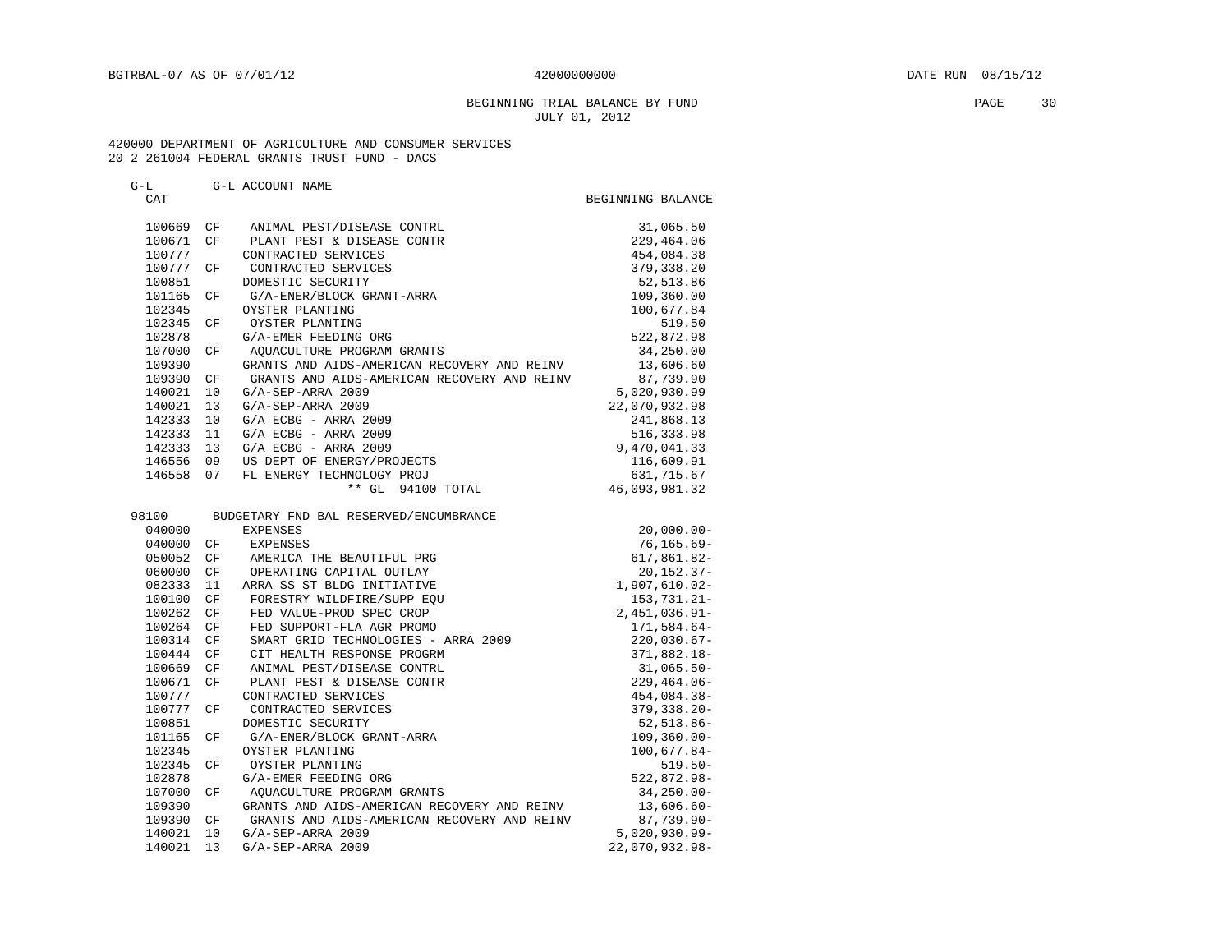# BEGINNING TRIAL BALANCE BY FUND **PAGE** 31 JULY 01, 2012

 420000 DEPARTMENT OF AGRICULTURE AND CONSUMER SERVICES 20 2 261004 FEDERAL GRANTS TRUST FUND - DACS

| $G-L$<br>CAT                                   |                             | G-L ACCOUNT NAME                                                                                                                                                 | BEGINNING BALANCE                                                                                     |
|------------------------------------------------|-----------------------------|------------------------------------------------------------------------------------------------------------------------------------------------------------------|-------------------------------------------------------------------------------------------------------|
| 142333<br>142333<br>142333<br>146556<br>146558 | 10<br>-11<br>13<br>09<br>07 | G/A ECBG - ARRA 2009<br>G/A ECBG - ARRA 2009<br>$G/A$ ECBG - ARRA 2009<br>US DEPT OF ENERGY/PROJECTS<br>FL ENERGY TECHNOLOGY PROJ<br>98100 TOTAL<br>$***$<br>GL. | 241,868.13-<br>$516, 333.98 -$<br>$9,470,041.33 -$<br>$116,609.91 -$<br>631,715.67-<br>46,093,981.32- |

\*\*\* FUND TOTAL 0.00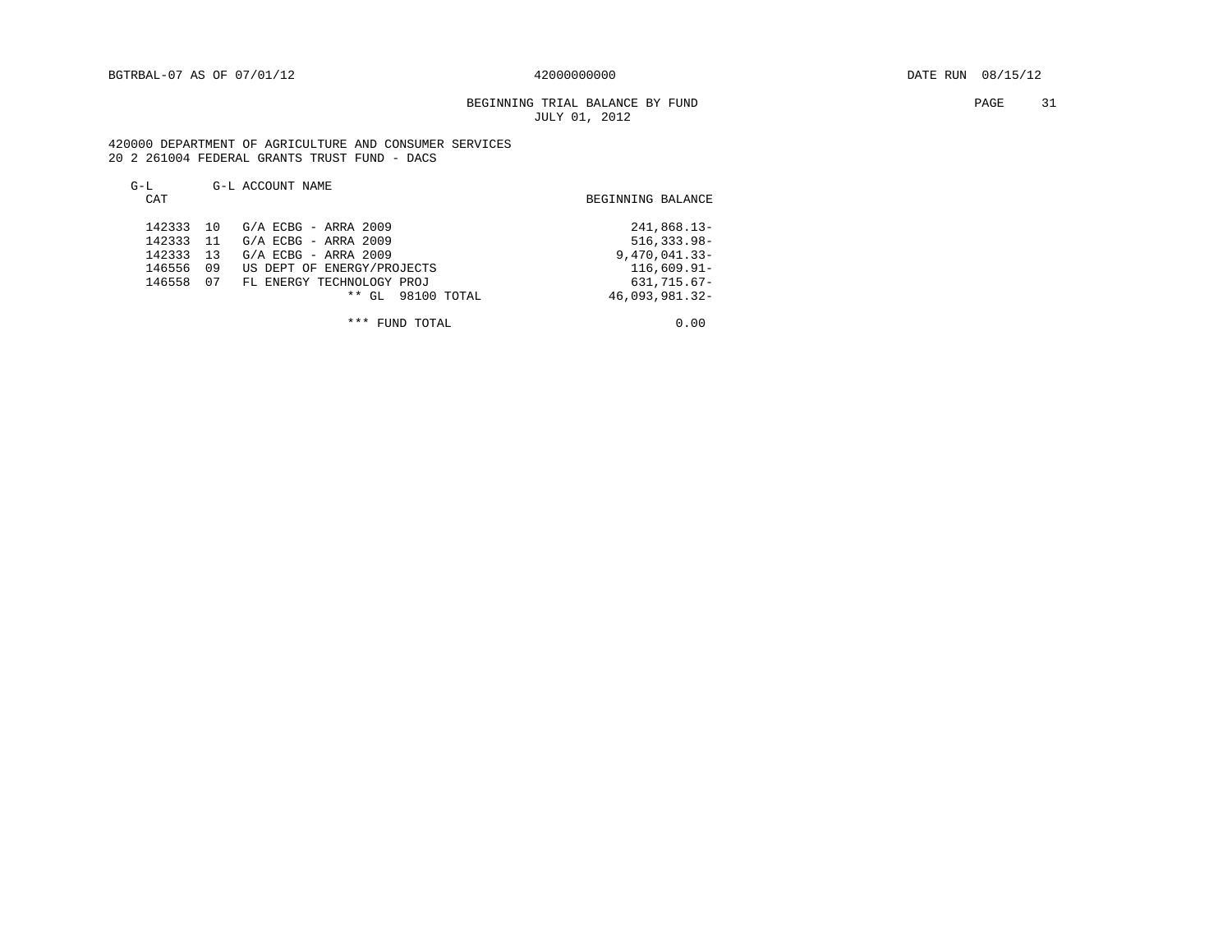BEGINNING TRIAL BALANCE BY FUND **EXAMPLE 2018** PAGE 32 JULY 01, 2012

### 420000 DEPARTMENT OF AGRICULTURE AND CONSUMER SERVICES 20 2 315002 FOOD AND NUTRITION SERVICES TRUST FUND

| CAT       |                                    | BEGINNING BALANCE |
|-----------|------------------------------------|-------------------|
| 12100     | UNRELEASED CASH IN STATE TREASURY  |                   |
| 000000    | BALANCE BROUGHT FORWARD            | 220,465.12        |
| 16410     | DUE FROM FED GOVT - U S GRANTS     |                   |
| 000700    |                                    | 36,898,312.57     |
| 31100     | ACCOUNTS PAYABLE                   |                   |
| 040000    | <b>EXPENSES</b>                    | 0.00              |
| 040000    | CF<br>EXPENSES                     | $1,397.85-$       |
| 051113    | G/A-SCHOOL LUNCH PROGRAM           | 0.00              |
| 051113    | CF<br>G/A-SCHOOL LUNCH PROGRAM     | 36, 591, 168. 76- |
| 100777    | CONTRACTED SERVICES                | 0.00              |
| 100777    | CONTRACTED SERVICES<br>CF.         | 119,558.27-       |
|           | ** GL 31100 TOTAL                  | 36, 712, 124.88-  |
| 32100     | ACCRUED SALARIES AND WAGES         |                   |
| 010000    | SALARIES AND BENEFITS              | 0.00              |
| 010000    | SALARIES AND BENEFITS<br>CF.       | $56,440.08 -$     |
| 030000    | OTHER PERSONAL SERVICES            | 0.00              |
| 030000    | CF OTHER PERSONAL SERVICES         | $1,694.21-$       |
|           | ** GL 32100 TOTAL                  | 58, 134. 29 -     |
| 35300     | DUE TO OTHER DEPARTMENTS           |                   |
| 040000    | <b>EXPENSES</b>                    | 0.00              |
| 040000    | EXPENSES<br>CF.                    | $726.11 -$        |
| 051113    | G/A-SCHOOL LUNCH PROGRAM           | 0.00              |
|           | 051113 CF G/A-SCHOOL LUNCH PROGRAM | $305, 270.29 -$   |
|           | ** GL 35300 TOTAL                  | $305, 996.40 -$   |
| 54900     | COMMITTED FUND BALANCE             |                   |
| 000000    | BALANCE BROUGHT FORWARD            | 0.00              |
| 57200     | RESTRICTED BY FEDERAL GOVERNMENT   |                   |
| 000000    | BALANCE BROUGHT FORWARD            | 42,522.12-        |
| 94100     | <b>ENCUMBRANCES</b>                |                   |
| 040000    | CF<br>EXPENSES                     | 9,127.20          |
| 051113    | G/A-SCHOOL LUNCH PROGRAM           | 86,500.00         |
| 051113 CF | G/A-SCHOOL LUNCH PROGRAM           | 510,669.84        |
| 100777    | CONTRACTED SERVICES                | 6,007.50          |
| 100777    | CF<br>CONTRACTED SERVICES          | 1,871,854.16      |
|           | $**$ GL<br>94100 TOTAL             | 2,484,158.70      |
|           |                                    |                   |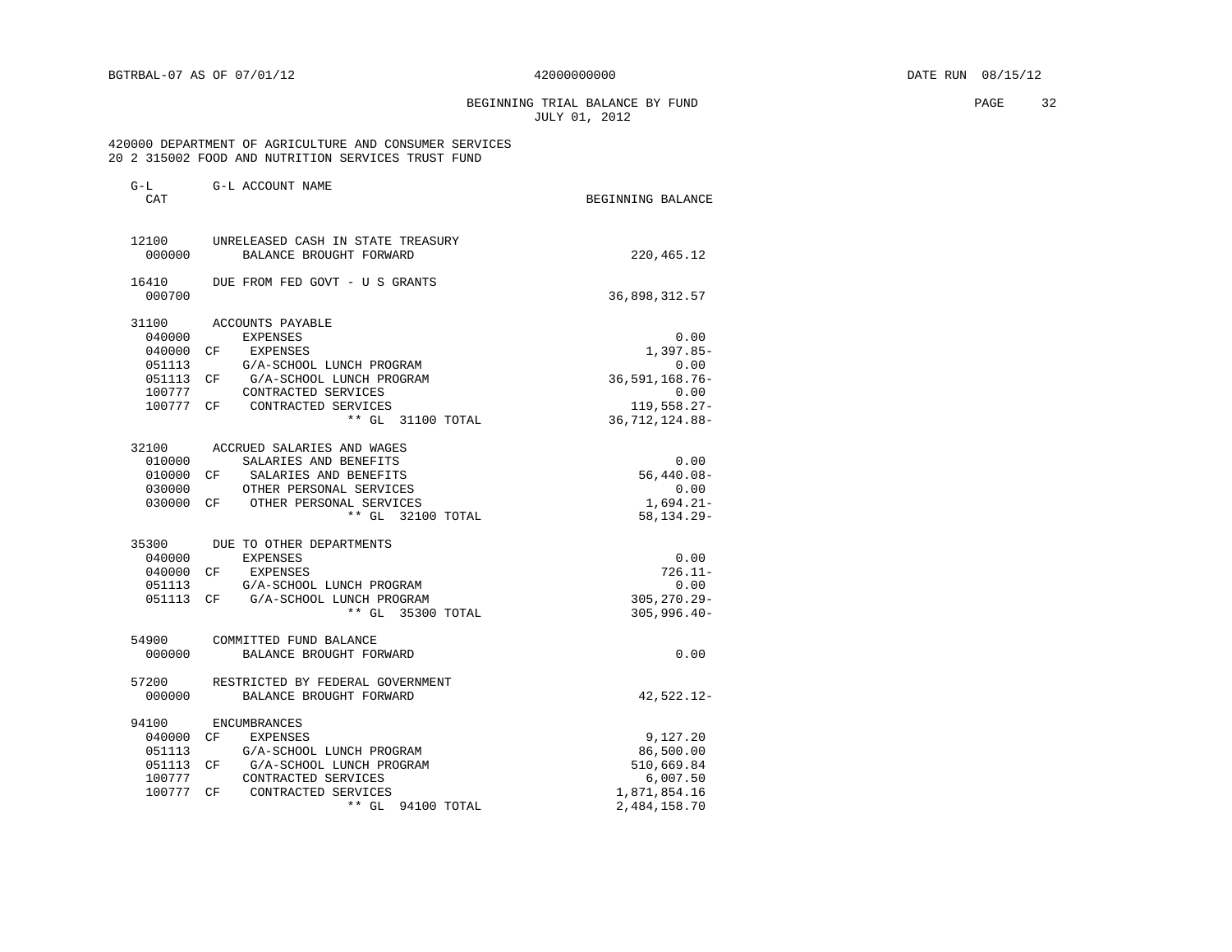BEGINNING TRIAL BALANCE BY FUND **PAGE** 33 JULY 01, 2012

 420000 DEPARTMENT OF AGRICULTURE AND CONSUMER SERVICES 20 2 315002 FOOD AND NUTRITION SERVICES TRUST FUND

| $G-L$<br>CAT | G-L ACCOUNT NAME                       | BEGINNING BALANCE |
|--------------|----------------------------------------|-------------------|
| 98100        | BUDGETARY FND BAL RESERVED/ENCUMBRANCE |                   |
| 040000       | CF<br>EXPENSES                         | $9,127.20 -$      |
| 051113       | G/A-SCHOOL LUNCH PROGRAM               | $86,500.00 -$     |
| 051113       | G/A-SCHOOL LUNCH PROGRAM<br>CF         | $510,669.84-$     |
| 100777       | CONTRACTED SERVICES                    | $6,007.50 -$      |
| 100777       | CΕ<br>CONTRACTED SERVICES              | 1,871,854.16-     |
|              | $**$ GL<br>98100 TOTAL                 | $2,484,158.70-$   |
|              | ***<br>FUND TOTAL                      | 0.00              |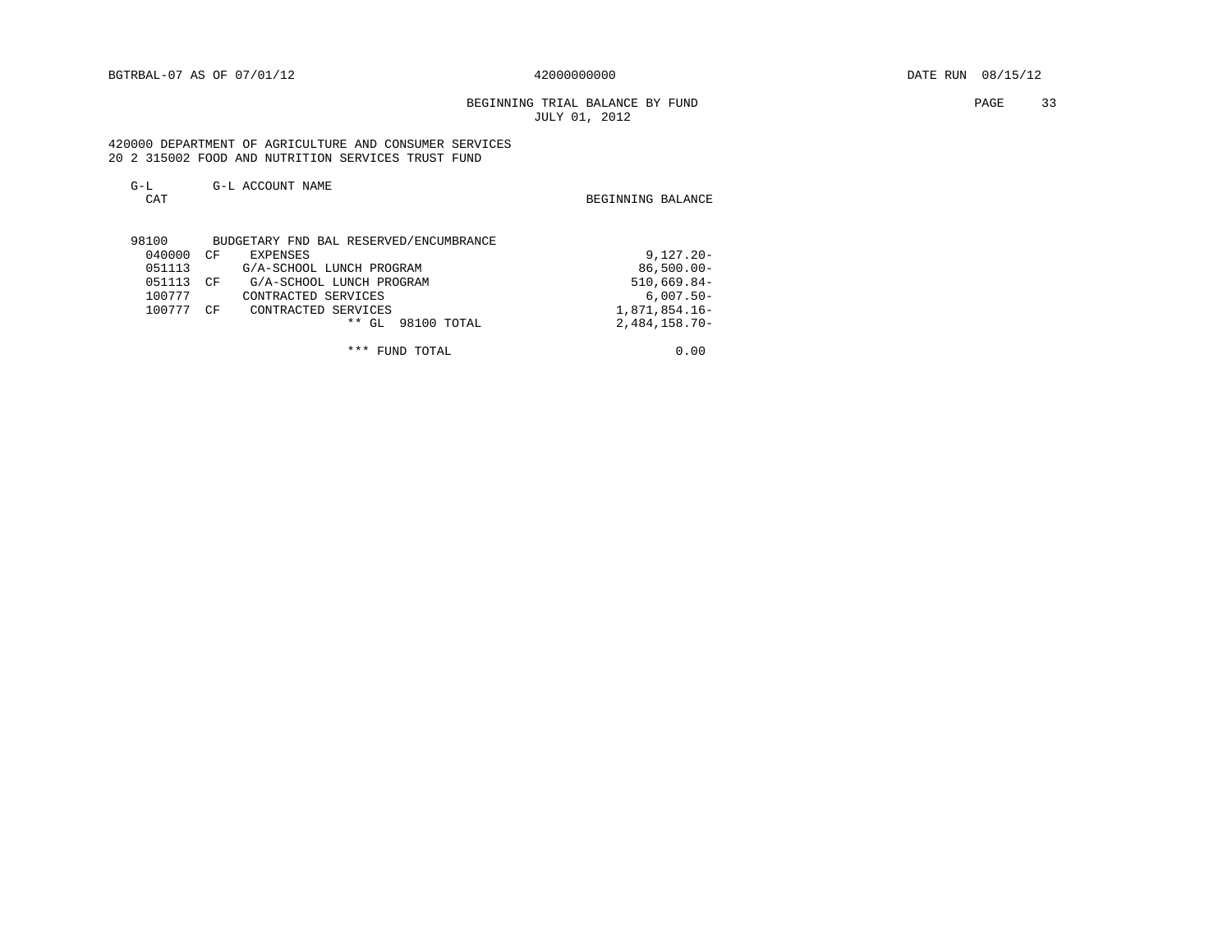# BEGINNING TRIAL BALANCE BY FUND **PAGE** 34 JULY 01, 2012

### 420000 DEPARTMENT OF AGRICULTURE AND CONSUMER SERVICES 20 2 321001 GENERAL INSPECTION TRUST FUND DACS

| $G-L$<br>CAT               | G-L ACCOUNT NAME                                                        | BEGINNING BALANCE                              |
|----------------------------|-------------------------------------------------------------------------|------------------------------------------------|
| 000000                     | 11100 CASH ON HAND<br>BALANCE BROUGHT FORWARD                           | 32,340.50                                      |
| 11200<br>000000            | CASH IN BANK<br>BALANCE BROUGHT FORWARD                                 | 0.00                                           |
| 11212<br>000000            | INFORMATION/INVESTIGATION REVOLVING FD<br>BALANCE BROUGHT FORWARD       | 20,000.00                                      |
| 11214<br>000000            | OTHER REVOLVING FUNDS<br>BALANCE BROUGHT FORWARD                        | 2,000.00                                       |
| 000000                     | 11220 CLEARING ACCOUNTS<br>BALANCE BROUGHT FORWARD                      | 6,100.00                                       |
| 12100<br>000000            | UNRELEASED CASH IN STATE TREASURY<br>BALANCE BROUGHT FORWARD            | 27,306,977.40                                  |
| 14100<br>000000            | POOLED INVESTMENTS WITH STATE TREASURY<br>BALANCE BROUGHT FORWARD       | 4,328,044.51                                   |
| 000000                     | 14101 BREVARD COUNTY BOAT RAMP INVSTMNTS-AQU<br>BALANCE BROUGHT FORWARD | 0.00                                           |
| 15100<br>001800            | ACCOUNTS RECEIVABLE                                                     | 1,760.55                                       |
| 15102<br>000100<br>000200  | ACCTS REC - FERTILIZER INSPECTION FEES<br>** GL 15102 TOTAL             | 8,753.00<br>3,800.00<br>12,553.00              |
| 15106<br>000100            | ACCTS REC - ROAD GUARD FEES                                             | 641.02                                         |
| 15107<br>000100            | ACCTS REC-SEED REG, TEST & CERT                                         | 244.75                                         |
| 000100<br>000108<br>000119 | ** GL 15111 TOTAL                                                       | 660.01<br>175,716.10<br>8,030.86<br>184,406.97 |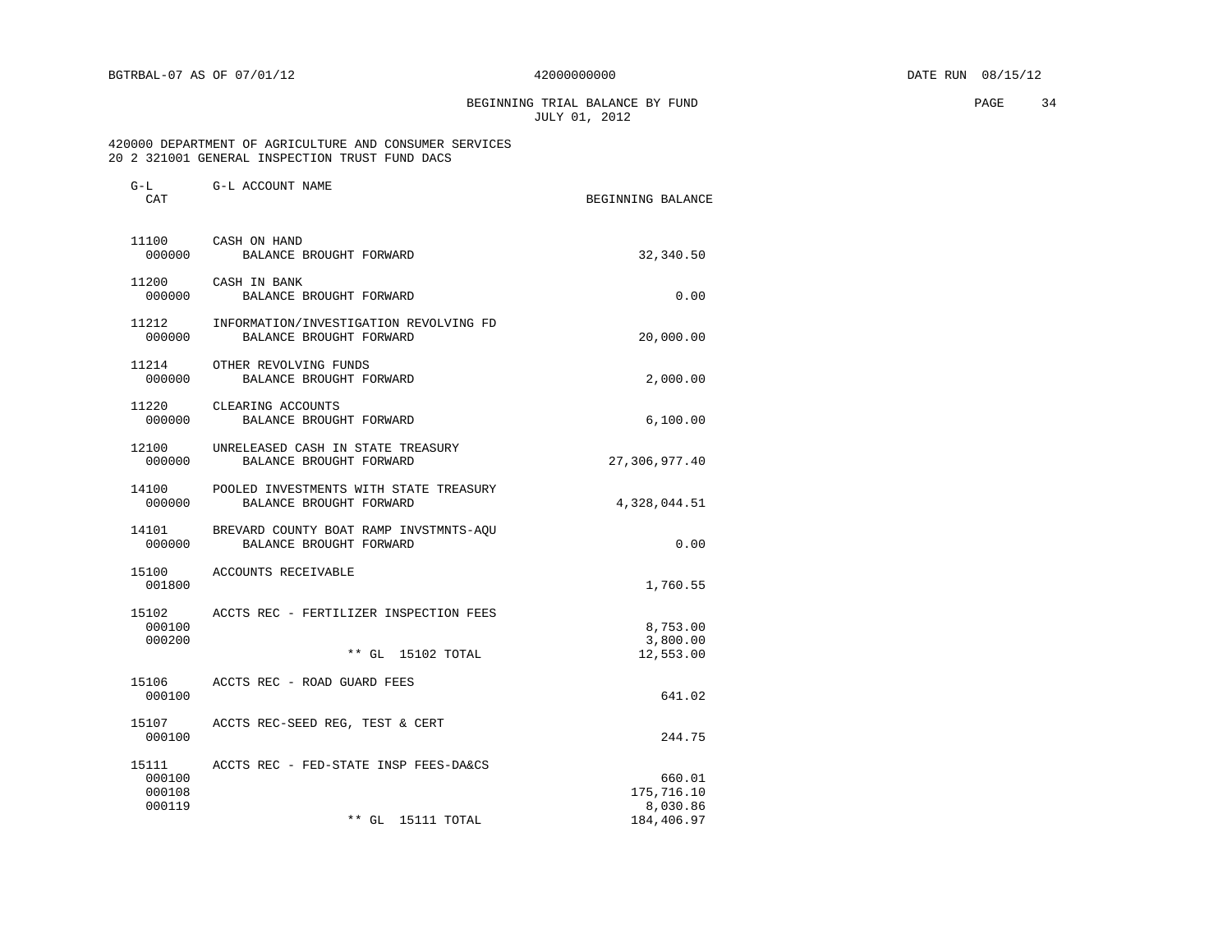BEGINNING TRIAL BALANCE BY FUND PAGE 35 JULY 01, 2012

### 420000 DEPARTMENT OF AGRICULTURE AND CONSUMER SERVICES 20 2 321001 GENERAL INSPECTION TRUST FUND DACS

| $G-L$<br>CAT                                            | G-L ACCOUNT NAME                                                                                                                      | BEGINNING BALANCE                                                      |
|---------------------------------------------------------|---------------------------------------------------------------------------------------------------------------------------------------|------------------------------------------------------------------------|
| 15122<br>001202                                         | ACCTS REC - DEFICIENCY PENALTIES                                                                                                      | 1,850.78                                                               |
| 15125<br>000100                                         | ACCTS REC-DIAGNOSTIC LAB FEES                                                                                                         | 0.00                                                                   |
| 15131<br>001801                                         | ACCOUNTS RECEIVABLE - REFUNDS SHIPPING                                                                                                | 55.29                                                                  |
| 15132<br>001801                                         | ACCOUNTS RECEIVABLE - REFUND USDA VOLU                                                                                                | 14,703.03                                                              |
| 15135<br>000100<br>001202                               | ACCOUNTS RECEIVABLE - LATE FILING PENA                                                                                                | 135.00<br>1,911.61                                                     |
|                                                         | $***$ GL<br>15135 TOTAL                                                                                                               | 2,046.61                                                               |
| 15140<br>000100<br>001801<br>001905<br>001970<br>100777 | ACCTS REC - MISCELLANEOUS REVENUE<br>CONTRACTED SERVICES<br>$**$ GL<br>15140 TOTAL                                                    | 1,260.00<br>2,827.79<br>63, 475.82<br>93,882.52<br>74.93<br>161,521.06 |
| 15145<br>000100<br>000200                               | ACCOUNTS RECEIVABLE - LP GAS<br>$**$ GL<br>15145 TOTAL                                                                                | 0.00<br>0.00<br>0.00                                                   |
| 15160<br>000000<br>040000<br>100863                     | DUE FROM EMPLOYEES-TRAVEL ADVANCES<br>BALANCE BROUGHT FORWARD<br><b>EXPENSES</b><br>NITRATE RSH/REMEDIATION<br>$**$ GL<br>15160 TOTAL | 0.00<br>0.00<br>0.00<br>0.00                                           |
| 15165<br>040000                                         | DUE FROM EMPLOYEES-SAMPLE ADVANCES<br><b>EXPENSES</b>                                                                                 | 0.00                                                                   |
| 15173<br>000100<br>001202                               | ACCTS REC-FINES/SETTLE<br>$**$ GL<br>15173 TOTAL                                                                                      | 135.00<br>71,458.20<br>71,593.20                                       |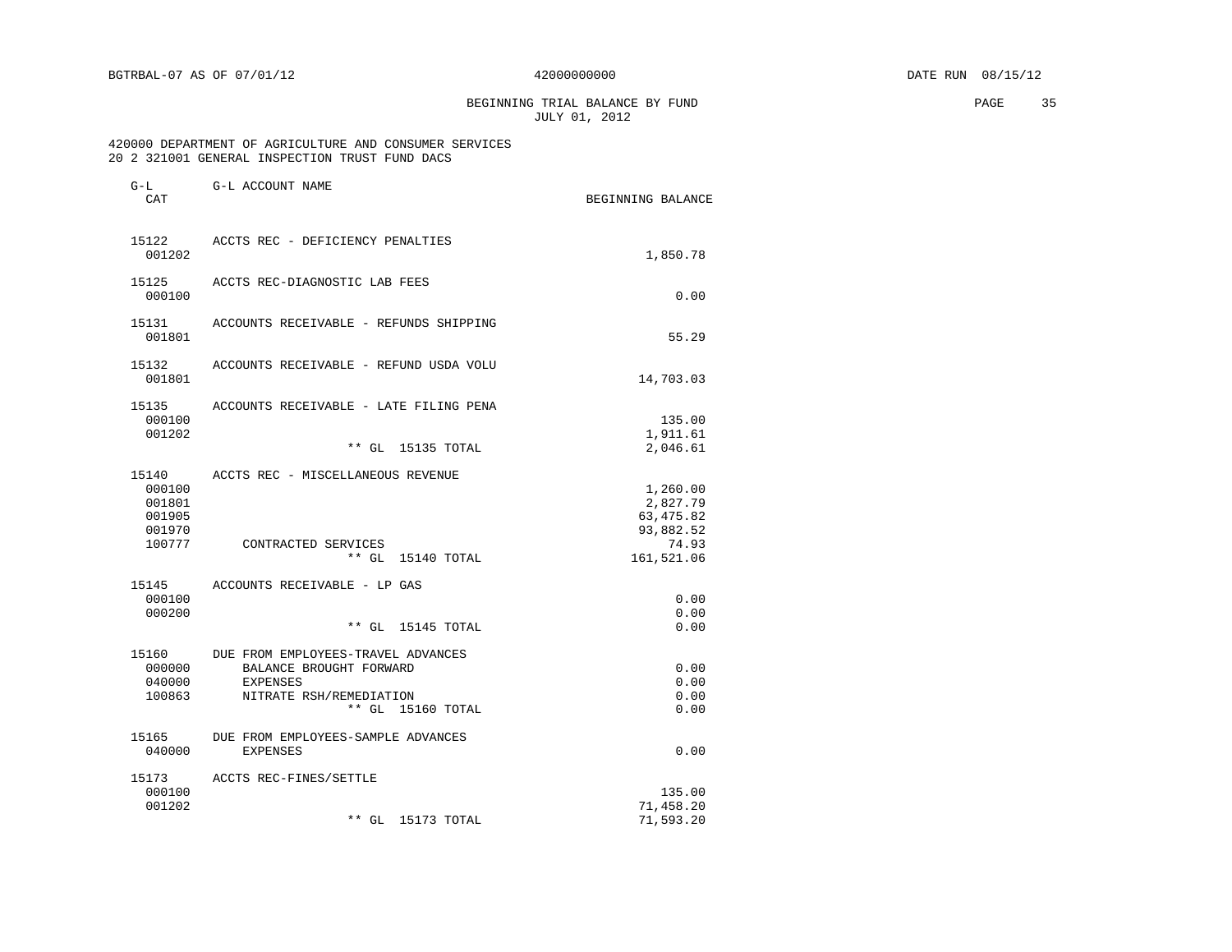# BEGINNING TRIAL BALANCE BY FUND **PAGE** 36 JULY 01, 2012

### 420000 DEPARTMENT OF AGRICULTURE AND CONSUMER SERVICES 20 2 321001 GENERAL INSPECTION TRUST FUND DACS

| G-L ACCOUNT NAME<br>$G-L$ |  |
|---------------------------|--|
|---------------------------|--|

|   |  | × |  |
|---|--|---|--|
|   |  |   |  |
| × |  |   |  |

CAT CAT COOM MALE CAT CONSIDER THE COOM OF THE COOM OF THE BEGINNING BALANCE

| 15190  | RETURNED CHECKS RECEIVABLE |             |             |           |
|--------|----------------------------|-------------|-------------|-----------|
| 000100 |                            |             |             | 8,382.72  |
| 000200 |                            |             |             | 30,624.00 |
| 000400 |                            |             |             | 0.00      |
| 001202 |                            |             |             | 8,690.69  |
| 001801 |                            |             |             | 7.32      |
| 002101 |                            |             |             | 40.10     |
| 005030 |                            |             |             | 0.00      |
|        |                            | $***$<br>GL | 15190 TOTAL | 47,744.83 |

| 15197     | A/R LEGAL      |           |
|-----------|----------------|-----------|
| 001202    |                | 525.00    |
| 15198     | A/R COLLECTION |           |
| 000100    |                | 46,234.83 |
| 000108    |                | 12,656.93 |
| $0.00110$ |                | 200.12    |

| UUUIUO |                      | 14,000. <i>33</i> |
|--------|----------------------|-------------------|
| 000119 |                      | 399.13            |
| 000200 |                      | 34,203.33         |
| 000400 |                      | 210.00            |
| 001202 |                      | 260,307.12        |
| 002101 |                      | 52.66             |
|        | 15198 TOTAL<br>** GL | 354,064.00        |
|        |                      |                   |

| 15199  | A/R DFS WRITE OFF                          |           |
|--------|--------------------------------------------|-----------|
| 000100 |                                            | 5,332.90  |
| 000200 |                                            | 15,441.00 |
| 000400 |                                            | 6,454.98  |
| 001202 |                                            | 21,300.73 |
| 001801 |                                            | 1,864.79  |
| 040000 | EXPENSES                                   | 125.00    |
|        | $***$<br>GL 15199 TOTAL                    | 50,519.40 |
|        |                                            |           |
| 15300  | INTEREST AND DIVIDENDS RECEIVABLE          |           |
| 000502 |                                            | 51,706.77 |
| 310403 | ASSESSMENT ON INVESTMENTS-DEPARTMENTAL USE | 443.90    |
|        | GL 15300 TOTAL<br>* *                      | 52,150.67 |
| 15701  | FEE RECEIVABLE - LP GAS                    |           |
| 000100 |                                            | 2,050.00  |
|        |                                            |           |
| 15702  | FEE RECEIVABLE - METROLOGY                 |           |
| 000100 |                                            | 4,834.85  |
|        |                                            |           |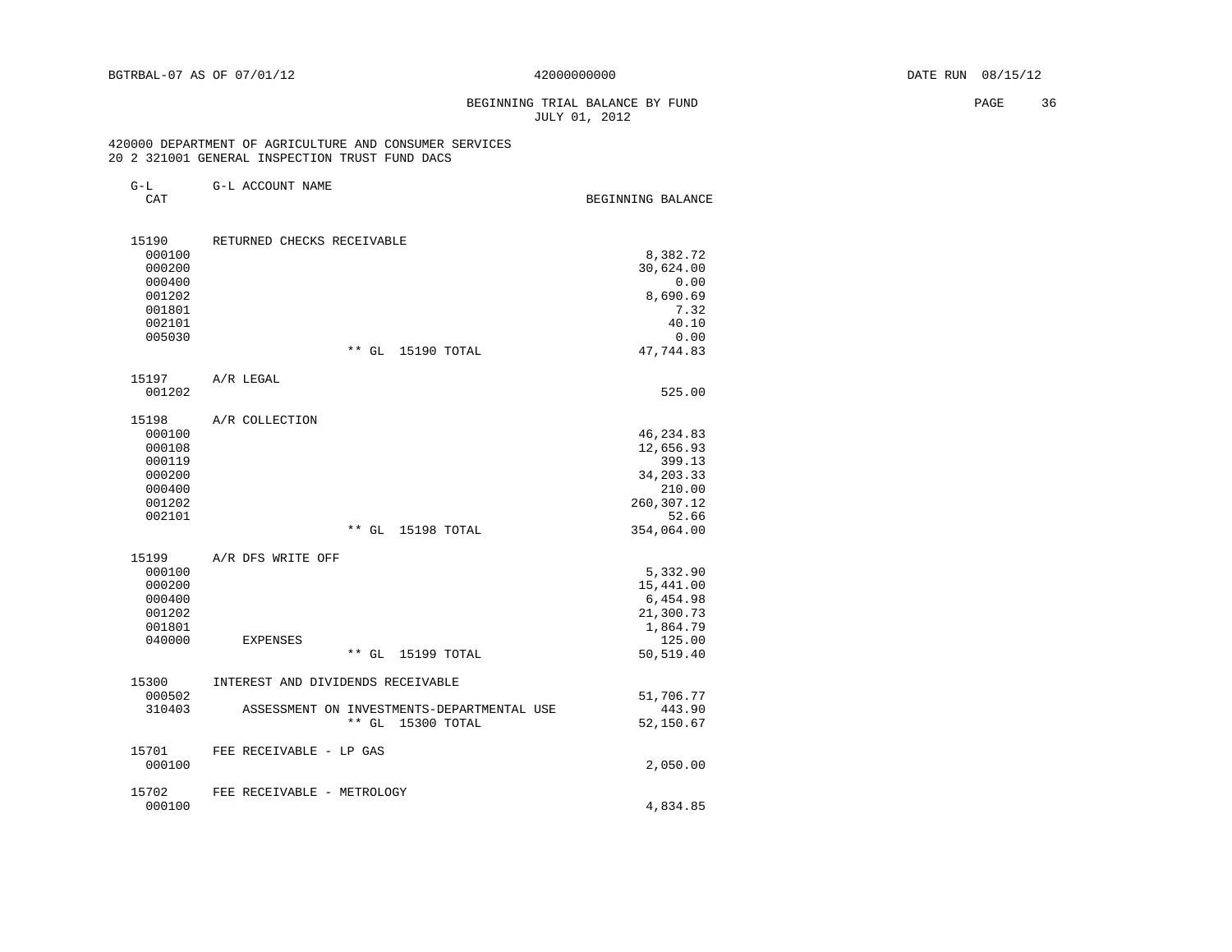BEGINNING TRIAL BALANCE BY FUND **EXAMPLE 2008** PAGE 37 JULY 01, 2012

### 420000 DEPARTMENT OF AGRICULTURE AND CONSUMER SERVICES 20 2 321001 GENERAL INSPECTION TRUST FUND DACS

| $G-L$<br>CAT                                                                | G-L ACCOUNT NAME                                                                     | BEGINNING BALANCE                                                                |
|-----------------------------------------------------------------------------|--------------------------------------------------------------------------------------|----------------------------------------------------------------------------------|
| 15704<br>000100                                                             | FEE RECEIVABLE - EXPORT CERTIFICATION                                                | 4,560.00                                                                         |
| 15705<br>000100                                                             | FEE RECEIVABLE - RE INSPECTION FEE                                                   | 8,175.00                                                                         |
| 15706<br>000100                                                             | FEE RECEIVABLE - PLAN REVIEW                                                         | 30.10                                                                            |
| 15708<br>000100                                                             | FEES-FERTILIZER MISC                                                                 | 223.50                                                                           |
| 15900<br>000000<br>000100<br>000200<br>000400                               | ALLOWANCE FOR UNCOLLECTIBLES<br>BALANCE BROUGHT FORWARD<br>** GL 15900 TOTAL         | 472,898.19-<br>0.00<br>0.00<br>0.00<br>472,898.19-                               |
| 15911<br>000000<br>000100                                                   | ALLOW/UNCOLL-FED/STATE INSP FEES<br>BALANCE BROUGHT FORWARD<br>** GL 15911 TOTAL     | 0.00<br>0.00<br>0.00                                                             |
| 16200<br>000000<br>000100<br>000200<br>001202<br>001500<br>001801<br>005030 | DUE FROM STATE FUNDS, WITHIN DEPART.<br>BALANCE BROUGHT FORWARD<br>** GL 16200 TOTAL | 0.00<br>2,727.45<br>375.00<br>15.00<br>4,992.00<br>5.96<br>8,707.10<br>16,822.51 |
| 16300<br>000000<br>000100<br>000400<br>001500<br>001620<br>001903           | DUE FROM OTHER DEPARTMENTS<br>BALANCE BROUGHT FORWARD<br>$**$ GL<br>16300 TOTAL      | 0.00<br>0.00<br>32.17<br>77,059.39<br>22, 219.10<br>787.50<br>100,098.16         |
|                                                                             |                                                                                      |                                                                                  |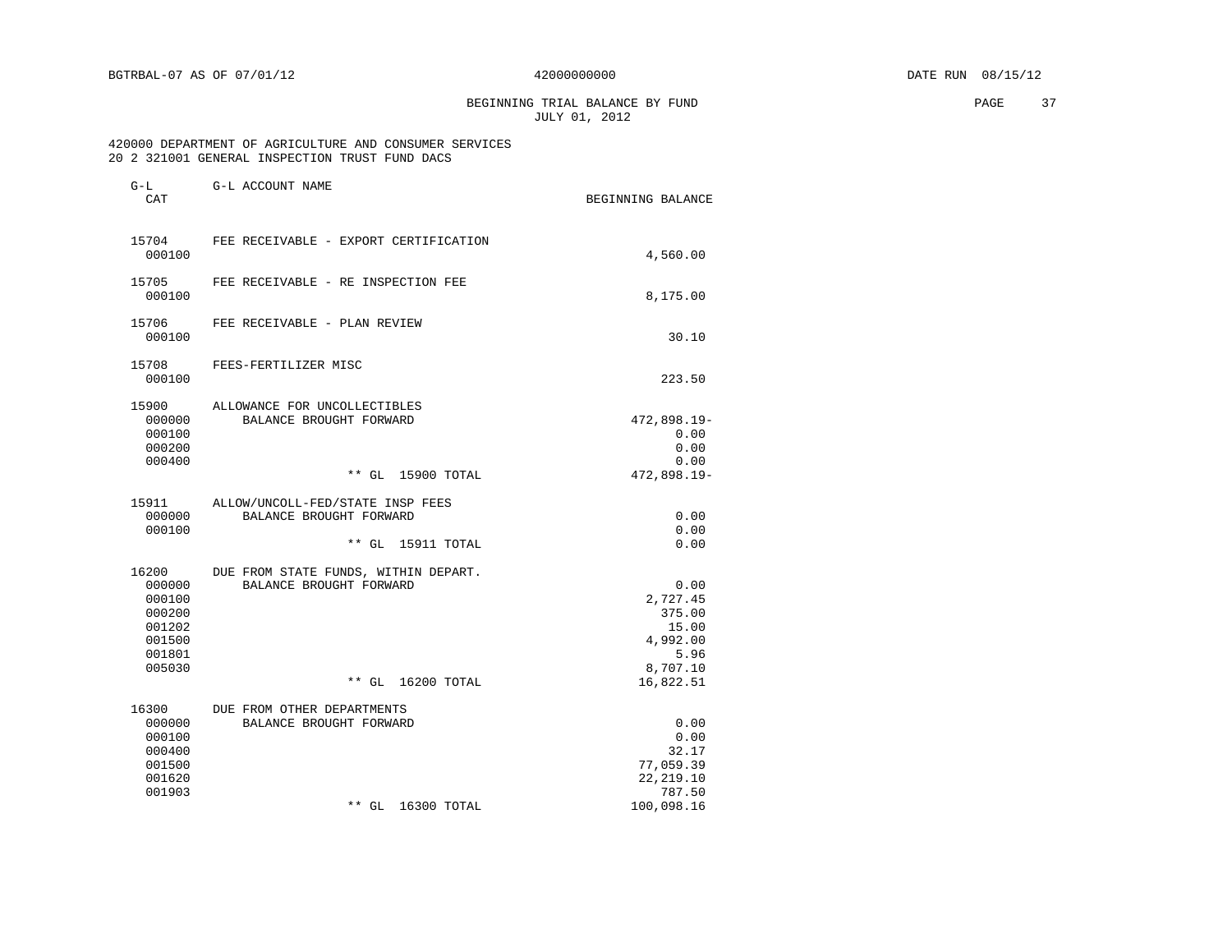# BEGINNING TRIAL BALANCE BY FUND PAGE 38 JULY 01, 2012

 420000 DEPARTMENT OF AGRICULTURE AND CONSUMER SERVICES 20 2 321001 GENERAL INSPECTION TRUST FUND DACS

| $\sim$<br>$\rightarrow$ $-$ | G-L ACCOUNT<br>NAME |                   |  |
|-----------------------------|---------------------|-------------------|--|
| ጣአጥ                         |                     | BEGINNING BALANCE |  |

| 16800<br>000000 | DUE FROM STATE FUNDS - REVOLVING FUND<br>BALANCE BROUGHT FORWARD | 0.00            |
|-----------------|------------------------------------------------------------------|-----------------|
|                 |                                                                  |                 |
| 31100           | ACCOUNTS PAYABLE                                                 |                 |
| 030000          | OTHER PERSONAL SERVICES                                          | 0.00            |
| 030000 CF       | OTHER PERSONAL SERVICES                                          | 0.00            |
| 040000          | <b>EXPENSES</b>                                                  | 0.00            |
| 040000          | CF<br>EXPENSES                                                   | 283,018.96-     |
| 050896          | MOSOUITO CONTROL PROGRAM                                         | 0.00            |
| 050896          | MOSOUITO CONTROL PROGRAM<br>CF <sup></sup>                       | $66.40-$        |
| 060000          | OPERATING CAPITAL OUTLAY                                         | 0.00            |
| 060000          | OPERATING CAPITAL OUTLAY<br>CF                                   | $33,312.01 -$   |
| 100777          | CONTRACTED SERVICES                                              | 0.00            |
| 100777 CF       | CONTRACTED SERVICES                                              | 143,626.76-     |
| 100863          | NITRATE RSH/REMEDIATION                                          | 0.00            |
| 100863 CF       | NITRATE RSH/REMEDIATION                                          | $68,762.00 -$   |
| 102758          | G/A-PROMOTIONAL AWARDS                                           | 0.00            |
| 102758 CF       | G/A-PROMOTIONAL AWARDS                                           | $1,908.52-$     |
| 103833          | NAFTA IMPACT                                                     | 0.00            |
| 104128          | BEST MGT PRACT/COST SHARE                                        | 0.00            |
| 104128 CF       | BEST MGT PRACT/COST SHARE                                        | 556, 216.14-    |
|                 | ** GL 31100 TOTAL                                                | 1,086,910.79-   |
| 32100           | ACCRUED SALARIES AND WAGES                                       |                 |
| 010000          | SALARIES AND BENEFITS                                            | 0.00            |
| 010000 CF       | SALARIES AND BENEFITS                                            | $962, 944.13 -$ |
| 030000          | OTHER PERSONAL SERVICES                                          | 0.00            |
| 030000 CF       | OTHER PERSONAL SERVICES                                          | $26,741.34-$    |
|                 | ** GL 32100 TOTAL                                                | 989,685.47-     |
| 35100           | DUE TO STATE FUNDS, WITHIN DIVISION                              |                 |
| 040000          | <b>EXPENSES</b>                                                  | 0.00            |
| 103833          | NAFTA IMPACT                                                     | 0.00            |
|                 | 103833 CF NAFTA IMPACT                                           | 0.00            |
| 180205          | TR OTHER FUNDS W/I AGY                                           | 0.00            |
| 310322          | SERVICE CHARGE TO GEN REV                                        | 0.00            |
|                 | ** GL 35100 TOTAL                                                | 0.00            |
| 35200           | DUE TO STATE FUNDS, WITHIN DEPARTMENT                            |                 |
| 000000          | BALANCE BROUGHT FORWARD                                          | 0.00            |
| 000100          |                                                                  | $2, 239.45 -$   |
| 000200          |                                                                  | $8,857.10 -$    |
| 001202          |                                                                  | $15.00 -$       |
| 001500          |                                                                  | 0.00            |
|                 |                                                                  | $5,094.80 -$    |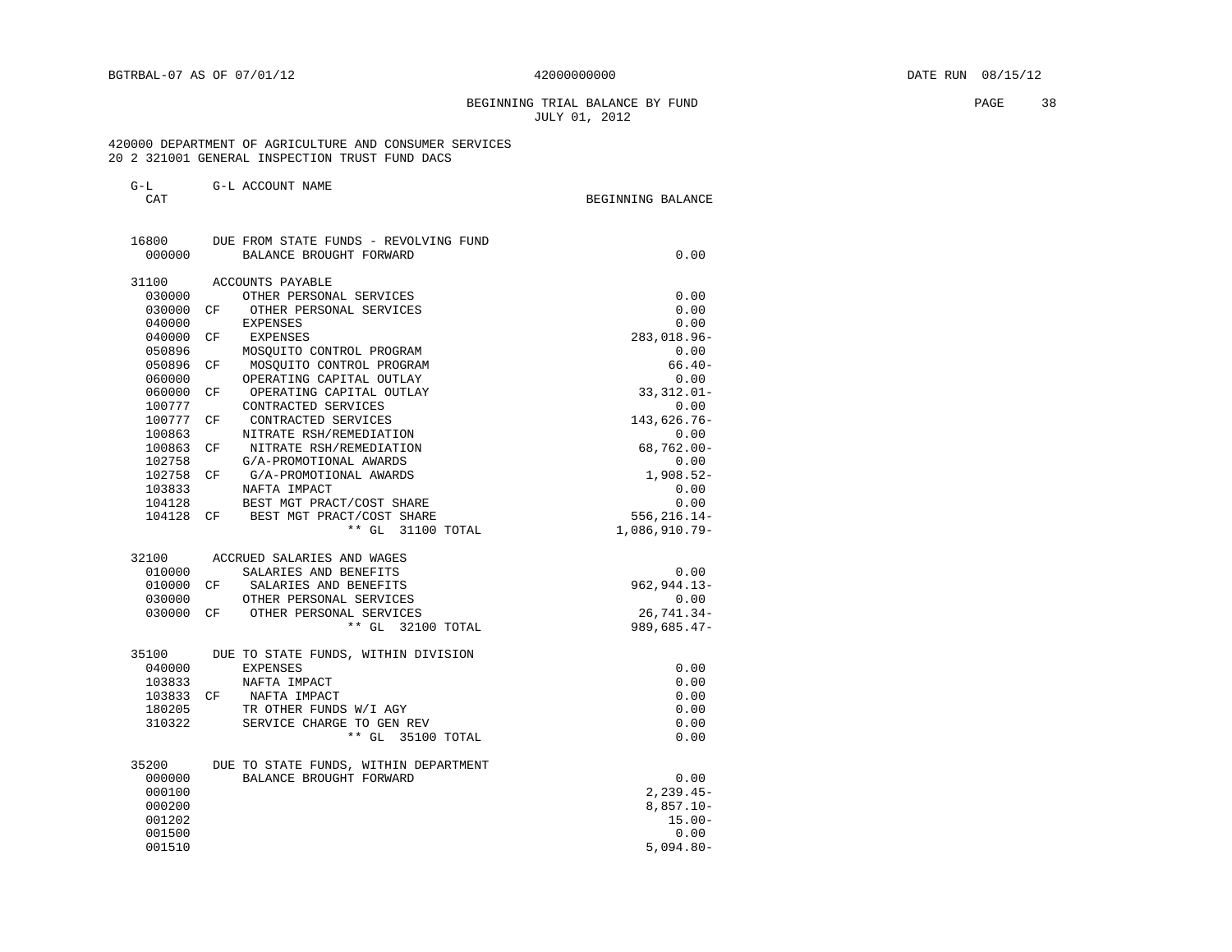## BEGINNING TRIAL BALANCE BY FUND PAGE 39 JULY 01, 2012

### 420000 DEPARTMENT OF AGRICULTURE AND CONSUMER SERVICES 20 2 321001 GENERAL INSPECTION TRUST FUND DACS

| G-L       |    | G-L ACCOUNT NAME                           |                   |
|-----------|----|--------------------------------------------|-------------------|
| CAT       |    |                                            | BEGINNING BALANCE |
|           |    |                                            |                   |
| 001801    |    |                                            | $5.96 -$          |
| 010000    |    | SALARIES AND BENEFITS                      | $3,108.57-$       |
| 030000    |    | OTHER PERSONAL SERVICES                    | $120, 306.40 -$   |
| 030000    |    | CF OTHER PERSONAL SERVICES                 | 0.00              |
| 040000    |    | <b>EXPENSES</b>                            | $462.00 -$        |
| 040000    | CF | EXPENSES                                   | 0.00              |
| 185080    |    | TR TO ADMIN TF                             | 0.00              |
|           |    | ** GL 35200 TOTAL                          | 140,089.28-       |
| 35300     |    | DUE TO OTHER DEPARTMENTS                   |                   |
| 000000    |    | BALANCE BROUGHT FORWARD                    | 0.00              |
| 010000    |    | SALARIES AND BENEFITS                      | $9,679.41-$       |
| 010000    | CF | SALARIES AND BENEFITS                      | $6,555.48-$       |
| 040000    |    | <b>EXPENSES</b>                            | 462.00            |
| 040000    | CF | EXPENSES                                   | $14, 275.20 -$    |
| 100777    |    | CONTRACTED SERVICES                        | $29.76-$          |
| 100777    | CF | CONTRACTED SERVICES                        | $1,568.30-$       |
| 104128    |    | BEST MGT PRACT/COST SHARE                  | 0.00              |
| 104128    | CF | BEST MGT PRACT/COST SHARE                  | $290.16 -$        |
| 181007    |    | TR/DFS/TOBACCO CLEARING TF                 | 0.00              |
| 181127    |    | TR TO DOH EPIDEMIOLOGY SERVICES            | 4,845.87-         |
| 310403    |    | ASSESSMENT ON INVESTMENTS-DEPARTMENTAL USE | 2,772.99-         |
|           |    | ** GL 35300 TOTAL                          | $39,555.17-$      |
| 35500     |    | DUE TO OTHER GOVERNMENTAL UNITS            |                   |
| 000000    |    | BALANCE BROUGHT FORWARD                    | 0.00              |
| 100777    |    | CONTRACTED SERVICES                        | 0.00              |
| 100777 CF |    | CONTRACTED SERVICES                        | $52.62 -$         |
| 104128    |    | BEST MGT PRACT/COST SHARE                  | 0.00              |
| 104128 CF |    | BEST MGT PRACT/COST SHARE                  | $157,742.50-$     |
|           |    | ** GL 35500 TOTAL                          | 157, 795. 12-     |
| 35600     |    | DUE TO GENERAL REVENUE                     |                   |
| 310322    |    | SERVICE CHARGE TO GEN REV                  | 798,487.10-       |
|           |    |                                            |                   |
| 35800     |    | DUE TO REVOLVING FUND                      |                   |
| 040000    |    | EXPENSES                                   | 0.00              |
| 38600     |    | CURRENT COMPENSATED ABSENCES LIABILITY     |                   |
| 000000    |    | BALANCE BROUGHT FORWARD                    | 0.00              |
| 010000    |    | SALARIES AND BENEFITS                      | $47, 261.53 -$    |
|           |    | ** GL 38600 TOTAL                          | $47, 261.53 -$    |
|           |    |                                            |                   |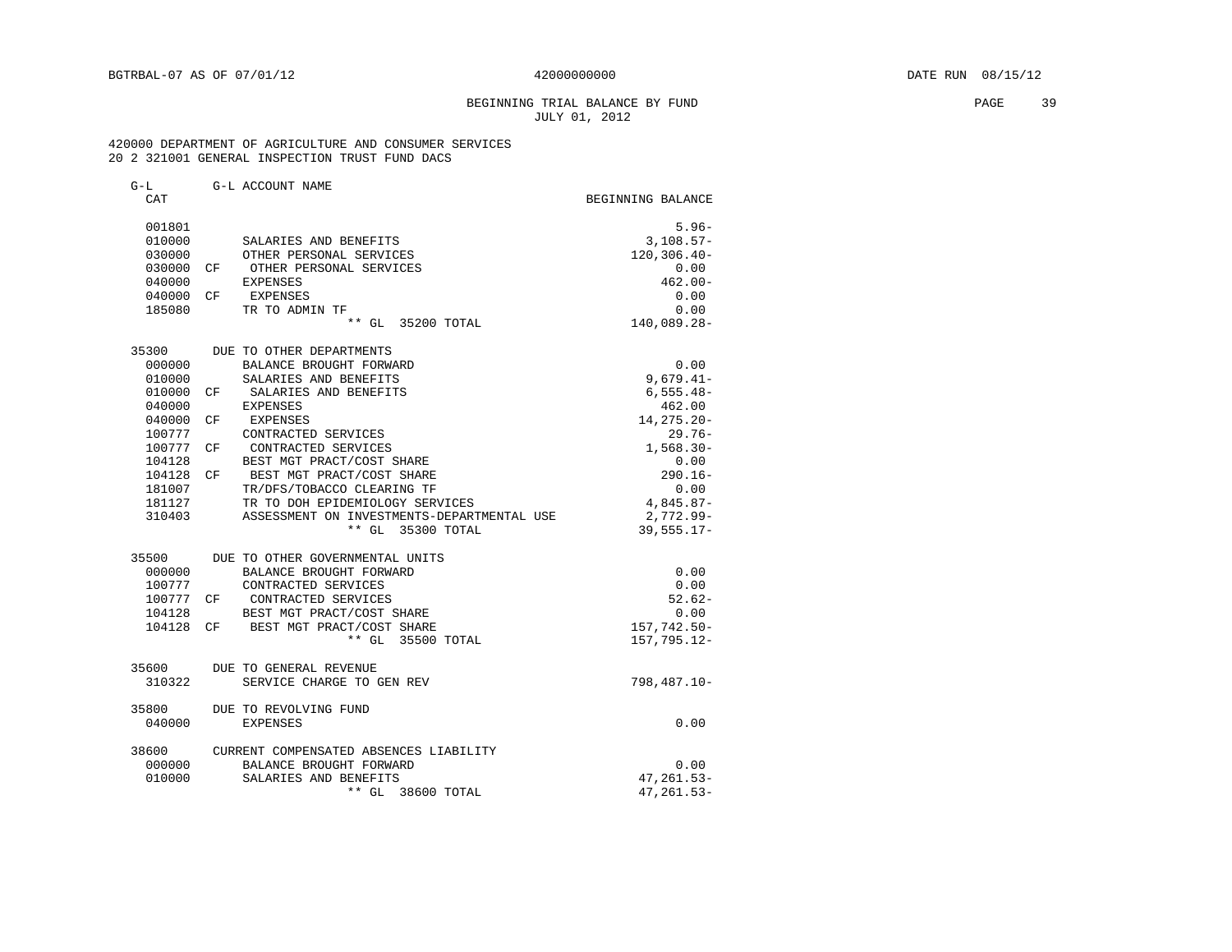BEGINNING TRIAL BALANCE BY FUND **PAGE 40** JULY 01, 2012

 420000 DEPARTMENT OF AGRICULTURE AND CONSUMER SERVICES 20 2 321001 GENERAL INSPECTION TRUST FUND DACS

| $G-L$<br>CAT |     | G-L ACCOUNT NAME                            | BEGINNING BALANCE |
|--------------|-----|---------------------------------------------|-------------------|
| 38900        |     | DEFERRED REVENUES                           |                   |
| 000100       |     |                                             | $22, 270.00 -$    |
| 54900        |     | COMMITTED FUND BALANCE                      |                   |
| 000000       |     | BALANCE BROUGHT FORWARD                     | $29,033,684.04-$  |
| 55100        |     | FUND BALANCE RESERVED FOR ENCUMBRANCES      |                   |
| 000000       |     | BALANCE BROUGHT FORWARD                     | 0.00              |
| 55600        |     | RESERVED FOR FCO AND GRANTS/AID - FCO       |                   |
| 083703       | 09  | MAINT/REP SFM-STW                           | 0.00              |
| 083715       | 09  | CODE/LIFE SAFE SFM-STW                      | 0.00              |
| 089928       | 05  | MAJOR DISASTER 04-05 HURRICANE CHARLEY      | 0.00              |
| 089928       | 06  | MAJOR DISASTER 04-05 HURRICANE CHARLEY      | 0.00              |
| 089928       | 07  | MAJOR DISASTER 04-05 HURRICANE CHARLEY      | 0.00              |
| 089933       | 05  | G/A-M/D 2004-05 HURR FRANCES-E/O 04-192 AGY | 0.00              |
| 089933       | 06  | G/A-M/D 2004-05 HURR FRANCES-E/O 04-192 AGY | 0.00              |
| 089937       | 0.5 | G/A MAJOR DISASTER 04-05 HURR IVAN AGY MGD  | 0.00              |
| 089947       | 05  | G/A MD HURR JEANNE AGY MGD 04-217           | 0.00              |
| 089957       | 07  | GRANTS AND AIDS - 2005 HURRICANES - AGY MGD | 0.00              |
|              |     | ** GL 55600 TOTAL                           | 0.00              |
| 94100        |     | <b>ENCUMBRANCES</b>                         |                   |
| 040000       |     | <b>EXPENSES</b>                             | 15, 172. 73       |
| 040000       | CF  | EXPENSES                                    | 387,044.23        |
| 050896       | CF  | MOSQUITO CONTROL PROGRAM                    | 360,971.45        |
| 060000       |     | OPERATING CAPITAL OUTLAY                    | 4,685.20          |
| 060000       | CF  | OPERATING CAPITAL OUTLAY                    | 21,869.62         |
| 083703       | 09  | MAINT/REP SFM-STW                           | 6,969.96          |
| 083703       | 10  | MAINT/REP SFM-STW                           | 38,820.00         |
| 083715       | 09  | CODE/LIFE SAFE SFM-STW                      | 2,863.00          |
| 100449       | CF  | SUPPORT FOR FOOD BANK                       | 125,000.00        |
| 100777       |     | CONTRACTED SERVICES                         | 88,062.34         |
| 100777       | CF  | CONTRACTED SERVICES                         | 169,936.87        |
| 100863       | CF  | NITRATE RSH/REMEDIATION                     | 60,457.59         |
| 104128       | CF  | BEST MGT PRACT/COST SHARE                   | 386,382.58        |
| 106969       | CF  | AOUACULTURE DEVELOPMENT                     | 203,970.64        |
| 160000       |     | PAYMENTS TO US TREASURY                     | 1.00              |
|              |     | ** GL 94100 TOTAL                           | 1,872,207.21      |
| 98100        |     | BUDGETARY FND BAL RESERVED/ENCUMBRANCE      |                   |
| 040000       |     | <b>EXPENSES</b>                             | 15, 172. 73-      |
| 040000       | CF  | <b>EXPENSES</b>                             | 387,044.23-       |
| 050896       | CF  | MOSOUITO CONTROL PROGRAM                    | 360,971.45-       |

050896 CF MOSQUITO CONTROL PROGRAM  $060000$  360,971.45-060000 0PERATING CAPITAL OUTLAY 4,685.20-

060000 OPERATING CAPITAL OUTLAY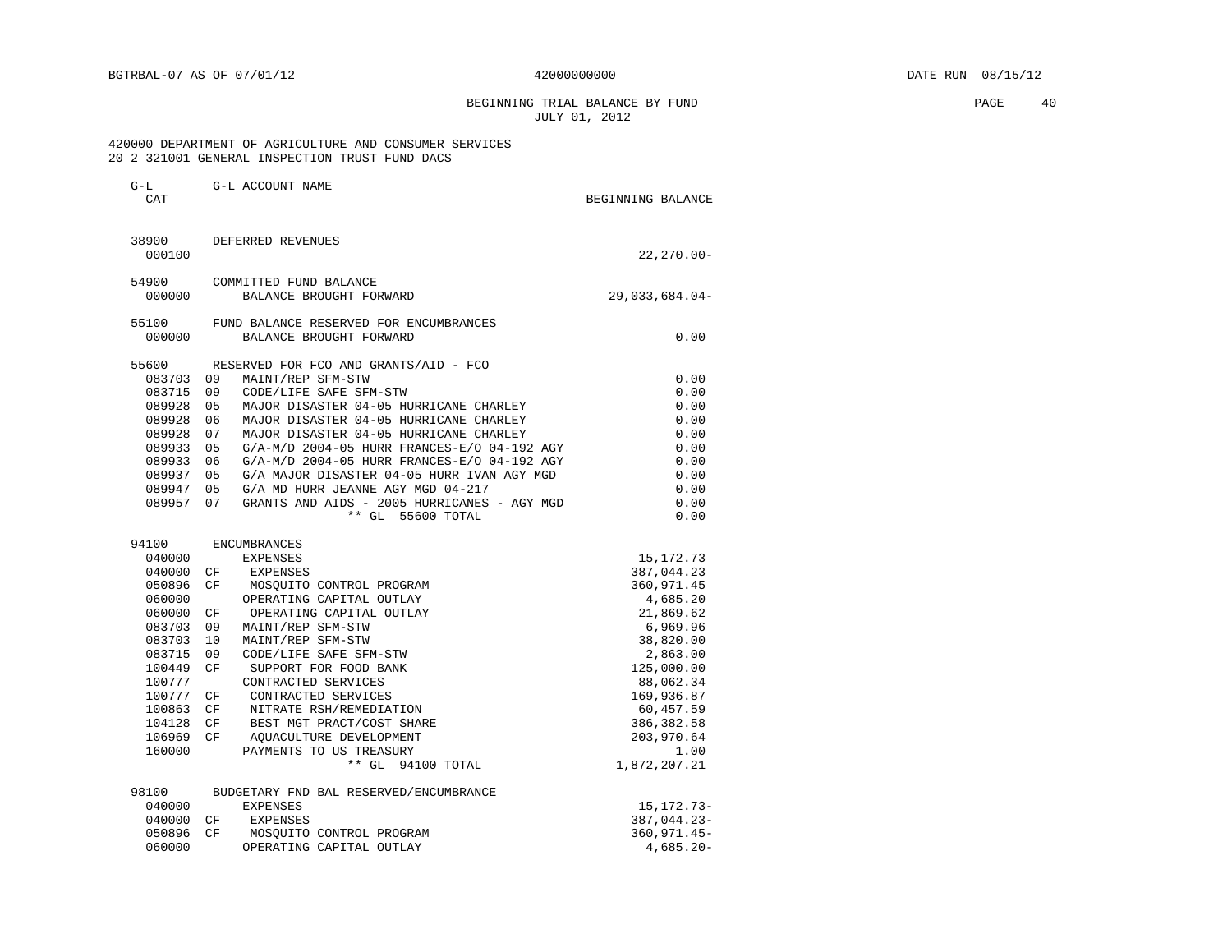### BEGINNING TRIAL BALANCE BY FUND **PAGE 41** JULY 01, 2012

### 420000 DEPARTMENT OF AGRICULTURE AND CONSUMER SERVICES 20 2 321001 GENERAL INSPECTION TRUST FUND DACS

# G-L G-L ACCOUNT NAME

| CAT    |    |                           | BEGINNING BALANCE |
|--------|----|---------------------------|-------------------|
| 060000 | CF | OPERATING CAPITAL OUTLAY  | $21,869.62-$      |
| 083703 | 09 | MAINT/REP SFM-STW         | $6.969.96 -$      |
| 083703 | 10 | MAINT/REP SFM-STW         | $38,820.00 -$     |
| 083715 | 09 | CODE/LIFE SAFE SFM-STW    | $2.863.00 -$      |
| 100449 | CF | SUPPORT FOR FOOD BANK     | $125.000.00 -$    |
| 100777 |    | CONTRACTED SERVICES       | $88,062.34-$      |
| 100777 | CF | CONTRACTED SERVICES       | $169.936.87-$     |
| 100863 | CF | NITRATE RSH/REMEDIATION   | $60.457.59 -$     |
| 104128 | CF | BEST MGT PRACT/COST SHARE | $386, 382.58 -$   |
| 106969 | CF | AOUACULTURE DEVELOPMENT   | $203,970.64-$     |
| 160000 |    | PAYMENTS TO US TREASURY   | $1.00 -$          |
|        |    | * *<br>GL.<br>98100 TOTAL | 1,872,207.21-     |

\*\*\* FUND TOTAL 0.00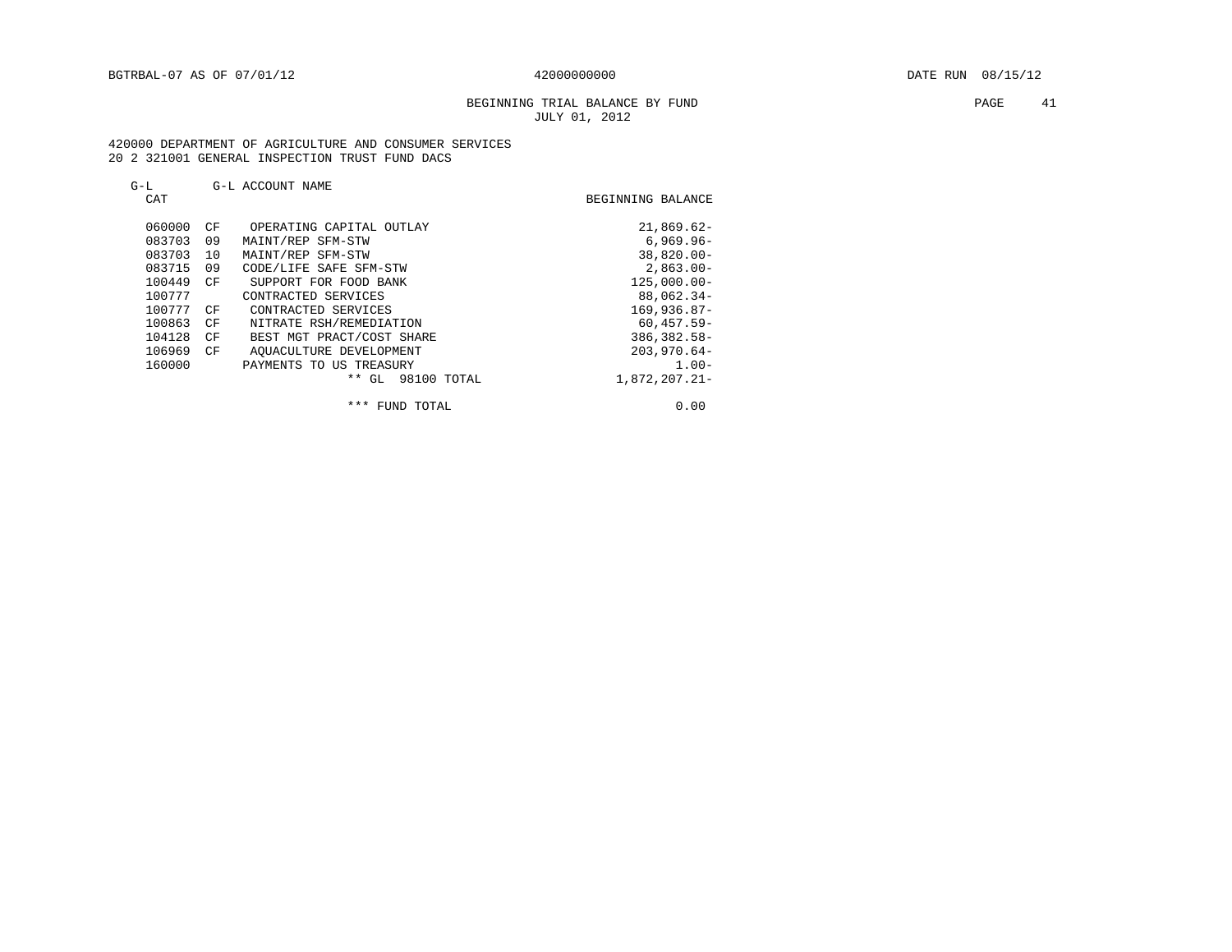BEGINNING TRIAL BALANCE BY FUND **PAGE** 42 JULY 01, 2012

### 420000 DEPARTMENT OF AGRICULTURE AND CONSUMER SERVICES 20 2 349001 FLORIDA FOREVER PROGRAM TRUST FUND

| $G-L$<br>CAT | G-L ACCOUNT NAME                             | BEGINNING BALANCE |
|--------------|----------------------------------------------|-------------------|
| 12100        | UNRELEASED CASH IN STATE TREASURY            |                   |
| 000000       | BALANCE BROUGHT FORWARD                      | 793, 275.03       |
| 54900        | COMMITTED FUND BALANCE                       |                   |
| 000000       | BALANCE BROUGHT FORWARD                      | $793, 275.03 -$   |
| 55600        | RESERVED FOR FCO AND GRANTS/AID - FCO        |                   |
| 000000       | BALANCE BROUGHT FORWARD                      | 0.00              |
| 083045 05    | LAND ACOUISITION                             | 0.00              |
| 083045 06    | LAND ACOUISITION                             | 0.00              |
| 084108       | 0.3<br>LAND ACO, ENVIR/UNIO, STW             | 0.00              |
|              | ** GL 55600 TOTAL                            | 0.00              |
| 94100        | ENCUMBRANCES                                 |                   |
|              | 083045 09 LAND ACQUISITION                   | 85,276.00         |
| 083045       | 11<br>LAND ACOUISITION                       | 674.00            |
|              | $***$ GL<br>94100 TOTAL                      | 85,950.00         |
|              | 98100 BUDGETARY FND BAL RESERVED/ENCUMBRANCE |                   |
| 083045 09    | LAND ACOUISITION                             | $85, 276.00 -$    |
| 083045 11    | LAND ACOUISITION                             | $674.00 -$        |
|              | ** GL 98100 TOTAL                            | $85,950.00 -$     |
|              | *** FUND TOTAL                               | 0.00              |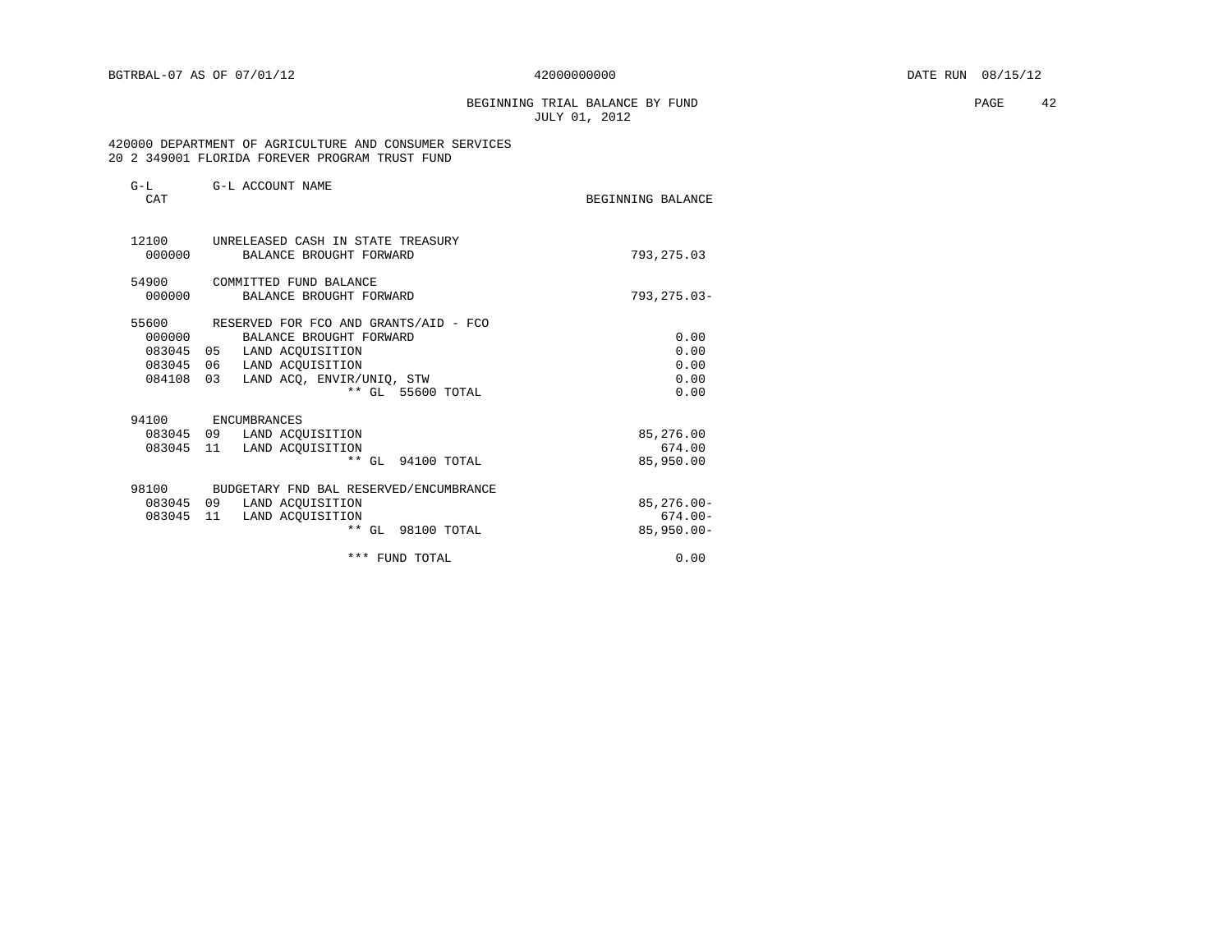BEGINNING TRIAL BALANCE BY FUND **PAGE** 43 JULY 01, 2012

### 420000 DEPARTMENT OF AGRICULTURE AND CONSUMER SERVICES 20 2 360001 AGRICULTURAL EMERGENCY ERADICATION TRUST FUND

| $G-L$<br>CAT     | G-L ACCOUNT NAME                                                   | BEGINNING BALANCE                |
|------------------|--------------------------------------------------------------------|----------------------------------|
| 12100<br>000000  | UNRELEASED CASH IN STATE TREASURY<br>BALANCE BROUGHT FORWARD       | 8,040,773.21                     |
| 14100<br>000000  | POOLED INVESTMENTS WITH STATE TREASURY<br>BALANCE BROUGHT FORWARD  | 7,374,034.13                     |
| 15300            | INTEREST AND DIVIDENDS RECEIVABLE                                  |                                  |
| 000502<br>310403 | ASSESSMENT ON INVESTMENTS-DEPARTMENTAL USE<br>** GL<br>15300 TOTAL | 13,797.18<br>774.83<br>14,572.01 |
| 16300<br>001500  | DUE FROM OTHER DEPARTMENTS                                         | 885,388.04                       |
| 31100            | ACCOUNTS PAYABLE                                                   |                                  |
| 040000           | <b>EXPENSES</b>                                                    | 0.00                             |
| 040000           | CF.<br>EXPENSES                                                    | $51,344.30 -$                    |
| 100101           | AGRI EMER MEDFLY PROGRAM                                           | 0.00                             |
| 100101           | AGRI EMER MEDFLY PROGRAM<br>СF                                     | $769.15-$                        |
| 100131           | FLA AGRIC PROM CAMPAIGN                                            | 0.00                             |
| 100131           | FLA AGRIC PROM CAMPAIGN<br>CF                                      | $6,693.44-$                      |
| 108037           | G/A-DEEPWATER HORIZON/SO                                           | 0.00                             |
| 108037           | G/A-DEEPWATER HORIZON/SO<br>CF.                                    | 144,503.07-                      |
| 109885           | G/A-MD2011/WILDFIRES-SO<br>** GL 31100 TOTAL                       | 0.00<br>203,309.96-              |
| 32100            | ACCRUED SALARIES AND WAGES                                         |                                  |
| 010000           | SALARIES AND BENEFITS                                              | 0.00                             |
| 010000           | SALARIES AND BENEFITS<br>CF.                                       | 183,754.50-                      |
| 030000           | OTHER PERSONAL SERVICES                                            | 0.00                             |
| 030000           | OTHER PERSONAL SERVICES<br>СF                                      | 13, 183. 37-                     |
| 100101           | AGRI EMER MEDFLY PROGRAM                                           | 0.00                             |
| 100101           | AGRI EMER MEDFLY PROGRAM<br>CF                                     | $26,857.38 -$                    |
| 108037           | G/A-DEEPWATER HORIZON/SO                                           | 0.00                             |
| 108037           | G/A-DEEPWATER HORIZON/SO<br>CF.                                    | 18,526.29-                       |
|                  | ** GL 32100 TOTAL                                                  | 242, 321.54-                     |
| 35300            | DUE TO OTHER DEPARTMENTS                                           |                                  |
| 000000           | BALANCE BROUGHT FORWARD                                            | 0.00                             |
| 010000           | SALARIES AND BENEFITS                                              | $2, 255.15 -$                    |
| 040000           | EXPENSES                                                           | 0.00                             |
| 040000           | CF<br>EXPENSES                                                     | $267.96-$                        |
| 100101           | AGRI EMER MEDFLY PROGRAM                                           | 0.00                             |
| 100101           | AGRI EMER MEDFLY PROGRAM<br>CF                                     | $164.43-$                        |
| 310403           | ASSESSMENT ON INVESTMENTS-DEPARTMENTAL USE                         | $774.83-$                        |
|                  | $***$ GL<br>35300 TOTAL                                            | $3,462.37-$                      |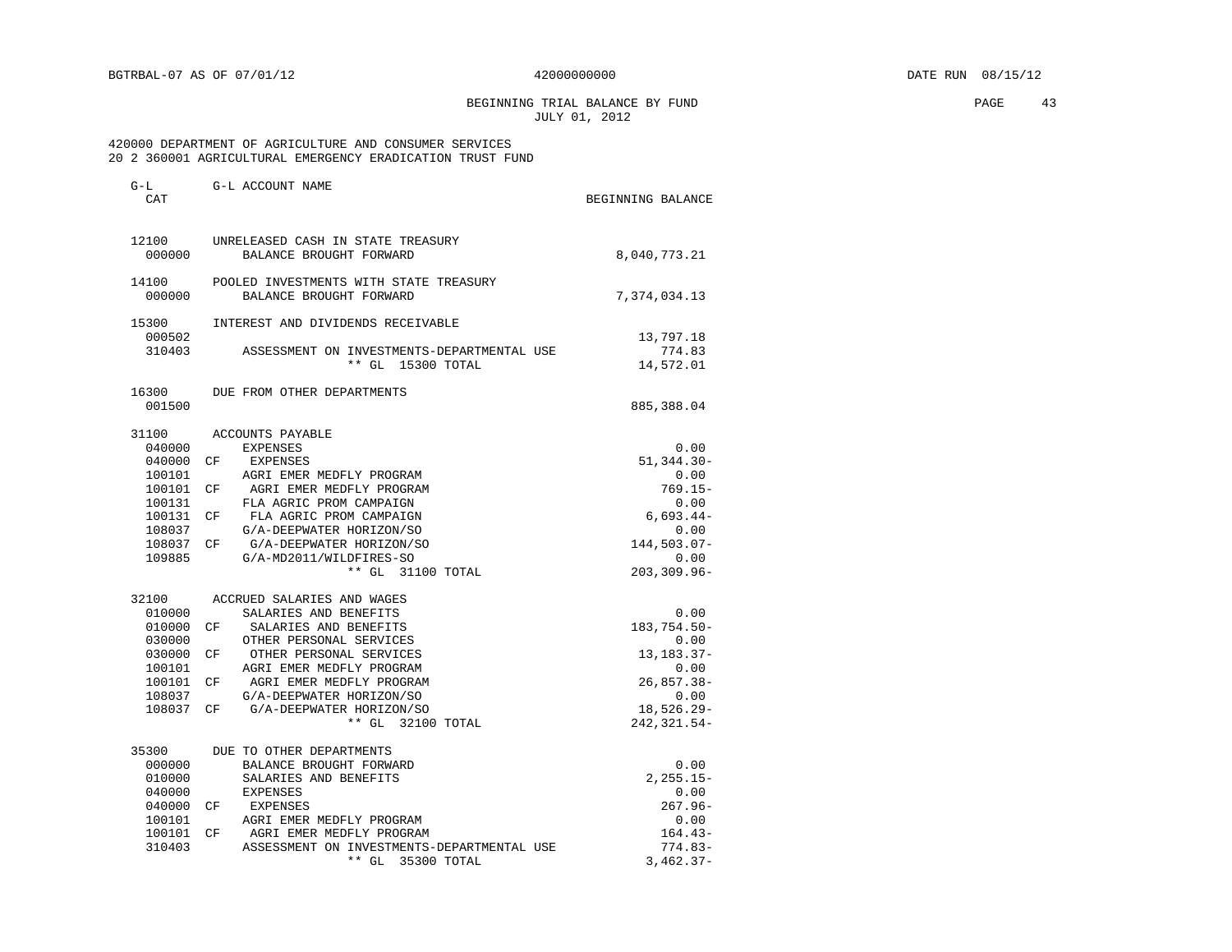G-L G-L ACCOUNT NAME

BEGINNING TRIAL BALANCE BY FUND **PAGE 44** JULY 01, 2012

### 420000 DEPARTMENT OF AGRICULTURE AND CONSUMER SERVICES 20 2 360001 AGRICULTURAL EMERGENCY ERADICATION TRUST FUND

| <b>CT LI</b><br>CAT                                                                   | G H TOCOONT TALIT                                                                                                                                                                                                                                                                                                           | BEGINNING BALANCE                                                                                                                                   |
|---------------------------------------------------------------------------------------|-----------------------------------------------------------------------------------------------------------------------------------------------------------------------------------------------------------------------------------------------------------------------------------------------------------------------------|-----------------------------------------------------------------------------------------------------------------------------------------------------|
| 35500<br>100777                                                                       | DUE TO OTHER GOVERNMENTAL UNITS<br>CONTRACTED SERVICES<br>100777 CF CONTRACTED SERVICES<br>** GL 35500 TOTAL                                                                                                                                                                                                                | 0.00<br>66,725.95-<br>66,725.95-                                                                                                                    |
| 35600<br>310322                                                                       | DUE TO GENERAL REVENUE<br>SERVICE CHARGE TO GEN REV                                                                                                                                                                                                                                                                         | $1,677.57-$                                                                                                                                         |
| 38600<br>010000                                                                       | CURRENT COMPENSATED ABSENCES LIABILITY<br>SALARIES AND BENEFITS                                                                                                                                                                                                                                                             | $8,991.52-$                                                                                                                                         |
| 38800<br>001111                                                                       | UNEARNED REVENUE - CURRENT                                                                                                                                                                                                                                                                                                  | $9,516,418.79-$                                                                                                                                     |
| 54900<br>000000                                                                       | COMMITTED FUND BALANCE<br>BALANCE BROUGHT FORWARD                                                                                                                                                                                                                                                                           | $6, 271, 859.69 -$                                                                                                                                  |
| 55100<br>000000                                                                       | FUND BALANCE RESERVED FOR ENCUMBRANCES<br>BALANCE BROUGHT FORWARD                                                                                                                                                                                                                                                           | 0.00                                                                                                                                                |
| 55600<br>083801                                                                       | RESERVED FOR FCO AND GRANTS/AID - FCO<br>08<br>RELO/REP/CIT BUD FAC-STWD                                                                                                                                                                                                                                                    | 0.00                                                                                                                                                |
| 94100<br>040000<br>083801<br>100101 CF<br>100131<br>100131 CF                         | <b>ENCUMBRANCES</b><br><b>EXPENSES</b><br>083628 10 CONST/MAINT/TELE TOWER/STW<br>08<br>RELO/REP/CIT BUD FAC-STWD<br>AGRI EMER MEDFLY PROGRAM<br>FLA AGRIC PROM CAMPAIGN<br>FLA AGRIC PROM CAMPAIGN<br>100444 CF CIT HEALTH RESPONSE PROGRM<br>108037 CF G/A-DEEPWATER HORIZON/SO<br>** GL 94100 TOTAL                      | 34,700.00<br>5,950.00<br>85, 311.68<br>3,330.00<br>13,386.17<br>7,127.16<br>259,661.00<br>584, 453.68<br>993, 919.69                                |
| 98100<br>040000<br>083628<br>083801<br>100101<br>100131<br>100131<br>100444<br>108037 | BUDGETARY FND BAL RESERVED/ENCUMBRANCE<br><b>EXPENSES</b><br>CONST/MAINT/TELE TOWER/STW<br>10<br>08<br>RELO/REP/CIT BUD FAC-STWD<br>CF<br>AGRI EMER MEDFLY PROGRAM<br>FLA AGRIC PROM CAMPAIGN<br>FLA AGRIC PROM CAMPAIGN<br>CF<br>CF CIT HEALTH RESPONSE PROGRM<br>CF<br>G/A-DEEPWATER HORIZON/SO<br>$**$ GL<br>98100 TOTAL | $34,700.00 -$<br>$5,950.00 -$<br>$85,311.68 -$<br>$3,330.00 -$<br>$13,386.17-$<br>$7,127.16-$<br>$259,661.00 -$<br>584, 453. 68-<br>$993, 919.69 -$ |

\*\*\* FUND TOTAL 0.00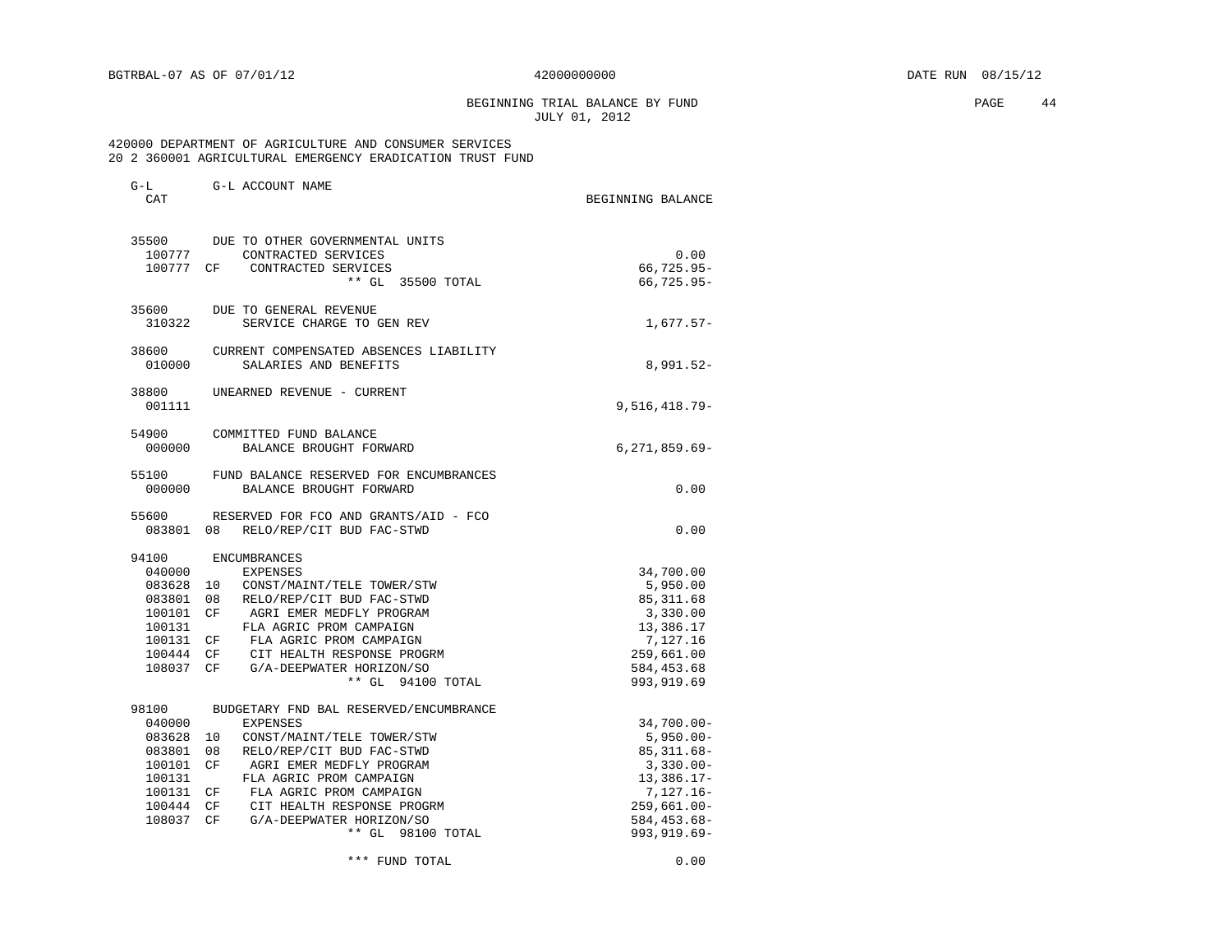BEGINNING TRIAL BALANCE BY FUND **PAGE 45** JULY 01, 2012

| G-L<br>CAT                                              | G-L ACCOUNT NAME                                                                   | BEGINNING BALANCE                       |
|---------------------------------------------------------|------------------------------------------------------------------------------------|-----------------------------------------|
| 11100<br>000000                                         | CASH ON HAND<br>BALANCE BROUGHT FORWARD                                            | 0.00                                    |
| 11105<br>000000                                         | PETTY CASH<br>BALANCE BROUGHT FORWARD                                              | 475.00                                  |
| 12100<br>000000                                         | UNRELEASED CASH IN STATE TREASURY<br>BALANCE BROUGHT FORWARD                       | 309,985.10                              |
| 14100<br>000000                                         | POOLED INVESTMENTS WITH STATE TREASURY<br>BALANCE BROUGHT FORWARD                  | 5,912,971.68                            |
| 15118<br>000100<br>001903                               | ACCTS REC - OTHER FORESTRY FEES<br>** GL<br>15118 TOTAL                            | 3,624.75<br>5,523.00<br>9,147.75        |
| 15119<br>000900                                         | ACCTS REC - FORESTRY PRODUCTS                                                      | 0.00                                    |
| 15120<br>000000<br>000900                               | ACCTS REC - NURSERY PRODUCTS<br>BALANCE BROUGHT FORWARD<br>$***$ GL<br>15120 TOTAL | 0.00<br>13,896.00<br>13,896.00          |
| 15121<br>000100                                         | ACCTS REC - FIRE CNTL OR FOREST ASSESS                                             | 0.00                                    |
| 15130<br>001800                                         | ACCTS REC - REFUNDS                                                                | 0.00                                    |
| 15140<br>000400<br>001800                               | ACCTS REC - MISCELLANEOUS REVENUE<br>** GL 15140 TOTAL                             | 0.00<br>132.20<br>132.20                |
| 15160<br>040000                                         | DUE FROM EMPLOYEES-TRAVEL ADVANCES<br><b>EXPENSES</b>                              | 0.00                                    |
| 15190<br>000100<br>000400<br>000900<br>001202<br>002500 | RETURNED CHECKS RECEIVABLE                                                         | 718.00<br>0.00<br>0.00<br>72.60<br>0.00 |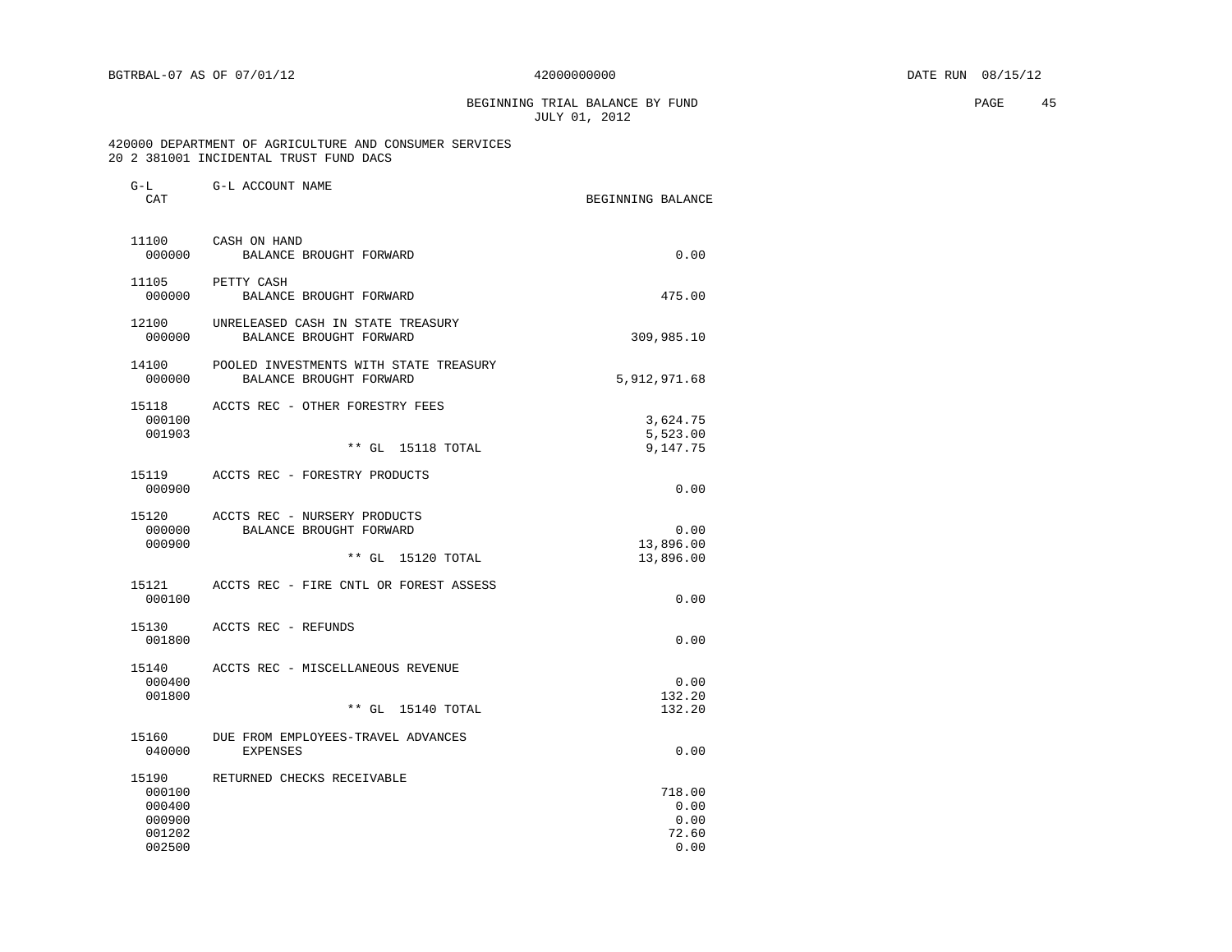# BEGINNING TRIAL BALANCE BY FUND **EXAMPLE 1999** PAGE 46 JULY 01, 2012

| $G-L$<br>CAT     | G-L ACCOUNT NAME                           | BEGINNING BALANCE   |
|------------------|--------------------------------------------|---------------------|
| 002600           |                                            | 20,654.28           |
|                  | ** GL 15190 TOTAL                          | 21,444.88           |
| 15198            | A/R COLLECTION                             |                     |
| 000100           |                                            | 180,251.60          |
| 000900           |                                            | 7,234.00            |
| 001202           |                                            | 1,582.78            |
| 001801           |                                            | 753.68              |
| 001903           |                                            | 348.00              |
| 001904<br>002101 |                                            | 318.00<br>261.85    |
|                  | ** GL 15198 TOTAL                          | 190,749.91          |
| 15199            | A/R DFS WRITE OFF                          |                     |
| 000100           |                                            | 3,966.25            |
| 001202           |                                            | 15.00               |
|                  | ** GL 15199 TOTAL                          | 3,981.25            |
| 15300<br>000502  | INTEREST AND DIVIDENDS RECEIVABLE          | 12,977.96           |
| 310403           | ASSESSMENT ON INVESTMENTS-DEPARTMENTAL USE | 728.83              |
|                  | ** GL 15300 TOTAL                          | 13,706.79           |
| 15701            | FEE RECEIVABLE - LP GAS                    |                     |
| 000100           |                                            | 147.50              |
| 15703            | FEE RECEIVABLE - FIRE SUPPRESSION          |                     |
| 000100           |                                            | 240,981.12          |
| 15704            | FEE RECEIVABLE - EXPORT CERTIFICATION      |                     |
| 000100           |                                            | 150.00              |
| 15900            | ALLOWANCE FOR UNCOLLECTIBLES               |                     |
| 000000           | BALANCE BROUGHT FORWARD                    | 347,812.51-         |
| 000100           |                                            | 0.00                |
| 000900           |                                            | 0.00                |
| 002500           | $**$ GL<br>15900 TOTAL                     | 0.00<br>347,812.51- |
| 15921            | ALLOW/UNCOLL-FIRE CNTRL & FOREST ASSES     |                     |
| 002600           |                                            | 2,000.00            |
| 16100            | DUE FROM STATE FUNDS, WITHIN DIVISION      |                     |
| 040000           | <b>EXPENSES</b>                            | 0.00                |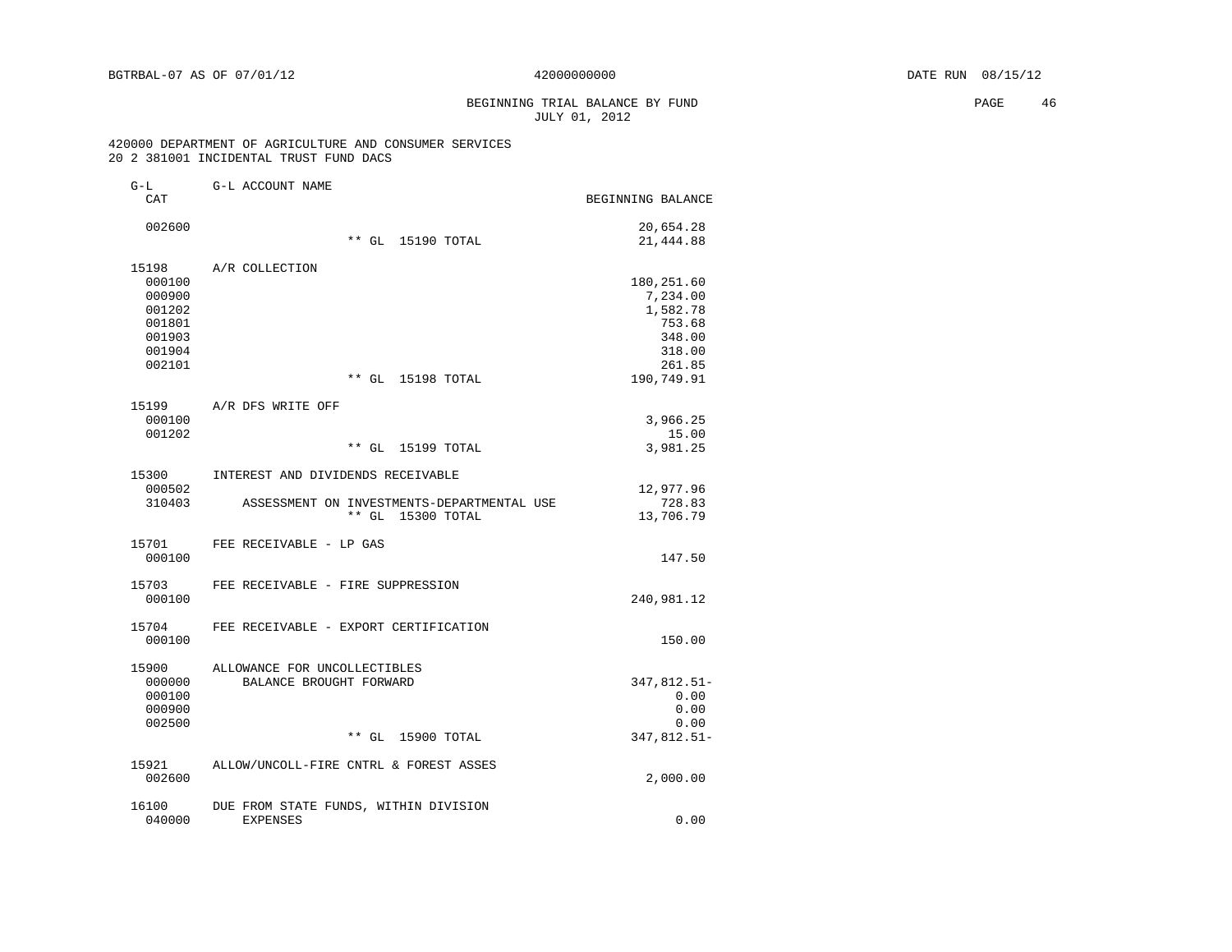# BEGINNING TRIAL BALANCE BY FUND **EXAMPLE 1999** PAGE 47 JULY 01, 2012

| $G-L$  | G-L ACCOUNT NAME                            |                     |
|--------|---------------------------------------------|---------------------|
| CAT    |                                             | BEGINNING BALANCE   |
|        | 16200 DUE FROM STATE FUNDS, WITHIN DEPART.  |                     |
| 000000 | BALANCE BROUGHT FORWARD                     | 0.00                |
| 040000 | <b>EXPENSES</b>                             | 0.00                |
|        | ** GL 16200 TOTAL                           | 0.00                |
| 16300  | DUE FROM OTHER DEPARTMENTS                  |                     |
| 001500 |                                             | 4,178.27            |
| 001510 |                                             | 12,534.82           |
| 001520 |                                             | 13,376.50           |
| 001800 | ** GL 16300 TOTAL                           | 421.97<br>30,511.56 |
|        | 16400 DUE FROM FEDERAL GOVERNMENT           |                     |
| 000900 |                                             | 0.00                |
| 16411  | DUE FROM FED GOVT-STATEWIDE OVERHEAD        |                     |
| 109833 | MD 04-05 HURR CHARLEY-PURCH CARD-ST OPERATI | 0.00                |
| 17102  | PETROLEUM PRODUCTS INVENTORY                |                     |
| 000000 | BALANCE BROUGHT FORWARD                     | 0.00                |
|        | 17103 VEHICLE PARTS INVENTORY               |                     |
| 000000 | BALANCE BROUGHT FORWARD                     | 50,110.92           |
| 040000 | EXPENSES                                    | 0.00                |
|        | ** GL 17103 TOTAL                           | 50,110.92           |
|        | 17104 SEED STORAGE INVENTORY                |                     |
| 000000 | BALANCE BROUGHT FORWARD                     | 1,054,158.82        |
| 040000 | EXPENSES                                    | 0.00                |
|        | ** GL 17104 TOTAL                           | 1,054,158.82        |
|        | 17106 AIRCRAFT PARTS INVENTORY              |                     |
| 000000 | BALANCE BROUGHT FORWARD                     | 0.00                |
| 040000 | EXPENSES<br>** GL 17106 TOTAL               | 0.00<br>0.00        |
|        | 17107 UNIFORM INVENTORY                     |                     |
| 000000 | BALANCE BROUGHT FORWARD                     | 0.00                |
| 040000 | EXPENSES                                    | 0.00                |
|        | ** GL 17107 TOTAL                           | 0.00                |
| 17109  | CATTLE INVENTORY-FORESTRY/ADMIN             |                     |
| 000000 | BALANCE BROUGHT FORWARD                     | 23,051.00           |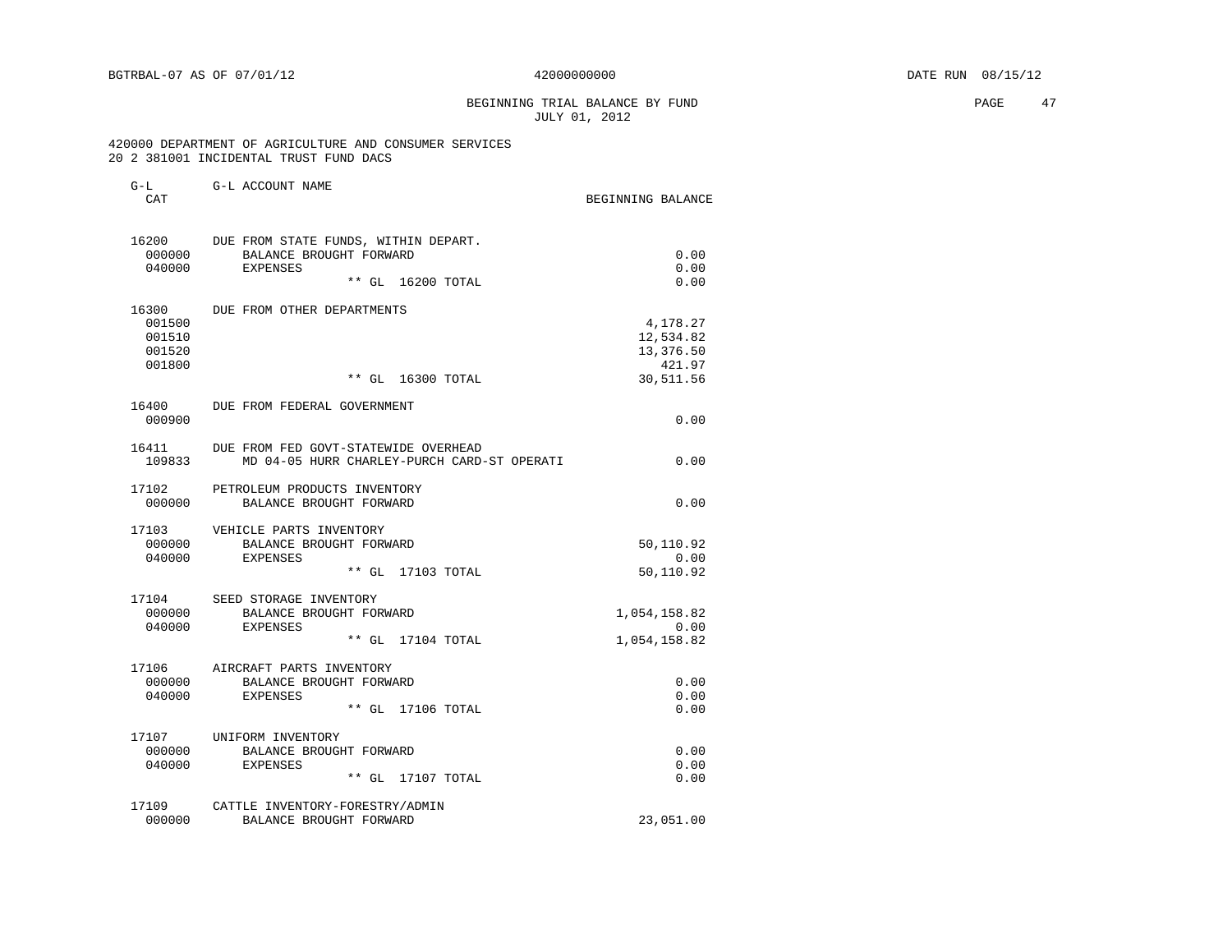G-L G-L ACCOUNT NAME

### BEGINNING TRIAL BALANCE BY FUND **PAGE** 48 JULY 01, 2012

| CAT       |                                             | BEGINNING BALANCE |
|-----------|---------------------------------------------|-------------------|
| 17110     | HORSES INVENTORY-FORESTRY/ADMIN             |                   |
| 000000    | BALANCE BROUGHT FORWARD                     | 1,600.00          |
| 31100     | ACCOUNTS PAYABLE                            |                   |
| 001800    |                                             | $120.25 -$        |
| 040000    | EXPENSES                                    | 0.00              |
| 040000    | EXPENSES<br>CF.                             | $2,785.89-$       |
| 100777    | CONTRACTED SERVICES                         | 0.00              |
|           | 100777 CF CONTRACTED SERVICES               | 13,836.74-        |
|           | ** GL 31100 TOTAL                           | 16,742.88-        |
|           | 32100 ACCRUED SALARIES AND WAGES            |                   |
| 010000    | SALARIES AND BENEFITS                       | 0.00              |
| 010000 CF | SALARIES AND BENEFITS                       | 130,990.17-       |
| 030000    | OTHER PERSONAL SERVICES                     | 0.00              |
|           | 030000 CF OTHER PERSONAL SERVICES           | 24,794.54-        |
|           | ** GL 32100 TOTAL                           | 155,784.71-       |
| 35200     | DUE TO STATE FUNDS, WITHIN DEPARTMENT       |                   |
| 000000    | BALANCE BROUGHT FORWARD                     | 0.00              |
| 040000    | <b>EXPENSES</b>                             | 0.00              |
|           | ** GL 35200 TOTAL                           | 0.00              |
| 35300     | DUE TO OTHER DEPARTMENTS                    |                   |
| 000000    | BALANCE BROUGHT FORWARD                     | 0.00              |
| 040000    | <b>EXPENSES</b>                             | $670.91 -$        |
| 040000    | CF<br>EXPENSES                              | $388.47-$         |
| 100777    | CONTRACTED SERVICES                         | 0.00              |
| 100777 CF | CONTRACTED SERVICES                         | $3,573.84-$       |
| 180000    | TRANSFERS                                   | 0.00              |
| 181007    | TR/DFS/TOBACCO CLEARING TF                  | 0.00              |
| 181125    | TR FUNDS REIMBURSEMENT OF FEASIBILITY ASSES | $907, 256.10 -$   |
| 310403    | ASSESSMENT ON INVESTMENTS-DEPARTMENTAL USE  | $728.83-$         |
|           | ** GL 35300 TOTAL                           | $912,618.15-$     |
| 35500     | DUE TO OTHER GOVERNMENTAL UNITS             |                   |
| 220030    | REFUND NONSTATE REVENUES                    | $737.85-$         |
| 310228    | PAYMENT OF SALES TAX                        | 0.00              |
|           | ** GL 35500 TOTAL                           | $737.85-$         |
| 35600     | DUE TO GENERAL REVENUE                      |                   |
| 310228    | PAYMENT OF SALES TAX                        | $6,673.74-$       |
| 310322    | SERVICE CHARGE TO GEN REV                   | 68,698.38-        |
|           | $***$ GL<br>35600 TOTAL                     | 75,372.12-        |
|           |                                             |                   |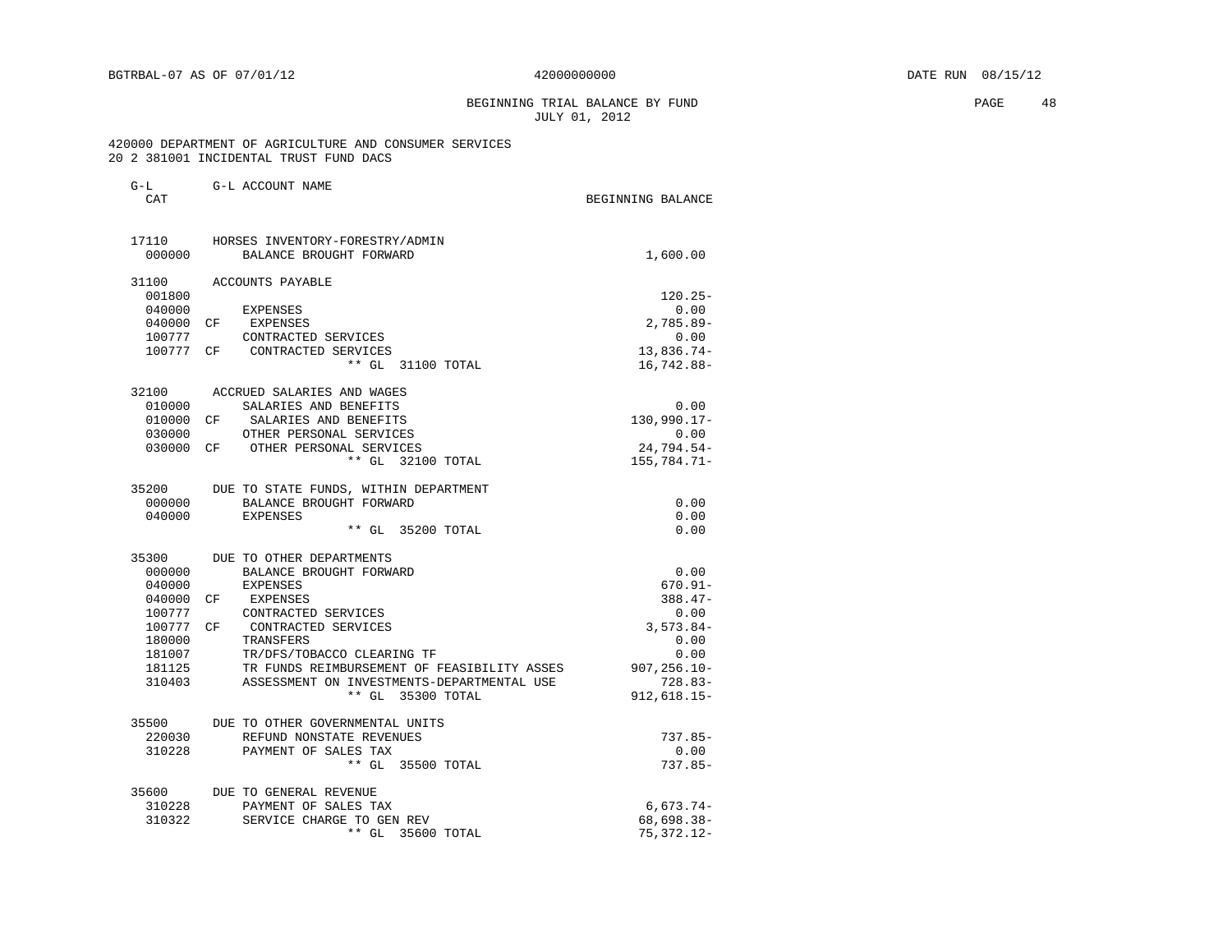BEGINNING TRIAL BALANCE BY FUND **PAGE 49** JULY 01, 2012

| $G-L$     | G-L ACCOUNT NAME                       |                    |
|-----------|----------------------------------------|--------------------|
| CAT       |                                        | BEGINNING BALANCE  |
| 38600     | CURRENT COMPENSATED ABSENCES LIABILITY |                    |
| 000000    | BALANCE BROUGHT FORWARD                | 0.00               |
| 010000    | SALARIES AND BENEFITS                  | $3,373.53-$        |
|           | ** GL 38600 TOTAL                      | $3,373.53-$        |
| 54900     | COMMITTED FUND BALANCE                 |                    |
| 000000    | BALANCE BROUGHT FORWARD                | $5, 237, 838.99 -$ |
| 55100     | FUND BALANCE RESERVED FOR ENCUMBRANCES |                    |
| 000000    | BALANCE BROUGHT FORWARD                | 0.00               |
| 55200     | FUND BALANCE RESERVED FOR INVENTORIES  |                    |
| 000000    | BALANCE BROUGHT FORWARD                | 0.00               |
| 55600     | RESERVED FOR FCO AND GRANTS/AID - FCO  |                    |
|           | 083054 09 LAND ACO/DEVELOP-OHV PROG    | 0.00               |
|           | 087501 05 FORESTRY LAND ACOUISITION    | 0.00               |
|           | 087501 06 FORESTRY LAND ACOUISITION    | 0.00               |
| 087501 08 | FORESTRY LAND ACQUISITION              | 0.00               |
|           | ** GL 55600 TOTAL                      | 0.00               |
| 56100     | NONSPENDABLE - INVENTORIES AND PREPAID |                    |
| 000000    | BALANCE BROUGHT FORWARD                | 1,128,920.74-      |
| 94100     | ENCUMBRANCES                           |                    |
| 040000    | EXPENSES                               | 24, 211.34         |
| 040000 CF | EXPENSES                               | 4,625.07           |
|           | 083054 09 LAND ACQ/DEVELOP-OHV PROG    | 79,131.49          |
| 100100 CF | FORESTRY WILDFIRE/SUPP EQU             | 140, 129. 38       |
| 100777    | CONTRACTED SERVICES                    | 99.60              |
|           | 100777 CF CONTRACTED SERVICES          | 5,295.35           |
|           | ** GL 94100 TOTAL                      | 253, 492. 23       |
| 98100     | BUDGETARY FND BAL RESERVED/ENCUMBRANCE |                    |
| 040000    | <b>EXPENSES</b>                        | 24, 211.34-        |
| 040000 CF | EXPENSES                               | $4,625.07-$        |
|           | 083054 09 LAND ACQ/DEVELOP-OHV PROG    | 79, 131.49-        |
| 100100 CF | FORESTRY WILDFIRE/SUPP EOU             | 140, 129. 38-      |
| 100777    | CONTRACTED SERVICES                    | $99.60 -$          |
| 100777 CF | CONTRACTED SERVICES                    | $5, 295.35 -$      |
|           | ** GL 98100 TOTAL                      | 253, 492. 23-      |
|           | *** FUND TOTAL                         | 0.00               |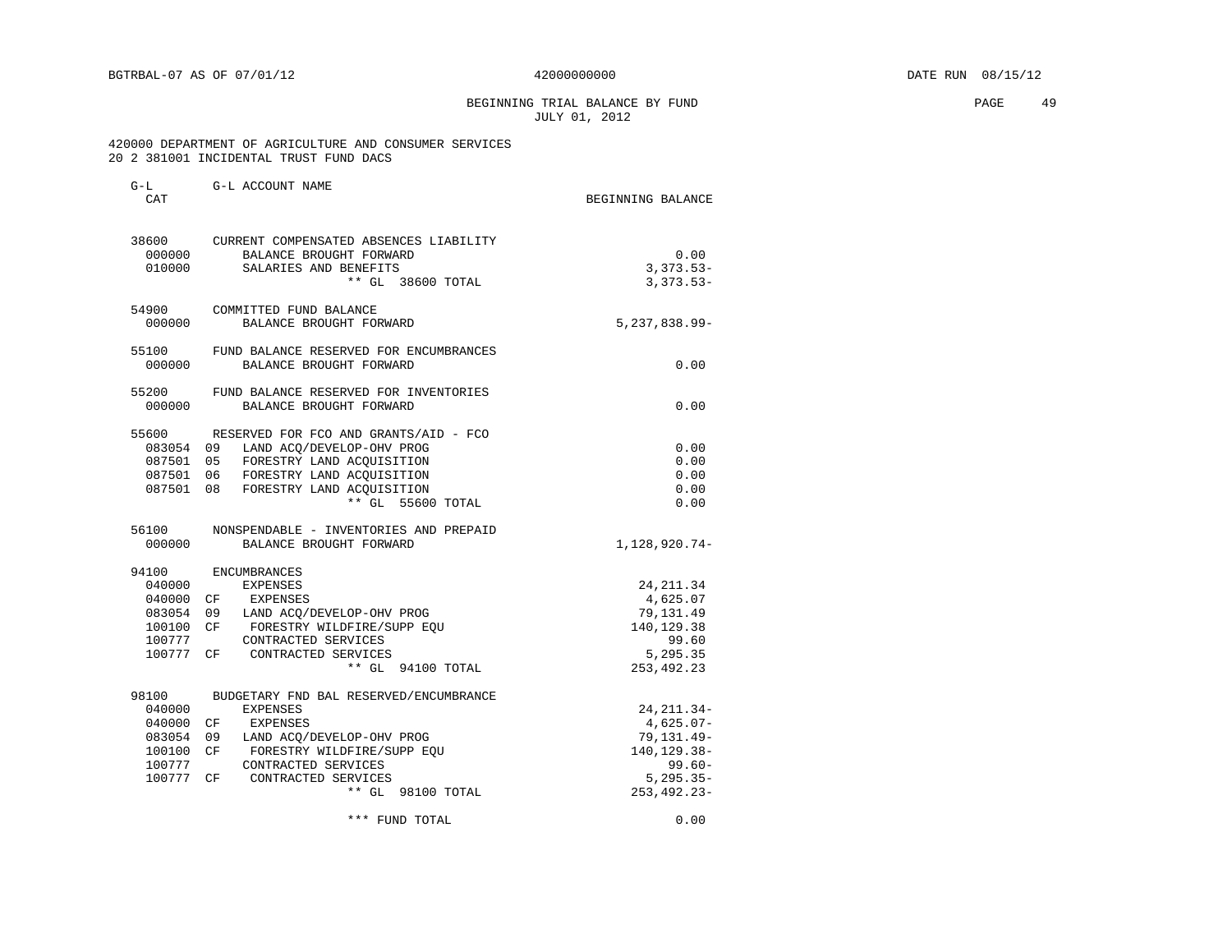# BEGINNING TRIAL BALANCE BY FUND **EXAMPLE 1999** PAGE 50 JULY 01, 2012

 420000 DEPARTMENT OF AGRICULTURE AND CONSUMER SERVICES 20 2 381004 UF HEALTH CENTER INCIDENTAL TF

| G-L<br><b>CAT</b> | G-L ACCOUNT NAME                                  | BEGINNING BALANCE |
|-------------------|---------------------------------------------------|-------------------|
| 54900<br>000000   | COMMITTED FUND BALANCE<br>BALANCE BROUGHT FORWARD | 0.00              |

\*\*\* FUND TOTAL 0.00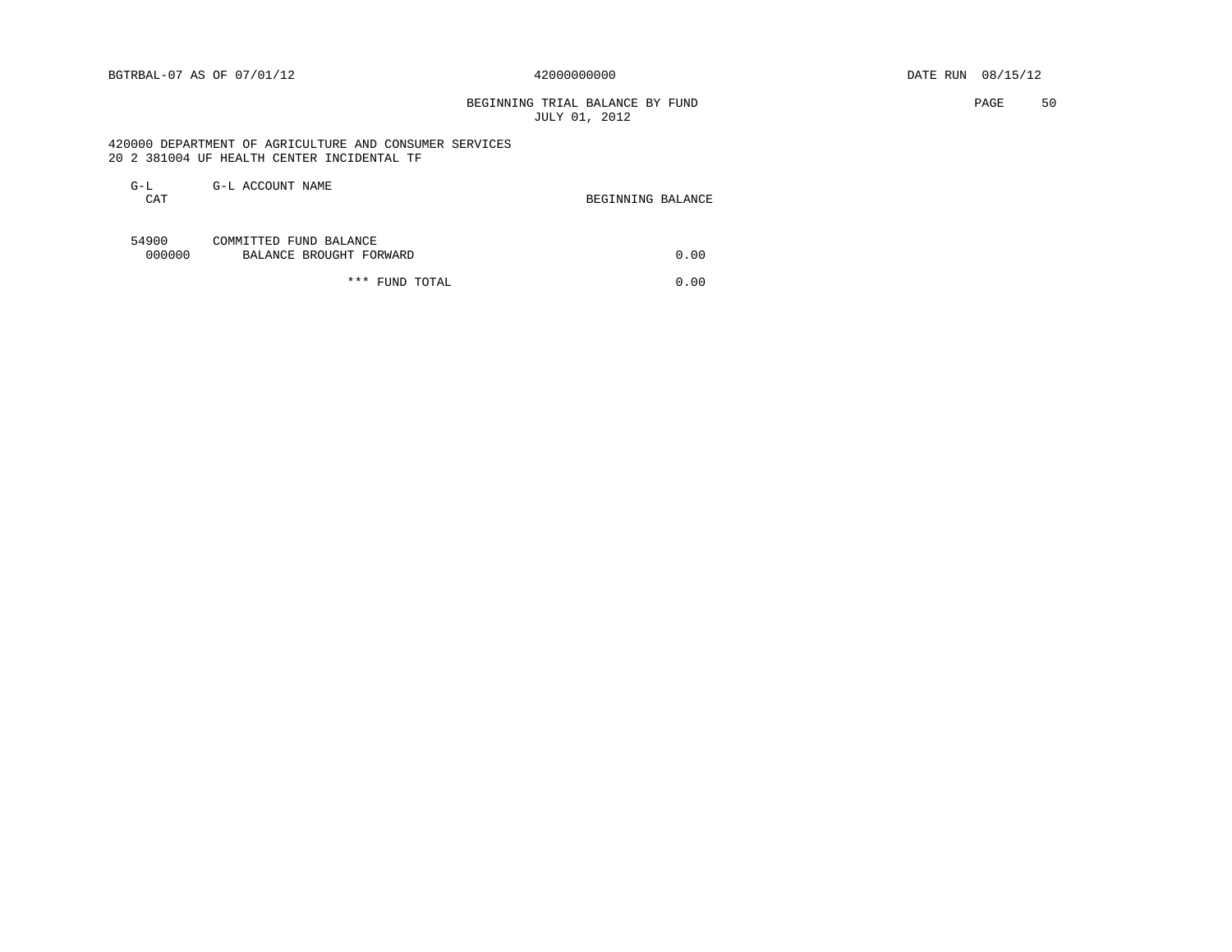BEGINNING TRIAL BALANCE BY FUND **EXAMPLE 1** PAGE 51 JULY 01, 2012

### 420000 DEPARTMENT OF AGRICULTURE AND CONSUMER SERVICES 20 2 466002 MARKET TRADE SHOW TRUST FUND

| $G-L$<br>CAT                        | G-L ACCOUNT NAME                                                                                     | BEGINNING BALANCE                     |
|-------------------------------------|------------------------------------------------------------------------------------------------------|---------------------------------------|
| 000000                              | 12100 UNRELEASED CASH IN STATE TREASURY<br>BALANCE BROUGHT FORWARD                                   | 23,200.64                             |
| 14100<br>000000                     | POOLED INVESTMENTS WITH STATE TREASURY<br>BALANCE BROUGHT FORWARD                                    | 975, 321.50                           |
| 15300<br>000500<br>000502<br>310403 | INTEREST AND DIVIDENDS RECEIVABLE<br>ASSESSMENT ON INVESTMENTS-DEPARTMENTAL USE<br>** GL 15300 TOTAL | 0.00<br>1,747.10<br>98.11<br>1,845.21 |
| 000000                              | 15900 ALLOWANCE FOR UNCOLLECTIBLES<br>BALANCE BROUGHT FORWARD                                        | 0.00                                  |
| 310403                              | 35300 DUE TO OTHER DEPARTMENTS<br>ASSESSMENT ON INVESTMENTS-DEPARTMENTAL USE                         | $98.11 -$                             |
| 310322                              | 35600 DUE TO GENERAL REVENUE<br>SERVICE CHARGE TO GEN REV                                            | $206.46-$                             |
| 000000                              | 54900 COMMITTED FUND BALANCE<br>BALANCE BROUGHT FORWARD                                              | 1,000,062.78-                         |
| 55100<br>000000                     | FUND BALANCE RESERVED FOR ENCUMBRANCES<br>BALANCE BROUGHT FORWARD                                    | 0.00                                  |
|                                     | *** FUND TOTAL                                                                                       | 0.00                                  |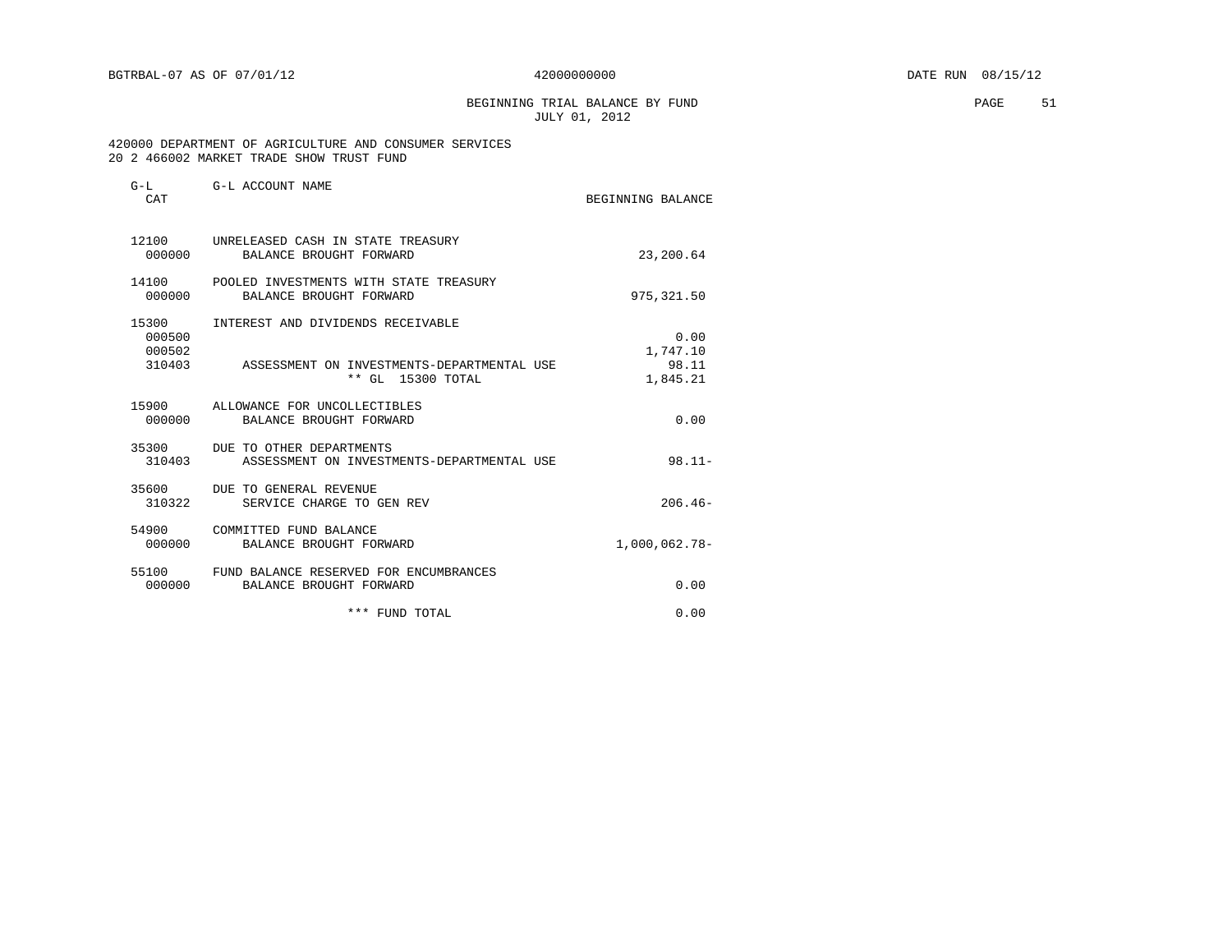BEGINNING TRIAL BALANCE BY FUND **PAGE 52** JULY 01, 2012

### 420000 DEPARTMENT OF AGRICULTURE AND CONSUMER SERVICES 20 2 473001 MARKET IMPROVEMENTS WORKING CAPITAL TF DACS

| $G-L$<br>CAT                        | G-L ACCOUNT NAME                                                                                     | BEGINNING BALANCE                          |
|-------------------------------------|------------------------------------------------------------------------------------------------------|--------------------------------------------|
| 11100<br>000000                     | CASH ON HAND<br>BALANCE BROUGHT FORWARD                                                              | 1,482.04                                   |
| 11220<br>000000                     | CLEARING ACCOUNTS<br>BALANCE BROUGHT FORWARD                                                         | 7,810.82                                   |
| 12100<br>000000                     | UNRELEASED CASH IN STATE TREASURY<br>BALANCE BROUGHT FORWARD                                         | 70,496.42                                  |
| 14100<br>000000                     | POOLED INVESTMENTS WITH STATE TREASURY<br>BALANCE BROUGHT FORWARD                                    | 2,951,110.63                               |
| 15140<br>001202<br>002101<br>002500 | ACCTS REC - MISCELLANEOUS REVENUE<br>** GL 15140 TOTAL                                               | 265.04<br>12,446.80<br>808.84<br>13,520.68 |
| 15190<br>000100<br>002101<br>002500 | RETURNED CHECKS RECEIVABLE<br>$***$ GL<br>15190 TOTAL                                                | 0.00<br>313.89<br>0.00<br>313.89           |
| 15198<br>002101                     | A/R COLLECTION                                                                                       | 17,394.88                                  |
| 15300<br>000500<br>000502<br>310403 | INTEREST AND DIVIDENDS RECEIVABLE<br>ASSESSMENT ON INVESTMENTS-DEPARTMENTAL USE<br>** GL 15300 TOTAL | 0.00<br>5,388.46<br>302.61<br>5,691.07     |
| 15900<br>000000                     | ALLOWANCE FOR UNCOLLECTIBLES<br>BALANCE BROUGHT FORWARD                                              | 17,708.77-                                 |
| 16200<br>040000                     | DUE FROM STATE FUNDS, WITHIN DEPART.<br><b>EXPENSES</b>                                              | 462.00                                     |
| 31100<br>040000<br>040000           | ACCOUNTS PAYABLE<br><b>EXPENSES</b><br>CF.<br>EXPENSES<br>** GL<br>31100 TOTAL                       | 0.00<br>11,757.49-<br>11,757.49-           |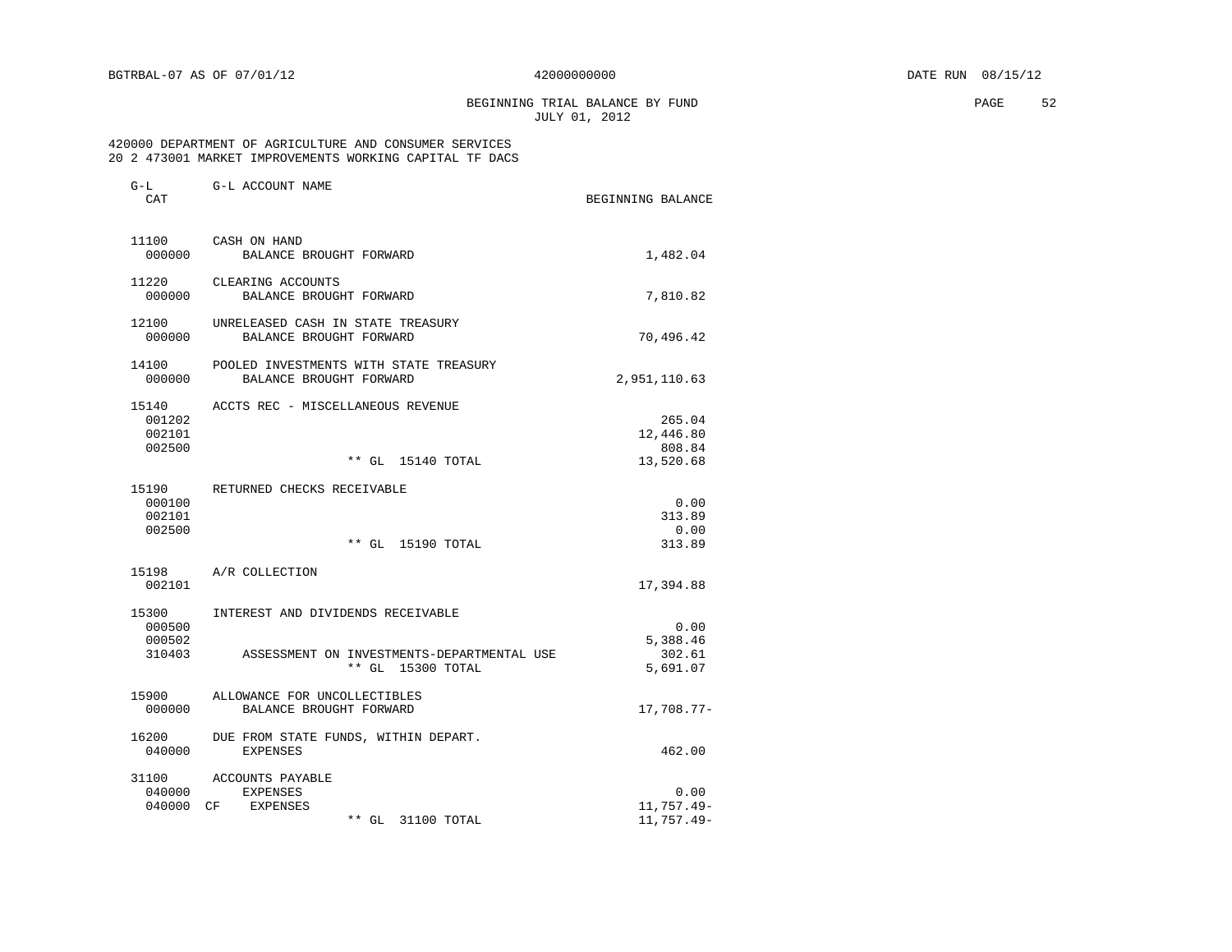G-L G-L ACCOUNT NAME

### BEGINNING TRIAL BALANCE BY FUND **PAGE** 53 JULY 01, 2012

### 420000 DEPARTMENT OF AGRICULTURE AND CONSUMER SERVICES 20 2 473001 MARKET IMPROVEMENTS WORKING CAPITAL TF DACS

| CAT       |                                            | BEGINNING BALANCE |
|-----------|--------------------------------------------|-------------------|
| 32100     | ACCRUED SALARIES AND WAGES                 |                   |
| 010000    | SALARIES AND BENEFITS                      | 0.00              |
| 010000 CF | SALARIES AND BENEFITS                      | 48,521.15-        |
| 030000    | OTHER PERSONAL SERVICES                    | 0.00              |
| 030000 CF | OTHER PERSONAL SERVICES                    | $2, 275.03 -$     |
|           | ** GL 32100 TOTAL                          | $50,796.18 -$     |
| 35300     | DUE TO OTHER DEPARTMENTS                   |                   |
| 000000    | BALANCE BROUGHT FORWARD                    | 0.00              |
| 010000    | SALARIES AND BENEFITS                      | $2.298.68 -$      |
| 040000    | EXPENSES                                   | 0.00              |
| 040000 CF | EXPENSES                                   | $649.02 -$        |
| 100777    | CONTRACTED SERVICES                        | 0.00              |
| 100777 CF | CONTRACTED SERVICES                        | $318.00 -$        |
| 310403    | ASSESSMENT ON INVESTMENTS-DEPARTMENTAL USE | $302.61 -$        |
|           | ** GL 35300 TOTAL                          | $3,568.31-$       |
| 35600     | DUE TO GENERAL REVENUE                     |                   |
| 310228    | PAYMENT OF SALES TAX                       | 12,411.49-        |
| 38600     | CURRENT COMPENSATED ABSENCES LIABILITY     |                   |
| 000000    | BALANCE BROUGHT FORWARD                    | 0.00              |
| 010000    | SALARIES AND BENEFITS                      | $6, 176.72 -$     |
|           | ** GL 38600 TOTAL                          | $6, 176.72 -$     |
| 38800     | UNEARNED REVENUE - CURRENT                 |                   |
| 002101    |                                            | $447.05 -$        |
| 002500    |                                            | $20.59-$          |
|           | ** GL 38800 TOTAL                          | $467.64-$         |
| 54900     | COMMITTED FUND BALANCE                     |                   |
| 000000    | BALANCE BROUGHT FORWARD                    | $2,965,395.83-$   |
| 55100     | FUND BALANCE RESERVED FOR ENCUMBRANCES     |                   |
| 000000    | BALANCE BROUGHT FORWARD                    | 0.00              |
| 55600     | RESERVED FOR FCO AND GRANTS/AID - FCO      |                   |
| 083701 06 | CODE/LIFE SAFE-ST FRMS MKT                 | 0.00              |
| 083701    | 08<br>CODE/LIFE SAFE-ST FRMS MKT           | 0.00              |
| 083960    | 0.5<br>MAINT/RPR, SFM, STW                 | 0.00              |
| 083960    | MAINT/RPR, SFM, STW<br>06                  | 0.00              |
|           | $**$ GL<br>55600 TOTAL                     | 0.00              |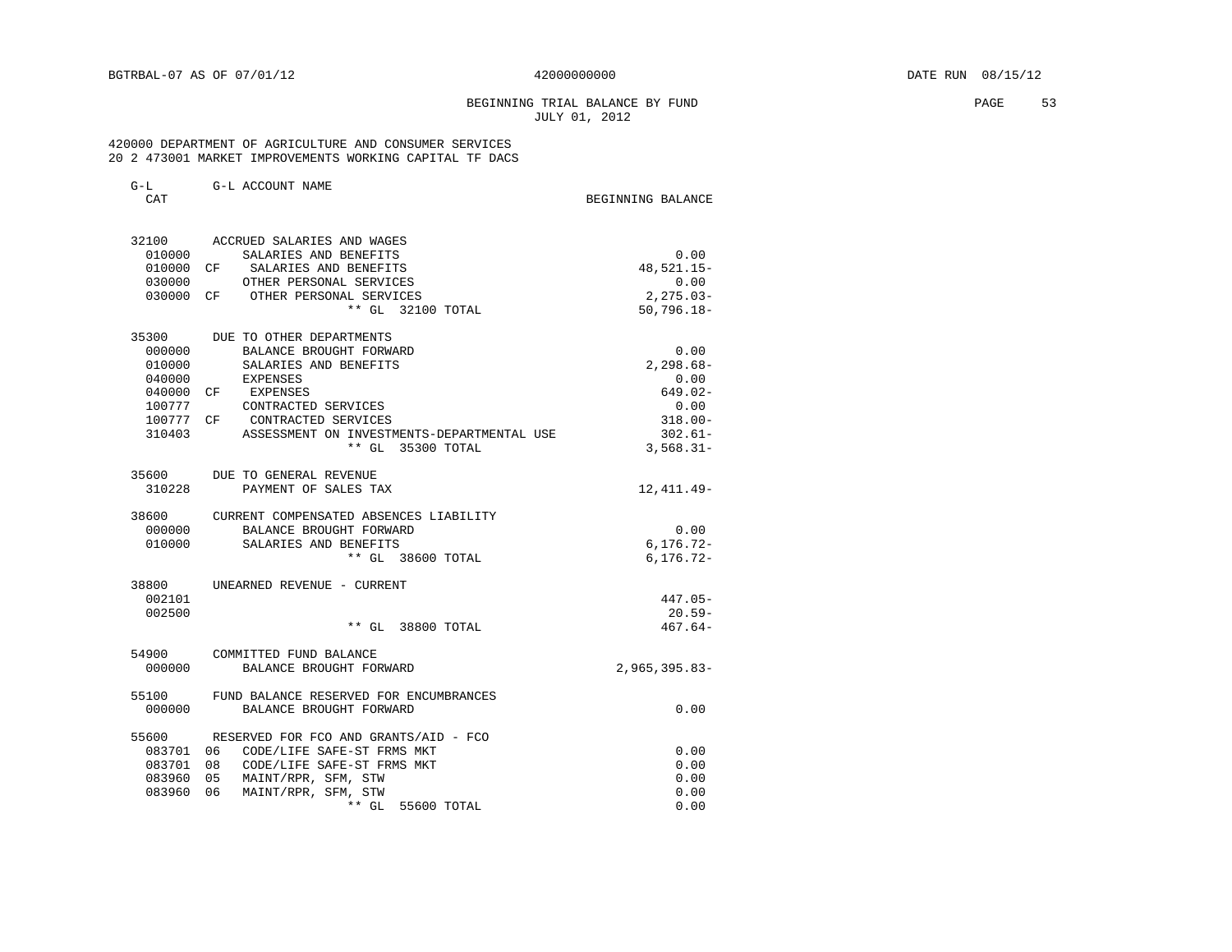# BEGINNING TRIAL BALANCE BY FUND **EXAMPLE 19** PAGE 54 JULY 01, 2012

 420000 DEPARTMENT OF AGRICULTURE AND CONSUMER SERVICES 20 2 473001 MARKET IMPROVEMENTS WORKING CAPITAL TF DACS

| $G-L$  | G-L ACCOUNT NAME                       |                   |
|--------|----------------------------------------|-------------------|
| CAT    |                                        | BEGINNING BALANCE |
|        |                                        |                   |
| 94100  | ENCUMBRANCES                           |                   |
| 040000 | CF<br>EXPENSES                         | 15,559.85         |
| 083703 | 11<br>MAINT/REP SFM-STW                | 7,306.00          |
| 100777 | CONTRACTED SERVICES                    | 1,435.00          |
| 100777 | CF<br>CONTRACTED SERVICES              | 2,930.00          |
|        | $***$<br>GL.<br>94100 TOTAL            | 27, 230.85        |
| 98100  | BUDGETARY FND BAL RESERVED/ENCUMBRANCE |                   |
| 040000 | CF<br><b>EXPENSES</b>                  | $15,559.85-$      |
| 083703 | 11<br>MAINT/REP SFM-STW                | $7,306.00 -$      |
| 100777 | CONTRACTED SERVICES                    | $1,435.00-$       |
| 100777 | CF<br>CONTRACTED SERVICES              | $2,930.00 -$      |
|        | $***$<br>GL<br>98100 TOTAL             | $27, 230.85 -$    |
|        | ***<br>TOTAL<br>FUND                   | 0.00              |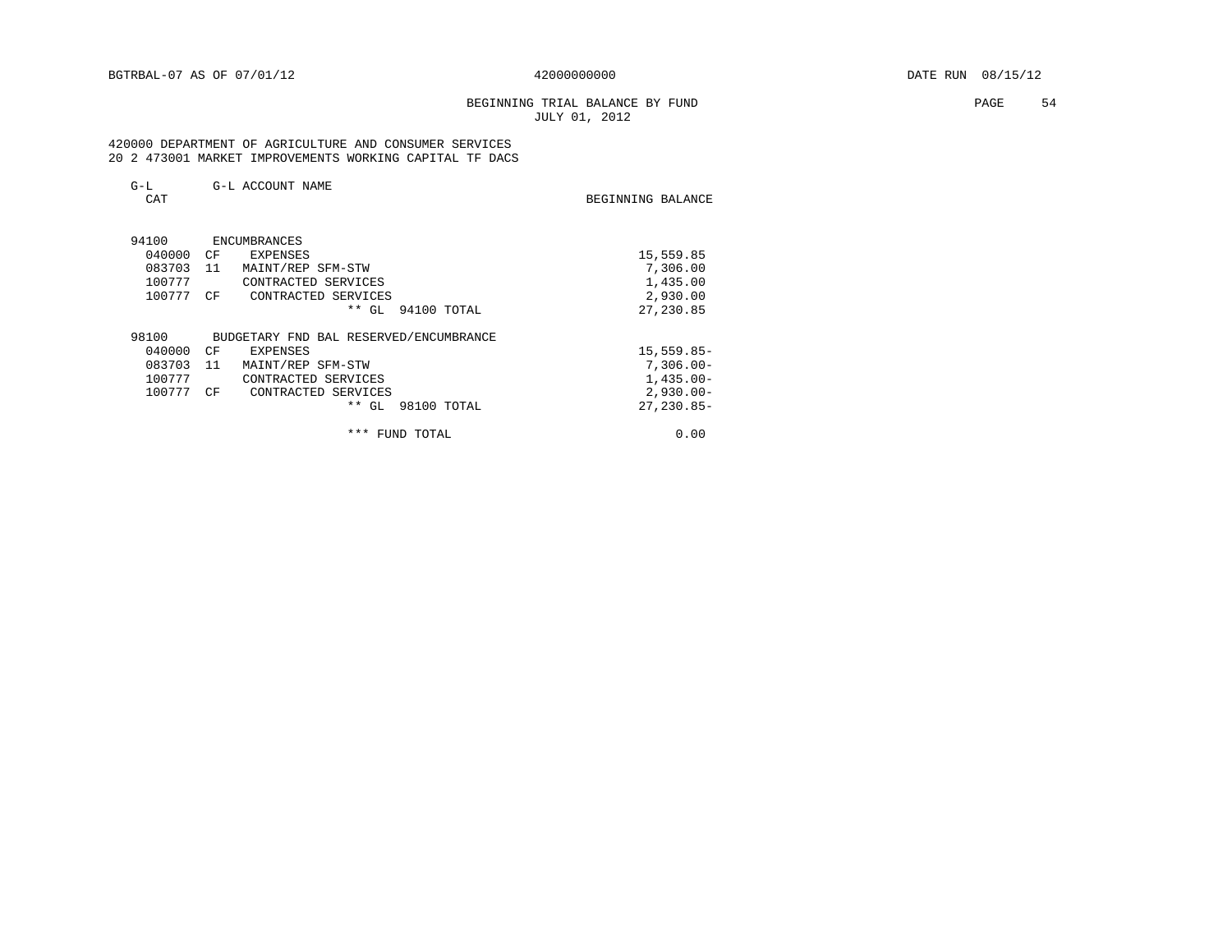BEGINNING TRIAL BALANCE BY FUND **EXAMPLE 1999** PAGE 55 JULY 01, 2012

 420000 DEPARTMENT OF AGRICULTURE AND CONSUMER SERVICES 20 2 507001 PLANT INDUSTRY TRUST FUND DACS

| CAT                                 | G-L G-L ACCOUNT NAME                                                                                 | BEGINNING BALANCE                            |
|-------------------------------------|------------------------------------------------------------------------------------------------------|----------------------------------------------|
| 11100<br>000000                     | CASH ON HAND<br>BALANCE BROUGHT FORWARD                                                              | 866.70                                       |
| 12100<br>000000                     | UNRELEASED CASH IN STATE TREASURY<br>BALANCE BROUGHT FORWARD                                         | 157, 187. 32                                 |
| 14100<br>000000                     | POOLED INVESTMENTS WITH STATE TREASURY<br>BALANCE BROUGHT FORWARD                                    | 1,256,749.20                                 |
| 15140<br>000100                     | ACCTS REC - MISCELLANEOUS REVENUE                                                                    | 32,289.02                                    |
| 15160<br>100443                     | DUE FROM EMPLOYEES-TRAVEL ADVANCES<br>CITRUS CANKER ERADICATION                                      | 0.00                                         |
| 15190<br>000100<br>000400<br>001202 | RETURNED CHECKS RECEIVABLE<br>** GL 15190 TOTAL                                                      | 265.00<br>0.00<br>135.00<br>400.00           |
| 000100<br>000400<br>001202          | 15198 A/R COLLECTION<br>** GL 15198 TOTAL                                                            | 9,263.92<br>22,703.62<br>322.21<br>32,289.75 |
| 15199<br>000100<br>000400<br>001202 | A/R DFS WRITE OFF<br>** GL 15199 TOTAL                                                               | 939.76<br>283.05<br>15.00<br>1,237.81        |
| 15300<br>000500<br>000502<br>310403 | INTEREST AND DIVIDENDS RECEIVABLE<br>ASSESSMENT ON INVESTMENTS-DEPARTMENTAL USE<br>** GL 15300 TOTAL | 0.00<br>2,538.77<br>142.57<br>2,681.34       |
|                                     |                                                                                                      |                                              |

| 15900  | ALLOWANCE FOR UNCOLLECTIBLES |            |
|--------|------------------------------|------------|
| 000000 | BALANCE BROUGHT FORWARD      | 33,747.56- |
| 000400 |                              | 0.00       |
|        | ** GL 15900 TOTAL            | 33,747.56- |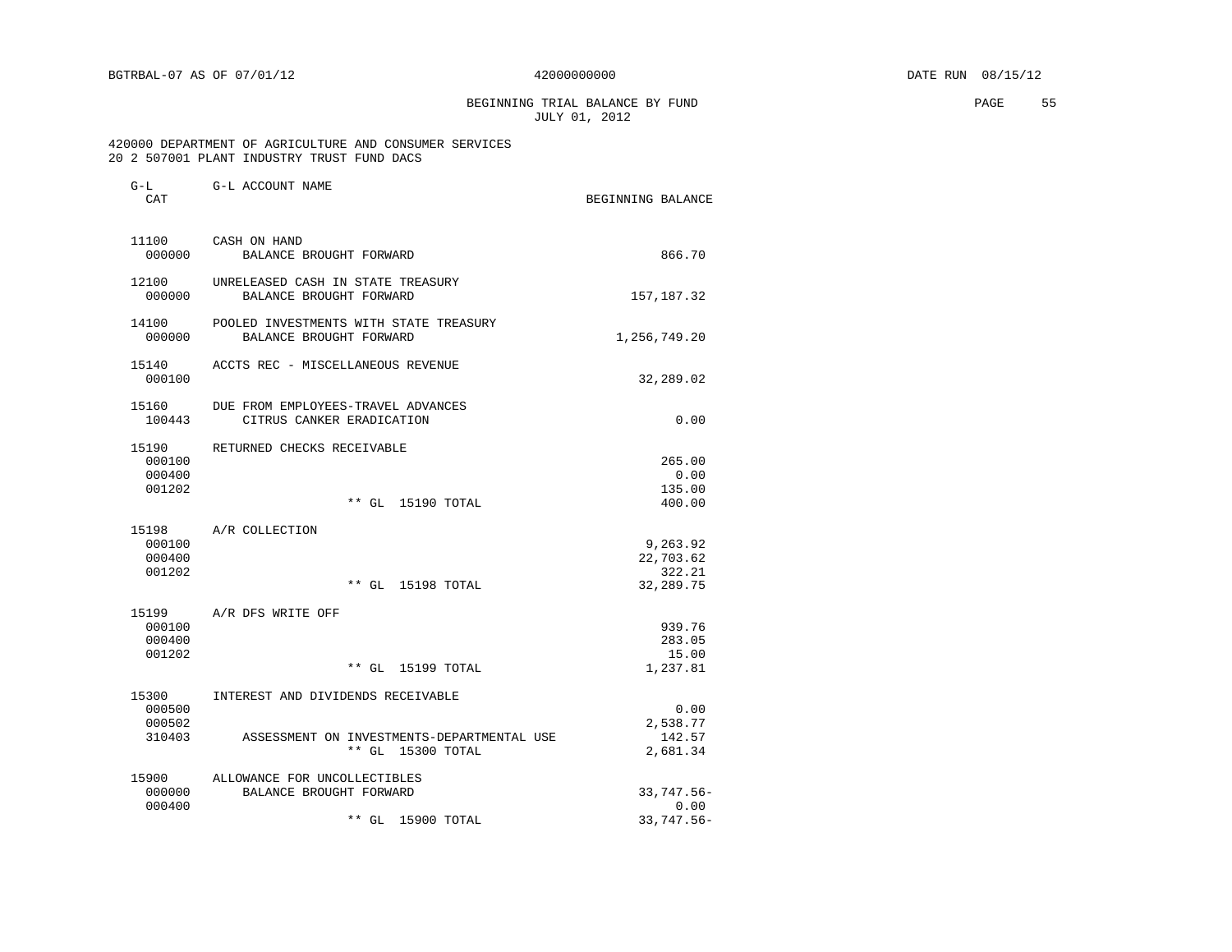### BEGINNING TRIAL BALANCE BY FUND **EXAMPLE 1999** PAGE 56 JULY 01, 2012

 420000 DEPARTMENT OF AGRICULTURE AND CONSUMER SERVICES 20 2 507001 PLANT INDUSTRY TRUST FUND DACS

| G-L ACCOUNT NAME | $G-L$ |  |  |  |
|------------------|-------|--|--|--|
|------------------|-------|--|--|--|

CAT BEGINNING BALANCE

| 31100  | ACCOUNTS PAYABLE                                        |                 |
|--------|---------------------------------------------------------|-----------------|
| 040000 | EXPENSES                                                | 0.00            |
| 040000 | CF EXPENSES                                             | $32,693.39-$    |
| 100134 | G/A-BOLL WEEVIL ERADICATE                               | 0.00            |
| 100134 | G/A-BOLL WEEVIL ERADICATE<br>CF                         | $30, 109.18 -$  |
| 100777 | CONTRACTED SERVICES                                     | 0.00            |
|        | 100777 CF CONTRACTED SERVICES                           | $182.80 -$      |
| 105084 | TENANT BROKER COMMISSIONS                               | $2,824.00-$     |
|        | ** GL 31100 TOTAL                                       | $65,809.37-$    |
|        | 32100 ACCRUED SALARIES AND WAGES                        |                 |
| 010000 | SALARIES AND BENEFITS                                   | 0.00            |
| 010000 | SALARIES AND BENEFITS<br>CF                             | $37, 256.04 -$  |
| 030000 | OTHER PERSONAL SERVICES                                 | 0.00            |
|        | 030000 CF OTHER PERSONAL SERVICES                       | $7,637.14-$     |
|        | ** GL 32100 TOTAL                                       | 44,893.18-      |
| 35300  | DUE TO OTHER DEPARTMENTS                                |                 |
| 000000 | BALANCE BROUGHT FORWARD                                 | 0.00            |
| 040000 | EXPENSES                                                | 0.00            |
| 040000 | CF EXPENSES                                             | $271.13-$       |
| 100777 | CONTRACTED SERVICES                                     | 0.00            |
|        | 100777 CF CONTRACTED SERVICES                           | 0.00            |
| 310403 | ASSESSMENT ON INVESTMENTS-DEPARTMENTAL USE              | $142.57-$       |
|        | ** GL 35300 TOTAL                                       | $413.70 -$      |
| 38600  | CURRENT COMPENSATED ABSENCES LIABILITY                  |                 |
| 000000 | BALANCE BROUGHT FORWARD                                 | 0.00            |
| 010000 | SALARIES AND BENEFITS                                   | $5,522.26 -$    |
|        | ** GL 38600 TOTAL                                       | $5,522.26 -$    |
| 000000 | 54900 COMMITTED FUND BALANCE<br>BALANCE BROUGHT FORWARD | $1,333,315.07-$ |
|        |                                                         |                 |
| 55100  | FUND BALANCE RESERVED FOR ENCUMBRANCES                  |                 |
| 000000 | BALANCE BROUGHT FORWARD                                 | 0.00            |
| 94100  | ENCUMBRANCES                                            |                 |
|        | 040000 CF EXPENSES                                      | 1,670.00        |
|        | 100207 CF ENDANGERED PLANT SPECIES                      | 19,030.35       |
| 100777 | CF CONTRACTED SERVICES                                  | 58.00           |
|        | ** GL 94100 TOTAL                                       | 20,758.35       |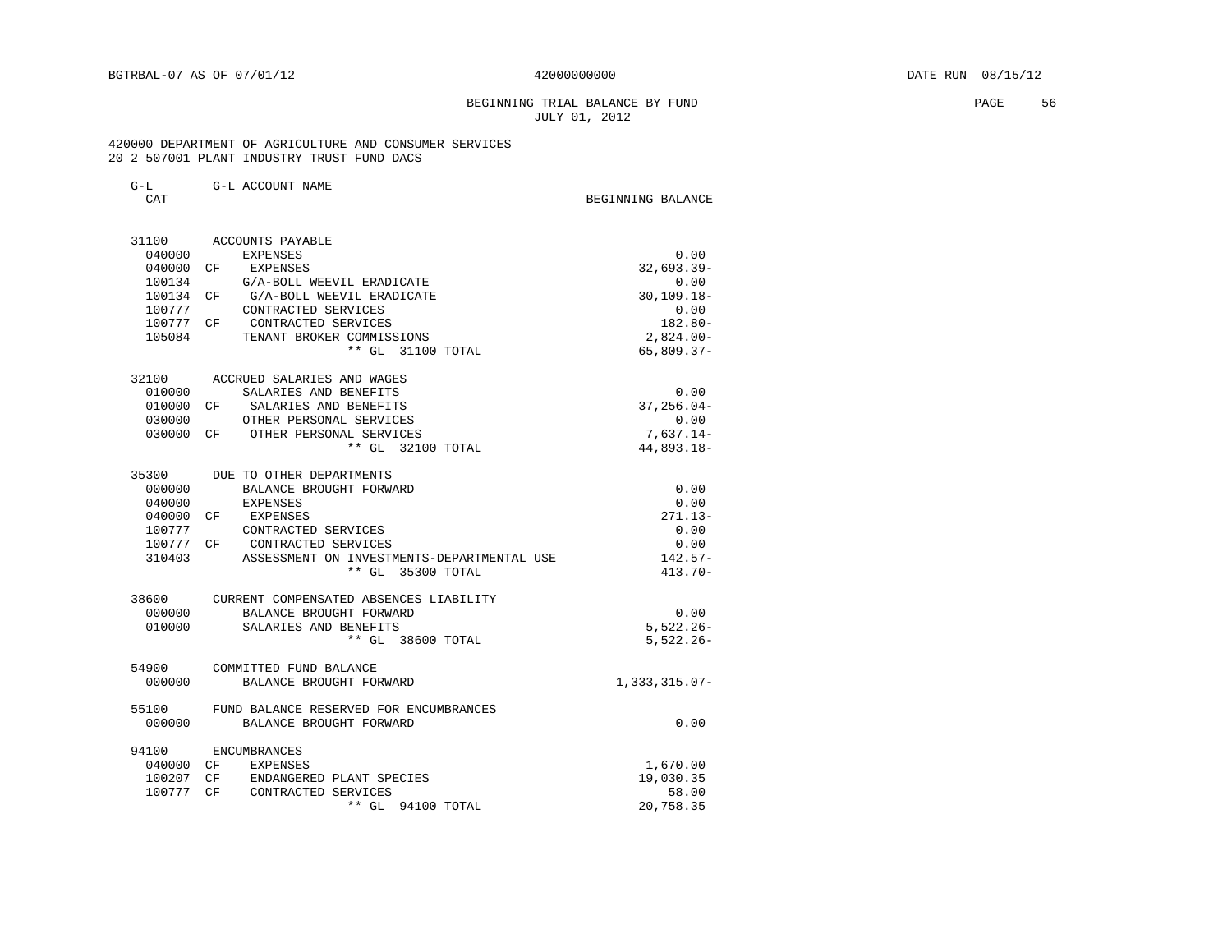BEGINNING TRIAL BALANCE BY FUND **EXAMPLE 1999** PAGE 57 JULY 01, 2012

 420000 DEPARTMENT OF AGRICULTURE AND CONSUMER SERVICES 20 2 507001 PLANT INDUSTRY TRUST FUND DACS

| $G-L$<br>CAT |    | G-L ACCOUNT NAME                       | BEGINNING BALANCE |
|--------------|----|----------------------------------------|-------------------|
| 98100        |    | BUDGETARY FND BAL RESERVED/ENCUMBRANCE |                   |
| 040000       | CΕ | EXPENSES                               | $1,670.00 -$      |
| 100207       | CF | ENDANGERED PLANT SPECIES               | $19,030.35-$      |
| 100777       | CF | CONTRACTED SERVICES                    | $58.00 -$         |
|              |    | ** GL<br>98100 TOTAL                   | $20,758.35-$      |
|              |    | ***<br>FUND TOTAL                      | 0.00              |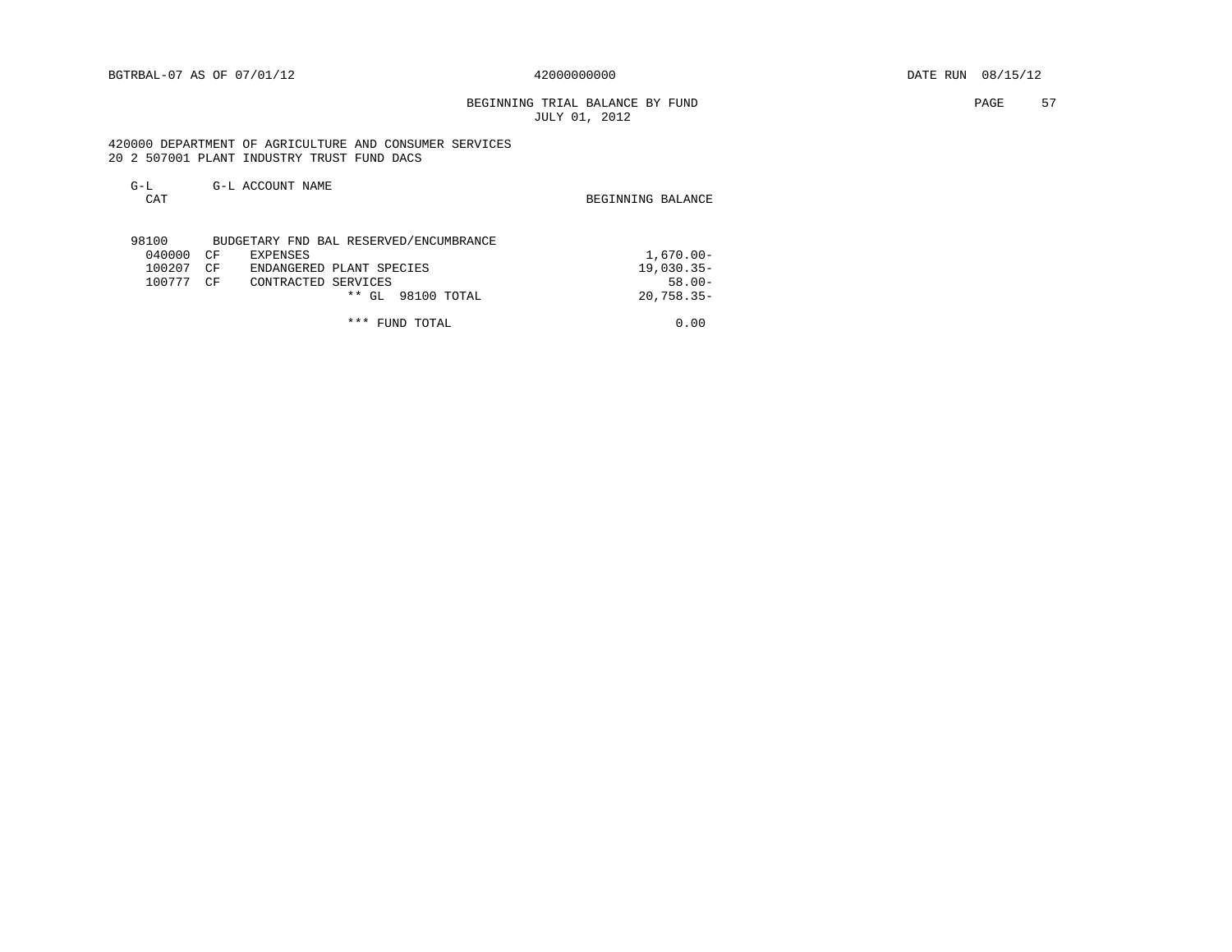BEGINNING TRIAL BALANCE BY FUND **EXAMPLE 1999** PAGE 58 JULY 01, 2012

#### 420000 DEPARTMENT OF AGRICULTURE AND CONSUMER SERVICES 20 2 564001 QUARTER HORSE RACING PROMOTION TF DACS

| $G-L$<br>CAT    | G-L ACCOUNT NAME                                                        | BEGINNING BALANCE |      |
|-----------------|-------------------------------------------------------------------------|-------------------|------|
| 12100<br>000000 | UNRELEASED CASH IN STATE TREASURY<br>BALANCE BROUGHT FORWARD            |                   | 0.00 |
| 15300<br>000500 | INTEREST AND DIVIDENDS RECEIVABLE                                       |                   | 0.00 |
| 35100<br>310322 | DUE TO STATE FUNDS, WITHIN DIVISION<br>SERVICE CHARGE TO GEN REV        |                   | 0.00 |
| 35300<br>310018 | DUE TO OTHER DEPARTMENTS<br>DIST OF DONATE ORG-PASS IT ON LIC PLATE FUN |                   | 0.00 |
| 35600<br>310322 | DUE TO GENERAL REVENUE<br>SERVICE CHARGE TO GEN REV                     |                   | 0.00 |
| 54900<br>000000 | COMMITTED FUND BALANCE<br>BALANCE BROUGHT FORWARD                       |                   | 0.00 |
|                 | *** FUND TOTAL                                                          |                   | 0.00 |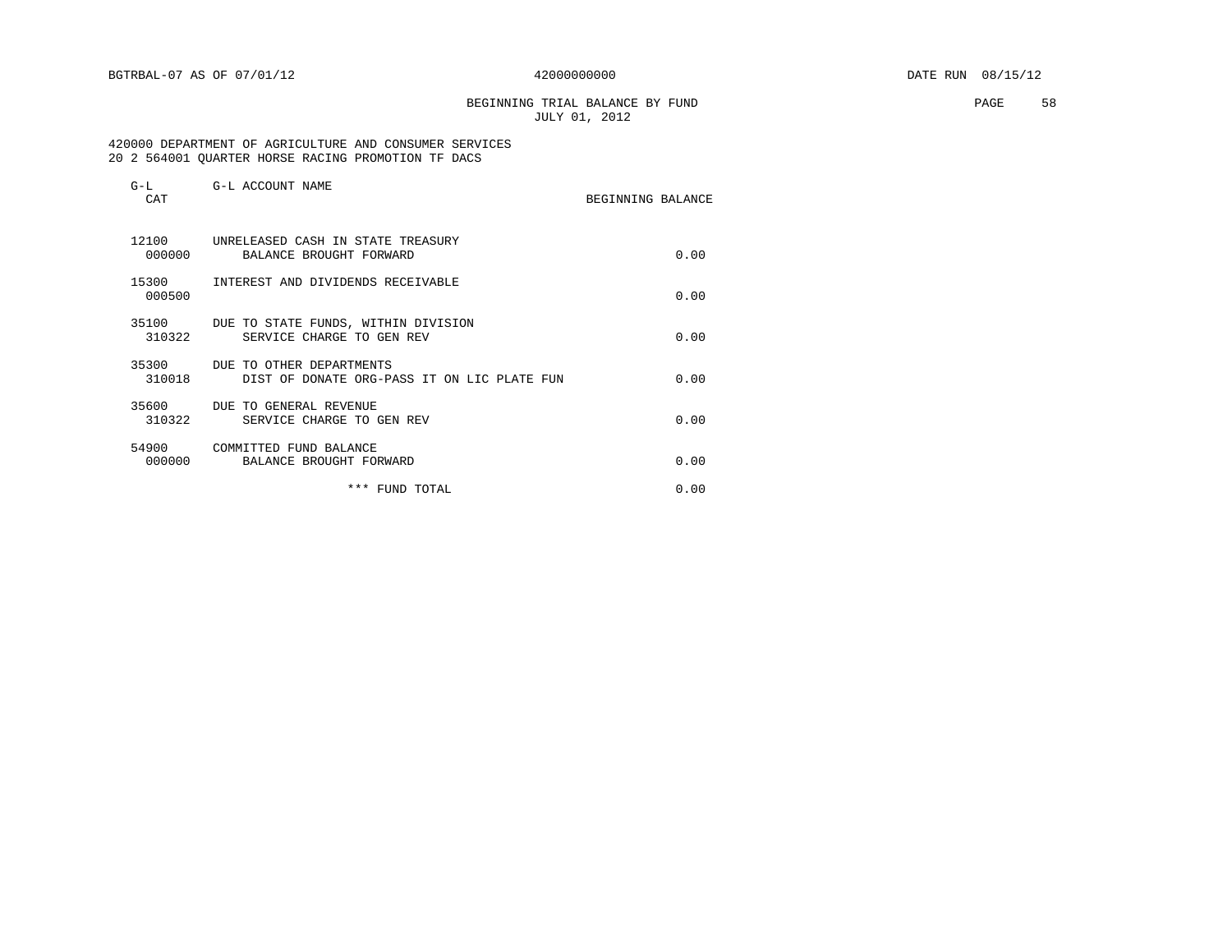BEGINNING TRIAL BALANCE BY FUND **EXAMPLE 19** PAGE 59 JULY 01, 2012

### 420000 DEPARTMENT OF AGRICULTURE AND CONSUMER SERVICES 20 2 584001 RELOCATION AND CONSTRUCTION TRUST FUND DACS

| $G-L$<br>CAT    | G-L ACCOUNT NAME                                                                                                                                                                  | BEGINNING BALANCE             |
|-----------------|-----------------------------------------------------------------------------------------------------------------------------------------------------------------------------------|-------------------------------|
|                 | 12100 UNRELEASED CASH IN STATE TREASURY<br>000000 BALANCE BROUGHT FORWARD                                                                                                         | 9,884.11                      |
| 000000          | 14100 POOLED INVESTMENTS WITH STATE TREASURY<br>BALANCE BROUGHT FORWARD                                                                                                           | 794,868.60                    |
| 15300<br>000502 | INTEREST AND DIVIDENDS RECEIVABLE<br>310403 ASSESSMENT ON INVESTMENTS-DEPARTMENTAL USE<br>** GL 15300 TOTAL                                                                       | 1,431.42<br>80.38<br>1,511.80 |
| 310403          | 35300 DUE TO OTHER DEPARTMENTS<br>ASSESSMENT ON INVESTMENTS-DEPARTMENTAL USE                                                                                                      | $80.38 -$                     |
| 310322          | 35600 DUE TO GENERAL REVENUE<br>SERVICE CHARGE TO GEN REV                                                                                                                         | $166.06-$                     |
|                 | 54900 COMMITTED FUND BALANCE<br>000000 BALANCE BROUGHT FORWARD                                                                                                                    | $806,018.07 -$                |
|                 | 55100 FUND BALANCE RESERVED FOR ENCUMBRANCES<br>000000 BALANCE BROUGHT FORWARD                                                                                                    | 0.00                          |
| 55600           | RESERVED FOR FCO AND GRANTS/AID - FCO<br>083764 05 REPL FOREST STAT/FT PIERCE<br>083789 06 RELO WACCASASSA/HQ-GAINSVL<br>083791 09 REP FORESTRY STATIONS-STW<br>** GL 55600 TOTAL | 0.00<br>0.00<br>0.00<br>0.00  |
| 94100           | ENCUMBRANCES<br>083794 10 REPL FOR STN-HILLSBOROUGH                                                                                                                               | 353, 197.95                   |
|                 | 98100 BUDGETARY FND BAL RESERVED/ENCUMBRANCE<br>083794 10 REPL FOR STN-HILLSBOROUGH                                                                                               | $353, 197.95 -$               |
|                 | *** FUND TOTAL                                                                                                                                                                    | 0.00                          |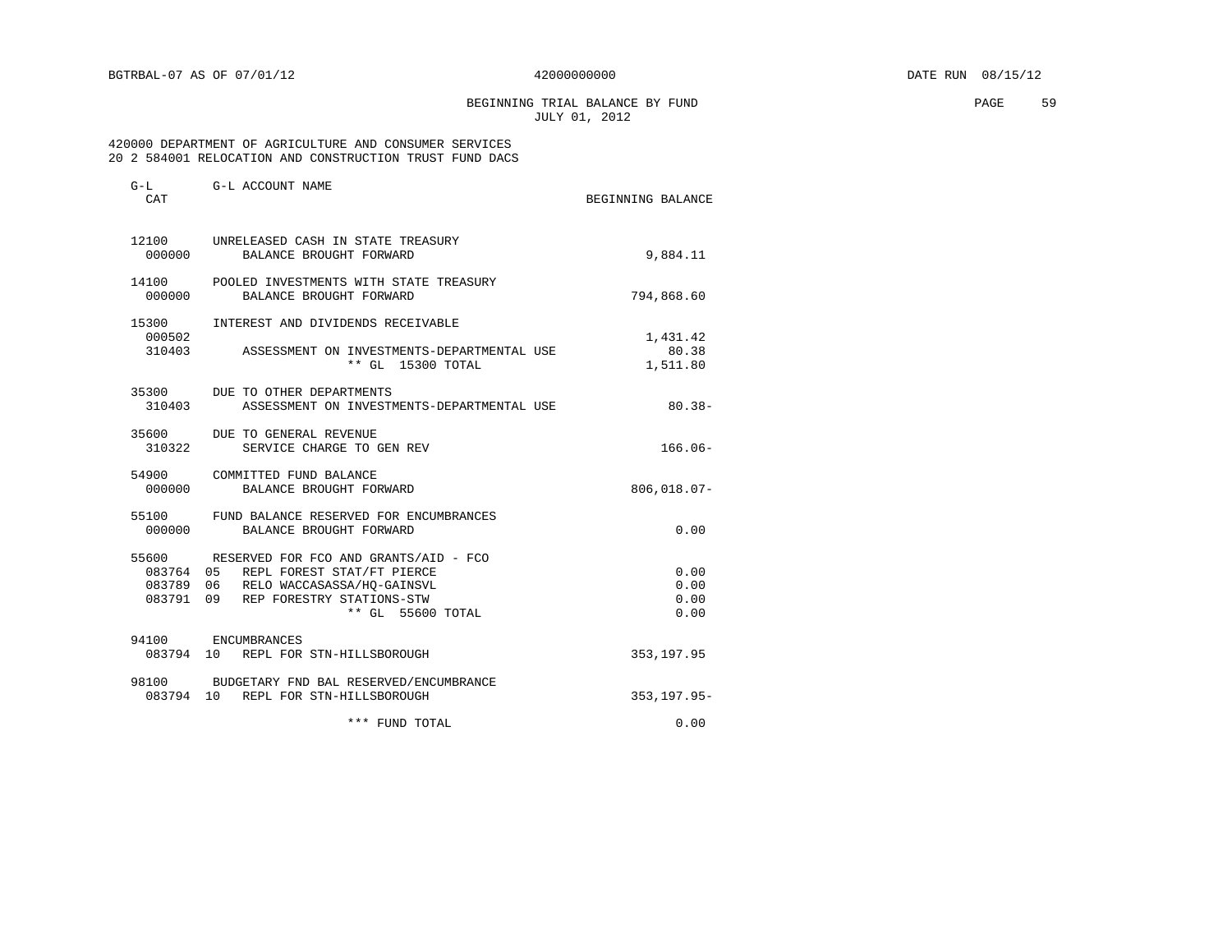BEGINNING TRIAL BALANCE BY FUND **EXAMPLE 1999** PAGE 60 JULY 01, 2012

### 420000 DEPARTMENT OF AGRICULTURE AND CONSUMER SERVICES 20 2 609003 FLORIDA SALTWATER PRODUCTS PROMOTION TF DACS

| G-L<br>CAT | G-L ACCOUNT NAME                           | BEGINNING BALANCE |
|------------|--------------------------------------------|-------------------|
| 12100      | UNRELEASED CASH IN STATE TREASURY          |                   |
| 000000     | BALANCE BROUGHT FORWARD                    | 396, 193.83       |
| 14100      | POOLED INVESTMENTS WITH STATE TREASURY     |                   |
| 000000     | BALANCE BROUGHT FORWARD                    | 1,459,512.15      |
| 15160      | DUE FROM EMPLOYEES-TRAVEL ADVANCES         |                   |
| 040000     | <b>EXPENSES</b>                            | 0.00              |
| 15300      | INTEREST AND DIVIDENDS RECEIVABLE          |                   |
| 000500     |                                            | 0.00              |
| 000502     |                                            | 2,662.40          |
| 310403     | ASSESSMENT ON INVESTMENTS-DEPARTMENTAL USE | 149.51            |
|            | ** GL 15300 TOTAL                          | 2,811.91          |
| 16300      | DUE FROM OTHER DEPARTMENTS                 |                   |
| 000000     | BALANCE BROUGHT FORWARD                    | 0.00              |
| 000200     |                                            | 200,142.50        |
| 001600     |                                            | 44,775.00         |
|            | ** GL 16300 TOTAL                          | 244, 917.50       |
|            | 31100 ACCOUNTS PAYABLE                     |                   |
| 040000     | EXPENSES                                   | 0.00              |
| 040000 CF  | EXPENSES                                   | $248.02-$         |
| 100777     | CONTRACTED SERVICES                        | 0.00              |
|            | 100777 CF CONTRACTED SERVICES              | $37.14-$          |
|            | ** GL 31100 TOTAL                          | $285.16-$         |
|            | 32100 ACCRUED SALARIES AND WAGES           |                   |
| 010000     | SALARIES AND BENEFITS                      | 0.00              |
|            | 010000 CF SALARIES AND BENEFITS            | 14,358.88-        |
|            | ** GL 32100 TOTAL                          | 14,358.88-        |
| 35200      | DUE TO STATE FUNDS, WITHIN DEPARTMENT      |                   |
| 180205     | TR OTHER FUNDS W/I AGY                     | $4,992.00 -$      |
| 185080     | TR TO ADMIN TF                             | 0.00              |
|            | ** GL 35200 TOTAL                          | $4,992.00 -$      |
|            | 35300 DUE TO OTHER DEPARTMENTS             |                   |
| 040000     | <b>EXPENSES</b>                            | 0.00              |
| 040000 CF  | EXPENSES                                   | $59.10 -$         |
| 310403     | ASSESSMENT ON INVESTMENTS-DEPARTMENTAL USE | $149.51-$         |
|            | $***$ GL<br>35300 TOTAL                    | $208.61-$         |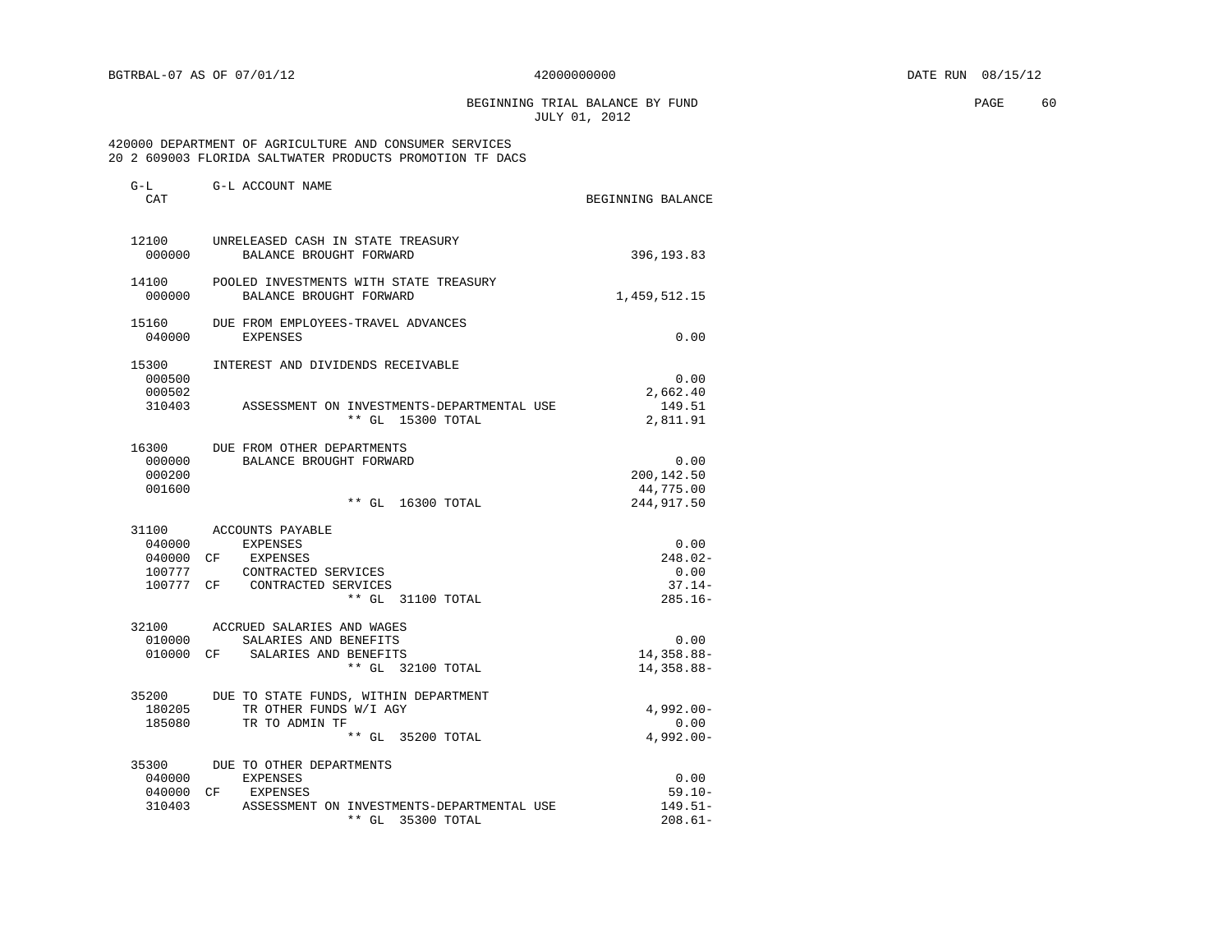BEGINNING TRIAL BALANCE BY FUND **PAGE** 61 JULY 01, 2012

 420000 DEPARTMENT OF AGRICULTURE AND CONSUMER SERVICES 20 2 609003 FLORIDA SALTWATER PRODUCTS PROMOTION TF DACS

| $G-L$<br>CAT                    | G-L ACCOUNT NAME                                                                                      | BEGINNING BALANCE                        |
|---------------------------------|-------------------------------------------------------------------------------------------------------|------------------------------------------|
| 35600<br>310322                 | DUE TO GENERAL REVENUE<br>SERVICE CHARGE TO GEN REV                                                   | 24, 182. 70-                             |
| 38600<br>000000                 | CURRENT COMPENSATED ABSENCES LIABILITY<br>BALANCE BROUGHT FORWARD                                     | 0.00                                     |
| 54900<br>000000                 | COMMITTED FUND BALANCE<br>BALANCE BROUGHT FORWARD                                                     | $2.059.408.04-$                          |
| 55100<br>000000                 | FUND BALANCE RESERVED FOR ENCUMBRANCES<br>BALANCE BROUGHT FORWARD                                     | 0.00                                     |
| 94100<br>040000 CF<br>100777 CF | ENCUMBRANCES<br>EXPENSES<br>CONTRACTED SERVICES<br>** GL 94100 TOTAL                                  | 2,117.83<br>923.69<br>3,041.52           |
| 98100<br>040000 CF<br>100777 CF | BUDGETARY FND BAL RESERVED/ENCUMBRANCE<br><b>EXPENSES</b><br>CONTRACTED SERVICES<br>** GL 98100 TOTAL | $2,117.83-$<br>$923.69 -$<br>$3,041.52-$ |
|                                 | *** FUND TOTAL                                                                                        | 0.00                                     |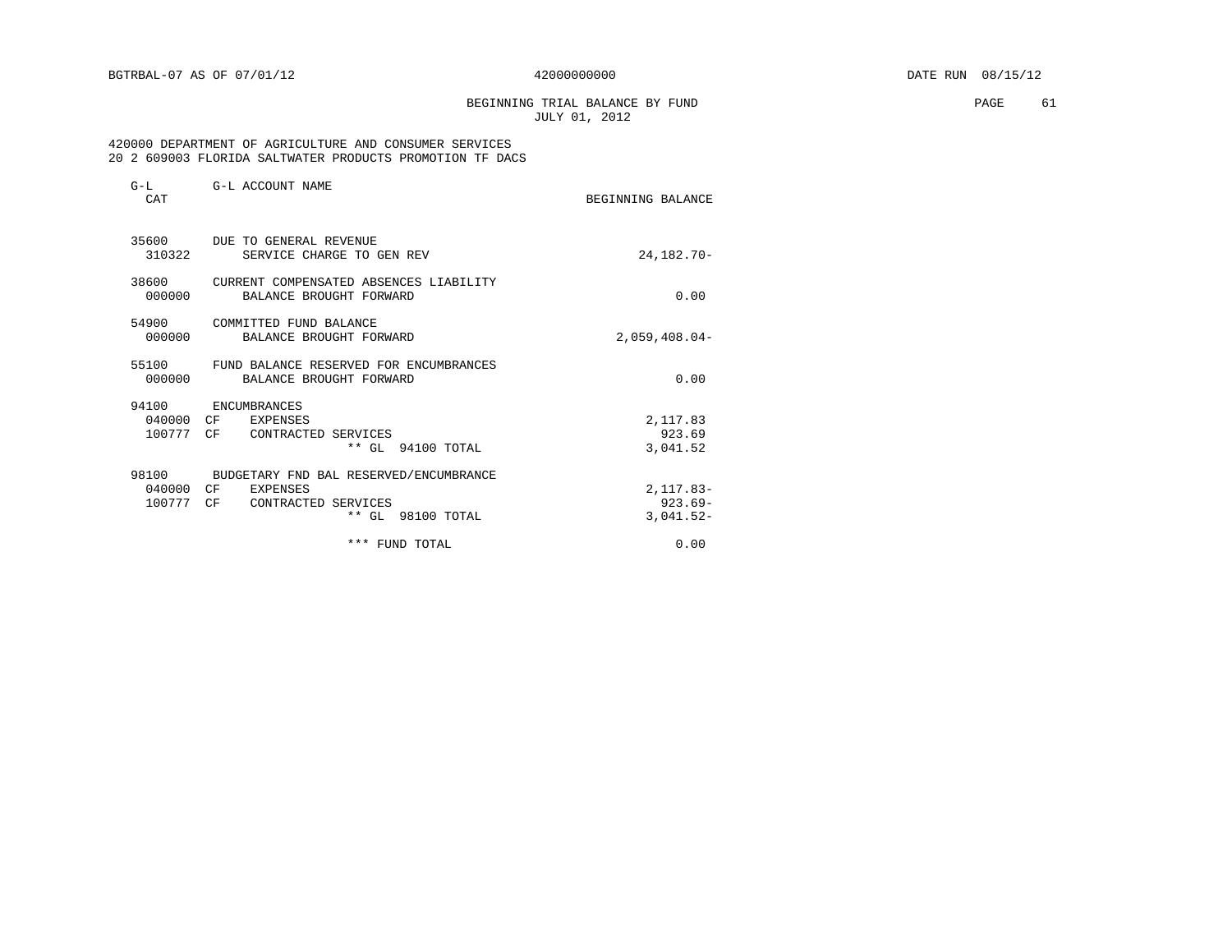BEGINNING TRIAL BALANCE BY FUND **EXAMPLE 1999** PAGE 62 JULY 01, 2012

#### 420000 DEPARTMENT OF AGRICULTURE AND CONSUMER SERVICES 20 2 719004 FED EQUITABLE SHARING/LAW ENFORCEMENT TF DACS

| $G-L$<br>CAT              | G-L ACCOUNT NAME                                                       | BEGINNING BALANCE |
|---------------------------|------------------------------------------------------------------------|-------------------|
| 12100<br>000000           | UNRELEASED CASH IN STATE TREASURY<br>BALANCE BROUGHT FORWARD           | 158,475.84        |
| 15300<br>000500<br>000502 | INTEREST AND DIVIDENDS RECEIVABLE                                      | 0.00<br>240.90    |
| 310403                    | ASSESSMENT ON INVESTMENTS-DEPARTMENTAL USE<br>* *<br>GL 15300 TOTAL    | 13.52<br>254.42   |
| 35300<br>310403           | DUE TO OTHER DEPARTMENTS<br>ASSESSMENT ON INVESTMENTS-DEPARTMENTAL USE | $13.52-$          |
| 54900<br>000000           | COMMITTED FUND BALANCE<br>BALANCE BROUGHT FORWARD                      | 0.00              |
| 57200<br>000000           | RESTRICTED BY FEDERAL GOVERNMENT<br>BALANCE BROUGHT FORWARD            | 158,716.74-       |
|                           | *** FUND TOTAL                                                         | 0.00              |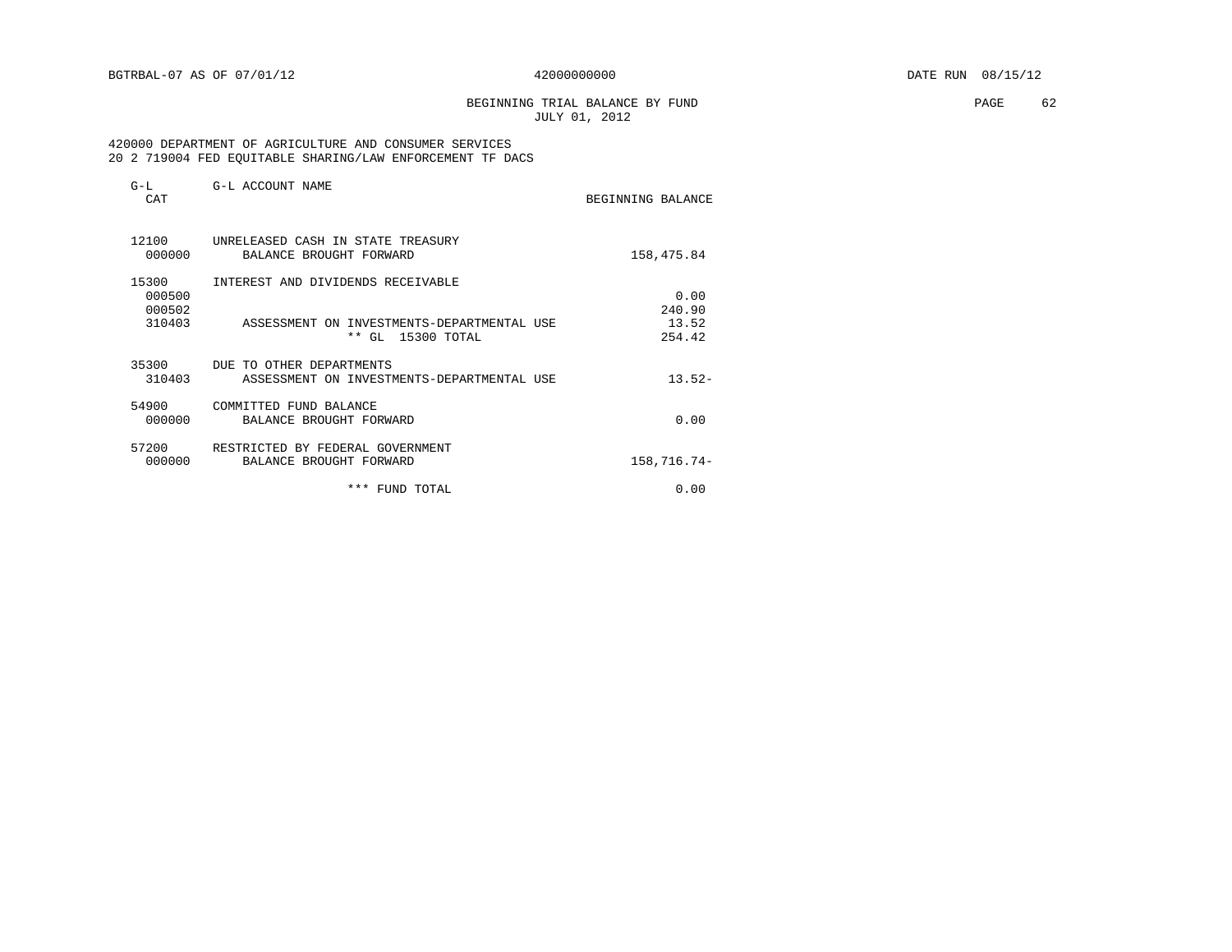G-L G-L ACCOUNT NAME

BEGINNING TRIAL BALANCE BY FUND **EXAMPLE 1999** PAGE 63 JULY 01, 2012

#### 420000 DEPARTMENT OF AGRICULTURE AND CONSUMER SERVICES 20 2 773001 VITICULTURE TRUST FUND DACS

| CAT              |                                                                                                                                          | BEGINNING BALANCE                              |
|------------------|------------------------------------------------------------------------------------------------------------------------------------------|------------------------------------------------|
| 000000           | 11100 CASH ON HAND<br>BALANCE BROUGHT FORWARD                                                                                            | 100.00                                         |
| 000000           | 12100 UNRELEASED CASH IN STATE TREASURY<br>BALANCE BROUGHT FORWARD                                                                       | 34, 232.30                                     |
| 000000           | 14100 POOLED INVESTMENTS WITH STATE TREASURY<br>BALANCE BROUGHT FORWARD                                                                  | 555,847.72                                     |
| 15300<br>000500  | INTEREST AND DIVIDENDS RECEIVABLE                                                                                                        | 0.00                                           |
| 000502<br>310403 | ASSESSMENT ON INVESTMENTS-DEPARTMENTAL USE<br>** GL 15300 TOTAL                                                                          | 994.23<br>55.83<br>1,050.06                    |
| 16300<br>000300  | DUE FROM OTHER DEPARTMENTS                                                                                                               | 49,382.65                                      |
|                  | 31100 ACCOUNTS PAYABLE<br>100110 G/A-VITICULTURE PROGRAM<br>100110 CF G/A-VITICULTURE PROGRAM<br>** GL 31100 TOTAL                       | 0.00<br>$35,604.95 -$<br>$35,604.95 -$         |
| 310403           | 35300 DUE TO OTHER DEPARTMENTS<br>ASSESSMENT ON INVESTMENTS-DEPARTMENTAL USE                                                             | $55.83-$                                       |
| 310322           | 35600 DUE TO GENERAL REVENUE<br>SERVICE CHARGE TO GEN REV                                                                                | 7,417.36-                                      |
| 000000           | 54900 COMMITTED FUND BALANCE<br>BALANCE BROUGHT FORWARD                                                                                  | 597,534.59-                                    |
|                  | 94100 ENCUMBRANCES<br>100110 G/A-VITICULTURE PROGRAM<br>100110 CF G/A-VITICULTURE PROGRAM<br>** GL 94100 TOTAL                           | 158,129.00<br>78,695.72<br>236,824.72          |
|                  | 98100 BUDGETARY FND BAL RESERVED/ENCUMBRANCE<br>100110 G/A-VITICULTURE PROGRAM<br>100110 CF G/A-VITICULTURE PROGRAM<br>** GL 98100 TOTAL | $158, 129.00 -$<br>$78,695.72-$<br>236,824.72- |
|                  | *** FUND TOTAL                                                                                                                           | 0.00                                           |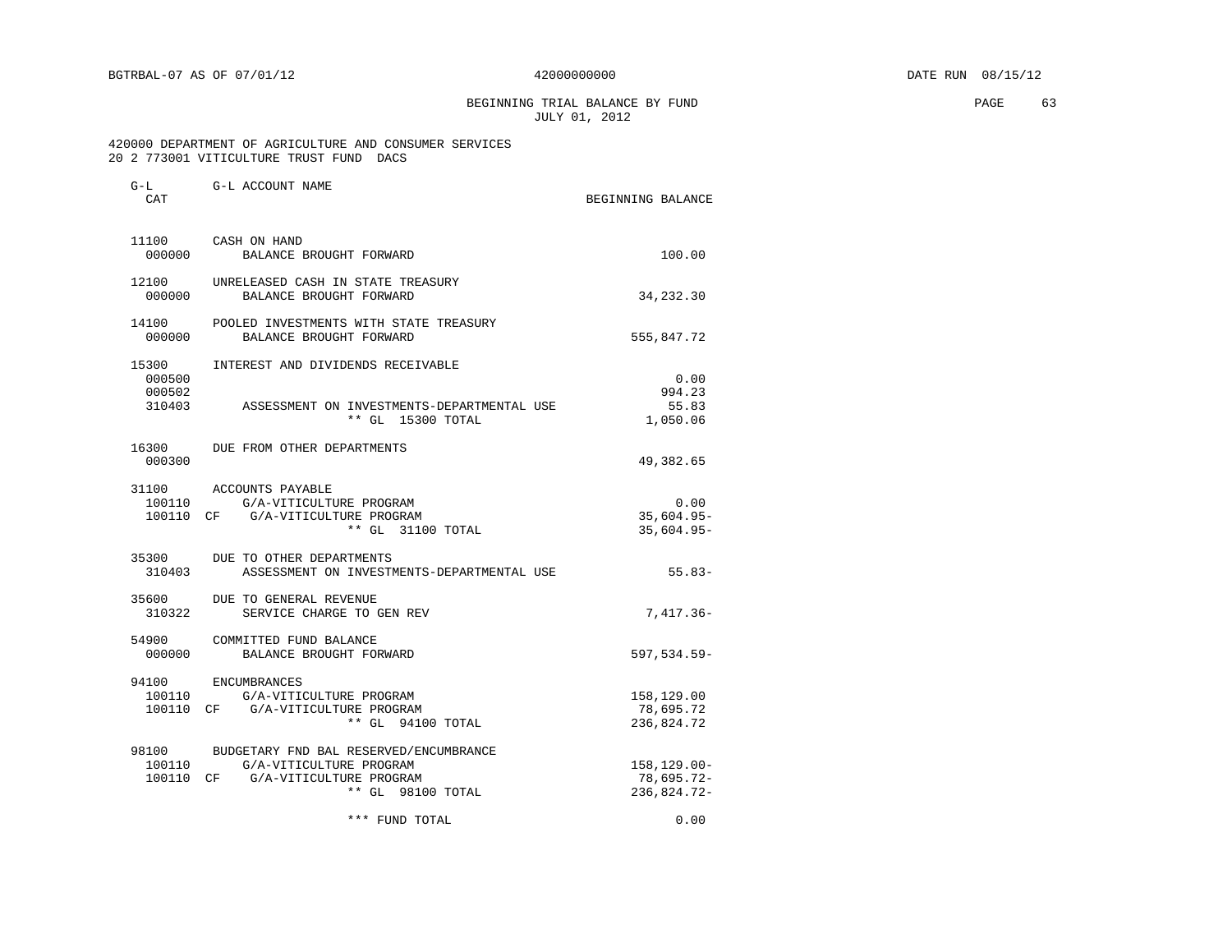G-L G-L ACCOUNT NAME

BEGINNING TRIAL BALANCE BY FUND **PAGE 64** JULY 01, 2012

 420000 DEPARTMENT OF AGRICULTURE AND CONSUMER SERVICES 20 2 931001 CONSERVATION AND RECREATION LANDS PROGRAM T F

| CAT             |                                                                   | BEGINNING BALANCE  |
|-----------------|-------------------------------------------------------------------|--------------------|
|                 | 11100 CASH ON HAND                                                |                    |
| 083649 07       | MAINTENANCE/REPAIRS/CONSTRUCTION - WILDFIRE                       | 0.00               |
| 11210           | REVOLVING FUNDS                                                   |                    |
| 000000          | BALANCE BROUGHT FORWARD                                           | 0.00               |
| 12100<br>000000 | UNRELEASED CASH IN STATE TREASURY<br>BALANCE BROUGHT FORWARD      | 834,999.22         |
|                 |                                                                   |                    |
| 14100<br>000000 | POOLED INVESTMENTS WITH STATE TREASURY<br>BALANCE BROUGHT FORWARD |                    |
|                 |                                                                   | 2,981,606.56       |
| 15160           | DUE FROM EMPLOYEES-TRAVEL ADVANCES                                |                    |
| 040000          | <b>EXPENSES</b>                                                   | 0.00               |
| 15300           | INTEREST AND DIVIDENDS RECEIVABLE                                 |                    |
| 000502          |                                                                   | 5,085.15           |
| 310403          | ASSESSMENT ON INVESTMENTS-DEPARTMENTAL USE<br>** GL 15300 TOTAL   | 285.57<br>5,370.72 |
|                 |                                                                   |                    |
| 31100           | ACCOUNTS PAYABLE                                                  |                    |
| 040000          | EXPENSES                                                          | 0.00               |
| 040000          | CF EXPENSES                                                       | $76, 534.85 -$     |
| 060000          | OPERATING CAPITAL OUTLAY                                          | 0.00               |
| 100777          | CONTRACTED SERVICES                                               | 0.00               |
|                 | 100777 CF CONTRACTED SERVICES                                     | 18, 432.79-        |
|                 | ** GL 31100 TOTAL                                                 | $94,967.64-$       |
| 32100           | ACCRUED SALARIES AND WAGES                                        |                    |
| 010000          | SALARIES AND BENEFITS                                             | 0.00               |
| 010000          | CF SALARIES AND BENEFITS                                          | $205,079.06 -$     |
| 030000          | OTHER PERSONAL SERVICES                                           | 0.00               |
|                 | 030000 CF OTHER PERSONAL SERVICES                                 | $15,696.05-$       |
|                 | ** GL 32100 TOTAL                                                 | $220,775.11 -$     |
|                 | 32200 ACCRUED PRIZE LIABILITY                                     |                    |
| 083643 03       | MAIN/REP/CONST-STATEWIDE                                          | 0.00               |
| 35200           | DUE TO STATE FUNDS, WITHIN DEPARTMENT                             |                    |
| 000000          | BALANCE BROUGHT FORWARD                                           | 0.00               |
| 040000          | <b>EXPENSES</b>                                                   | 0.00               |
|                 | $**$ GL<br>35200 TOTAL                                            | 0.00               |
|                 |                                                                   |                    |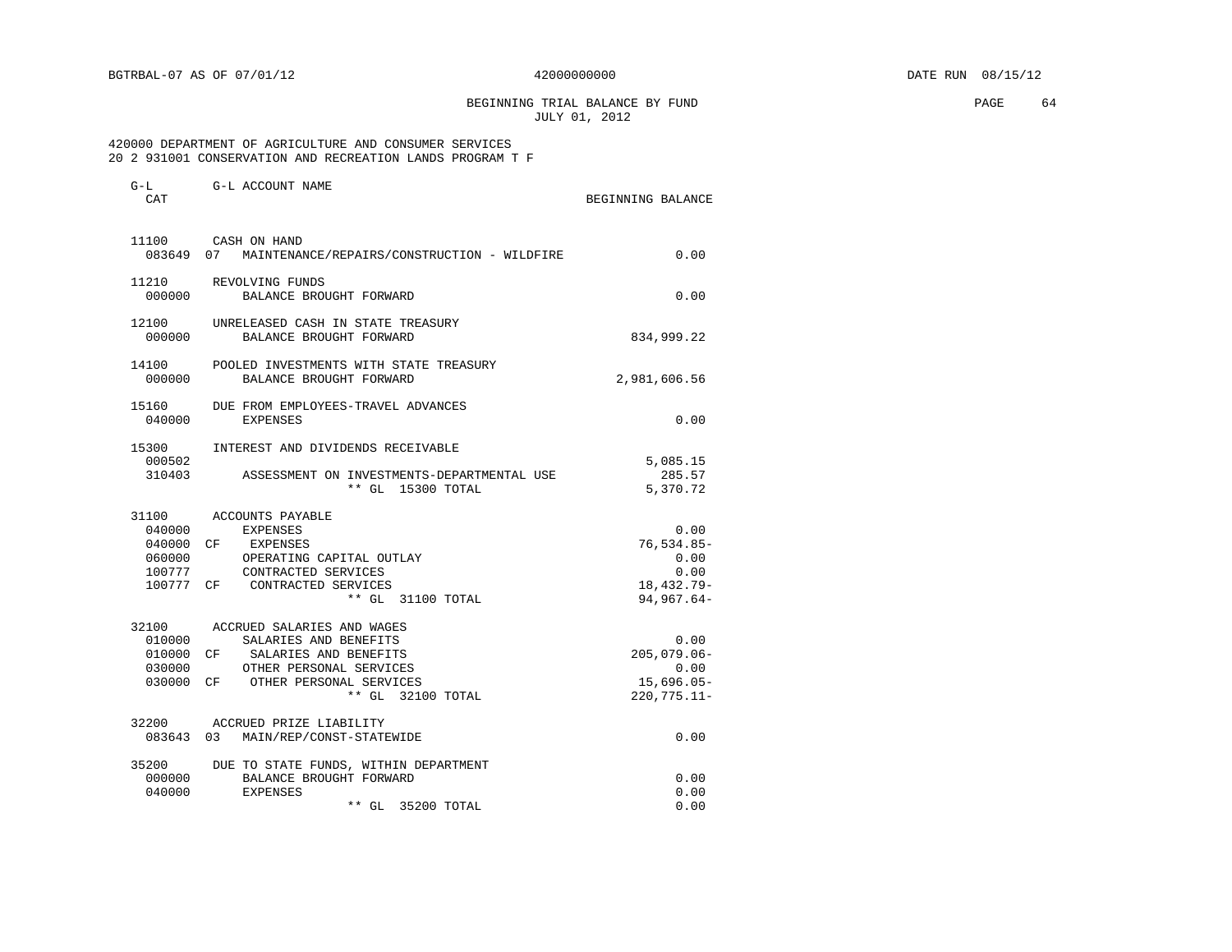BEGINNING TRIAL BALANCE BY FUND **EXAMPLE 1999** PAGE 65 JULY 01, 2012

### 420000 DEPARTMENT OF AGRICULTURE AND CONSUMER SERVICES 20 2 931001 CONSERVATION AND RECREATION LANDS PROGRAM T F

| $G-L$<br>CAT        | G-L ACCOUNT NAME                                        | BEGINNING BALANCE          |
|---------------------|---------------------------------------------------------|----------------------------|
|                     | 35300 DUE TO OTHER DEPARTMENTS                          |                            |
| 010000              | SALARIES AND BENEFITS                                   | $401.18 -$                 |
| 040000<br>040000 CF | EXPENSES<br>EXPENSES                                    | 0.00<br>$647.90 -$         |
| 100777              | CONTRACTED SERVICES                                     | 0.00                       |
| 100777 CF           | CONTRACTED SERVICES                                     | $1,956.00 -$               |
| 310403              | ASSESSMENT ON INVESTMENTS-DEPARTMENTAL USE              | $285.57-$                  |
|                     | ** GL 35300 TOTAL                                       | $3,290.65-$                |
|                     | 35500 DUE TO OTHER GOVERNMENTAL UNITS                   |                            |
| 100777              | CONTRACTED SERVICES                                     | 0.00                       |
|                     | 35600 DUE TO GENERAL REVENUE                            |                            |
| 310322              | SERVICE CHARGE TO GEN REV                               | $1, 243.97 -$              |
| 38600               | CURRENT COMPENSATED ABSENCES LIABILITY                  |                            |
|                     | 000000 BALANCE BROUGHT FORWARD                          | 0.00                       |
|                     | 010000 SALARIES AND BENEFITS<br>** GL 38600 TOTAL       | $7,698.13-$<br>$7,698.13-$ |
|                     |                                                         |                            |
| 000000              | 54900 COMMITTED FUND BALANCE<br>BALANCE BROUGHT FORWARD | $3,494,001.00 -$           |
|                     |                                                         |                            |
| 55100               | FUND BALANCE RESERVED FOR ENCUMBRANCES                  |                            |
| 000000              | BALANCE BROUGHT FORWARD                                 | 0.00                       |
| 55600               | RESERVED FOR FCO AND GRANTS/AID - FCO                   |                            |
| 083637 05           | WAKULLA ST FOREST HOT FAC                               | 0.00                       |
| 083643 05           | MAIN/REP/CONST-STATEWIDE                                | 0.00                       |
| 083643 08           | MAIN/REP/CONST-STATEWIDE                                | 0.00                       |
| 083643 09           | MAIN/REP/CONST-STATEWIDE                                | 0.00                       |
| 083767              | 0.3<br>CONST JOHN BETHEA ST HOT<br>** GL 55600 TOTAL    | 0.00<br>0.00               |
| 94100               | ENCUMBRANCES                                            |                            |
|                     |                                                         |                            |

| .      |    | -----------------        |            |
|--------|----|--------------------------|------------|
| 040000 |    | EXPENSES                 | 15,287.99  |
| 040000 | CF | EXPENSES                 | 65,073.97  |
| 060000 | CF | OPERATING CAPITAL OUTLAY | 16,265.59  |
| 083643 | 08 | MAIN/REP/CONST-STATEWIDE | 17,275.10  |
| 100777 |    | CONTRACTED SERVICES      | 7,643.47   |
| 100777 | CF | CONTRACTED SERVICES      | 164,762.00 |
|        |    | $**$ GL<br>94100 TOTAL   | 286,308.12 |
|        |    |                          |            |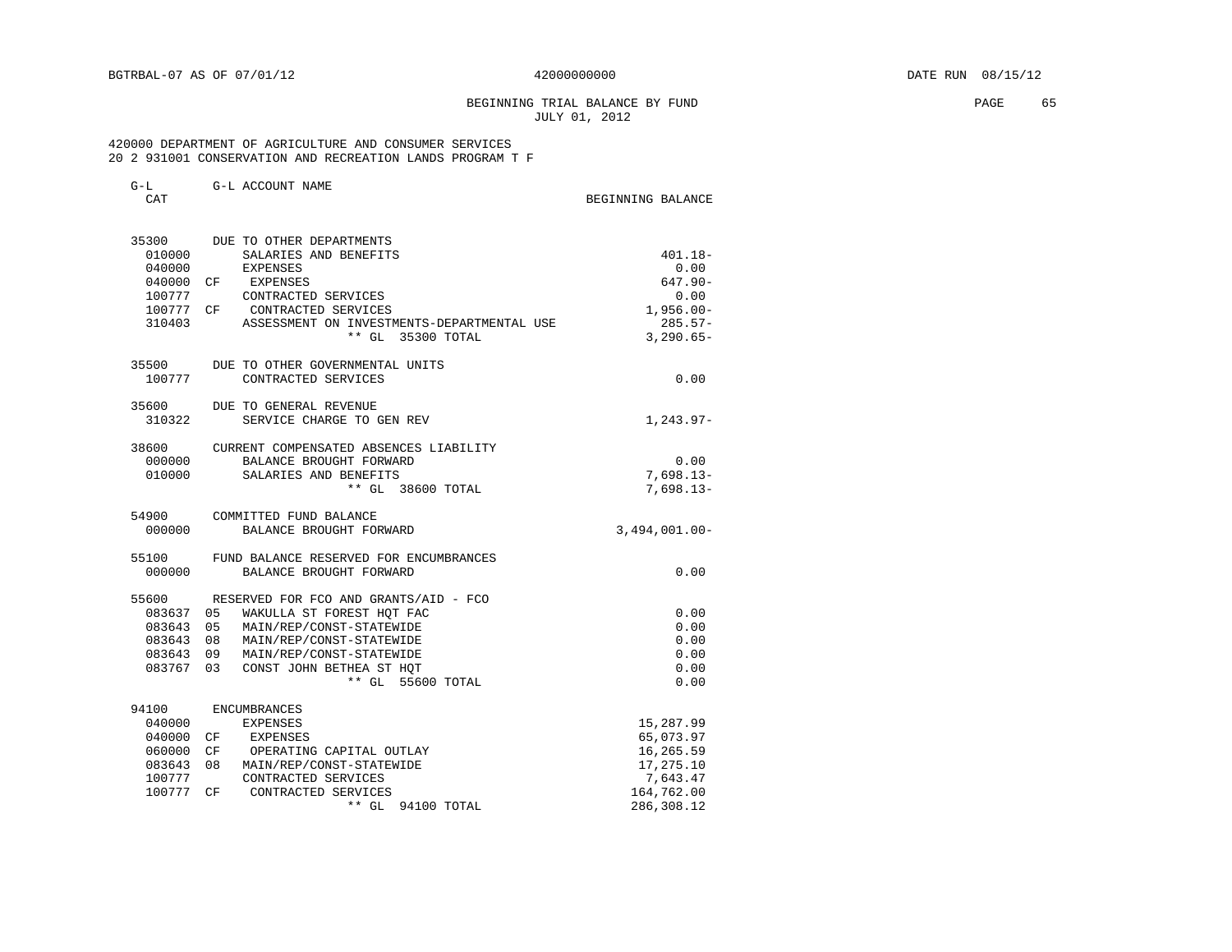BEGINNING TRIAL BALANCE BY FUND **EXAMPLE 1999** PAGE 66 JULY 01, 2012

 420000 DEPARTMENT OF AGRICULTURE AND CONSUMER SERVICES 20 2 931001 CONSERVATION AND RECREATION LANDS PROGRAM T F

| $G-L$<br>CAT | G-L ACCOUNT NAME                       | BEGINNING BALANCE |
|--------------|----------------------------------------|-------------------|
| 98100        | BUDGETARY FND BAL RESERVED/ENCUMBRANCE |                   |
| 040000       | <b>EXPENSES</b>                        | 15,287.99-        |
| 040000       | CF<br><b>EXPENSES</b>                  | $65,073.97 -$     |
| 060000       | CΕ<br>OPERATING CAPITAL OUTLAY         | $16, 265.59 -$    |
| 083643       | 08<br>MAIN/REP/CONST-STATEWIDE         | $17, 275.10 -$    |
| 100777       | CONTRACTED SERVICES                    | $7,643.47-$       |
| 100777       | CF<br>CONTRACTED SERVICES              | $164,762.00 -$    |
|              | * *<br>GL<br>98100 TOTAL               | $286, 308.12 -$   |

\*\*\* FUND TOTAL 0.00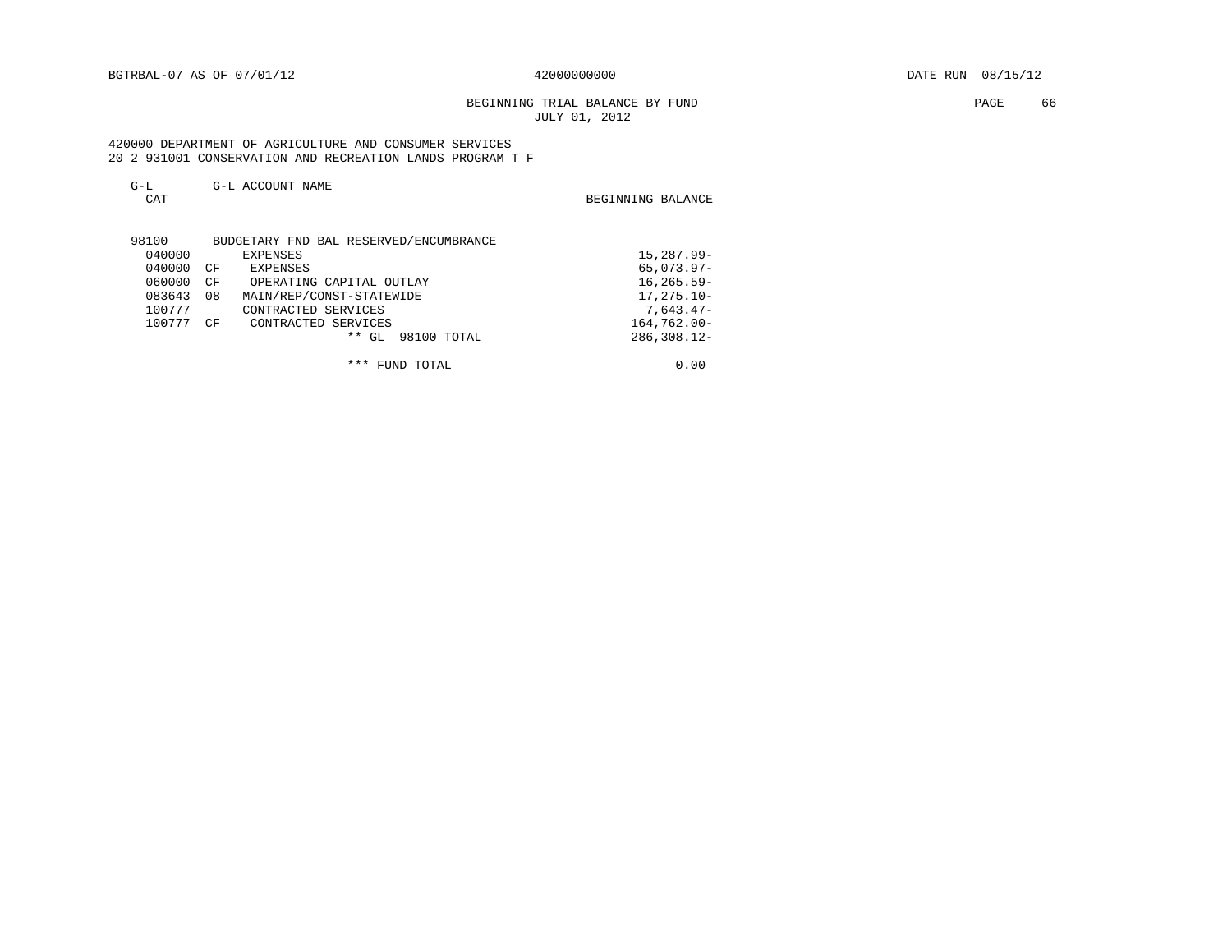BEGINNING TRIAL BALANCE BY FUND **PAGE 67** JULY 01, 2012

#### 420000 DEPARTMENT OF AGRICULTURE AND CONSUMER SERVICES 30 1 000709 AGRICULTURE-MKT. DIV. FCO-GR

55100 FUND BALANCE RESERVED FOR ENCUMBRANCES

| G-L    |      | G-L ACCOUNT NAME                    |                   |      |
|--------|------|-------------------------------------|-------------------|------|
| CAT    |      |                                     | BEGINNING BALANCE |      |
| 13100  |      | UNEXPENDED GENERAL REVENUE RELEASES |                   |      |
| 000000 |      | BALANCE BROUGHT FORWARD             |                   | 0.00 |
| 083960 | 92   | MAINT/RPR, SFM, STW                 |                   | 0.00 |
| 083960 | 99   | MAINT/RPR, SFM, STW                 |                   | 0.00 |
| 083970 | 99   | ADD/REPL/REN-WAUCHULA SFM           |                   | 0.00 |
| 083982 | - 99 | ADD & REPLA, POMPANO SFM            |                   | 0.00 |
| 085691 |      | RESF PARK LT/PLT CITY F.M.          |                   | 0.00 |
| 086160 |      | CATEGORY NAME NOT ON TITLE FILE     |                   | 0.00 |
|        |      | ** GL 13100 TOTAL                   |                   | 0.00 |
| 31200  |      | VOUCHERS PAYABLE                    |                   |      |
| 084165 |      | CATEGORY NAME NOT ON TITLE FILE     |                   | 0.00 |
| 54900  |      | COMMITTED FUND BALANCE              |                   |      |
| 000000 |      | BALANCE BROUGHT FORWARD             |                   | 0.00 |
| 083960 | 92   | MAINT/RPR, SFM, STW                 |                   | 0.00 |
| 083960 | 99   | MAINT/RPR, SFM, STW                 |                   | 0.00 |
| 083970 | 99   | ADD/REPL/REN-WAUCHULA SFM           |                   | 0.00 |
| 083982 | 99   | ADD & REPLA, POMPANO SFM            |                   | 0.00 |

083982 99 ADD & REPLA, POMPANO SFM  $0.00$ <br>085691 RESF PARK LT/PLT CITY F.M.  $0.00$ 085691 RESF PARK LT/PLT CITY F.M. (0.00)<br>086160 CATEGORY NAME NOT ON TITLE FILE (0.00) 086160 CATEGORY NAME NOT ON TITLE FILE 0.00 086375 CATEGORY NAME NOT ON TITLE FILE 0.00

086375 86 CATEGORY NAME NOT ON TITLE FILE **1000 CONTAL 10000 PM ASSESS** 0.00 \*\* GL 54900 TOTAL 0.00

000000 BALANCE BROUGHT FORWARD **1000000 BALANCE BROUGHT** 

\*\*\* FUND TOTAL 0.00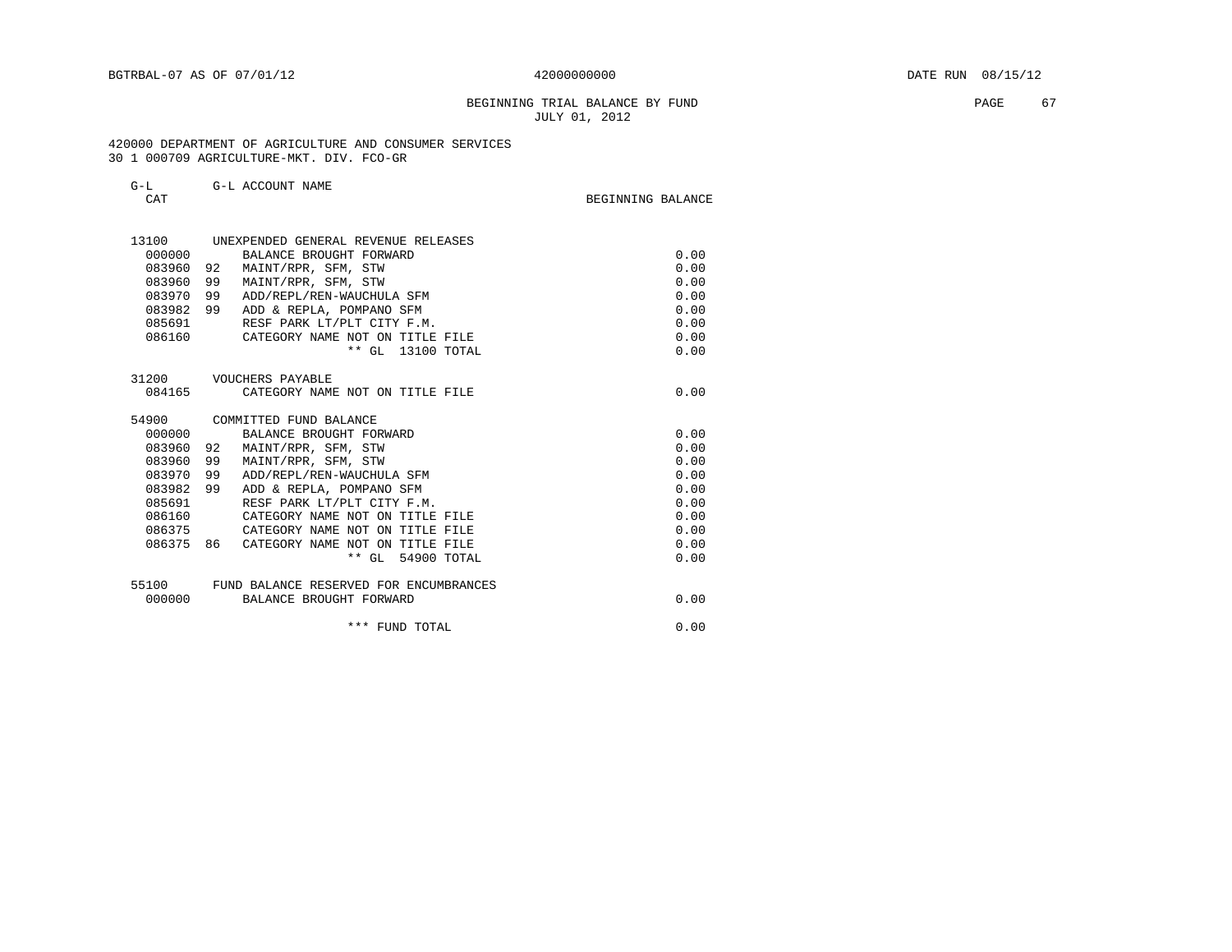# BEGINNING TRIAL BALANCE BY FUND **EXAMPLE 1999** PAGE 68 JULY 01, 2012

 420000 DEPARTMENT OF AGRICULTURE AND CONSUMER SERVICES 30 1 000712 AGRICULTURE-FORESTRY DIV. FCO-GR

| CAT    | G-L ACCOUNT NAME                       |             | BEGINNING BALANCE |
|--------|----------------------------------------|-------------|-------------------|
| 13100  | UNEXPENDED GENERAL REVENUE RELEASES    |             |                   |
| 000000 | BALANCE BROUGHT FORWARD                |             | 0.00              |
| 083626 | 94<br>CATEGORY NAME NOT ON TITLE FILE  |             | 0.00              |
| 083679 | REPL/RELOC JAX DIST HDOTS              |             | 0.00              |
| 083696 | 93<br>ROAD IMPROV-BLACKWTR RV SF       |             | 0.00              |
| 083709 | 95<br>CATEGORY NAME NOT ON TITLE FILE  |             | 0.00              |
| 084438 | CATEGORY NAME NOT ON TITLE FILE        |             | 0.00              |
| 086496 | CATEGORY NAME NOT ON TITLE FILE        |             | 0.00              |
|        | $***$ GL                               | 13100 TOTAL | 0.00              |
| 31200  | VOUCHERS PAYABLE                       |             |                   |
| 081519 | CATEGORY NAME NOT ON TITLE FILE        |             | 0.00              |
| 084438 | CATEGORY NAME NOT ON TITLE FILE        |             | 0.00              |
| 086496 | CATEGORY NAME NOT ON TITLE FILE        |             | 0.00              |
| 086601 | CATEGORY NAME NOT ON TITLE FILE        |             | 0.00              |
|        | $**$ GL                                | 31200 TOTAL | 0.00              |
| 54900  | COMMITTED FUND BALANCE                 |             |                   |
| 000000 | BALANCE BROUGHT FORWARD                |             | 0.00              |
| 083626 | CATEGORY NAME NOT ON TITLE FILE<br>94  |             | 0.00              |
| 083650 | CATEGORY NAME NOT ON TITLE FILE<br>94  |             | 0.00              |
| 083679 | REPL/RELOC JAX DIST HDQTS              |             | 0.00              |
| 083696 | 93<br>ROAD IMPROV-BLACKWTR RV SF       |             | 0.00              |
| 083709 | 95<br>CATEGORY NAME NOT ON TITLE FILE  |             | 0.00              |
| 084438 | CATEGORY NAME NOT ON TITLE FILE        |             | 0.00              |
| 085964 | CATEGORY NAME NOT ON TITLE FILE        |             | 0.00              |
| 085964 | CATEGORY NAME NOT ON TITLE FILE<br>86  |             | 0.00              |
|        | $**$ GL                                | 54900 TOTAL | 0.00              |
| 55100  | FUND BALANCE RESERVED FOR ENCUMBRANCES |             |                   |
| 000000 | BALANCE BROUGHT FORWARD                |             | 0.00              |
|        | *** FUND TOTAL                         |             | 0.00              |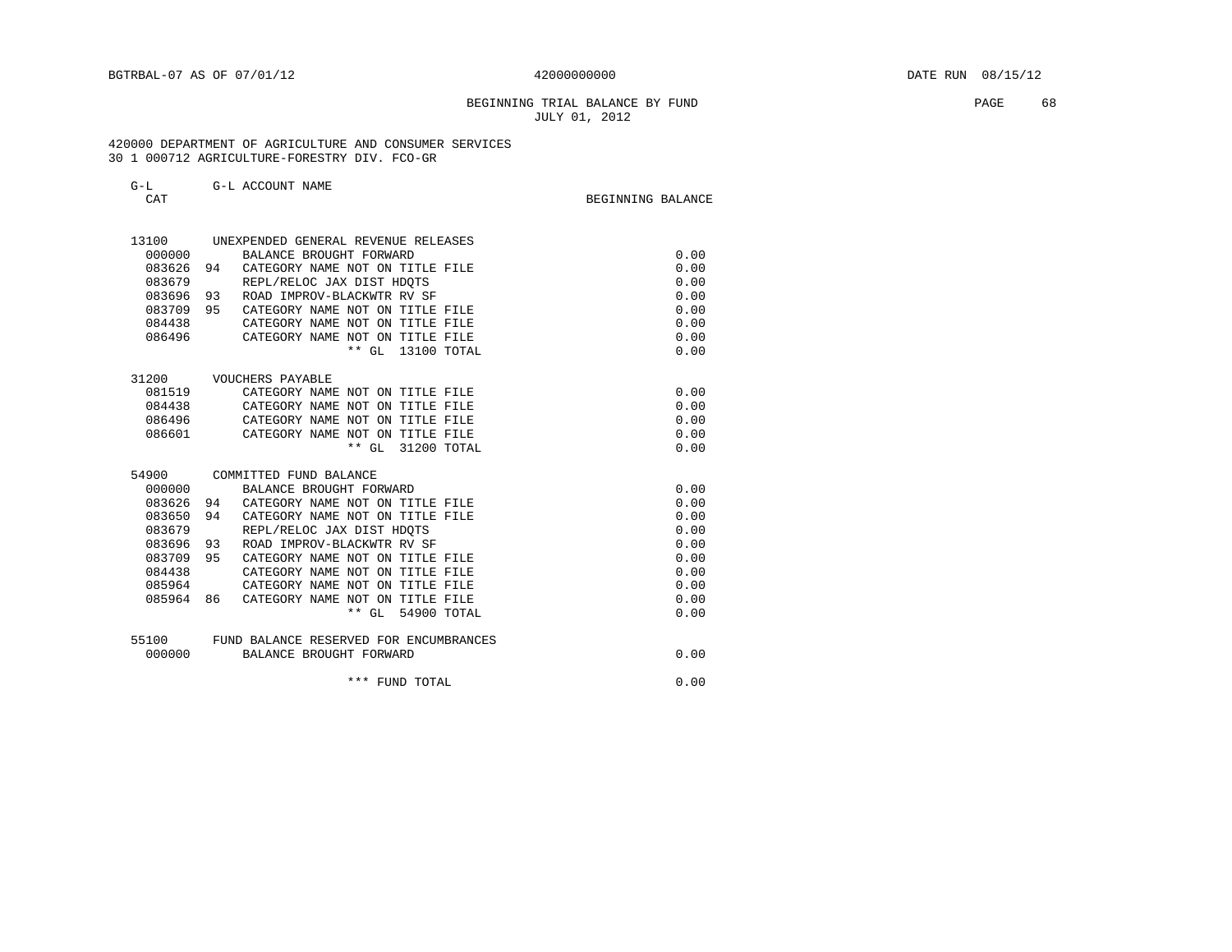# BEGINNING TRIAL BALANCE BY FUND **EXAMPLE 19** PAGE 69 JULY 01, 2012

### 420000 DEPARTMENT OF AGRICULTURE AND CONSUMER SERVICES 30 1 000762 GENERAL REVENUE-AGRICULTURE ECONOMIC DEVELOPMENT

| $G-L$<br>CAT | G-L ACCOUNT NAME                      | BEGINNING BALANCE |
|--------------|---------------------------------------|-------------------|
| 13100        | UNEXPENDED GENERAL REVENUE RELEASES   |                   |
| 000000       | BALANCE BROUGHT FORWARD               | 0.00              |
| 083701       | CODE/LIFE SAFE-ST FRMS MKT<br>01      | 0.00              |
| 083982       | 01<br>ADD & REPLA, POMPANO SFM        | 0.00              |
|              | ** GL 13100 TOTAL                     | 0.00              |
| 16300        | DUE FROM OTHER DEPARTMENTS            |                   |
| 000000       | BALANCE BROUGHT FORWARD               | 0.00              |
| 54900        | COMMITTED FUND BALANCE                |                   |
| 000000       | BALANCE BROUGHT FORWARD               | 0.00              |
| 083701       | CODE/LIFE SAFE-ST FRMS MKT<br>01      | 0.00              |
| 083982       | 01<br>ADD & REPLA, POMPANO SFM        | 0.00              |
|              | ** GL 54900 TOTAL                     | 0.00              |
| 55600        | RESERVED FOR FCO AND GRANTS/AID - FCO |                   |
| 145550       | 01<br>AG PROMOTION/EDUCATION FAC      | 0.00              |
| 145550       | 02<br>AG PROMOTION/EDUCATION FAC      | 0.00              |
|              | ** GL 55600 TOTAL                     | 0.00              |
|              | *** FUND TOTAL                        | 0.00              |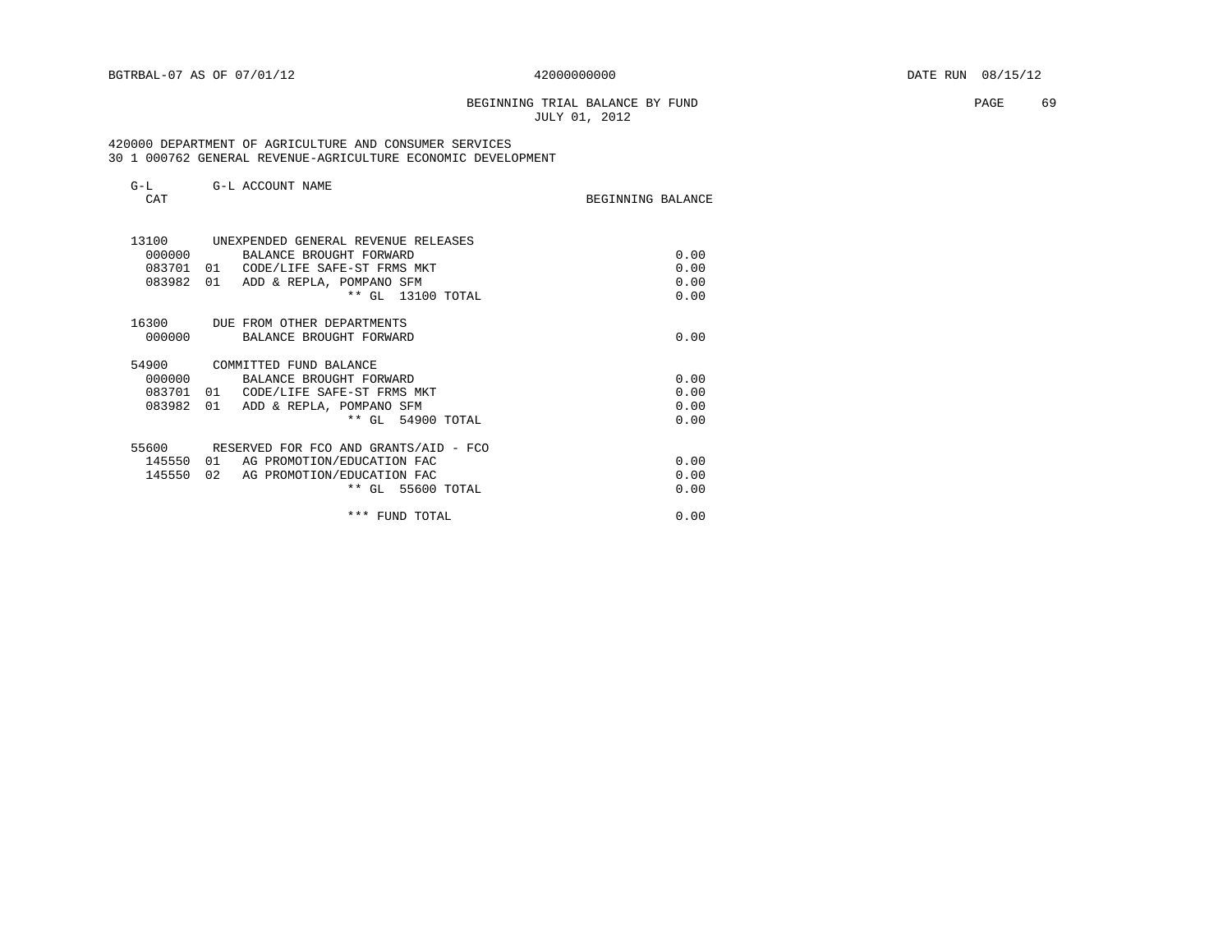BEGINNING TRIAL BALANCE BY FUND **PAGE 70** JULY 01, 2012

### 420000 DEPARTMENT OF AGRICULTURE AND CONSUMER SERVICES 30 2 021001 ADMINISTRATIVE TRUST FUND AGRI.-ADMIN DIV.

| $G-L$<br>CAT    | G-L ACCOUNT NAME                                             | BEGINNING BALANCE |
|-----------------|--------------------------------------------------------------|-------------------|
| 12100<br>000000 | UNRELEASED CASH IN STATE TREASURY<br>BALANCE BROUGHT FORWARD | 0.00              |
| 54900<br>000000 | COMMITTED FUND BALANCE<br>BALANCE BROUGHT FORWARD            | 0.00              |
|                 | *** FUND TOTAL                                               | 0.00              |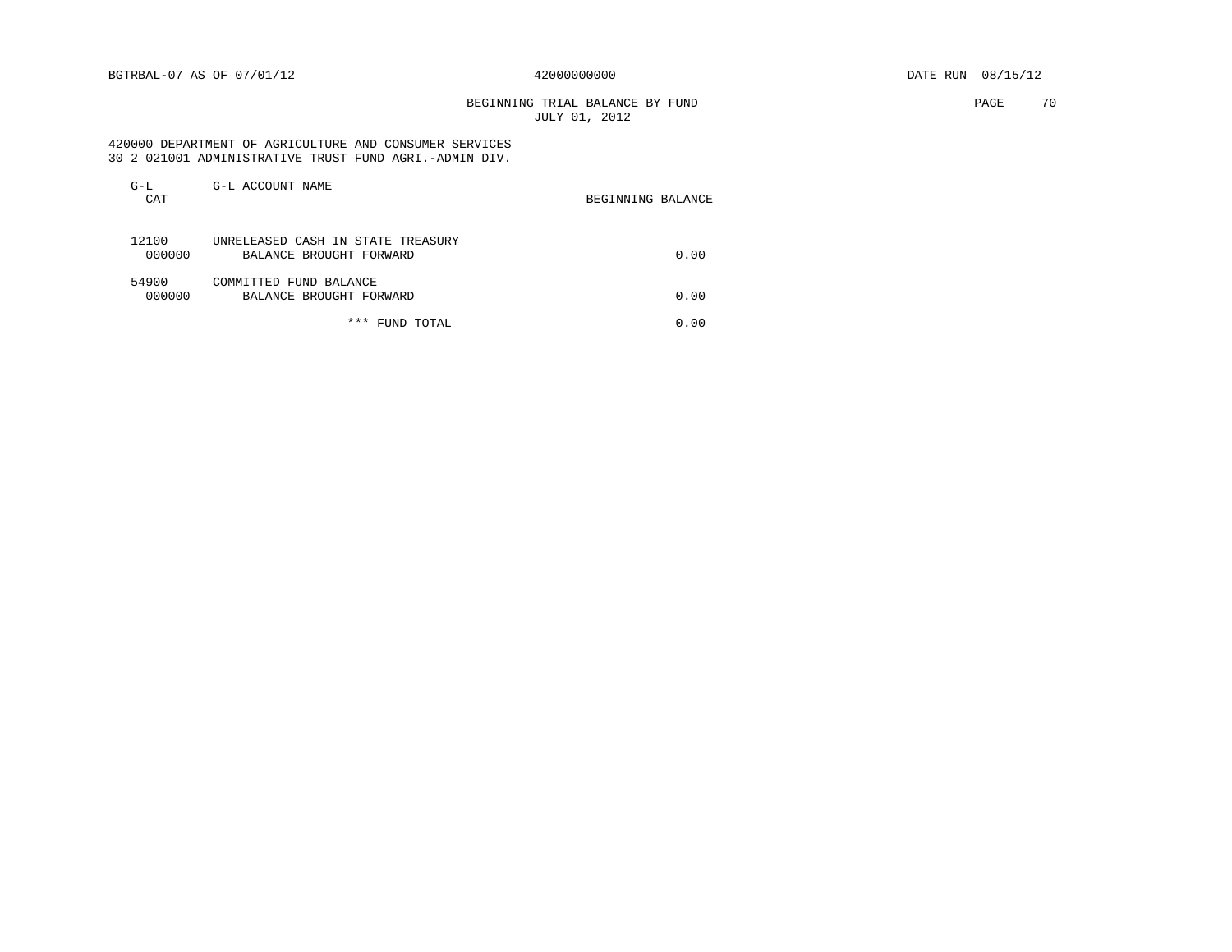# BEGINNING TRIAL BALANCE BY FUND **PAGE** 71 JULY 01, 2012

 420000 DEPARTMENT OF AGRICULTURE AND CONSUMER SERVICES 30 2 025001 AGRICULTURAL LAW ENFORCEMENT TRUST FUND

| $G-L$      | G-L ACCOUNT NAME                      |                   |
|------------|---------------------------------------|-------------------|
| <b>CAT</b> |                                       | BEGINNING BALANCE |
|            |                                       |                   |
|            |                                       |                   |
| 55600      | RESERVED FOR FCO AND GRANTS/AID - FCO |                   |
| 083766 02  | CONST CANOPIES/AG INSP STN            | 0.00              |
|            |                                       |                   |

\*\*\* FUND TOTAL 0.00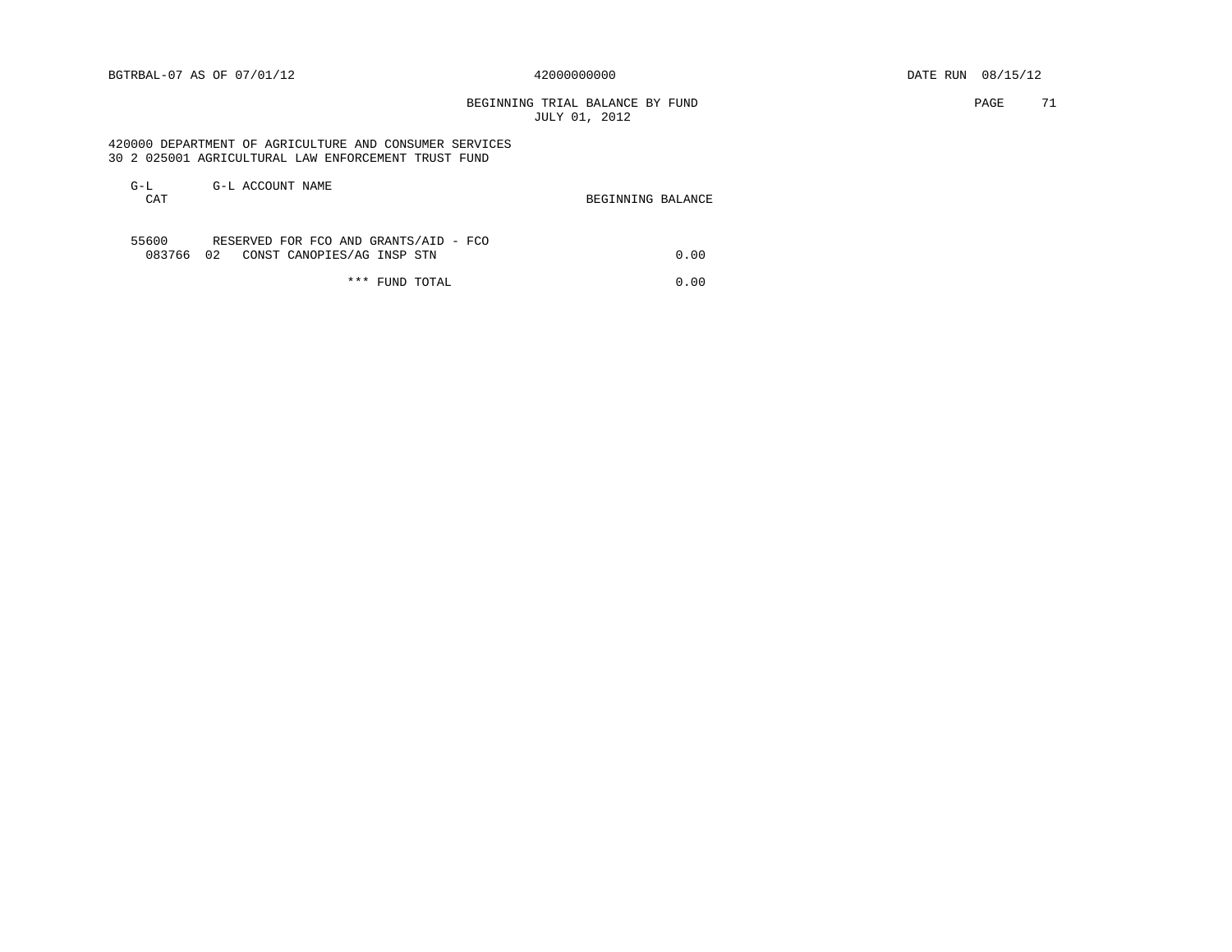BEGINNING TRIAL BALANCE BY FUND **PAGE 72** JULY 01, 2012

### 420000 DEPARTMENT OF AGRICULTURE AND CONSUMER SERVICES 30 2 093001 CITRUS INSPECTION TRUST FUND DEPT OF AGRICULTURE

| $G-L$<br>CAT    | G-L ACCOUNT NAME                                             | BEGINNING BALANCE |
|-----------------|--------------------------------------------------------------|-------------------|
| 12100<br>000000 | UNRELEASED CASH IN STATE TREASURY<br>BALANCE BROUGHT FORWARD | 0.00              |
| 54900<br>000000 | COMMITTED FUND BALANCE<br>BALANCE BROUGHT FORWARD            | 0.00              |
|                 | *** FUND TOTAL                                               | 0.00              |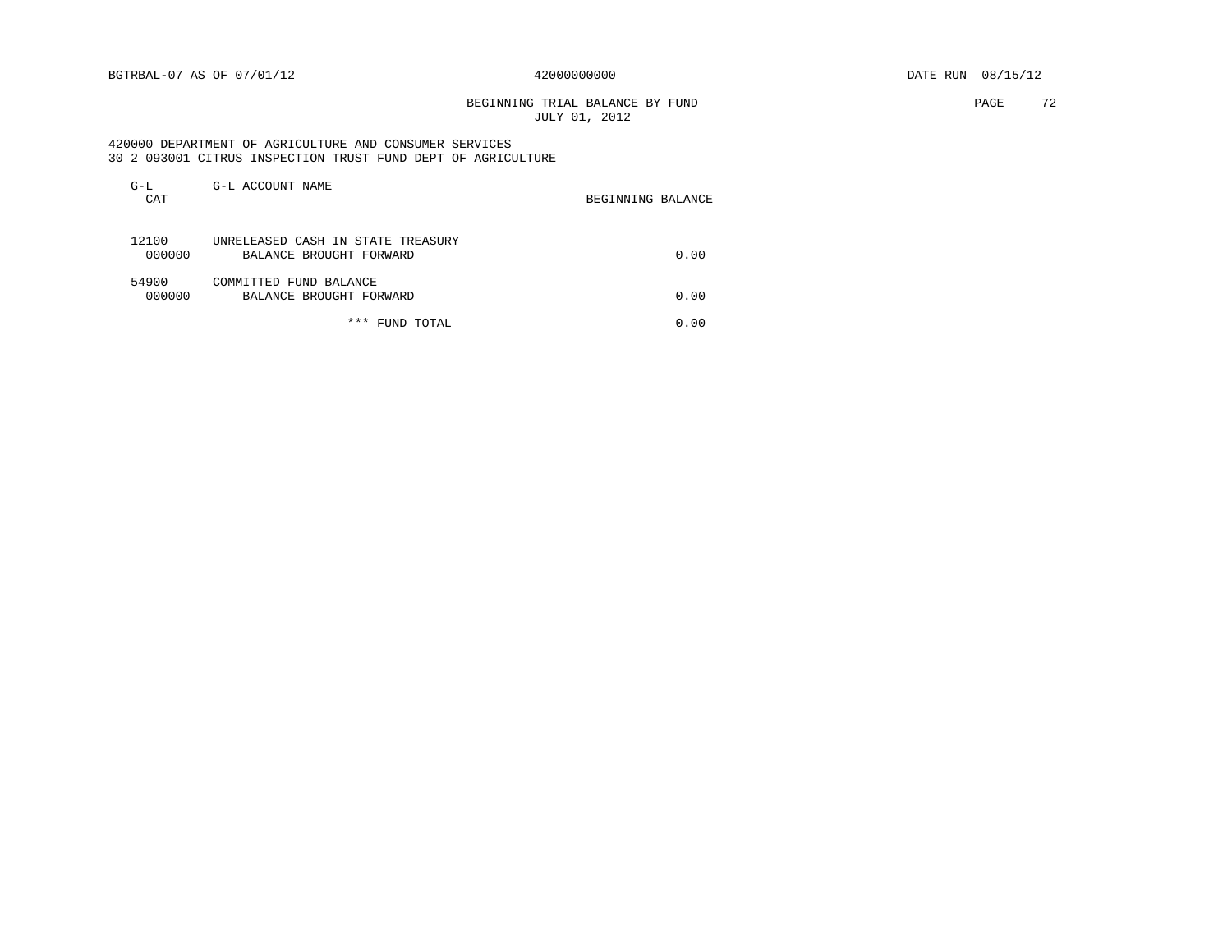# BEGINNING TRIAL BALANCE BY FUND **PAGE** 73 JULY 01, 2012

## 420000 DEPARTMENT OF AGRICULTURE AND CONSUMER SERVICES 30 2 349001 FLORIDA FOREVER PROGRAM TRUST FUND

| $G-L$<br>CAT              | G-L ACCOUNT NAME                                                                                                                       | BEGINNING BALANCE    |
|---------------------------|----------------------------------------------------------------------------------------------------------------------------------------|----------------------|
| 12100<br>000000           | UNRELEASED CASH IN STATE TREASURY<br>BALANCE BROUGHT FORWARD                                                                           | 0.00                 |
| 54900<br>000000           | COMMITTED FUND BALANCE<br>BALANCE BROUGHT FORWARD                                                                                      | 0.00                 |
| 55600<br>084108<br>084108 | RESERVED FOR FCO AND GRANTS/AID - FCO<br>LAND ACO, ENVIR/UNIO, STW<br>01<br>02<br>LAND ACO, ENVIR/UNIO, STW<br>GL 55600 TOTAL<br>$***$ | 0.00<br>0.00<br>0.00 |
|                           | * * *<br>FUND TOTAL                                                                                                                    | 0.00                 |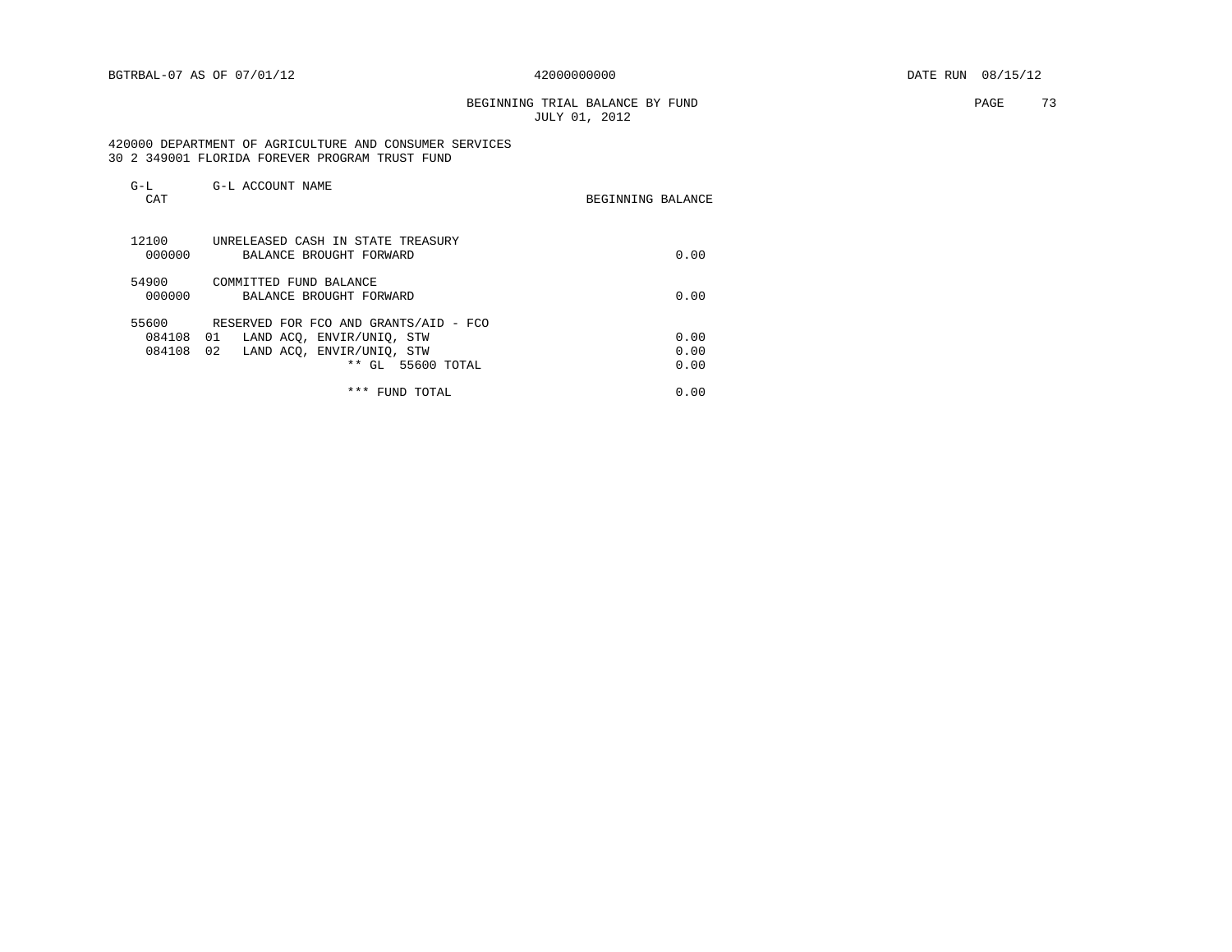G-L G-L ACCOUNT NAME

BEGINNING TRIAL BALANCE BY FUND **PAGE 74** JULY 01, 2012

## 420000 DEPARTMENT OF AGRICULTURE AND CONSUMER SERVICES 50 2 163001 DIVISION OF LICENSING TRUST FUND DOS

| <b>CT 1.1</b><br>CAT | G H UCCOON TALIE                                                  | BEGINNING BALANCE     |
|----------------------|-------------------------------------------------------------------|-----------------------|
| 11200<br>000000      | CASH IN BANK<br>BALANCE BROUGHT FORWARD                           | 2,000.00              |
|                      |                                                                   |                       |
| 12100<br>000000      | UNRELEASED CASH IN STATE TREASURY<br>BALANCE BROUGHT FORWARD      | 813,971.00            |
| 14100<br>000000      | POOLED INVESTMENTS WITH STATE TREASURY<br>BALANCE BROUGHT FORWARD | 63,023,623.70         |
| 15100<br>001800      | ACCOUNTS RECEIVABLE                                               | 247.83                |
| 15170                | ACCTS REC-OFFICE SUPPLIES-GR                                      |                       |
| 000200               |                                                                   | 87.00                 |
| 001202               | ** GL 15170 TOTAL                                                 | 15.00<br>102.00       |
|                      |                                                                   |                       |
| 15190                | RETURNED CHECKS RECEIVABLE                                        |                       |
| 000200               |                                                                   | 19,691.00             |
| 001202               | $**$ GL<br>15190 TOTAL                                            | 2,937.50<br>22,628.50 |
|                      |                                                                   |                       |
| 15198                | A/R COLLECTION                                                    |                       |
| 000200               |                                                                   | 92,261.00             |
| 001202<br>001800     |                                                                   | 13,549.05<br>123.91   |
|                      | ** GL 15198 TOTAL                                                 | 105,933.96            |
|                      |                                                                   |                       |
| 15199<br>000200      | A/R DFS WRITE OFF                                                 | 803.00                |
| 001202               |                                                                   | 232.50                |
|                      | $***$ GL<br>15199 TOTAL                                           | 1,035.50              |
| 15300                | INTEREST AND DIVIDENDS RECEIVABLE                                 |                       |
| 000502               |                                                                   | 111,972.62            |
| 310403               | ASSESSMENT ON INVESTMENTS-DEPARTMENTAL USE                        | 6,288.27              |
|                      | ** GL 15300 TOTAL                                                 | 118,260.89            |
| 15900                | ALLOWANCE FOR UNCOLLECTIBLES                                      |                       |
| 000000               | BALANCE BROUGHT FORWARD                                           | 105,841.29-           |
| 001200               |                                                                   | 0.00                  |
|                      | ** GL<br>15900 TOTAL                                              | $105, 841.29 -$       |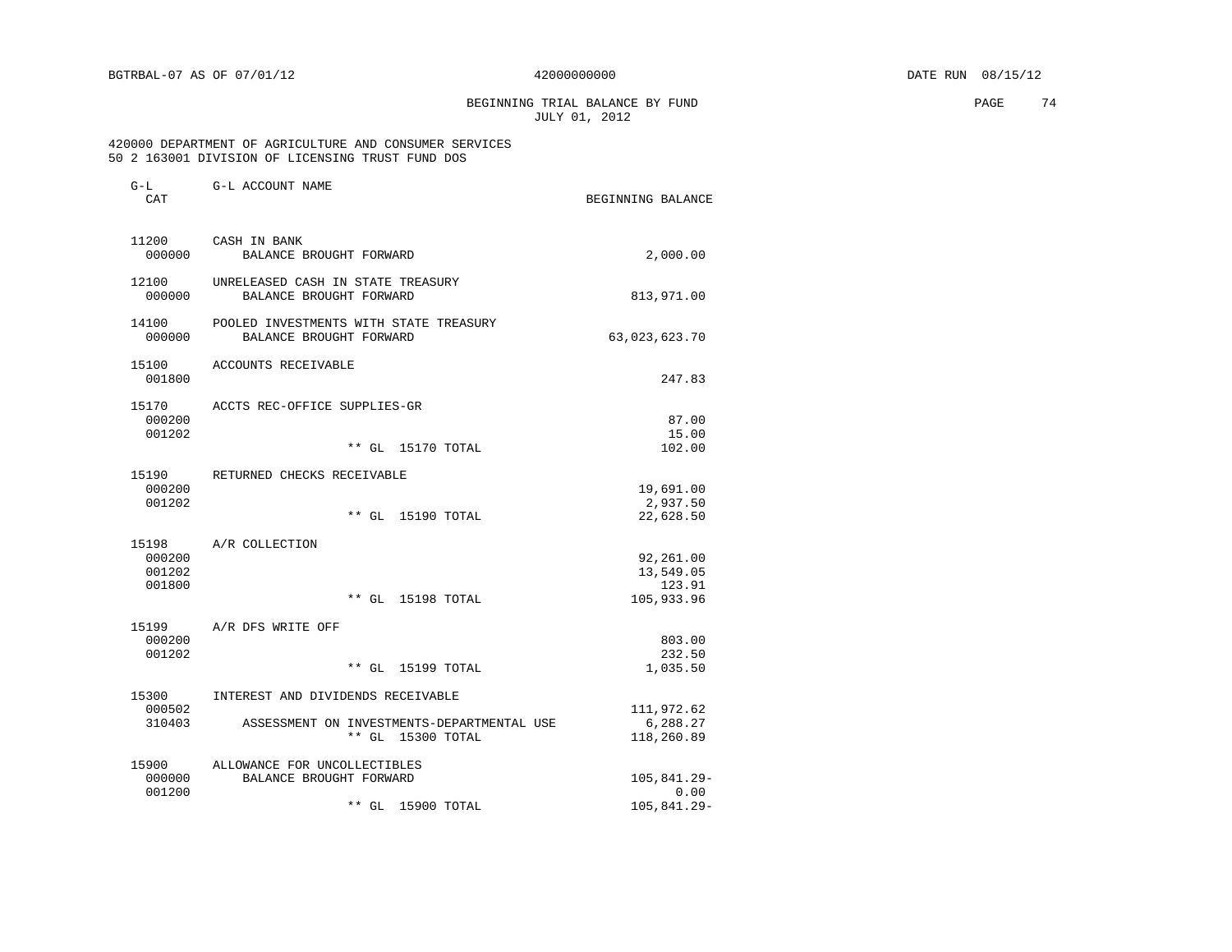# BEGINNING TRIAL BALANCE BY FUND **PAGE** 75 JULY 01, 2012

 420000 DEPARTMENT OF AGRICULTURE AND CONSUMER SERVICES 50 2 163001 DIVISION OF LICENSING TRUST FUND DOS

| $G-L$<br>CAT     | G-L ACCOUNT NAME                                | BEGINNING BALANCE          |
|------------------|-------------------------------------------------|----------------------------|
| 27600            | FURNITURE AND EQUIPMENT                         |                            |
| 040000           | <b>EXPENSES</b>                                 | 49,218.09                  |
| 060000           | OPERATING CAPITAL OUTLAY                        | 2,982,966.19               |
| 060000 CF        | OPERATING CAPITAL OUTLAY                        | 2,821.92                   |
| 100021           | ACOUISITION/MOTOR VEHICLES<br>** GL 27600 TOTAL | 105,042.00<br>3,140,048.20 |
| 27601            | MOTOR VEHICLES                                  |                            |
| 002900           |                                                 | $17, 287.11 -$             |
| 100021           | ACOUISITION/MOTOR VEHICLES                      | 370,574.11                 |
| 100443           | CITRUS CANKER ERADICATION                       | 20,264.00                  |
|                  | ** GL 27601 TOTAL                               | 373,551.00                 |
| 27700            | ACC DEPR - FURNITURE & EQUIPMENT                |                            |
| 040000           | <b>EXPENSES</b>                                 | $46,522.65-$               |
| 060000           | OPERATING CAPITAL OUTLAY                        | 2, 193, 592.92-            |
| 100021           | ACQUISITION/MOTOR VEHICLES                      | $105,042.00 -$             |
|                  | ** GL 27700 TOTAL                               | $2,345,157.57-$            |
| 27701            | ACCUMULATED DEPRECIATION-MOTOR VEHICLE          |                            |
| 002900<br>100021 | ACQUISITION/MOTOR VEHICLES                      | 17,287.11<br>$357,597.53-$ |
| 100443           | CITRUS CANKER ERADICATION                       | 20,264.00-                 |
|                  | ** GL 27701 TOTAL                               | 360, 574.42-               |
| 31100            | ACCOUNTS PAYABLE                                |                            |
| 040000           | <b>EXPENSES</b>                                 | 0.00                       |
| 040000 CF        | <b>EXPENSES</b>                                 | $24,099.59-$               |
| 100777           | CONTRACTED SERVICES                             | 0.00                       |
| 100777 CF        | CONTRACTED SERVICES                             | $2,077.46-$                |
|                  | ** GL 31100 TOTAL                               | $26, 177.05 -$             |
| 32100            | ACCRUED SALARIES AND WAGES                      |                            |
| 010000           | SALARIES AND BENEFITS                           | 0.00                       |
| 010000 CF        | SALARIES AND BENEFITS                           | 223, 562. 59-              |
| 030000           | OTHER PERSONAL SERVICES                         | 0.00                       |
| 030000 CF        | OTHER PERSONAL SERVICES                         | 48,357.14-                 |
|                  | ** GL 32100 TOTAL                               | 271, 919. 73-              |
| 35200<br>000200  | DUE TO STATE FUNDS, WITHIN DEPARTMENT           |                            |
|                  |                                                 | $713.00 -$                 |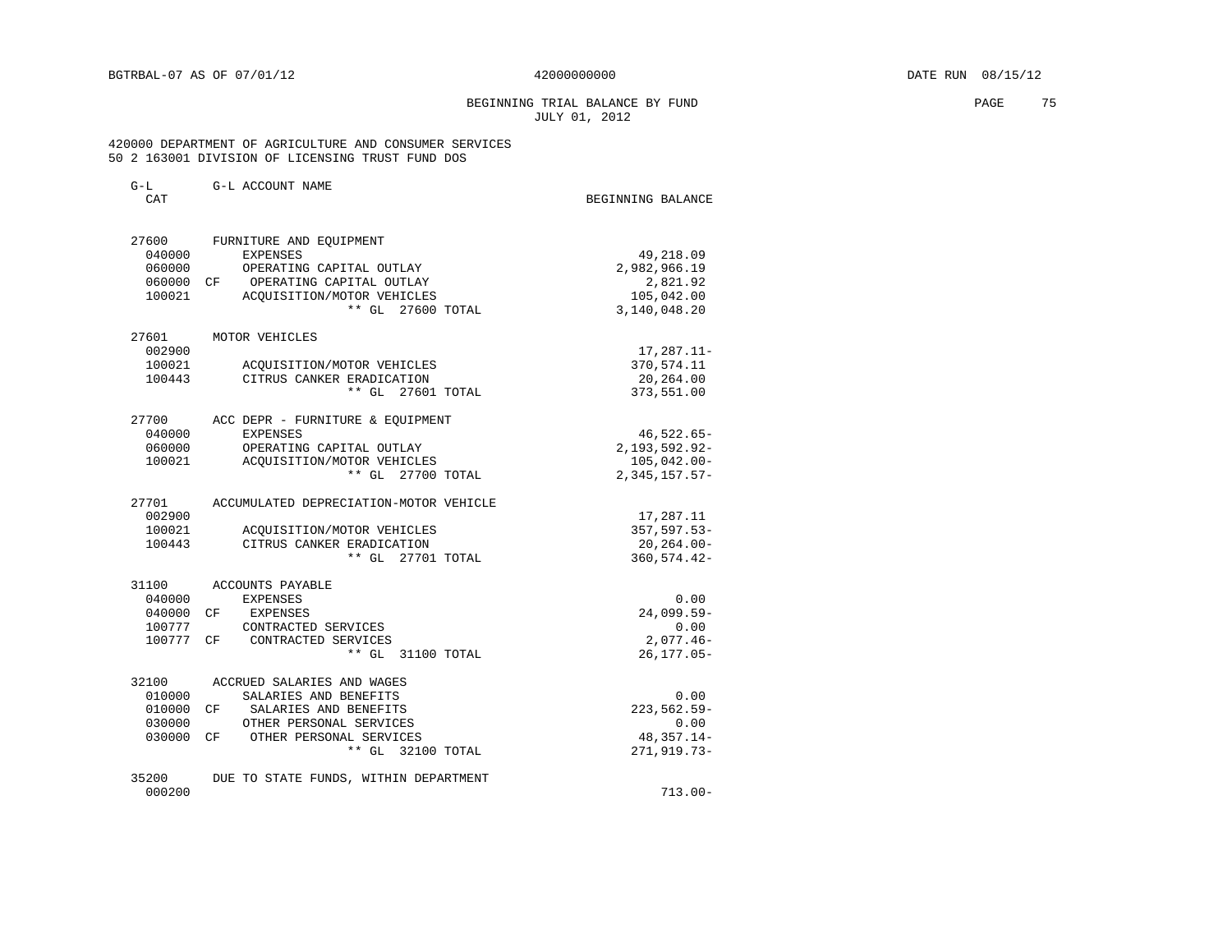# BEGINNING TRIAL BALANCE BY FUND **PAGE 76** JULY 01, 2012

## 420000 DEPARTMENT OF AGRICULTURE AND CONSUMER SERVICES 50 2 163001 DIVISION OF LICENSING TRUST FUND DOS

|   | × |
|---|---|
|   |   |
| × |   |

 $\begin{minipage}{.4\linewidth} \texttt{CEG} & \texttt{CEG} \\ \texttt{CAT} & \texttt{DEG} \\ \texttt{CAT} & \texttt{D} \end{minipage}$ 

| 35300  | DUE TO OTHER DEPARTMENTS                   |                   |
|--------|--------------------------------------------|-------------------|
| 000000 | BALANCE BROUGHT FORWARD                    | 0.00              |
| 010000 | SALARIES AND BENEFITS                      | 1, 118.19-        |
| 010000 | CF SALARIES AND BENEFITS                   | $1,063.34-$       |
| 040000 | EXPENSES                                   | 0.00              |
| 040000 | <b>EXPENSES</b><br>CF                      | $4,151.60-$       |
| 100777 | CONTRACTED SERVICES                        | $739, 114.00 -$   |
|        | 100777 CF CONTRACTED SERVICES              | $1,662.00-$       |
| 310403 | ASSESSMENT ON INVESTMENTS-DEPARTMENTAL USE | $6,288.27-$       |
|        | ** GL 35300 TOTAL                          | $753, 397.40 -$   |
| 35600  | DUE TO GENERAL REVENUE                     |                   |
| 310322 | SERVICE CHARGE TO GEN REV                  | $369, 306.41 -$   |
| 38600  | CURRENT COMPENSATED ABSENCES LIABILITY     |                   |
| 000000 | BALANCE BROUGHT FORWARD                    | 0.00              |
| 010000 | SALARIES AND BENEFITS                      | $256, 135.16 -$   |
|        | ** GL 38600 TOTAL                          | $256, 135.16 -$   |
| 38800  | UNEARNED REVENUE - CURRENT                 |                   |
| 000000 | BALANCE BROUGHT FORWARD                    | 0.00              |
| 000200 |                                            | 0.00              |
|        | ** GL 38800 TOTAL                          | 0.00              |
| 38801  | DEFERRED REVENUES CONCEALED WEAPONS        |                   |
| 000000 | BALANCE BROUGHT FORWARD                    | 0.00              |
| 000200 |                                            | 0.00              |
|        | ** GL 38801 TOTAL                          | 0.00              |
| 38900  | DEFERRED REVENUES                          |                   |
| 000000 | BALANCE BROUGHT FORWARD                    | 7,201,173.76-     |
| 000200 |                                            | $36,826,520.70 -$ |
|        | ** GL 38900 TOTAL                          | 44,027,694.46-    |
| 48600  | COMPENSATED ABSENCES LIABILITY             |                   |
| 000000 | BALANCE BROUGHT FORWARD                    | 0.00              |
| 010000 | SALARIES AND BENEFITS                      | $705, 549.77 -$   |
|        | $**$ GL<br>48600 TOTAL                     | $705, 549.77 -$   |
| 51100  | GENERAL LEDGER NAME NOT ON FILE            |                   |
| 000000 | BALANCE BROUGHT FORWARD                    | 1,629,865.17      |
| 040000 | EXPENSES                                   | 58,726.05-        |
| 060000 | OPERATING CAPITAL OUTLAY                   | $1,368,054.46-$   |
| 100021 | ACOUISITION/MOTOR VEHICLES                 | $203,084.66 -$    |
|        | $**$ GL<br>51100 TOTAL                     | 0.00              |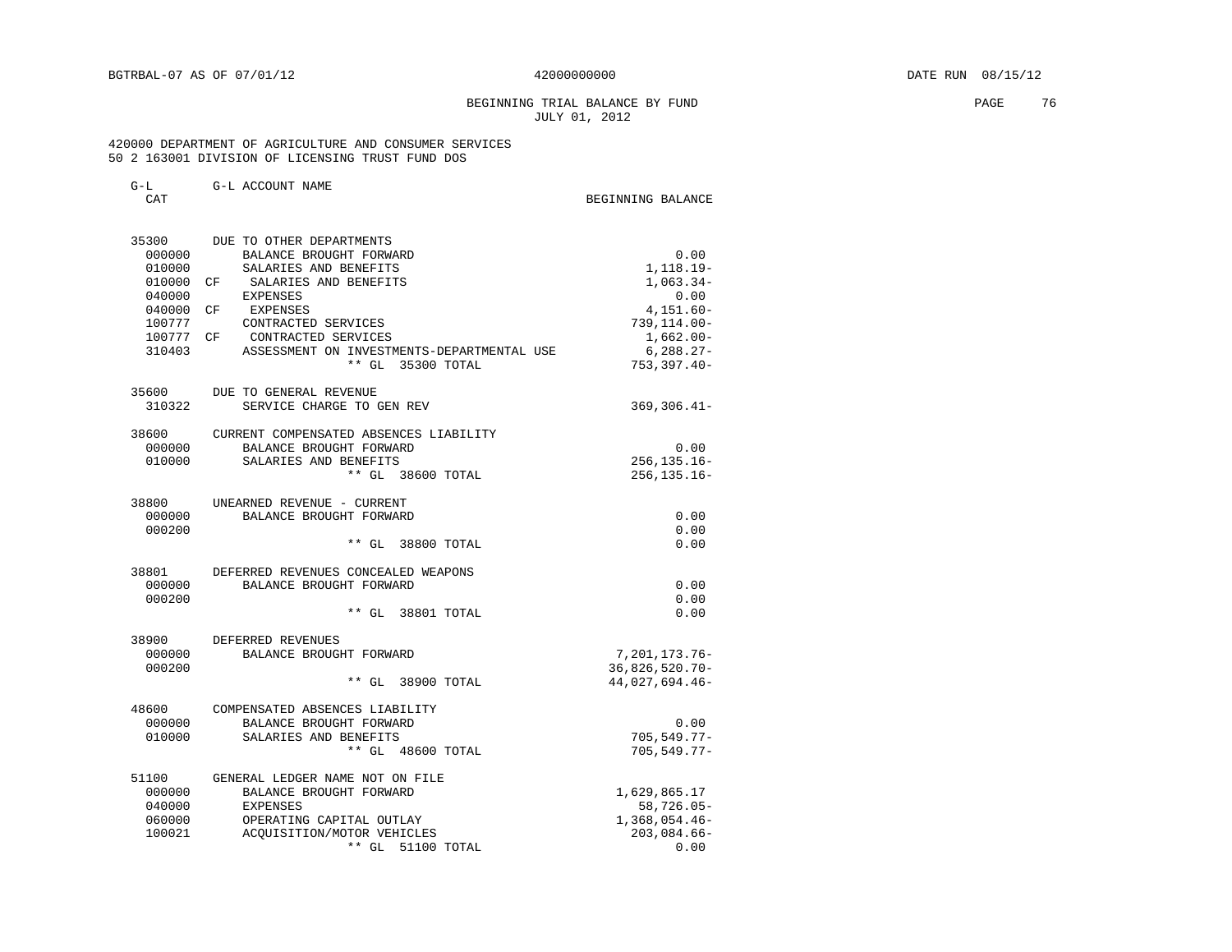## BEGINNING TRIAL BALANCE BY FUND **EXAMPLE 2018** PAGE 77 JULY 01, 2012

 420000 DEPARTMENT OF AGRICULTURE AND CONSUMER SERVICES 50 2 163001 DIVISION OF LICENSING TRUST FUND DOS

| $G-L$<br>CAT | G-L ACCOUNT NAME                       | BEGINNING BALANCE |
|--------------|----------------------------------------|-------------------|
| 53600        | INVESTED IN CAPITAL ASSETS NET OF RELA |                   |
| 000000       | BALANCE BROUGHT FORWARD                | $807, 867.21 -$   |
| 53900        | NET ASSETS UNRESTRICTED                |                   |
| 000000       | BALANCE BROUGHT FORWARD                | 17,571,069.11-    |
| 94100        | <b>ENCUMBRANCES</b>                    |                   |
| 040000       | EXPENSES                               | 10,001.00         |
| 040000       | EXPENSES<br>CF                         | 144,327.00        |
| 060000       | CF<br>OPERATING CAPITAL OUTLAY         | 21,543.66         |
| 100777       | CONTRACTED SERVICES                    | 426,954.06        |
| 100777       | CF <sup></sup><br>CONTRACTED SERVICES  | 22,630.41         |
| 105084       | TENANT BROKER COMMISSIONS<br>CF        | 7,224.53          |
|              | ** GL 94100 TOTAL                      | 632,680.66        |
| 98100        | BUDGETARY FND BAL RESERVED/ENCUMBRANCE |                   |
| 040000       | <b>EXPENSES</b>                        | $10,001.00 -$     |
| 040000       | CF<br>EXPENSES                         | $144.327.00 -$    |
| 060000       | CF<br>OPERATING CAPITAL OUTLAY         | $21,543.66 -$     |
| 100777       | CONTRACTED SERVICES                    | $426, 954.06 -$   |
| 100777       | CONTRACTED SERVICES<br>CF              | $22,630.41-$      |
| 105084       | TENANT BROKER COMMISSIONS<br>CF        | $7,224.53-$       |
|              | ** GL 98100 TOTAL                      | 632,680.66-       |
|              | *** FUND TOTAL                         | 0.00              |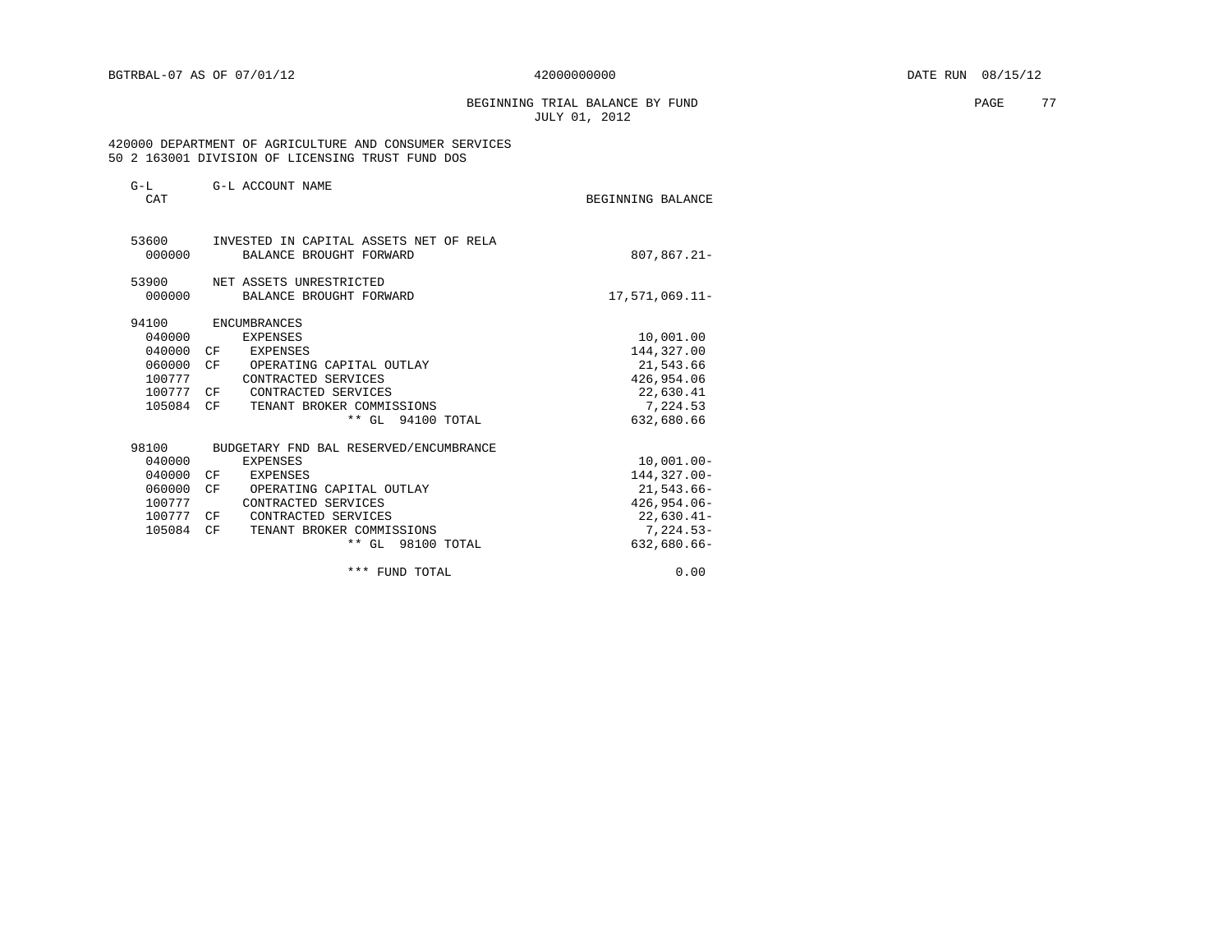G-L G-L ACCOUNT NAME

BEGINNING TRIAL BALANCE BY FUND **PAGE 78** JULY 01, 2012

#### 420000 DEPARTMENT OF AGRICULTURE AND CONSUMER SERVICES 50 2 528004 PEST CONTROL TRUST FUND-DEPT AG&CS

| CAT             |                                                                    | BEGINNING BALANCE  |
|-----------------|--------------------------------------------------------------------|--------------------|
| 11100<br>000000 | CASH ON HAND<br>BALANCE BROUGHT FORWARD                            | 600.00             |
|                 |                                                                    |                    |
| 12100<br>000000 | UNRELEASED CASH IN STATE TREASURY<br>BALANCE BROUGHT FORWARD       | 175,855.70         |
| 14100<br>000000 | POOLED INVESTMENTS WITH STATE TREASURY<br>BALANCE BROUGHT FORWARD  | 1,866,515.27       |
| 15160           | DUE FROM EMPLOYEES-TRAVEL ADVANCES                                 |                    |
| 000400          |                                                                    | 0.00               |
| 040000          | <b>EXPENSES</b>                                                    | 0.00               |
| 040000          | CF<br><b>EXPENSES</b>                                              | 0.00               |
|                 | $**$ GL<br>15160 TOTAL                                             | 0.00               |
| 15173           | ACCTS REC-FINES/SETTLE                                             |                    |
| 001202          |                                                                    | 0.00               |
| 15190           | RETURNED CHECKS RECEIVABLE                                         |                    |
| 000100          |                                                                    | 890.00             |
| 001202          |                                                                    | 190.00             |
| 001800          |                                                                    | 0.00               |
|                 | $***$ GL<br>15190 TOTAL                                            | 1,080.00           |
| 15198           | A/R COLLECTION                                                     |                    |
| 000100          |                                                                    | 4,740.00           |
| 001202          |                                                                    | 85,773.50          |
|                 | $***$ GL<br>15198 TOTAL                                            | 90,513.50          |
| 15199           | A/R DFS WRITE OFF                                                  |                    |
| 000100          |                                                                    | 450.00             |
| 001202          |                                                                    | 141.75             |
|                 | $**$ GL<br>15199 TOTAL                                             | 591.75             |
| 15300           | INTEREST AND DIVIDENDS RECEIVABLE                                  |                    |
| 000500          |                                                                    | 0.00               |
| 000502          |                                                                    | 3,233.11           |
| 310403          | ASSESSMENT ON INVESTMENTS-DEPARTMENTAL USE<br>** GL<br>15300 TOTAL | 181.56<br>3,414.67 |
|                 |                                                                    |                    |
| 15900<br>000000 | ALLOWANCE FOR UNCOLLECTIBLES<br>BALANCE BROUGHT FORWARD            | 91,935.25-         |
| 000100          |                                                                    | 0.00               |
| 040000          | <b>EXPENSES</b>                                                    | 0.00               |
|                 | ** GL<br>15900 TOTAL                                               | 91,935.25-         |
|                 |                                                                    |                    |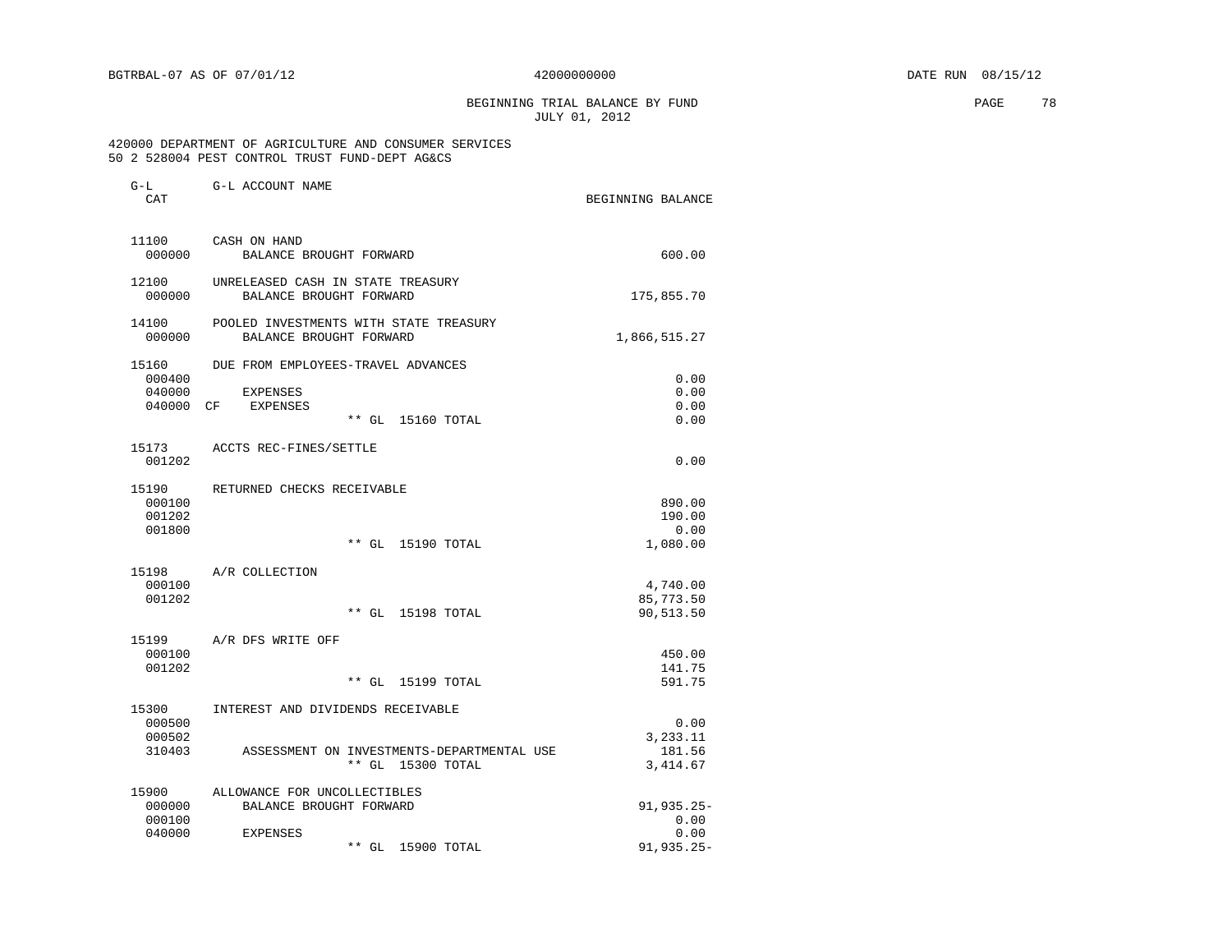# BEGINNING TRIAL BALANCE BY FUND **EXAMPLE 19** PAGE 79 JULY 01, 2012

## 420000 DEPARTMENT OF AGRICULTURE AND CONSUMER SERVICES 50 2 528004 PEST CONTROL TRUST FUND-DEPT AG&CS

| $G-L$<br>CAT        | G-L ACCOUNT NAME                                                     | BEGINNING BALANCE               |
|---------------------|----------------------------------------------------------------------|---------------------------------|
|                     |                                                                      |                                 |
| 27601               | MOTOR VEHICLES                                                       |                                 |
| 000400              |                                                                      | 17,774.00-                      |
| 002900<br>100021    |                                                                      | $45,794.61-$                    |
| 100443              | ACQUISITION/MOTOR VEHICLES<br>CITRUS CANKER ERADICATION              | 330,713.00<br>25,801.61         |
|                     | ** GL 27601 TOTAL                                                    | 292,946.00                      |
| 27701               | ACCUMULATED DEPRECIATION-MOTOR VEHICLE                               |                                 |
| 000400              |                                                                      | 2,073.61                        |
| 002900<br>100021    |                                                                      | 45,794.61                       |
| 100443              | ACQUISITION/MOTOR VEHICLES<br>CITRUS CANKER ERADICATION              | $315,012.61 -$<br>$25,801.61 -$ |
|                     | $**$ GL<br>27701 TOTAL                                               | $292, 946.00 -$                 |
|                     |                                                                      |                                 |
| 31100               | ACCOUNTS PAYABLE                                                     |                                 |
| 040000              | <b>EXPENSES</b>                                                      | 0.00                            |
| 040000 CF<br>100777 | EXPENSES<br>CONTRACTED SERVICES                                      | $6,685.18-$                     |
| 100777 CF           | CONTRACTED SERVICES                                                  | 0.00<br>$582.64-$               |
|                     | $**$ GL<br>31100 TOTAL                                               | $7,267.82-$                     |
| 32100               | ACCRUED SALARIES AND WAGES                                           |                                 |
| 010000              | SALARIES AND BENEFITS                                                | 0.00                            |
| 010000              | SALARIES AND BENEFITS<br>CF                                          | $60, 554.71 -$                  |
| 030000              | OTHER PERSONAL SERVICES                                              | 0.00                            |
| 030000              | OTHER PERSONAL SERVICES<br>CF <sup></sup>                            | $2,533.88-$                     |
|                     | 32100 TOTAL<br>$***$ GL                                              | $63,088.59-$                    |
| 35200               | DUE TO STATE FUNDS, WITHIN DEPARTMENT                                |                                 |
| 040000              | EXPENSES                                                             | 0.00                            |
| 040000              | CF<br><b>EXPENSES</b><br>** GL<br>35200 TOTAL                        | 0.00<br>0.00                    |
|                     |                                                                      |                                 |
| 35300               | DUE TO OTHER DEPARTMENTS                                             |                                 |
| 040000              | <b>EXPENSES</b>                                                      | 0.00                            |
| 040000              | CF<br>EXPENSES                                                       | $315.10 -$                      |
| 310403              | ASSESSMENT ON INVESTMENTS-DEPARTMENTAL USE<br>$**$ GL<br>35300 TOTAL | 181.56-<br>$496.66-$            |
| 38600               | CURRENT COMPENSATED ABSENCES LIABILITY                               |                                 |
| 000000              | BALANCE BROUGHT FORWARD                                              | 0.00                            |
| 010000              | SALARIES AND BENEFITS                                                | $91, 426.82 -$                  |
|                     | ** GL 38600 TOTAL                                                    | 91,426.82-                      |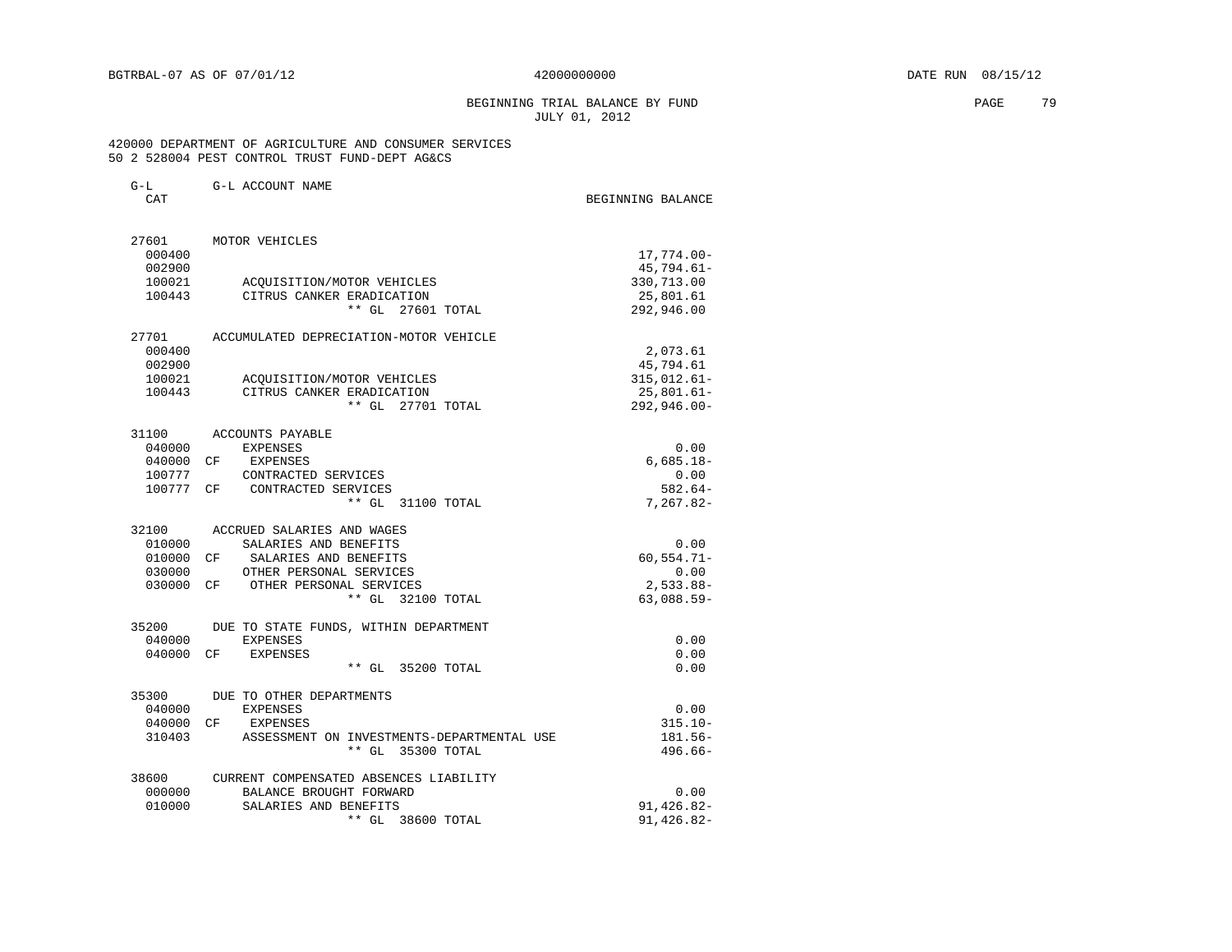# BEGINNING TRIAL BALANCE BY FUND **EXAMPLE 1999** PAGE 80 JULY 01, 2012

#### 420000 DEPARTMENT OF AGRICULTURE AND CONSUMER SERVICES 50 2 528004 PEST CONTROL TRUST FUND-DEPT AG&CS

| $G-L$<br><b>CAT</b>       | G-L ACCOUNT NAME                                                                                                                                 | BEGINNING BALANCE                                         |
|---------------------------|--------------------------------------------------------------------------------------------------------------------------------------------------|-----------------------------------------------------------|
| 48600<br>000000           | COMPENSATED ABSENCES LIABILITY<br>BALANCE BROUGHT FORWARD<br>010000 SALARIES AND BENEFITS<br>** GL 48600 TOTAL                                   | 0.00<br>331, 571.35-<br>331, 571.35-                      |
| 51100<br>000000<br>100021 | GENERAL LEDGER NAME NOT ON FILE<br>BALANCE BROUGHT FORWARD<br>060000 OPERATING CAPITAL OUTLAY<br>ACOUISITION/MOTOR VEHICLES<br>** GL 51100 TOTAL | 72,915.69<br>$2,869.02-$<br>$70,046.67-$<br>0.00          |
| 53600<br>000000           | INVESTED IN CAPITAL ASSETS NET OF RELA<br>BALANCE BROUGHT FORWARD                                                                                | 0.00                                                      |
| 53900<br>000000           | NET ASSETS UNRESTRICTED<br>BALANCE BROUGHT FORWARD                                                                                               | 1,552,784.40-                                             |
| 55100<br>000000           | FUND BALANCE RESERVED FOR ENCUMBRANCES<br>BALANCE BROUGHT FORWARD                                                                                | 0.00                                                      |
| 94100<br>040000           | ENCUMBRANCES<br>EXPENSES<br>100777 CONTRACTED SERVICES<br>100777 CF CONTRACTED SERVICES<br>** GL 94100 TOTAL                                     | 1,546.05<br>25,009.00<br>4,994.77<br>31,549.82            |
| 98100<br>040000           | BUDGETARY FND BAL RESERVED/ENCUMBRANCE<br>EXPENSES<br>100777 CONTRACTED SERVICES<br>100777 CF CONTRACTED SERVICES<br>** GL 98100 TOTAL           | $1,546.05-$<br>$25,009.00 -$<br>4,994.77-<br>$31,549.82-$ |
|                           | *** FUND TOTAL                                                                                                                                   | 0.00                                                      |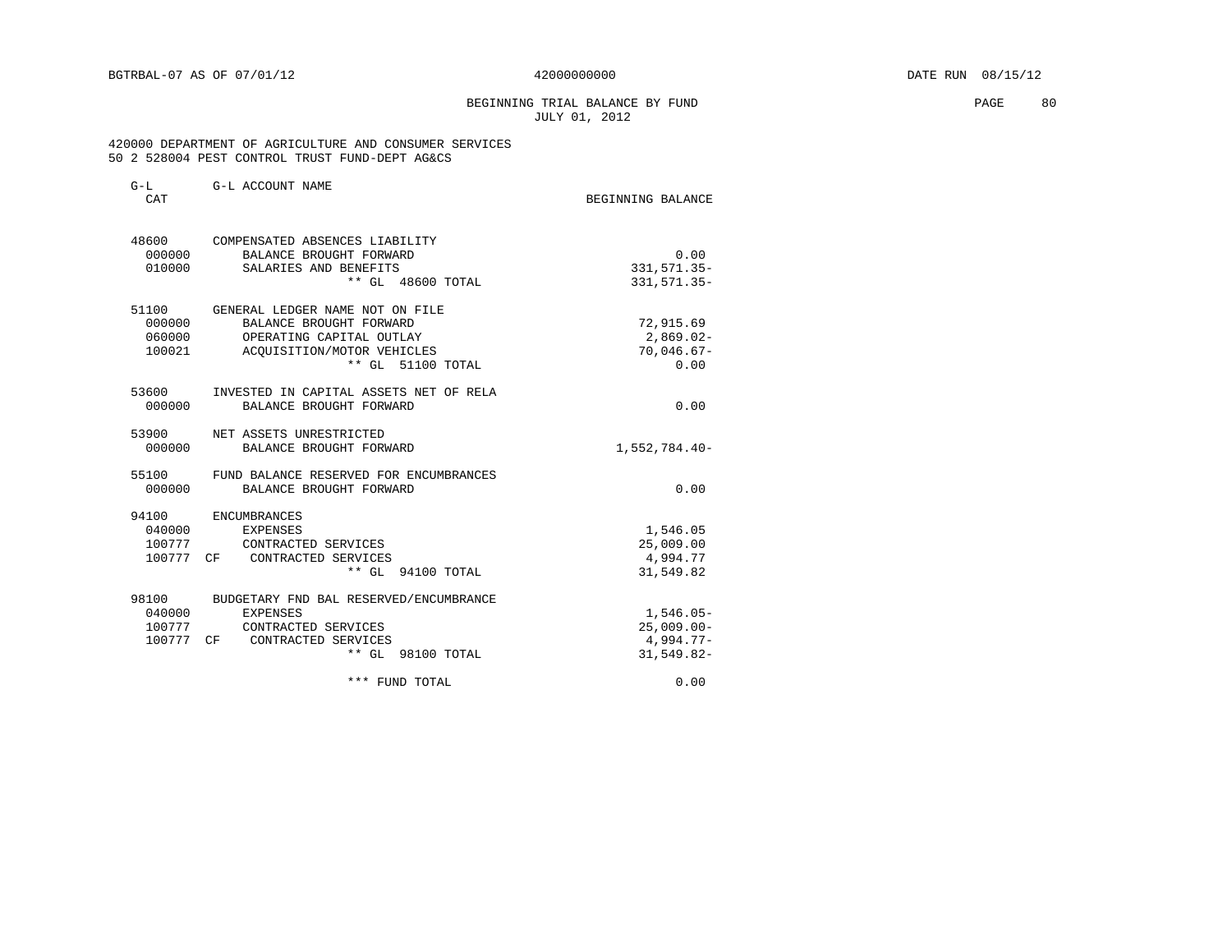BEGINNING TRIAL BALANCE BY FUND **EXAMPLE 181** JULY 01, 2012

#### 420000 DEPARTMENT OF AGRICULTURE AND CONSUMER SERVICES 50 2 920001 FLORIDA AGRICULTURAL PROMOTION CAMPAIGN TF

| G-L<br>CAT                          | G-L ACCOUNT NAME                                                                                     | BEGINNING BALANCE                  |
|-------------------------------------|------------------------------------------------------------------------------------------------------|------------------------------------|
| 12100<br>000000                     | UNRELEASED CASH IN STATE TREASURY<br>BALANCE BROUGHT FORWARD                                         | 28, 177. 16                        |
| 000000                              | 14100 POOLED INVESTMENTS WITH STATE TREASURY<br>BALANCE BROUGHT FORWARD                              | 340,897.53                         |
| 15160<br>040000                     | DUE FROM EMPLOYEES-TRAVEL ADVANCES<br><b>EXPENSES</b>                                                | 0.00                               |
| 15199<br>000100<br>001202           | A/R DFS WRITE OFF<br>** GL 15199 TOTAL                                                               | 50.00<br>15.00<br>65.00            |
| 15300<br>000500<br>000502<br>310403 | INTEREST AND DIVIDENDS RECEIVABLE<br>ASSESSMENT ON INVESTMENTS-DEPARTMENTAL USE<br>** GL 15300 TOTAL | 0.00<br>642.64<br>36.08<br>678.72  |
| 000000                              | 15900 ALLOWANCE FOR UNCOLLECTIBLES<br>BALANCE BROUGHT FORWARD                                        | $65.00 -$                          |
|                                     | 31100 ACCOUNTS PAYABLE<br>040000 EXPENSES<br>040000 CF EXPENSES<br>** GL 31100 TOTAL                 | 0.00<br>13,745.33-<br>13,745.33-   |
|                                     | 35300 DUE TO OTHER DEPARTMENTS<br>310403<br>ASSESSMENT ON INVESTMENTS-DEPARTMENTAL USE               | $36.08-$                           |
| 35600<br>310228<br>310322           | DUE TO GENERAL REVENUE<br>PAYMENT OF SALES TAX<br>SERVICE CHARGE TO GEN REV<br>** GL 35600 TOTAL     | $2.17-$<br>$569.52-$<br>$571.69 -$ |
| 53900<br>000000                     | NET ASSETS UNRESTRICTED<br>BALANCE BROUGHT FORWARD                                                   | $355, 400.31 -$                    |
| 94100<br>040000 CF                  | ENCUMBRANCES<br>EXPENSES                                                                             | 1,899.62                           |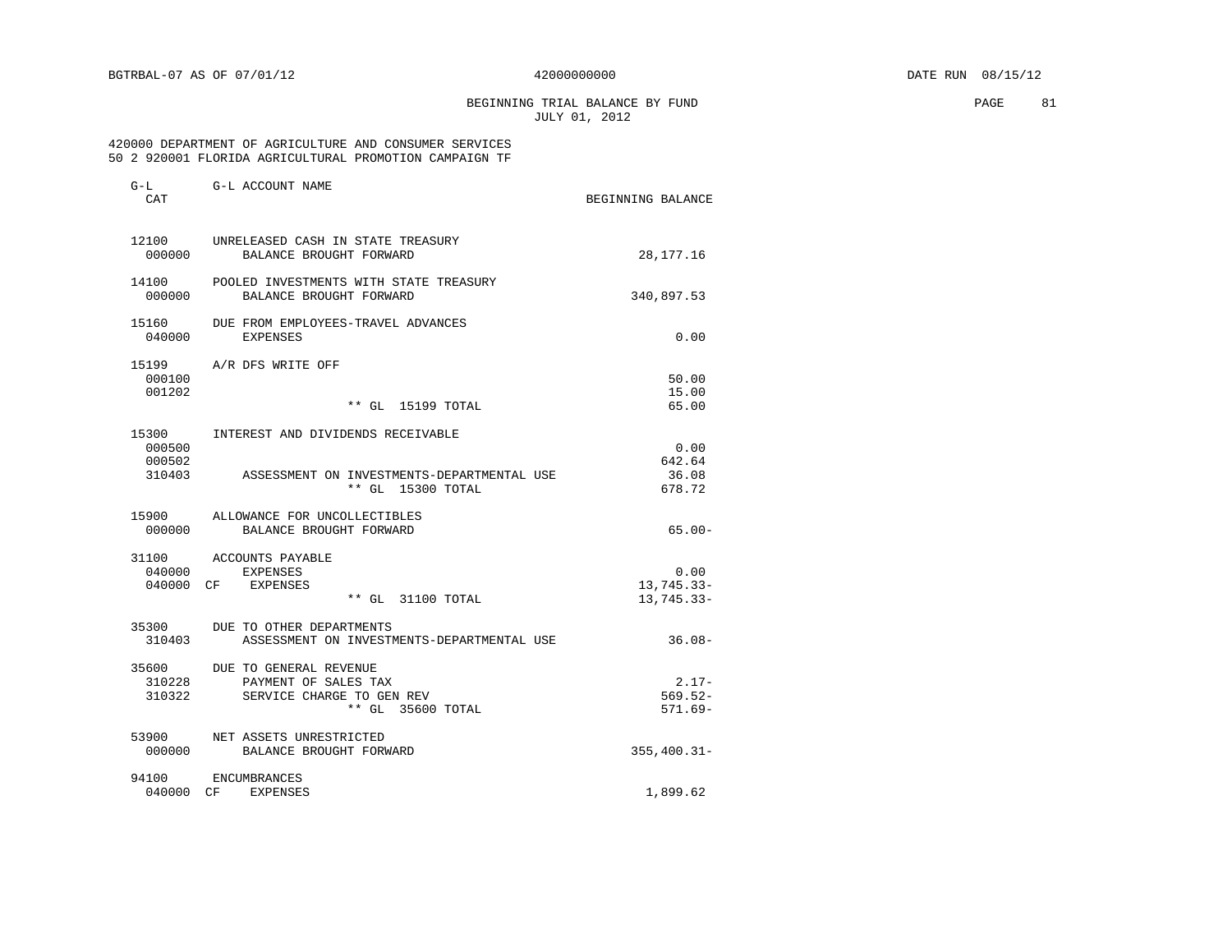BEGINNING TRIAL BALANCE BY FUND **PAGE 82** JULY 01, 2012

## 420000 DEPARTMENT OF AGRICULTURE AND CONSUMER SERVICES 50 2 920001 FLORIDA AGRICULTURAL PROMOTION CAMPAIGN TF

| $G-L$<br><b>CAT</b> | G-L ACCOUNT NAME                                          | BEGINNING BALANCE |
|---------------------|-----------------------------------------------------------|-------------------|
| 98100<br>040000 CF  | BUDGETARY FND BAL RESERVED/ENCUMBRANCE<br><b>EXPENSES</b> | $1.899.62-$       |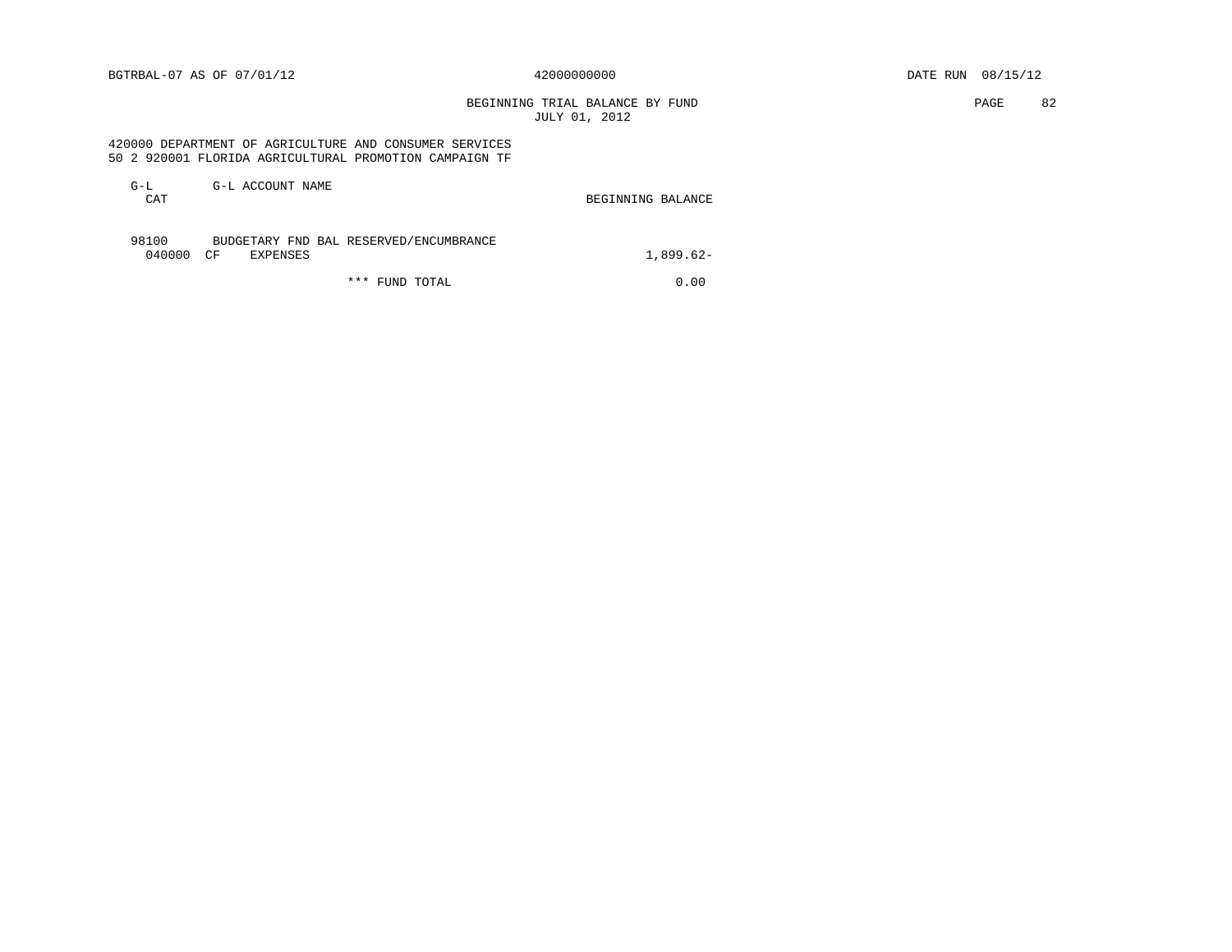# BEGINNING TRIAL BALANCE BY FUND **EXAMPLE 2008** PAGE 83 JULY 01, 2012

 420000 DEPARTMENT OF AGRICULTURE AND CONSUMER SERVICES 74 8 000103 LOCAL FUND-GENERAL REVENUE-DIV OF INSPECTION

| $G-L$<br>CAT | G-L ACCOUNT NAME                       | BEGINNING BALANCE |
|--------------|----------------------------------------|-------------------|
| 15152        | ACCTS REC - REIMBURSE TRVL & OTHER EXP |                   |
| 000000       | BALANCE BROUGHT FORWARD                | 0.00              |
| 001801       |                                        | 0.00              |
|              | ** GL 15152 TOTAL                      | 0.00              |
| 15952        | ALLOW/UNCOLL-REIMBURSE TRAVEL & OTHER  |                   |
| 000000       | BALANCE BROUGHT FORWARD                | 0.00              |
| 001801       |                                        | 0.00              |
|              | 15952 TOTAL<br>$**$ GL                 | 0.00              |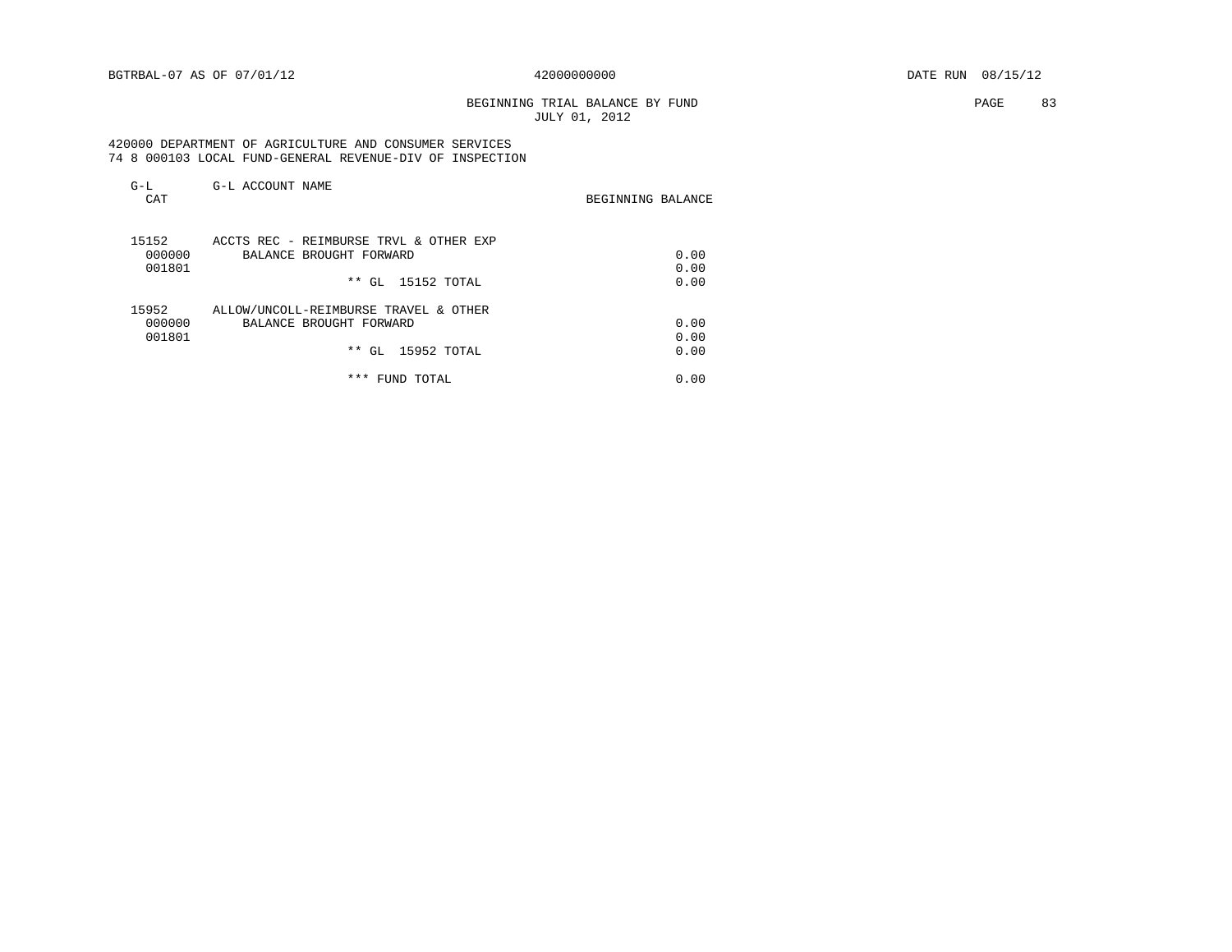# BEGINNING TRIAL BALANCE BY FUND **PAGE 84** JULY 01, 2012

## 420000 DEPARTMENT OF AGRICULTURE AND CONSUMER SERVICES 74 8 000113 LOCAL FUND-GENERAL REVENUE-DIV OF FORESTRY

| $G-L$<br>CAT    | G-L ACCOUNT NAME                                  | BEGINNING BALANCE |
|-----------------|---------------------------------------------------|-------------------|
| 15152           | ACCTS REC - REIMBURSE TRVL & OTHER EXP            | 0.00              |
| 000000          | BALANCE BROUGHT FORWARD                           | 0.00              |
| 001801          | ** GL 15152 TOTAL                                 | 0.00              |
| 15952           | ALLOW/UNCOLL-REIMBURSE TRAVEL & OTHER             | 0.00              |
| 000000          | BALANCE BROUGHT FORWARD                           | 0.00              |
| 001801          | ** GL 15952 TOTAL                                 | 0.00              |
| 35600           | DUE TO GENERAL REVENUE                            | 0.00              |
| 000000          | BALANCE BROUGHT FORWARD                           | 0.00              |
| 002601          | ** GL 35600 TOTAL                                 | 0.00              |
| 54900<br>000000 | COMMITTED FUND BALANCE<br>BALANCE BROUGHT FORWARD | 0.00              |
|                 | *** FUND TOTAL                                    |                   |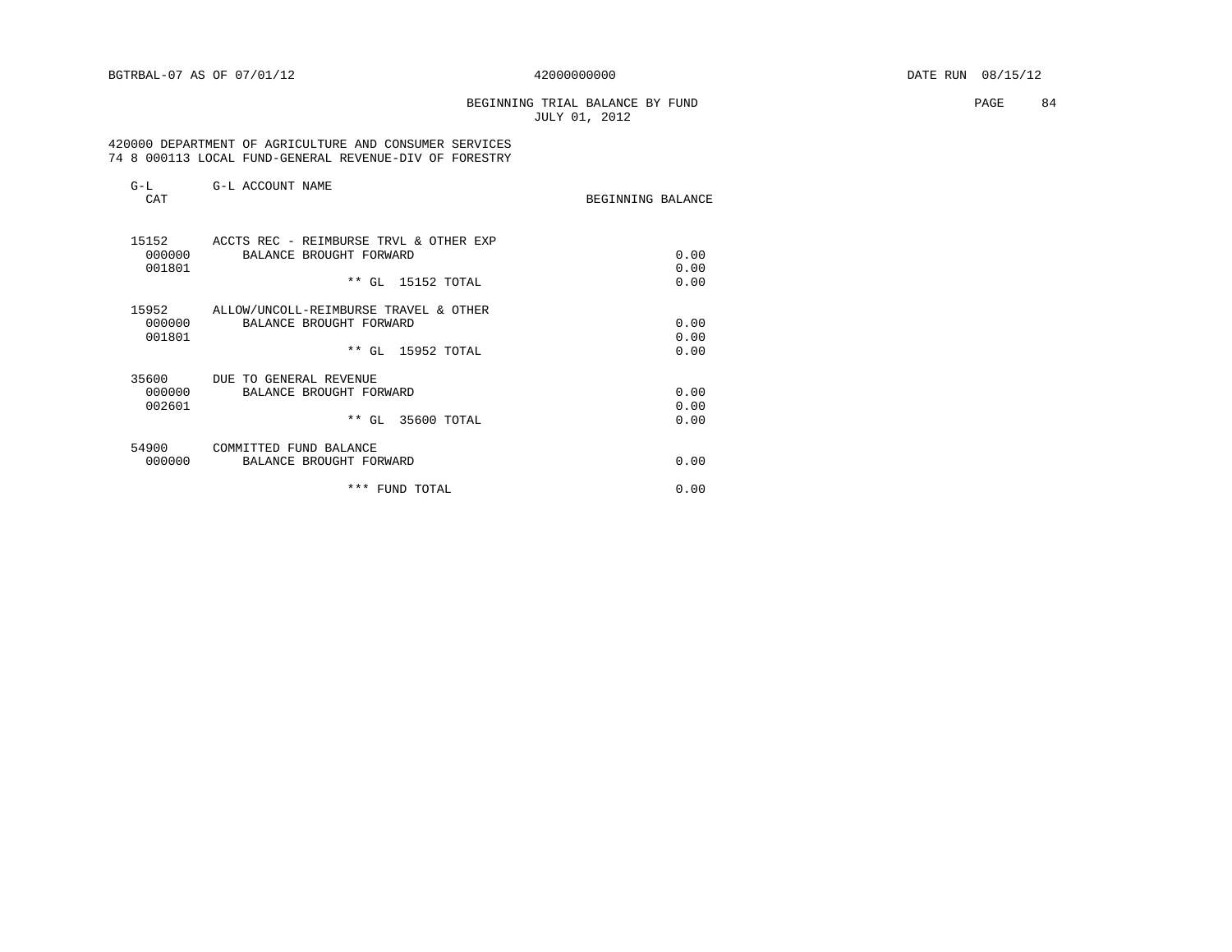BEGINNING TRIAL BALANCE BY FUND **EXAMPLE 1999** PAGE 85 JULY 01, 2012

 420000 DEPARTMENT OF AGRICULTURE AND CONSUMER SERVICES 74 8 001002 FLA DEPT OF AGRI & CONS SERV GENERAL OFFICE REV FD

| G-L<br>CAT      | G-L ACCOUNT NAME                                                 | BEGINNING BALANCE |      |
|-----------------|------------------------------------------------------------------|-------------------|------|
| 16800<br>000000 | DUE FROM STATE FUNDS - REVOLVING FUND<br>BALANCE BROUGHT FORWARD |                   | 0.00 |
|                 | *** FUND TOTAL                                                   |                   | 0.00 |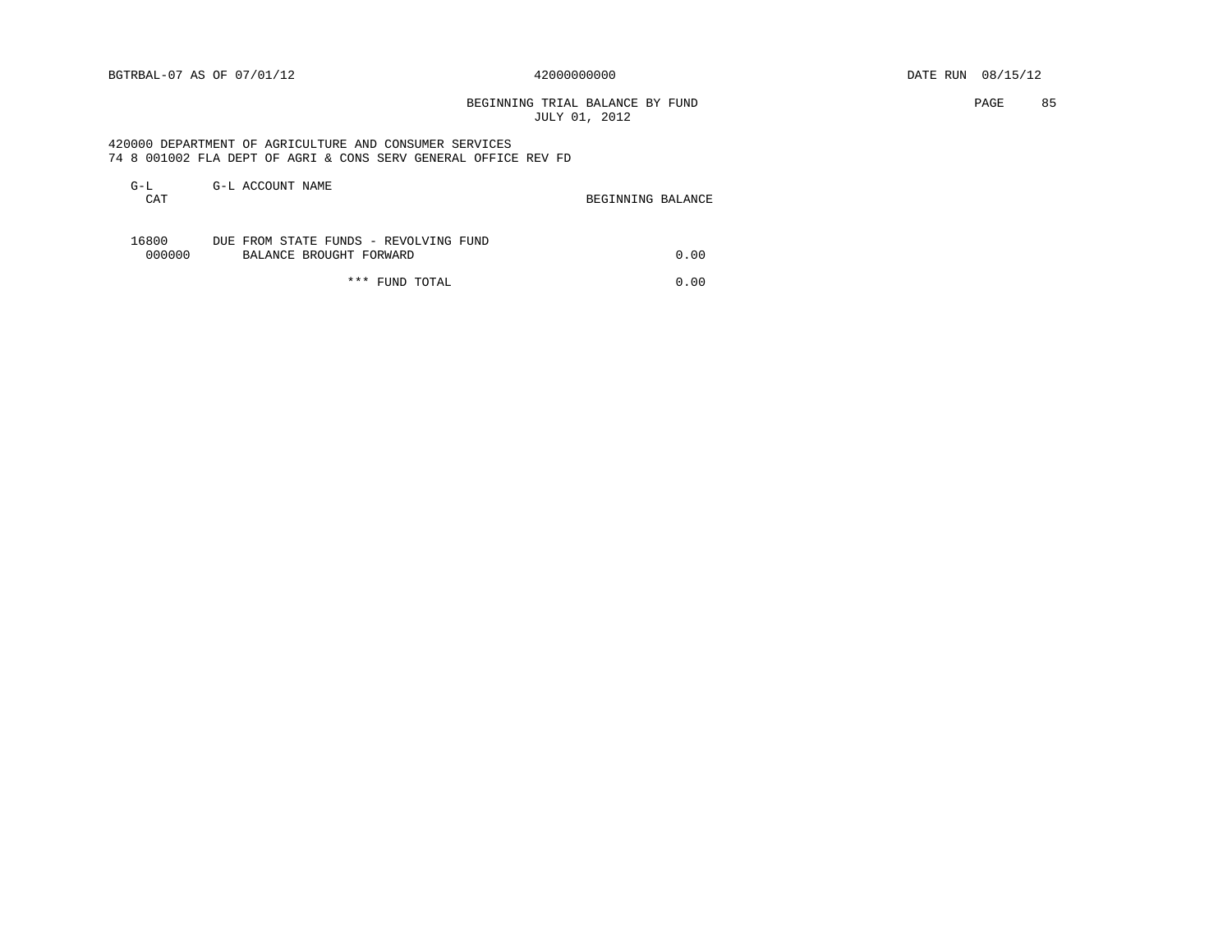BEGINNING TRIAL BALANCE BY FUND **EXAMPLE 2008** PAGE 86 JULY 01, 2012

 420000 DEPARTMENT OF AGRICULTURE AND CONSUMER SERVICES 74 8 001003 FLA DEPT OF AGRI & CONS SERV TRAVEL ADV REV FD

| G-L<br>CAT      | G-L ACCOUNT NAME                                                 | BEGINNING BALANCE |      |
|-----------------|------------------------------------------------------------------|-------------------|------|
| 16800<br>000000 | DUE FROM STATE FUNDS - REVOLVING FUND<br>BALANCE BROUGHT FORWARD |                   | 0.00 |
|                 | *** FUND TOTAL                                                   |                   | 0.00 |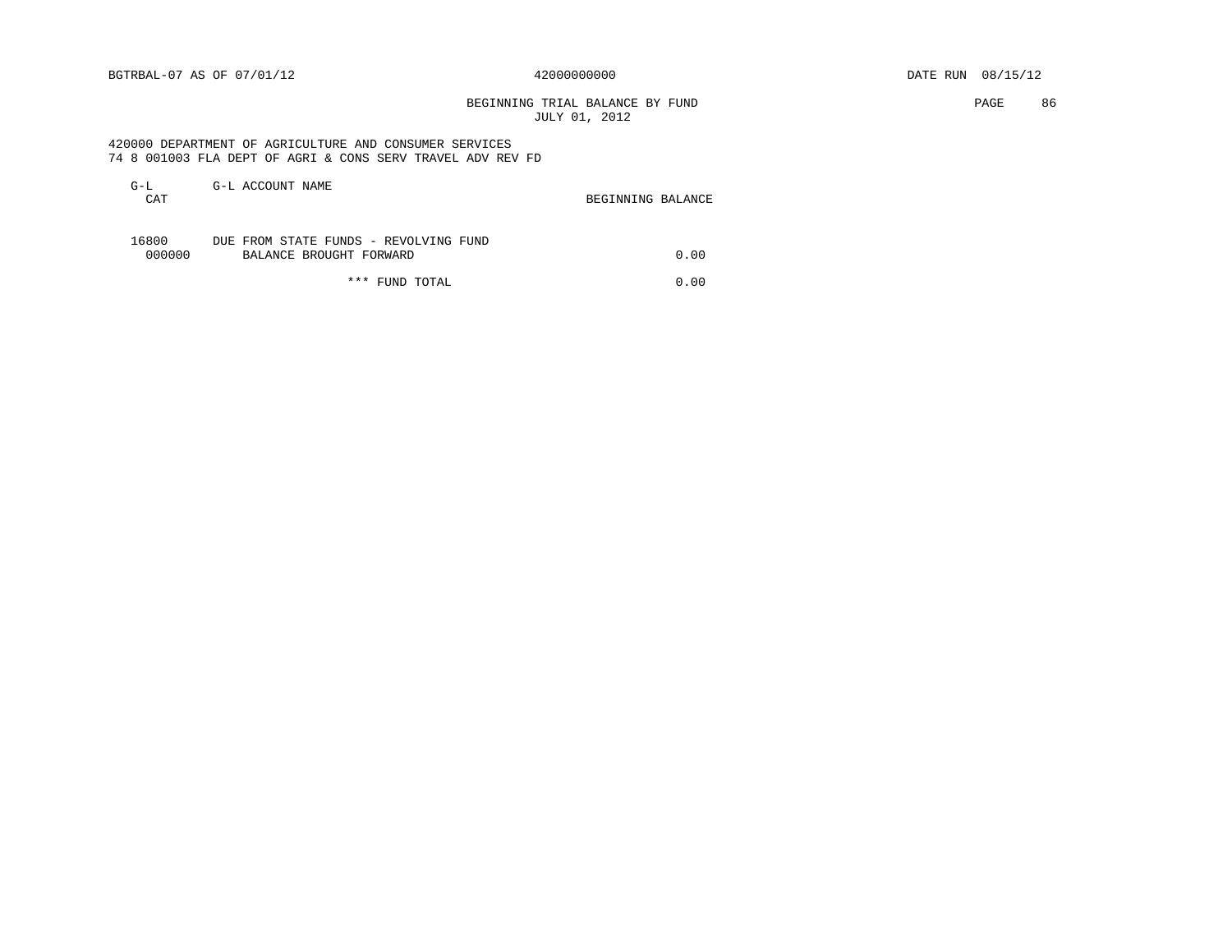BEGINNING TRIAL BALANCE BY FUND **PAGE 87** JULY 01, 2012

 420000 DEPARTMENT OF AGRICULTURE AND CONSUMER SERVICES 74 8 001004 DEPT OF AGR & CONS SERV REV FD INFORM & INVEST

| G-L<br>CAT      | G-L ACCOUNT NAME                                                 | BEGINNING BALANCE |      |
|-----------------|------------------------------------------------------------------|-------------------|------|
| 16800<br>000000 | DUE FROM STATE FUNDS - REVOLVING FUND<br>BALANCE BROUGHT FORWARD |                   | 0.00 |
|                 | *** FUND TOTAL                                                   |                   | 0.00 |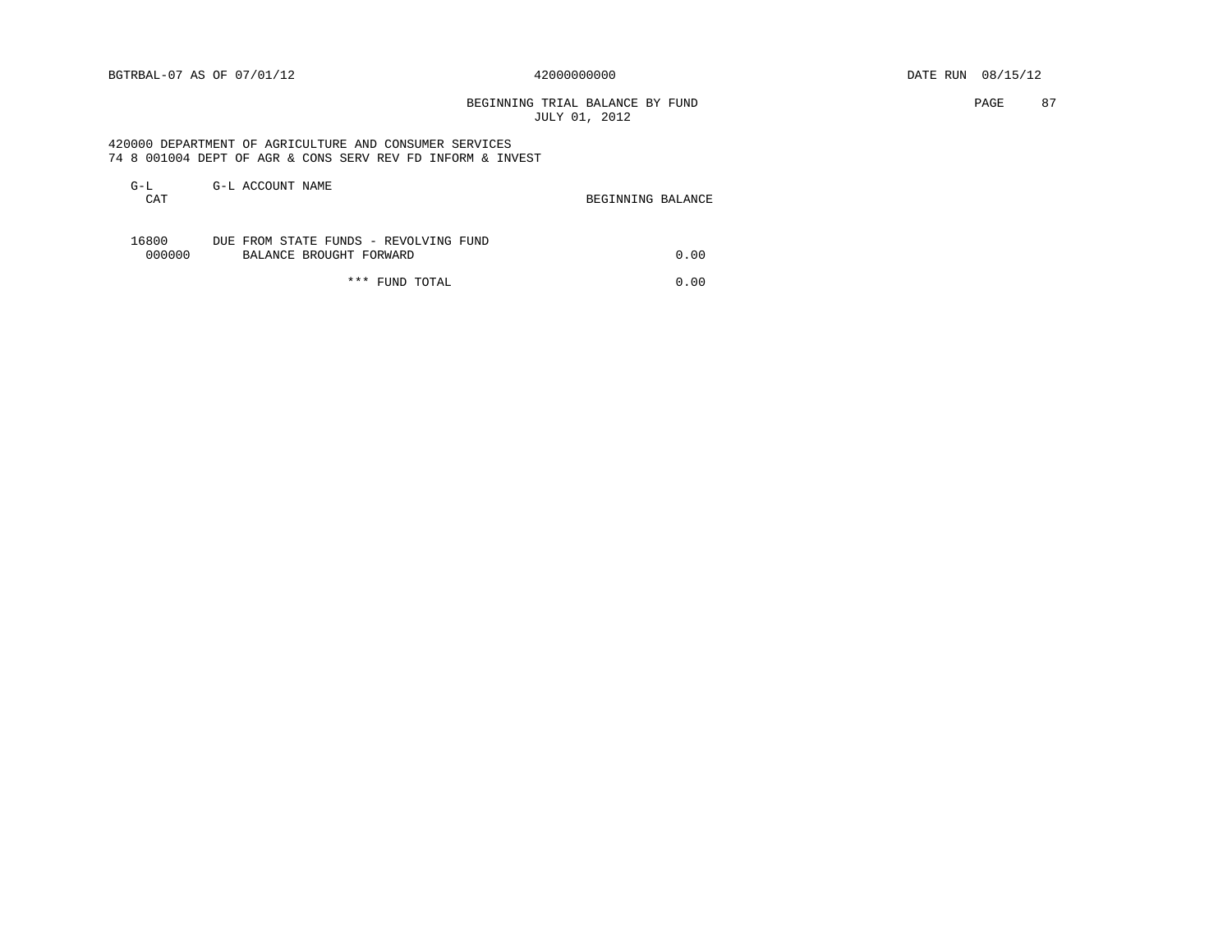BEGINNING TRIAL BALANCE BY FUND **PAGE 88** JULY 01, 2012

 420000 DEPARTMENT OF AGRICULTURE AND CONSUMER SERVICES 74 8 003001 DEPT OF AGR & CS U/C PETROLEUM TRUCK OPER REV FD

| G-L<br>CAT      | G-L ACCOUNT NAME                                                 | BEGINNING BALANCE |      |
|-----------------|------------------------------------------------------------------|-------------------|------|
| 16800<br>000000 | DUE FROM STATE FUNDS - REVOLVING FUND<br>BALANCE BROUGHT FORWARD |                   | 0.00 |
|                 | *** FUND TOTAL                                                   |                   | 0.00 |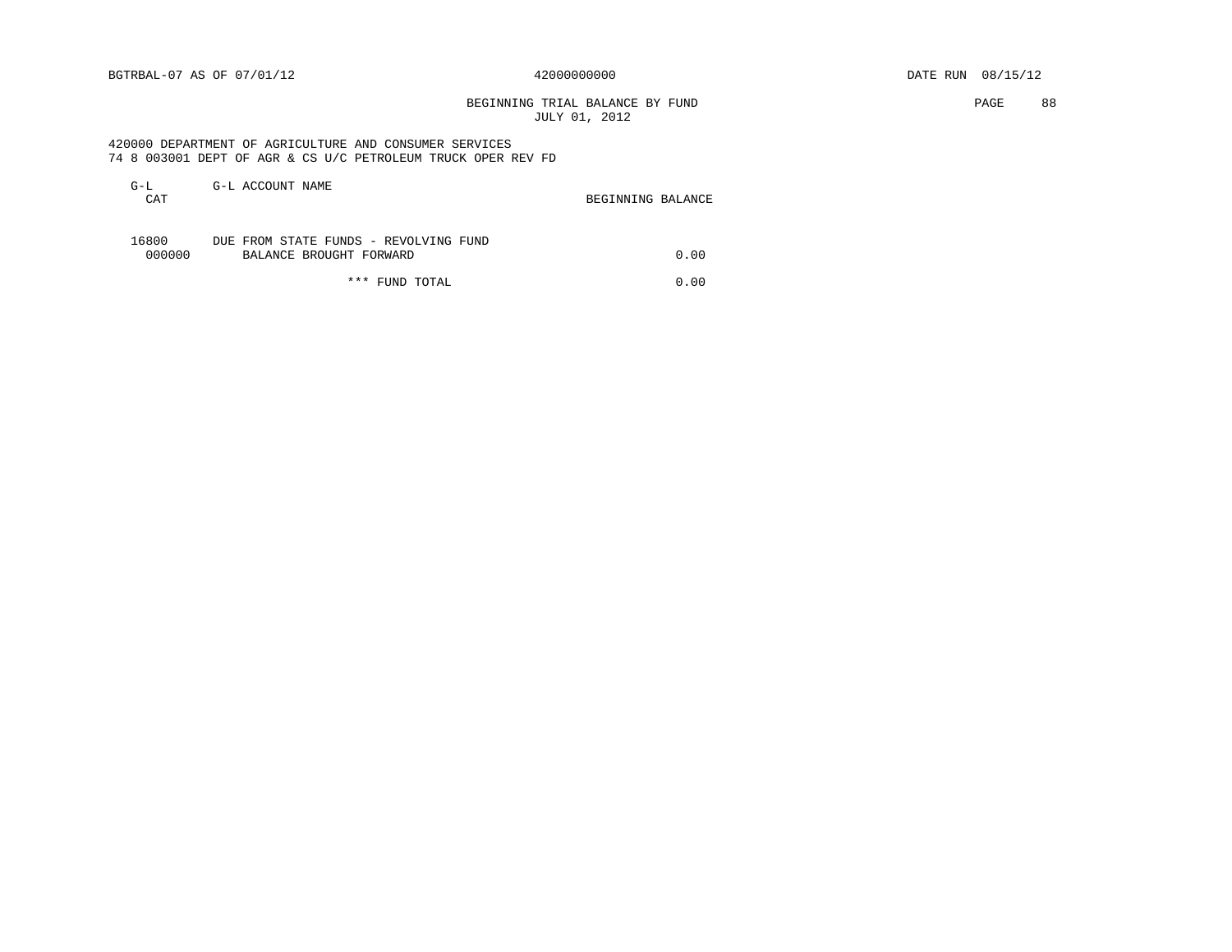# BEGINNING TRIAL BALANCE BY FUND **EXAMPLE 19** PAGE 89 JULY 01, 2012

 420000 DEPARTMENT OF AGRICULTURE AND CONSUMER SERVICES 74 8 006002 FLORIDA CITY ST FARMERS MKT REVOLVING ACCOUNT

| $G-L$<br>CAT    | G-L ACCOUNT NAME                                                 | BEGINNING BALANCE |      |
|-----------------|------------------------------------------------------------------|-------------------|------|
| 16800<br>000000 | DUE FROM STATE FUNDS - REVOLVING FUND<br>BALANCE BROUGHT FORWARD |                   | 0.00 |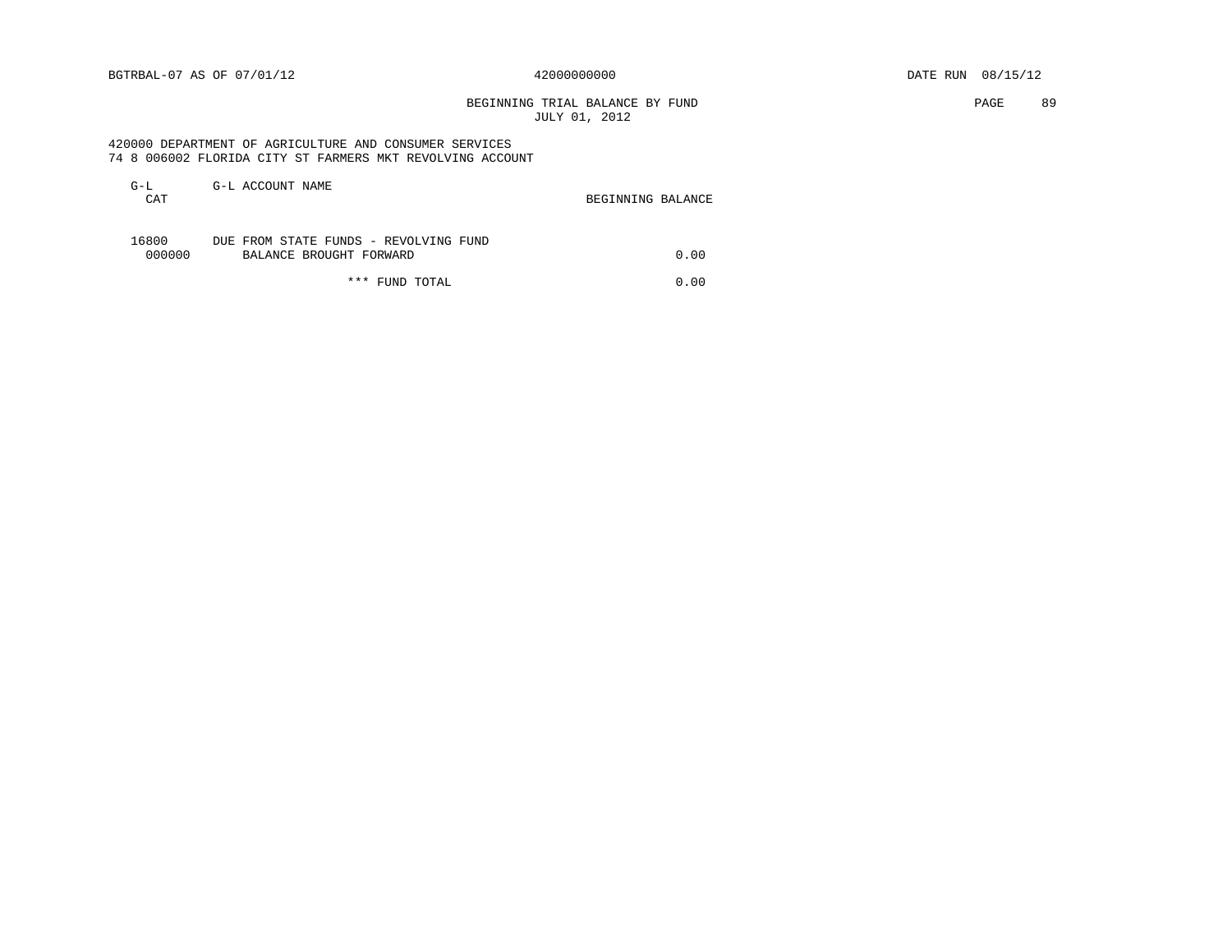BEGINNING TRIAL BALANCE BY FUND **PAGE 90** JULY 01, 2012

 420000 DEPARTMENT OF AGRICULTURE AND CONSUMER SERVICES 74 8 006004 FLA ST DEPT OF AGRI FT PIERCE SFM REVOLVING ACCT

| $G-L$<br>CAT    | G-L ACCOUNT NAME                                                 | BEGINNING BALANCE |
|-----------------|------------------------------------------------------------------|-------------------|
| 16800<br>000000 | DUE FROM STATE FUNDS - REVOLVING FUND<br>BALANCE BROUGHT FORWARD | 0.00              |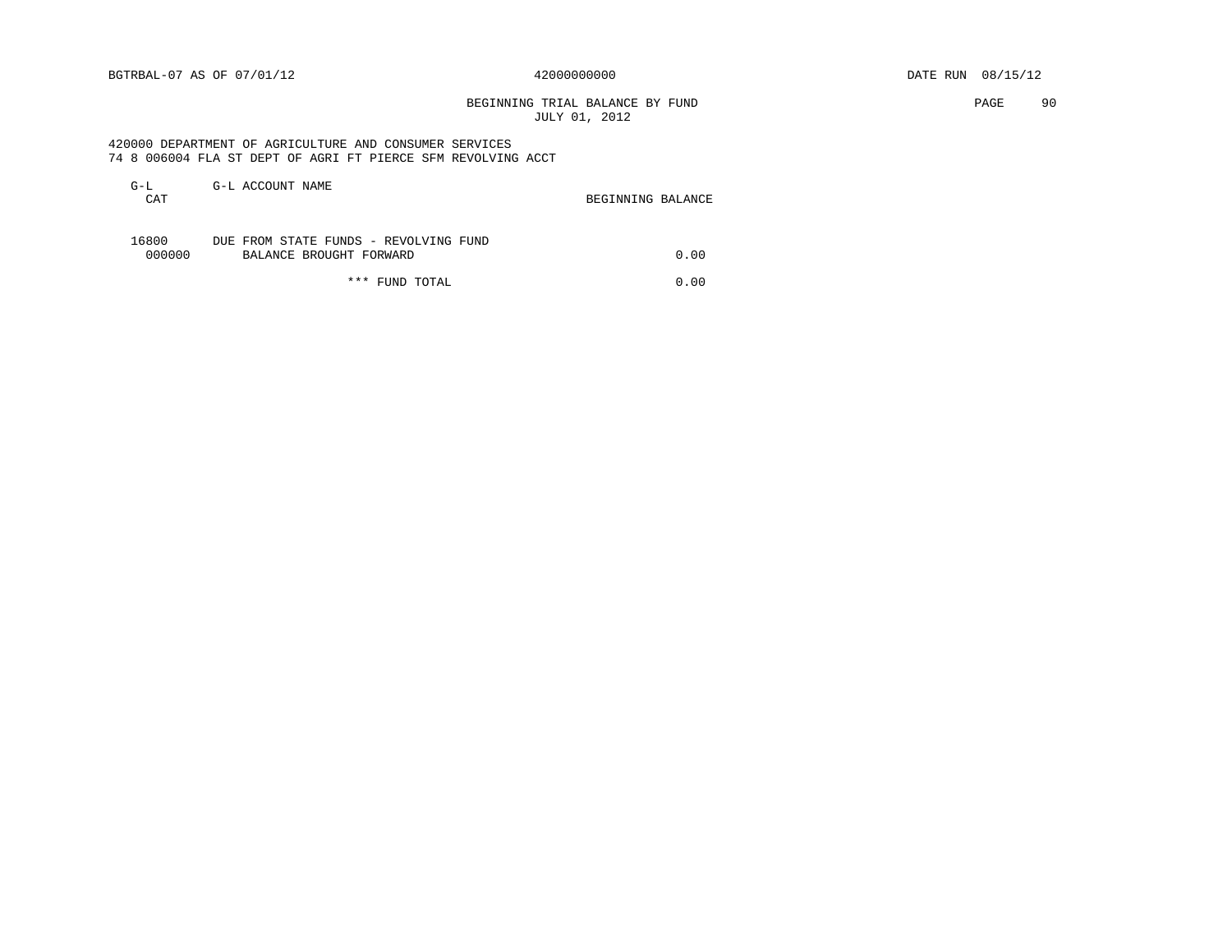BEGINNING TRIAL BALANCE BY FUND **PAGE** 91 JULY 01, 2012

## 420000 DEPARTMENT OF AGRICULTURE AND CONSUMER SERVICES 74 8 006006 FLA DEPT OF AGRICULTURE REVOLVING IMMOKALEE SFM

| G-L<br>CAT      | G-L ACCOUNT NAME                                                 | BEGINNING BALANCE |
|-----------------|------------------------------------------------------------------|-------------------|
| 16800<br>000000 | DUE FROM STATE FUNDS - REVOLVING FUND<br>BALANCE BROUGHT FORWARD | 0.00              |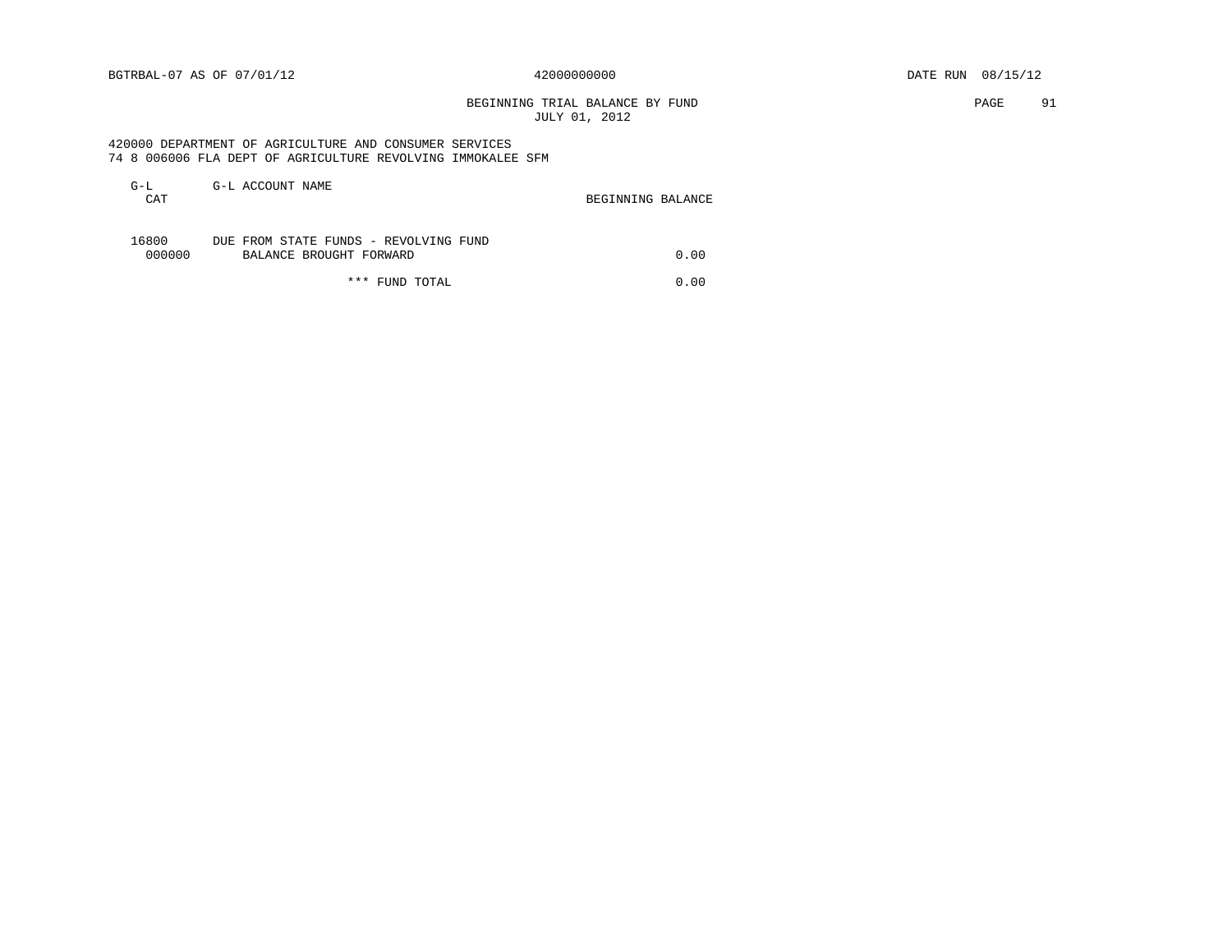BEGINNING TRIAL BALANCE BY FUND **PAGE** 92 JULY 01, 2012

## 420000 DEPARTMENT OF AGRICULTURE AND CONSUMER SERVICES 74 8 006007 PALATKA STATE FARMERS MKT REVOLVING RUND

| G-L<br>CAT      | G-L ACCOUNT NAME                                                 | BEGINNING BALANCE |
|-----------------|------------------------------------------------------------------|-------------------|
| 16800<br>000000 | DUE FROM STATE FUNDS - REVOLVING FUND<br>BALANCE BROUGHT FORWARD | 0.00              |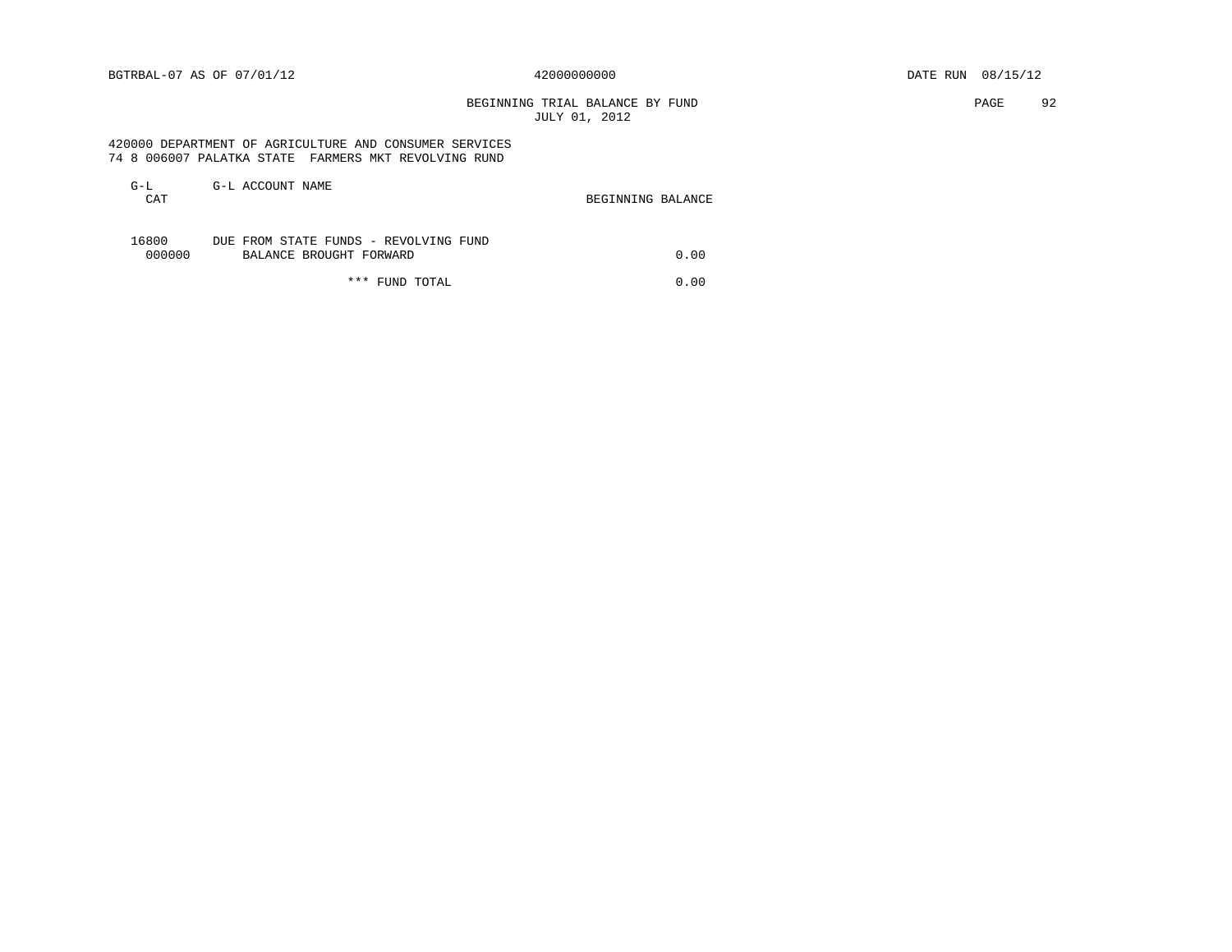# BEGINNING TRIAL BALANCE BY FUND **PAGE** 93 JULY 01, 2012

 420000 DEPARTMENT OF AGRICULTURE AND CONSUMER SERVICES 74 8 006008 PLANT CITY STATE FARMERS MKT REVOLVING FUND

| $G-L$<br>CAT | G-L ACCOUNT NAME                      | BEGINNING BALANCE |      |
|--------------|---------------------------------------|-------------------|------|
|              |                                       |                   |      |
|              |                                       |                   |      |
| 16800        | DUE FROM STATE FUNDS - REVOLVING FUND |                   |      |
| 000000       | BALANCE BROUGHT FORWARD               |                   | 0.00 |
|              |                                       |                   |      |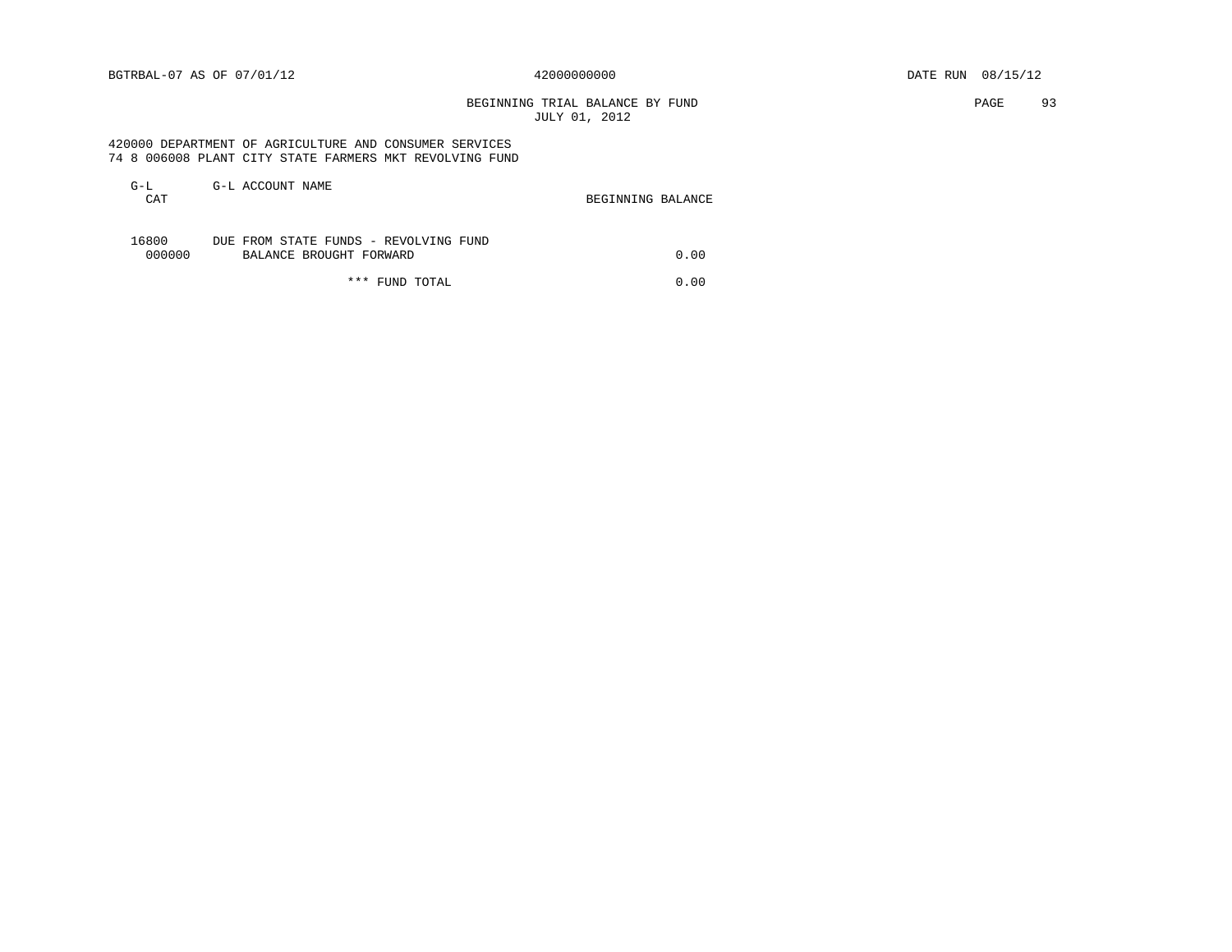BEGINNING TRIAL BALANCE BY FUND **PAGE** 94 JULY 01, 2012

## 420000 DEPARTMENT OF AGRICULTURE AND CONSUMER SERVICES 74 8 006010 SANFORD STATE FARMERS MKT REVOLVING FUND

| G-L<br>CAT      | G-L ACCOUNT NAME                                                 | BEGINNING BALANCE |
|-----------------|------------------------------------------------------------------|-------------------|
| 16800<br>000000 | DUE FROM STATE FUNDS - REVOLVING FUND<br>BALANCE BROUGHT FORWARD | 0.00              |
|                 | *** FUND TOTAL                                                   | 0.00              |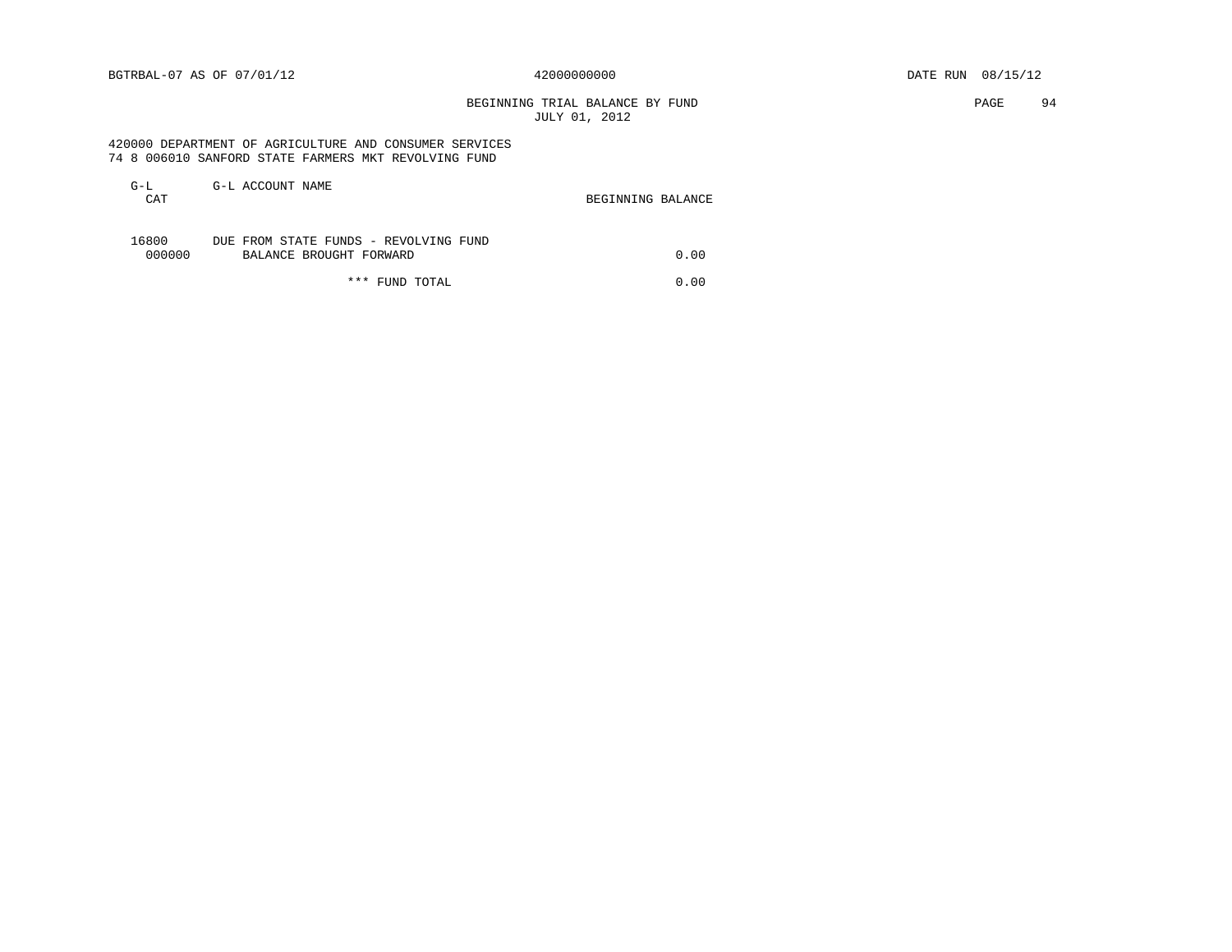# BEGINNING TRIAL BALANCE BY FUND **EXAMPLE 1998** PAGE 95 JULY 01, 2012

 420000 DEPARTMENT OF AGRICULTURE AND CONSUMER SERVICES 74 8 006011 WAUCHULA STATE FARMERS MKT REVOLVING FUND

| G-L<br>CAT      | G-L ACCOUNT NAME                                                 | BEGINNING BALANCE |
|-----------------|------------------------------------------------------------------|-------------------|
| 16800<br>000000 | DUE FROM STATE FUNDS - REVOLVING FUND<br>BALANCE BROUGHT FORWARD | 0.00              |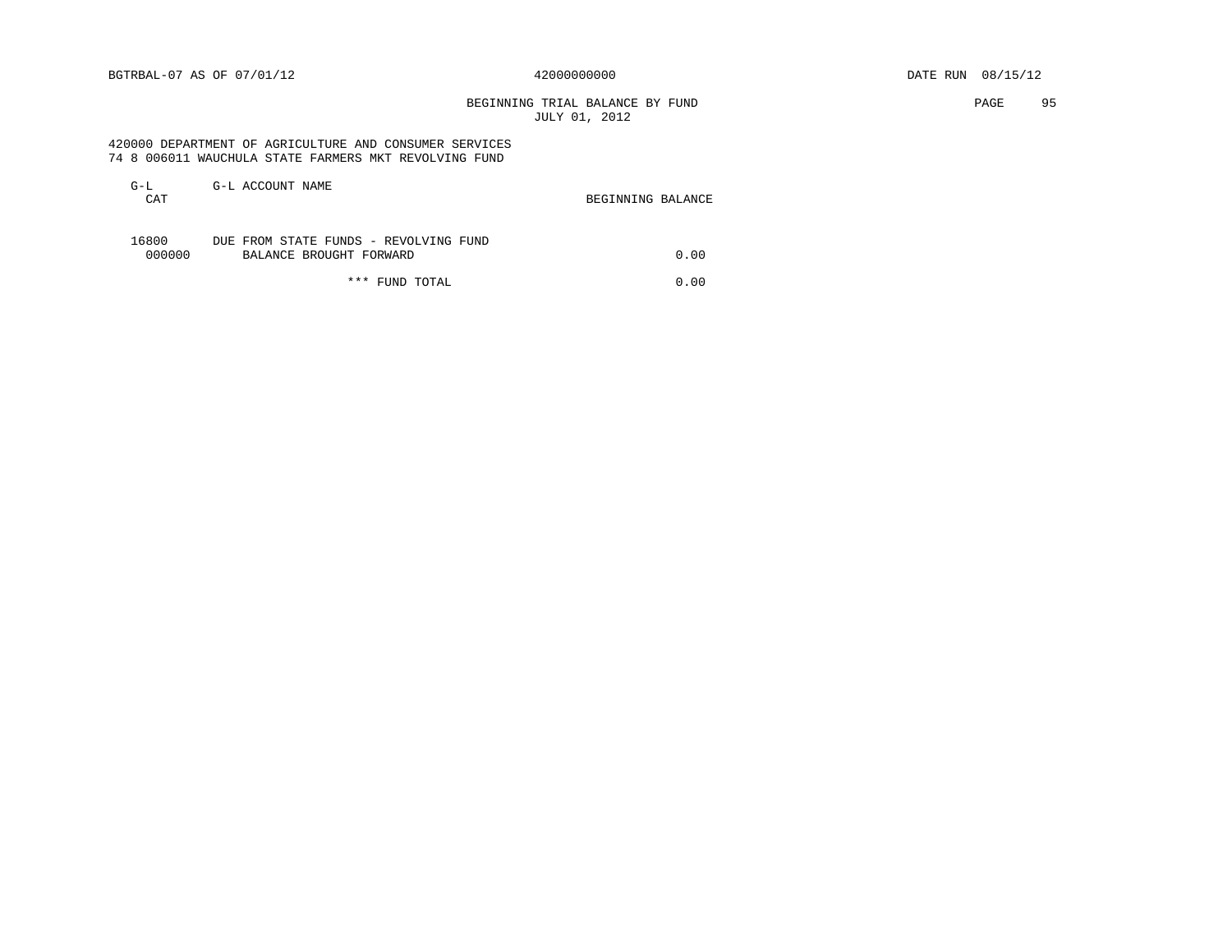# BEGINNING TRIAL BALANCE BY FUND **PAGE 96** JULY 01, 2012

 420000 DEPARTMENT OF AGRICULTURE AND CONSUMER SERVICES 74 8 006013 POMPANO STATE FARMERS MARKET-REVOLVING

| G-L<br>CAT      | G-L ACCOUNT NAME                                                 | BEGINNING BALANCE |
|-----------------|------------------------------------------------------------------|-------------------|
| 16800<br>000000 | DUE FROM STATE FUNDS - REVOLVING FUND<br>BALANCE BROUGHT FORWARD | 0.00              |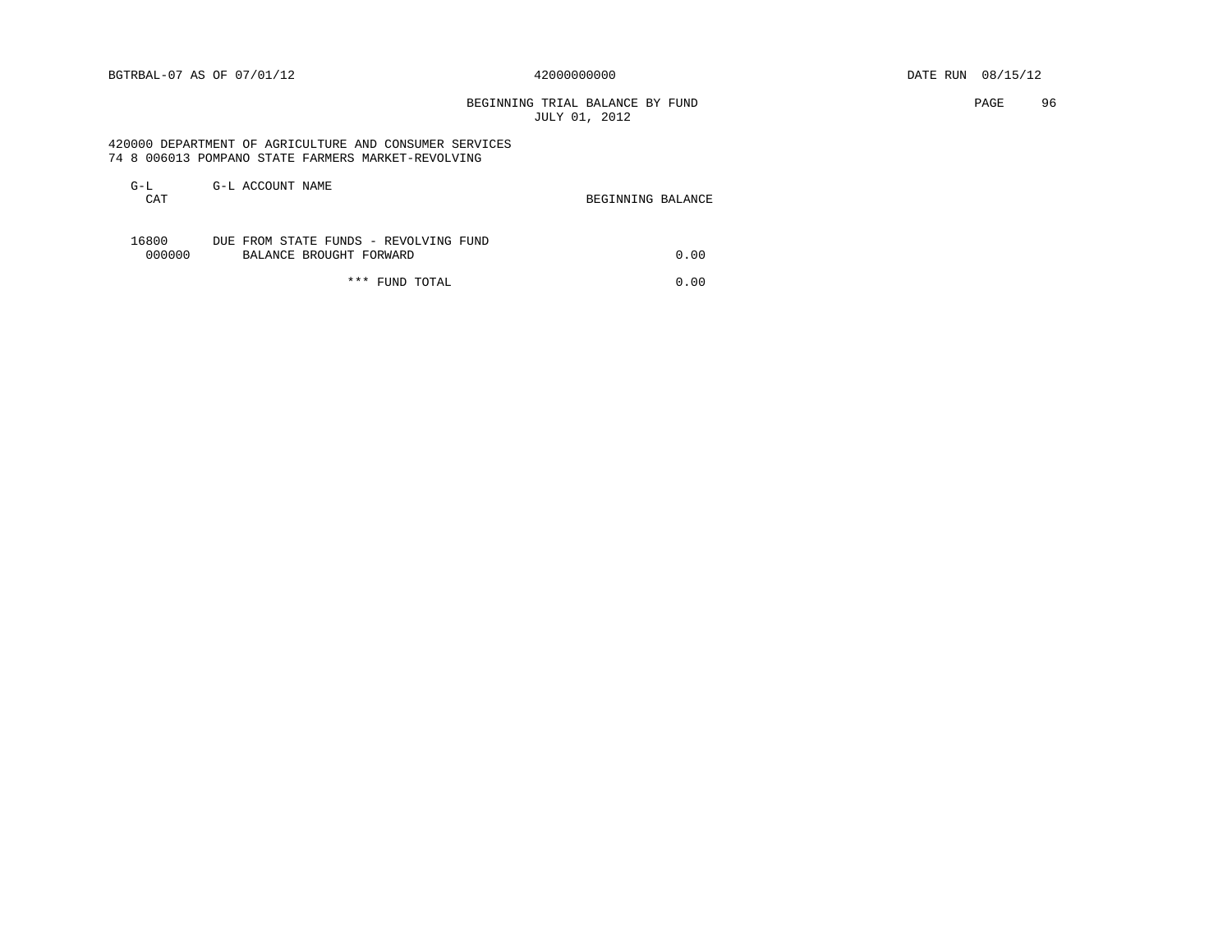BEGINNING TRIAL BALANCE BY FUND **PAGE** 97 JULY 01, 2012

 420000 DEPARTMENT OF AGRICULTURE AND CONSUMER SERVICES 74 8 007003 DIV OF FRUIT & VEGETABLES TRAVEL ADV REV FUND

| $G-L$  | G-L ACCOUNT NAME                      |                   |      |
|--------|---------------------------------------|-------------------|------|
| CAT    |                                       | BEGINNING BALANCE |      |
|        |                                       |                   |      |
| 16800  | DUE FROM STATE FUNDS - REVOLVING FUND |                   |      |
| 000000 | BALANCE BROUGHT FORWARD               |                   | 0.00 |
|        |                                       |                   |      |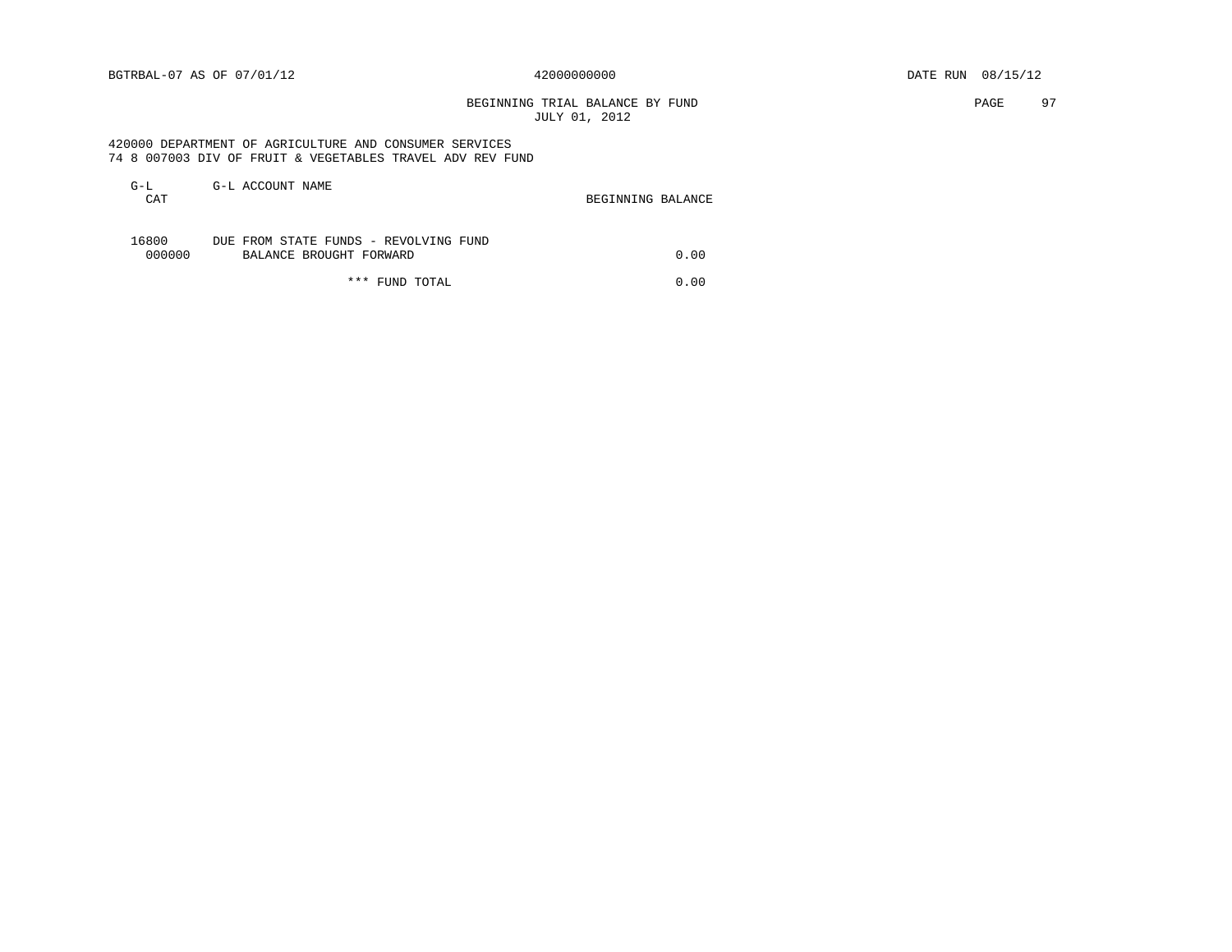# BEGINNING TRIAL BALANCE BY FUND **PAGE 98** JULY 01, 2012

 420000 DEPARTMENT OF AGRICULTURE AND CONSUMER SERVICES 74 8 007004 CITRUS FRUIT DEALERS CASH BOND ACCOUNT

| G-L   | CAT    | G-L ACCOUNT NAME<br>BEGINNING BALANCE                            |      |
|-------|--------|------------------------------------------------------------------|------|
| 16800 | 000000 | DUE FROM STATE FUNDS - REVOLVING FUND<br>BALANCE BROUGHT FORWARD | 0.00 |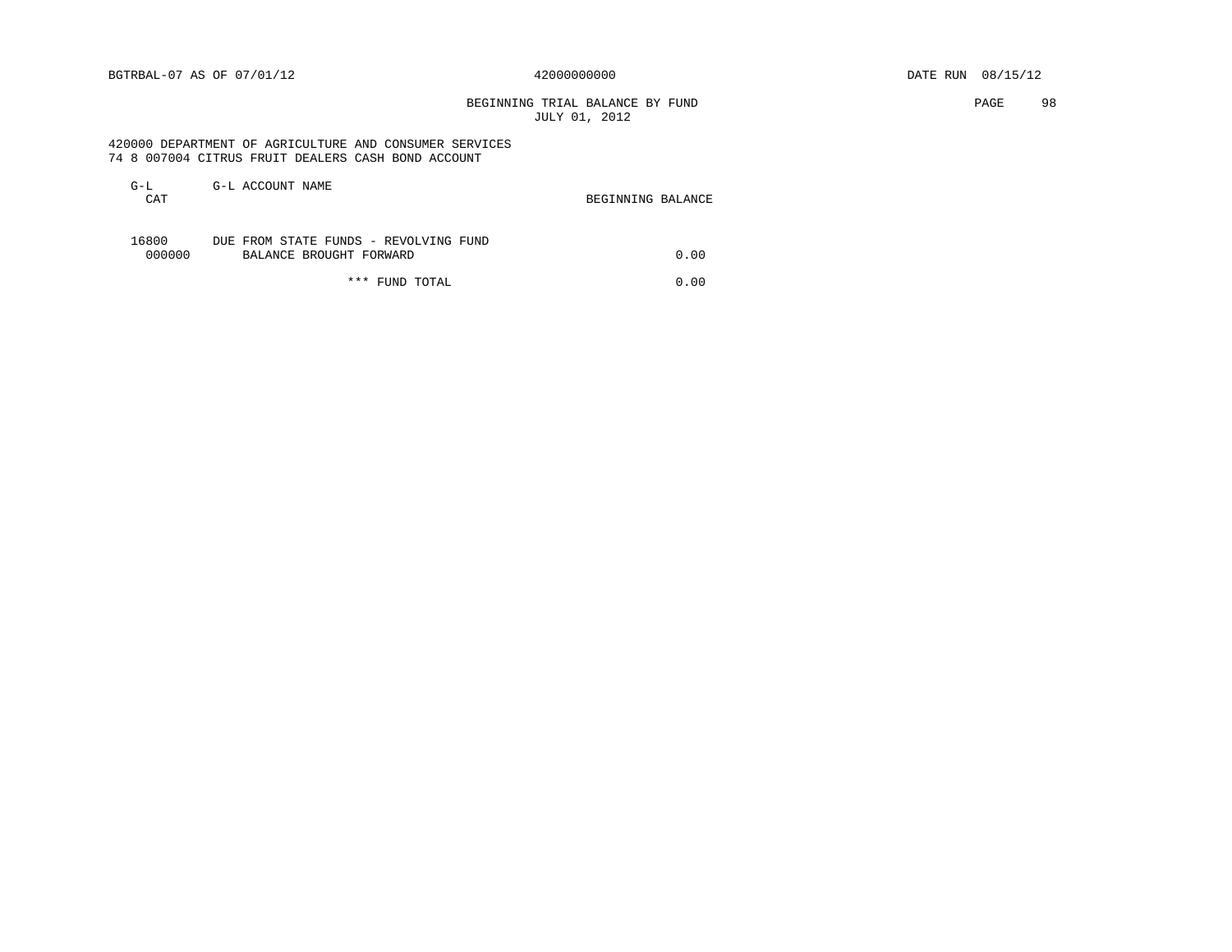# BEGINNING TRIAL BALANCE BY FUND **EXAMPLE 199** PAGE 99 JULY 01, 2012

 420000 DEPARTMENT OF AGRICULTURE AND CONSUMER SERVICES 74 8 009008 REVOLVING FUND/DIVISION OF LICENSING

| G-L<br>CAT      | G-L ACCOUNT NAME                                                 | BEGINNING BALANCE |      |
|-----------------|------------------------------------------------------------------|-------------------|------|
| 16800<br>000000 | DUE FROM STATE FUNDS - REVOLVING FUND<br>BALANCE BROUGHT FORWARD |                   | 0.00 |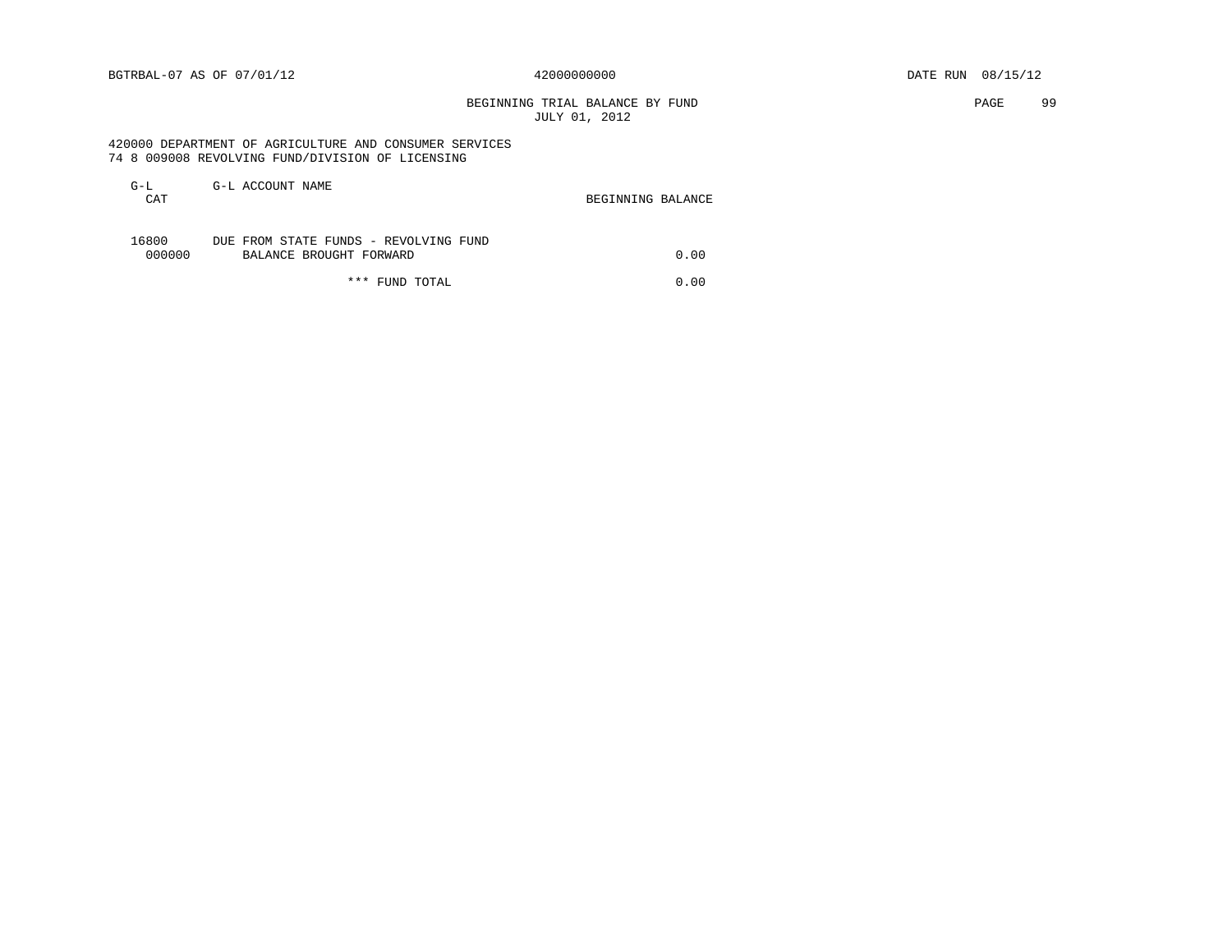BEGINNING TRIAL BALANCE BY FUND PAGE 100 JULY 01, 2012

| $G-L$<br>CAT     | G-L ACCOUNT NAME                                       | BEGINNING BALANCE         |
|------------------|--------------------------------------------------------|---------------------------|
|                  |                                                        |                           |
| 26400            | WORKS OF ART & HISTORICAL TREASURES-DE                 |                           |
| 060000           | OPERATING CAPITAL OUTLAY                               | 69,000.00                 |
| 26500            | ACC DEPR -WORKS OF ART & HISTORICAL T                  |                           |
| 060000           | OPERATING CAPITAL OUTLAY                               | $21, 272.04 -$            |
| 27100            | LAND AND LAND IMPROVEMENTS                             |                           |
| 000000           | BALANCE BROUGHT FORWARD                                | 13,537,501.22             |
| 000400           |                                                        | $1,208.00 -$              |
| 083371           | LAND ACQ/WINTER HAVEN-POLK                             | 140,000.00                |
|                  | ** GL<br>27100 TOTAL                                   | 13,676,293.22             |
| 27110            | TREE INVENTORY                                         |                           |
| 000000           | BALANCE BROUGHT FORWARD                                | 293,769,553.00            |
| 27200            | BUILDINGS AND BUILDING IMPROVEMENTS                    |                           |
| 000000           | BALANCE BROUGHT FORWARD                                | 69,898,235.93             |
| 000400           |                                                        | $35,732.90 -$             |
| 002900           |                                                        | $3,934.86-$               |
| 040000           | EXPENSES                                               | 37,787.20                 |
| 060000           | OPERATING CAPITAL OUTLAY                               | 55,398,069.24             |
| 082615           | CATEGORY NAME NOT ON TITLE FILE                        | $55,949.07-$              |
| 083045           | LAND ACOUISITION                                       | 23,987.00                 |
| 083160           | ADA-MAYO BUILDING                                      | $16,660.22-$              |
| 083275           | MAYO BLDG REFURB/REPAIRS                               | 472,716.89                |
| 083325           | HVAC REP/CONNER LAB BLDGS                              | 1,045,474.12              |
| 083377           | AGR INSP STATIONS - FL/ALA                             | 1,681,629.00              |
| 083628           | CONST/MAINT/TELE TOWER/STW                             | 3,890.00                  |
| 083637           | WAKULLA ST FOREST HOT FAC                              | 249,763.47                |
| 083643           | MAIN/REP/CONST-STATEWIDE                               | 432,499.67                |
| 083703           | MAINT/REP SFM-STW                                      | 10,878.00                 |
| 083728           | REPLACE CHILLER-MAYO BLDG                              | 1,453,105.64              |
| 083764           | REPL FOREST STAT/FT PIERCE                             | 587,955.34                |
| 083767           | CONST JOHN BETHEA ST HQT                               | 729,581.10                |
| 083789           | RELO WACCASASSA/HO-GAINSVL                             | 2,303,000.00              |
| 083791           | REP FORESTRY STATIONS-STW                              | 836,567.85                |
| 083794<br>083801 | REPL FOR STN-HILLSBOROUGH<br>RELO/REP/CIT BUD FAC-STWD | 16,488.30<br>940, 112. 10 |
| 085285           | CATEGORY NAME NOT ON TITLE FILE                        | 521, 445. 74-             |
| 085365           | REPAIRS & RENOVATIONS                                  | 18,374.75-                |
| 085775           | CATEGORY NAME NOT ON TITLE FILE                        | $26, 305.78 -$            |
| 087521           | CATEGORY NAME NOT ON TITLE FILE                        | $8, 241.53 -$             |
| 088617           | CATEGORY NAME NOT ON TITLE FILE                        | $27,000.00 -$             |
| 088880           | CATEGORY NAME NOT ON TITLE FILE                        | $3,120.00 -$              |
| 088890           | CATEGORY NAME NOT ON TITLE FILE                        | 316,351.00-               |
|                  |                                                        |                           |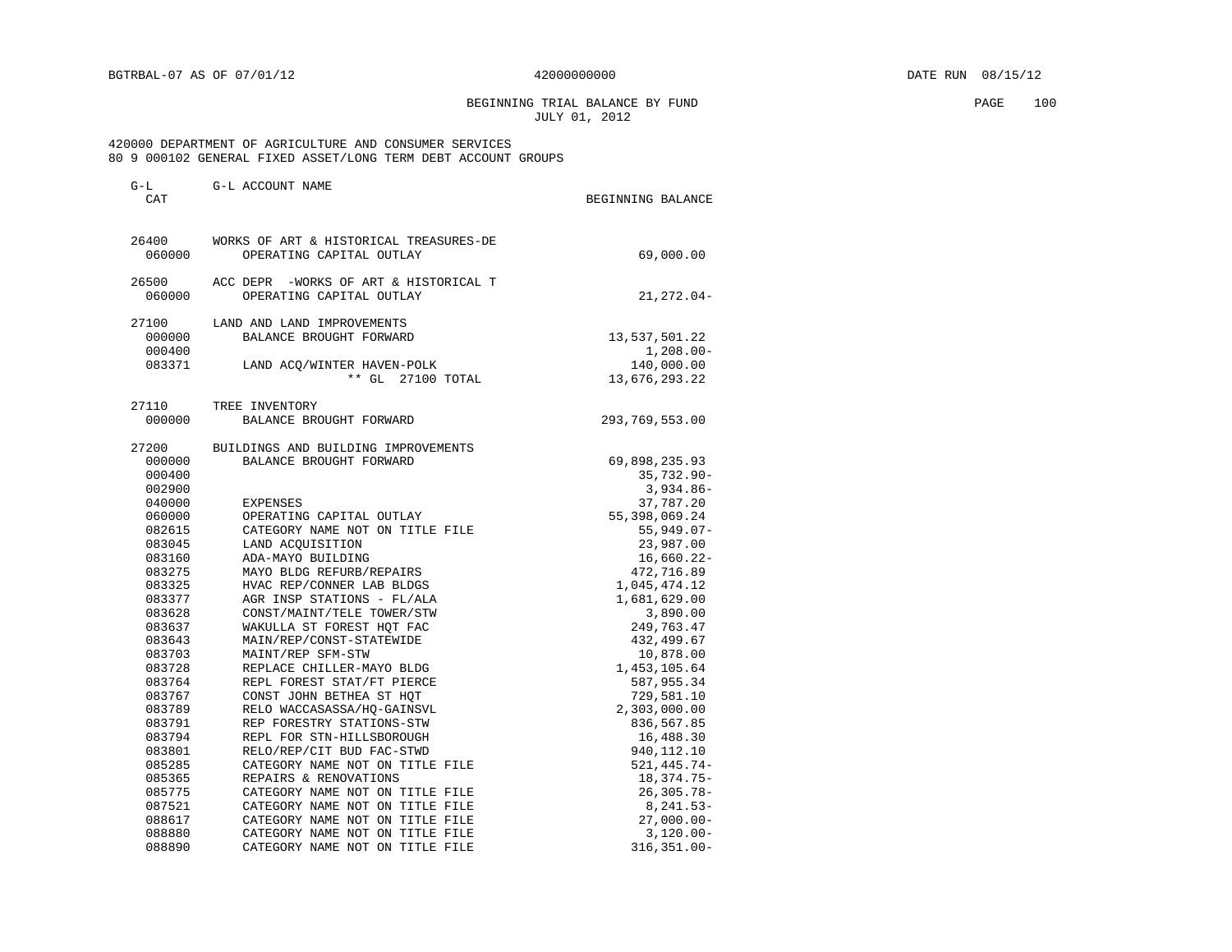## BEGINNING TRIAL BALANCE BY FUND PAGE 101 JULY 01, 2012

| G-L    | G-L ACCOUNT NAME                            |                   |
|--------|---------------------------------------------|-------------------|
| CAT    |                                             | BEGINNING BALANCE |
| 089928 | MAJOR DISASTER 04-05 HURRICANE CHARLEY      | 324, 223. 17      |
| 089957 | GRANTS AND AIDS - 2005 HURRICANES - AGY MGD | 4,600,264.43      |
| 100100 | FORESTRY WILDFIRE/SUPP EOU                  | 38,000.00         |
| 100443 | CITRUS CANKER ERADICATION                   | 4,147.95          |
| 100444 | CIT HEALTH RESPONSE PROGRM                  | 78,990.00         |
| 100619 | OFF-HIGHWAY VEHICLE/ RECREATION PROGRAM     | 85,757.33         |
| 100669 | ANIMAL PEST/DISEASE CONTRL                  | 96,630.00         |
| 100863 | NITRATE RSH/REMEDIATION                     | $1,380.00 -$      |
| 102096 | FLORIDA WILDFIRES FEMA 2000-01              | 2,730.00          |
| 103889 | INTERIM LAND MGMT/CARL                      | 195,400.00        |
| 109839 | G/A-HURRICANES 04-ST OPER                   | 5,350.00          |
| 109845 | GRANTS AND AIDS - 2005 HURRICANES - STATE O | 1,150.00          |
|        | ** GL 27200 TOTAL                           | 140,519,887.88    |
| 27300  | ACC DEPR - BUILDINGS & BUILDING IMPROV      |                   |
| 000000 | BALANCE BROUGHT FORWARD                     | 46, 450, 877.87-  |
| 000400 |                                             | 31,842.02         |
| 002900 |                                             | 3,934.86          |
| 040000 | EXPENSES                                    | 1,734.14-         |
| 060000 | OPERATING CAPITAL OUTLAY                    | 11,850,886.63-    |
| 080630 | CATEGORY NAME NOT ON TITLE FILE             | $52,053.24-$      |
| 080702 | CATEGORY NAME NOT ON TITLE FILE             | 487,559.44-       |
| 080749 | CATEGORY NAME NOT ON TITLE FILE             | $80, 251.80 -$    |
| 080977 | BLACKWATER RECRE AREA DEV                   | 127,391.04-       |
| 081134 | CATEGORY NAME NOT ON TITLE FILE             | 46,465.08-        |
| 081169 | CATEGORY NAME NOT ON TITLE FILE             | $200,632.20 -$    |
| 081180 | CATEGORY NAME NOT ON TITLE FILE             | $276,933.45-$     |
| 081505 | CATEGORY NAME NOT ON TITLE FILE             | 117,942.24-       |
| 081526 | CATEGORY NAME NOT ON TITLE FILE             | $312,628.08-$     |
| 081533 | CATEGORY NAME NOT ON TITLE FILE             | $125, 343.40 -$   |
| 082233 | CATEGORY NAME NOT ON TITLE FILE             | 4,163,773.29-     |
| 082602 | CATEGORY NAME NOT ON TITLE FILE             | $32,901.54-$      |
| 082643 | CATEGORY NAME NOT ON TITLE FILE             | $170,681.40-$     |
| 082936 | CATEGORY NAME NOT ON TITLE FILE             | 421,949.40-       |
| 083045 | LAND ACOUISITION                            | $88.14-$          |
| 083160 | ADA-MAYO BUILDING                           | $1,652,548.27-$   |
| 083275 | MAYO BLDG REFURB/REPAIRS                    | $94,543.20 -$     |
| 083325 | HVAC REP/CONNER LAB BLDGS                   | $19,658.40-$      |
| 083377 | AGR INSP STATIONS - FL/ALA                  | 336, 325.92-      |
| 083628 | CONST/MAINT/TELE TOWER/STW                  | $135.93-$         |
| 083637 | WAKULLA ST FOREST HOT FAC                   | $36, 133.62 -$    |
| 083643 | MAIN/REP/CONST-STATEWIDE                    | $31,417.03-$      |
| 083703 | MAINT/REP SFM-STW                           | $43,889.00 -$     |
| 083728 | REPLACE CHILLER-MAYO BLDG                   | 142,888.56-       |
| 083764 | REPL FOREST STAT/FT PIERCE                  | 152,868.30-       |
| 083767 | CONST JOHN BETHEA ST HOT                    | 175, 337.82-      |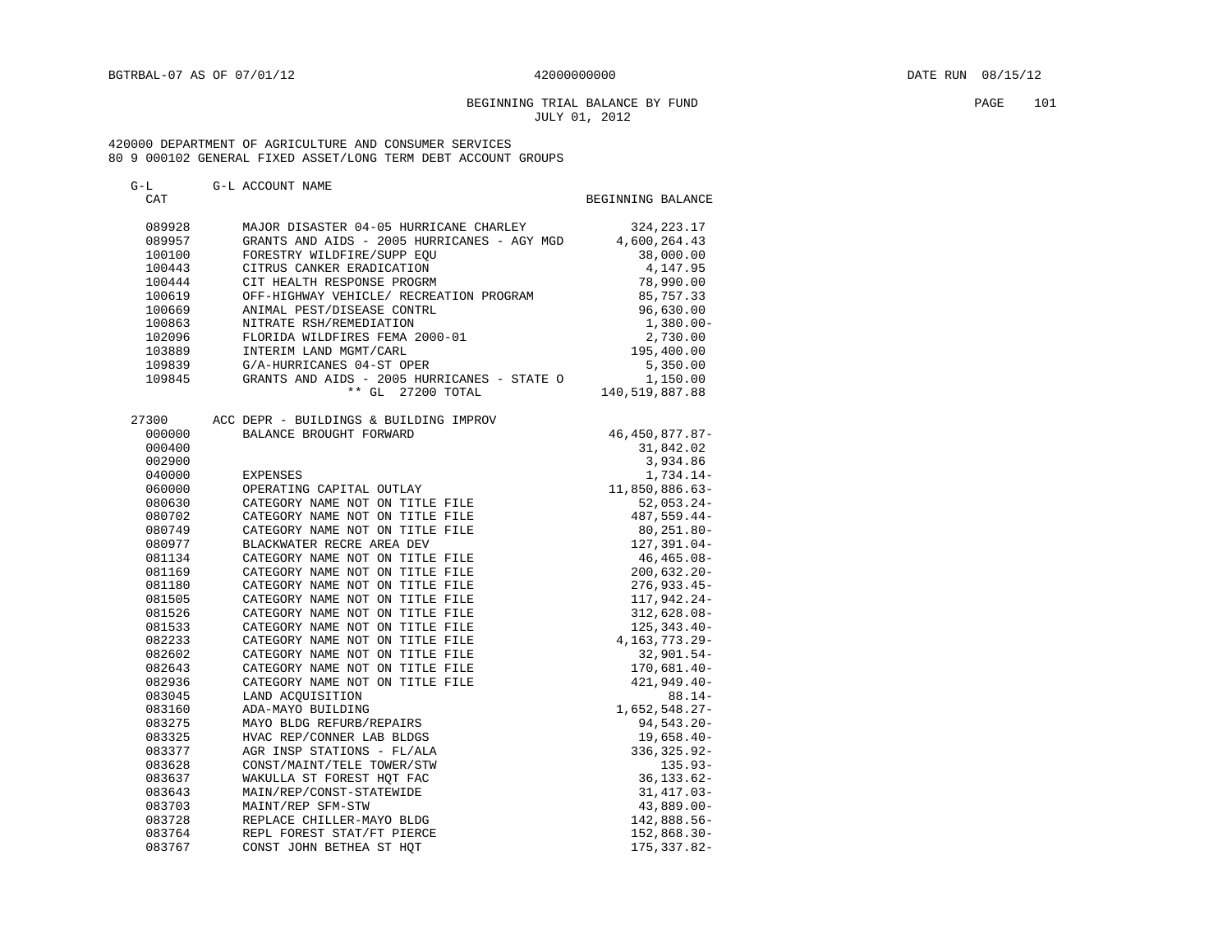G-L G-L ACCOUNT NAME

## BEGINNING TRIAL BALANCE BY FUND PAGE 102 JULY 01, 2012

| CAT    |                                                                                                                                                                                                                                                                                                                                                                                                                                                                                                                                                | BEGINNING BALANCE |
|--------|------------------------------------------------------------------------------------------------------------------------------------------------------------------------------------------------------------------------------------------------------------------------------------------------------------------------------------------------------------------------------------------------------------------------------------------------------------------------------------------------------------------------------------------------|-------------------|
| 083789 | $\begin{tabular}{c} {\bf \Large ACCASASSA/HQ-GAINSVL} \\ \bf \Large CRESTRY STATIONS-STM \\ \bf \Large LD/RED/CIT BUD FAC-STMD \\ \bf \Large LD/RED/CIT BUD FAC-STMD \\ \bf \Large CATEGORY NAME NOT ON TITLE FILE \\ \bf \Large 'NINT/RPR, SFM, STW \\ \bf \Large 'ORY NAME NOT ON TITLE FILE \\ \bf \Large (REDL/REPL/END-PC SFM \\ \bf \Large GADSDEN SFM \\ \bf \Large 'T ON TITLE FILE \\ \bf \small 'T ITLE FILE \\ \bf \small 'TLE FILE \\ \bf \small \small TLE \\ \bf \small TLE \\ \bf \small TLE \\ \bf \small TLE \\ \bf \small T$ | 494,032.38-       |
| 083791 |                                                                                                                                                                                                                                                                                                                                                                                                                                                                                                                                                | 35, 116. 19 -     |
| 083794 |                                                                                                                                                                                                                                                                                                                                                                                                                                                                                                                                                | 1,190.80-         |
| 083801 |                                                                                                                                                                                                                                                                                                                                                                                                                                                                                                                                                | 153,034.84-       |
| 083810 |                                                                                                                                                                                                                                                                                                                                                                                                                                                                                                                                                | 15,431.04-        |
| 083915 |                                                                                                                                                                                                                                                                                                                                                                                                                                                                                                                                                | 27,879.72-        |
| 083960 |                                                                                                                                                                                                                                                                                                                                                                                                                                                                                                                                                | $277,835.28-$     |
| 083965 |                                                                                                                                                                                                                                                                                                                                                                                                                                                                                                                                                | $767,693.64-$     |
| 083986 |                                                                                                                                                                                                                                                                                                                                                                                                                                                                                                                                                | $569,611.20 -$    |
| 083988 |                                                                                                                                                                                                                                                                                                                                                                                                                                                                                                                                                | $105, 358.80 -$   |
| 083996 |                                                                                                                                                                                                                                                                                                                                                                                                                                                                                                                                                | 1,184,370.40-     |
| 084438 |                                                                                                                                                                                                                                                                                                                                                                                                                                                                                                                                                | $201, 269.06 -$   |
| 084456 |                                                                                                                                                                                                                                                                                                                                                                                                                                                                                                                                                | $30,559.08 -$     |
| 085285 |                                                                                                                                                                                                                                                                                                                                                                                                                                                                                                                                                | $103,410.60 -$    |
| 085365 |                                                                                                                                                                                                                                                                                                                                                                                                                                                                                                                                                | $110,399.62-$     |
| 085775 |                                                                                                                                                                                                                                                                                                                                                                                                                                                                                                                                                | $169,568.98 -$    |
| 085780 |                                                                                                                                                                                                                                                                                                                                                                                                                                                                                                                                                | $9,436.19-$       |
| 085785 | CATEGORY NAME NOT ON TITLE FILE                                                                                                                                                                                                                                                                                                                                                                                                                                                                                                                | $52,550.69-$      |
| 085915 | CATEGORY NAME NOT ON TITLE FILE                                                                                                                                                                                                                                                                                                                                                                                                                                                                                                                | $3,923.11-$       |
| 086160 | CATEGORY NAME NOT ON TITLE FILE                                                                                                                                                                                                                                                                                                                                                                                                                                                                                                                | $165, 229.60 -$   |
| 086461 | CATEGORY NAME NOT ON TITLE FILE                                                                                                                                                                                                                                                                                                                                                                                                                                                                                                                | $69,952.01 -$     |
| 086496 | CATEGORY NAME NOT ON TITLE FILE                                                                                                                                                                                                                                                                                                                                                                                                                                                                                                                | $72,418.80 -$     |
| 088619 | CATEGORY NAME NOT ON TITLE FILE                                                                                                                                                                                                                                                                                                                                                                                                                                                                                                                | 199,900.80-       |
| 088640 | CATEGORY NAME NOT ON TITLE FILE                                                                                                                                                                                                                                                                                                                                                                                                                                                                                                                | 198, 311.88-      |
| 088688 | CATEGORY NAME NOT ON TITLE FILE                                                                                                                                                                                                                                                                                                                                                                                                                                                                                                                | $2,425.00-$       |
| 089080 | DEBT SERVICE-SAVE EVERG                                                                                                                                                                                                                                                                                                                                                                                                                                                                                                                        | 150,616.94-       |
| 089928 | MAJOR DISASTER 04-05 HURRICANE CHARLEY                                                                                                                                                                                                                                                                                                                                                                                                                                                                                                         | 28,819.84-        |
| 089957 | GRANTS AND AIDS - 2005 HURRICANES - AGY MGD                                                                                                                                                                                                                                                                                                                                                                                                                                                                                                    | $11,869.41-$      |
| 100100 | FORESTRY WILDFIRE/SUPP EQU                                                                                                                                                                                                                                                                                                                                                                                                                                                                                                                     | 8,566.49-         |
| 100443 | CITRUS CANKER ERADICATION                                                                                                                                                                                                                                                                                                                                                                                                                                                                                                                      | $99, 290.21 -$    |
| 100444 | CIT HEALTH RESPONSE PROGRM                                                                                                                                                                                                                                                                                                                                                                                                                                                                                                                     | 1,880.70-         |
| 100595 | CATEGORY NAME NOT ON TITLE FILE                                                                                                                                                                                                                                                                                                                                                                                                                                                                                                                | $23,548.35-$      |
| 100619 | OFF-HIGHWAY VEHICLE/ RECREATION PROGRAM                                                                                                                                                                                                                                                                                                                                                                                                                                                                                                        | 14,894.74-        |
| 100669 | ANIMAL PEST/DISEASE CONTRL                                                                                                                                                                                                                                                                                                                                                                                                                                                                                                                     | 24,801.70-        |
| 102096 | FLORIDA WILDFIRES FEMA 2000-01                                                                                                                                                                                                                                                                                                                                                                                                                                                                                                                 | 1,201.20-         |
| 103889 | INTERIM LAND MGMT/CARL                                                                                                                                                                                                                                                                                                                                                                                                                                                                                                                         | $72, 122.30 -$    |
| 109839 | G/A-HURRICANES 04-ST OPER                                                                                                                                                                                                                                                                                                                                                                                                                                                                                                                      | $1,753.48-$       |
| 109845 | GRANTS AND AIDS - 2005 HURRICANES - STATE O                                                                                                                                                                                                                                                                                                                                                                                                                                                                                                    | $511.20 -$        |
|        | ** GL 27300 TOTAL                                                                                                                                                                                                                                                                                                                                                                                                                                                                                                                              | 73,030,847.82-    |
| 27400  | INFRASTRUCTURE AND OTHER IMPROVEMENTS                                                                                                                                                                                                                                                                                                                                                                                                                                                                                                          |                   |
| 000000 | BALANCE BROUGHT FORWARD                                                                                                                                                                                                                                                                                                                                                                                                                                                                                                                        | 6,530,244.43      |
| 000400 |                                                                                                                                                                                                                                                                                                                                                                                                                                                                                                                                                | $22,695.99 -$     |
| 002900 |                                                                                                                                                                                                                                                                                                                                                                                                                                                                                                                                                | $2,550.00 -$      |
| 060000 | OPERATING CAPITAL OUTLAY                                                                                                                                                                                                                                                                                                                                                                                                                                                                                                                       | 7,221.92-         |
| 080615 | CATEGORY NAME NOT ON TITLE FILE                                                                                                                                                                                                                                                                                                                                                                                                                                                                                                                | $4,504.00 -$      |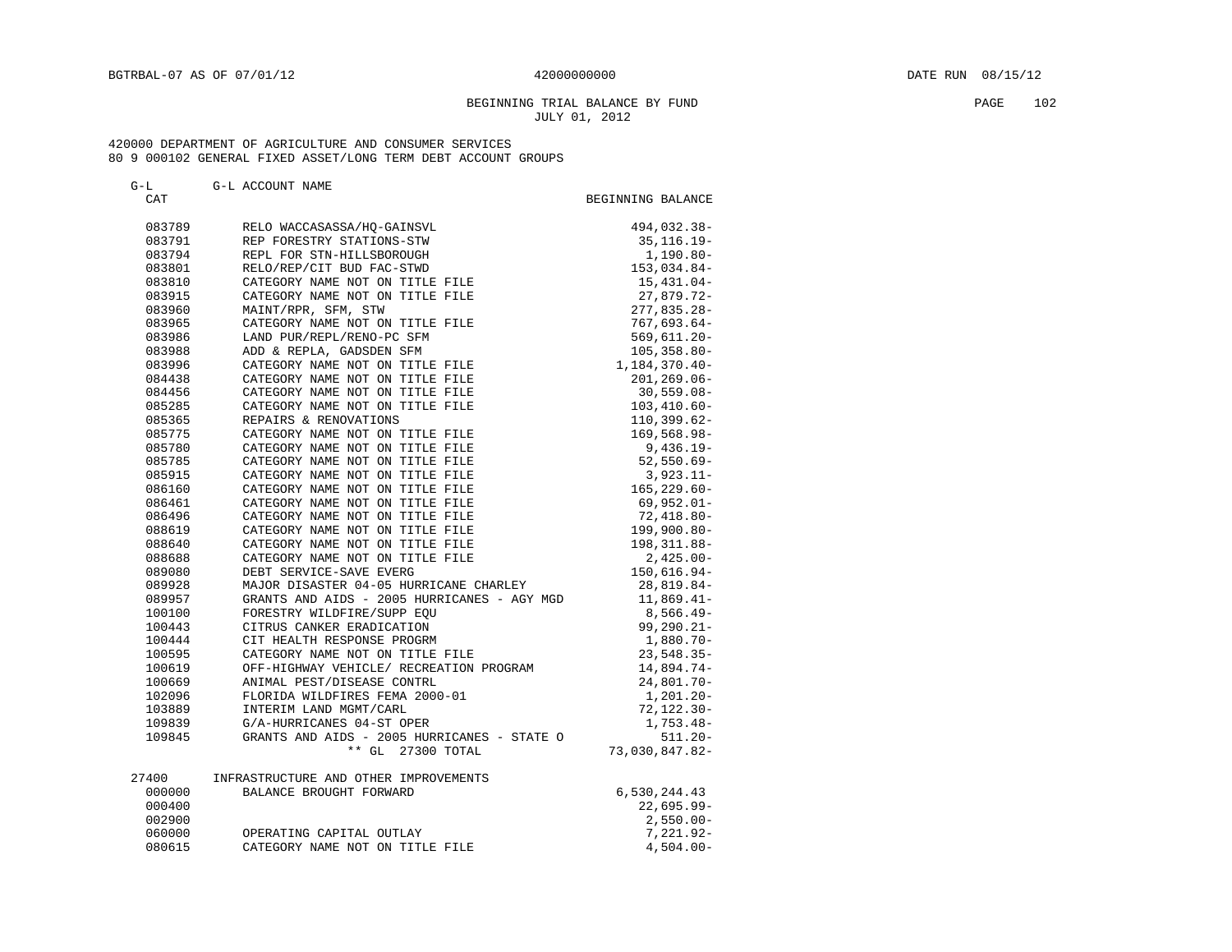## BEGINNING TRIAL BALANCE BY FUND PAGE 103 JULY 01, 2012

| G-L    | G-L ACCOUNT NAME                                         |                   |
|--------|----------------------------------------------------------|-------------------|
| CAT    |                                                          | BEGINNING BALANCE |
|        |                                                          |                   |
| 080702 | CATEGORY NAME NOT ON TITLE FILE                          | $3,750.00 -$      |
| 080977 | BLACKWATER RECRE AREA DEV                                | $11,303.17-$      |
| 082602 | CATEGORY NAME NOT ON TITLE FILE                          | $2,580.00 -$      |
| 082615 | CATEGORY NAME NOT ON TITLE FILE                          | $1,870.00 -$      |
| 083855 | AG LAW ENFORCEMENT INTERSTATE RAMP RENOVATI 1,373,651.18 |                   |
| 083958 | CATEGORY NAME NOT ON TITLE FILE                          | $35, 174.21 -$    |
| 083960 | MAINT/RPR, SFM, STW                                      | $1,588.00 -$      |
| 083996 | CATEGORY NAME NOT ON TITLE FILE                          | $1,279.42-$       |
| 085232 | REP/REN ST. FARMERS' MRKT                                | $2,438.00-$       |
| 085365 | REPAIRS & RENOVATIONS                                    | $5,885.12-$       |
| 085964 | KEPAIKS & KENOVAIIONS<br>CATEGORY NAME NOT ON TITLE FILE | $9,777.38 -$      |
| 100669 | ANIMAL PEST/DISEASE CONTRL<br>INTERIM LAND MGMT/CARL     | 21,795.00         |
| 103889 |                                                          | 26,640.00         |
|        | ** GL 27400 TOTAL                                        | 7,839,713.40      |
|        |                                                          |                   |
| 27500  | ACC DEPR - INFRASTRUCTURE & OTHER IMPR                   |                   |
| 000000 | BALANCE BROUGHT FORWARD                                  | $3,506,732.22 -$  |
| 000400 |                                                          | 17,570.99         |
| 002900 |                                                          | 2,550.00          |
| 060000 | OPERATING CAPITAL OUTLAY                                 | $372,646.68 -$    |
| 080702 | CATEGORY NAME NOT ON TITLE FILE                          | $19,966.00 -$     |
| 080977 | BLACKWATER RECRE AREA DEV                                | $89,075.63-$      |
| 081520 | CATEGORY NAME NOT ON TITLE FILE                          | $12,445.00-$      |
| 081526 | CATEGORY NAME NOT ON TITLE FILE                          | 8,590.32-         |
| 082233 | CATEGORY NAME NOT ON TITLE FILE                          | $35,376.11 -$     |
| 082251 | CATEGORY NAME NOT ON TITLE FILE                          | 9,470.00-         |
| 082602 | CATEGORY NAME NOT ON TITLE FILE                          | $36,425.00 -$     |
| 083160 | ADA-MAYO BUILDING                                        | $83,906.43-$      |
| 083605 | BEAR CREEK HOTS FACILITIES                               | $38,497.69 -$     |
| 083855 | AG LAW ENFORCEMENT INTERSTATE RAMP RENOVATI              | 178,574.76-       |
| 083901 | CATEGORY NAME NOT ON TITLE FILE                          | $73,513.20 -$     |
| 083915 | CATEGORY NAME NOT ON TITLE FILE                          | 14,048.46-        |
| 083960 | MAINT/RPR, SFM, STW                                      | $39, 177.20 -$    |
| 083977 | CATEGORY NAME NOT ON TITLE FILE                          | $63,068.40-$      |
| 083996 | CATEGORY NAME NOT ON TITLE FILE                          | 485,658.70-       |
| 084438 | CATEGORY NAME NOT ON TITLE FILE                          | $9,113.99 -$      |
| 084492 | CATEGORY NAME NOT ON TITLE FILE                          | $98, 220.60 -$    |
| 085232 | REP/REN ST. FARMERS' MRKT                                | 2,990.00-         |
| 085285 | CATEGORY NAME NOT ON TITLE FILE                          | $21,949.92 -$     |
| 085365 | REPAIRS & RENOVATIONS                                    | 14,922.53-        |
| 085775 | CATEGORY NAME NOT ON TITLE FILE                          | $1,236.00 -$      |
| 085785 | CATEGORY NAME NOT ON TITLE FILE                          | $5,725.00 -$      |
| 085964 | CATEGORY NAME NOT ON TITLE FILE                          | $1,031.39-$       |
| 086013 | CATEGORY NAME NOT ON TITLE FILE                          | $3,320.00 -$      |
| 086160 | CATEGORY NAME NOT ON TITLE FILE                          | $2,845.00-$       |
| 086496 | CATEGORY NAME NOT ON TITLE FILE                          | $3,860.22 -$      |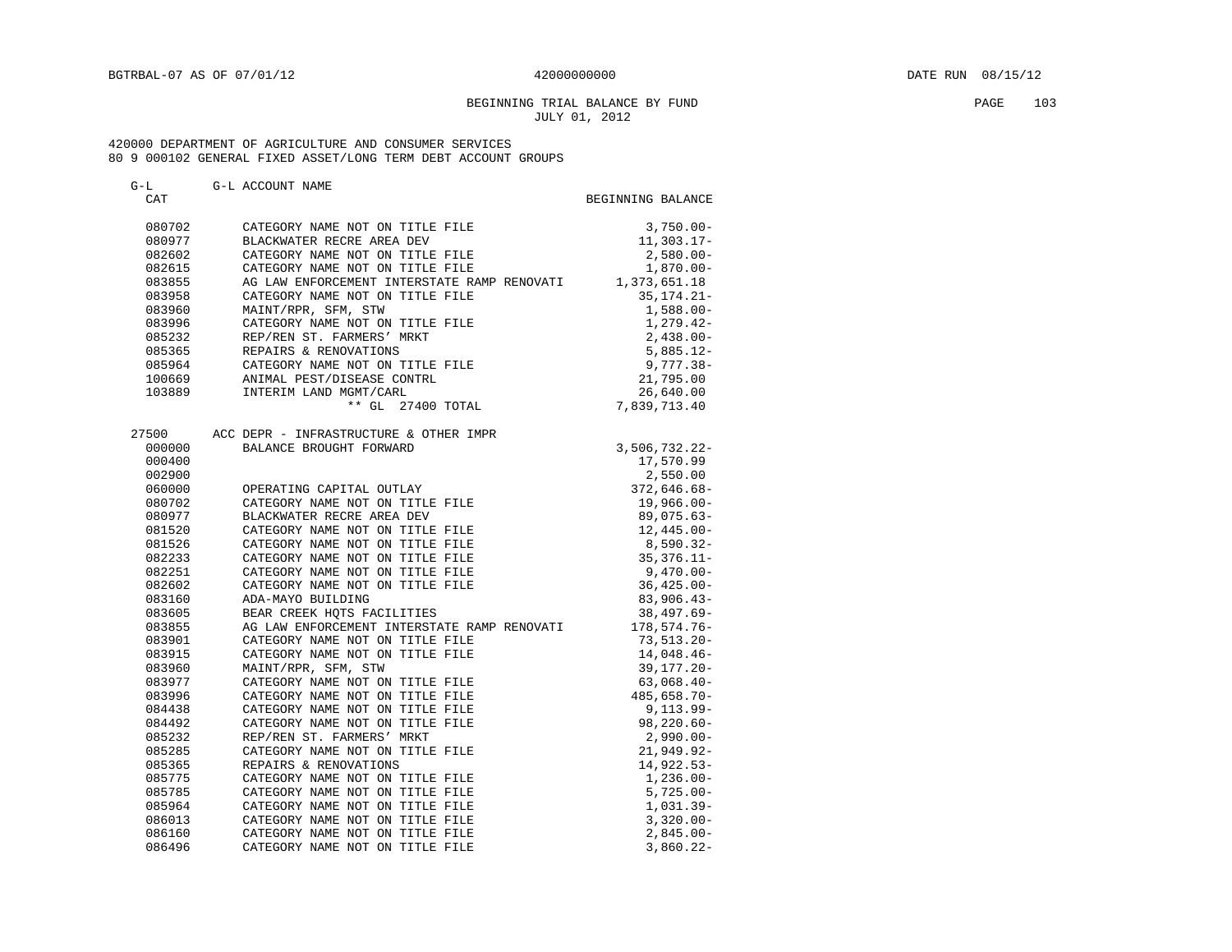## BEGINNING TRIAL BALANCE BY FUND **PAGE** 104 JULY 01, 2012

| G-L    | G-L ACCOUNT NAME                            |                   |
|--------|---------------------------------------------|-------------------|
| CAT    |                                             | BEGINNING BALANCE |
|        |                                             |                   |
| 087521 | CATEGORY NAME NOT ON TITLE FILE             | $2,194.08-$       |
| 087529 | CATEGORY NAME NOT ON TITLE FILE             | $1,521.00-$       |
| 088601 | CITRUS/DAIRY LABS                           | $1,665.00 -$      |
| 088682 | CATEGORY NAME NOT ON TITLE FILE             | 13,870.08-        |
| 088877 | CATEGORY NAME NOT ON TITLE FILE             | $7,900.00 -$      |
| 100669 | ANIMAL PEST/DISEASE CONTRL                  | $544.89 -$        |
| 103889 | INTERIM LAND MGMT/CARL                      | $18,358.12-$      |
|        | ** GL 27500 TOTAL                           | $5,258,318.63-$   |
| 27600  | FURNITURE AND EQUIPMENT                     |                   |
| 000000 | BALANCE BROUGHT FORWARD                     | 93,760,571.30     |
| 000400 |                                             | 1,203,210.39-     |
| 001500 |                                             | $50, 593.00 -$    |
|        |                                             |                   |
| 002900 |                                             | $5,865,837.44-$   |
| 040000 | EXPENSES                                    | 104,730.64        |
| 050896 | MOSQUITO CONTROL PROGRAM                    | $132, 456.87 -$   |
| 060000 | OPERATING CAPITAL OUTLAY                    | 12,849,280.52     |
| 080315 | CATEGORY NAME NOT ON TITLE FILE             | $6, 205.03 -$     |
| 081171 | CATEGORY NAME NOT ON TITLE FILE             | $5,193.00 -$      |
| 082233 | CATEGORY NAME NOT ON TITLE FILE             | $13,367.04-$      |
| 082251 | CATEGORY NAME NOT ON TITLE FILE             | $53,052.00 -$     |
| 082615 | CATEGORY NAME NOT ON TITLE FILE             | $1,629.60-$       |
| 083618 | CATEGORY NAME NOT ON TITLE FILE             | $1,730.00 -$      |
| 083649 | MAINTENANCE/REPAIRS/CONSTRUCTION - WILDFIRE | 39,959.07         |
| 083680 | CATEGORY NAME NOT ON TITLE FILE             | $27,645.95 -$     |
| 083692 | CATEGORY NAME NOT ON TITLE FILE             | 39,957.81-        |
| 083751 | BIOCONTAINMENT FAC/KISS LAB                 | 3,510.00          |
| 083778 | CONSTRUCTION-ADDITIONS KISSIMMEE DIAGNOSTIC | 13,772.65         |
| 083791 | REP FORESTRY STATIONS-STW                   | 1,615.50          |
| 083801 | RELO/REP/CIT BUD FAC-STWD                   | 20,515.00         |
| 085701 | CATEGORY NAME NOT ON TITLE FILE             | $1,276.00-$       |
| 087509 | CATEGORY NAME NOT ON TITLE FILE             | $1,068.48-$       |
| 089080 | DEBT SERVICE-SAVE EVERG                     | $2,250.00-$       |
| 089957 | GRANTS AND AIDS - 2005 HURRICANES - AGY MGD | 1,208.15          |
| 100014 | ACO & REPLACE PATROL VEH                    | $4,610.00-$       |
| 100021 | ACQUISITION/MOTOR VEHICLES                  | 875,837.17        |
| 100037 | BLACK PARLATORIA SCALE                      | $3,465.00 -$      |
| 100052 | ACO & REPL BOAT/MOT/TRAIL                   | 28,927.94-        |
| 100100 | FORESTRY WILDFIRE/SUPP EQU                  | 17,788,355.40     |
| 100101 | AGRI EMER MEDFLY PROGRAM                    | $156,885.51-$     |
| 100103 | CATEGORY NAME NOT ON TITLE FILE             | 7,246.00-         |
| 100131 | FLA AGRIC PROM CAMPAIGN                     | 45,377.55         |
| 100138 | CATEGORY NAME NOT ON TITLE FILE             | $28,753.89-$      |
| 100153 | CATEGORY NAME NOT ON TITLE FILE             | $5,204.35-$       |
| 100230 | ENVIRONMENTAL EDUCATION                     | $2,479.35-$       |
| 100235 | PLANT/PEST/DIS MON & CONT                   | $2,356.00 -$      |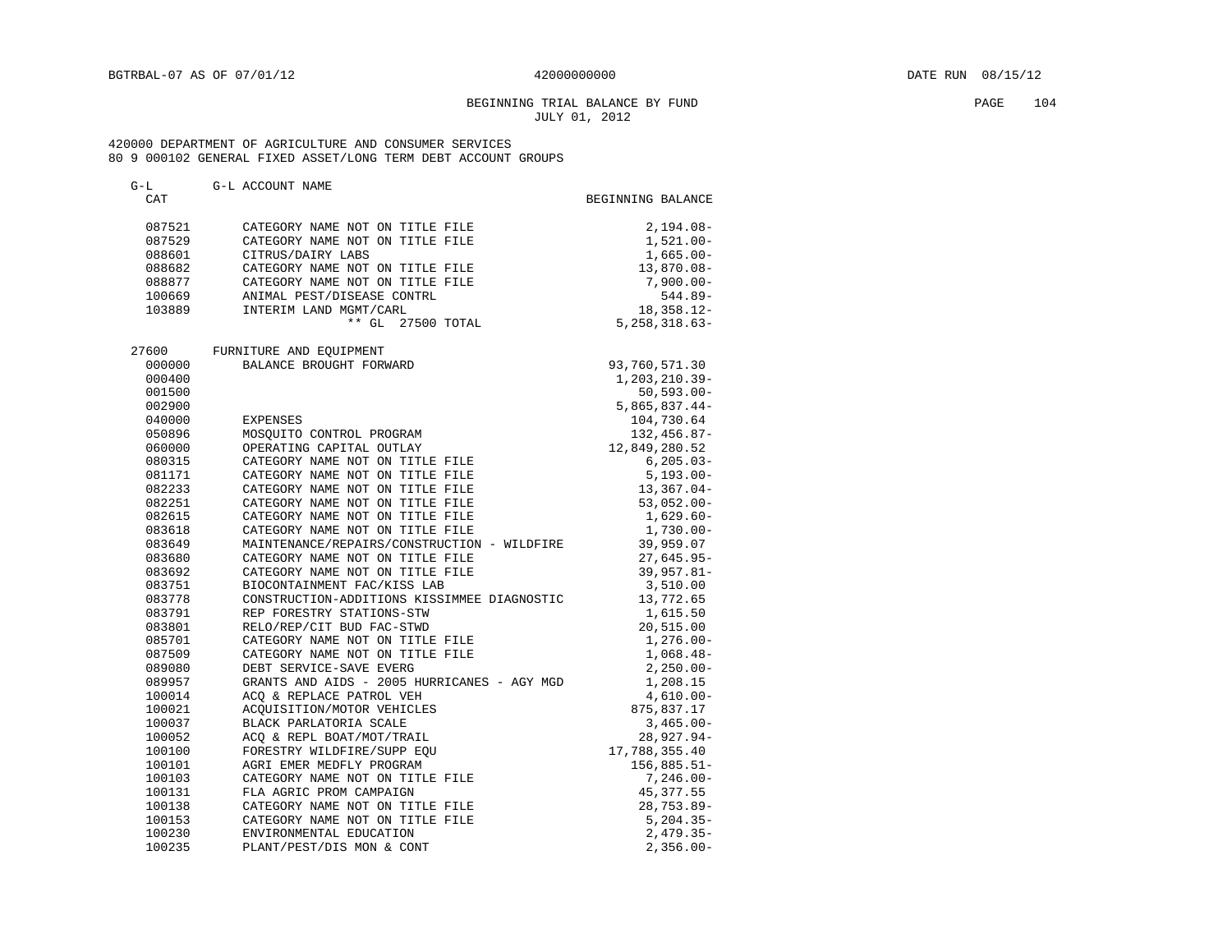## BEGINNING TRIAL BALANCE BY FUND **EXAMPLE 105** PAGE 105 JULY 01, 2012

| $G-L$      | G-L ACCOUNT NAME                                                          |                   |
|------------|---------------------------------------------------------------------------|-------------------|
| <b>CAT</b> |                                                                           | BEGINNING BALANCE |
| 100261     | 800 MHZ EOUIP/MAINTENANCE                                                 | 142,531.75        |
| 100262     | FED VALUE-PROD SPEC CROP                                                  | 23,034.99         |
| 100264     | FED SUPPORT-FLA AGR PROMO                                                 | 8,992.12          |
| 100307     | CATEGORY NAME NOT ON TITLE FILE                                           | $3,427.00-$       |
| 100443     | CITRUS CANKER ERADICATION                                                 | $2,440,940.57-$   |
| 100444     | CIT HEALTH RESPONSE PROGRM                                                | 1,079,378.84      |
| 100595     | CATEGORY NAME NOT ON TITLE FILE                                           | $20,663.00 -$     |
| 100619     | OFF-HIGHWAY VEHICLE/ RECREATION PROGRAM                                   | 2,150.00          |
| 100669     | ANIMAL PEST/DISEASE CONTRL                                                | 1,540,214.06      |
| 100671     | PLANT PEST & DISEASE CONTR                                                | 385, 159. 18      |
| 100737     | CATEGORY NAME NOT ON TITLE FILE                                           | $19,455.50 -$     |
| 100777     | CONTRACTED SERVICES                                                       | 9,442.12          |
| 100838     | G/A-MARKETING ORDERS                                                      | 42,092.73         |
| 100851     | DOMESTIC SECURITY                                                         | 34,976.56         |
| 100863     | NITRATE RSH/REMEDIATION                                                   | 53,270.26         |
| 101276     | CATEGORY NAME NOT ON TITLE FILE                                           | $18,625.00 -$     |
| 101380     |                                                                           | $18,097.00 -$     |
| 102087     | CATEGORY NAME NOT ON TITLE FILE<br>F/A MAJOR DISASTERS 99-00 FL WILDFIRES | 2,546.00-         |
| 102096     | FLORIDA WILDFIRES FEMA 2000-01                                            | 28,996.25         |
| 102345     | OYSTER PLANTING                                                           | 576,061.64        |
| 102655     | MOSOUITO CONTROL PROGRAM                                                  | 134,972.58        |
| 102878     | G/A-EMER FEEDING ORG                                                      | $99,060.36 -$     |
| 103830     | CATEGORY NAME NOT ON TITLE FILE                                           | $11,563.00 -$     |
| 103889     | INTERIM LAND MGMT/CARL                                                    | 2,163,383.06      |
| 103997     | CATEGORY NAME NOT ON TITLE FILE                                           | $4,230.00-$       |
| 104128     | BEST MGT PRACT/COST SHARE                                                 | 241,048.18        |
| 104134     | WATER WELL CLEANUP                                                        | $11,011,00-$      |
| 104205     | CATEGORY NAME NOT ON TITLE FILE                                           | $8,209.91 -$      |
| 105000     | CATEGORY NAME NOT ON TITLE FILE                                           | $512,836.45-$     |
| 105256     | G/A-HURRICANE ANDREW REL                                                  | $14.076.50 -$     |
| 106969     | AQUACULTURE DEVELOPMENT                                                   | 14,729.95         |
| 107000     | AQUACULTURE PROGRAM GRANTS                                                | 99,665.22         |
| 108037     | G/A-DEEPWATER HORIZON/SO                                                  | 1,398,853.08      |
| 109390     | GRANTS AND AIDS-AMERICAN RECOVERY AND REINV                               | 715,191.91        |
| 109825     | G/A-MD-WILDFIRES/97-98-OP                                                 | $11,936.00 -$     |
| 109827     | G/A MAJOR DISASTER 04-05-HURICANE CHARLEY                                 | 16,385.00         |
| 109829     | G/A-M/D 2004-05 HURR FRANCES-E/O 04-192 ST                                | 3,465.00          |
| 109831     | GRANT & AID MAJOR DISASTER 04-05 HURR IVAN                                | 7,804.60          |
| 109836     | G/A MD JEANNE ST OP 04/05                                                 | 1,961.39          |
| 109839     | G/A-HURRICANES 04-ST OPER                                                 | 5, 230, 107.55    |
| 109851     | G/A-2008-09 SEVERE WEATHER AND FLOODING-SO                                | 216,317.00        |
| 109923     | $G/A-M/D$ 98-99-GEORGES-SO                                                | $2,935.92 -$      |
| 109931     | CATEGORY NAME NOT ON TITLE FILE                                           | $107,726.11-$     |
| 210012     | ENV PROT MGT INFO CTR                                                     | 4,398.02          |
| 990000     | CATEGORY NAME NOT ON TITLE FILE                                           | $4,819.50-$       |
|            | $***$ GL<br>27600 TOTAL                                                   | 128, 721, 756.52  |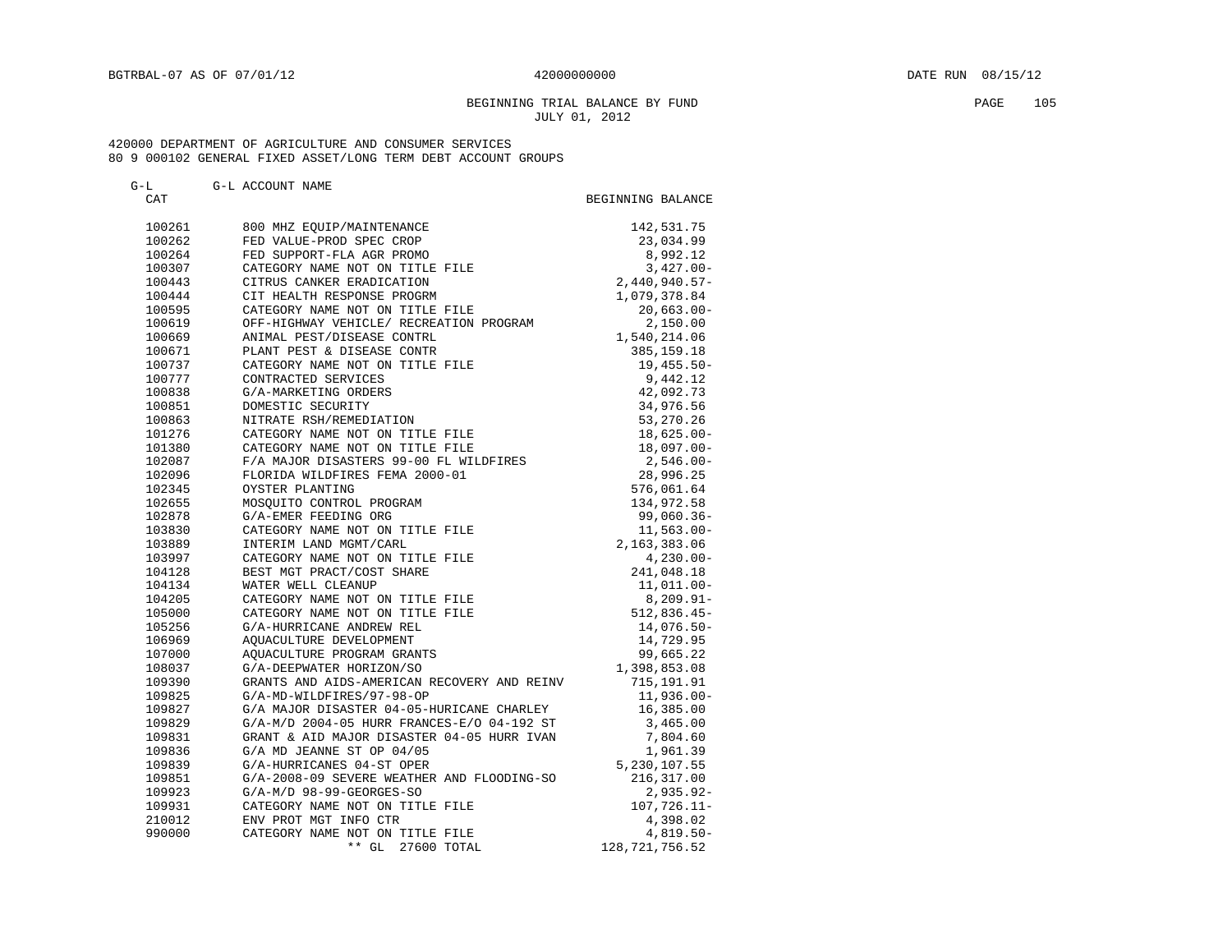## BEGINNING TRIAL BALANCE BY FUND PAGE 106 JULY 01, 2012

## 420000 DEPARTMENT OF AGRICULTURE AND CONSUMER SERVICES 80 9 000102 GENERAL FIXED ASSET/LONG TERM DEBT ACCOUNT GROUPS

#### G-L G-L ACCOUNT NAME

BEGINNING BALANCE

| 27601  | MOTOR VEHICLES                              |                  |
|--------|---------------------------------------------|------------------|
| 000000 | BALANCE BROUGHT FORWARD                     | 39, 263, 317.00  |
| 000400 |                                             | 241,973.78-      |
| 001800 |                                             | 12,778.00-       |
| 002800 |                                             | $26,626.00 -$    |
| 002801 |                                             | $11,699.00 -$    |
| 002900 |                                             | $3,159,088.40-$  |
| 060000 | OPERATING CAPITAL OUTLAY                    | 1,168,402.25     |
| 100021 | ACQUISITION/MOTOR VEHICLES                  | 15, 119, 195. 19 |
| 100052 | ACO & REPL BOAT/MOT/TRAIL                   | $3,260.00 -$     |
| 100100 | FORESTRY WILDFIRE/SUPP EQU                  | 14, 377, 808.66  |
| 100101 | AGRI EMER MEDFLY PROGRAM                    | $13,020.00 -$    |
| 100131 | FLA AGRIC PROM CAMPAIGN                     | 1,207.63         |
| 100235 | PLANT/PEST/DIS MON & CONT                   | $13,831.00 -$    |
| 100262 | FED VALUE-PROD SPEC CROP                    | 164,909.11       |
| 100443 | CITRUS CANKER ERADICATION                   | 913, 929.59-     |
| 100444 | CIT HEALTH RESPONSE PROGRM                  | 145,991.00       |
| 100671 | PLANT PEST & DISEASE CONTR                  | 472,483.75       |
| 102345 | OYSTER PLANTING                             | 230, 443.61      |
| 102655 | MOSQUITO CONTROL PROGRAM                    | 82,748.07        |
| 102878 | G/A-EMER FEEDING ORG                        | 12,724.00        |
| 103889 | INTERIM LAND MGMT/CARL                      | 355, 422.22      |
| 104205 | CATEGORY NAME NOT ON TITLE FILE             | 14,990.00-       |
| 108037 | G/A-DEEPWATER HORIZON/SO                    | 66,585.00        |
| 109390 | GRANTS AND AIDS-AMERICAN RECOVERY AND REINV | 730,481.00       |
| 109839 | G/A-HURRICANES 04-ST OPER                   | 2,398,145.20     |
| 109931 | CATEGORY NAME NOT ON TITLE FILE             | $23,693.00 -$    |
|        | $***$ GL<br>27601 TOTAL                     | 70,154,974.92    |
| 27700  | ACC DEPR - FURNITURE & EQUIPMENT            |                  |
| 000000 | BALANCE BROUGHT FORWARD                     | $12,022,169.11-$ |
| 000400 |                                             | 1,147,952.40     |
| 001500 |                                             | 50,593.00        |
| 002900 |                                             | 5,617,810.36     |
| 040000 | <b>EXPENSES</b>                             | 139, 345.69-     |
| 050896 | MOSQUITO CONTROL PROGRAM                    | $23,564.02-$     |
| 060000 | OPERATING CAPITAL OUTLAY                    | 68,104,754.95-   |
| 080501 | CATEGORY NAME NOT ON TITLE FILE             | $1,835.76-$      |
| 080749 | CATEGORY NAME NOT ON TITLE FILE             | $23,631.50-$     |
| 080977 | BLACKWATER RECRE AREA DEV                   | $8,018.59-$      |
| 081505 | CATEGORY NAME NOT ON TITLE FILE             | $1,158.33-$      |
| 082251 | CATEGORY NAME NOT ON TITLE FILE             | $59, 553.69 -$   |
| 082602 | CATEGORY NAME NOT ON TITLE FILE             | $34,476.48-$     |
| 083160 | ADA-MAYO BUILDING                           | $1,432.00-$      |
| 083618 | CATEGORY NAME NOT ON TITLE FILE             | $17,655.00 -$    |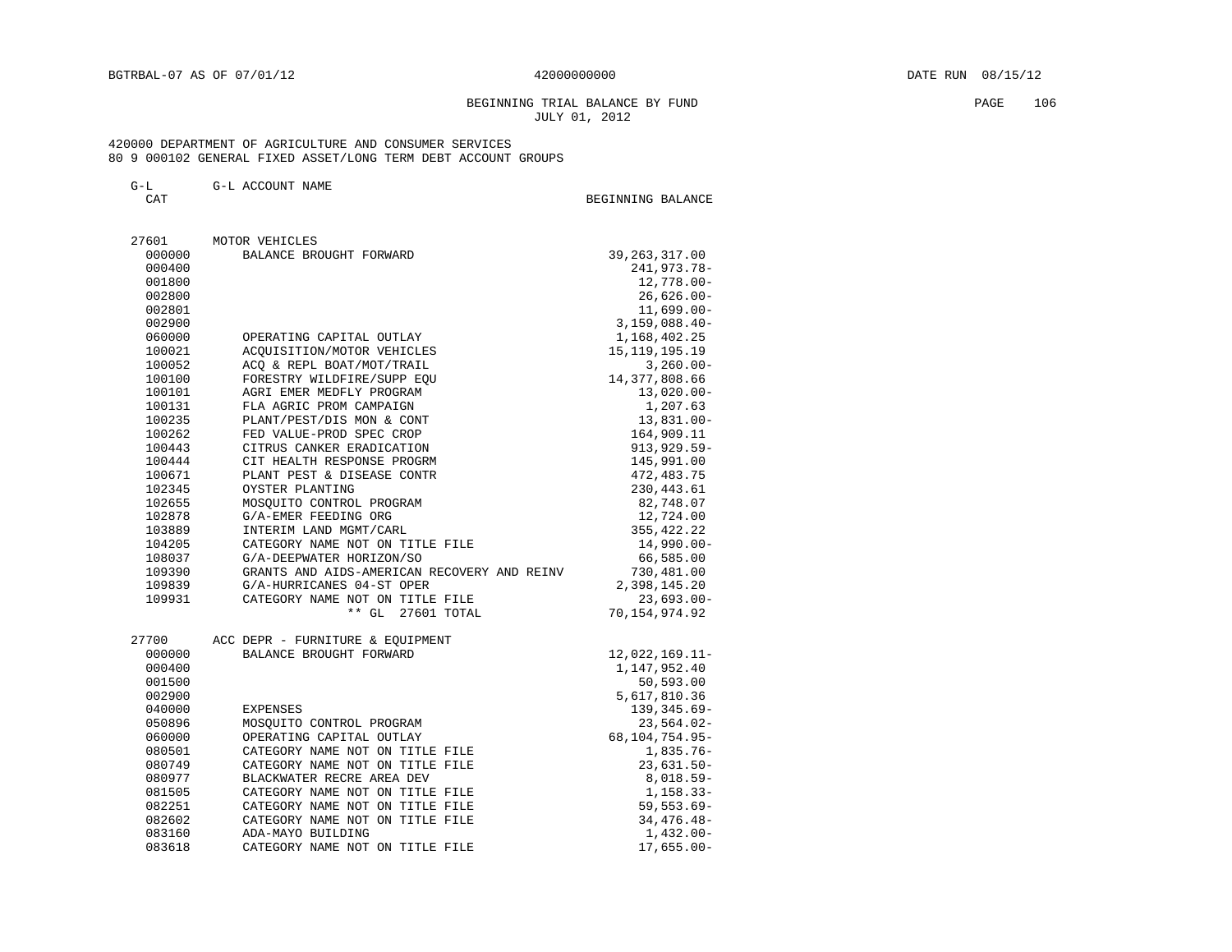#### BEGINNING TRIAL BALANCE BY FUND **PAGE 107** JULY 01, 2012

#### 420000 DEPARTMENT OF AGRICULTURE AND CONSUMER SERVICES 80 9 000102 GENERAL FIXED ASSET/LONG TERM DEBT ACCOUNT GROUPS

## G-L G-L ACCOUNT NAME CAT GENERAL BEGINNING BALANCE 083646 CATEGORY NAME NOT ON TITLE FILE 32,468.16-083647 CATEGORY NAME NOT ON TITLE FILE 2,216.00-083649 MAINTENANCE/REPAIRS/CONSTRUCTION - WILDFIRE 22,643.44-<br>083680 CATEGORY NAME NOT ON TITLE FILE 415,953.00-083680 CATEGORY NAME NOT ON TITLE FILE 15,953.00-083751 BIOCONTAINMENT FAC/KISS LAB 3,510.00- 083778 CONSTRUCTION-ADDITIONS KISSIMMEE DIAGNOSTIC 5,198.93- 083791 REP FORESTRY STATIONS-STW 218.79- 083801 RELO/REP/CIT BUD FAC-STWD 4,090.70- 083810 CATEGORY NAME NOT ON TITLE FILE 3,500.00- 083960 MAINT/RPR, SFM, STW 40,511.23- 083996 CATEGORY NAME NOT ON TITLE FILE 30,248.00-085232 REP/REN ST. FARMERS' MRKT 13,600.00-085701 CATEGORY NAME NOT ON TITLE FILE  $84,404.00-$ 086173 CATEGORY NAME NOT ON TITLE FILE 1,521.33-086496 CATEGORY NAME NOT ON TITLE FILE  $7,440.00-$ 088613 CATEGORY NAME NOT ON TITLE FILE 33,797.28-088682 CATEGORY NAME NOT ON TITLE FILE 29,500.00-088688 CATEGORY NAME NOT ON TITLE FILE 45,218.22-088880 CATEGORY NAME NOT ON TITLE FILE 36,544.48- 089957 GRANTS AND AIDS - 2005 HURRICANES - AGY MGD 151.05- 100014 ACQ & REPLACE PATROL VEH 80,435.63- 100021 ACQUISITION/MOTOR VEHICLES 2,225,872.06- 100052 ACQ & REPL BOAT/MOT/TRAIL 15,135.79- 100100 FORESTRY WILDFIRE/SUPP EQU 5,335,977.16- 100101 AGRI EMER MEDFLY PROGRAM 259,779.16- 100131 FLA AGRIC PROM CAMPAIGN 149,291.15- 100153 CATEGORY NAME NOT ON TITLE FILE 1,860.00-100235 PLANT/PEST/DIS MON & CONT 3,077.75- 100261 800 MHZ EQUIP/MAINTENANCE 142,531.75- 100262 FED VALUE-PROD SPEC CROP 19,986.01- 100264 FED SUPPORT-FLA AGR PROMO 8,964.18- 100307 CATEGORY NAME NOT ON TITLE FILE 1,431.07- 100443 CITRUS CANKER ERADICATION 1,916,490.20- 100444 CIT HEALTH RESPONSE PROGRM 591,827.61- 100595 CATEGORY NAME NOT ON TITLE FILE  $7,728.84-$  100619 OFF-HIGHWAY VEHICLE/ RECREATION PROGRAM 2,150.00- 100619 OFF-HIGHWAY VEHICLE/ RECREATION PROGRAM 2,150.00-<br>100669 ANIMAL PEST/DISEASE CONTRL 979,624.79-<br>100671 PLANT PEST & DISEASE CONTR 53,265.17-100671 PLANT PEST & DISEASE CONTR 67 100671 53,265.17- 100737 CATEGORY NAME NOT ON TITLE FILE 6,000.00- 100777 CONTRACTED SERVICES 2,646.20- 100838 G/A-MARKETING ORDERS 22,540.74- 100851 DOMESTIC SECURITY 582.96- 100863 NITRATE RSH/REMEDIATION 98,100.39- 101276 CATEGORY NAME NOT ON TITLE FILE 43,925.75-101380 CATEGORY NAME NOT ON TITLE FILE 194,154.67-102096 FLORIDA WILDFIRES FEMA 2000-01 28,996.25-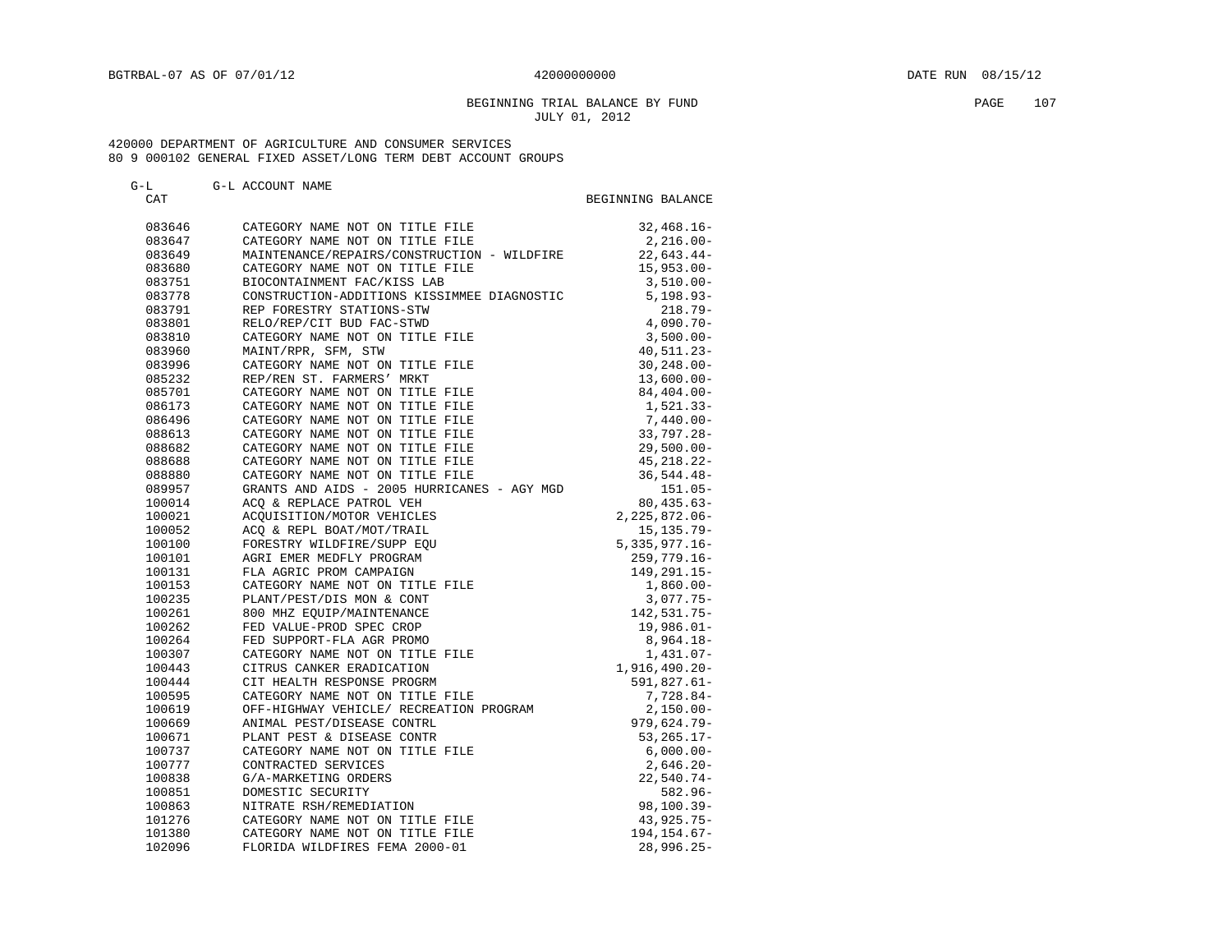# BEGINNING TRIAL BALANCE BY FUND PAGE 108 JULY 01, 2012

| $G-T$ |  | G-L ACCOUNT NAME |  |
|-------|--|------------------|--|
|-------|--|------------------|--|

| CAT    |                                                            | BEGINNING BALANCE              |
|--------|------------------------------------------------------------|--------------------------------|
| 102345 | OYSTER PLANTING                                            | 755, 232.12-                   |
| 102655 | MOSOUITO CONTROL PROGRAM                                   | 119,700.40-                    |
| 102878 | G/A-EMER FEEDING ORG                                       | 53,076.12-                     |
| 103830 | CATEGORY NAME NOT ON TITLE FILE                            | $109, 365.66 -$                |
| 103889 | INTERIM LAND MGMT/CARL                                     | $1,880,405.70-$                |
| 104002 | CATEGORY NAME NOT ON TITLE FILE                            | $13,536.00-$                   |
| 104128 | BEST MGT PRACT/COST SHARE                                  | $252, 280.68 -$                |
| 104134 | WATER WELL CLEANUP                                         | $4,719.00-$                    |
| 104205 | CATEGORY NAME NOT ON TITLE FILE                            | $2,371.82-$                    |
| 105000 | CATEGORY NAME NOT ON TITLE FILE                            | 711,935.12-                    |
| 105256 | G/A-HURRICANE ANDREW REL                                   | $56, 239.96 -$                 |
| 106969 | AQUACULTURE DEVELOPMENT                                    | 7,739.99-                      |
| 107000 | AOUACULTURE PROGRAM GRANTS                                 | $84,004.91 -$                  |
| 108037 | G/A-DEEPWATER HORIZON/SO                                   | 139,751.63-                    |
| 109390 | GRANTS AND AIDS-AMERICAN RECOVERY AND REINV                | 116,206.22-                    |
| 109825 | G/A-MD-WILDFIRES/97-98-OP                                  | 171,586.77-                    |
| 109827 | G/A MAJOR DISASTER 04-05-HURICANE CHARLEY                  | $16,385.00 -$                  |
| 109829 | G/A-M/D 2004-05 HURR FRANCES-E/O 04-192 ST                 | $3,465.00 -$                   |
| 109831 | GRANT & AID MAJOR DISASTER 04-05 HURR IVAN                 | $7,804.60 -$                   |
| 109836 | G/A MD JEANNE ST OP 04/05                                  | 1,487.42-                      |
| 109839 | G/A-HURRICANES 04-ST OPER                                  | $2,866,132.20 -$               |
| 109851 | G/A-2008-09 SEVERE WEATHER AND FLOODING-SO                 | 28,842.24-                     |
|        | G/A-M/D 98-99-GEORGES-SO                                   | $15,457.90 -$                  |
| 109923 | CATEGORY NAME NOT ON TITLE FILE                            | 1,087,167.60-                  |
| 109931 |                                                            |                                |
| 210012 | ENV PROT MGT INFO CTR                                      | $4,398.02-$                    |
| 990000 | CATEGORY NAME NOT ON TITLE FILE<br>$***$ GL<br>27700 TOTAL | $14,869.00-$<br>94,750,510.33- |
|        |                                                            |                                |
| 27701  | ACCUMULATED DEPRECIATION-MOTOR VEHICLE                     |                                |
| 000000 | BALANCE BROUGHT FORWARD                                    | 442, 251.76-                   |
| 000400 |                                                            | 230,204.52                     |
| 001800 |                                                            | 9,370.56                       |
| 002800 |                                                            | 15,753.68                      |
| 002801 |                                                            | 9,554.14                       |
| 002900 |                                                            | 3,128,995.31                   |
| 060000 | OPERATING CAPITAL OUTLAY                                   | $9,644,279.42-$                |
| 100021 | ACOUISITION/MOTOR VEHICLES                                 | 22,095,183.73-                 |
| 100052 | ACO & REPL BOAT/MOT/TRAIL                                  | 4,800.00                       |
| 100100 | FORESTRY WILDFIRE/SUPP EOU                                 | $8,046,736.19-$                |
| 100101 | AGRI EMER MEDFLY PROGRAM                                   | $910, 426.43 -$                |
| 100131 | FLA AGRIC PROM CAMPAIGN                                    | $1,207.63-$                    |
| 100262 | FED VALUE-PROD SPEC CROP                                   | $164,909.11-$                  |
| 100443 | CITRUS CANKER ERADICATION                                  | $16, 248, 976.74-$             |
| 100444 | CIT HEALTH RESPONSE PROGRM                                 | $4,043.60-$                    |
| 100671 | PLANT PEST & DISEASE CONTR                                 | $88,760.57 -$                  |
| 102345 | OYSTER PLANTING                                            | $204,804.17-$                  |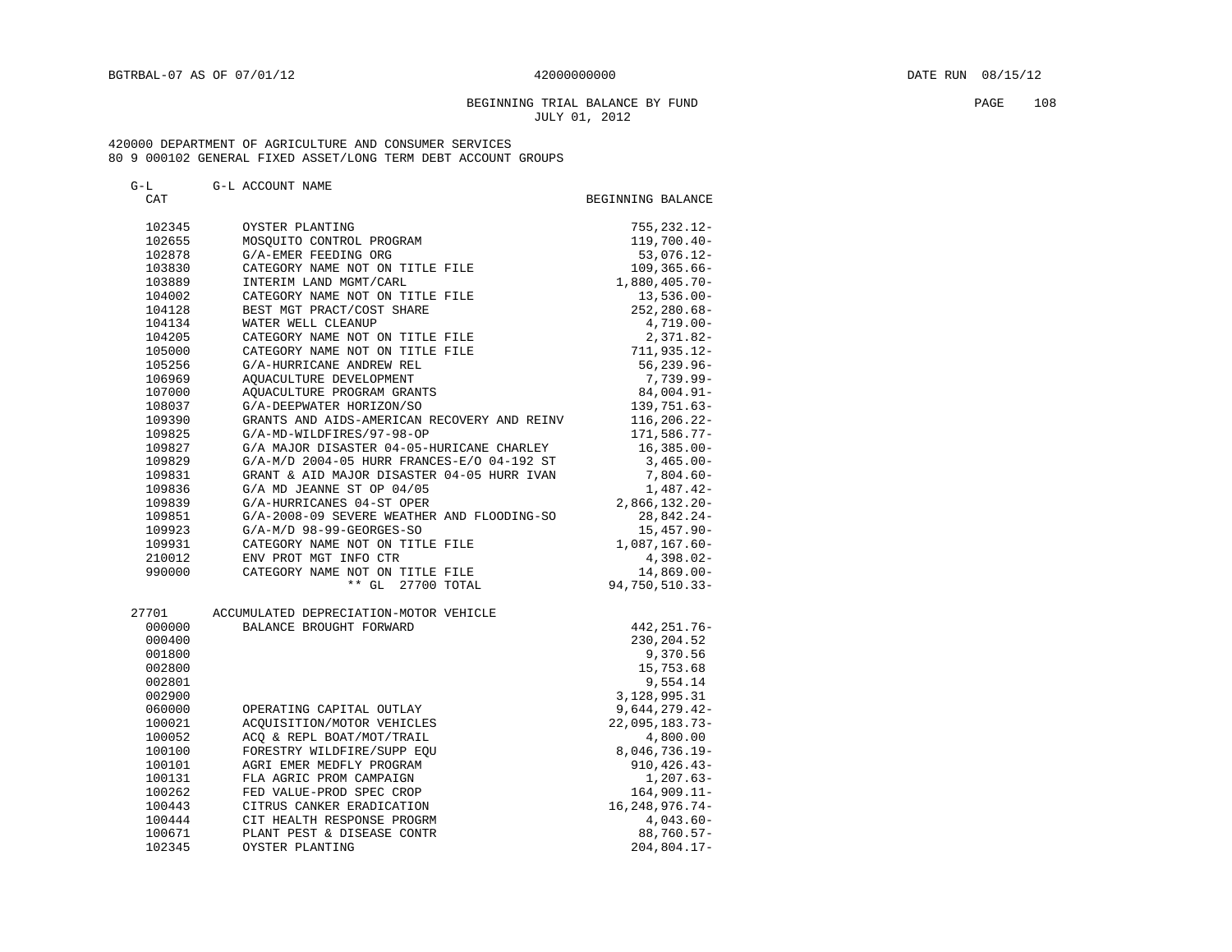#### BEGINNING TRIAL BALANCE BY FUND PAGE 109 JULY 01, 2012

#### 420000 DEPARTMENT OF AGRICULTURE AND CONSUMER SERVICES 80 9 000102 GENERAL FIXED ASSET/LONG TERM DEBT ACCOUNT GROUPS

| G-L<br>CAT      | G-L ACCOUNT NAME                                | BEGINNING BALANCE             |
|-----------------|-------------------------------------------------|-------------------------------|
| 102655          | MOSQUITO CONTROL PROGRAM                        | $82,748.07 -$                 |
| 102878          | G/A-EMER FEEDING ORG                            | 12,724.00-                    |
| 103889          | INTERIM LAND MGMT/CARL                          | $760,043.02 -$                |
| 104205          | CATEGORY NAME NOT ON TITLE FILE                 | $14,990.00 -$                 |
| 108037          | G/A-DEEPWATER HORIZON/SO                        | $8, 105.54 -$                 |
| 109390          | GRANTS AND AIDS-AMERICAN RECOVERY AND REINV     | $233, 205.09 -$               |
| 109839          | G/A-HURRICANES 04-ST OPER                       | $1,955,874.79-$               |
| 109923          | $G/A-M/D$ 98-99-GEORGES-SO                      | 141,846.00-                   |
| 109931          | CATEGORY NAME NOT ON TITLE FILE                 | $603, 254.86 -$               |
|                 | ** GL 27701 TOTAL                               | 58,265,692.51-                |
| 27800           | CONSTRUCTION WORK IN PROGRESS                   |                               |
| 000000          | BALANCE BROUGHT FORWARD                         | 0.00                          |
| 060000          | OPERATING CAPITAL OUTLAY                        | 71,478.82                     |
| 083377          | AGR INSP STATIONS - FL/ALA                      | 0.00                          |
| 083628          | CONST/MAINT/TELE TOWER/STW                      | 177,105.85                    |
| 083791          | REP FORESTRY STATIONS-STW                       | 71,495.27                     |
| 083794          | REPL FOR STN-HILLSBOROUGH                       | 99,923.49                     |
| 083801          | RELO/REP/CIT BUD FAC-STWD                       | 1,092,491.71                  |
| 089957          | GRANTS AND AIDS - 2005 HURRICANES - AGY MGD     | 12,540.90                     |
|                 | ** GL 27800 TOTAL                               | 1,525,036.04                  |
| 28200           | LIBRARY RESOURCES                               |                               |
| 000000          | BALANCE BROUGHT FORWARD                         | 200,355.01                    |
| 060000          | OPERATING CAPITAL OUTLAY                        | 19,303.77-                    |
|                 | ** GL 28200 TOTAL                               | 181,051.24                    |
| 28300           | ACC DEPR - LIBRARY RESOURCES                    |                               |
| 000000          | BALANCE BROUGHT FORWARD                         | 42,389.35-                    |
| 060000          | OPERATING CAPITAL OUTLAY                        | 138,602.39-                   |
|                 | ** GL 28300 TOTAL                               | 180,991.74-                   |
| 28800<br>000000 | OTHER CAPITAL ASSETS<br>BALANCE BROUGHT FORWARD |                               |
| 060000          | OPERATING CAPITAL OUTLAY                        | 623,714.00<br>$163, 150.00 -$ |
| 100021          |                                                 | 766,160.00                    |
| 107009          | ACQUISITION/MOTOR VEHICLES<br>AIRCRAFT PURCHASE | 774,500.00                    |
| 109839          | G/A-HURRICANES 04-ST OPER                       | 1,149,240.00                  |
|                 | ** GL 28800 TOTAL                               | 3,150,464.00                  |
| 28900           | ACC DEPR - OTHER CAPITAL ASSETS                 |                               |
| 000000          | BALANCE BROUGHT FORWARD                         | 41,767.32-                    |
| 060000          | OPERATING CAPITAL OUTLAY                        | $213, 461.63 -$               |
| 100021          | ACOUISITION/MOTOR VEHICLES                      | 201, 117. 42-                 |
| 107009          | AIRCRAFT PURCHASE                               | $161, 354.00 -$               |
| 109839          | G/A-HURRICANES 04-ST OPER                       | 344,772.72-                   |
|                 | ** GL<br>28900 TOTAL                            | $962, 473.09 -$               |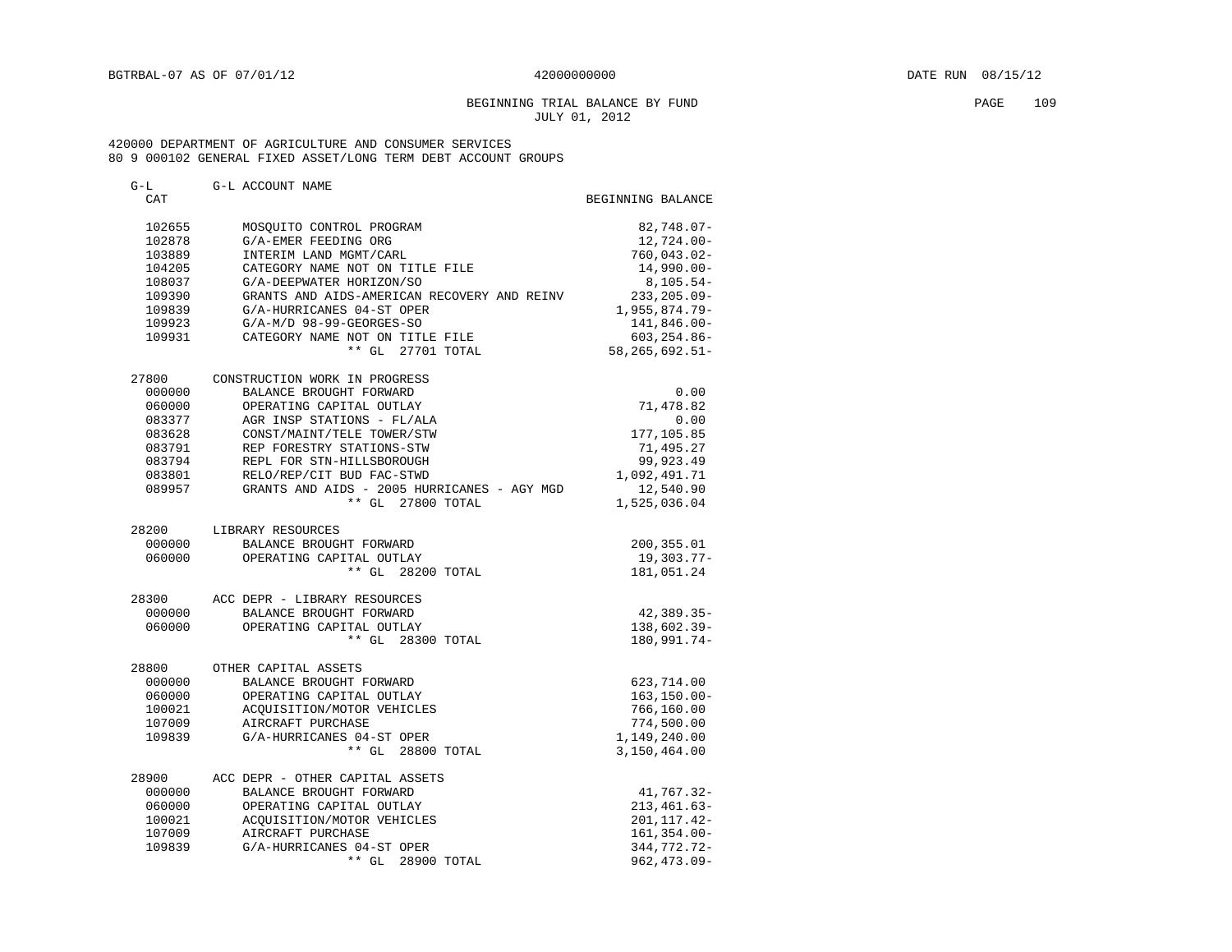BEGINNING TRIAL BALANCE BY FUND **PAGE** 110 JULY 01, 2012

#### 420000 DEPARTMENT OF AGRICULTURE AND CONSUMER SERVICES 80 9 000102 GENERAL FIXED ASSET/LONG TERM DEBT ACCOUNT GROUPS

| $\sim$<br>$\rightarrow$ $-$ | G-L ACCOUNT<br>NAME |                   |  |
|-----------------------------|---------------------|-------------------|--|
| ጣአጥ                         |                     | BEGINNING BALANCE |  |

| 51100  | GENERAL LEDGER NAME NOT ON FILE             |                  |
|--------|---------------------------------------------|------------------|
| 000000 | BALANCE BROUGHT FORWARD                     | 11, 121, 371.55  |
| 083275 | MAYO BLDG REFURB/REPAIRS                    | 472,716.89-      |
| 083325 | HVAC REP/CONNER LAB BLDGS                   | $98, 292, 00 -$  |
| 083377 | AGR INSP STATIONS - FL/ALA                  | $3,616,093.00 -$ |
| 083637 | WAKULLA ST FOREST HOT FAC                   | $4,800.91 -$     |
| 083728 | REPLACE CHILLER-MAYO BLDG                   | $1,453,105.64-$  |
| 083764 | REPL FOREST STAT/FT PIERCE                  | $587, 955.34 -$  |
| 083765 | REPL AGR INSPECT STATIONS                   | $267,860.01 -$   |
| 083767 | CONST JOHN BETHEA ST HOT                    | $690,983.60 -$   |
| 083789 | RELO WACCASASSA/HO-GAINSVL                  | $1,505,271.10-$  |
| 083801 | RELO/REP/CIT BUD FAC-STWD                   | $918, 112.10 -$  |
| 083855 | AG LAW ENFORCEMENT INTERSTATE RAMP RENOVATI | 1,373,651.18-    |
| 100100 | FORESTRY WILDFIRE/SUPP EOU                  | $132,529.78-$    |
|        | $***$<br>51100 TOTAL<br>GL.                 | 0.00             |

| - - - - - |                         |                 |
|-----------|-------------------------|-----------------|
| 000000    | BALANCE BROUGHT FORWARD | 427,137,624.06- |
|           |                         |                 |
|           |                         |                 |

\*\*\* FUND TOTAL 0.00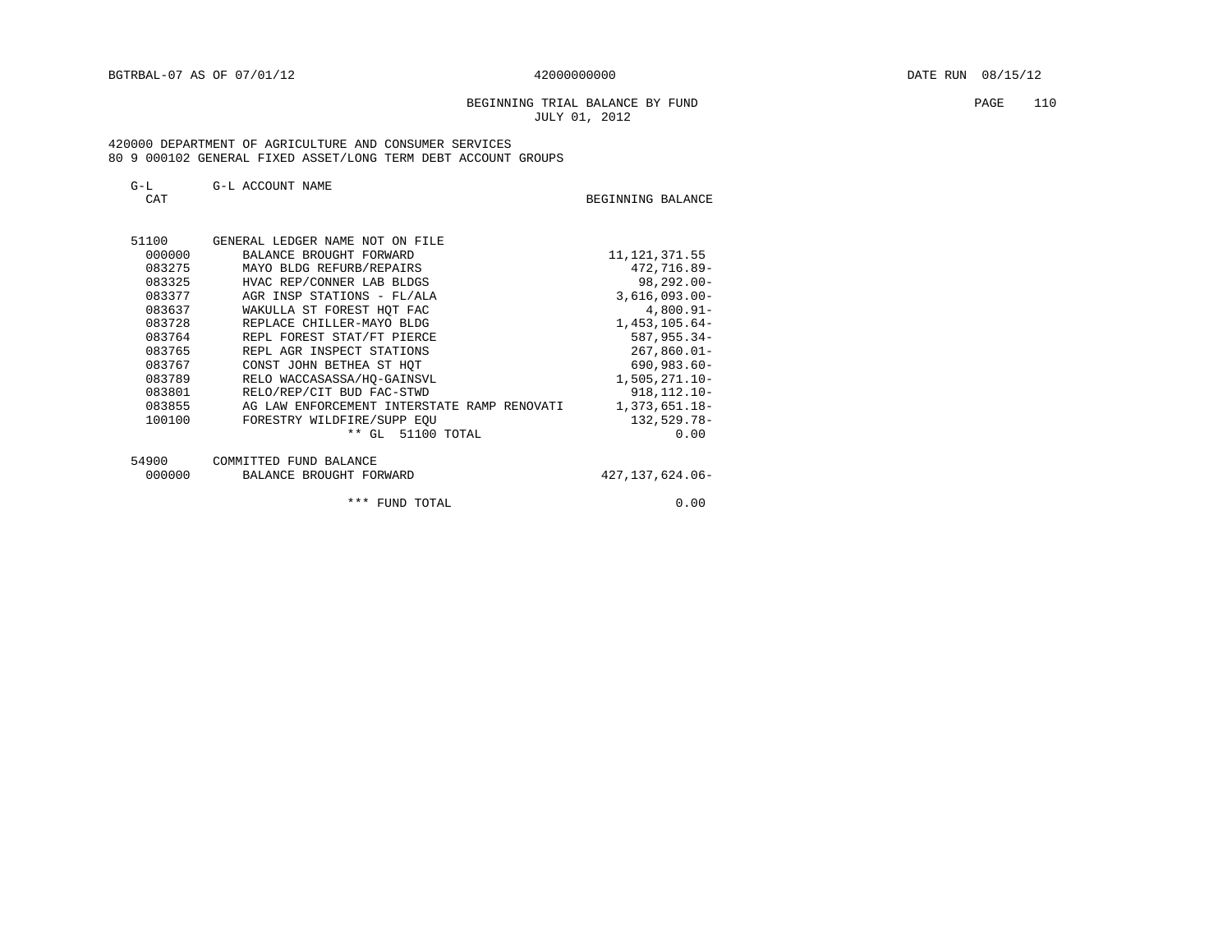BEGINNING TRIAL BALANCE BY FUND PAGE 111 JULY 01, 2012

#### 420000 DEPARTMENT OF AGRICULTURE AND CONSUMER SERVICES 90 9 000102 GENERAL FIXED ASSET/LONG TERM DEBT ACCOUNT GROUPS

| $G-L$<br>CAT    | G-L ACCOUNT NAME                                                  | BEGINNING BALANCE |
|-----------------|-------------------------------------------------------------------|-------------------|
| 38600<br>000000 | CURRENT COMPENSATED ABSENCES LIABILITY<br>BALANCE BROUGHT FORWARD | 4,812,031.53-     |
| 46200<br>000000 | CERTIFICATES OF PARTICIPATION<br>BALANCE BROUGHT FORWARD          | 0.00              |
| 48600<br>000000 | COMPENSATED ABSENCES LIABILITY<br>BALANCE BROUGHT FORWARD         | 17,594,811.57-    |
| 54900<br>000000 | COMMITTED FUND BALANCE<br>BALANCE BROUGHT FORWARD                 | 22,406,843.10     |
|                 | ***<br>FUND TOTAL                                                 | 0.00 E            |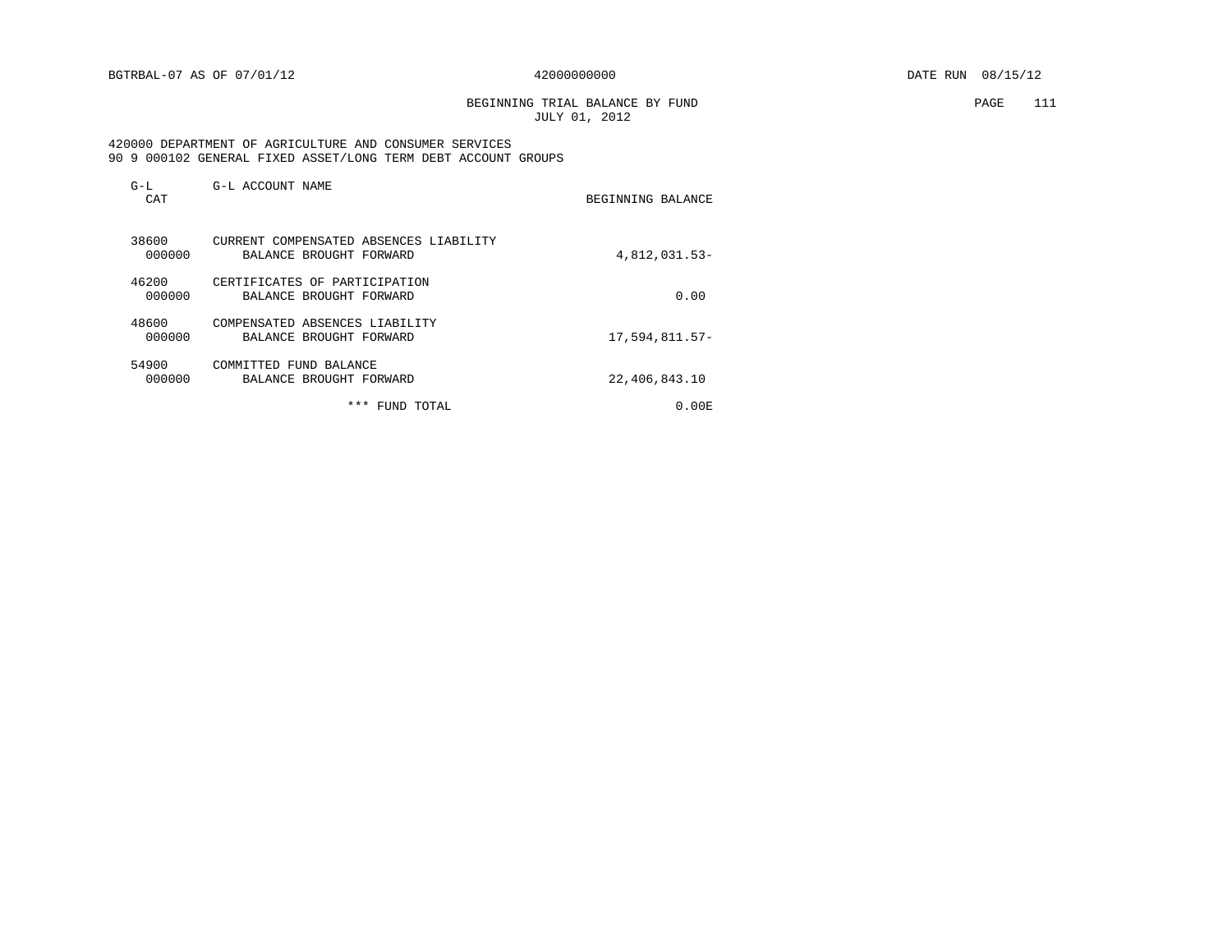# State of Florida Department of Agriculture

# 2013-14 Schedule I and Related Documents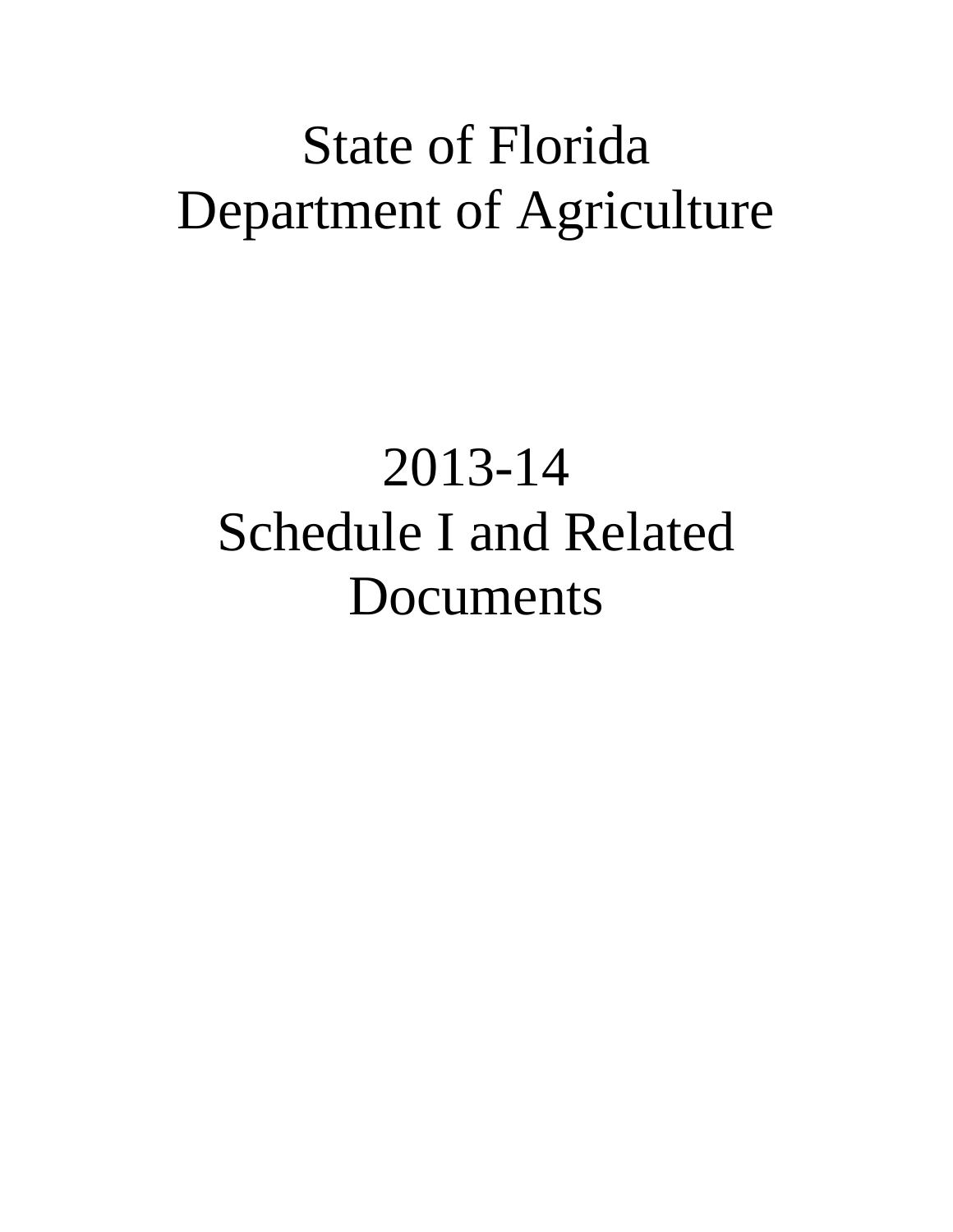# **Schedule I Narrative: Adjustments Administrative Trust Fund (2021)**

|                                                                                      | Column<br>A01 |
|--------------------------------------------------------------------------------------|---------------|
| Exclude Compensated Absences included in Line A                                      | 2.611         |
| Reverse prior year A/P not certified forward, but included in Line A (and in Line D) | 6,787         |
| Rounding                                                                             | (2)           |
| Record September 2011 reversions of FY 10-11 appropriations                          | 8,003         |
| TR 10's included in the Trial Balance that are not included on the Schedule I        |               |
| Reverse prior year CF Encumbrances not reserved in prior year                        | (8,982)       |
| SWFS Adjustement (Post Closing Entries 8, 22 & 41)                                   | (3,252)       |
| <b>Total AO1 Adjustments (Section III)</b>                                           | 5,165         |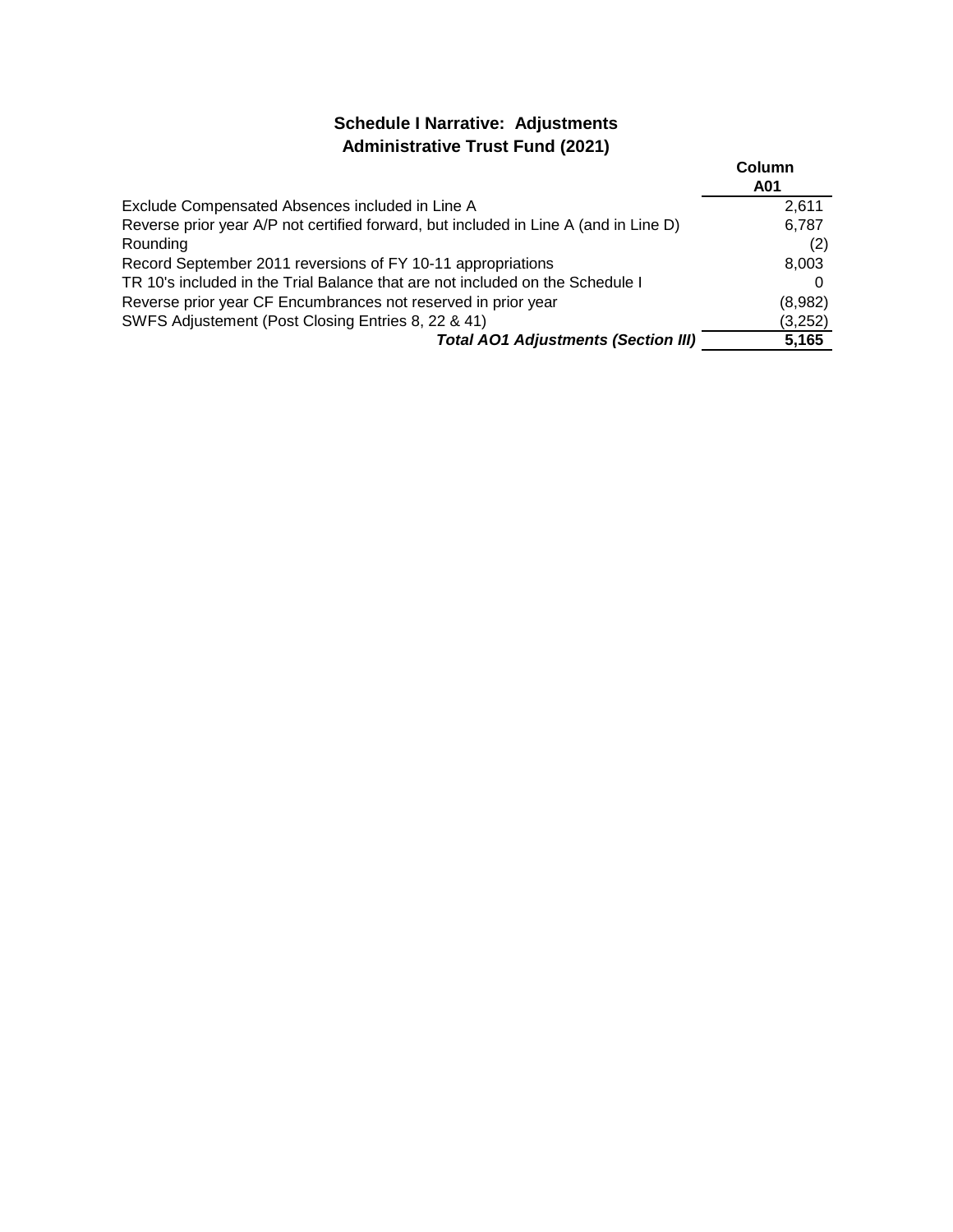# **ADMINISTRATIVE OVERHEAD ASSESSMENT**

The Division of Administration is funded in both the General Revenue Fund and the Administrative Trust Fund. The Department does not consider the General Revenue Fund portion of the budget because there is no transfer authority to transfer cash to fund this portion of the budget.

The Department takes the entire budget for the Administrative Trust Fund, which includes operating and non-operating appropriations. The amounts are added together to obtain the total budget, which will require funding.

The Department then prepares a spreadsheet detailing all salary dollars expended from the previous fiscal year by Division and fund. A percentage is then calculated comparing each Division's salary dollars to total salary dollars for all Divisions and trust funds. The total Administrative Trust Fund budget is then allocated to each Division and trust fund based on their percentage of total salary dollars expended.

There are two exceptions to this methodology and they are as follows:

1. Federal grants are limited to the Department's approved indirect cost rate. Any deficit or surplus is re-allocated to all Divisions using the percentages calculated.

2. Divisions of Fruit and Vegetables and Plant Industry: Since these two Divisions are located outside of the Tallahassee area, they receive a small reduction in their administrative charge. This reduction deals with our Bureau of General Services. The amount of reduction is then re-allocated to the other Divisions and funds based on the percentages calculated.

A schedule is prepared detailing the amount of administrative overhead charged to each Division and applicable trust fund. The Department transfers this cash to the Administrative Trust Fund on a quarterly basis.

The same methodology is used when allocating administrative overhead to programs within a Division. The total trust fund salaries within a program is compared to the total trust fund salaries in the Division and allocated based on the percentage calculated.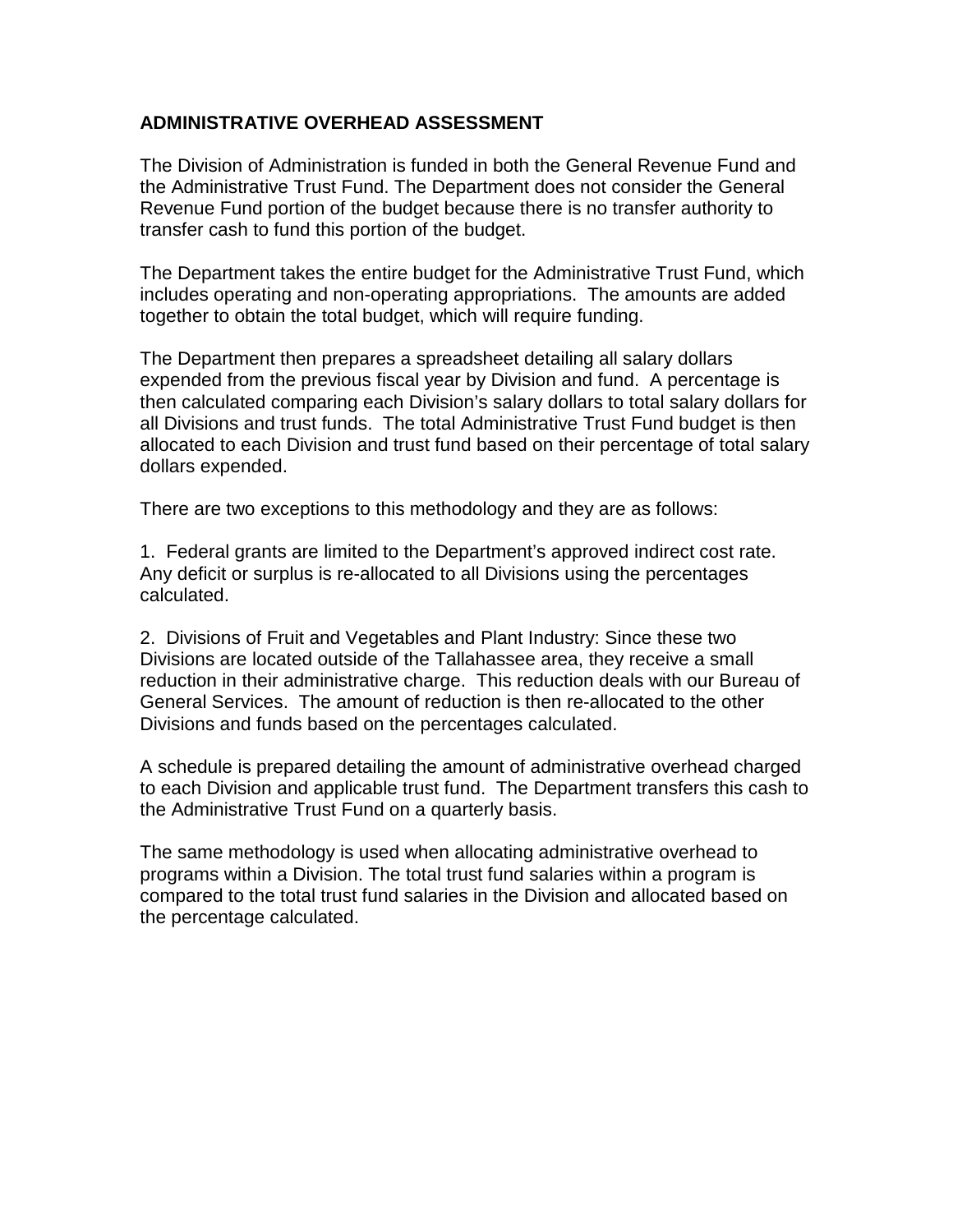**Division:** Administration - Administrative Trust Fund

**Date:** 9/10/2012

|                                   | <b>OBJECT</b> | FY 12/13         |                                                  | FY 13/14         |                                                  |
|-----------------------------------|---------------|------------------|--------------------------------------------------|------------------|--------------------------------------------------|
| <b>OBJECT CODE DESCRIPTION</b>    | <b>CODE</b>   | <b>ESTIMATES</b> | <b>EXPLANATION</b>                               | <b>ESTIMATES</b> | <b>EXPLANATION</b>                               |
|                                   |               |                  | Based on interest revenue trends over            |                  | Based on interest revenue trends over            |
|                                   |               |                  | the past three fiscal years and current          |                  | the past three fiscal years and current          |
| Interest                          | 005000        |                  | 25,000 cash balance.                             |                  | 25,000 cash balance.                             |
|                                   |               |                  |                                                  |                  |                                                  |
| Transfers to ATF - Admin Overhead | 015XXX        |                  | 8,548,883 See "2021 - Admin Overhead Narrative." |                  | 8,709,148 See "2021 - Admin Overhead Narrative." |
|                                   |               |                  | Estimates based on analysis of prior year        |                  | Estimates based on analysis of prior year        |
| Refunds Misc.                     | 018003        |                  | 5,000 revenues.                                  |                  | 5,000 revenues.                                  |
|                                   |               |                  |                                                  |                  |                                                  |
|                                   | Total         | 8,578,883        | Total                                            | 8,739,148        |                                                  |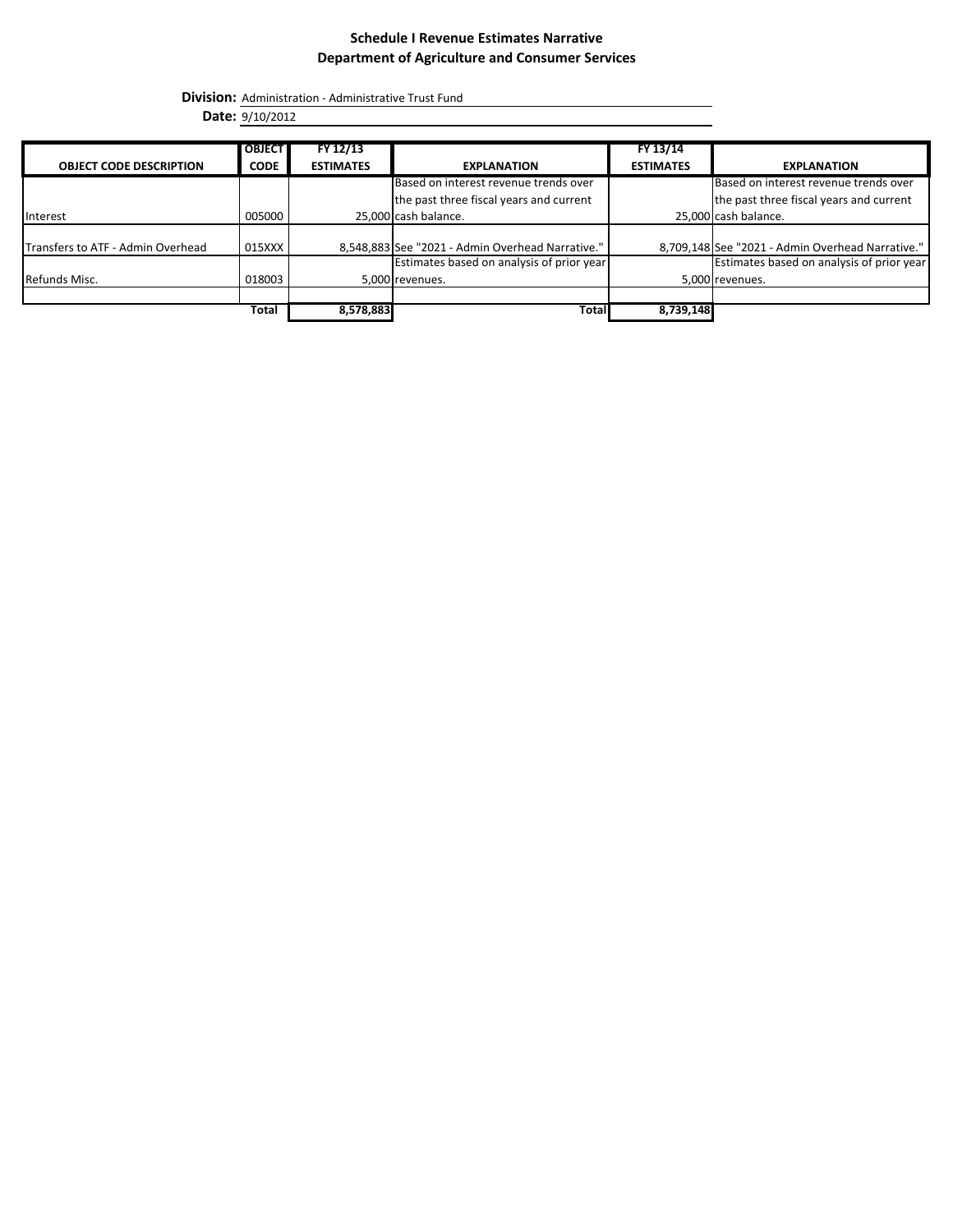DEPARTMENT OF AGRICULTURE AND CONSUMER SERVICES 5% TRUST FUND RESERVE CALCULATION

# **Administrative Trust Fund**

THIS FUND IS EXEMPT FROM THE 5% RESERVE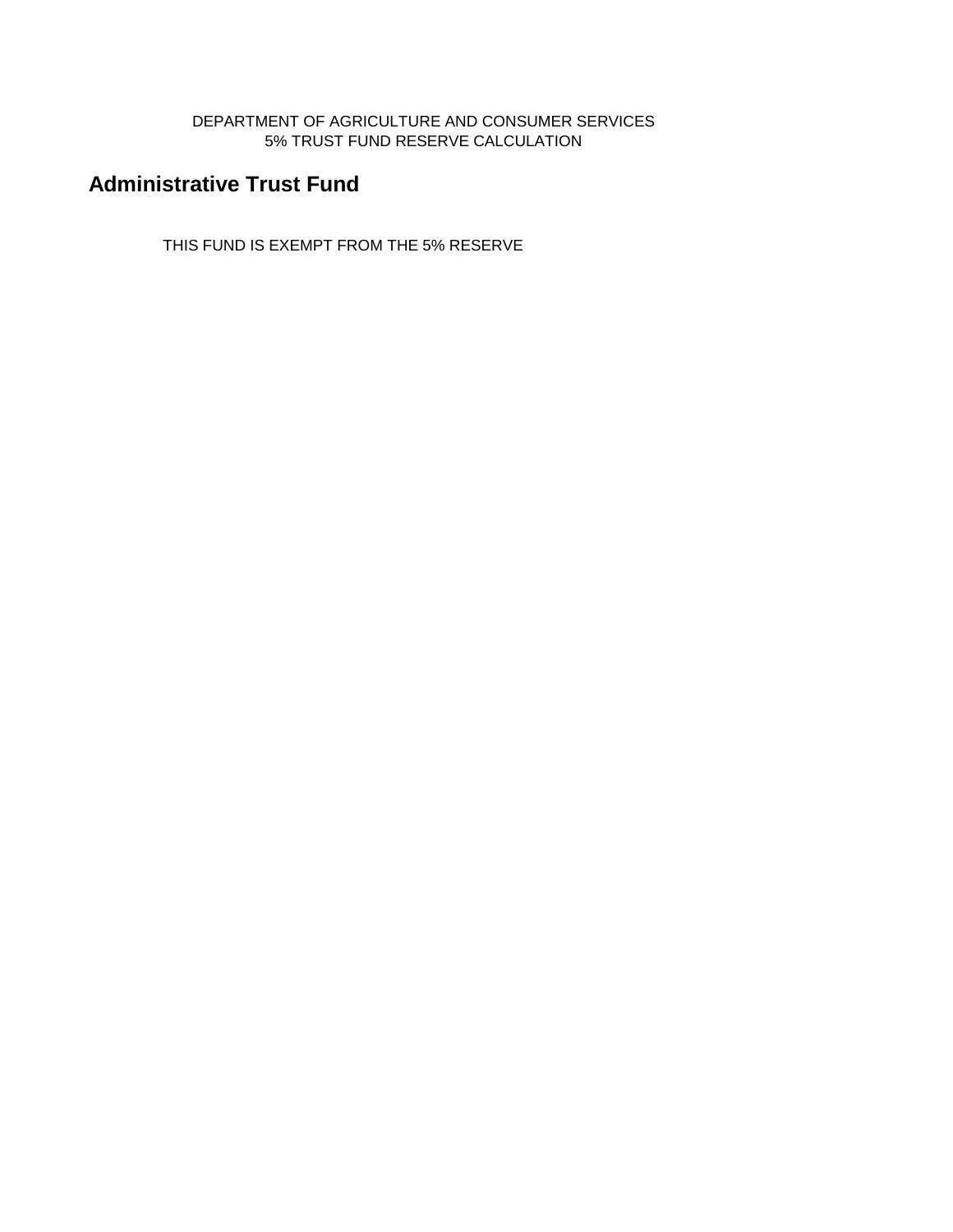# **SCHEDULE IC: RECONCILIATION OF UNRESERVED FUND BALANCE**

**Department Title: Trust Fund Title: Budget Entity: LAS/PBS Fund Number:** 2021

**Budget Period: 2013 - 2014**

Administrative TF 42010300 and 42120100 Department of Agriculture and Consumer Services

|                                                     | <b>Balance as of</b><br>6/30/2012 | SWFS*<br><b>Adjustments</b> | <b>Adjusted</b><br><b>Balance</b> |
|-----------------------------------------------------|-----------------------------------|-----------------------------|-----------------------------------|
| <b>Chief Financial Officer's (CFO) Cash Balance</b> | 708,923.08 (A)                    | 0.00                        | 708,923.08                        |
| ADD: Other Cash (See Instructions)                  | 10,000.00 (B)                     | 0.00                        | 10,000.00                         |
| ADD: Investments                                    | 343,350.86 (C)                    | 0.00                        | 343,350.86                        |
| ADD: Outstanding Accounts Receivable                | 1,000.54 (D)                      | 0.00                        | 1,000.54                          |
| ADD: Due from Other Funds (GL 16200)                | $\overline{5,094.80}$ (E)         | 0.00                        | 5,094.80                          |
| <b>Total Cash plus Accounts Receivable</b>          | 1,068,369.28 (F)                  | 0.00                        | 1,068,369.28                      |
| LESS Allowances for Uncollectibles                  | $0.00 \mid (G)$                   | 0.00                        | 0.00                              |
| LESS Approved "A" Certified Forwards                | 154,464.16 (H)                    |                             | 154,464.16                        |
| Approved "B" Certified Forwards                     | $120,139.98$ (H)                  | 0.00                        | 120,139.98                        |
| Approved "FCO" Certified Forwards                   | $\overline{0.00}$ (H)             | 0.00                        | 0.00                              |
| LESS: Other Accounts Payable (Nonoperating)         | 197.72 (I)                        | 0.00                        | 197.72                            |
| LESS: SWFS Adjustment (Post 8, Post 22 & Post       | $0.00$ (J)                        | 3,252.25                    | 3,252.25                          |
| <b>Unreserved Fund Balance, 07/01/12</b>            | 793,567.42 (K)                    | (3,252.25)                  | 790,315.17<br>$*$                 |

**Notes:**

**\*SWFS = Statewide Financial Statement** 

**\*\* This amount should agree with Line I, Section IV of the Schedule I for the most recent completed fiscal year and Line A for the following year.**

*Office of Policy and Budget - August 2012*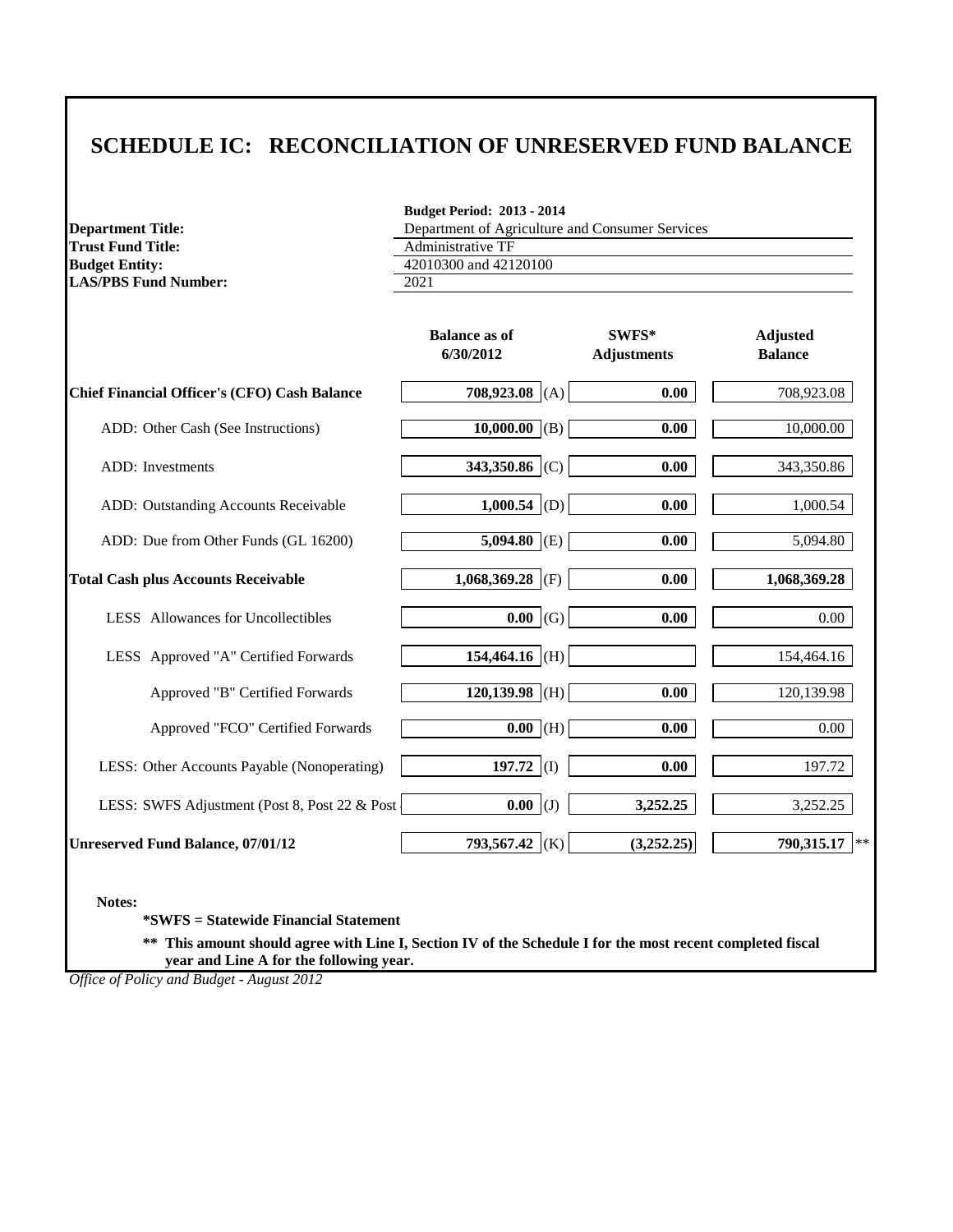# **RECONCILIATION: BEGINNING TRIAL BALANCE TO SCHEDULE I and IC**

| <b>Department of Agriculture and Consumer Servic</b><br><b>Department Title:</b> |                                                                      |                                |  |  |
|----------------------------------------------------------------------------------|----------------------------------------------------------------------|--------------------------------|--|--|
| <b>Trust Fund Title:</b>                                                         | <b>Administrative TF</b>                                             |                                |  |  |
| <b>LAS/PBS Fund Number:</b>                                                      | 2021                                                                 |                                |  |  |
| <b>BEGINNING TRIAL BALANCE:</b>                                                  |                                                                      |                                |  |  |
|                                                                                  | <b>Total Fund Balance Per FLAIR Trial Balance, 07/01/12</b>          |                                |  |  |
|                                                                                  | Total all GLC's 5XXXX for governmental funds;                        | 917,434.60<br>(A)              |  |  |
|                                                                                  | GLC 539XX for proprietary and fiduciary funds                        |                                |  |  |
|                                                                                  | <b>Subtract Nonspendable Fund Balance (GLC 56XXX)</b>                | $(11,600.00)$ (B)              |  |  |
|                                                                                  | <b>Add/Subtract Statewide Financial Statement (SWFS)Adjustments:</b> |                                |  |  |
|                                                                                  | SWFS Adjustment (Post 8, Post 22 & Post 41)                          | $(3,252.25)$ <sub>(C)</sub>    |  |  |
|                                                                                  | SWFS Adjustment # and Description                                    | 0.00<br>(C)                    |  |  |
|                                                                                  | <b>Add/Subtract Other Adjustment(s):</b>                             |                                |  |  |
|                                                                                  | Approved "B" Carry Forward (Encumbrances) per LAS/PBS                | $(120, 139.98)$ <sub>(D)</sub> |  |  |
|                                                                                  | Approved "C" Carry Forward Total (FCO) per LAS/PBS                   | $0.00\,$<br>(D)                |  |  |
|                                                                                  | A/P not C/F-Operating Categories                                     | 4,265.35 (D)                   |  |  |
|                                                                                  | Compensated Absences Liability not C/F                               | 3,607.45<br>(D)                |  |  |
|                                                                                  |                                                                      | (D)                            |  |  |
|                                                                                  |                                                                      | (D)                            |  |  |
| ADJUSTED BEGINNING TRIAL BALANCE:                                                |                                                                      | 790,315.17 (E)                 |  |  |
|                                                                                  | UNRESERVED FUND BALANCE, SCHEDULE IC (Line I)                        | 790,315.17<br>(F)              |  |  |
| <b>DIFFERENCE:</b>                                                               |                                                                      | $(G)*$<br>0.00                 |  |  |
| *SHOULD EQUAL ZERO.                                                              |                                                                      |                                |  |  |
|                                                                                  |                                                                      |                                |  |  |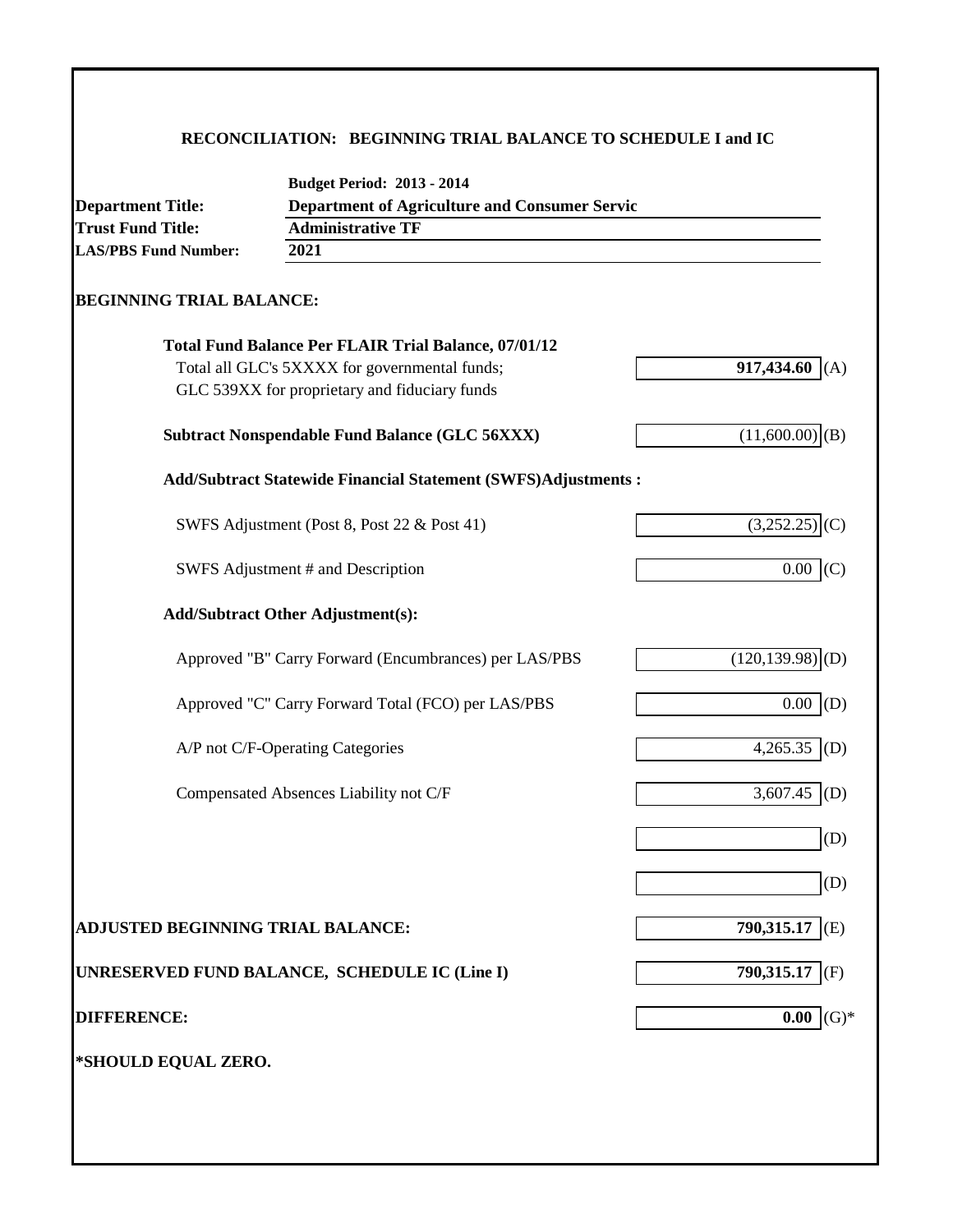# **Schedule I Narrative: Adjustments Agricultural Law Enforcement Trust Fund (2025)**

|                                                  | <b>Column</b><br>A01 |
|--------------------------------------------------|----------------------|
| Rounding                                         |                      |
| Record Change in Allowance for Doubtful Accounts | (15)                 |
| <b>Total A01 Adjustments (Section III)</b>       | (13)                 |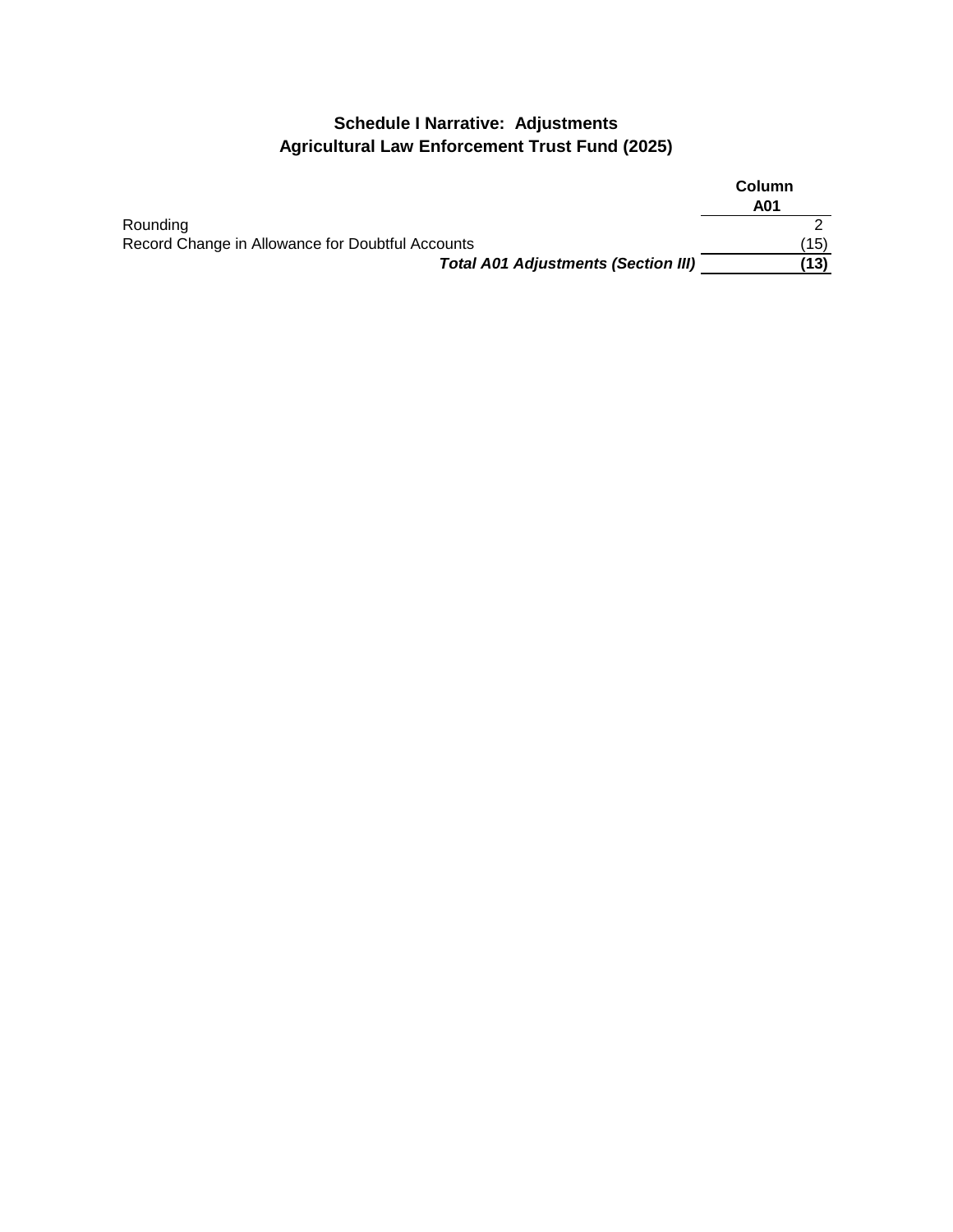**Division:** Office of Agricultural Law Enforcement - Agricultural Law Enforcement TF

**Date:** 9/10/2012

|                                      | <b>OBJECT</b> | FY 12/13         |                                          | FY 13/14         |                                          |
|--------------------------------------|---------------|------------------|------------------------------------------|------------------|------------------------------------------|
| <b>OBJECT CODE DESCRIPTION</b>       | <b>CODE</b>   | <b>ESTIMATES</b> | <b>EXPLANATION</b>                       | <b>ESTIMATES</b> | <b>EXPLANATION</b>                       |
|                                      |               |                  | The estimated interest revenue is based  |                  | The estimated interest revenue is based  |
|                                      |               |                  | on the current cash balance in the trust |                  | on the current cash balance in the trust |
|                                      |               |                  | fund (157,347) multiplied by the FY 1112 |                  | fund (157,347) multiplied by the FY 1112 |
|                                      |               |                  | average interest rate of 2.2802% found   |                  | average interest rate of 2.2802% found   |
| Interest                             | 005000        |                  | 3,588 on fitreasury.org.                 |                  | 3,588 on fitreasury.org.                 |
|                                      |               |                  | The estimated fines, forfeitures,        |                  | The estimated fines, forfeitures,        |
|                                      |               |                  | judgments and assessments were based     |                  | judgments and assessments were based     |
|                                      |               |                  | on a three-year average from FY 0910,    |                  | on a three-year average from FY 0910,    |
| Fines/Forfeit/Jdgmts/Assessmts       | 012000        |                  | 2,589 FY 1011 and FY 1112.               |                  | 2,589 FY 1011 and FY 1112.               |
|                                      |               |                  | The estimated restitution payments       |                  | The estimated restitution payments       |
|                                      |               |                  | were based on a three-year average       |                  | were based on a three-year average       |
| <b>Restitution Payments</b>          | 012040        |                  | 3,267 from FY 0910, FY 1011 and FY 1112. |                  | 3,267 from FY 0910, FY 1011 and FY 1112. |
|                                      |               |                  | The estimated refunds were based on a    |                  | The estimated refunds were based on a    |
|                                      |               |                  | three-year average from FY 0910, FY      |                  | three-year average from FY 0910, FY      |
| Refunds Misc.                        | 018003        |                  | 25,471 1011 and FY 1112.                 |                  | 25,471 1011 and FY 1112.                 |
|                                      |               |                  | The estimated reimbursements from        |                  | The estimated reimbursements from        |
|                                      |               |                  | employees were based on a three-year     |                  | employees were based on a three-year     |
|                                      |               |                  | average from FY 0910, FY 1011 and FY     |                  | average from FY 0910, FY 1011 and FY     |
| <b>Reimbursements from Employees</b> | 018004        |                  | 1,293 1112.                              | 1,293 1112.      |                                          |
|                                      |               |                  |                                          |                  |                                          |
|                                      | <b>Total</b>  | 36,208           | Total                                    | 36,208           |                                          |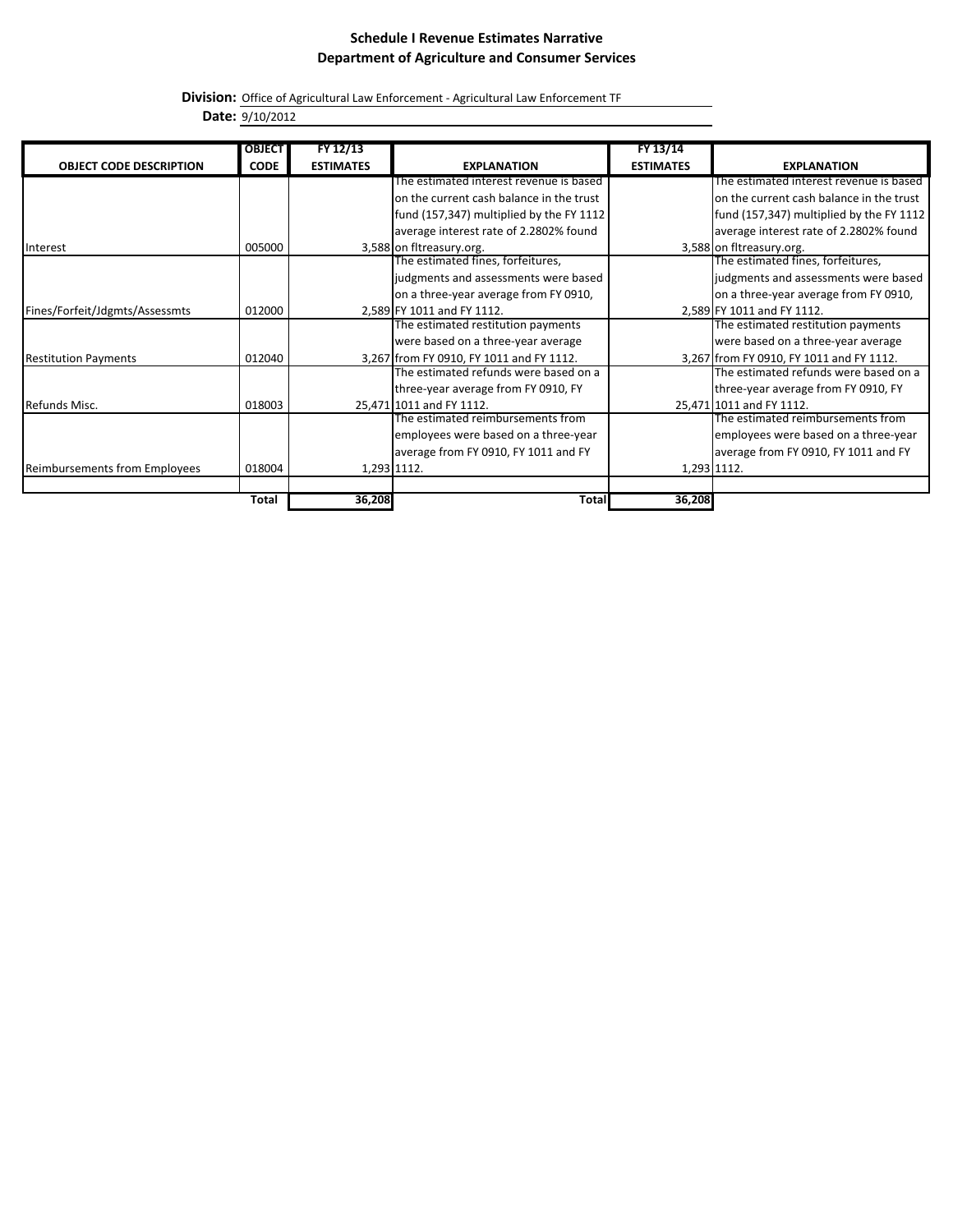### DEPARTMENT OF AGRICULTURE AND CONSUMER SERVICES 5% TRUST FUND RESERVE CALCULATION

# **Ag Law Enforcement TF**

| Total Revenues for Fiscal Year:                                  | 36,208 |
|------------------------------------------------------------------|--------|
| Less Operating Transfer to DMS STW Contract: (Category 107040)   | 0      |
| Less Operating Transfer to DMS Risk Insurance: (Category 103241) | 0      |
| Less Non-Operating Transfer to Administrative TF:                | 0      |
| Less Non-Operating Transfer to AGMIC                             | 0      |
| Less Non-Operating Transfer to DFS/Assessments on Investments:   | (180)  |
| Less Service Charge to Generl Revenue:                           | (247)  |
| Total Revenue Subject to 5% Reserve Calculation                  | 35,781 |
| Multiplied by 5%                                                 | 5.00%  |
| Total 5% Reserve                                                 | 1.789  |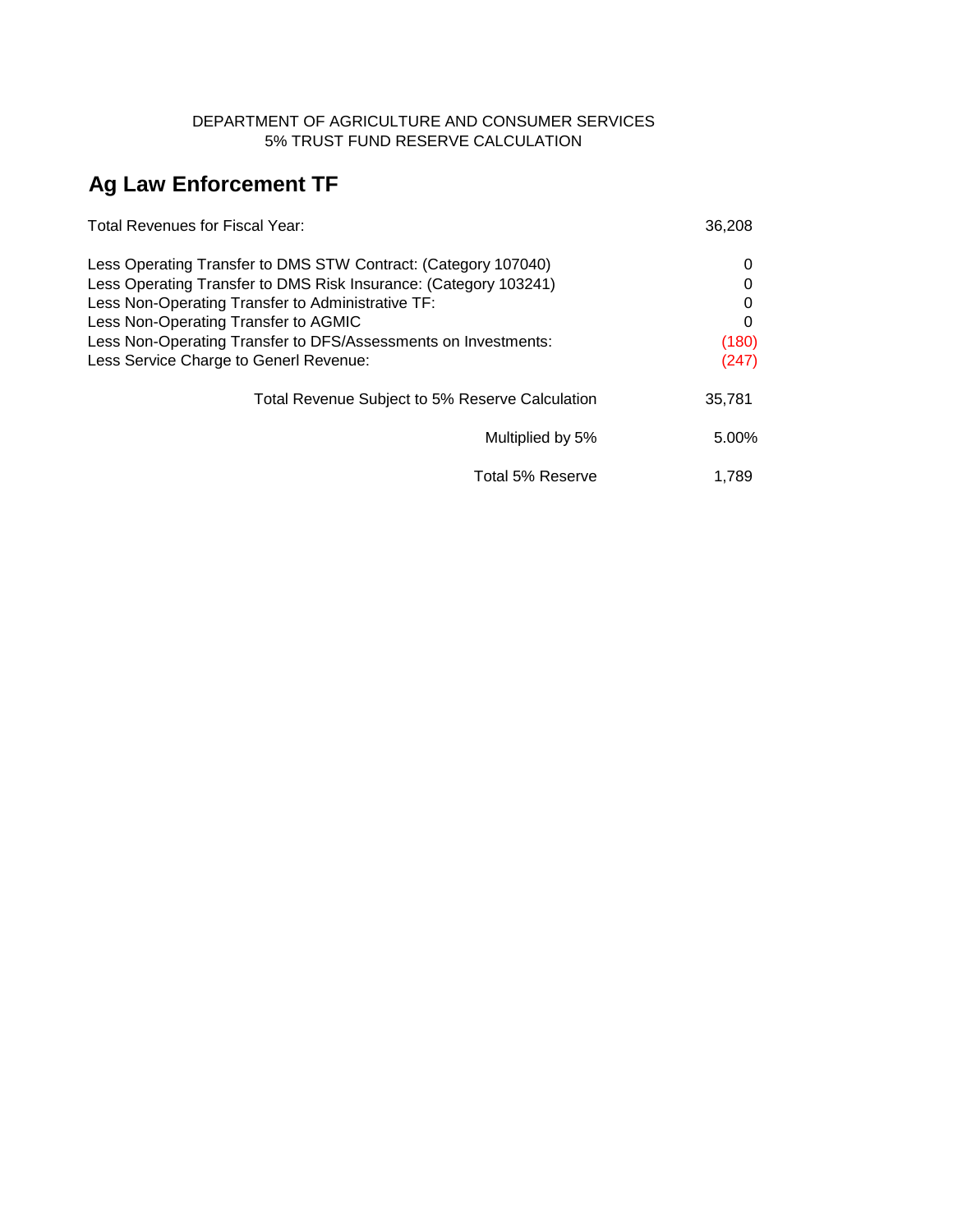# **SCHEDULE IC: RECONCILIATION OF UNRESERVED FUND BALANCE**

|                                                     | <b>Budget Period: 2013 - 2014</b>               |                                 |                                   |  |  |  |
|-----------------------------------------------------|-------------------------------------------------|---------------------------------|-----------------------------------|--|--|--|
| <b>Department Title:</b>                            | Department of Agriculture and Consumer Services |                                 |                                   |  |  |  |
| <b>Trust Fund Title:</b>                            | <b>Agricultural Law Enforcement TF</b>          |                                 |                                   |  |  |  |
| <b>Budget Entity:</b>                               | 42010100 and 42170400                           |                                 |                                   |  |  |  |
| <b>LAS/PBS Fund Number:</b>                         | 2025                                            | $(20-2-025001$ and 30-2-025001) |                                   |  |  |  |
|                                                     | <b>Balance as of</b><br>6/30/2012               | SWFS*<br><b>Adjustments</b>     | <b>Adjusted</b><br><b>Balance</b> |  |  |  |
| <b>Chief Financial Officer's (CFO) Cash Balance</b> | 63,765.65 (A)                                   | 0.00                            | 63,765.65                         |  |  |  |
| ADD: Other Cash (See Instructions)                  | $\overline{0.00}$ (B)                           | 0.00                            | 0.00                              |  |  |  |
| ADD: Investments                                    | 100,298.61 (C)                                  | 0.00                            | 100,298.61                        |  |  |  |
| ADD: Outstanding Accounts Receivable                | 203.62 (D)                                      | 0.00                            | 203.62                            |  |  |  |
| ADD: Due From Other Funds in DACS (GL 1620          | $0.00$ (E)                                      | 0.00                            | 0.00                              |  |  |  |
| <b>Total Cash plus Accounts Receivable</b>          | 164,267.88 (F)                                  | 0.00                            | 164,267.88                        |  |  |  |
| LESS Allowances for Uncollectibles                  | 15.00 (G)                                       | 0.00                            | 15.00                             |  |  |  |
| LESS Approved "A" Certified Forwards                | $7,578.81$ (H)                                  | 0.00                            | 7,578.81                          |  |  |  |
| Approved "B" Certified Forwards                     | $\overline{0.00}$ (H)                           | 0.00                            | 0.00                              |  |  |  |
| Approved "FCO" Certified Forwards                   | $0.00$ (H)                                      | 0.00                            | 0.00                              |  |  |  |
| LESS: Other Accounts Payable (Nonoperating)         | $93.27$ (I)                                     | 0.00                            | 93.27                             |  |  |  |
| LESS: $\_$                                          | $0.00$ (J)                                      | 0.00                            | 0.00                              |  |  |  |
| <b>Unreserved Fund Balance, 07/01/12</b>            | 156,580.80                                      | 0.00                            | 156,580.80                        |  |  |  |

**Notes:**

**\*SWFS = Statewide Financial Statement** 

**\*\* This amount should agree with Line I, Section IV of the Schedule I for the most recent completed fiscal year and Line A for the following year.**

*Office of Policy and Budget - August 2012*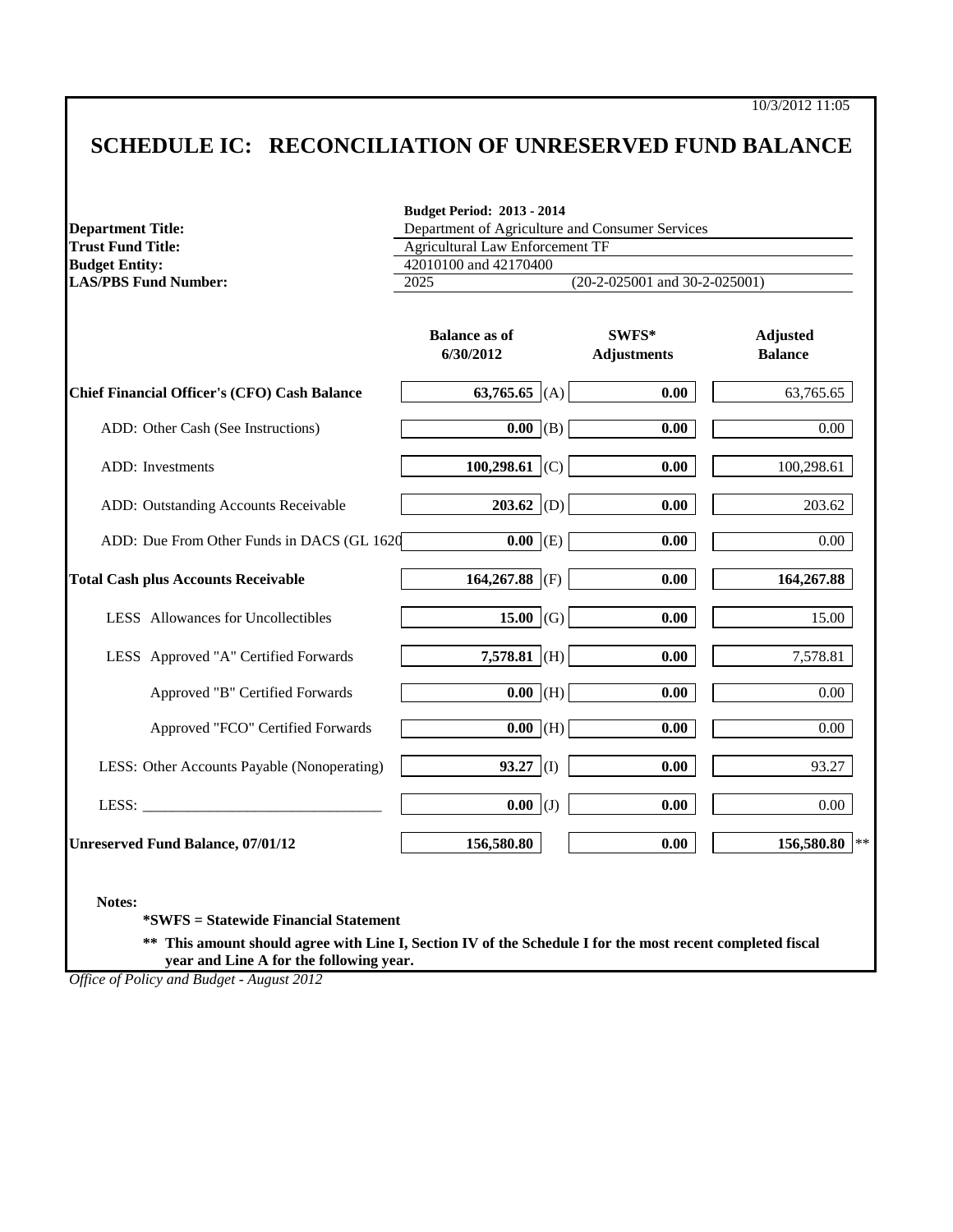# **RECONCILIATION: BEGINNING TRIAL BALANCE TO SCHEDULE I and IC**

| <b>Department Title:</b>                 | Department of Agriculture and Consumer Servic                        |                   |  |  |  |  |
|------------------------------------------|----------------------------------------------------------------------|-------------------|--|--|--|--|
| <b>Trust Fund Title:</b>                 | <b>Agricultural Law Enforcement TF</b>                               |                   |  |  |  |  |
| <b>LAS/PBS Fund Number:</b>              | 2025                                                                 |                   |  |  |  |  |
| <b>BEGINNING TRIAL BALANCE:</b>          |                                                                      |                   |  |  |  |  |
|                                          | <b>Total Fund Balance Per FLAIR Trial Balance, 07/01/12</b>          |                   |  |  |  |  |
|                                          | Total all GLC's 5XXXX for governmental funds;                        | 156,580.80<br>(A) |  |  |  |  |
|                                          | GLC 539XX for proprietary and fiduciary funds                        |                   |  |  |  |  |
|                                          | <b>Subtract Nonspendable Fund Balance (GLC 56XXX)</b>                | 0.00<br>(B)       |  |  |  |  |
|                                          | <b>Add/Subtract Statewide Financial Statement (SWFS)Adjustments:</b> |                   |  |  |  |  |
|                                          | SWFS Adjustment # and Description                                    | 0.00<br>(C)       |  |  |  |  |
|                                          | SWFS Adjustment # and Description                                    | $0.00\,$<br>(C)   |  |  |  |  |
|                                          | <b>Add/Subtract Other Adjustment(s):</b>                             |                   |  |  |  |  |
|                                          | Approved "B" Carry Forward (Encumbrances) per LAS/PBS                | $0.00\,$<br>(D)   |  |  |  |  |
|                                          | Approved "C" Carry Forward Total (FCO) per LAS/PBS                   | 0.00<br>(D)       |  |  |  |  |
|                                          | A/P not C/F-Operating Categories                                     | 0.00<br>(D)       |  |  |  |  |
|                                          |                                                                      | (D)               |  |  |  |  |
|                                          |                                                                      | (D)               |  |  |  |  |
|                                          |                                                                      | (D)               |  |  |  |  |
| <b>ADJUSTED BEGINNING TRIAL BALANCE:</b> |                                                                      | 156,580.80<br>(E) |  |  |  |  |
|                                          | UNRESERVED FUND BALANCE, SCHEDULE IC (Line I)                        | 156,580.80<br>(F) |  |  |  |  |
| <b>DIFFERENCE:</b>                       |                                                                      | $(G)*$<br>0.00    |  |  |  |  |
| *SHOULD EQUAL ZERO.                      |                                                                      |                   |  |  |  |  |
|                                          |                                                                      |                   |  |  |  |  |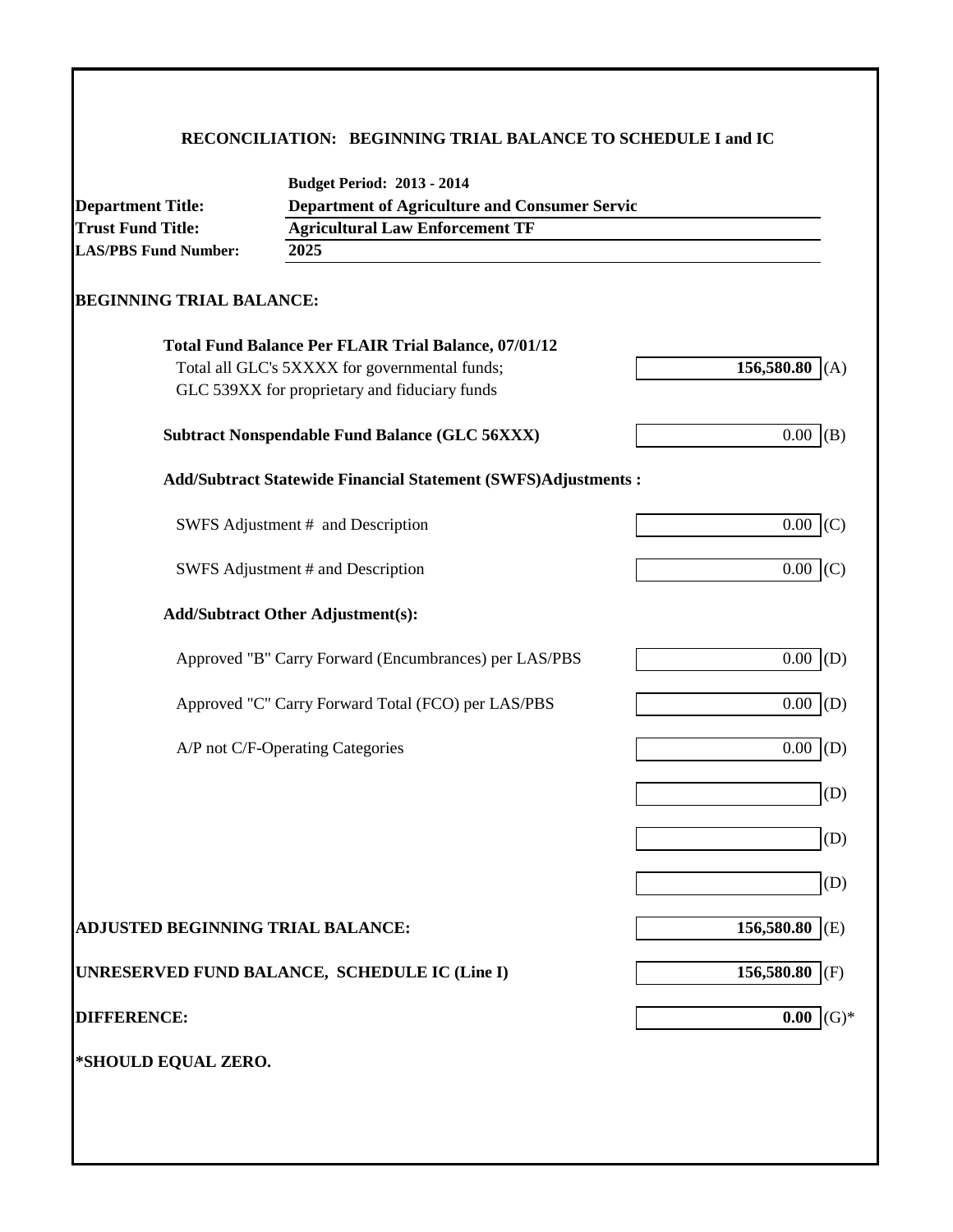# **Schedule I Narrative: Adjustments Citrus Inspection Trust Fund (2093)**

|                                                                                      | Column<br>A01 |
|--------------------------------------------------------------------------------------|---------------|
| Reverse prior year A/P not certified forward, but included in Line A (and in Line D) | 344           |
| Record September 2011 reversions of FY 10-11 appropriations                          | 3.211         |
| Exclude Compensated Absences Liability included in Line A                            | 15,096        |
| SWFS Adjustement (Post Closing Entries 8 & 22)                                       | (396)         |
| Record the change in the allowance for doubtful accounts                             | (10, 913)     |
| TR 10's included in the Trial Balance that are not included on the Schedule I        | 121,732       |
| Rounding                                                                             |               |
| Reverse prior year CF Encumbrances not reserved in prior year                        | (3,211)       |
| <b>Total A01 Adjustments (Section III)</b>                                           | 125,867       |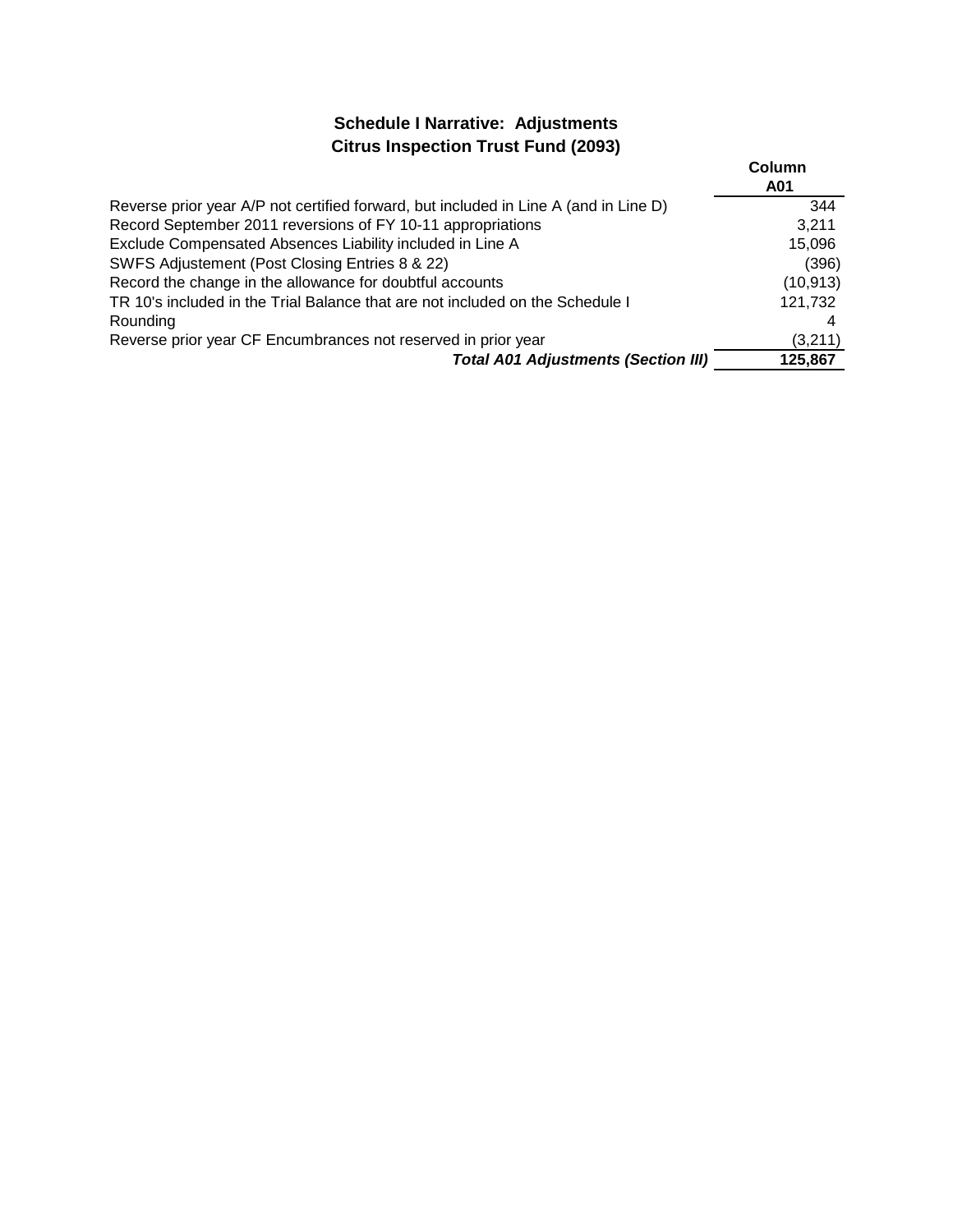Various - Citrus Inspection Trust Fund 9/10/2012 **Division: Date:**

|                      |                                                       | <b>OBJECT</b> | FY 12/13         |                                                                          | FY 13/14         |                                                                                  |
|----------------------|-------------------------------------------------------|---------------|------------------|--------------------------------------------------------------------------|------------------|----------------------------------------------------------------------------------|
| <b>DIVISION</b>      | <b>OBJECT CODE DESCRIPTION</b>                        | <b>CODE</b>   | <b>ESTIMATES</b> | <b>EXPLANATION</b>                                                       | <b>ESTIMATES</b> | <b>EXPLANATION</b>                                                               |
|                      |                                                       |               |                  | Estimates are based on anticipated                                       |                  | Estimates are based on anticipated                                               |
|                      |                                                       |               |                  | program budget using previous year's                                     |                  | program budget using previous year's                                             |
| Marketing            | <b>Fees-Crop Estimate</b>                             | 001029        |                  | 1,932,469 actual costs.                                                  |                  | 2,189,300 actual costs.                                                          |
|                      |                                                       |               |                  | Estimate is based on the anticipated                                     |                  | Estimates based on prior year. No                                                |
| Marketing            | <b>Assessments - Citrus</b>                           | 001204        | 7,149,231        | citrus crop.                                                             |                  | 7,149,231 anticipated changes.                                                   |
| Fruit &              |                                                       |               |                  | Estimate of box utilization and                                          |                  | Estimate of box utilization and                                                  |
| Vegetable<br>Fruit & | <b>Citrus Packing House</b>                           | 001030        | 1,000,000        | estimated program expenses.                                              | 1,000,000        | estimated program expenses.                                                      |
| Vegetable            | <b>USDA Finished Cannery</b>                          | 001032        | 4,750,000        | Rate X Estimated man hours.                                              |                  | 4,750,000 Rate X Estimated man hours.                                            |
| Fruit &              |                                                       |               |                  | Estimate of box utilization and                                          |                  | Estimate of box utilization and                                                  |
| Vegetable            | <b>Citrus Fresh Cannery</b>                           | 001033        | 175,000          | estimated program expenses.                                              |                  | 175,000 estimated program expenses.                                              |
| Fruit &              |                                                       |               |                  |                                                                          |                  |                                                                                  |
| Vegetable            | Misc. Citrus                                          | 001037        | 25,000           | Based on 3 year average.                                                 |                  | 25,000 Based on 3 year average.                                                  |
| Fruit &              |                                                       |               |                  |                                                                          |                  |                                                                                  |
| Vegetable            | <b>USDA Overtime</b>                                  | 001041        | 350,000          | Rate X Estimated man hours.                                              |                  | 350,000 Rate X Estimated man hours.                                              |
| Fruit &              |                                                       |               |                  |                                                                          |                  |                                                                                  |
| Vegetable<br>Fruit & | <b>Citrus OT Packing House</b>                        | 001042        |                  | 50,000 Rate X Estimated man hours.                                       |                  | 50,000 Rate X Estimated man hours.                                               |
| Vegetable            | Citrus Overtime Cannery                               | 001043        | 200,000          | Rate X Estimated man hours.                                              |                  | 200,000 Rate X Estimated man hours.                                              |
| Fruit &              |                                                       |               |                  |                                                                          |                  |                                                                                  |
| Vegetable            | Roadside Stand Citrus Fees                            | 001044        |                  | 10,000 Estimated number of bushels utilized.                             |                  | 10.000 Estimated number of bushels utilized.                                     |
| Fruit &              | Juice Extractor                                       |               |                  | Fee Is \$230.00 per estimated 74 Brown                                   |                  | Fee Is \$230.00 per estimated 74 Brown                                           |
| Vegetable            | Maintenance Fees                                      | 001045        | 17,000           | Extractors rented out.                                                   |                  | 17,000 Extractors rented out.                                                    |
| Fruit &              |                                                       |               |                  |                                                                          |                  |                                                                                  |
| Vegetable            | Inspection - Packing House                            | 001130        |                  | 1,000 Fee is Estimated Misc Usage.                                       |                  | 1,000   Fee is Estimated Misc Usage.                                             |
| Fruit &              |                                                       |               |                  | Fee is based on program budget                                           |                  | Fee is based on program budget                                                   |
| Vegetable            | Budwood                                               | 001131        |                  | 740,000 estimates from DPI.<br>Calculated at 4.1% Packing House          |                  | 740,000 estimates from DPI.<br>Calculated at 4.1% Packing House                  |
| Fruit &              |                                                       |               |                  | inspection fees and .004 per box PIQ                                     |                  | inspection fees and .004 per box PIQ                                             |
| Vegetable            | <b>USDA Surcharge</b>                                 | 001157        | 117,800          | program estimated utilization.                                           |                  | 117,800 program estimated utilization.                                           |
| Fruit &              |                                                       |               |                  |                                                                          |                  |                                                                                  |
| Vegetable            | <b>USDA FQSCP</b>                                     | 001159        |                  | 31,000 Rate X Estimated man hours.                                       |                  | 31,000   Rate X Estimated man hours.                                             |
| Fruit &              |                                                       |               |                  |                                                                          |                  |                                                                                  |
| Vegetable            | <b>Imported Citrus</b>                                | 001163        |                  | 0   Fee is USDA guideline based on carlot.                               |                  | 10,000 Fee is USDA guideline based on carlot.                                    |
| Fruit &              |                                                       |               |                  | Actual prior year box utilization &                                      |                  | Actual prior year box utilization &                                              |
| Vegetable            | Packing House PIQ Fees                                | 001226        | 150,000          | estimated program expenses.                                              | 150,000          | estimated program expenses.                                                      |
| Fruit &              |                                                       |               |                  | Estimate of box utilization and                                          |                  | Estimate of box utilization and                                                  |
| Vegetable            | <b>CACP Inspection</b>                                | 001227        |                  | 2,000,000 estimated program expenses.                                    |                  | 1,750,000 estimated program expenses.                                            |
| Fruit &              |                                                       |               |                  | Estimate of box utilization and                                          |                  | Estimate of box utilization and                                                  |
| Vegetable<br>Fruit & | <b>CACP Non-Eligible</b><br>Citrus Dealers Licenses - | 001229        | 595,000          | estimated program expenses.<br>Fee is \$10.00 X estimated 300 registered |                  | 595,000 estimated program expenses.<br>Fee is \$10.00 X estimated 300 registered |
| Vegetable            | Agent                                                 | 002040        |                  | 3,000 agents.                                                            |                  | 3,000 agents.                                                                    |
| Fruit &              | Citrus Dealers Licenses -                             |               |                  | Fee is \$25.00 X 501 registered fruit                                    |                  | Fee is \$25.00 X 501 registered fruit                                            |
| Vegetable            | Fruit                                                 | 002042        | 12,500           | dealers.                                                                 |                  | 12,500 dealers.                                                                  |
|                      |                                                       |               |                  | Based on interest revenue trends over                                    |                  | Based on interest revenue trends over                                            |
| Fruit &              |                                                       |               |                  | the past three fiscal years and current                                  |                  | the past three fiscal years and current                                          |
| Vegetable            | Interest                                              | 005000        | 62,500           | cash balance.                                                            | 62,500           | cash balance.                                                                    |
| Fruit &              | Reimb - Citrus Admin Comm                             |               |                  |                                                                          |                  |                                                                                  |
| Vegetable            | Reports                                               | 018035        | 25,000           | Based on contract with CAC.                                              |                  | 25,000 Based on contract with CAC.                                               |
| Fruit &              | Reimb - Citrus Destination                            |               |                  |                                                                          |                  |                                                                                  |
| Vegetable<br>Fruit & | <b>Rev Reports</b>                                    | 018036        | 29,850           | Based on contract with DOC.<br>Based on actual prior year and current    | 29,850           | Based on contract with DOC.<br>Based on actual prior year and current            |
| Vegetable            | Rent - Noa Mayo Hall                                  | 021002        | 35,000           | bookings.                                                                | 35,000           | bookings.                                                                        |
|                      |                                                       |               |                  | Based on Nora Mayo rents and                                             |                  | Based on Nora Mayo rents and                                                     |
| Fruit &              |                                                       |               |                  | estimated private usage of extractors by                                 |                  | estimated private usage of extractors by                                         |
| Vegetable            | State Sales Taxes - 6%                                | 025010        |                  | 8,550 the industry.                                                      |                  | 8,550 the industry.                                                              |
|                      |                                                       |               |                  | Based on Nora Mayo rents and                                             |                  | Based on Nora Mayo rents and                                                     |
| Fruit &              | <b>Discretionary County Sales</b>                     |               |                  | estimated private usage of extractors by                                 |                  | estimated private usage of extractors by                                         |
| Vegetable            | Surtax                                                | 025050        | 1,425            | the industry.                                                            |                  | 1,425 the industry.                                                              |
|                      | Refunds - Prior Year                                  |               |                  |                                                                          |                  |                                                                                  |
| Plant                | Expenditures                                          | 018001        | 69               | Based on 3 year average.                                                 |                  | 69 Based on 3 year average.                                                      |
|                      |                                                       |               |                  |                                                                          |                  |                                                                                  |
|                      |                                                       | Total         | 19,471,394       | <b>Total</b>                                                             | 19,488,225       |                                                                                  |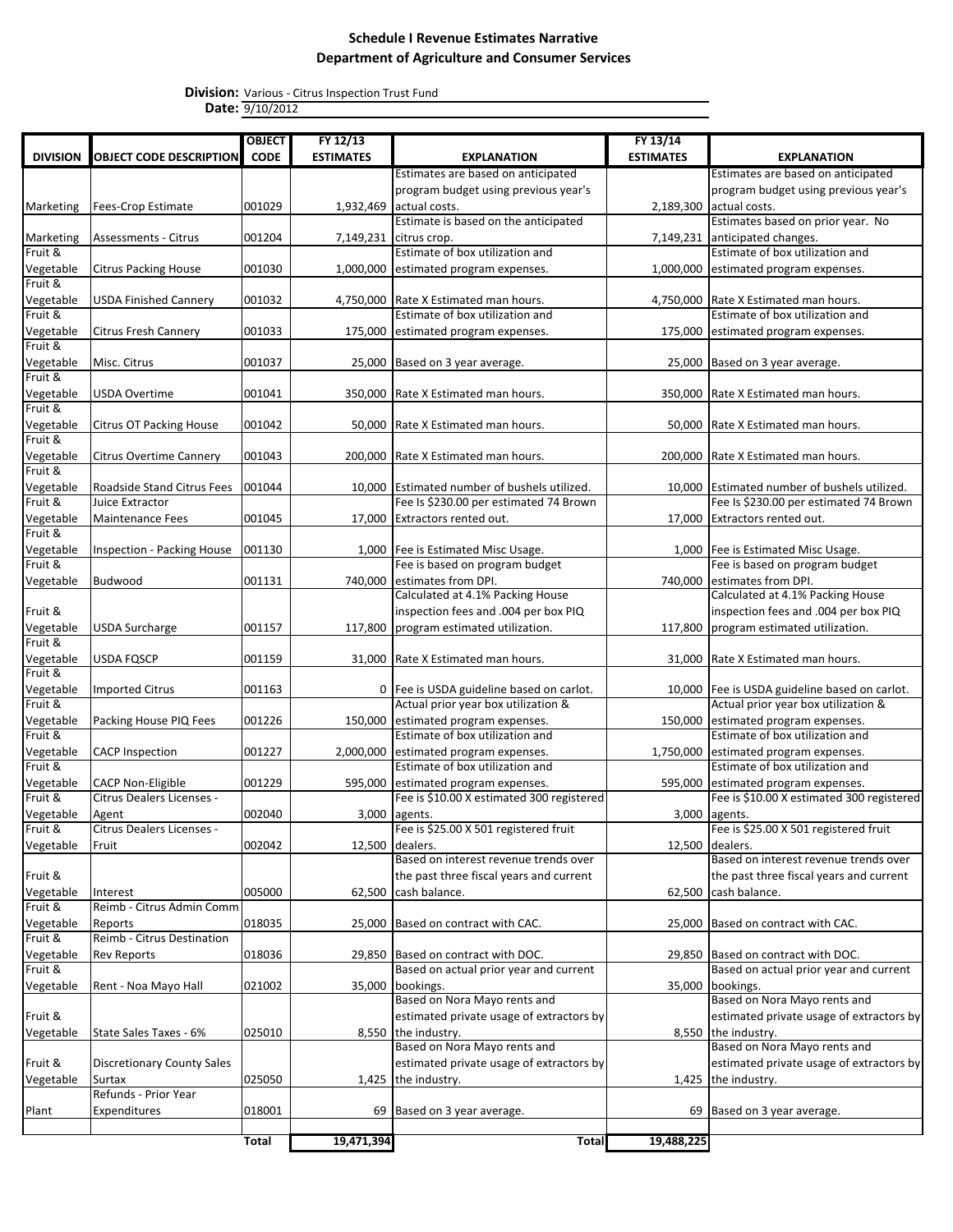DEPARTMENT OF AGRICULTURE AND CONSUMER SERVICES 5% TRUST FUND RESERVE CALCULATION

# **Citrus Inspection Trust Fund**

THIS FUND IS EXEMPT FROM THE 5% RESERVE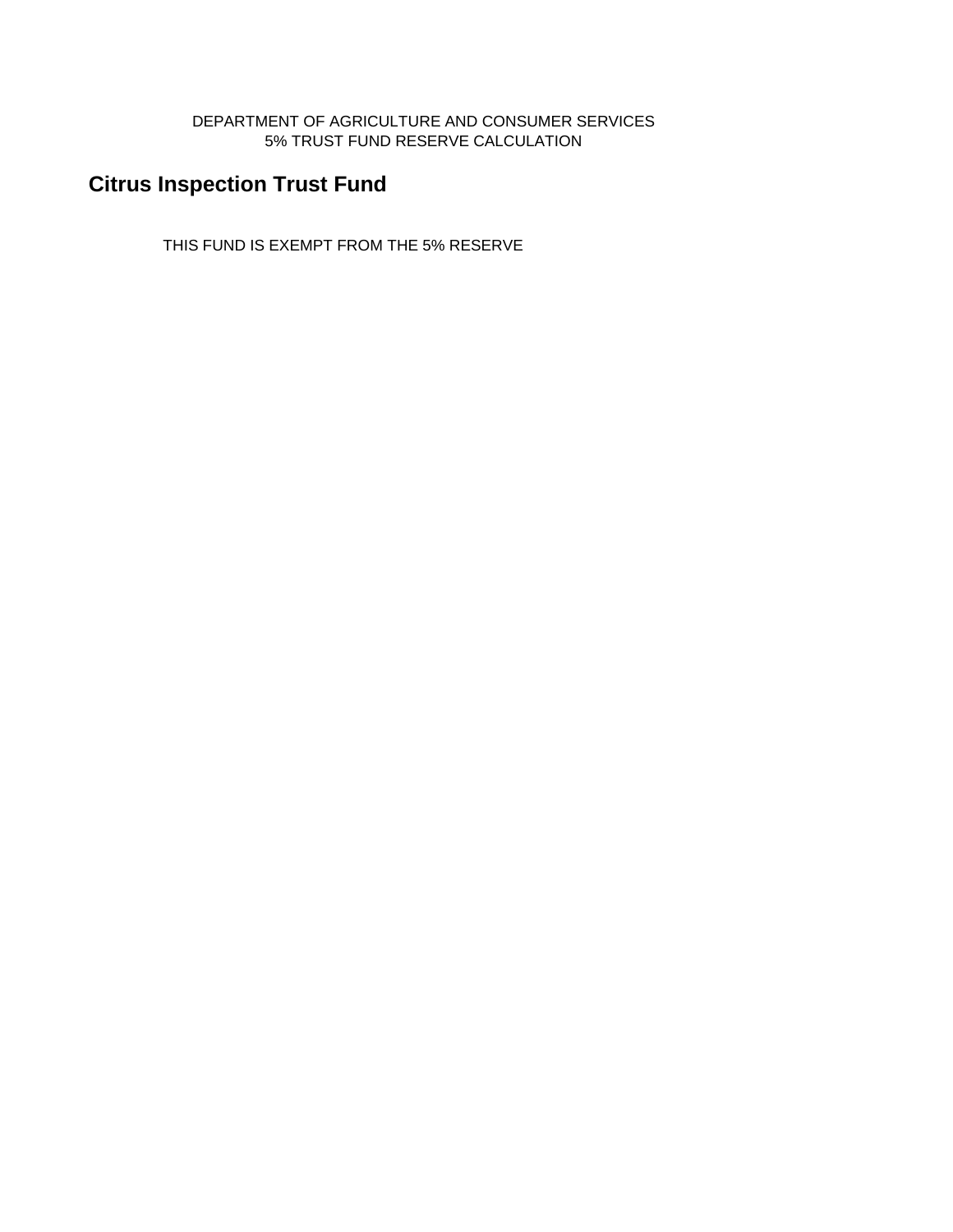# 10/8/2012 16:41 **SCHEDULE IC: RECONCILIATION OF UNRESERVED FUND BALANCE**

| <b>Department Title:</b>                                                                                                                                                                                                                                     | <b>Budget Period: 2013 - 2014</b><br>Department of Agriculture and Consumer Services |  |                                         |                                   |  |
|--------------------------------------------------------------------------------------------------------------------------------------------------------------------------------------------------------------------------------------------------------------|--------------------------------------------------------------------------------------|--|-----------------------------------------|-----------------------------------|--|
| <b>Trust Fund Title:</b>                                                                                                                                                                                                                                     | <b>Citrus Inspection TF</b>                                                          |  |                                         |                                   |  |
| <b>Budget Entity:</b><br><b>LAS/PBS Fund Number:</b>                                                                                                                                                                                                         | 2093                                                                                 |  | $(20-2-093001)$                         |                                   |  |
|                                                                                                                                                                                                                                                              | <b>Balance as of</b><br>6/30/2012                                                    |  | $\textbf{SWFS}^*$<br><b>Adjustments</b> | <b>Adjusted</b><br><b>Balance</b> |  |
| Chief Financial Officer's (CFO) Cash Balance                                                                                                                                                                                                                 | 413,262.53                                                                           |  | 0.00                                    | 413,262.53                        |  |
| ADD: Other Cash (See Instructions)                                                                                                                                                                                                                           | 196,236.03                                                                           |  | 0.00                                    | 196,236.03                        |  |
| ADD: Investments                                                                                                                                                                                                                                             | 6,672,562.74                                                                         |  | 0.00                                    | 6,672,562.74                      |  |
| ADD: Outstanding Accounts Receivable                                                                                                                                                                                                                         | 559,628.35                                                                           |  |                                         | 559,628.35                        |  |
| ADD: Due from Other Funds (GL 16200)                                                                                                                                                                                                                         | 121,731.85                                                                           |  |                                         | 121,731.85                        |  |
| <b>Total Cash plus Accounts Receivable</b>                                                                                                                                                                                                                   | 7,963,421.50 (F)                                                                     |  | 0.00                                    | 7,963,421.50                      |  |
| LESS Allowances for Uncollectibles                                                                                                                                                                                                                           | 11,795.81 (G)                                                                        |  | 0.00                                    | 11,795.81                         |  |
| LESS Approved "A" Certified Forwards                                                                                                                                                                                                                         | 161,039.57 (H)                                                                       |  |                                         | 161,039.57                        |  |
| Approved "B" Certified Forwards                                                                                                                                                                                                                              | $16,182.33$ (H)                                                                      |  | 0.00                                    | 16,182.33                         |  |
| Approved "FCO" Certified Forwards                                                                                                                                                                                                                            | $0.00$ (H)                                                                           |  | 0.00                                    | 0.00                              |  |
| LESS: Other Accounts Payable (Nonoperating)                                                                                                                                                                                                                  | 768.19                                                                               |  | 0.00                                    | 768.19                            |  |
| LESS: Due to Other Funds in DACS (GL 35200)                                                                                                                                                                                                                  | $0.00$ (I)                                                                           |  |                                         | 0.00                              |  |
| LESS: Deposits Payable (GL 33100)                                                                                                                                                                                                                            | 191,236.03                                                                           |  | 0.00                                    | 191,236.03                        |  |
| LESS: SWFS Adjustments (Post 9 & Post 28)                                                                                                                                                                                                                    | 0.00                                                                                 |  | 396.37                                  | 396.37                            |  |
| <b>Unreserved Fund Balance, 07/01/12</b>                                                                                                                                                                                                                     | 7,582,399.57                                                                         |  | (396.37)                                | 7,582,003.20<br>$\star$ :         |  |
| Notes:<br><i>*SWFS</i> = Statewide Financial Statement<br>** This amount should agree with Line I, Section IV of the Schedule I for the most recent completed fiscal<br>year and Line A for the following year.<br>Office of Policy and Budget - August 2012 |                                                                                      |  |                                         |                                   |  |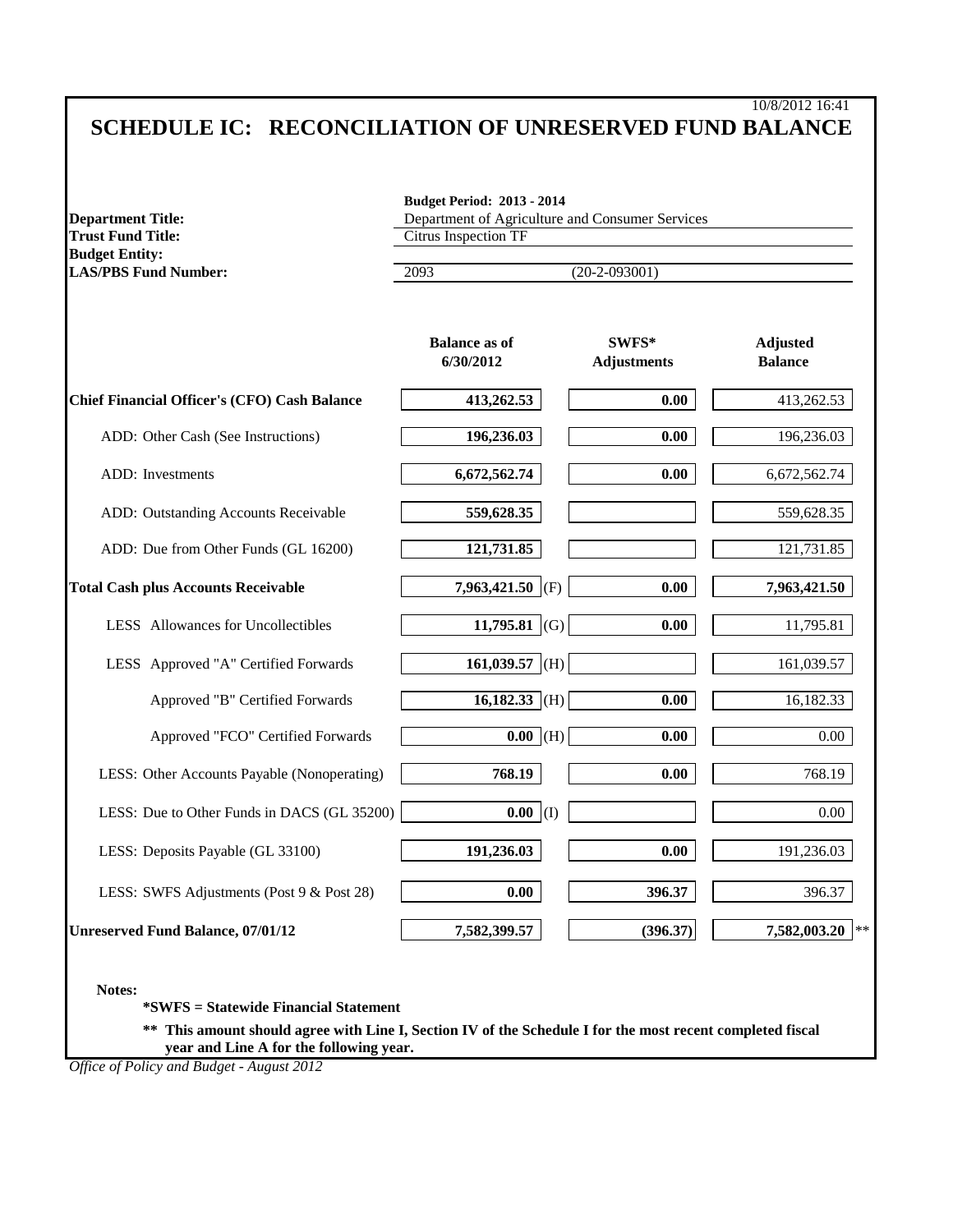# **RECONCILIATION: BEGINNING TRIAL BALANCE TO SCHEDULE I and IC**

| <b>Department Title:</b>          | <b>Budget Period: 2013 - 2014</b><br><b>Department of Agriculture and Consumer Servic</b> |                               |
|-----------------------------------|-------------------------------------------------------------------------------------------|-------------------------------|
| <b>Trust Fund Title:</b>          | <b>Citrus Inspection TF</b>                                                               |                               |
| <b>LAS/PBS Fund Number:</b>       | $(20-2-093001)$<br>2093                                                                   |                               |
| <b>BEGINNING TRIAL BALANCE:</b>   |                                                                                           |                               |
|                                   | <b>Total Fund Balance Per FLAIR Trial Balance, 07/01/12</b>                               |                               |
|                                   | Total all GLC's 5XXXX for governmental funds;                                             | 7,587,281.97<br>(A)           |
|                                   | GLC 539XX for proprietary and fiduciary funds                                             |                               |
|                                   | <b>Subtract Nonspendable Fund Balance (GLC 56XXX)</b>                                     | 0.00<br>(B)                   |
|                                   | Add/Subtract Statewide Financial Statement (SWFS)Adjustments :                            |                               |
|                                   | SWFS Adjustment (Post 9 & Post 28                                                         | (396.37)<br>(C)               |
|                                   | SWFS Adjustment # and Description                                                         | 0.00<br>(C)                   |
|                                   | <b>Add/Subtract Other Adjustment(s):</b>                                                  |                               |
|                                   | Approved "B" Carry Forward (Encumbrances) per LAS/PBS                                     | $(16, 182.33)$ <sub>(D)</sub> |
|                                   | Approved "C" Carry Forward Total (FCO) per LAS/PBS                                        | (D)<br>0.00                   |
|                                   | A/P not C/F-Operating Categories (42170100 & 42170200)                                    | 0.00<br>(D)                   |
|                                   | Compensated Absences not C/F-Operating (42170200)                                         | 11,299.93<br>(D)              |
|                                   | Compensated Absences not C/F-Operating (42170100)                                         | 0.00<br>(D)                   |
|                                   | Compensated Absences not C/F-Operating (42170100)                                         | 0.00<br>(D)                   |
| ADJUSTED BEGINNING TRIAL BALANCE: |                                                                                           | 7,582,003.20 (E)              |
|                                   | UNRESERVED FUND BALANCE, SCHEDULE IC (Line I)                                             | 7,582,003.20<br>(F)           |
| <b>DIFFERENCE:</b>                |                                                                                           | $(G)*$<br>0.00                |
| *SHOULD EQUAL ZERO.               |                                                                                           |                               |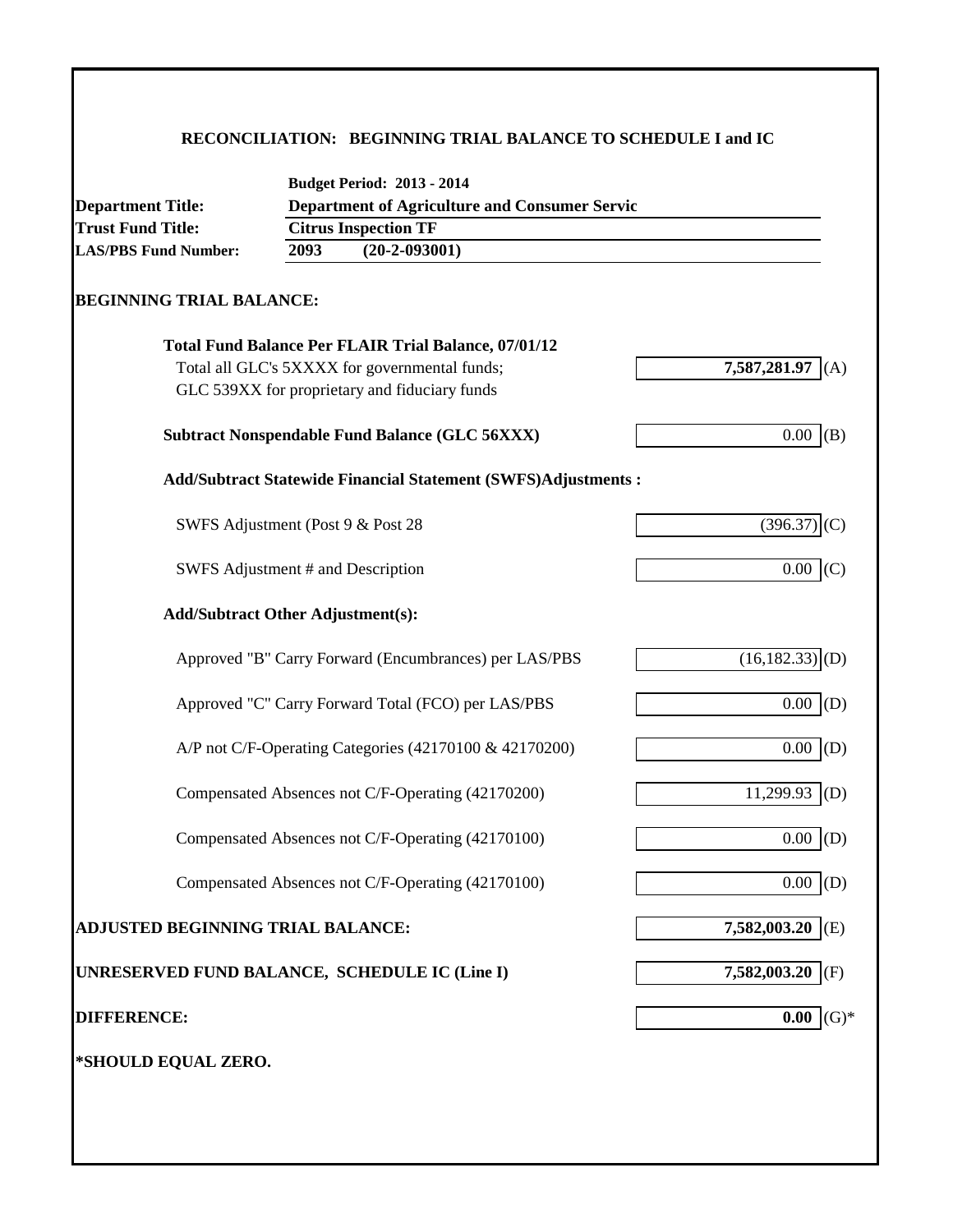# **Schedule I Narrative: Adjustments Division of Licensing Trust Fund (2163)**

|                                                                                      | Column    |
|--------------------------------------------------------------------------------------|-----------|
|                                                                                      | A01       |
| Reverse prior year A/P not certified forward, but included in Line A (and in Line D) | 472,070   |
| Reverse the Compensated Absences Liability included in Line A                        | 252,361   |
| Record the change in the Allowance for Doubtful Accounts included in Line A          | (20, 719) |
| PY Certified Forward Encumbrances not included in Line A                             | (19,958)  |
| Rounding                                                                             |           |
| TR 10's included in the Trial Balance that are not included on the Schedule I        | 1.000     |
| Record September 2011 reversions of FY 10-11 appropriations                          | 10,626    |
| SWFS Adjustement (Post Closing Entries 10 & 29)                                      | (2,811)   |
| <b>Total A01 Adjustments (Section III)</b>                                           | 692,578   |

|                                        |                                            | Column<br>A02 |
|----------------------------------------|--------------------------------------------|---------------|
| Deferred Revenue - Multi-year licenses |                                            | (2,393,811)   |
|                                        | <b>Total A02 Adjustments (Section III)</b> | (2, 393, 811) |
|                                        |                                            | Column        |
|                                        |                                            | A03           |
| Deferred Revenue - Multi-year licenses |                                            | 2,872,973     |
|                                        | <b>Total A03 Adjustments (Section III)</b> | 2,872,973     |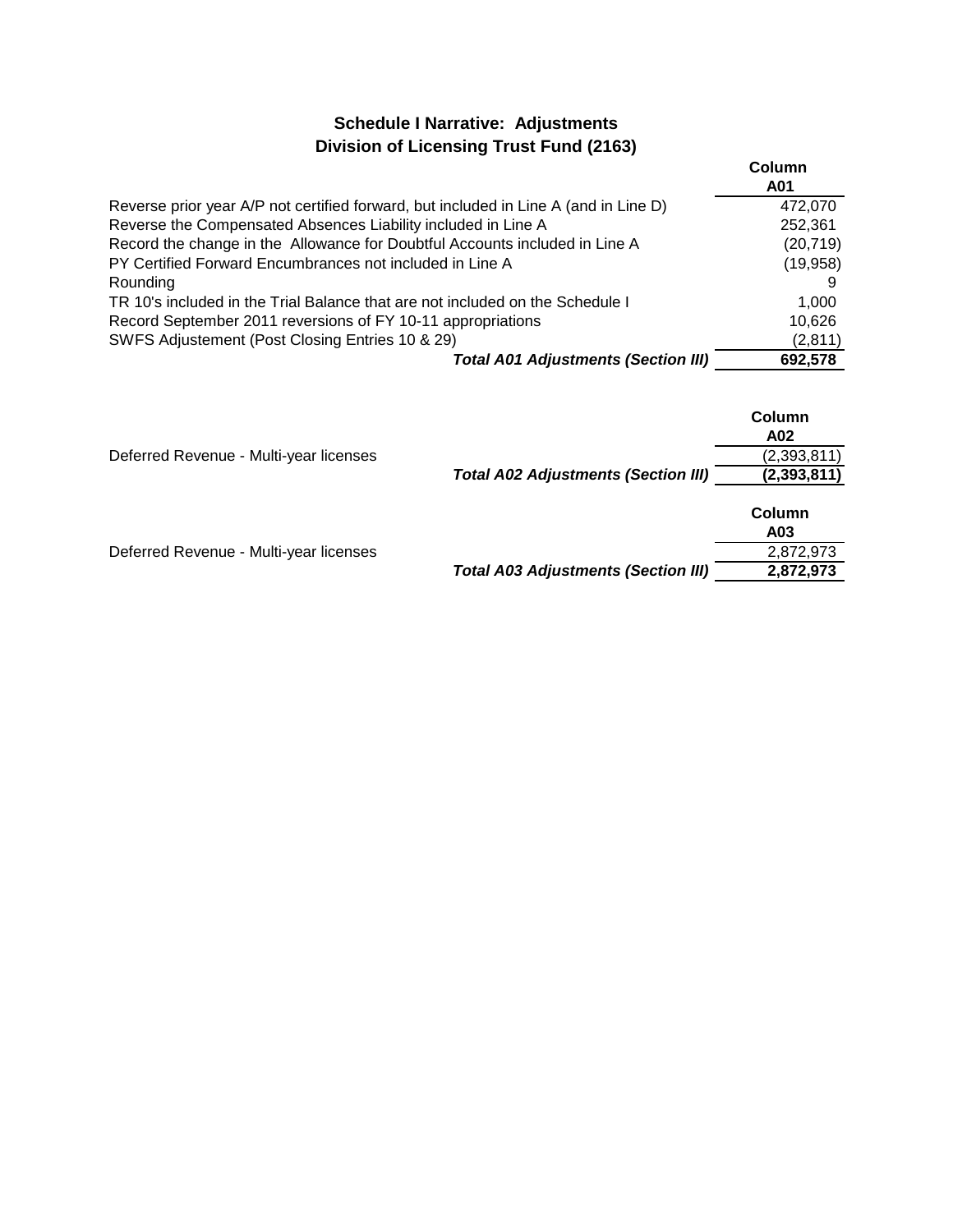**Division:** Licensing - Licensing Trust Fund

**Date:** 9/10/2012

|                                                              | <b>OBJECT</b>    | $FY$ 12/13       |                                                                              | FY 13/14          |                                                                                |
|--------------------------------------------------------------|------------------|------------------|------------------------------------------------------------------------------|-------------------|--------------------------------------------------------------------------------|
| <b>OBJECT CODE DESCRIPTION</b>                               | <b>CODE</b>      | <b>ESTIMATES</b> | <b>EXPLANATION</b>                                                           | <b>ESTIMATES</b>  | <b>EXPLANATION</b>                                                             |
| Licensing Application Fee - Chp 493                          | 001316           |                  | 172,377 Based on 3 year average.                                             |                   | 172,377 Based on 3 year average.                                               |
| Class C Exam Fee                                             | 001322           |                  | 60,633 Based on 3 year average.                                              |                   | 60,633 Based on 3 year average.                                                |
|                                                              |                  |                  | Estimated FY 10/11 levels (3rd highest                                       |                   | Estimated FY 10/11 levels (3rd highest                                         |
| Concealed Weapon Misc.                                       | 001338           |                  | 105,000 on record).                                                          |                   | 105,000 on record).                                                            |
|                                                              |                  |                  |                                                                              |                   | Estimated fingerprints based on 10/11                                          |
| <b>Concealed Weapon Fingerprints</b>                         | 001340           |                  | 5,600,000 Estimated approximate FY 11/12 levels.                             | 4,300,800 levels. |                                                                                |
| <b>Licensing Fingerprint Fee</b>                             | 001353           |                  | 1,675,222 Based on 3 year average.                                           |                   | 1,675,222 Based on 3 year average.                                             |
|                                                              |                  |                  | Based on 3 year average - application                                        |                   | Based on 3 year average - application                                          |
|                                                              |                  |                  | demand dropped substantially from                                            |                   | demand dropped substantially from                                              |
|                                                              |                  |                  | 09/10, but rose slightly in 11/12 and is                                     |                   | 09/10, but rose slightly in 11/12 and is                                       |
|                                                              |                  |                  | expected to increase slightly in                                             |                   | expected to increase slightly in                                               |
| Licensing PIA Misc.                                          | 001354           |                  | 93,052 subsequent years.                                                     |                   | 93,052 subsequent years.                                                       |
|                                                              |                  |                  | Decreasing new agency licenses being                                         |                   | Decreasing new agency licenses being                                           |
| <b>Licensing Agency New</b>                                  | 002201           |                  | 227,042 issued over past 3 yrs.                                              |                   | 223,636 issued over past 3 yrs.                                                |
|                                                              |                  |                  | Decreasing new agency licenses being                                         |                   | Decreasing new agency licenses being                                           |
|                                                              |                  |                  | issued reflected in renewals. Volume                                         |                   | issued reflected in renewals. Volume                                           |
|                                                              |                  |                  | based on actual renewal schedule of                                          |                   | based on actual renewal schedule of                                            |
| <b>Licensing Agency Renewal</b>                              | 002202           |                  | 319,050 existing licensees.<br>Actual population of "D" licensees            |                   | 497,700 existing licensees.                                                    |
|                                                              |                  |                  | (security guards) eligible for renewal                                       |                   | Actual population of "D" licensees                                             |
|                                                              |                  |                  |                                                                              |                   | (security guards) eligible for renewal                                         |
|                                                              | 002203           |                  | multiplied against actual percentage of<br>"D" licensees renewing.           |                   | multiplied against actual percentage of<br>"D" licensees renewing.             |
| Licensing D Renewal                                          |                  | 1,503,181        | New security guard licensees have                                            | 1,648,471         | New security guard licensees have                                              |
|                                                              |                  |                  | dropped 9% over last 2 years; estimating                                     |                   | dropped 9% over last 2 years; estimating                                       |
|                                                              |                  |                  | 2% decrease in 12/13 and same total in                                       |                   | 2% decrease in 12/13 and same total in                                         |
| Licensing D New                                              | 002204           | 1,486,755 13/14. |                                                                              | 1,486,755 13/14.  |                                                                                |
|                                                              |                  |                  |                                                                              |                   |                                                                                |
|                                                              |                  |                  | Actual population of licensees eligible                                      |                   | Actual population of licensees eligible                                        |
|                                                              |                  |                  | for renewal multiplied against actual                                        |                   | for renewal multiplied against actual                                          |
|                                                              |                  |                  | percentage of licensees renewing in                                          |                   | percentage of licensees renewing in                                            |
| Licensing G/K Renewal                                        | 002205           |                  | 650,628 most recent years.                                                   |                   | 801,227 most recent years.                                                     |
|                                                              |                  |                  |                                                                              |                   |                                                                                |
|                                                              |                  |                  | G license growth strong and consistent                                       |                   | G license growth strong and consistent                                         |
|                                                              |                  |                  | over prior 3 years. Estimate moderate                                        |                   | over prior 3 years. Estimate moderate                                          |
| Licensing G/K New                                            | 002210           |                  | 981,384 growth in 12/13 and 13/14.<br>Agency manager licenses have been flat |                   | 1,001,012 growth in 12/13 and 13/14.<br>Agency manager licenses have been flat |
| <b>Licensing Manager New</b>                                 | 002214           |                  | 21,000 in recent years.                                                      |                   | 21,000 in recent years.                                                        |
|                                                              |                  |                  | Agency manager renewal licenses have                                         |                   | Agency manager renewal licenses have                                           |
| <b>Licensing Manager Renewal</b>                             | 002215           |                  | 61,000 been flat in recent years.                                            |                   | 61,000 been flat in recent years.                                              |
|                                                              |                  |                  |                                                                              |                   |                                                                                |
|                                                              |                  |                  | Estimated slightly below 11/12 level (1st                                    |                   |                                                                                |
|                                                              |                  |                  | month of 12/13 on pace to equal 11/12                                        |                   |                                                                                |
|                                                              |                  |                  | volume). Revenue not equal to 11/12 as                                       |                   | Estimated approximate volume of 10/11                                          |
|                                                              |                  |                  | CW license fee dropped from \$75 to \$70                                     |                   | volume. FY 10/11 volume was 3rd                                                |
| Licensing CW New                                             | 002220           |                  | 10,500,000 effective July 1, 2012.                                           |                   | 8,960,000 highest on record.                                                   |
|                                                              |                  |                  |                                                                              |                   |                                                                                |
|                                                              |                  |                  | Based on actual CW licensees scheduled                                       |                   | CW renewal license volume almost                                               |
|                                                              |                  |                  | for renewal adjusted by actual historical                                    |                   | ceases during 13/14 and 14/15 due to                                           |
|                                                              |                  |                  | renewal rates. Note that renewal                                             |                   | expansion of license term from 5 to 7                                          |
|                                                              |                  |                  | license fee also decreased by \$5.00                                         |                   | years as of June 10, 2008. Normal CW                                           |
| Licensing CW Renewal<br><b>Licensing CW Consular License</b> | 002223<br>002224 |                  | 3,282,374 effective July 1, 2012.<br>900 Approximate annual volume.          |                   | 79,902 renewal volume resumes in 15/16<br>900 Approximate annual volume.       |
|                                                              |                  |                  | Flat demand for recovery & intern                                            |                   | Flat demand for recovery & intern                                              |
| Licensing Recovery Agent New E/EE                            | 002226           |                  | 20,520 licenses.                                                             |                   | 20,520 licenses.                                                               |
|                                                              |                  |                  | Flat demand for renewal recovery                                             |                   | Flat demand for renewal recovery                                               |
| Licensing Recovery Agenct Renewal E/EE                       | 002227           |                  | 33,200 licenses.                                                             |                   | 33,200 licenses.                                                               |
|                                                              |                  |                  | Flat demand for private investigator &                                       |                   | Flat demand for private investigator &                                         |
| Licensing Private Investigator New C/CC                      | 002228           |                  | 76,000 intern licenses.                                                      |                   | 76,000 intern licenses.                                                        |
| Licensing Private Investigator Renewal                       |                  |                  |                                                                              |                   |                                                                                |
| C/CC                                                         | 002229           |                  | 190,005 Flat demand for private investigators.                               |                   | 230,385 Flat demand for private investigators.                                 |
|                                                              |                  |                  |                                                                              |                   |                                                                                |
|                                                              |                  |                  | Investment assets from deferred                                              |                   | Investment assets from deferred                                                |
| Interest                                                     | 005000           |                  | 1,561,754 revenues collected continues to grow.                              |                   | 1,660,876 revenues collected continues to grow.                                |
| <b>Tenant Broker Commission</b>                              | 04001            |                  | 3,818 Estimate is based on actual invoice.                                   |                   |                                                                                |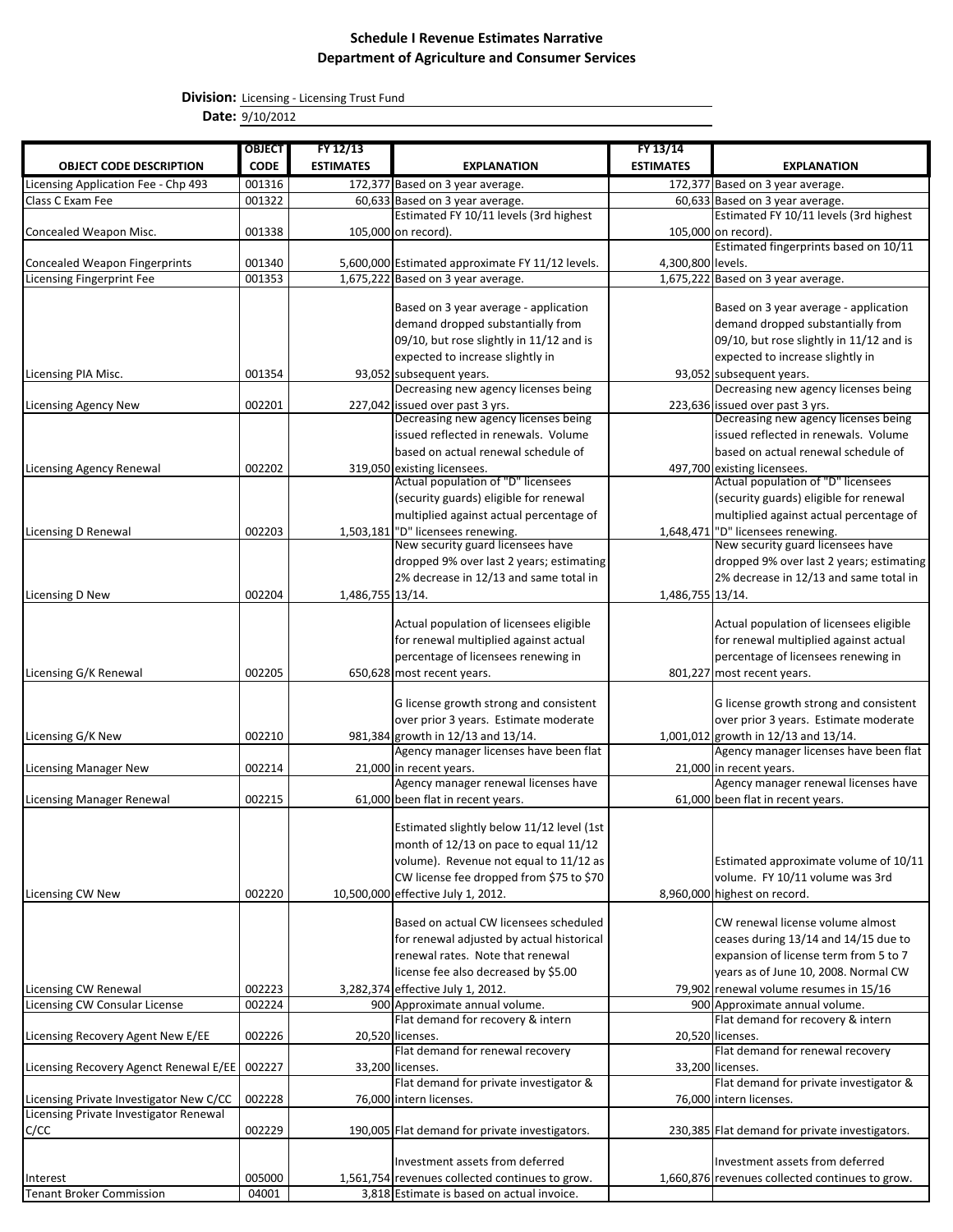**Division:** Licensing - Licensing Trust Fund

**Date:** 9/10/2012

|                                               | <b>OBJECT</b> | FY 12/13         |                                              | FY 13/14         |                                              |
|-----------------------------------------------|---------------|------------------|----------------------------------------------|------------------|----------------------------------------------|
|                                               |               |                  |                                              |                  |                                              |
| <b>OBJECT CODE DESCRIPTION</b>                | <b>CODE</b>   | <b>ESTIMATES</b> | <b>EXPLANATION</b>                           | <b>ESTIMATES</b> | <b>EXPLANATION</b>                           |
|                                               |               |                  | Correlated with license applicant            |                  | Correlated with license applicant            |
| Service Fee - Returned Check                  | 012009        |                  | 3,500 volume.                                |                  | 3,500 volume.                                |
|                                               |               |                  | Administrative fines expected to             |                  | Administrative fines expected to             |
|                                               |               |                  | decrease somewhat due to reduced             |                  | decrease somewhat due to reduced             |
| <b>Administrative Fines</b>                   | 012061        |                  | 60,000 volume of administrative actions.     |                  | 60,000 volume of administrative actions.     |
|                                               |               |                  | Late fees correlated with license            |                  | Late fees correlated with license            |
| Licensing Late Fees                           | 012066        |                  | 225,000 applicant volume.                    |                  | 225,000 applicant volume.                    |
|                                               |               |                  |                                              |                  | Volume estimated to remain stable in         |
| Licensing CW Late Fees                        | 012067        |                  | 135,000 Volume has increased slightly.       | 135,000 13/14.   |                                              |
|                                               |               |                  | Based on non-operating transfer              |                  |                                              |
| Transfers from FGTF - Trust Fund Loan         |               |                  | authority in LTF in category 180007 -        |                  |                                              |
| Repayment                                     | 015038        |                  | 2,000,000 transfers to FGTF.                 |                  | 0 No transfers anticipated at this time.     |
| Refunds Misc.                                 | 018003        |                  | 1,200 Based on 3 year average.               |                  | 1,200 Based on 3 year average.               |
|                                               |               |                  |                                              |                  |                                              |
| Copies of Documents and Public Records 018010 |               |                  | 3,000 Estimate adjusted for current revenue. |                  | 3,000 Estimate adjusted for current revenue. |
|                                               |               |                  |                                              |                  |                                              |
|                                               | Total         | 31,052,595       | Total                                        | 23,637,368       |                                              |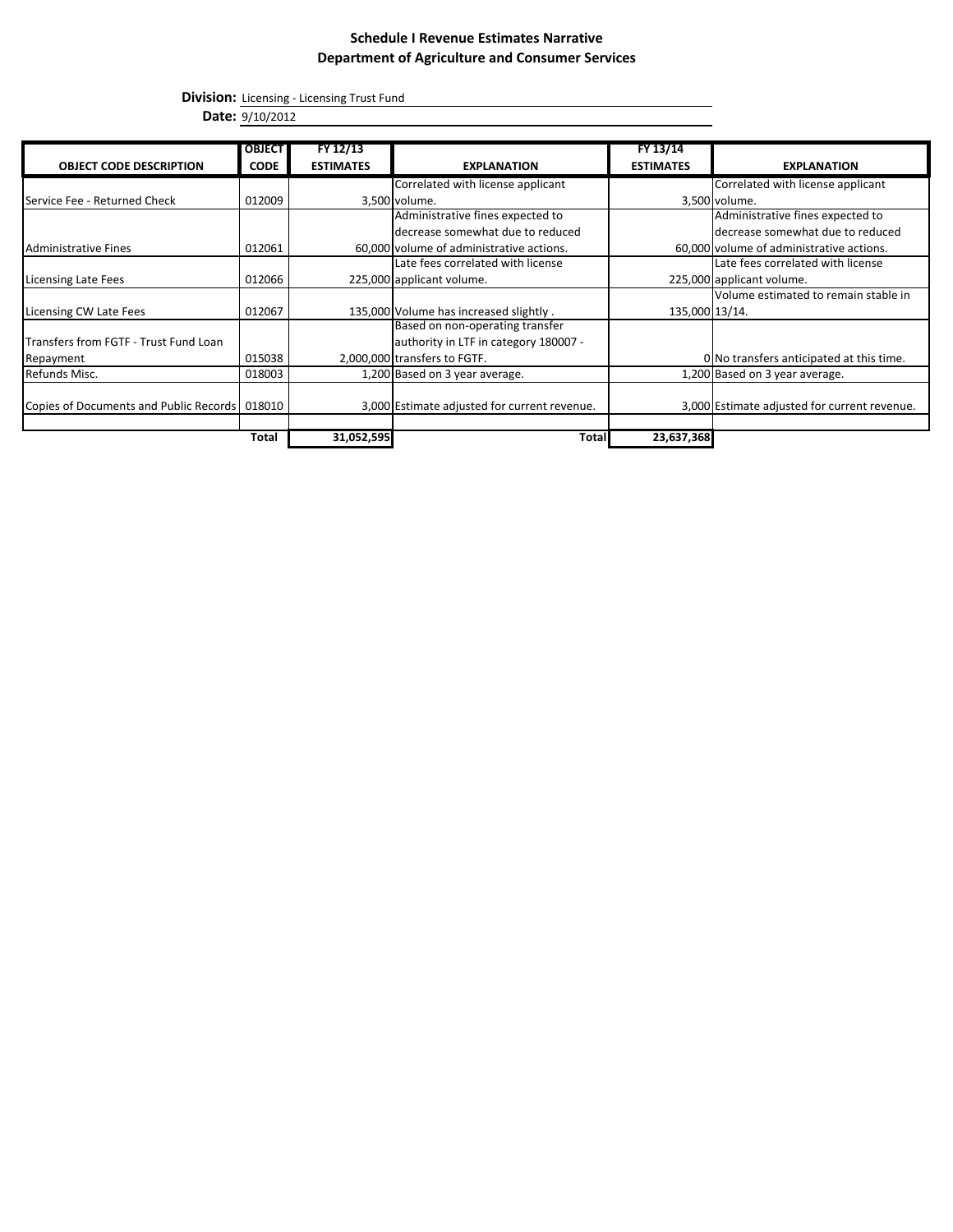### DEPARTMENT OF AGRICULTURE AND CONSUMER SERVICES 5% TRUST FUND RESERVE CALCULATION

# **LICENSING TRUST FUND**

| <b>Total Revenues for Fiscal Year:</b>                                                                                             | 31,052,595               |
|------------------------------------------------------------------------------------------------------------------------------------|--------------------------|
| Less Operating Transfer to DMS STW Contract: (Category 107040)<br>Less Operating Transfer to DMS Risk Insurance: (Category 103241) | (66, 650)<br>(60, 526)   |
|                                                                                                                                    |                          |
| Less Non-Operating Transfer to AGMIC<br>Less Non-Operating Transfer to Administrative TF:                                          | (361, 286)<br>(884, 371) |
| Less Service Charge to General Revenue:                                                                                            | (1, 161, 951)            |
| Less Non-Operating Transfer to DFS Trust Fund Loan                                                                                 | (2,000,000)              |
| Less Non-Operating Transfer to DFS/Assessments on Investments:                                                                     | (78, 372)                |
| Total Revenue Subject to 5% Reserve Calculation                                                                                    | 26,439,439               |
| Multiplied by 5%                                                                                                                   | 5.00%                    |
| Total 5% Reserve                                                                                                                   | 1,321,972                |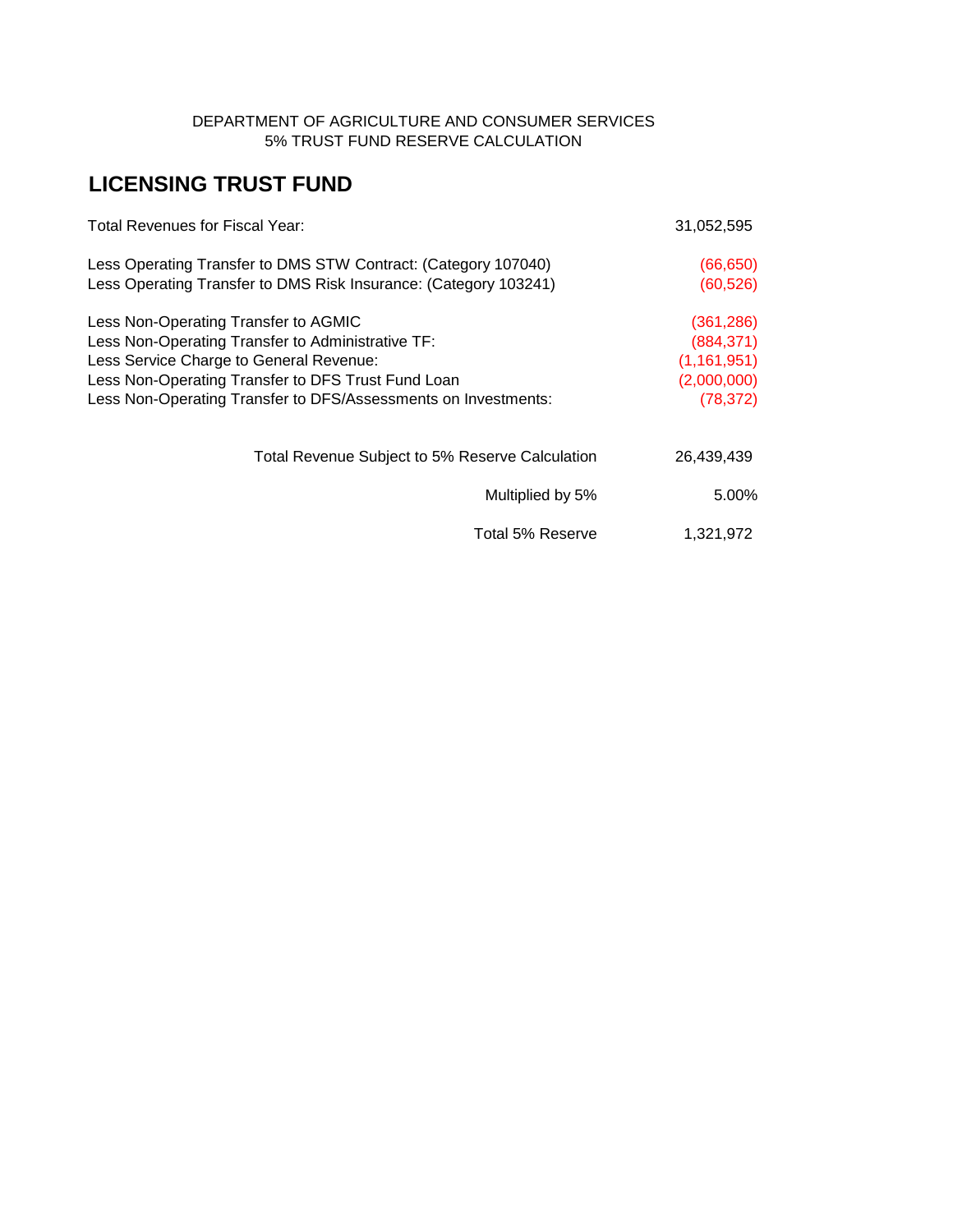# 10/8/2012 16:43 **SCHEDULE IC: RECONCILIATION OF UNRESERVED FUND BALANCE**

| <b>Department Title:</b><br><b>Trust Fund Title:</b> | Department of Agriculture and Consumer Services<br>Division of Licensing TF |            |                                   |  |  |
|------------------------------------------------------|-----------------------------------------------------------------------------|------------|-----------------------------------|--|--|
| <b>Budget Entity:</b><br><b>LAS/PBS Fund Number:</b> | 2163                                                                        |            |                                   |  |  |
|                                                      | <b>Balance as of</b><br>6/30/2012                                           |            | <b>Adjusted</b><br><b>Balance</b> |  |  |
| <b>Chief Financial Officer's (CFO) Cash Balance</b>  | 813,971.00 (A)                                                              | 0.00       | 813,971.00                        |  |  |
| ADD: Other Cash (See Instructions)                   | 2,000.00 (B)                                                                | 0.00       | 2,000.00                          |  |  |
| ADD: Investments                                     | 63,023,623.70 (C)                                                           | 0.00       | 63,023,623.70                     |  |  |
| ADD: Outstanding Accounts Receivable                 | 248,208.68 (D)                                                              | 0.00       | 248,208.68                        |  |  |
|                                                      | $0.00$ (E)                                                                  | 0.00       | 0.00                              |  |  |
| <b>Total Cash plus Accounts Receivable</b>           | 64,087,803.38 (F)                                                           | 0.00       | 64,087,803.38                     |  |  |
| <b>LESS</b> Allowances for Uncollectibles            | 105,841.29                                                                  | 0.00       | 105,841.29                        |  |  |
| LESS Approved "A" Certified Forwards                 | 304,973.72                                                                  | 0.00       | 304,973.72                        |  |  |
| Approved "B" Certified Forwards                      | 236,257.67                                                                  | 0.00       | 236, 257.67                       |  |  |
| Approved "FCO" Certified Forwards                    | $\overline{0.00}$ (H)                                                       | 0.00       | 0.00                              |  |  |
| LESS: Other Accounts Payable (Nonoperating)          | 375,594.68 (I)                                                              | 0.00       | 375,594.68                        |  |  |
| LESS: Due to Other Funds in DACS (GL 35200)          | 713.00 (I)                                                                  | 0.00       | 713.00                            |  |  |
| LESS: Unearned Rev - Current (GL 388XX)              | 44,027,694.46 (J)                                                           | 0.00       | 44,027,694.46                     |  |  |
| LESS: SWFS Adjustment (Post 10 & Post 29)            | $0.00$ (J)                                                                  | 2,810.95   | 2,810.95                          |  |  |
| <b>Unreserved Fund Balance, 07/01/12</b>             | 19,036,728.56 (K)                                                           | (2,810.95) | 19,033,917.61<br>$\ast$           |  |  |

**Notes:**

**\*SWFS = Statewide Financial Statement** 

**\*\* This amount should agree with Line I, Section IV of the Schedule I for the most recent completed fiscal year and Line A for the following year.**

*Office of Policy and Budget - August 2012*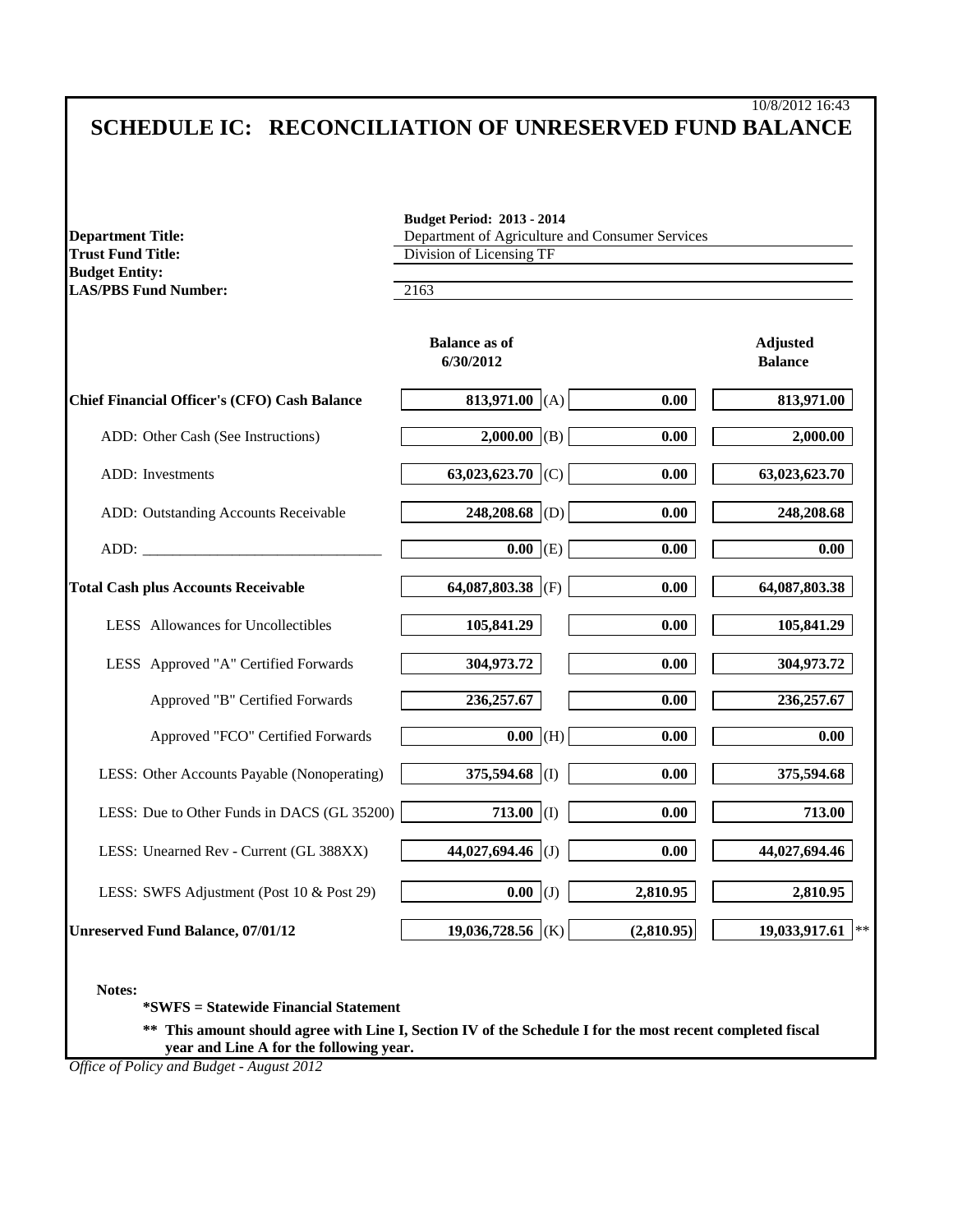# **RECONCILIATION: BEGINNING TRIAL BALANCE TO SCHEDULE I and IC**

| <b>Department Title:</b>          | <b>Budget Period: 2013 - 2014</b><br><b>Department of Agriculture and Consumer Servic</b> |                                |  |  |  |  |  |
|-----------------------------------|-------------------------------------------------------------------------------------------|--------------------------------|--|--|--|--|--|
| <b>Trust Fund Title:</b>          | <b>Division of Licensing TF</b><br>2163                                                   |                                |  |  |  |  |  |
| <b>LAS/PBS Fund Number:</b>       |                                                                                           |                                |  |  |  |  |  |
| <b>BEGINNING TRIAL BALANCE:</b>   |                                                                                           |                                |  |  |  |  |  |
|                                   | <b>Total Fund Balance Per FLAIR Trial Balance, 07/01/11</b>                               |                                |  |  |  |  |  |
|                                   | Total all GLC's 5XXXX for governmental funds;                                             | 17,571,069.11 $(A)$            |  |  |  |  |  |
|                                   | GLC 539XX for proprietary and fiduciary funds                                             |                                |  |  |  |  |  |
|                                   | <b>Subtract Nonspendable Fund Balance (GLC 56XXX)</b>                                     | 0.00<br>(B)                    |  |  |  |  |  |
|                                   | <b>Add/Subtract Statewide Financial Statement (SWFS)Adjustments:</b>                      |                                |  |  |  |  |  |
|                                   | SWFS Adjustment (Post 10 & Post 29)                                                       | $(2,810.95)$ <sub>(C)</sub>    |  |  |  |  |  |
|                                   | SWFS Adjustment # and Description                                                         | $0.00$ (C)                     |  |  |  |  |  |
|                                   | <b>Add/Subtract Other Adjustment(s):</b>                                                  |                                |  |  |  |  |  |
|                                   | Approved "B" Carry Forward (Encumbrances) per LAS/PBS                                     | $(236, 257.67)$ <sub>(D)</sub> |  |  |  |  |  |
|                                   | Approved "C" Carry Forward Total (FCO) per LAS/PBS                                        | 0.00<br>(D)                    |  |  |  |  |  |
|                                   | A/P not C/F-Operating Categories                                                          | 740,232.19<br>(D)              |  |  |  |  |  |
|                                   | Compensated Absences not C/F                                                              | 961,684.93<br>(D)              |  |  |  |  |  |
|                                   |                                                                                           | 0.00<br>(D)                    |  |  |  |  |  |
|                                   |                                                                                           | 0.00<br>(D)                    |  |  |  |  |  |
| ADJUSTED BEGINNING TRIAL BALANCE: |                                                                                           | 19,033,917.61 (E)              |  |  |  |  |  |
|                                   | UNRESERVED FUND BALANCE, SCHEDULE IC (Line I)                                             | 19,033,917.61<br>(F)           |  |  |  |  |  |
| <b>DIFFERENCE:</b>                |                                                                                           | $(G)*$<br>0.00                 |  |  |  |  |  |
| *SHOULD EQUAL ZERO.               |                                                                                           |                                |  |  |  |  |  |
|                                   |                                                                                           |                                |  |  |  |  |  |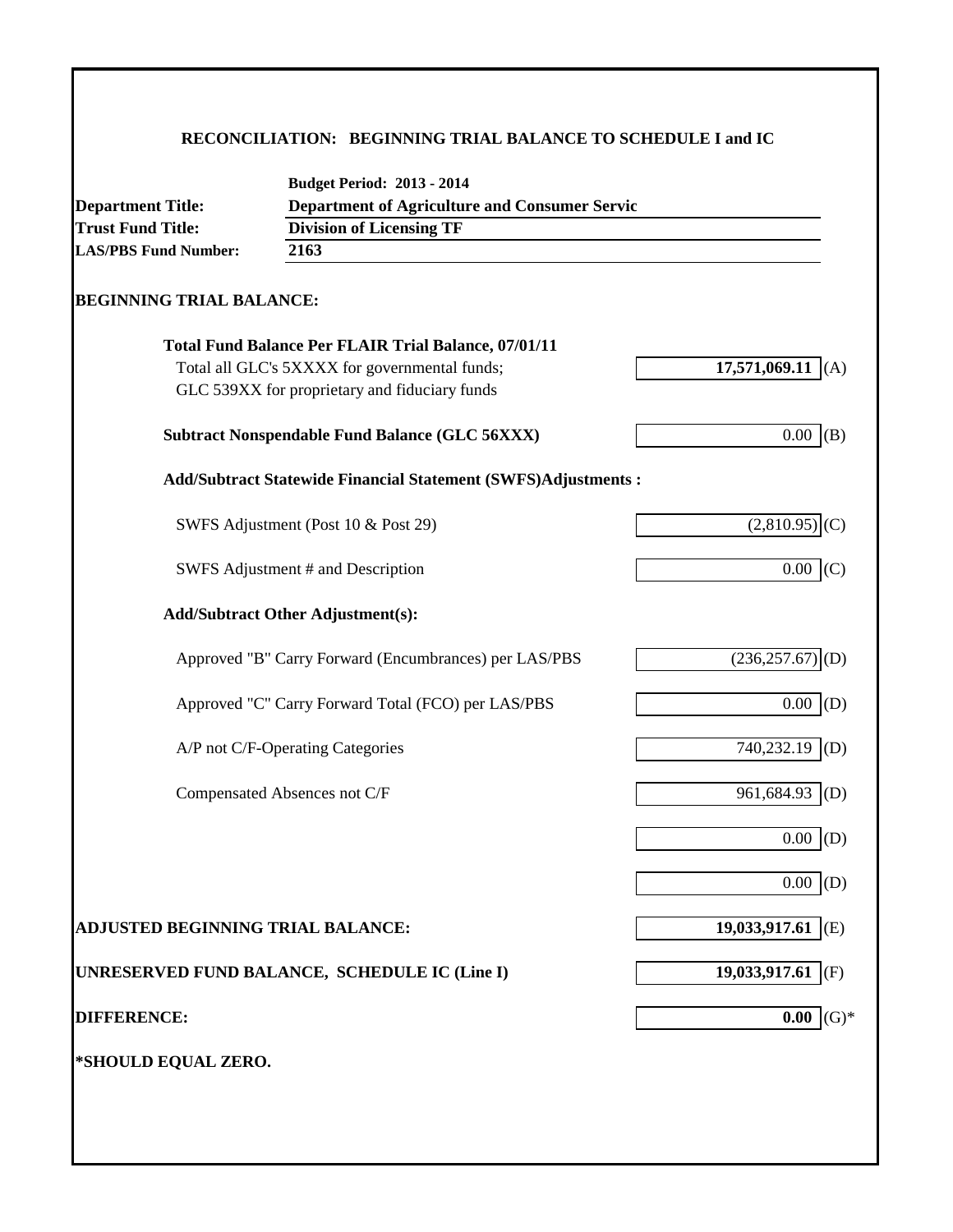# **Schedule I Narrative: Adjustments Federal Grants Trust Fund (2261)**

|                                                                                      | Column         |
|--------------------------------------------------------------------------------------|----------------|
|                                                                                      | A01            |
| Adjust for prior year FCO certified forward not included in Line A                   | (3,033,207)    |
| Expenditures for PY FCO not included in Line D                                       | (36, 216, 708) |
| Record September 2011 reversions of FY 10-11 appropriations                          | 5,141,118      |
| Reverse the Compensated Absences Liability included in Line A                        | 3.446          |
| Rounding                                                                             | 60             |
| TR 10's included in the Trial Balance that are not included on the Schedule I        | (112, 910)     |
| Prior year CF Encumbrances not reserved in prior year                                | (7, 243, 835)  |
| SWFS Adjustment (Post Closing Entry 5) - Reduce receivables and record Deferred Rev. | (13, 255)      |
| Reverse prior year A/P not certified forward, but included in Line A (and in Line D) | 12,758         |
| <b>Total A01 Adjustments (Section III)</b>                                           | (41, 462, 533) |

|                                                                                       | Column<br>A02 |
|---------------------------------------------------------------------------------------|---------------|
| Prior year FCO Appropriations Reverted and Re-appropriated to FY 12-13 (Back of Bill) | (54,049,323)  |
| <b>Total A02 Adjustments (Section III)</b>                                            | (54,049,323)  |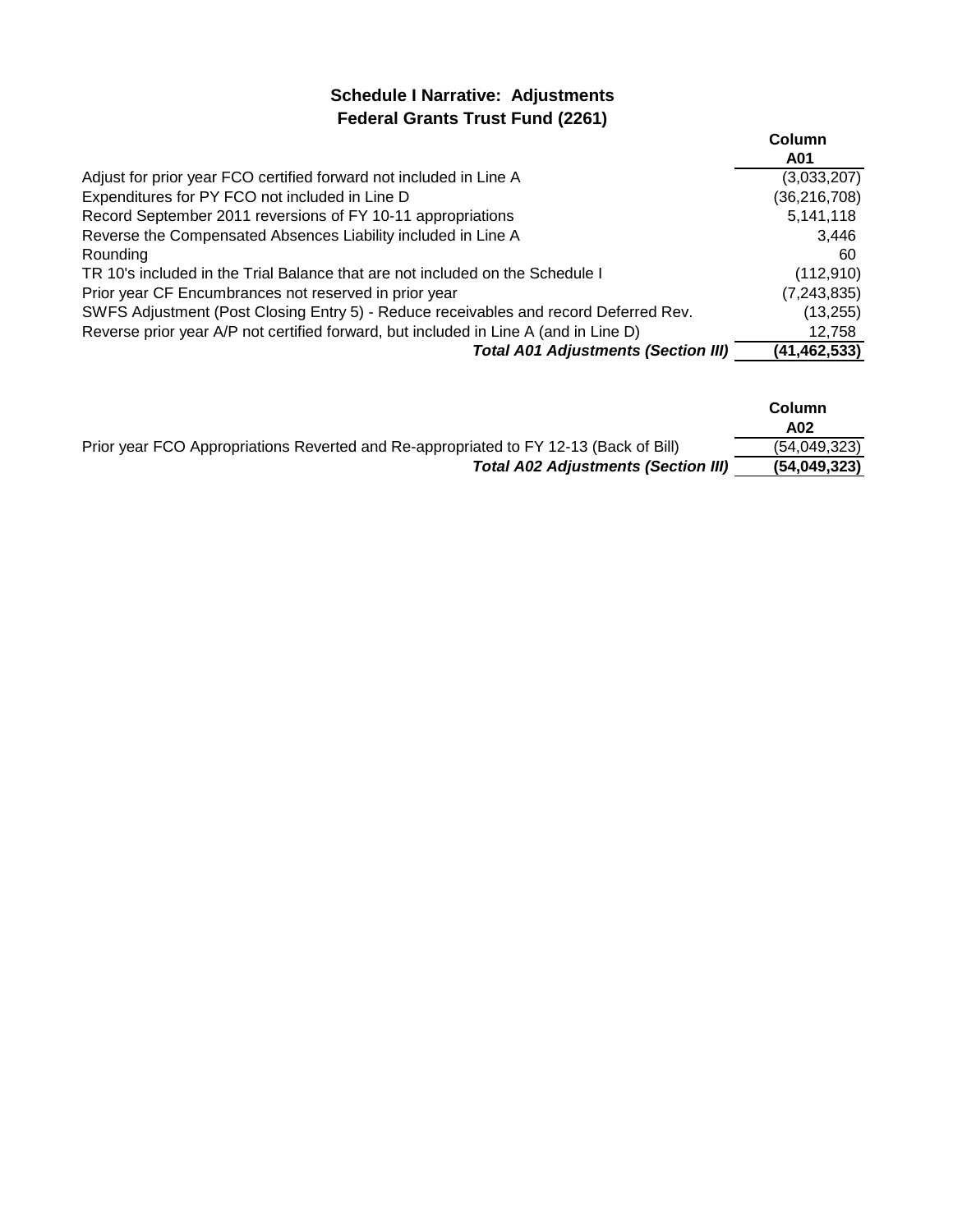**Division:** Various - Federal Grants Trust Fund

**Date:** 9/17/2012

|                    |                                                               | <b>OBJECT</b>    | FY 12/13            |                                                                            | FY 13/14             |                                                                            |
|--------------------|---------------------------------------------------------------|------------------|---------------------|----------------------------------------------------------------------------|----------------------|----------------------------------------------------------------------------|
| <b>DIVISION</b>    | <b>OBJECT CODE DESCRIPTION</b>                                | <b>CODE</b>      | <b>ESTIMATES</b>    | <b>EXPLANATION</b>                                                         | <b>ESTIMATES</b>     | <b>EXPLANATION</b>                                                         |
|                    |                                                               |                  |                     | Based on interest revenue trends over                                      |                      | Based on interest revenue trends over                                      |
|                    |                                                               |                  |                     | the past three fiscal years and current                                    |                      | the past three fiscal years and current                                    |
| Admin              | Interest                                                      | 005000           |                     | 50,000 cash balance.                                                       |                      | 50,000 cash balance.                                                       |
|                    |                                                               |                  |                     |                                                                            |                      |                                                                            |
|                    | Transfers from Licensing -                                    |                  |                     | Based on funding needs and approved                                        |                      | Based on anticipated funding needs for                                     |
| Admin              | Trust Fund Loan                                               | 015039           |                     | 2,000,000 transfer authority for FY1213.                                   | 2,000,000 FY1314.    |                                                                            |
|                    |                                                               |                  |                     |                                                                            |                      |                                                                            |
|                    | Transfers from DFS - Trust                                    |                  |                     | Based on funding needs and approved                                        |                      | Based on anticipated funding needs for                                     |
| Admin              | Fund Loan                                                     | 015047           |                     | 3,000,000 transfer authority for FY1213.                                   | 3,000,000 FY1314.    | We estimate that we will be awarded                                        |
|                    | U.S. Grants - Other                                           |                  |                     | Based on actual amount awarded for                                         |                      | the same amount for 2013 as we were                                        |
| Ag Law             | (Marijuana Eradication)                                       | 007031           | 500,000 2012.       |                                                                            |                      | 500,000 for 2012.                                                          |
|                    |                                                               |                  |                     | This estimated grant revenue is based                                      |                      |                                                                            |
|                    | Transfers from DCA -                                          |                  |                     | on projects approved by the Domestic                                       |                      |                                                                            |
| Ag Law             | <b>Homeland Security</b>                                      | 015127           |                     | 458,502 Security Oversight Council.                                        | 0                    |                                                                            |
|                    | <b>US Grants - Special</b>                                    |                  |                     | The projected grant revenues are based                                     |                      | The projected grant revenues are based                                     |
| Energy             | (Stimulus)                                                    | 007030           |                     | 54,256,186 on existing grant awards                                        |                      | 0 on existing grant awards                                                 |
|                    |                                                               |                  |                     | The projected grant revenues are based                                     |                      | The projected grant revenues are based                                     |
| Energy             | <b>US Grants - Other</b>                                      | 007031           |                     | 1,059,285 on existing grant awards                                         |                      | 1,869,386 on existing grant awards                                         |
|                    | Energy Office SEP A7010                                       | 007116           |                     | The projected grant revenues are based<br>696,412 on existing grant awards |                      | The projected grant revenues are based<br>546,412 on existing grant awards |
| Energy             | <b>Efficiency Florida Energy</b>                              |                  |                     | The projected grant revenues are based                                     |                      |                                                                            |
| Energy             | Code                                                          | 007118           |                     | 116,610 on existing grant awards                                           |                      | 0 Project terminated 4/15/2013                                             |
|                    |                                                               |                  |                     | Based on current grant awards, split                                       |                      | Based on current grant awards, split                                       |
|                    |                                                               |                  |                     | between fiscal years for multi-year                                        |                      | between fiscal years for multi-year                                        |
| Admin              | <b>US Grants - Specialty Crop</b>                             | 007051           | 6,000,000 grants.   |                                                                            | 7,000,000 grants.    |                                                                            |
|                    |                                                               |                  |                     | Based on anticipated grant funding for                                     |                      | Based on anticipated grant funding for                                     |
| Plant              | US Grants - Other                                             | 007031           | 9,506,943 FY 13-14. |                                                                            | 10,392,087 FY 13-14. |                                                                            |
|                    |                                                               |                  |                     | Based on FY 2011-2012 grant funding                                        |                      | Based on FY 2011-2012 grant funding                                        |
| Plant              | US Grants - Citrus Canker<br>Refunds - Prior Year             | 007036           | 7,469,421 received. |                                                                            | 7,469,421 received.  |                                                                            |
| Plant              | Expenditures                                                  | 018001           |                     | 310 Based on current Schedule I estimates.                                 |                      | 310 Based on current Schedule I estimates.                                 |
|                    |                                                               |                  |                     |                                                                            |                      |                                                                            |
| Animal             | US Grants-AHMS, SGF, CSF                                      | 007025           |                     | 650,000 Based on grant award.                                              |                      | 650,000 Based on 12/13 grant award.                                        |
| Animal             | US Grants - Other                                             | 007031           |                     | 1,358,087 Based on anticipated grant award.                                |                      | 300,000 Based on anticipated grant award.                                  |
|                    | FAD/BSE/EMP                                                   |                  |                     |                                                                            |                      |                                                                            |
|                    | <b>Enhancement Program</b>                                    |                  |                     |                                                                            |                      |                                                                            |
| Animal             | Grant                                                         | 007099           |                     | 30,000 Based on grant award.                                               |                      | 30,000 Based on 12/13 grant award.                                         |
|                    | <b>Homeland Security -</b>                                    |                  |                     |                                                                            |                      |                                                                            |
| Animal<br>Animal   | Diagnostic Labs<br>Traceability                               | 007104<br>007109 |                     | 200,000 Based on grant award.<br>186,000 Based on grant award.             |                      | 200,000 Based on 12/13 grant award.<br>186,000 Based on 12/13 grant award. |
|                    | Avian Influenza                                               |                  |                     |                                                                            |                      |                                                                            |
|                    | Prevent/Surveillance                                          |                  |                     |                                                                            |                      |                                                                            |
| Animal             | Program                                                       | 007110           |                     | 200,000 Based on grant award.                                              |                      | 200,000 Based on 12/13 grant award.                                        |
|                    | Transfers from DOH -                                          |                  |                     |                                                                            |                      |                                                                            |
| Animal             | <b>Homeland Security</b>                                      | 015082           |                     | 200,000 Based on grant award.                                              |                      | 200,000 Based on 12/13 grant award.                                        |
|                    | Transfers from DCA -                                          |                  |                     |                                                                            |                      |                                                                            |
| Animal             | <b>Homeland Security</b><br><b>US Grants - Urban Forestry</b> | 015127           |                     | 175,000 Based on grant award.<br>Based on FY 12/13 existing or             |                      | 175,000 Based on 12/13 grant award.                                        |
| Forestry<br>(Land) | Assistance                                                    | 007004           |                     | 625,000 anticipated grant awards.                                          |                      | 630,000 Based on aniticpated grant awards.                                 |
| Forestry           |                                                               |                  |                     | Based on FY 12/13 existing or                                              |                      |                                                                            |
| (Land)             | <b>US Grants - Invasive Plants</b>                            | 007007           |                     | 225,000 anticipated grant awards.                                          |                      | 325,000 Based on aniticpated grant awards.                                 |
| Forestry           | <b>US Grants - Forestry</b>                                   |                  |                     | Based on FY 12/13 existing or                                              |                      |                                                                            |
| (Land)             | <b>Inventory Analyses</b>                                     | 007008           |                     | 380,000 anticipated grant awards.                                          |                      | 445,000 Based on aniticpated grant awards.                                 |
|                    | Stimulus Project - Fuels                                      |                  |                     | Based on FY 12/13 existing or                                              |                      |                                                                            |
| Forestry           | <b>Mgmt</b>                                                   | 007013           |                     | 274,000 anticipated grant awards.                                          |                      | 0 Based on aniticpated grant awards.                                       |
|                    | <b>US Grants - Special</b>                                    |                  |                     | Based on FY 12/13 existing or                                              |                      |                                                                            |
| Forestry           | (Stimulus)                                                    | 007030           |                     | 176,000 anticipated grant awards.                                          |                      | 0 Based on aniticpated grant awards.                                       |
| Forestry           |                                                               |                  |                     | Based on FY 12/13 existing or<br>1,131,411 anticipated grant awards.       |                      |                                                                            |
| (Land)<br>Forestry | US Grants - Other<br><b>US Grants - Conservation</b>          | 007031           |                     | Based on FY 12/13 existing or                                              |                      | 1,300,000 Based on aniticpated grant awards.                               |
| (Land)             | Reserve Program                                               | 007038           |                     | 125,000 anticipated grant awards.                                          |                      | 125,000 Based on aniticpated grant awards.                                 |
| Forestry           | US Grants - Stewardship                                       |                  |                     | Based on FY 12/13 existing or                                              |                      |                                                                            |
| (Land)             | Program                                                       | 007041           |                     | 430,000 anticipated grant awards.                                          |                      | 430,000 Based on aniticpated grant awards.                                 |
|                    |                                                               |                  |                     |                                                                            |                      |                                                                            |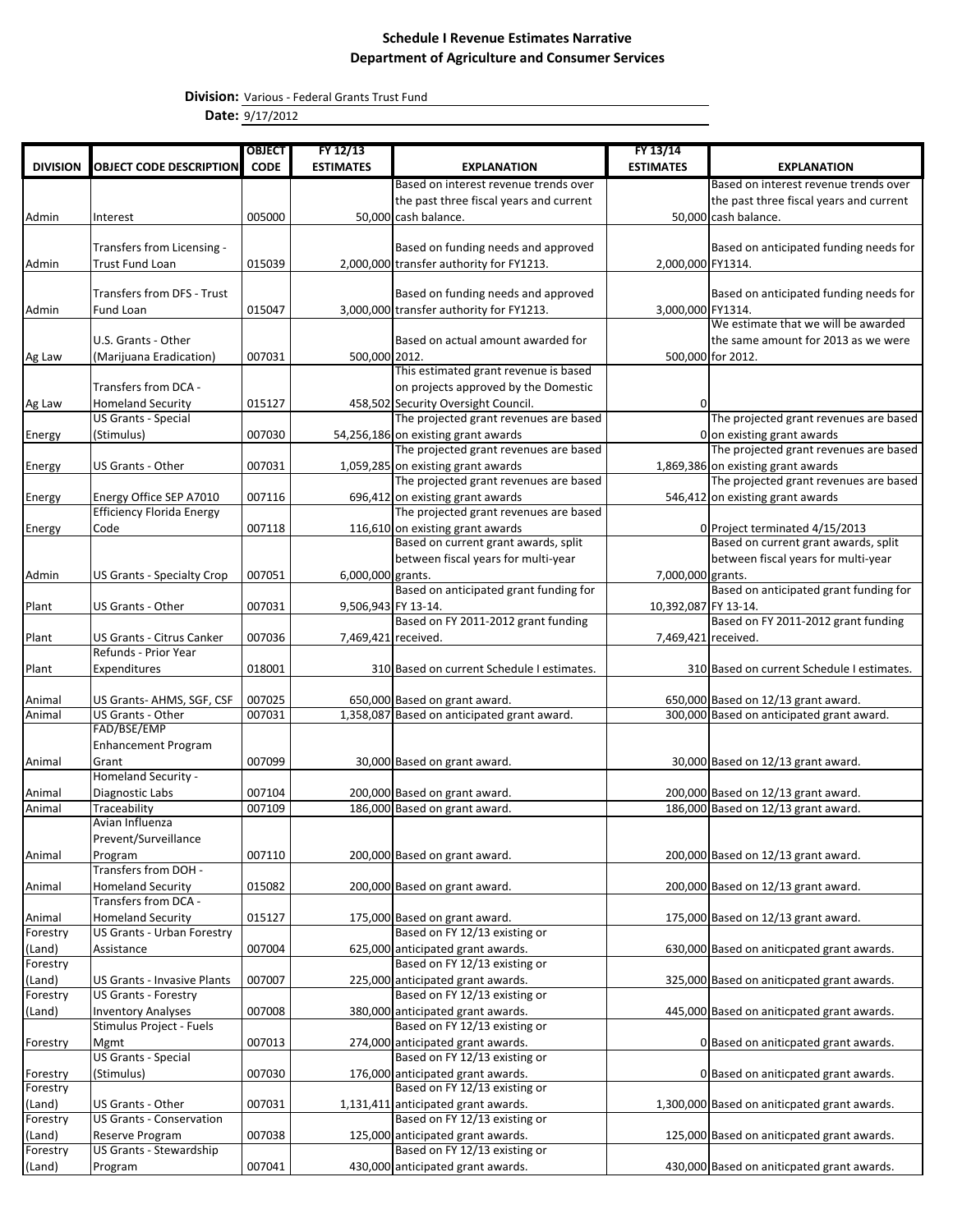**Division:** Various - Federal Grants Trust Fund

**Date:** 9/17/2012

|                          |                                                                    | <b>OBJECT</b> | FY 12/13         |                                               | FY 13/14         |                                                  |
|--------------------------|--------------------------------------------------------------------|---------------|------------------|-----------------------------------------------|------------------|--------------------------------------------------|
| <b>DIVISION</b>          | <b>OBJECT CODE DESCRIPTION</b>                                     | <b>CODE</b>   | <b>ESTIMATES</b> | <b>EXPLANATION</b>                            | <b>ESTIMATES</b> | <b>EXPLANATION</b>                               |
| Forestry                 | <b>US Grants - Plant</b>                                           |               |                  | Based on FY 12/13 existing or                 |                  |                                                  |
| (Land)                   | Conservation                                                       | 007044        |                  | 180,000 anticipated grant awards.             |                  | 180,000 Based on aniticpated grant awards.       |
| Forestry                 | <b>US Grants - Southern Pine</b>                                   |               |                  | Based on FY 12/13 existing or                 |                  |                                                  |
| (Land)                   | Beetle                                                             | 007062        |                  | 700,000 anticipated grant awards.             |                  | 700,000 Based on aniticpated grant awards.       |
|                          |                                                                    |               |                  |                                               |                  |                                                  |
| Forestry                 | US Grants - SPC Health and                                         |               |                  | Based on FY 12/13 existing or                 |                  |                                                  |
| (Land)                   | Stewardship Redesign                                               | 007009        |                  | 175,000 anticipated grant awards.             |                  | 300,000 Based on aniticpated grant awards.       |
| Forestry                 | <b>US Grants - USFS Hazard</b>                                     |               |                  | Based on FY 12/13 existing or                 |                  |                                                  |
| (Fire)                   | Mitigation                                                         | 007092        |                  | 561,700 anticipated grant awards.             |                  | 561,700 Based on aniticpated grant awards.       |
| Forestry                 | <b>US Grants - USFS</b>                                            |               |                  | Based on FY 12/13 existing or                 |                  |                                                  |
| (Fire)                   | Preparedness                                                       | 007093        |                  | 628,940 anticipated grant awards.             |                  | 581,360 Based on aniticpated grant awards.       |
|                          |                                                                    |               |                  |                                               |                  |                                                  |
| Forestry                 | <b>US Grants - Fuel Reduction</b>                                  |               |                  | Based on FY 12/13 existing or                 |                  |                                                  |
| (Fire)                   | <b>Near Nat'l Forests</b>                                          | 007095        |                  | 640,714 anticipated grant awards.             |                  | 725,000 Based on aniticpated grant awards.       |
| Forestry                 | <b>US Grants - Volunteer</b>                                       |               |                  | Based on FY 12/13 existing or                 |                  |                                                  |
| (Fire)                   | <b>Firefighter Assistance</b>                                      | 007094        |                  | 270,417 anticipated grant awards.             |                  | 375,000 Based on aniticpated grant awards.       |
| Forestry                 | US Grants - FEMA (DHS)                                             |               |                  | Based on FY 12/13 existing or                 |                  |                                                  |
| (Fire)                   | <b>AFG Homeland Security</b>                                       | 007011        |                  | 309,000 anticipated grant awards.             |                  | 450,000 Based on aniticpated grant awards.       |
| Forestry                 | US Grants - State Wildfire                                         |               |                  | Based on FY 12/13 existing or                 |                  |                                                  |
| (Fire)                   | Assistance                                                         | 007005        |                  | 516,475 anticipated grant awards.             |                  | 725,000 Based on aniticpated grant awards.       |
| <b>AES</b>               | <b>US Grants - Enforcement</b>                                     | 007028        |                  | 1,039,146 Based on grant award.               |                  | 1,039,146 Based on FY 12-13 grant award.         |
| <b>AES</b>               | US Grants - Other                                                  | 007031        |                  | 31,900 Based on grant award.                  |                  | 31,900 Based on FY 12-13 grant award.            |
|                          | <b>US Grants - Certification</b>                                   |               |                  |                                               |                  |                                                  |
| AES                      | and Training                                                       | 007074        |                  | 325,600 Based on grant award.                 |                  | 325,600 Based on FY 12-13 grant award.           |
| <b>AES</b>               | US Grants - EPA                                                    | 007084        |                  | 592,546 Based on grant award.                 |                  | 592,546 Based on FY 12-13 grant award.           |
|                          | Transfers from DOH -                                               |               |                  |                                               |                  |                                                  |
| AES                      | <b>Homeland Security</b>                                           | 015082        |                  | 20,000 Based on grant award.                  |                  | 20,000 Based on FY 12-13 grant award.            |
|                          |                                                                    |               |                  |                                               |                  |                                                  |
|                          | Food Safety US Grants - Other<br><b>US Grants-USDA Pest</b>        | 007031        |                  | 0 None Anticipated for 12-13                  |                  | 670,000 Estimated grant amount for FY 2013-14.   |
|                          |                                                                    |               |                  |                                               |                  |                                                  |
|                          | Food Safety Residue Monitor Program<br>US Grants - Microbiological | 007052        |                  | 1,300,000 Based on grant award.               |                  | 1,300,000 Estimated grant amount for FY 2013-14. |
| Food Safety Data         |                                                                    | 007085        |                  | 480,000 Based on grant award.                 |                  | 480,000 Estimated grant amount for FY 2013-14.   |
|                          | US Grants - Food Safety and                                        |               |                  |                                               |                  |                                                  |
|                          | Food Safety Security Task Force                                    | 007098        |                  | 2,500 Based on grant award.                   |                  | 2,500 Estimated grant amount for FY 2013-14.     |
|                          | <b>FDA Chemical Residue Lab</b>                                    |               |                  |                                               |                  |                                                  |
| Food Safety   FERN Grant |                                                                    | 007111        |                  | 568,616 Based on grant award.                 |                  | 568,616 Estimated grant amount for FY 2013-14.   |
|                          |                                                                    |               |                  |                                               |                  |                                                  |
|                          | Food Safety USDA Food Lab FERN Grant                               | 007112        |                  | 125,000 Based on grant award.                 |                  | 125,000 Estimated grant amount for FY 2013-14.   |
|                          |                                                                    |               |                  |                                               |                  |                                                  |
|                          | <b>US Grants - Food Protection</b>                                 |               |                  |                                               |                  |                                                  |
|                          | Food Safety Rapid Response Team                                    | 007114        |                  | 500,000 Based on grant award.                 |                  | 500,000 Grant ends 8/30/13.                      |
|                          | USDA Food Lab FERN Grant -                                         |               |                  |                                               |                  |                                                  |
| Food Safety USDA         |                                                                    | 007115        |                  | 520,000 Based on grant award.                 |                  | 520,000 Estimated grant amount for FY 2013-14.   |
|                          | Transfers from DOH -                                               |               |                  |                                               |                  |                                                  |
|                          | Food Safety Homeland Security                                      | 015082        |                  | 190,000 Based on 3 year average.              |                  | 190,000 Based on 3 year average.                 |
|                          | Transfers from DCA -                                               |               |                  |                                               |                  |                                                  |
| <b>Food Safety</b>       | <b>Homeland Security</b>                                           | 015127        |                  | 35,000 Based on 3 year average.               |                  | 35,000 Based on 3 year average.                  |
|                          |                                                                    |               |                  |                                               |                  |                                                  |
|                          | Food Safety Refunds Misc.                                          | 018003        |                  | 150 Based on 3 year average.                  |                  | 150 Based on FY 12-13.                           |
|                          | Reimbursements from                                                |               |                  |                                               |                  |                                                  |
| Food Safety Employees    |                                                                    | 018004        |                  | 100 Based on 3 year average.                  |                  | 100 Based on 3 year average.                     |
|                          | <b>US Grants - Aquaculture</b>                                     |               |                  | Estimate is based on grant award              |                  | Estimate is based on grant award                 |
| Aqua                     | Grants                                                             | 007079        |                  | 1,399,400 documentation.                      |                  | 1,399,400 documentation.                         |
|                          |                                                                    |               |                  | Based on average of past two fiscal           |                  | Based on average of past two fiscal              |
| <b>FNW-BFD</b>           | <b>Commodity Salvage</b>                                           | 018006        | 15,000 years.    |                                               | 15,000 years.    |                                                  |
|                          | <b>US Grants - WIC/Farmers</b>                                     |               |                  |                                               |                  |                                                  |
| FNW-BFD                  | <b>Market Nutrition Program</b>                                    | 007029        |                  | 500,000 Based on anticipated grant from USDA. |                  | 500,000 Based on anticipated grant from USDA.    |
|                          |                                                                    |               |                  | Based on anticipated allocations from         |                  | Based on anticipated allocations from            |
|                          | US Grants - USDA Food                                              |               |                  | USDA for administration of federal            |                  | USDA for administration of federal               |
| <b>FNW-BFD</b>           | <b>Distribution Program</b>                                        | 007049        |                  | 6,953,732 nutrition programs.                 |                  | 6,953,732 nutrition programs.                    |
|                          |                                                                    |               |                  |                                               |                  |                                                  |
|                          |                                                                    | Total         | 110,060,103      | <b>Total</b>                                  | 57,890,366       |                                                  |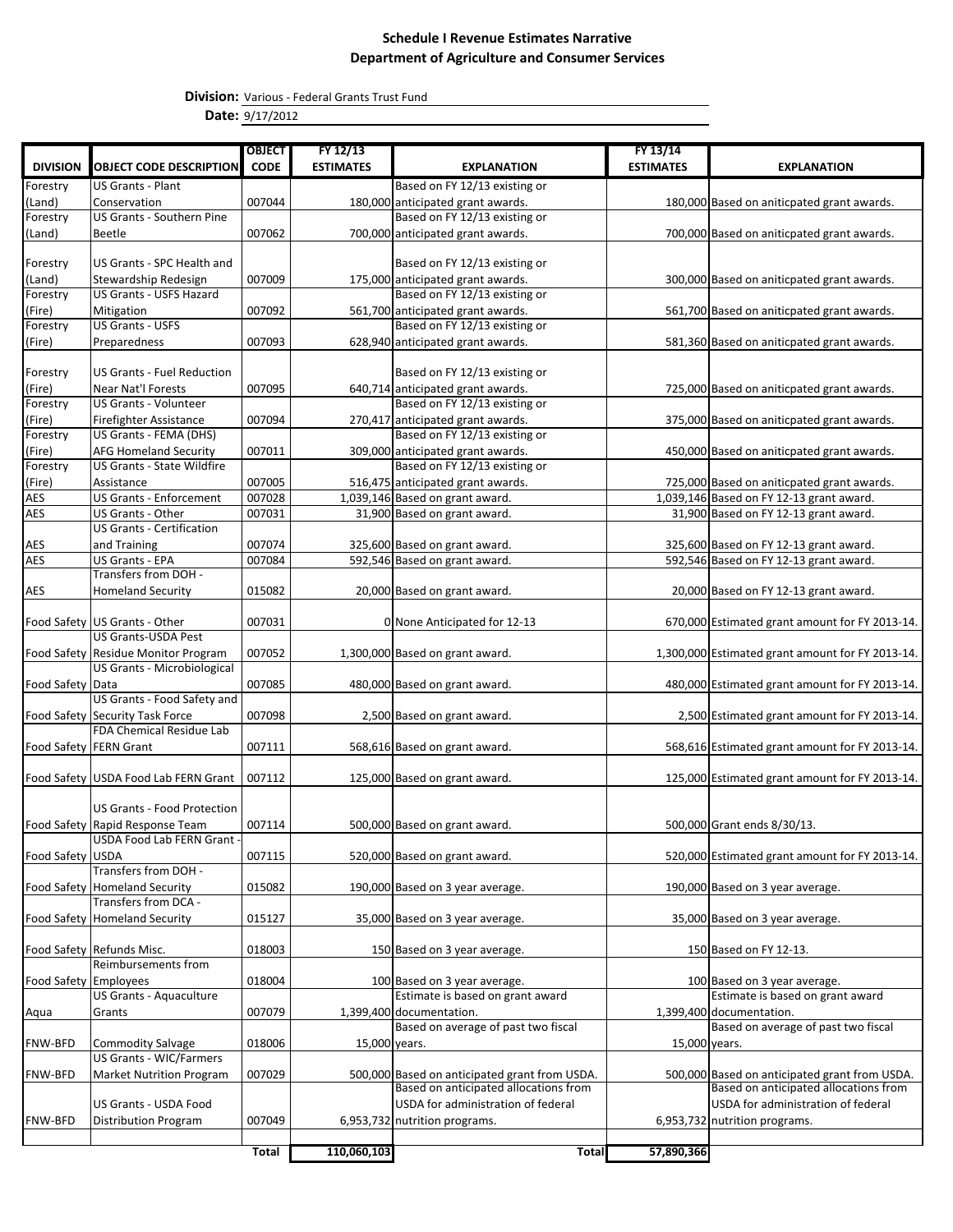DEPARTMENT OF AGRICULTURE AND CONSUMER SERVICES 5% TRUST FUND RESERVE CALCULATION

# **Federal Grants Trust Fund**

THIS FUND IS EXEMPT FROM THE 5% RESERVE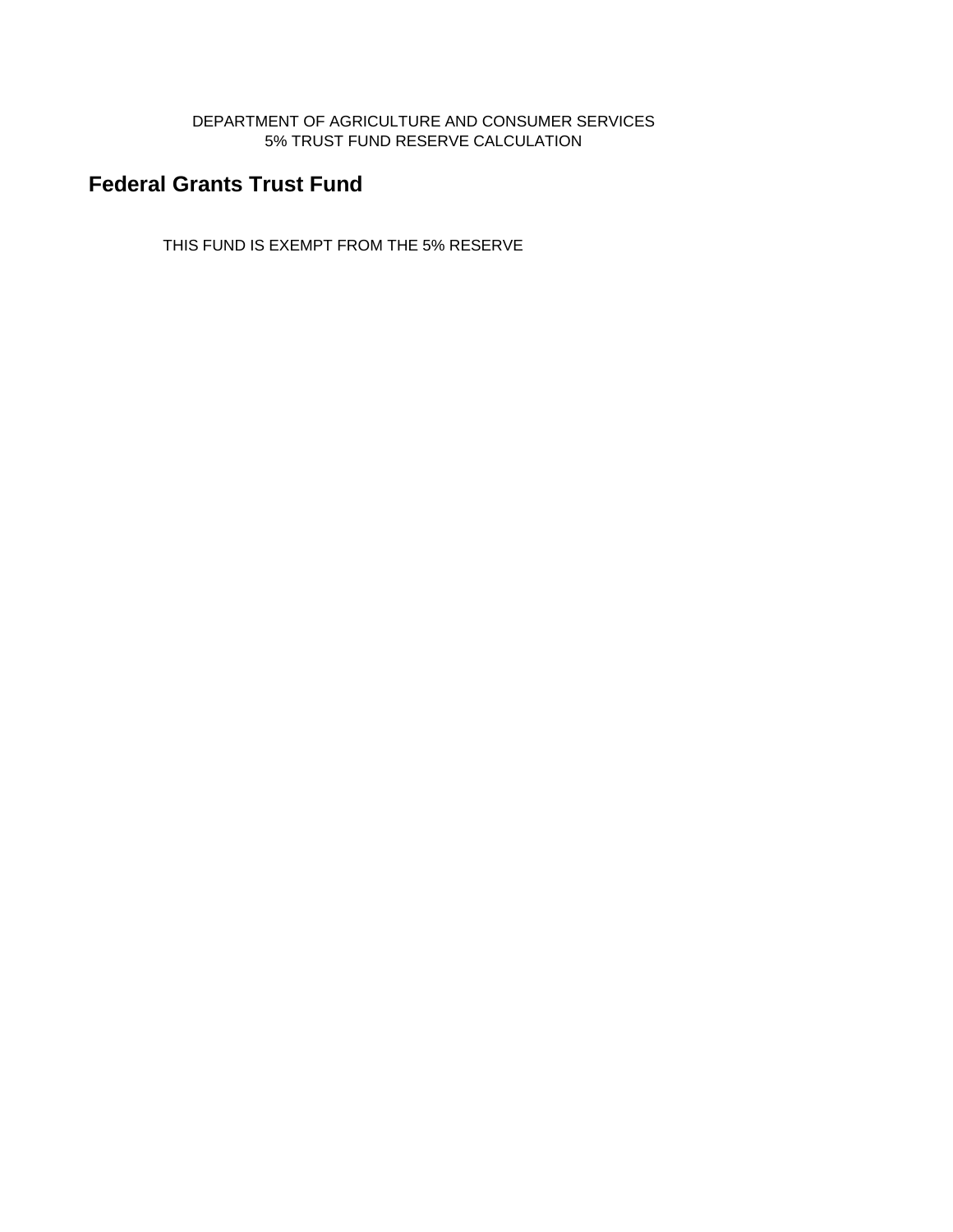## **Executive Office of the Governor Inter-Agency Transfers Reported on Schedule I**

#### **Agency Name Department of Agriculture & Consumer Services**

List all transfers totaling \$100,000 or more. Provide the applicable agency name and fund number, the transfer category used, and the amount of the transfer for each of the fiscal years indicated, as well as the name and phone number of the person at the other agency who confirmed the amount of the transfer. If transferred in/out to the General Revenue Fund, do not include on this form; however, on Schedule I be sure to include "To GR" or "From GR" in the description field.

| <b>Fund Name and Number:</b>                                                                          | Federal Grants TF (2261)    |                          |                          |                          |                            |
|-------------------------------------------------------------------------------------------------------|-----------------------------|--------------------------|--------------------------|--------------------------|----------------------------|
| <b>Transfers In</b><br>(Provide Agency and Fund Number Received From)                                 | <b>Transfer</b><br>Category | Amount<br>FY 11-12 (A01) | Amount<br>FY 12-13 (A02) | Amount<br>FY 13-14 (A03) | <b>Confirmed By</b>        |
| DEM 2261 - Homeland Security Grants (Ag Law)                                                          | 001510                      | \$357,280                | \$458,502                | \$0                      | Sherie Carrington 922-1620 |
| DEM 2261 - Homeland Security Grants (Food Safety)                                                     | 001510                      | \$10,000                 | \$35,000                 | \$35,000                 | Sherie Carrington 922-1620 |
| DEM 2261 - Homeland Security Grants (Forestry)                                                        | 001510                      | \$80,666                 | \$0                      | \$0                      | Sherie Carrington 922-1620 |
| DEM 2261 - Homeland Security Grants (AES)                                                             | 001510                      | \$16,441                 | \$0                      | \$0                      | Sherie Carrington 922-1620 |
| DEM 2261 - Homeland Security Grants (Animal)                                                          | 001510                      | \$837,508                | \$175,000                | \$175,000                | Sherie Carrington 922-1620 |
| EOG 2339 - Grants and Donations TF (Energy Office Transfer)                                           | 001510                      | \$1,137,991              | \$0                      | \$0                      | Cynthia Smith 717-9212     |
| EOG 2339 - Grants and Donations TF (Energy Office Transfer)                                           | 001500                      | \$263,317                | \$0                      | \$0                      | Cynthia Smith 717-9212     |
| <b>Transfers Out (Operating and Non-Operating)</b><br>(Provide Agency and Fund Number Transferred To) | <b>Transfer</b><br>Category |                          |                          |                          |                            |
| DEM 2191 - Emergency Mgmt TF (\$461,240 (31)/\$199,607 (52))                                          | 100314                      | \$660,847                | \$0                      | \$0                      | Sherie Carrington 922-1620 |
| EOG 2339 - Grants and Donations TF (Transfer Energy CF Funds)                                         | 180401                      | \$1,670,150              | \$0                      | \$0                      | Cynthia Smith 717-9212     |
| FDLE 2261 - Federal Grants TF                                                                         | 100314                      | \$106,342                | \$0                      | \$0                      | Nancy Milton 410-7179      |
| DMS 2696 - Supervision TF                                                                             | 082333                      | \$2,907,585              | \$0                      | \$0                      | Ronda Pearson 922-5653     |

*Office of Policy and Budget - July 2012*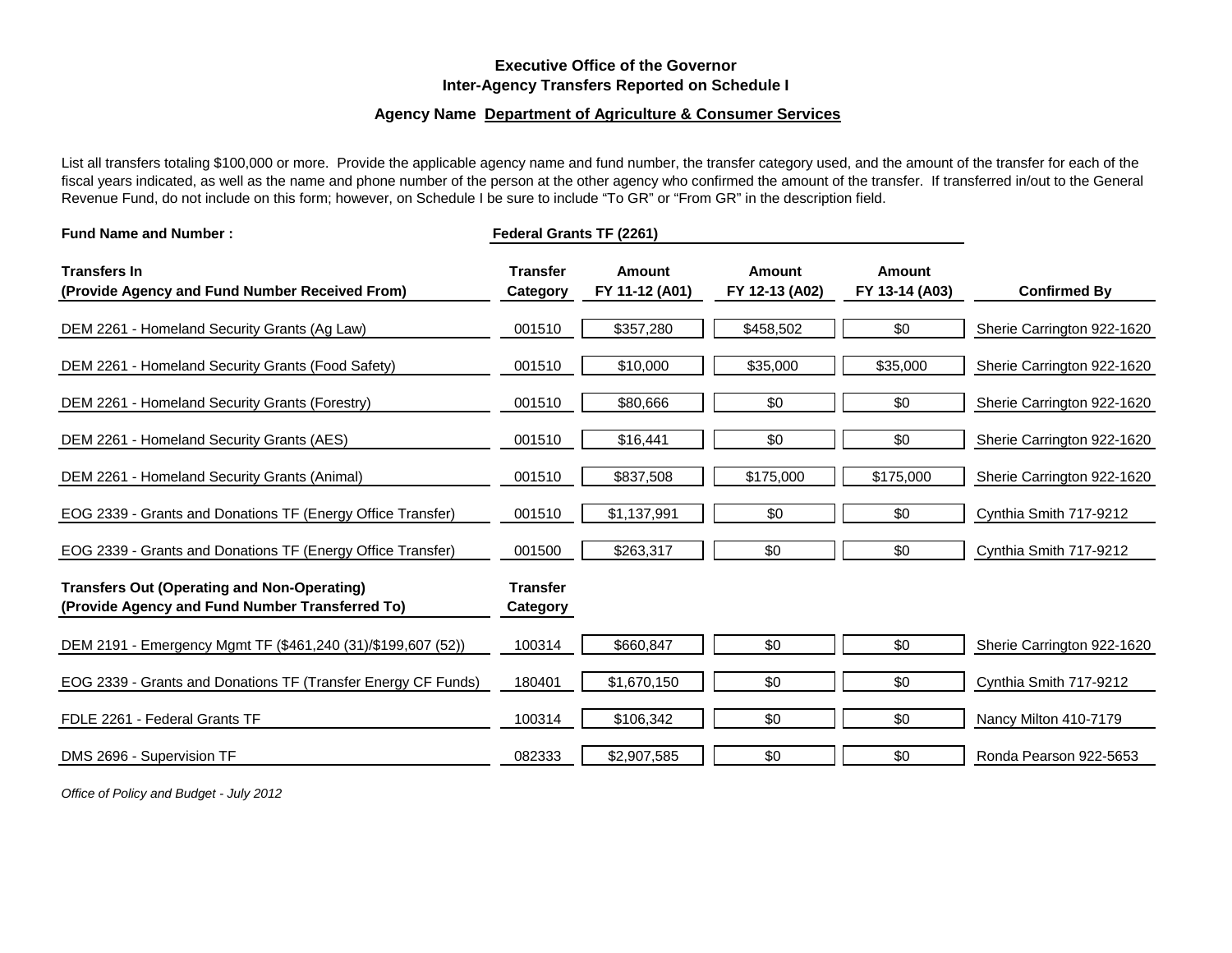# **SCHEDULE IC: RECONCILIATION OF UNRESERVED FUND BALANCE**

| <b>Trust Fund Title:</b>                             | Department of Agriculture and Consumer Services<br><b>Federal Grants TF</b><br>$(20-2-261004)$<br>2261 |                             |                                   |  |  |  |
|------------------------------------------------------|--------------------------------------------------------------------------------------------------------|-----------------------------|-----------------------------------|--|--|--|
| <b>Budget Entity:</b><br><b>LAS/PBS Fund Number:</b> |                                                                                                        |                             |                                   |  |  |  |
|                                                      | <b>Balance as of</b><br>6/30/2012                                                                      | SWFS*<br><b>Adjustments</b> | <b>Adjusted</b><br><b>Balance</b> |  |  |  |
| Chief Financial Officer's (CFO) Cash Balance         | 1,220,530.15 (A)                                                                                       | 0.00                        | 1,220,530.15                      |  |  |  |
| ADD: Other Cash (See Instructions)                   | 0.00   (B)                                                                                             | 0.00                        | 0.00                              |  |  |  |
| ADD: Investments                                     | 1,252,920.15 (C)                                                                                       | 0.00                        | 1,252,920.15                      |  |  |  |
| ADD: Outstanding Accounts Receivable                 | 4,120,874.67 (D)                                                                                       | (12, 248.30)                | 4,108,626.37                      |  |  |  |
| ADD: Anticipated Revenue - Grant Encumbrance         | $3,410,249.64$ (E)                                                                                     | 0.00                        | 3,410,249.64                      |  |  |  |
| ADD: Anticipated Revenue - FCO                       | $3,883,206.86$ (E)                                                                                     | 0.00                        | 3,883,206.86                      |  |  |  |
| <b>Total Cash plus Accounts Receivable</b>           | 13,887,781.47 (F)                                                                                      | (12, 248.30)                | 13,875,533.17                     |  |  |  |
| <b>LESS</b> Allowances for Uncollectibles            | $0.00$ (G)                                                                                             | 0.00                        | 0.00                              |  |  |  |
| LESS Approved "A" Certified Forwards                 | 1,889,168.28 (H)                                                                                       | 0.00                        | 1,889,168.28                      |  |  |  |
| Approved "B" Certified Forwards                      | 5,124,827.66 (H)                                                                                       | 0.00                        | 5,124,827.66                      |  |  |  |
| Approved "FCO" Certified Forwards                    | $3,883,206.86$ (H)                                                                                     | 0.00                        | 3,883,206.86                      |  |  |  |
| LESS: Other Accounts Payable (Nonoperating)          | 165.62 (I)                                                                                             | 0.00                        | 165.62                            |  |  |  |
| LESS: Unearned Revenue (GL 38800)                    | 1,538,112.20 (J)                                                                                       | 1,006.41                    | 1,539,118.61                      |  |  |  |
| LESS: Due to Other Funds (GL 35200)                  | $0.00$ (J)                                                                                             | 0.00                        | $0.00\,$                          |  |  |  |
| <b>Unreserved Fund Balance, 07/01/12</b>             | 1,452,300.85 (K)                                                                                       | (13, 254.71)                | 1,439,046.14                      |  |  |  |

**Notes:**

**\*SWFS = Statewide Financial Statement** 

**\*\* This amount should agree with Line I, Section IV of the Schedule I for the most recent completed fiscal year and Line A for the following year.**

*Office of Policy and Budget - August 2012*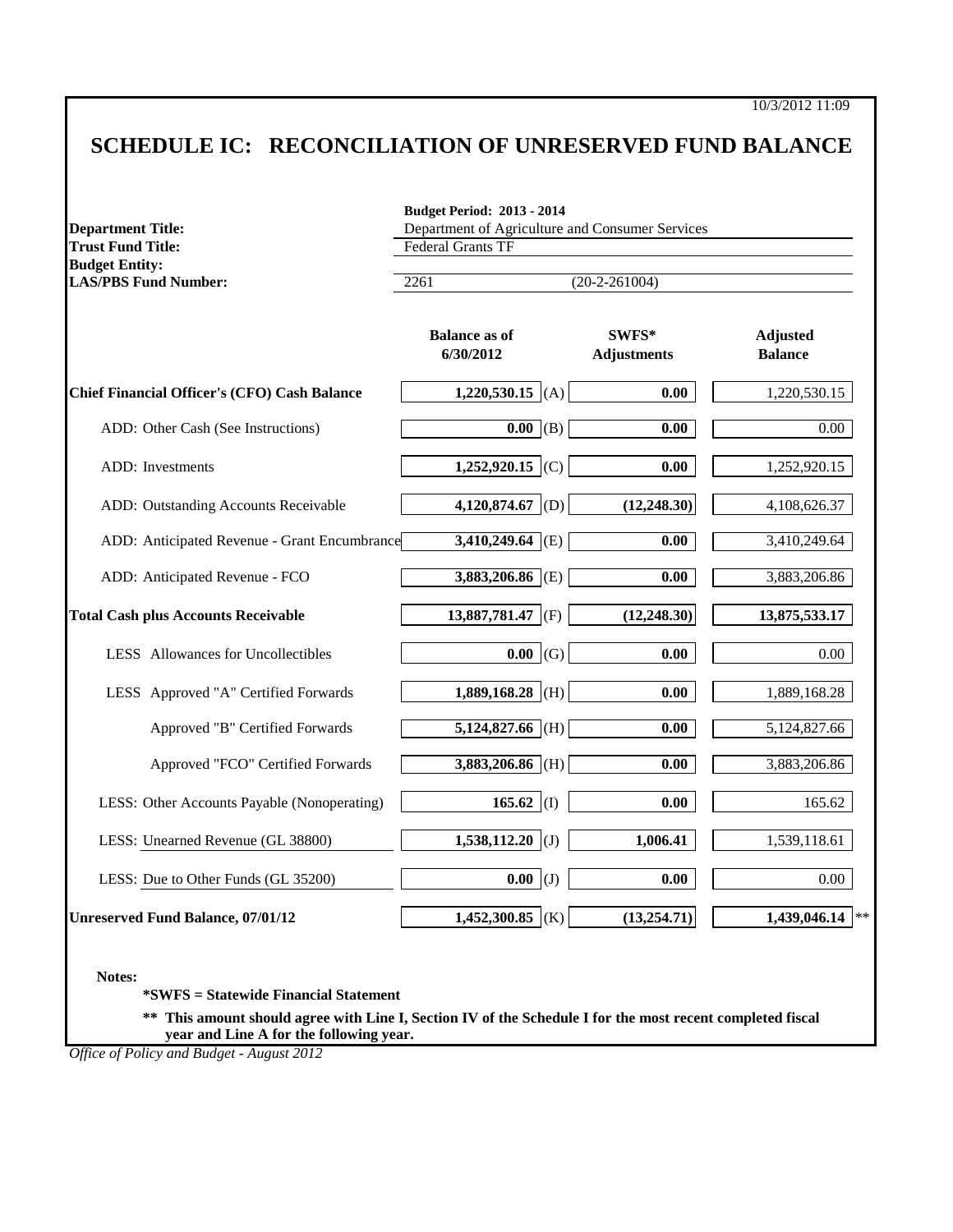# **RECONCILIATION: BEGINNING TRIAL BALANCE TO SCHEDULE I and IC**

| <b>Department Title:</b>                      |                                                             | <b>Budget Period: 2013 - 2014</b><br><b>Department of Agriculture and Consumer Servic</b>                                                                     |  |                                 |  |  |  |
|-----------------------------------------------|-------------------------------------------------------------|---------------------------------------------------------------------------------------------------------------------------------------------------------------|--|---------------------------------|--|--|--|
| <b>Trust Fund Title:</b>                      | <b>Federal Grants Trust Fund</b><br>2261<br>$(20-2-261004)$ |                                                                                                                                                               |  |                                 |  |  |  |
| <b>LAS/PBS Fund Number:</b>                   |                                                             |                                                                                                                                                               |  |                                 |  |  |  |
| <b>BEGINNING TRIAL BALANCE:</b>               |                                                             |                                                                                                                                                               |  |                                 |  |  |  |
|                                               |                                                             | <b>Total Fund Balance Per FLAIR Trial Balance, 07/01/12</b><br>Total all GLC's 5XXXX for governmental funds;<br>GLC 539XX for proprietary and fiduciary funds |  | 3,149,229.65<br>(A)             |  |  |  |
|                                               |                                                             | <b>Subtract Nonspendable Fund Balance (GLC 56XXX)</b>                                                                                                         |  | $0.00\,$<br>(B)                 |  |  |  |
|                                               |                                                             | <b>Add/Subtract Statewide Financial Statement (SWFS)Adjustments:</b>                                                                                          |  |                                 |  |  |  |
| SWFS Adjustment # and Description             |                                                             |                                                                                                                                                               |  | $(12,248.30)$ <sub>(C)</sub>    |  |  |  |
| SWFS Adjustment # and Description             |                                                             |                                                                                                                                                               |  | (1,006.41)                      |  |  |  |
| <b>Add/Subtract Other Adjustment(s):</b>      |                                                             |                                                                                                                                                               |  |                                 |  |  |  |
|                                               |                                                             | Approved "B" Carry Forward (Encumbrances) per LAS/PBS                                                                                                         |  | $(5,124,827.66)$ <sup>(D)</sup> |  |  |  |
|                                               |                                                             | Approved "C" Carry Forward Total (FCO) per LAS/PBS                                                                                                            |  | $(3,883,206.86)$ <sub>(D)</sub> |  |  |  |
| A/P not C/F-Operating Categories              |                                                             |                                                                                                                                                               |  | 10,670.49<br>(D)                |  |  |  |
| Compensated Absences not C/F                  |                                                             |                                                                                                                                                               |  | 6,978.73<br>(D)                 |  |  |  |
|                                               |                                                             | Anticipated Revenues - Grant Encumbrances                                                                                                                     |  | 3,410,249.64<br>(D)             |  |  |  |
| Anticipated Revenues - FCO                    |                                                             |                                                                                                                                                               |  | 3,883,206.86<br>(D)             |  |  |  |
| ADJUSTED BEGINNING TRIAL BALANCE:             |                                                             |                                                                                                                                                               |  | 1,439,046.14<br>(E)             |  |  |  |
| UNRESERVED FUND BALANCE, SCHEDULE IC (Line I) |                                                             |                                                                                                                                                               |  | 1,439,046.14<br>(F)             |  |  |  |
| <b>DIFFERENCE:</b>                            |                                                             |                                                                                                                                                               |  | $(G)*$<br>0.00                  |  |  |  |
| *SHOULD EQUAL ZERO.                           |                                                             |                                                                                                                                                               |  |                                 |  |  |  |
|                                               |                                                             |                                                                                                                                                               |  |                                 |  |  |  |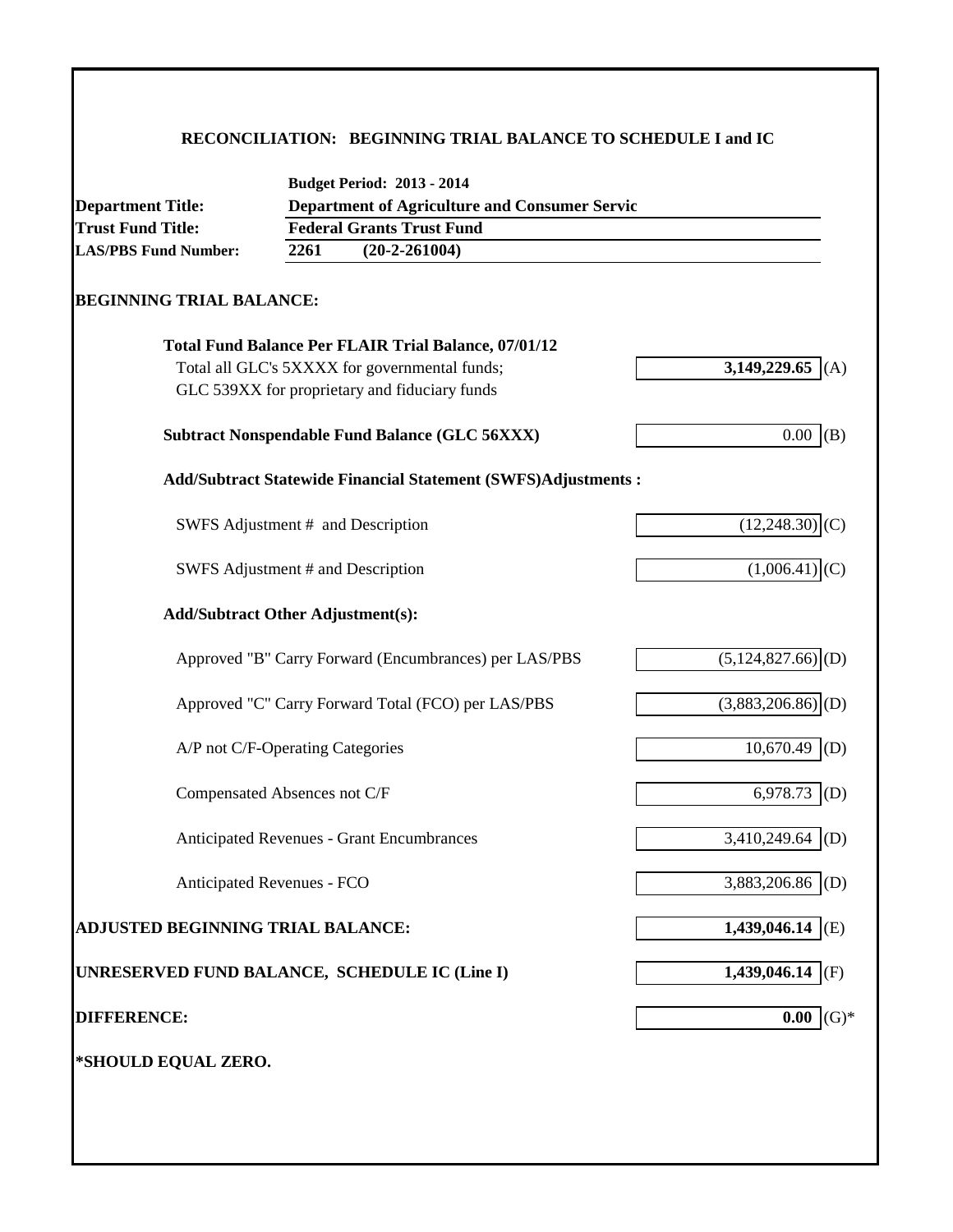# **Schedule I Narrative: Adjustments Food and Nutrition Services Trust Fund (2315)**

**Column A01** Rounding (3) (3) North Section 2014 12:38 (3) North Section 2014 12:38 (3) North Section 2014 12:38 (3) North Section 2014 12:38 (3) 13:39 *Total A01 Adjustments (Section III)* **(3)**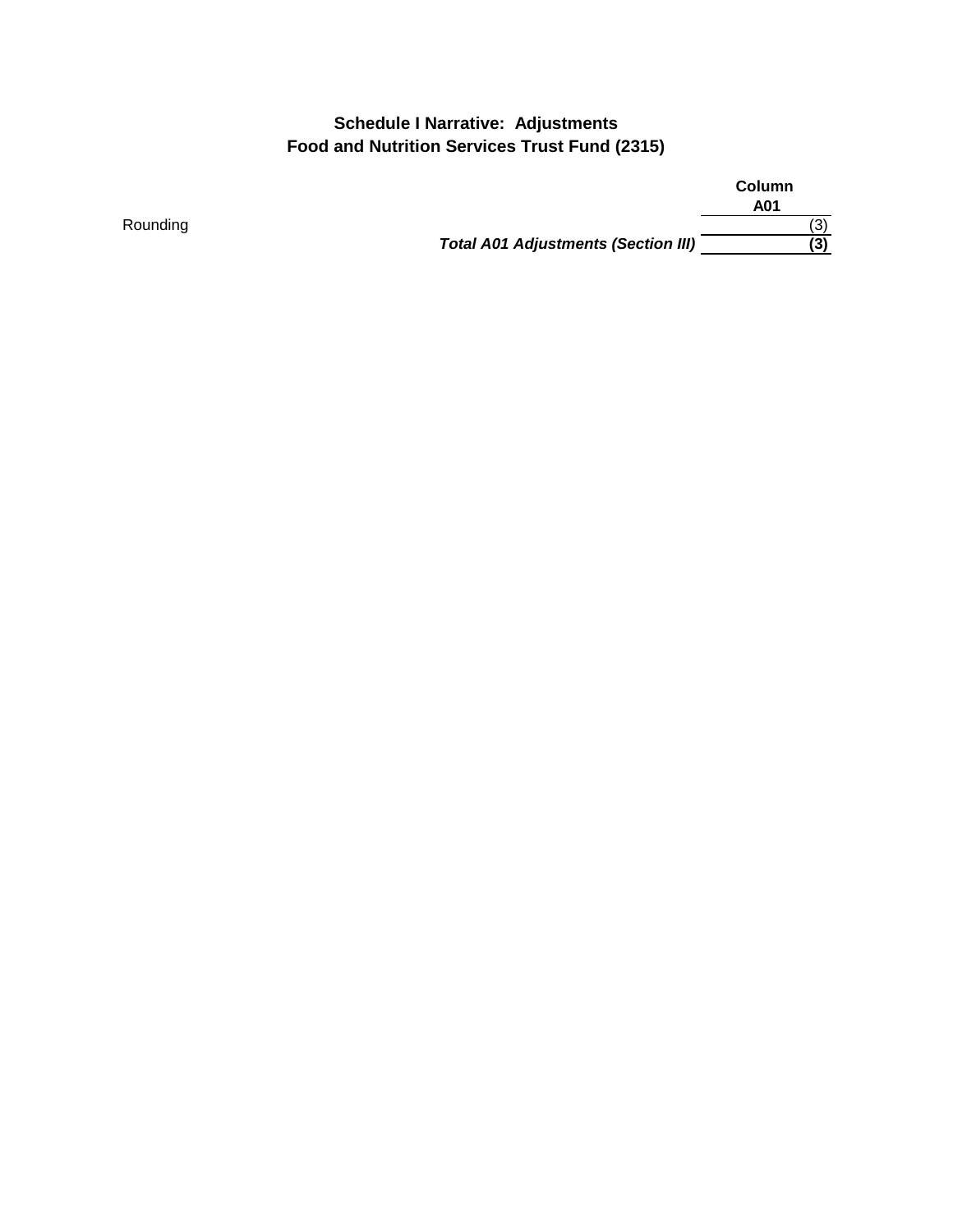**Division:** Food, Nutrition and Wellness - Food and Nutrition Services Trust Fund

**Date:** 9/11/2012

|                                    | <b>OBJECT</b> | FY 12/13         |                                            | FY 13/14         |                                            |
|------------------------------------|---------------|------------------|--------------------------------------------|------------------|--------------------------------------------|
|                                    |               |                  |                                            |                  |                                            |
| <b>OBJECT CODE DESCRIPTION</b>     | <b>CODE</b>   | <b>ESTIMATES</b> | <b>EXPLANATION</b>                         | <b>ESTIMATES</b> | <b>EXPLANATION</b>                         |
|                                    |               |                  | The projected grant revenues are based     |                  | The projected grant revenues are based     |
| US Grants - Other                  | 007031        |                  | 1,076,791,292 on anticipated grant awards. |                  | 1,078,625,962 on anticipated grant awards. |
|                                    |               |                  |                                            |                  |                                            |
|                                    |               |                  | The 2011 child nutrition program funds     |                  |                                            |
|                                    |               |                  | are still active and due to the transfer   |                  | Funds from the Department of               |
|                                    |               |                  | mid-year any 2011 must still go through    |                  | Education during the transfer of the       |
| Transfers from Other Departments - |               |                  | the Department of Education to then be     |                  | child nutrition programs to FDACS. 2011    |
| Federal Funds                      | 015103        |                  | 26,550 transferred to the Department.      |                  | O activities should be concluded.          |
|                                    |               |                  | Estimated funds are collected from child   |                  |                                            |
|                                    |               |                  |                                            |                  |                                            |
|                                    |               |                  | nutrition program sponsors for             |                  |                                            |
|                                    |               |                  | overpayment of a claims reimbursement      |                  |                                            |
|                                    |               |                  | under one of the child nutrition           |                  |                                            |
|                                    |               |                  | programs. The estimated revenue is         |                  | The estimated revenue is based on prior    |
| Refunds Misc.                      | 018003        |                  | 37,935 based on prior year.                | 37,935 year.     |                                            |
|                                    |               |                  |                                            |                  |                                            |
|                                    | Total         | 1,076,855,777    | Total                                      | 1,078,663,897    |                                            |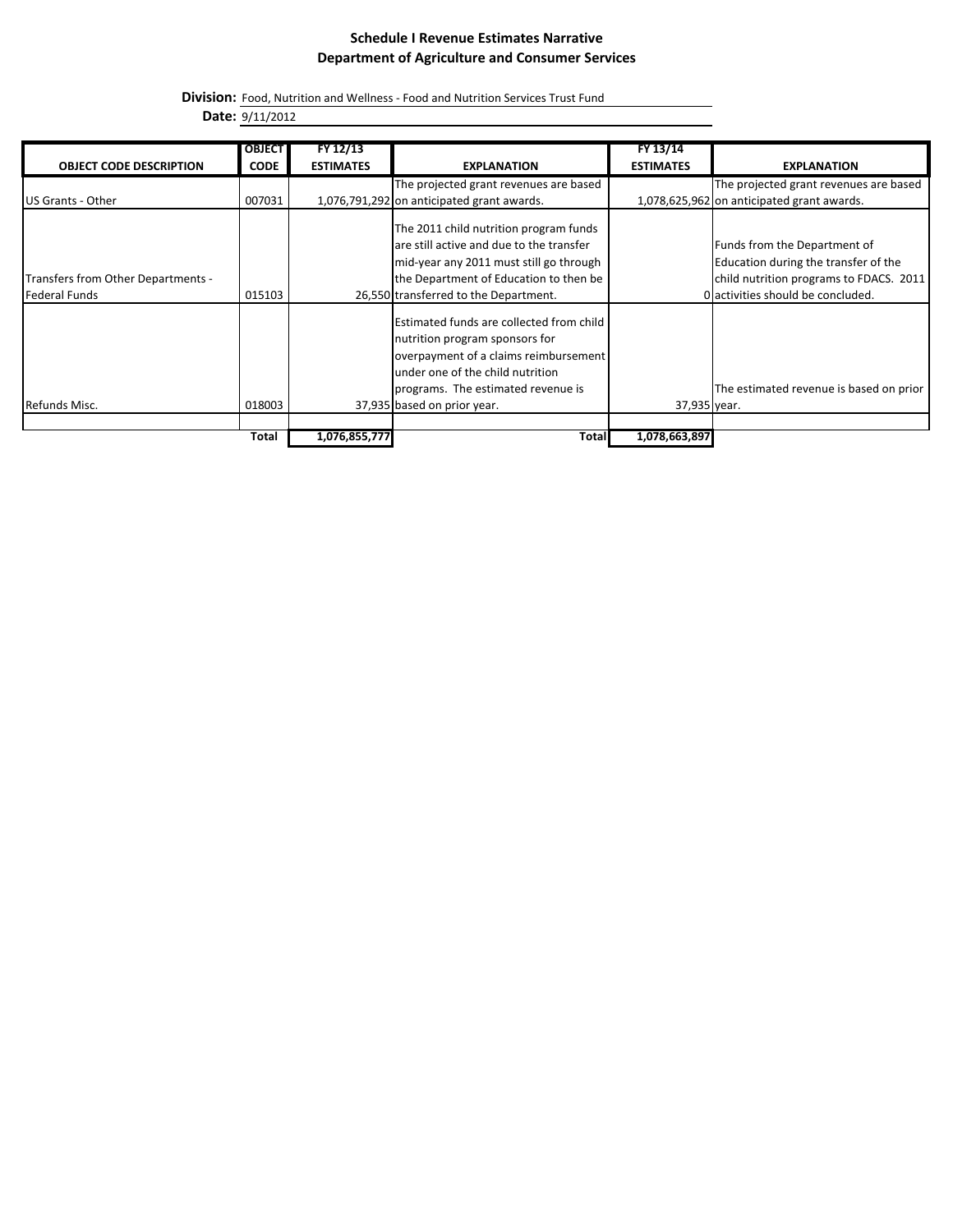#### DEPARTMENT OF AGRICULTURE AND CONSUMER SERVICES 5% TRUST FUND RESERVE CALCULATION

# **Food and Nutrition Services Trust Fund**

THIS FUND IS EXEMPT FROM THE 5% RESERVE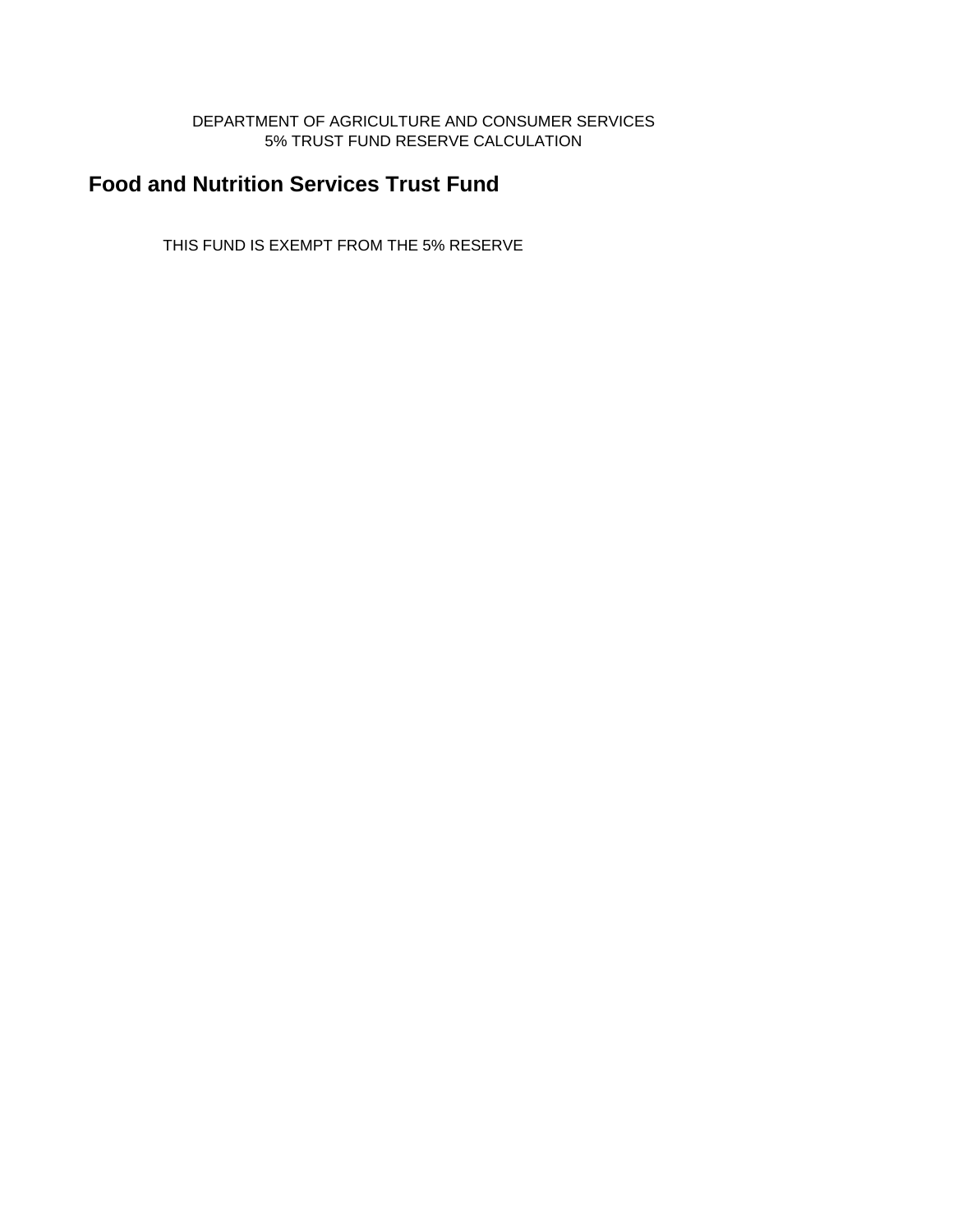### **Executive Office of the Governor Inter-Agency Transfers Reported on Schedule I**

#### **Agency Name Department of Agriculture & Consumer Services**

List all transfers totaling \$100,000 or more. Provide the applicable agency name and fund number, the transfer category used, and the amount of the transfer for each of the fiscal years indicated, as well as the name and phone number of the person at the other agency who confirmed the amount of the transfer. If transferred in/out to the General Revenue Fund, do not include on this form; however, on Schedule I be sure to include "To GR" or "From GR" in the description field.

| <b>Fund Name and Number:</b>                                                                          |                             | Food and Nutrition Services TF (2315) |                                 |                                 |                               |  |
|-------------------------------------------------------------------------------------------------------|-----------------------------|---------------------------------------|---------------------------------|---------------------------------|-------------------------------|--|
| <b>Transfers In</b><br>(Provide Agency and Fund Number Received From)                                 | <b>Transfer</b><br>Category | <b>Amount</b><br>FY 11-12 (A01)       | <b>Amount</b><br>FY 12-13 (A02) | <b>Amount</b><br>FY 13-14 (A03) | <b>Confirmed By</b>           |  |
|                                                                                                       |                             |                                       |                                 |                                 |                               |  |
| <b>Transfers Out (Operating and Non-Operating)</b><br>(Provide Agency and Fund Number Transferred To) | <b>Transfer</b><br>Category |                                       |                                 |                                 |                               |  |
| DOE 2261 - Federal Grants TF (FSDB - 489000)                                                          | 051113                      | 188,688                               | 300,000                         | 300,000                         | Alison Crozier (904) 827-2270 |  |
| DMA 2261 - Federal Grants TF                                                                          | 051113                      | 121,208                               | 240,000                         | 240,000                         | Terry Roberts (904) 823-0406  |  |
| DOC 2261 - Federal Grants TF                                                                          | 051113                      | 1,105,571                             | 1,895,000                       | 1,895,000                       | Lemuel Toro 717-3826          |  |
| DJJ 2261 - Federal Grants TF                                                                          | 051113                      | 996,728                               | 1,700,000                       | 1,700,000                       | Debbie McCoy 921-6785         |  |

*Office of Policy and Budget - July 2012*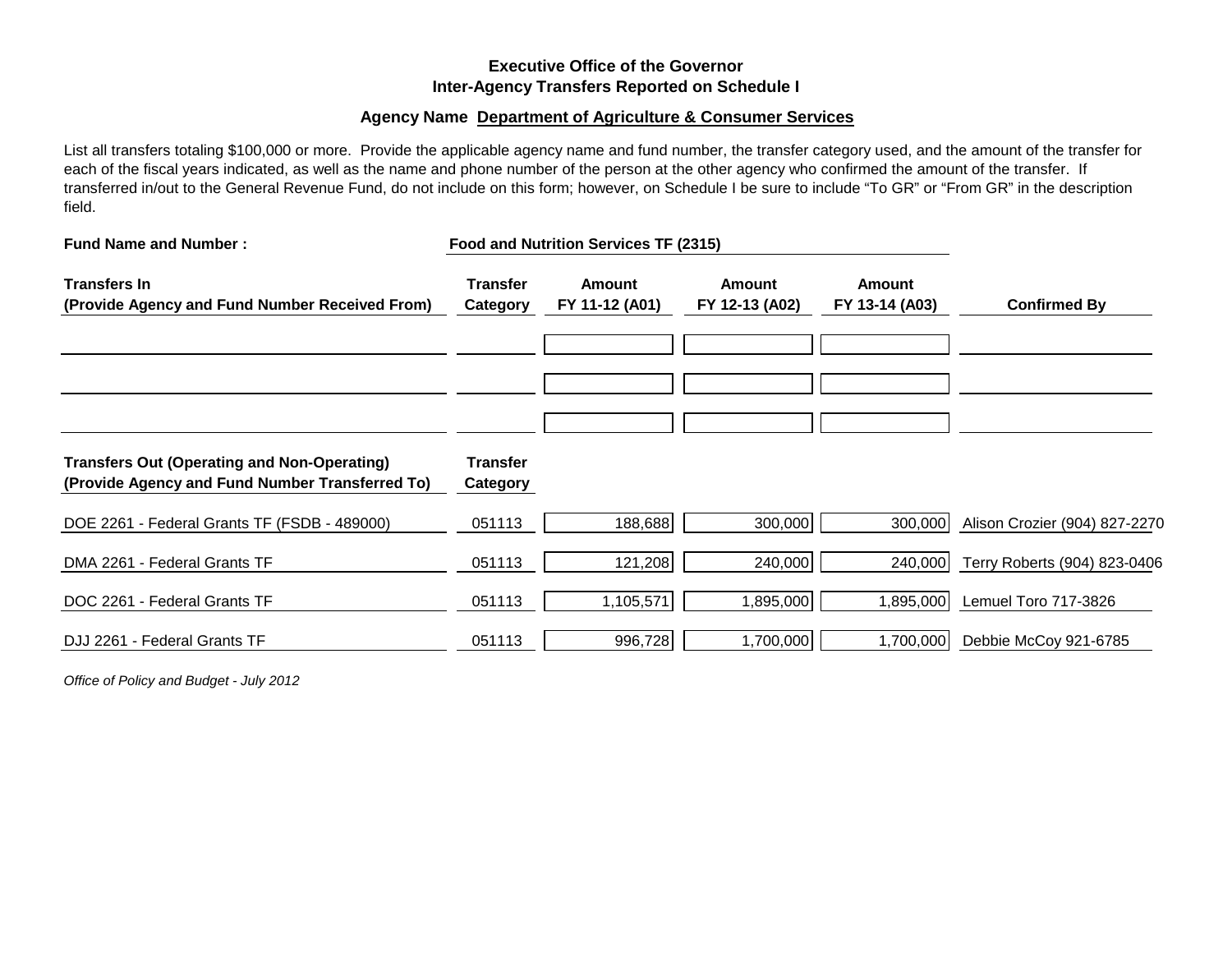10/3/2012 11:11

# **SCHEDULE IC: RECONCILIATION OF UNRESERVED FUND BALANCE**

**Budget Period 2013-2014**

| <b>Department Title:</b>                     | Department of Agriculture and Consumer Services |                             |                                   |
|----------------------------------------------|-------------------------------------------------|-----------------------------|-----------------------------------|
| <b>Trust Fund Title:</b>                     | Food and Nutrition Services Trust Fund          |                             |                                   |
| <b>Budget Entity:</b>                        | 42170700                                        |                             |                                   |
| <b>LAS/PBS Fund Number:</b>                  | 2315                                            |                             |                                   |
|                                              | <b>Balance as of</b><br>6/30/2012               | SWFS*<br><b>Adjustments</b> | <b>Adjusted</b><br><b>Balance</b> |
| Chief Financial Officer's (CFO) Cash Balance | $220,465.12$ (A)                                |                             | 220,465.12                        |
| ADD: Other Cash (See Instructions)           | $0.00$ (B)                                      |                             | 0.00                              |
| ADD: Investments                             | $0.00$ (C)                                      |                             | 0.00                              |
| ADD: Outstanding Accounts Receivable         | $36,898,312.57$ (D)                             |                             | 36,898,312.57                     |
| ADD: Anticipated Revenue - Grant Encumbrance | $2,441,636.58$ (E)                              |                             | 2,441,636.58                      |
| <b>Total Cash plus Accounts Receivable</b>   | 39,560,414.27 (F)                               | 0.00                        | 39,560,414.27                     |
| LESS Allowances for Uncollectibles           | $0.00$ (G)                                      |                             | 0.00                              |
| LESS Approved "A" Certified Forwards         | $37,076,255.57$ (H)                             |                             | 37,076,255.57                     |
| Approved "B" Certified Forwards              | $2,484,158.70$ (H)                              |                             | 2,484,158.70                      |
| Approved "FCO" Certified Forwards            | (H)                                             |                             | 0.00                              |
| LESS: Other Accounts Payable (Nonoperating)  | $0.00$ (I)                                      |                             | 0.00                              |
|                                              | $0.00$ (J)                                      |                             | $0.00\,$                          |
| <b>Unreserved Fund Balance, 7/01/12</b>      | $(0.00)$ (K)                                    | 0.00                        | $(0.00)$ <sup>**</sup>            |

**\*\* This amount should agree with Line I, Section IV of the Schedule I for the most recent completed fiscal year and Line A for the following year.**

*Office of Policy and Budget - August 2012*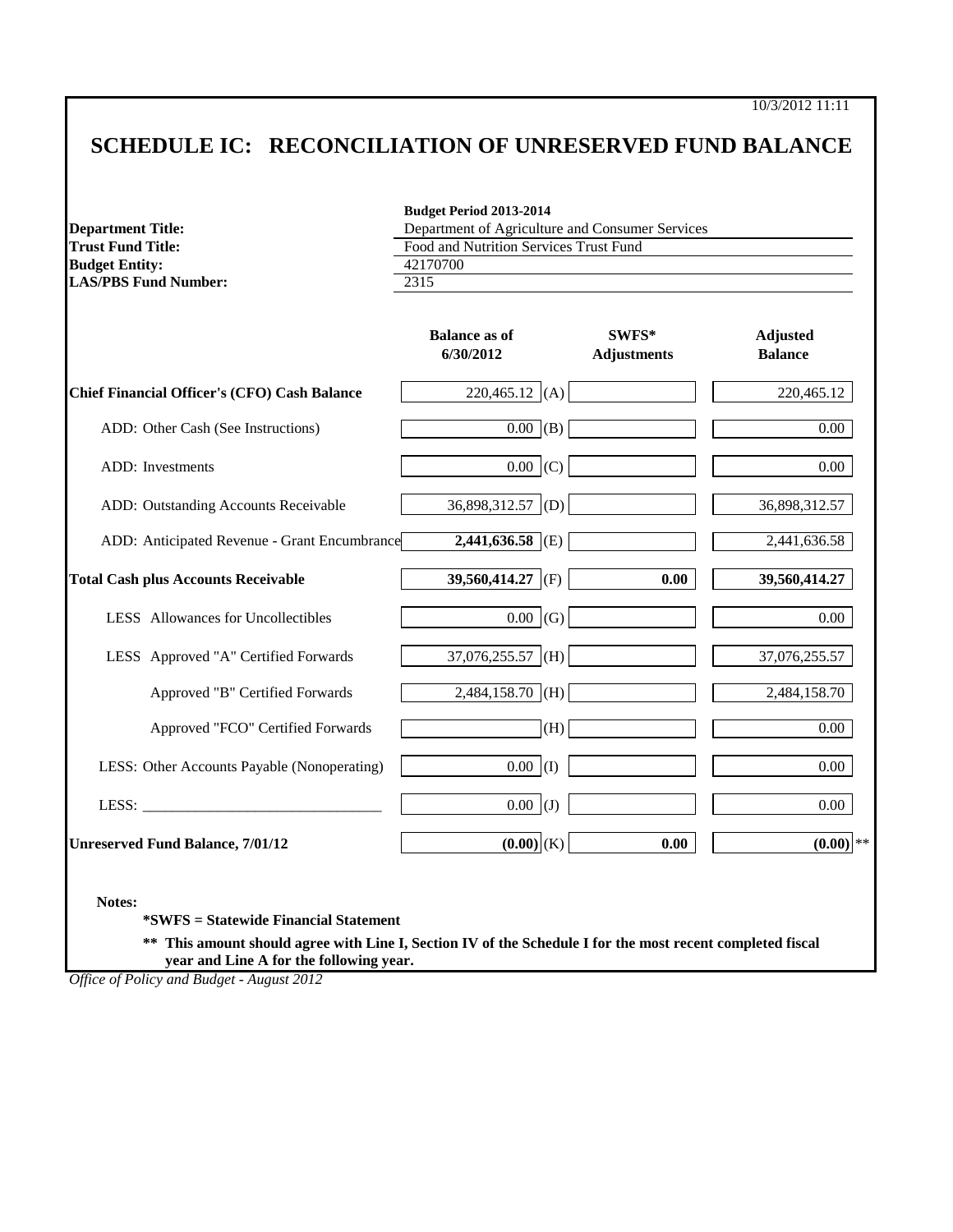### **RECONCILIATION: BEGINNING TRIAL BALANCE TO SCHEDULE I and IC**

| <b>Department Title:</b>                              |                                                    | <b>Department of Agriculture and Consumer Servic</b>                                           |                                 |  |  |  |  |  |  |
|-------------------------------------------------------|----------------------------------------------------|------------------------------------------------------------------------------------------------|---------------------------------|--|--|--|--|--|--|
| <b>Trust Fund Title:</b>                              |                                                    | <b>Food and Nutrition Services Trust Fund</b>                                                  |                                 |  |  |  |  |  |  |
| <b>LAS/PBS Fund Number:</b>                           | 2315                                               | $(20-2-315002)$                                                                                |                                 |  |  |  |  |  |  |
| <b>BEGINNING TRIAL BALANCE:</b>                       |                                                    |                                                                                                |                                 |  |  |  |  |  |  |
|                                                       |                                                    | <b>Total Fund Balance Per FLAIR Trial Balance, 07/01/12</b>                                    |                                 |  |  |  |  |  |  |
|                                                       |                                                    | Total all GLC's 5XXXX for governmental funds;<br>GLC 539XX for proprietary and fiduciary funds | 42,522.12<br>(A)                |  |  |  |  |  |  |
| <b>Subtract Nonspendable Fund Balance (GLC 56XXX)</b> | $0.00$ (B)                                         |                                                                                                |                                 |  |  |  |  |  |  |
|                                                       |                                                    | Add/Subtract Statewide Financial Statement (SWFS)Adjustments :                                 |                                 |  |  |  |  |  |  |
|                                                       |                                                    | SWFS Adjustment # and Description                                                              | $0.00$ (C)                      |  |  |  |  |  |  |
| SWFS Adjustment # and Description                     | $0.00$ (C)                                         |                                                                                                |                                 |  |  |  |  |  |  |
| <b>Add/Subtract Other Adjustment(s):</b>              |                                                    |                                                                                                |                                 |  |  |  |  |  |  |
|                                                       |                                                    | Approved "B" Carry Forward (Encumbrances) per LAS/PBS                                          | $(2,484,158.70)$ <sub>(D)</sub> |  |  |  |  |  |  |
|                                                       | Approved "C" Carry Forward Total (FCO) per LAS/PBS | 0.00<br>(D)                                                                                    |                                 |  |  |  |  |  |  |
| A/P not C/F-Operating Categories                      |                                                    |                                                                                                | $0.00$ (D)                      |  |  |  |  |  |  |
| Compensated Absences not C/F                          |                                                    |                                                                                                | $0.00$ (D)                      |  |  |  |  |  |  |
|                                                       |                                                    | <b>Anticipated Revenues - Grant Encumbrances</b>                                               | 2,441,636.58<br>(D)             |  |  |  |  |  |  |
| Anticipated Revenues - FCO                            |                                                    |                                                                                                | $0.00$ (D)                      |  |  |  |  |  |  |
| ADJUSTED BEGINNING TRIAL BALANCE:                     |                                                    |                                                                                                | $0.00$ (E)                      |  |  |  |  |  |  |
| UNRESERVED FUND BALANCE, SCHEDULE IC (Line I)         |                                                    |                                                                                                | $0.00$ (F)                      |  |  |  |  |  |  |
| <b>DIFFERENCE:</b>                                    |                                                    |                                                                                                | $(G)*$<br>0.00                  |  |  |  |  |  |  |
| *SHOULD EQUAL ZERO.                                   |                                                    |                                                                                                |                                 |  |  |  |  |  |  |
|                                                       |                                                    |                                                                                                |                                 |  |  |  |  |  |  |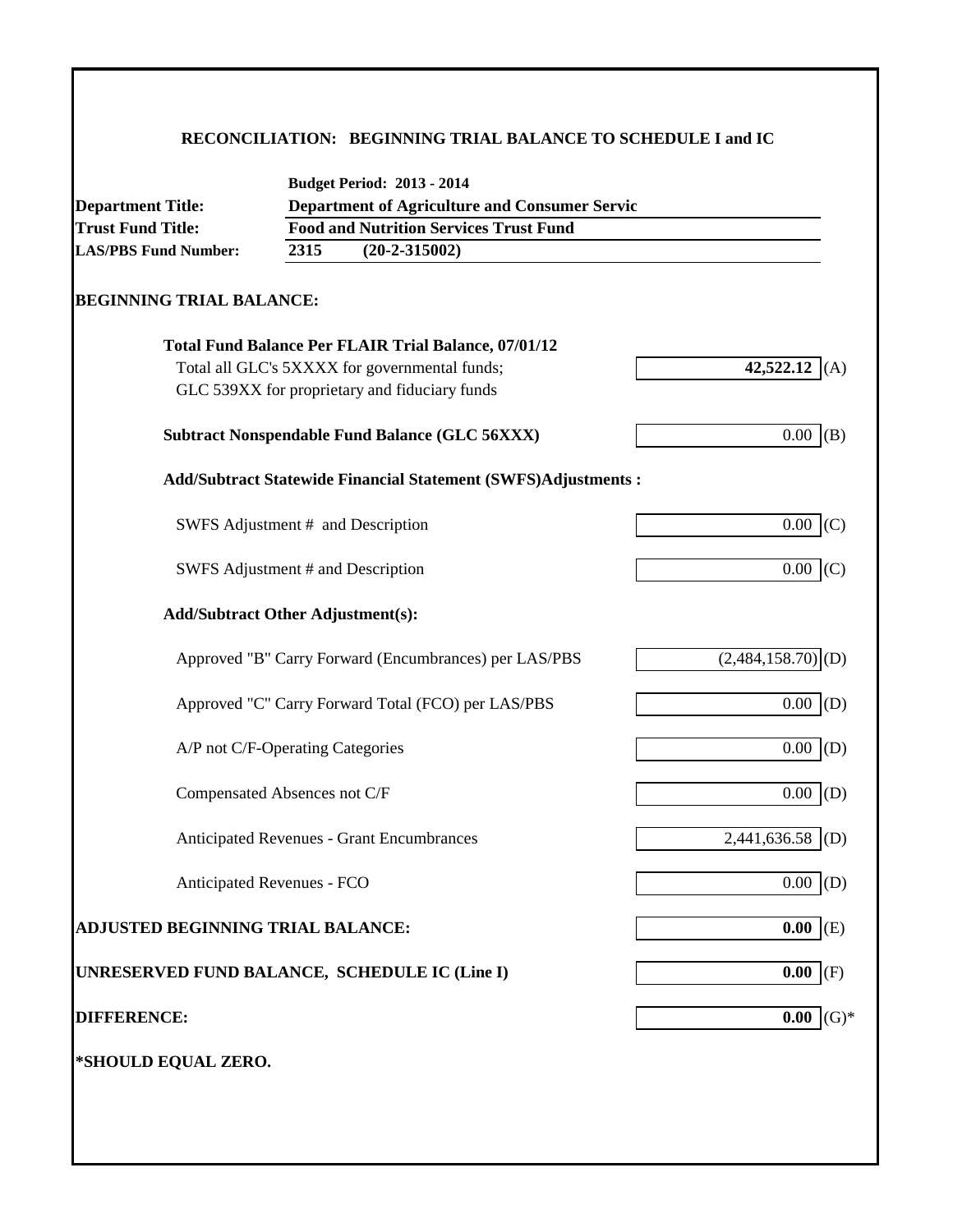# **Schedule I Narrative: Adjustments General Inspection Trust Fund (2321)**

|                                                                                                       | Column      |
|-------------------------------------------------------------------------------------------------------|-------------|
|                                                                                                       | A01         |
| Record the change in the Allowance for Doubtful Accounts included in Line A                           | (340,420)   |
| Record FCO carry forward amount for prior year projects                                               | (533, 386)  |
| Record the 2011-12 FCO Expenditures for PY Categories                                                 | (3,200,407) |
| Record September 2011 reversions of FY 10-11 appropriations                                           | 270,787     |
| Exclude Compensated Absences Liability included in Line A                                             | 40.376      |
| TR 10's included in the Trial Balance that are not included on the Schedule I                         | (122, 119)  |
| TR 90's offset to expenditures (impacted Accounts Receivable, but not included in Section I Revenues) | (6, 566)    |
| Adjust the PY A/P included in Line D not Certified Forward                                            | 31,433      |
| SWFS Adjustement (Post Closing Entries 4, 12, 32 & 44)                                                | (135, 891)  |
| Rounding                                                                                              | 37          |
| Reverse prior year CF Encumbrances not reserved in prior year                                         | (1,945,587) |
| <b>Total A01 Adjustments (Section III)</b>                                                            | (5,941,743) |

|                                       |                                            | Column<br>A02 |
|---------------------------------------|--------------------------------------------|---------------|
| Canker Liability Not in Trial Balance |                                            | (287, 039)    |
|                                       | <b>Total A02 Adjustments (Section III)</b> | (287, 039)    |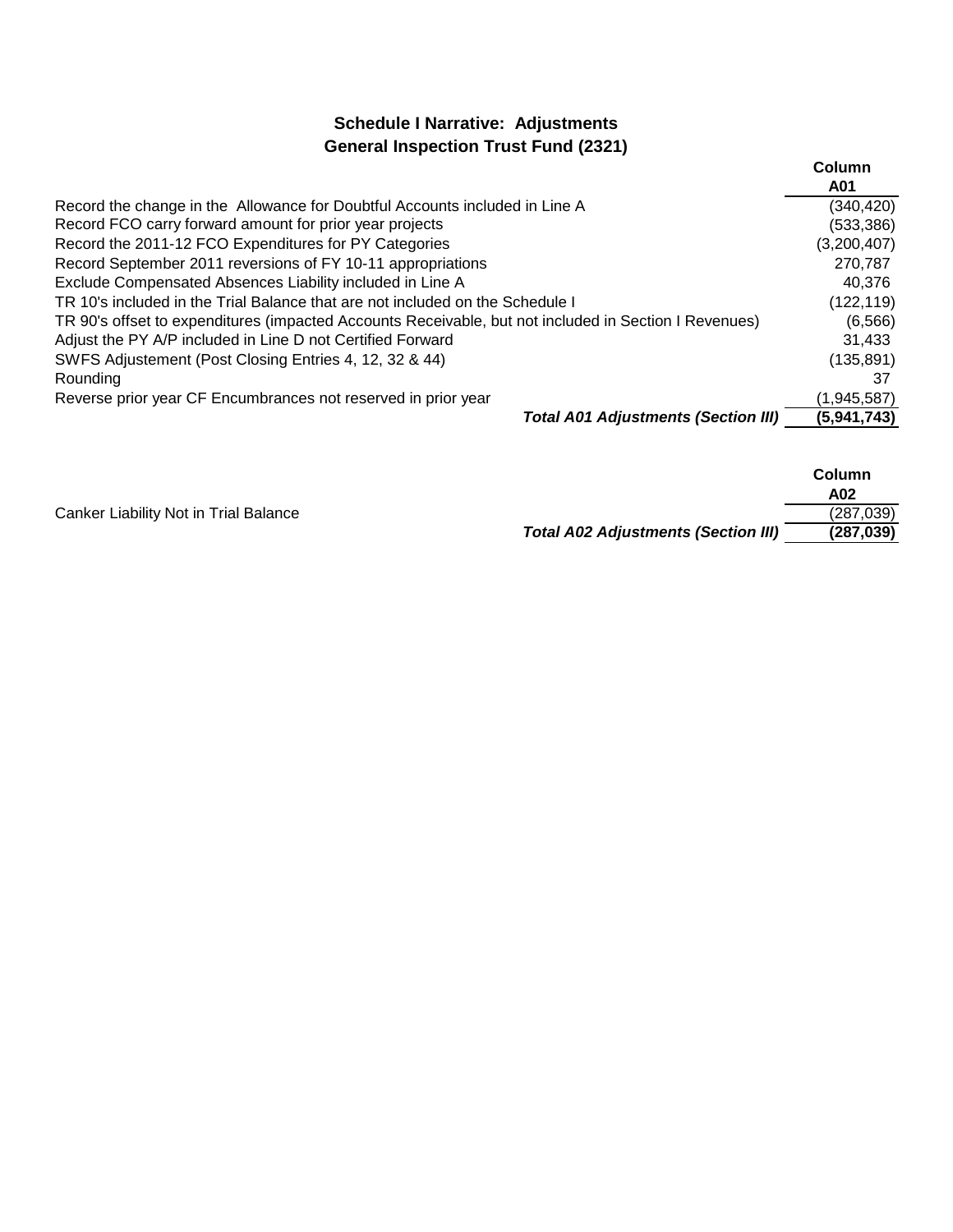|                  |                                       | <b>OBJECT</b> | FY 12/13           |                                                                                             | FY 13/14           |                                                                                             |
|------------------|---------------------------------------|---------------|--------------------|---------------------------------------------------------------------------------------------|--------------------|---------------------------------------------------------------------------------------------|
| <b>DIVISION</b>  | <b>OBJECT CODE DESCRIPTION</b>        | <b>CODE</b>   | <b>ESTIMATES</b>   | <b>EXPLANATION</b>                                                                          | <b>ESTIMATES</b>   | <b>EXPLANATION</b>                                                                          |
|                  |                                       |               |                    | Based on known refunds for unclaimed                                                        |                    |                                                                                             |
| Admin            | Refunds Misc.                         | 018003        |                    | 96,000 property (from DFS).                                                                 |                    | 0 No anticipated revenue.                                                                   |
|                  |                                       |               |                    | This estimate is based on revenue                                                           |                    | This estimate is based on revenue                                                           |
|                  | <b>Road Guard Fees From</b>           |               |                    | received last fiscal year from the citrus                                                   |                    | received in FY 2011-12 from the citrus                                                      |
| Ag Law           | Citrus                                | 001034        |                    | 169,377 box tax.                                                                            |                    | 169,377 box tax.                                                                            |
| Water            |                                       |               |                    |                                                                                             |                    |                                                                                             |
| Policy           | Specialty Fertilizer Reg.             | 001149        |                    | 186,100 Estimate is based on PY collections.                                                |                    | 200,000 Estimate is based on the 3 year average.                                            |
| Water            |                                       |               |                    |                                                                                             |                    |                                                                                             |
| Policy<br>Water  | Nitrogen Fees                         | 001165        |                    | 722,905 Estimate is based on PY collections.                                                |                    | 730,000 Estimate is based on the 3 year average.                                            |
|                  |                                       |               |                    |                                                                                             |                    |                                                                                             |
| Policy           | Phosphorus Fees                       | 001169        |                    | 37,562 Estimate is based on PY collections.<br>Anticipated grant award from                 |                    | 37,562 Estimate is based on PY collections.<br>Anticipated grant award from                 |
| Water            | <b>FAC AGR Resource Mgmt</b>          |               |                    | Southwest Florida Water Management                                                          |                    | Southwest Florida Water Management                                                          |
| Policy           | SWFWMD                                | 001249        |                    | 50,000 District                                                                             |                    | 50,000 District                                                                             |
|                  |                                       |               |                    | Estimate is based on grant award -                                                          |                    | Estimate is based on grant award -                                                          |
|                  |                                       |               |                    | funded by Suwannee River Water                                                              |                    | funded by Suwannee River Water                                                              |
|                  |                                       |               |                    | Management District (Conservation                                                           |                    | <b>Management District (Conservation</b>                                                    |
| Water            | Suwannee River Mobile                 |               |                    | Tech - Gilchrist, Lafayette and                                                             |                    | Tech - Gilchrist, Lafayette and                                                             |
| Policy           | <b>Irrigation Lab</b>                 | 001250        |                    | 80,000 Suwannee).                                                                           |                    | 80,000 Suwannee).                                                                           |
| Water            |                                       |               |                    | Projected Revenues based on 1/2                                                             |                    | Based upon estimated amount for FY                                                          |
| Policy           | <b>Fertilizer Dealers Licenses</b>    | 002008        |                    | 110,500 anticipated current year licenses.                                                  | 110,500 12/13.     |                                                                                             |
|                  |                                       |               |                    | Based on interest revenue trends over                                                       |                    | Based on interest revenue trends over                                                       |
| Water            |                                       |               |                    | the past three fiscal years and current                                                     |                    | the past three fiscal years and current                                                     |
| Policy           | Interest<br>Sale of Goods/Services to | 005000        |                    | 50,000 cash balance.                                                                        |                    | 60,000 cash balance.                                                                        |
| Water<br>Policy  | <b>Other State Agencies</b>           | 010300        | 104,196 award.     | Estimate is based on anticipated grant                                                      |                    | Estimate is based on anticipated grant<br>10,000 award.                                     |
| Water            | <b>Special Projects-</b>              |               |                    | Estimate is based on anticipated grant                                                      |                    | Estimate is based on anticipated grant                                                      |
| Policy           | Landscape/BMP/Zipperer                | 011012        |                    | 15,000 award.                                                                               | 15,000 award.      |                                                                                             |
| Water            |                                       |               |                    | Estimate is based on anticipated grant                                                      |                    | Estimate is based on anticipated grant                                                      |
| Policy           | UF C-139 Demonstration                | 011017        | 114,538 award.     |                                                                                             |                    | 50,000 award.                                                                               |
|                  |                                       |               |                    | Evaluation of Cow/Calf BMP. Estimate is                                                     |                    | Evaluation of Cow/Calf BMP. Estimate is                                                     |
|                  |                                       |               |                    | based on grant award - Funding                                                              |                    | based on grant award - Funding                                                              |
| Water            |                                       |               |                    | provided by South Florida Water                                                             |                    | provided by South Florida Water                                                             |
| Policy           | SF MIL Umbrella Contract              | 011018        |                    | 49,966 Management District.                                                                 |                    | 150,000 Management District.                                                                |
| Water            |                                       |               |                    | Estimate is based on anticipated grant                                                      |                    | Estimate is based on anticipated grant                                                      |
| Policy           | <b>Cost Share Tech</b>                | 011018        | 123,816 award.     |                                                                                             | 123,816 award.     |                                                                                             |
|                  |                                       |               |                    | Mobile Irrigation Laboratories & TCAA.                                                      |                    | Mobile Irrigation Laboratories & TCAA.                                                      |
| Water            | St. Johns River Water                 |               |                    | Estimate is based on grant award from                                                       |                    | Estimate is based on grant award from                                                       |
| Policy           | <b>MGMT District</b>                  | 011022        |                    | 868,744 SJRWMD (Lake and Floridan).                                                         |                    | 100,000 SJRWMD (Lake and Floridan).                                                         |
| Water            | Transfers From DEP - Soil             |               |                    | Estimate is based on anticipated grant                                                      |                    | Estimate is based on anticipated grant                                                      |
| Policy           | and Water Districts                   | 015023        |                    | 0 award.                                                                                    | 500,000 award.     |                                                                                             |
|                  |                                       |               |                    | Our Legislative Budget Request was for                                                      |                    |                                                                                             |
| Water            | Transfers From DEP -                  |               |                    | \$5M; Appropriation was \$2M less than                                                      |                    | Our Legislative Budget Request was for                                                      |
| Policy           | Nothern Everglades                    | 015024        |                    | 3,000,000 the request.                                                                      | 5,000,000 \$5M.    |                                                                                             |
|                  |                                       |               |                    | Estimate is based on Revenue                                                                |                    | Estimate is based on Revenue                                                                |
| Water            | Transfers From DOR - DOC              |               |                    | Estimating Conference figures for DOC                                                       |                    | Estimating Conference figures for DOC                                                       |
| Policy           | <b>Stamps</b>                         | 015112        |                    | 3,200,000 Stamp taxes.                                                                      |                    | 3,400,000 Stamp taxes.                                                                      |
|                  |                                       |               |                    |                                                                                             |                    |                                                                                             |
| Water            | Refunds - Prior Year                  |               |                    | Anticipated refunds from advances paid                                                      |                    | Anticipated refunds from advances paid                                                      |
| Policy           | Expenditures                          | 018001        |                    | 150,000 to contractors for Cost Share Contracts.<br>Based on 3 year average of consolidated |                    | 150,000 to contractors for Cost Share Contracts.<br>Based on 3 year average of consolidated |
|                  |                                       |               |                    | object codes-001017 + 001018 +                                                              |                    | object codes-001017 + 001018 +                                                              |
| Standards        | Petroleum Products Fees               | 001017        | 10,292,563 001082. |                                                                                             | 10,292,563 001082. |                                                                                             |
| <b>Standards</b> | Anti-Freeze Reg Fees                  | 001019        |                    | 94,200 Based on 3 year average.                                                             |                    | 94,200 Based on 3 year average.                                                             |
| Standards        | <b>Brake Fluid Permit Fees</b>        | 001020        |                    | 17,625 Based on 3 year average.                                                             |                    | 17,625 Based on 3 year average.                                                             |
|                  |                                       |               |                    |                                                                                             |                    |                                                                                             |
|                  |                                       |               |                    | Based on 3 year average of consolidated                                                     |                    | Based on 3 year average of consolidated                                                     |
|                  |                                       |               |                    | object codes-001087 + 001097 + 001141                                                       |                    | object codes-001087 + 001097 + 001141                                                       |
|                  |                                       |               |                    | $+001142 + 001166 + 001167 + 001239 +$                                                      |                    | $+001142 + 001166 + 001167 + 001239 +$                                                      |
| Standards        | <b>Fair Rides Inspections</b>         | 001142        |                    | 732,544 001241+002097.                                                                      |                    | 732,544 001241+002097.                                                                      |
|                  |                                       |               |                    |                                                                                             |                    |                                                                                             |
|                  |                                       |               |                    | Based on 3 year average of consolidated                                                     |                    | Based on 3 year average of consolidated                                                     |
| Standards        | <b>Metrology Fees</b>                 | 001160        |                    | 50,902 object codes-001160 + 018020.                                                        |                    | 50,902 object codes-001160 + 018020.                                                        |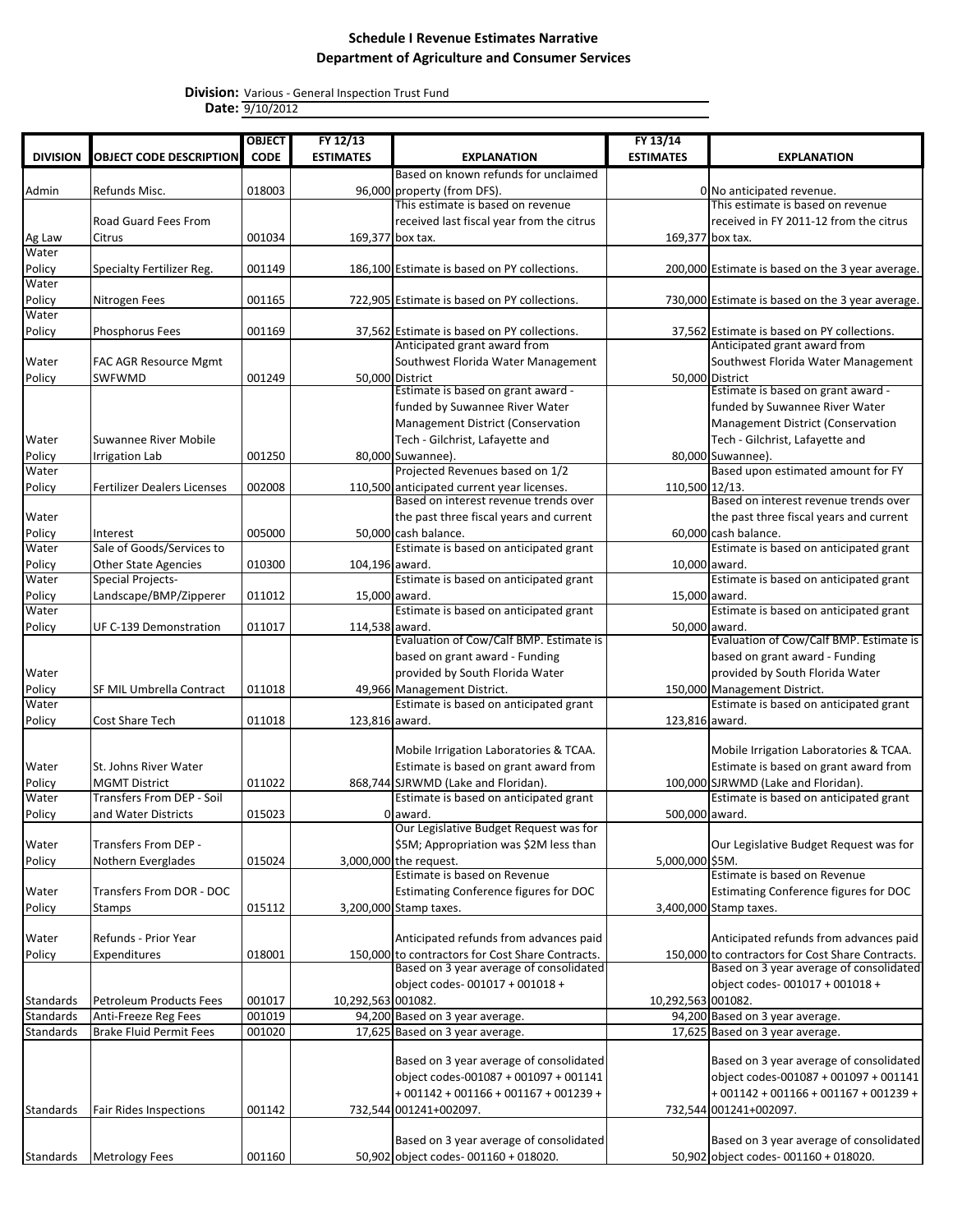|                  |                                        | <b>OBJECT</b> | FY 12/13          |                                               | FY 13/14          |                                            |
|------------------|----------------------------------------|---------------|-------------------|-----------------------------------------------|-------------------|--------------------------------------------|
| <b>DIVISION</b>  | <b>OBJECT CODE DESCRIPTION</b>         | <b>CODE</b>   | <b>ESTIMATES</b>  | <b>EXPLANATION</b>                            | <b>ESTIMATES</b>  | <b>EXPLANATION</b>                         |
|                  |                                        |               |                   |                                               |                   |                                            |
|                  |                                        |               |                   | Based on 3 year average of consolidated       |                   | Based on 3 year average of consolidated    |
| Standards        | LP Gas Exam Fees                       | 001171        |                   | 21,419 object codes-001171 + 001216.          |                   | 21,419 object codes-001171 + 001216.       |
|                  |                                        |               |                   |                                               |                   |                                            |
|                  |                                        |               |                   | Based on 3 year average of consolidated       |                   | Based on 3 year average of consolidated    |
| Standards        | Duplicate License - Qualifier   001172 |               |                   | 3,265 object codes- 001172 + 004134.          |                   | 3,265 object codes- 001172 + 004134.       |
| <b>Standards</b> | <b>Registration and Training</b>       | 001176        |                   | 20,050 Based on 3 year average.               |                   | 20,050 Based on 3 year average.            |
| <b>Standards</b> | <b>Truck Registration Fees</b>         | 001182        |                   | 20,135 Based on 3 year average.               |                   | 20,135 Based on 3 year average.            |
| <b>Standards</b> | Site Plan Fees                         | 001183        |                   | 34,488 Based on 3 year average.               |                   | 34,488 Based on 3 year average.            |
|                  | LP Gas Market Order                    |               |                   |                                               |                   |                                            |
| Standards        | Assessments                            | 001208        |                   | 233,084 Based on 3 year average.              |                   | 233,084 Based on 3 year average.           |
|                  |                                        |               |                   |                                               |                   |                                            |
| Standards        | Transfers of LP Gas Licenses   001215  |               |                   | 1,655 Based on 3 year average.                |                   | 1,655 Based on 3 year average.             |
|                  |                                        |               |                   | Based on 3 year average of consolidated       |                   | Based on 3 year average of consolidated    |
|                  |                                        |               |                   | object codes- 002060 + 002061 +               |                   | object codes- 002060 + 002061 +            |
| Standards        | <b>Fair Ride Permits</b>               | 002060        | 715,027 002096.   |                                               |                   | 715,027 002096.                            |
|                  |                                        |               |                   |                                               |                   |                                            |
|                  |                                        |               |                   | Based on 3 year average of consolidated       |                   | Based on 3 year average of consolidated    |
|                  |                                        |               |                   | object codes-002101 + 002102 +                |                   | object codes-002101 + 002102 +             |
|                  |                                        |               |                   | $002103 + 002104 + 002105 + 002106 +$         |                   | $002103 + 002104 + 002105 + 002106 +$      |
|                  |                                        |               |                   | $002017 + 002108 + 002109 + 002110 +$         |                   | $002017 + 002108 + 002109 + 002110 +$      |
|                  |                                        |               |                   | $002111 + 002112 + 002115 + 002117 +$         |                   | $002111 + 002112 + 002115 + 002117 +$      |
| Standards        | LP Gas Licenses                        | 002102        | 1,561,498 002118. |                                               | 1,561,498 002118. |                                            |
| Standards        | Meter/Scale Permits                    | 002301        |                   | 2,109,399 Based on 3 year average.            |                   | 2,109,399 Based on 3 year average.         |
|                  |                                        |               |                   | Based on interest revenue trends over         |                   | Based on interest revenue trends over      |
|                  |                                        |               |                   | the past three fiscal years and current       |                   | the past three fiscal years and current    |
| Standards        | Interest                               | 005000        |                   | 600,000 cash balance.                         |                   | 600,000 cash balance.                      |
|                  |                                        |               |                   |                                               |                   |                                            |
|                  | Reimb - Laws, Rules and                |               |                   | Based on 3 year average of consolidated       |                   | Based on 3 year average of consolidated    |
| Standards        | <b>Regs Handbook</b>                   | 018037        |                   | 663 object codes-018037 + 004137.             |                   | 663 object codes-018037 + 004137.          |
|                  |                                        |               |                   |                                               |                   |                                            |
|                  | Reimb - Dispenser Training             |               |                   | Based on 3 year average of consolidated       |                   | Based on 3 year average of consolidated    |
| Standards        | Manual                                 | 018039        |                   | 267 object codes-018039 + 004139.             |                   | 267 object codes-018039 + 004139.          |
|                  |                                        |               |                   | Number of permitted fairs is expected         |                   | Number of permitted fairs is expected      |
| Marketing        | <b>Fair Permits</b>                    | 001027        |                   | 12,775 to remain static.                      |                   | 12,775 to remain static.                   |
|                  |                                        |               |                   | The estimate is based on the number of        |                   | The estimate is based on the number of     |
|                  |                                        |               |                   | claims being received and the                 |                   | claims received in 11/12 and the           |
|                  |                                        |               |                   | expectation that the number received          |                   | expectation that the number received       |
| Marketing        | L&B Compalint Filing Fee               | 001134        |                   | 6.200 will level off over the next 12 months. |                   | 6,200 will remain constant.                |
|                  | <b>Tobacco Market Order</b>            |               |                   | Change in estimates based on prior            |                   | Estimates based on prior year with no      |
| Marketing        | Assessments                            | 001201        |                   | 10,000 fiscal year.                           |                   | 10,000 year to year growth.                |
|                  |                                        |               |                   | Change in estimates based on prior            |                   |                                            |
|                  | Peanut Market Order                    |               |                   | fiscal year and steady growth projected       |                   | Estimates based on prior year. No          |
| Marketing        | Assessments                            | 001203        |                   | 600,000 by industry.                          |                   | 600,000 anticipated changes.               |
|                  |                                        |               |                   | License fees are estimated on the fees        |                   |                                            |
|                  |                                        |               |                   | collected in the prior fiscal year with a     |                   |                                            |
|                  |                                        |               |                   | slight increase resulting from the recent     |                   | License fees are estimated on the fees     |
|                  |                                        |               |                   | filling of vacant field investigator          |                   | collected in the prior fiscal year with    |
| Marketing        | <b>Produce Dealers Licenses</b>        | 002020        |                   | 920,000 positions.                            |                   | 950,000 modest year to year growth.        |
|                  |                                        |               |                   | License fees are estimated on the fees        |                   | License fees are estimated on the fees     |
|                  |                                        |               |                   | collected in the prior fiscal year with no    |                   | collected in the prior fiscal year with no |
| Marketing        | Livestock Market Licenses              | 002030        |                   | 900 year to year growth.                      |                   | 900 year to year growth.                   |
|                  |                                        |               |                   | License fees are estimated on the fees        |                   | License fees are estimated on the fees     |
|                  | Thoroughbred Horse Sales               |               |                   | collected in the prior fiscal year with no    |                   | collected in the prior fiscal year with no |
| Marketing        | Licenses                               | 002035        |                   | 2,400 year to year growth.                    |                   | 2,400 year to year growth.                 |
|                  |                                        |               |                   |                                               |                   |                                            |
|                  |                                        |               |                   |                                               |                   | Receipts for administrative fines are      |
|                  |                                        |               |                   |                                               |                   | based on the fines collected in the prior  |
|                  |                                        |               |                   | Receipts for administrative fines are         |                   | fiscal year and current outstanding        |
|                  |                                        |               |                   | based on the fines collected in the prior     |                   | enforcement files with a slight increase   |
|                  |                                        |               |                   | fiscal year and current outstanding           |                   | as modified collection processes are       |
| Marketing        | <b>Administrative Fines</b>            | 012052        |                   | 125,000 enforcement files.                    |                   | 150,000 implemented.                       |
|                  |                                        |               |                   | Projected revenue to be received from         |                   |                                            |
|                  | Transfers From FWCC -                  |               |                   | FWCC egg collections for 12/13 per GAA        |                   | Projected revenue will be made by          |
| Marketing        | <b>Alligator Marketing</b>             | 015026        | 150,000 1836A.    |                                               |                   | 0 Governor/Legislature during session.     |
|                  |                                        |               |                   |                                               |                   |                                            |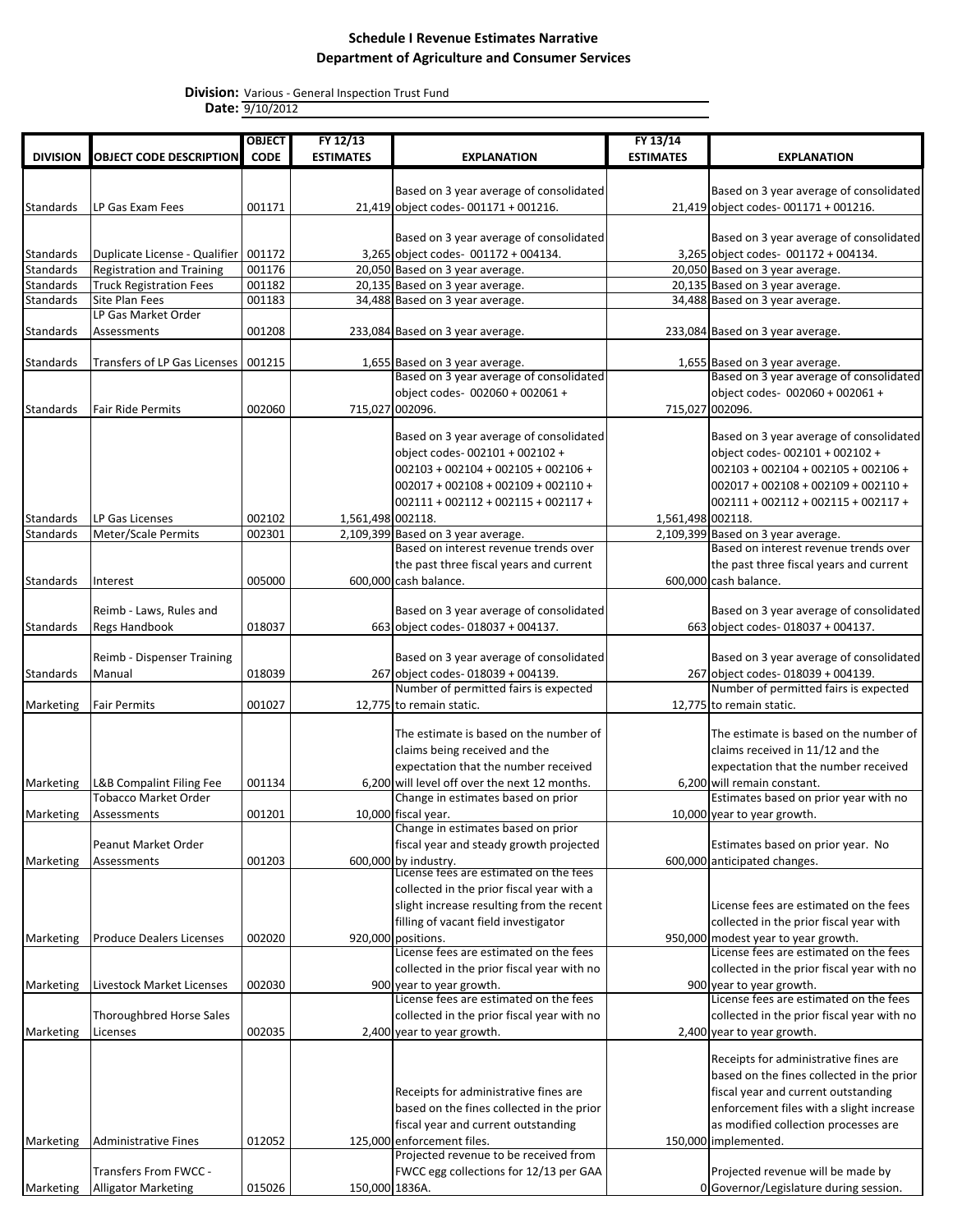|                      |                                                           | <b>OBJECT</b> | FY 12/13         |                                                                                       | FY 13/14         |                                                                       |
|----------------------|-----------------------------------------------------------|---------------|------------------|---------------------------------------------------------------------------------------|------------------|-----------------------------------------------------------------------|
| <b>DIVISION</b>      | <b>OBJECT CODE DESCRIPTION</b>                            | <b>CODE</b>   | <b>ESTIMATES</b> | <b>EXPLANATION</b>                                                                    | <b>ESTIMATES</b> | <b>EXPLANATION</b>                                                    |
|                      |                                                           |               |                  |                                                                                       |                  | The estimate is based on claims                                       |
|                      |                                                           |               |                  | The projected amount of forfeited                                                     |                  | currently being received and the                                      |
|                      |                                                           |               |                  | bonds is based on the amount of                                                       |                  | expectation that there will not be a                                  |
|                      |                                                           |               |                  | currently filed claims that could be paid                                             |                  | dramatic increase in filed claims over                                |
| Marketing            | Forfeited Bond Proceeds                                   | 050300        |                  | 412,000 out in FY 12-13.                                                              |                  | 420,000 the next fiscal year.                                         |
| Fruit &              |                                                           |               |                  |                                                                                       |                  |                                                                       |
| Vegetable            | <b>Miscellaneous Citrus</b>                               | 001037        |                  |                                                                                       |                  |                                                                       |
| Fruit &              | FMO Veg Insp- Shipping                                    |               |                  | 25,000 Based on 3 year average.<br>Based on USDA guidelines and                       |                  | 25,000 Based on 3 year average.<br>Based on USDA guidelines and       |
| Vegetable            | Point Inspection                                          | 001048        |                  | 2,450,000 projected utilization.                                                      |                  | 2,250,000 projected utilization.                                      |
| Fruit &              |                                                           |               |                  | Actual mileage estimate X Shipping                                                    |                  | Actual mileage estimate X Shipping                                    |
|                      |                                                           |               |                  | 150.000 Points rate X Markets rate.                                                   |                  | 150.000 Points rate X Markets rate.                                   |
| Vegetable<br>Fruit & | FMO Veg Mileage Collection 001049<br><b>FMO Veg Other</b> |               |                  | Estimate based on anticipated                                                         |                  | Estimate based on anticipated                                         |
|                      |                                                           |               |                  |                                                                                       |                  |                                                                       |
| Vegetable<br>Fruit & | Reimburseable Exp                                         | 001050        |                  | 90,000 expenditures.                                                                  |                  | 90,000 expenditures.<br>Estimate is based on a recovery of costs      |
|                      |                                                           |               |                  |                                                                                       |                  |                                                                       |
| Vegetable            | <b>GFSI Auditing Fees</b>                                 | 001052        |                  | 0 New program for 13-14.                                                              |                  | 299,398 to implement the program.                                     |
| Fruit &              | FMO Veg Overtime Fee                                      |               |                  |                                                                                       |                  |                                                                       |
| Vegetable            | Payment                                                   | 001053        |                  | 175,000 Rate X Estimated hours.                                                       |                  | 175,000 Rate X Estimated hours.                                       |
| Fruit &              | <b>FMO Veg Receiving Mkt</b>                              |               |                  | <b>USDA Fee Schedule X Estimated Carlots</b>                                          |                  | <b>USDA Fee Schedule X Estimated Carlots</b>                          |
| Vegetable            | 94%                                                       | 001056        | 815,000 X 94%.   |                                                                                       | 785,000 X 94%.   |                                                                       |
| Fruit &              | <b>FMO Veg Receiving Mkt</b>                              |               |                  | <b>USDA Fee Schedule X Estimated Carlots</b>                                          |                  | <b>USDA Fee Schedule X Estimated Carlots</b>                          |
| Vegetable            | 06% USDA Surcharge                                        | 001057        | 52,000 X 06%.    |                                                                                       | 50,100 X 06%.    |                                                                       |
| Fruit &              | FMO Veg Overtime                                          |               |                  | USDA Fee X Estimated inspection man                                                   |                  | USDA Fee X Estimated inspection man                                   |
| Vegetable            | Receiving Mkt 100%                                        | 001060        | 20,000 hrs.      |                                                                                       | 20,000 hrs.      |                                                                       |
| Fruit &              | FMO Veg Insp-Shipping                                     |               |                  | USDA Fee X Estimated inspection man                                                   |                  | USDA Fee X Estimated inspection man                                   |
| Vegetable            | Point USDA Surcharge                                      | 001061        | 100,000 hrs.     |                                                                                       | 92,250 hrs.      |                                                                       |
|                      |                                                           |               |                  |                                                                                       |                  |                                                                       |
| Fruit &              |                                                           |               |                  | Rate X Estimated Level 1 and Rate X                                                   |                  | Rate X Estimated Level 1 and Rate X                                   |
| Vegetable            | Packing House PIQ Fees                                    | 001226        |                  | 6,500 Estimated Level 3 bushel equivalents.<br>Estimate is based on an average of the |                  | 6,500 Estimated Level 3 bushel equivalents.                           |
|                      |                                                           |               |                  |                                                                                       |                  |                                                                       |
|                      |                                                           |               |                  | last three fiscal years of actual revenue                                             |                  |                                                                       |
|                      |                                                           |               |                  | collected in addition to a higher # of                                                |                  |                                                                       |
|                      |                                                           |               |                  | tests performed in the month of July                                                  |                  |                                                                       |
|                      |                                                           |               |                  | 2012, therefore more fees were                                                        |                  |                                                                       |
| Animal               | Diagnostic Lab Fee                                        | 001080        |                  | 690,000 collected.                                                                    |                  | 690,000 Based on FY 12/13 estimates.                                  |
|                      |                                                           |               |                  | Estimate is based on an average of the                                                |                  | Estimate is based on an average of the                                |
|                      | Veterinary Inspection Cert.                               |               |                  | last three fiscal years of actual revenue                                             |                  | last three fiscal years of actual revenue                             |
| Animal               | Fee                                                       | 001129        |                  | 82,895 collected.                                                                     |                  | 82,895 collected.                                                     |
|                      |                                                           |               |                  | Estimate is based on an average of the                                                |                  | Estimate is based on an average of the                                |
|                      |                                                           |               |                  | last three fiscal years of actual revenue                                             |                  | last three fiscal years of actual revenue                             |
| Animal               | Quarantine Facility Fee                                   | 001193        |                  | 1,433 collected.                                                                      |                  | 1,433 collected.                                                      |
|                      |                                                           |               |                  | Estimate is based on an average of the                                                |                  | Estimate is based on an average of the                                |
|                      |                                                           |               |                  | last three fiscal years of actual revenue                                             |                  | last three fiscal years of actual revenue                             |
| Animal               | <b>Equine Metritis Fee</b>                                | 001196        |                  | 279,900 collected.                                                                    |                  | 279,900 collected.                                                    |
|                      |                                                           |               |                  | Estimate is based on an average of the                                                |                  | Estimate is based on an average of the                                |
|                      | Vet Inspec. Large Animal                                  |               |                  | last three fiscal years of actual revenue                                             |                  | last three fiscal years of actual revenue                             |
| Animal               | Fee                                                       | 001209        |                  | 20,193 collected.                                                                     |                  | 20,193 collected.                                                     |
|                      |                                                           |               |                  | Estimate is based on an average of the                                                |                  | Estimate is based on an average of the                                |
|                      |                                                           |               |                  | last three fiscal years of actual revenue                                             |                  | last three fiscal years of actual revenue                             |
|                      | Vet Inspec. Equinel Fee                                   | 001210        |                  | 82,030 collected.                                                                     |                  | 82,030 collected.                                                     |
| Animal               |                                                           |               |                  | Estimate is based on an average of the                                                |                  | Estimate is based on an average of the                                |
|                      |                                                           |               |                  | last three fiscal years of actual revenue                                             |                  | last three fiscal years of actual revenue                             |
|                      | Vet Inspec. Small Animal                                  |               |                  |                                                                                       |                  |                                                                       |
| Animal               | Fee<br><b>Vet Accreditation Training</b>                  | 001211        |                  | 69,658 collected.                                                                     |                  | 69,658 collected.                                                     |
|                      |                                                           |               |                  |                                                                                       |                  |                                                                       |
| Animal               | Fee                                                       | 001212        |                  | 0 No longer charging a fee.<br>Estimate is based on an average of the                 |                  | 0 No longer charging a fee.<br>Estimate is based on an average of the |
|                      |                                                           |               |                  |                                                                                       |                  |                                                                       |
|                      |                                                           |               |                  | last three fiscal years of actual revenue                                             |                  | last three fiscal years of actual revenue                             |
| Animal               | Health Certificate Avian Fee   001214                     |               |                  | 300 collected.                                                                        |                  | 300 collected.                                                        |
|                      |                                                           |               |                  | Estimate is based on an average of the                                                |                  | Estimate is based on an average of the                                |
|                      | Equine Interstate Passport                                |               |                  | last three fiscal years of actual revenue                                             |                  | last three fiscal years of actual revenue                             |
| Animal               | Fee                                                       | 001246        |                  | 4,737 collected.                                                                      |                  | 4,737 collected.                                                      |
|                      |                                                           |               |                  | Estimate is based on an average of the                                                |                  | Estimate is based on an average of the                                |
|                      |                                                           |               |                  | last three fiscal years of actual revenue                                             |                  | last three fiscal years of actual revenue                             |
| Animal               | Neg EIA Test Fee                                          | 001247        |                  | 5,362 collected.                                                                      |                  | 5,362 collected.                                                      |
|                      |                                                           |               |                  | Estimate is based on an average of the                                                |                  | Estimate is based on an average of the                                |
|                      |                                                           |               |                  | last three fiscal years of actual revenue                                             |                  | last three fiscal years of actual revenue                             |
| Animal               | <b>Equine Event Ext Fee</b>                               | 001248        |                  | 10,457 collected.                                                                     |                  | 10,457 collected.                                                     |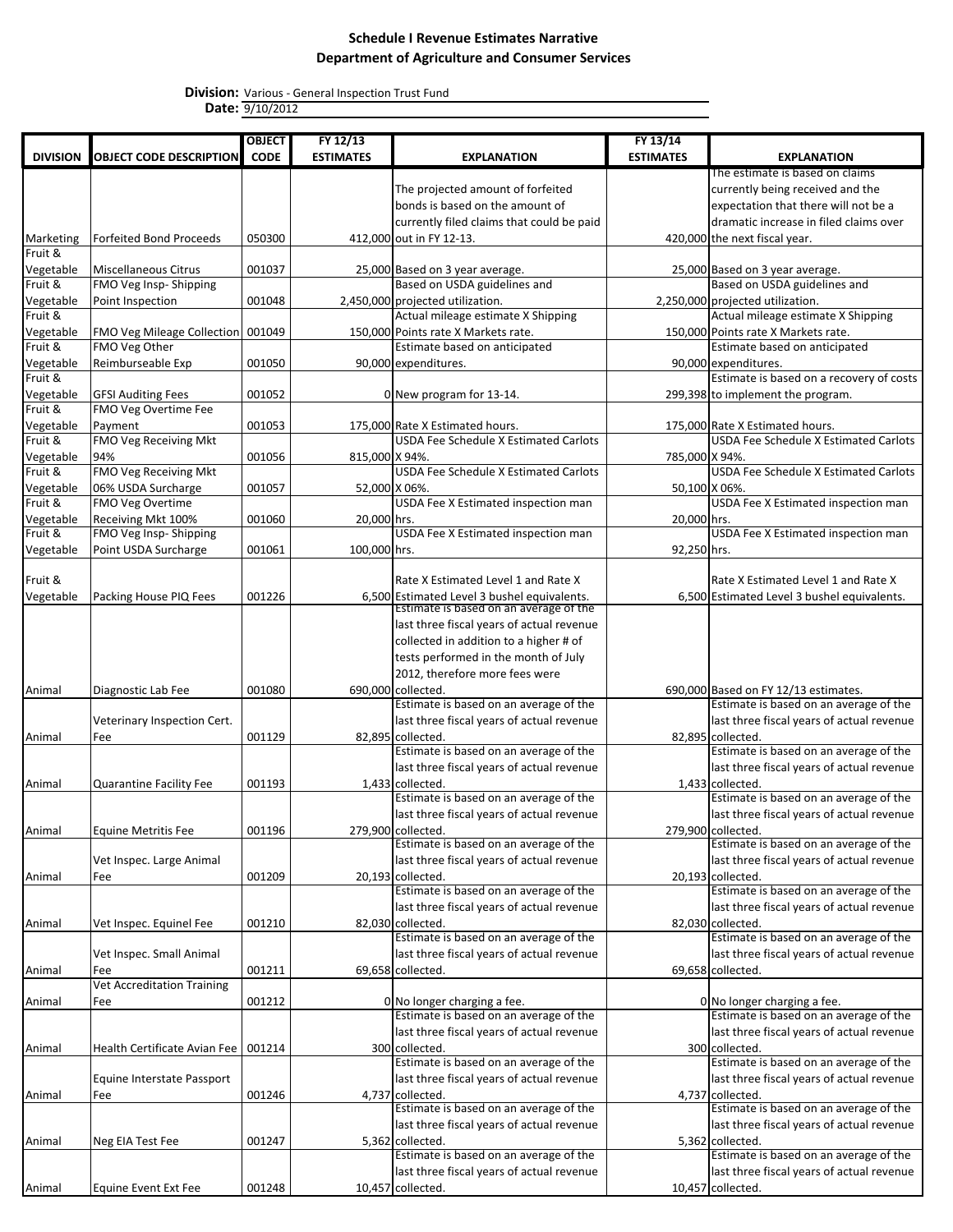|                 |                                    | <b>OBJECT</b> | FY 12/13         |                                           | FY 13/14         |                                           |
|-----------------|------------------------------------|---------------|------------------|-------------------------------------------|------------------|-------------------------------------------|
| <b>DIVISION</b> | <b>OBJECT CODE DESCRIPTION</b>     | <b>CODE</b>   | <b>ESTIMATES</b> | <b>EXPLANATION</b>                        | <b>ESTIMATES</b> | <b>EXPLANATION</b>                        |
|                 |                                    |               |                  | Estimate is based on an average of the    |                  | Estimate is based on an average of the    |
|                 | Application Fee for Brand          |               |                  | last three fiscal years of actual revenue |                  | last three fiscal years of actual revenue |
| Animal          | <b>Cerification Renewal</b>        | 001357        |                  | 6,708 collected.                          |                  | 6,708 collected.                          |
|                 |                                    |               |                  |                                           |                  |                                           |
|                 |                                    |               |                  | Estimate is based on an average of the    |                  | Estimate is based on an average of the    |
|                 |                                    |               |                  | last two fiscal years of actual revenue   |                  | last two fiscal years of actual revenue   |
|                 | Garbage Feeding Facility           |               |                  | collected. Only had the object code for   |                  | collected. Only had the object code for   |
| Animal          | Inspection Fee                     | 001359        |                  | 50 the past two fiscal years.             |                  | 50 the past two fiscal years.             |
|                 |                                    |               |                  | Estimate is based on an average of the    |                  | Estimate is based on an average of the    |
|                 | <b>Swine Garbage Feeding</b>       |               |                  | last three fiscal years of actual revenue |                  | last three fiscal years of actual revenue |
| Animal          | permit                             | 002058        |                  | 7,000 collected.                          |                  | 7,000 collected.                          |
|                 |                                    |               |                  | Estimate is based on an average of the    |                  | Estimate is based on an average of the    |
|                 | <b>Transport Animal Carcass</b>    |               |                  | last three fiscal years of actual revenue |                  | last three fiscal years of actual revenue |
| Animal          | Permit                             | 002059        |                  | 9,467 collected.                          |                  | 9,467 collected.                          |
|                 |                                    |               |                  | Estimate is based on an average of the    |                  | Estimate is based on an average of the    |
|                 |                                    |               |                  | last three fiscal years of actual revenue |                  | last three fiscal years of actual revenue |
| Animal          | Livestock Haulers Permit           | 002307        |                  | 8,938 collected.                          |                  | 8,938 collected.                          |
|                 |                                    |               |                  | Estimate is based on an average of the    |                  | Estimate is based on an average of the    |
|                 | Service Fee - Returned             |               |                  | last three fiscal years of actual revenue |                  | last three fiscal years of actual revenue |
| Animal          | Check                              | 012009        |                  | 100 collected.                            |                  | 100 collected.                            |
|                 | <b>Transfer from DEM State</b>     |               |                  | Estimate is based on Damages              |                  |                                           |
| Animal          | Disaster Assistance                | 015048        |                  | 143,224 associated with TS Debby.         |                  |                                           |
|                 |                                    |               |                  |                                           |                  |                                           |
|                 | <b>Transfer from DEM Federal</b>   |               |                  | Estimate is based on Damages              |                  |                                           |
| Animal          | Disaster Assistance                | 015104        |                  | 429,673 associated with TS Debby.         |                  |                                           |
|                 |                                    |               |                  | Estimate is based on an average of the    |                  | Estimate is based on an average of the    |
|                 | Refunds - Prior Year               |               |                  | last three fiscal years of actual revenue |                  |                                           |
|                 |                                    |               |                  |                                           |                  | last three fiscal years of actual revenue |
| Animal          | Expenditures                       | 018001        |                  | 466 collected.                            |                  | 466 collected.                            |
|                 |                                    |               |                  | Estimate is based on an average of the    |                  | Estimate is based on an average of the    |
|                 |                                    |               |                  | last three fiscal years of actual revenue |                  | last three fiscal years of actual revenue |
| Animal          | Refunds Misc.                      | 018003        |                  | 710 collected.                            |                  | 710 collected.                            |
|                 |                                    |               |                  | Estimate is based on an average of the    |                  | Estimate is based on an average of the    |
|                 | Reimbursements from                |               |                  | last three fiscal years of actual revenue |                  | last three fiscal years of actual revenue |
| Animal          | <b>Employees</b>                   | 018004        |                  | 527 collected.                            |                  | 527 collected.                            |
|                 |                                    |               |                  | Estimate is based on an average of the    |                  | Estimate is based on an average of the    |
|                 | Copies of Documents and            |               |                  | last three fiscal years of actual revenue |                  | last three fiscal years of actual revenue |
| Animal          | <b>Public Records</b>              | 018010        |                  | 355 collected.                            |                  | 355 collected.                            |
| Consumer        | <b>TPES Inspections</b>            | 001002        |                  | 0 CPSC transferred to AGLAW               |                  | 0 CPSC transferred to AGLAW               |
| Consumer        | <b>Movers Registration Fees</b>    | 001022        |                  | 295,673 Based on 3 year average.          |                  | 295,673 Based on 3 year average.          |
|                 | <b>Business Opportunity Filing</b> |               |                  | Based on 3 year average - 001101 +        |                  | Based on 3 year average - 001101 +        |
| Consumer        | Fees                               | 001101        | 214,488 004064.  |                                           |                  | 214,488 004064.                           |
|                 | <b>Business Opportunity Filing</b> |               |                  |                                           |                  |                                           |
| Consumer        | Fees                               | 001103        |                  | 7,333 Based on 3 year average.            |                  | 7,333 Based on 3 year average.            |
|                 | Telemarketing Licenses -           |               |                  | Based on 3 year average - 001104 +        |                  | Based on 3 year average - 001104 +        |
| Consumer        | Changes                            | 001104        |                  | 21,308 004086.                            |                  | 21,308 004086.                            |
| Consumer        | <b>Health Studios Filing Fees</b>  | 001106        |                  | 579,868 Based on 3 year average.          |                  | 579,868 Based on 3 year average.          |
|                 | Sellers of Travel - Initial        |               |                  |                                           |                  |                                           |
| Consumer        | Registration (Bonded)              | 001109        |                  | 115,899 Based on 3 year average.          |                  | 115,899 Based on 3 year average.          |
|                 |                                    |               |                  |                                           |                  |                                           |
|                 | Sellers of Travel - Renewal        |               |                  |                                           |                  |                                           |
| Consumer        | Registration (Bonded)              | 001110        |                  | 467,783 Based on 3 year average.          |                  | 467,783 Based on 3 year average.          |
|                 |                                    |               |                  |                                           |                  |                                           |
|                 | Sellers of Travel - Document       |               |                  |                                           |                  |                                           |
| Consumer        | Submission Fee                     | 001114        |                  | 567 Based on 3 year average.              |                  | 567 Based on 3 year average.              |
|                 | Sellers of Travel -                |               |                  |                                           |                  |                                           |
| Consumer        | Independent Agent                  | 001115        |                  | 144,867 Based on 3 year average.          |                  | 144,867 Based on 3 year average.          |
|                 | <b>Game Promotion Fees</b>         | 001119        |                  | 415,033 Based on 3 year average.          |                  | 415,033 Based on 3 year average.          |
| Consumer        | "Do Not Call" Initial              | 001120        |                  |                                           |                  |                                           |
| Consumer        |                                    |               |                  | 0 Fee was eliminated effective 7/1/12.    |                  | 0 Fee was eliminated effective 7/1/12.    |
| Consumer        | "Do Not Call" Renewal              | 001121        |                  | 0 Fee was eliminated effective 7/1/12.    |                  | 0 Fee was eliminated effective 7/1/12.    |
|                 | <b>Telemarketing Solicitors</b>    |               |                  |                                           |                  |                                           |
| Consumer        | Fees                               | 001122        |                  | 83,063 Based on 3 year average.           |                  | 83,063 Based on 3 year average.           |
|                 | Solicitation of Charitable         |               |                  |                                           |                  |                                           |
|                 | Contributions Registration         |               |                  |                                           |                  |                                           |
| Consumer        | Fees                               | 001133        |                  | 2,461,193 Based on 3 year average.        |                  | 2,461,193 Based on 3 year average.        |
|                 | Dance Studio Registration          |               |                  |                                           |                  |                                           |
| Consumer        | Fees                               | 001144        |                  | 57,000 Based on 3 year average.           |                  | 57,000 Based on 3 year average.           |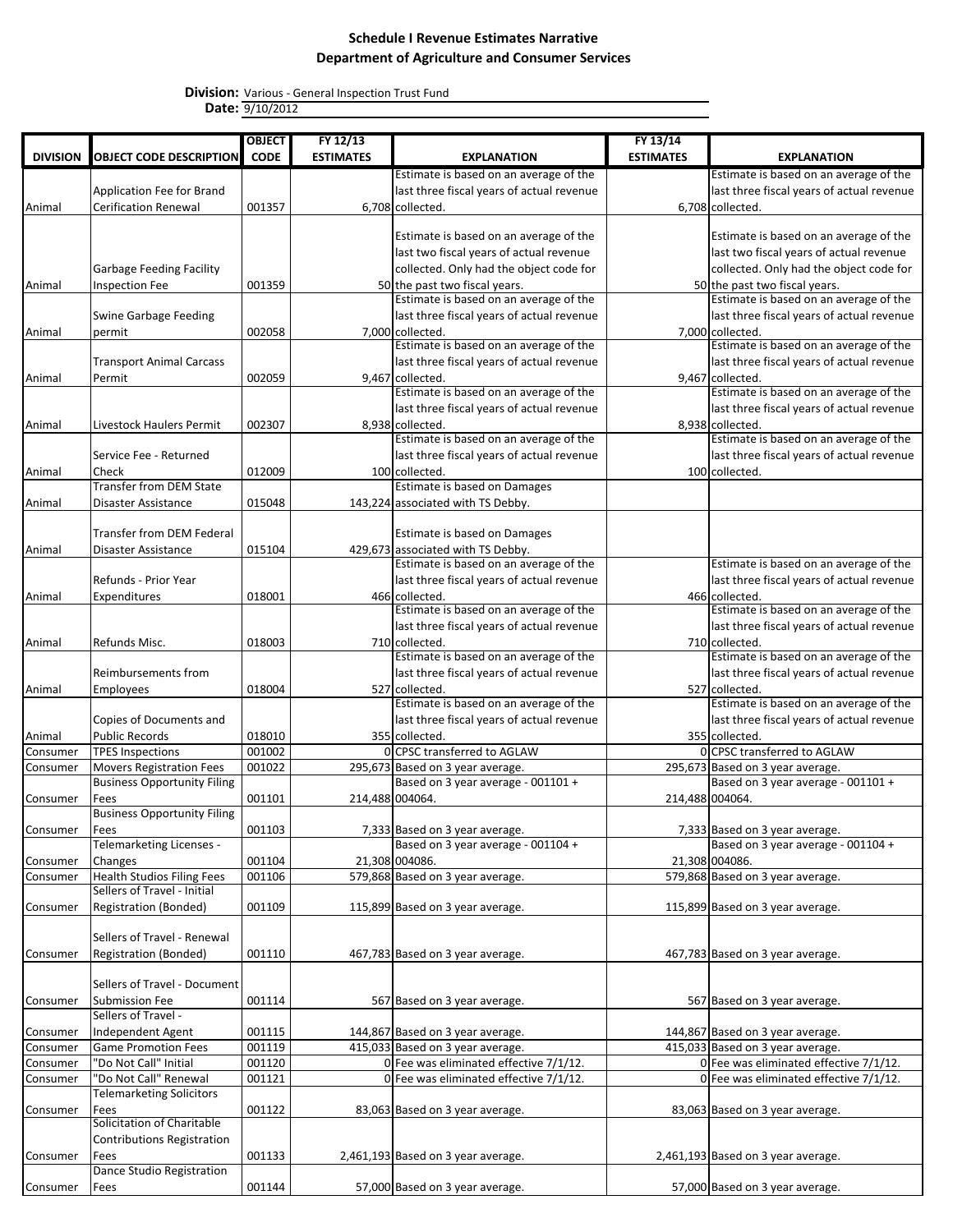|                 |                                                                | <b>OBJECT</b> | FY 12/13         |                                                                           | FY 13/14         |                                                                           |
|-----------------|----------------------------------------------------------------|---------------|------------------|---------------------------------------------------------------------------|------------------|---------------------------------------------------------------------------|
| <b>DIVISION</b> | <b>OBJECT CODE DESCRIPTION</b>                                 | <b>CODE</b>   | <b>ESTIMATES</b> | <b>EXPLANATION</b>                                                        | <b>ESTIMATES</b> | <b>EXPLANATION</b>                                                        |
|                 |                                                                |               |                  |                                                                           |                  |                                                                           |
| Consumer        | Motor Vehicle Repair Fees                                      | 001161        |                  | 1,138,894 Based on 3 year average.                                        |                  | 1,138,894 Based on 3 year average.                                        |
| Consumer        | Pawn Shop Fees                                                 | 001230        |                  | 394,547 Based on 3 year average.                                          |                  | 394,547 Based on 3 year average.                                          |
|                 | <b>SAM Unlicensed Activity</b>                                 |               |                  | Based on 2 year average - program                                         |                  | Based on 2 year average - program                                         |
| Consumer        | Fee                                                            | 001256        |                  | 11,255 transferred to CS during FY 09/10.                                 |                  | 11,255 transferred to CS during FY 09/10.                                 |
|                 |                                                                |               |                  | Based on 2 year average - program                                         |                  | Based on 2 year average - program                                         |
| Consumer        | <b>SAM CE Provider Fee</b>                                     | 001261        |                  | 4,705 transferred to CS during FY 09/10.                                  |                  | 4,705 transferred to CS during FY 09/10.                                  |
|                 | <b>SAM Duplicate</b>                                           |               |                  | Based on 2 year average - program                                         |                  | Based on 2 year average - program                                         |
| Consumer        | Name/Status Change                                             | 001265        |                  | 1,670 transferred to CS during FY 09/10.                                  |                  | 1,670 transferred to CS during FY 09/10.                                  |
|                 |                                                                |               |                  | Based on 2 year average - program                                         |                  | Based on 2 year average - program                                         |
| Consumer        | <b>SAM Exam Application Fee</b><br><b>Commercial Telephone</b> | 001266        |                  | 5,613 transferred to CS during FY 09/10.                                  |                  | 5,613 transferred to CS during FY 09/10.                                  |
| Consumer        | Sellers License                                                | 002050        |                  | 484,545 Based on 3 year average.                                          |                  | 484,545 Based on 3 year average.                                          |
| Consumer        | Sales Person License                                           | 002051        |                  | 598,817 Based on 3 year average.                                          |                  | 598,817 Based on 3 year average.                                          |
|                 |                                                                |               |                  | Based on 2 year average - program                                         |                  | Based on 2 year average - program                                         |
| Consumer        | <b>SAM Initial License</b>                                     | 002230        |                  | 31,578 transferred to CS during FY 09/10.                                 |                  | 31,578 transferred to CS during FY 09/10.                                 |
|                 |                                                                |               |                  | Based on 2 year average - program                                         |                  | Based on 2 year average - program                                         |
| Consumer        | <b>SAM Renewal License</b>                                     | 002231        |                  | 342,266 transferred to CS during FY 09/10.                                |                  | 342,266 transferred to CS during FY 09/10.                                |
|                 |                                                                |               |                  | Based on 2 year average - program                                         |                  | Based on 2 year average - program                                         |
| Consumer        | <b>SAM Business License</b>                                    | 002232        |                  | 172,241 transferred to CS during FY 09/10.                                |                  | 172,241 transferred to CS during FY 09/10.                                |
|                 | Pawn Shops - Background                                        |               |                  |                                                                           |                  |                                                                           |
| Consumer        | Check                                                          | 004156        |                  | 27,796 Based on 3 year average.                                           |                  | 27,796 Based on 3 year average.                                           |
| Consumer        | Late Filing Penalties                                          | 012020        |                  | 20,014 Based on 3 year average.                                           |                  | 20,014 Based on 3 year average.                                           |
| Consumer        | Late Filing Penalties - SOC                                    | 012022        |                  | 77,912 Based on 3 year average.<br>Based on 3 year average plus estimated |                  | 77,912 Based on 3 year average.<br>Based on 3 year average plus estimated |
|                 |                                                                |               |                  | \$600,000 for "Do Not Call" program                                       |                  | \$600,000 for "Do Not Call" program                                       |
|                 |                                                                | 012052        |                  | 1,974,629 administrative fines.                                           |                  | 1,974,629 administrative fines.                                           |
| Consumer        | <b>Administrative Fines</b><br>Transfers From DOS - Cable      |               |                  | Based on 3 year average - either \$10K or                                 |                  | Based on 3 year average - either \$10K or                                 |
| Consumer        | Franchise Fee                                                  | 015046        |                  | 19,000 1K transfers.                                                      |                  | 19,000 1K transfers.                                                      |
|                 | Sellers of Travel - Bond                                       |               |                  |                                                                           |                  |                                                                           |
| Consumer        | Proceeds                                                       | 050301        |                  | 54,160 Based on 3 year average.                                           |                  | 54,160 Based on 3 year average.                                           |
|                 | <b>Health Studios - Bond</b>                                   |               |                  |                                                                           |                  |                                                                           |
| Consumer        | Proceeds                                                       | 050302        |                  | 41,802 Based on 3 year average.                                           |                  | 41,802 Based on 3 year average.                                           |
| Consumer        | <b>Other Bond Proceeds</b>                                     | 050303        |                  | 458,759 Based on 3 year average.                                          |                  | 458,759 Based on 3 year average.                                          |
|                 |                                                                |               |                  | Assessment based on the data                                              |                  | Assessment based on the data                                              |
|                 | <b>AGMIC Data Processing</b>                                   |               |                  | processing costs within each division                                     |                  | processing costs within each division                                     |
| AGMIC           | from CITF                                                      | 015001        |                  | 109,663 and fund.                                                         |                  | 122,682 and fund.                                                         |
|                 |                                                                |               |                  | Assessment based on the data                                              |                  | Assessment based on the data                                              |
|                 | <b>AGMIC Data Processing</b>                                   |               |                  | processing costs within each division<br>636.175 and fund.                |                  | processing costs within each division                                     |
| AGMIC           | from ITF                                                       | 015002        |                  | Assessment based on the data                                              |                  | 819,394 and fund.<br>Assessment based on the data                         |
|                 | <b>AGMIC Data Processing</b>                                   |               |                  | processing costs within each division                                     |                  | processing costs within each division                                     |
| <b>AGMIC</b>    | from PITF                                                      | 015003        |                  | 208,513 and fund.                                                         |                  | 254,134 and fund.                                                         |
|                 |                                                                |               |                  | Division of Standards was consolidated                                    |                  | Division of Standards was consolidated                                    |
|                 | <b>AGMIC Data Processing</b>                                   |               |                  | with the Division of Consumer Services                                    |                  | with the Division of Consumer Services                                    |
| AGMIC           | from GITF - Standards                                          | 015005        |                  | $0$ effective $7/1/12$ .                                                  |                  | 0 effective $7/1/12$ .                                                    |
|                 |                                                                |               |                  | Assessment based on the data                                              |                  | Assessment based on the data                                              |
|                 | <b>AGMIC Data Processing</b>                                   |               |                  | processing costs within each division                                     |                  | processing costs within each division                                     |
| AGMIC           | from GITF - Marketing                                          | 015007        |                  | 87,738 and fund.                                                          |                  | 106,625 and fund.                                                         |
|                 | <b>AGMIC Data Processing</b>                                   |               |                  | Assessment based on the data                                              |                  | Assessment based on the data                                              |
|                 | from GITF - Fruit and                                          |               |                  | processing costs within each division                                     |                  | processing costs within each division                                     |
| AGMIC           | Vegetable                                                      | 015008        |                  | 89,811 and fund.                                                          |                  | 100,472 and fund.                                                         |
|                 |                                                                |               |                  | Assessment based on the data                                              |                  | Assessment based on the data                                              |
|                 | <b>AGMIC Data Processing</b>                                   |               |                  | processing costs within each division                                     |                  | processing costs within each division                                     |
| AGMIC           | from GITF - Animal Industry<br><b>AGMIC Data Processing</b>    | 015009        |                  | 120,633 and fund.<br>Assessment based on the data                         |                  | 160,178 and fund.<br>Assessment based on the data                         |
|                 | from GITF - Consumer                                           |               |                  | processing costs within each division                                     |                  | processing costs within each division                                     |
| AGMIC           | Services                                                       | 015010        |                  | 605,442 and fund.                                                         |                  | 677,314 and fund.                                                         |
|                 |                                                                |               |                  | Assessment based on the data                                              |                  | Assessment based on the data                                              |
|                 | <b>AGMIC Data Processing</b>                                   |               |                  | processing costs within each division                                     |                  | processing costs within each division                                     |
| AGMIC           | from MIWCTF                                                    | 015012        |                  | 39,292 and fund.                                                          |                  | 43,957 and fund.                                                          |
|                 |                                                                |               |                  | Assessment based on the data                                              |                  | Assessment based on the data                                              |
|                 | <b>AGMIC Data Processing</b>                                   |               |                  | processing costs within each division                                     |                  | processing costs within each division                                     |
| AGMIC           | from ATF                                                       | 015025        |                  | 589,600 and fund.                                                         |                  | 651,785 and fund.                                                         |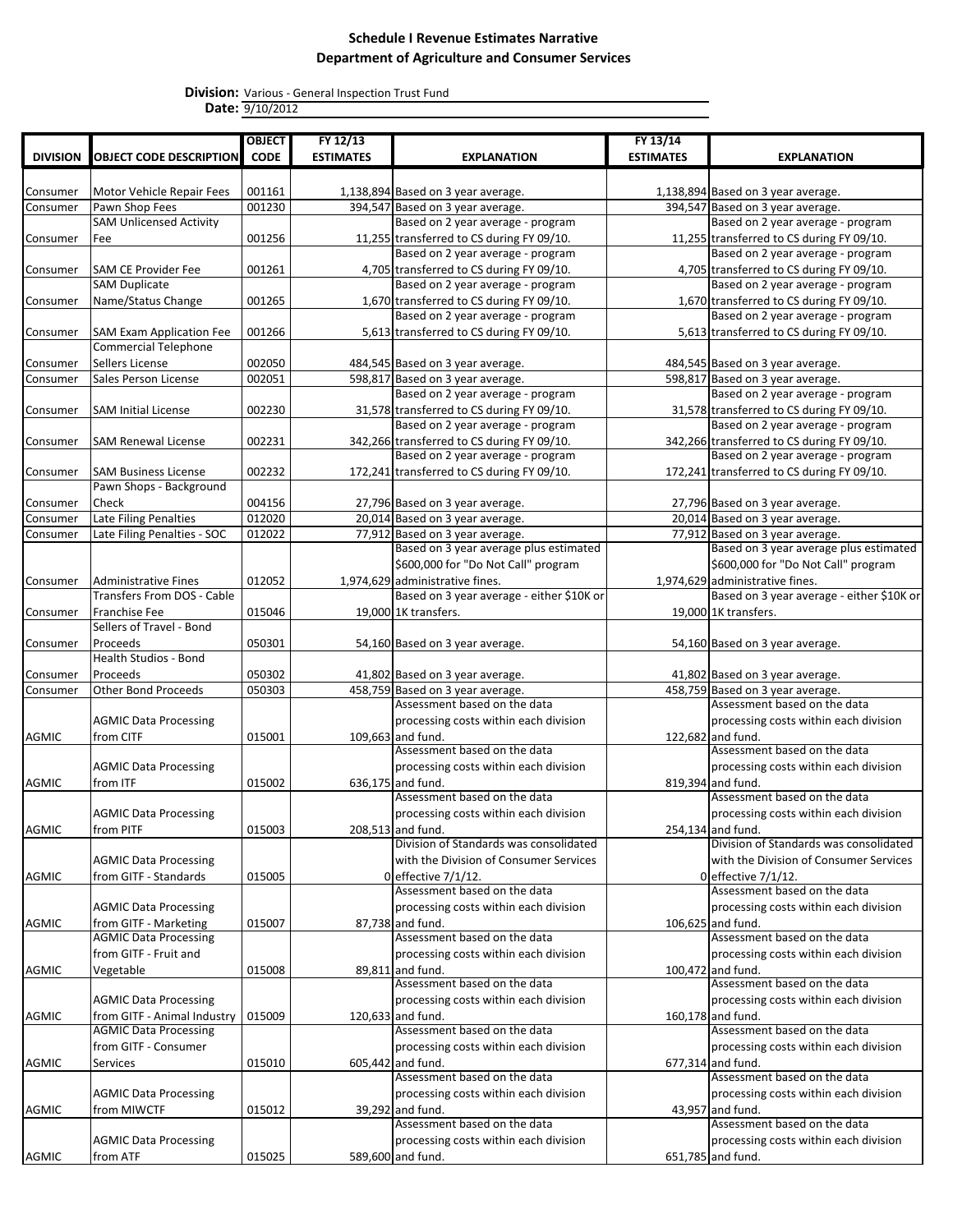|                 |                                  | <b>OBJECT</b> | FY 12/13         |                                                   | FY 13/14         |                                                   |
|-----------------|----------------------------------|---------------|------------------|---------------------------------------------------|------------------|---------------------------------------------------|
| <b>DIVISION</b> | <b>OBJECT CODE DESCRIPTION</b>   | <b>CODE</b>   | <b>ESTIMATES</b> | <b>EXPLANATION</b>                                | <b>ESTIMATES</b> | <b>EXPLANATION</b>                                |
|                 |                                  |               |                  | Assessment based on the data                      |                  | Assessment based on the data                      |
|                 | <b>AGMIC Data Processing</b>     |               |                  | processing costs within each division             |                  | processing costs within each division             |
| <b>AGMIC</b>    | from SPPTF                       | 015037        |                  | 24,409 and fund.                                  |                  | 28,388 and fund.                                  |
|                 |                                  |               |                  | Assessment based on the data                      |                  | Assessment based on the data                      |
|                 | <b>AGMIC Data Processing</b>     |               |                  | processing costs within each division             |                  | processing costs within each division             |
| <b>AGMIC</b>    | from GITF - Aquaculture          | 015079        |                  | 36,711 and fund.                                  |                  | 45,855 and fund.                                  |
|                 |                                  |               |                  | Assessment based on the data                      |                  | Assessment based on the data                      |
|                 | <b>AGMIC Data Processing</b>     |               |                  | processing costs within each division             |                  | processing costs within each division             |
| <b>AGMIC</b>    | from GITF - AES                  | 015090        |                  | 184,889 and fund.                                 |                  | 212,053 and fund.                                 |
|                 |                                  |               |                  | Assessment based on the data                      |                  | Assessment based on the data                      |
|                 | <b>AGMIC Data Processing</b>     |               |                  | processing costs within each division             |                  | processing costs within each division             |
| <b>AGMIC</b>    | from GITF - Food Safety          | 015091        |                  | 537,874 and fund.                                 |                  | 601,726 and fund.                                 |
|                 |                                  |               |                  | Assessment based on the data                      |                  | Assessment based on the data                      |
|                 | <b>AGMIC Data Processing</b>     |               |                  | processing costs within each division             |                  | processing costs within each division             |
| <b>AGMIC</b>    | from PCTF                        | 015097        |                  | 142,158 and fund.                                 |                  | 160,088 and fund.                                 |
|                 |                                  |               |                  | Assessment based on the data                      |                  | Assessment based on the data                      |
|                 | <b>AGMIC Data Processing</b>     |               |                  | processing costs within each division             |                  | processing costs within each division             |
| <b>AGMIC</b>    | from CARLTF                      | 015119        |                  | 147,469 and fund.                                 |                  | 172,904 and fund.                                 |
|                 |                                  |               |                  | Assessment based on the data                      |                  | Assessment based on the data                      |
|                 | <b>AGMIC Data Processing</b>     |               |                  | processing costs within each division             |                  | processing costs within each division             |
| <b>AGMIC</b>    | from GITF - Water Policy         | 015122        |                  | 71,128 and fund.                                  |                  | 79,571 and fund.                                  |
|                 |                                  |               |                  | Assessment based on the data                      |                  | Assessment based on the data                      |
|                 | <b>AGMIC Data Processing</b>     |               |                  | processing costs within each division             |                  | processing costs within each division             |
| AGMIC           | from LTF                         | 015124        |                  | 361,286 and fund.                                 |                  | 417,960 and fund.                                 |
|                 | <b>AGMIC Data Processing</b>     |               |                  | Food Distribution moved to FNW                    |                  | Food Distribution moved to FNW                    |
| <b>AGMIC</b>    | from FGTF - Marketing            | 015130        |                  | 0 effective 7/1/12.                               |                  | 0 effective 7/1/12.                               |
|                 |                                  |               |                  | Assessment based on the data                      |                  | Assessment based on the data                      |
|                 | <b>AGMIC Data Processing</b>     |               |                  | processing costs within each division             |                  | processing costs within each division             |
| <b>AGMIC</b>    | from FGTF - Plant Industry       | 015131        |                  | 128,113 and fund.<br>Assessment based on the data |                  | 143,321 and fund.<br>Assessment based on the data |
|                 |                                  |               |                  |                                                   |                  |                                                   |
|                 | <b>AGMIC Data Processing</b>     |               |                  | processing costs within each division             |                  | processing costs within each division             |
| <b>AGMIC</b>    | from FGTF - Food Safety          | 015132        |                  | $6,160$ and fund.<br>Assessment based on the data |                  | $6,891$ and fund.<br>Assessment based on the data |
|                 | <b>AGMIC Data Processing</b>     |               |                  | processing costs within each division             |                  | processing costs within each division             |
|                 |                                  |               |                  |                                                   |                  |                                                   |
| <b>AGMIC</b>    | from FGTF - Energy               | 015134        |                  | 43,052 and fund.<br>Assessment based on the data  |                  | 48,163 and fund.<br>Assessment based on the data  |
|                 | <b>AGMIC Data Processing</b>     |               |                  | processing costs within each division             |                  | processing costs within each division             |
| <b>AGMIC</b>    | from FNSTF                       | 015135        |                  | 169,898 and fund.                                 |                  | 190,067 and fund.                                 |
|                 |                                  |               |                  | Assessment based on the data                      |                  | Assessment based on the data                      |
|                 | <b>AGMIC Data Processing</b>     |               |                  | processing costs within each division             |                  | processing costs within each division             |
| <b>AGMIC</b>    | from AEETF - Plant Industry      | 015136        |                  | 262,596 and fund.                                 |                  | 311,496 and fund.                                 |
|                 |                                  |               |                  | Assessment based on the data                      |                  | Assessment based on the data                      |
|                 | <b>AGMIC Data Processing</b>     |               |                  | processing costs within each division             |                  | processing costs within each division             |
| AGMIC           | from FGTF - FNW (FD)             | 015137        |                  | 20,365 and fund.                                  |                  | 24,858 and fund.                                  |
| <b>AES</b>      | <b>Fertilizer Reporting Fees</b> | 001004        |                  | 1,710,308 Based on actual FY11-12 revenues.       |                  | 1,710,308 Based on actual FY11-12 revenues.       |
| AES             | Lime Reporting Fees              | 001007        |                  | 211,620 Based on actual FY11-12 revenues.         |                  | 211,620 Based on actual FY11-12 revenues.         |
| <b>AES</b>      | <b>Phosphate Reporting Fees</b>  | 001008        |                  | 3,756 Based on actual FY11-12 revenues.           |                  | 3,756 Based on actual FY11-12 revenues.           |
| AES             | Seed Licenses                    | 001013        |                  | 1,041,590 Based on actual FY11-12 revenues.       |                  | 1,041,590 Based on actual FY11-12 revenues.       |
| AES             | Other Seed Fees                  | 001014        |                  | 1,274 Based on actual FY11-12 revenues.           |                  | 1,274 Based on actual FY11-12 revenues.           |
|                 |                                  |               |                  |                                                   |                  |                                                   |
|                 |                                  |               |                  | Projected revenues based on anticpated            |                  | Projected revenues based on anticpated            |
| AES             | Pesticide Registration Fees      | 001015        |                  | 4,803,400 numbers of registered products.         |                  | 5,904,135 numbers of registered products.         |
|                 | Pesticide Applicator             |               |                  |                                                   |                  |                                                   |
| AES             | Licenses                         | 001016        |                  | 352,307 Based on actual FY11-12 revenues.         |                  | 352,307 Based on actual FY11-12 revenues.         |
| <b>AES</b>      | <b>Feed Master Registration</b>  | 001126        |                  | 501,331 Based on actual FY11-12 revenues.         |                  | 501,331 Based on actual FY11-12 revenues.         |
|                 | Pesticide Applicator             |               |                  |                                                   |                  |                                                   |
| AES             | Licenses - State Agencies        | 001135        |                  | 3,850 Based on actual FY11-12 revenues.           |                  | 3,850 Based on actual FY11-12 revenues.           |
| AES             | Specialty Fertilizer Reg.        | 001143        |                  | 225,100 Based on actual FY11-12 revenues.         |                  | 225,100 Based on actual FY11-12 revenues.         |
| <b>AES</b>      | Feed Lab Certification           | 001186        |                  | 4,606 Based on actual FY11-12 revenues.           |                  | 4,606 Based on actual FY11-12 revenues.           |
|                 |                                  |               |                  |                                                   |                  |                                                   |
| AES             | Seed Complaint Filing Fees       | 001221        |                  | 400 Based on actual FY11-12 revenues.             |                  | 400 Based on actual FY11-12 revenues.             |
|                 | <b>Commercial Fertilizer</b>     |               |                  |                                                   |                  |                                                   |
| AES             | Sampling - Non-Inspector         | 001232        |                  | 5,916 Based on actual FY11-12 revenues.           |                  | 5,916 Based on actual FY11-12 revenues.           |
|                 | Pest Application License -       |               |                  |                                                   |                  |                                                   |
| AES             | Private Use                      | 001233        |                  | 119,630 Based on actual FY11-12 revenues.         |                  | 119,630 Based on actual FY11-12 revenues.         |
| <b>AES</b>      | <b>Public Applicator License</b> | 001240        |                  | 56,150 Based on actual FY11-12 revenues.          |                  | 56,150 Based on actual FY11-12 revenues.          |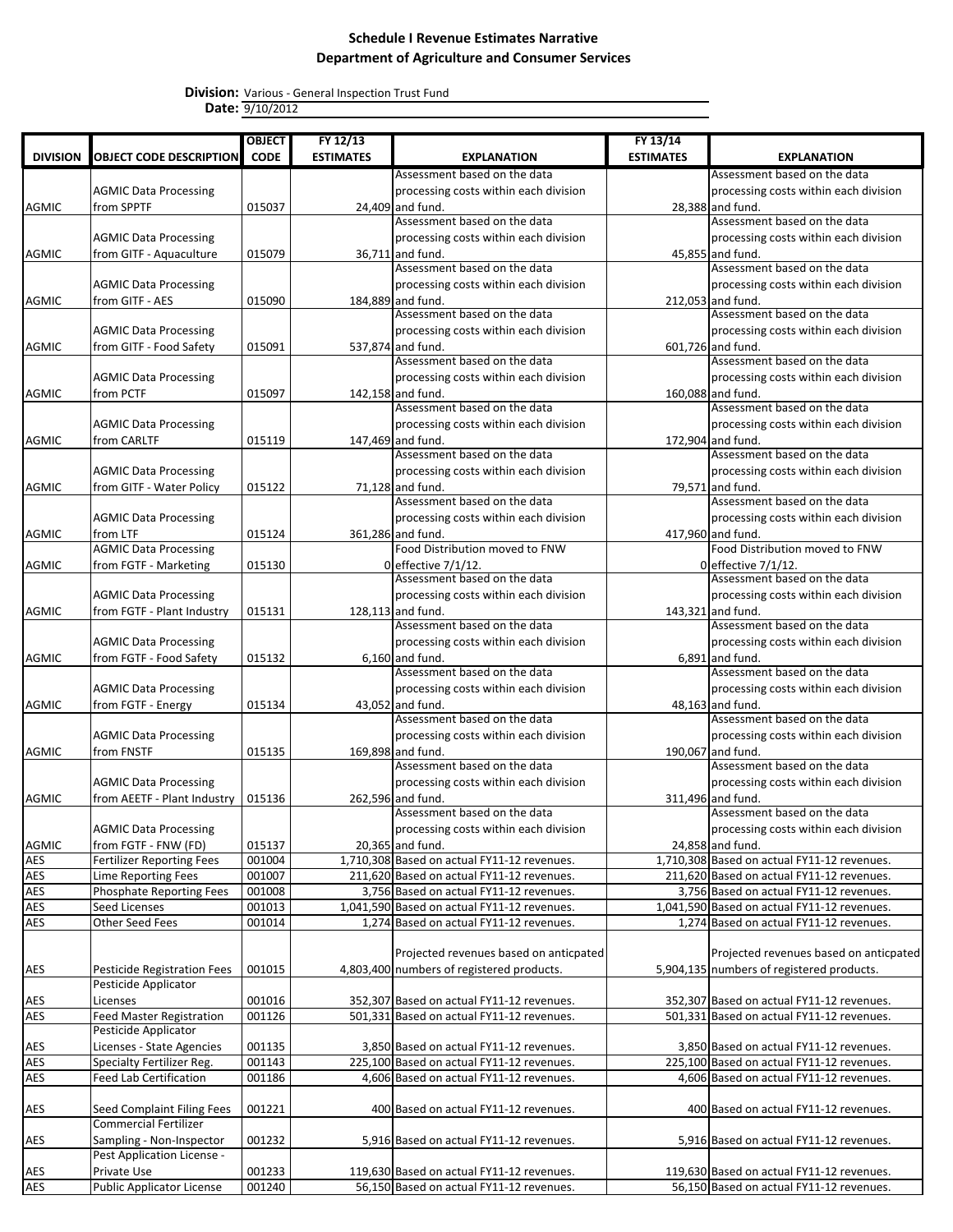|                   |                                                  | <b>OBJECT</b> | FY 12/13         |                                             | FY 13/14          |                                                                             |
|-------------------|--------------------------------------------------|---------------|------------------|---------------------------------------------|-------------------|-----------------------------------------------------------------------------|
| <b>DIVISION</b>   | <b>OBJECT CODE DESCRIPTION</b>                   | <b>CODE</b>   | <b>ESTIMATES</b> | <b>EXPLANATION</b>                          | <b>ESTIMATES</b>  | <b>EXPLANATION</b>                                                          |
|                   |                                                  |               |                  | Projected revenues based on anticpated      |                   | Projected revenues based on anticpated                                      |
|                   | Pesticide - Supplemental                         |               |                  | numbers of registered products (21.2%       |                   | numbers of registered products (21.2%                                       |
| AES               | Registration                                     | 001356        |                  | 406,146 of Suppl. Reg.).                    |                   | 496,104 of Suppl. Reg.).                                                    |
|                   |                                                  |               |                  | Projected Revenues based on 1/2             |                   | Based upon estimated amount for FY                                          |
| AES               | <b>Fertilizer Dealers Licenses</b>               | 002006        |                  | 110,500 anticipated current year licenses.  | 110,500 12/13.    |                                                                             |
|                   |                                                  |               |                  |                                             |                   |                                                                             |
| AES               | <b>Pesticide Dealers Licenses</b>                | 002007        |                  | 96,500 Based on actual FY11-12 revenues.    |                   | 96,500 Based on actual FY11-12 revenues.                                    |
| AES               | Sale of Surplus Property                         | 004003        |                  | 15,776 Based on actual FY11-12 revenues.    |                   | 0 No anticipated revenue.                                                   |
| AES               | <b>BSE Inspections (AES)</b>                     | 010504        |                  | 98,550 Requested reimbursement.             |                   | 98,550 Requested reimbursement.                                             |
|                   | <b>Fertilizer Probationary</b>                   |               |                  |                                             |                   |                                                                             |
| AES               | Penalties                                        | 012004        |                  | 17,132 Based on actual FY11-12 revenues.    |                   | 17,132 Based on actual FY11-12 revenues.                                    |
| <b>AES</b>        | Late Penalties<br>Service Fee - Returned         | 012008        |                  | 17,325 Based on actual FY11-12 revenues.    |                   | 17,325 Based on actual FY11-12 revenues.                                    |
| AES               | Check                                            | 012009        |                  | 250 Based on actual FY11-12 revenues.       |                   | 250 Based on actual FY11-12 revenues.                                       |
| AES               | <b>Feed Deficiency Penalties</b>                 | 012012        |                  | 216 Based on actual FY11-12 revenues.       |                   | 216 Based on actual FY11-12 revenues.                                       |
|                   | <b>Fertilizer Deficiency</b>                     |               |                  |                                             |                   |                                                                             |
| AES               | Penalties                                        | 012014        |                  | 20,276 Based on actual FY11-12 revenues.    |                   | 20,276 Based on actual FY11-12 revenues.                                    |
|                   | <b>Fertilizer Late Reporting</b>                 |               |                  |                                             |                   |                                                                             |
| AES               | Penalties                                        | 012016        |                  | 25,097 Based on actual FY11-12 revenues.    |                   | 25,097 Based on actual FY11-12 revenues.                                    |
| <b>AES</b>        | <b>Administrative Fines</b>                      | 012052        |                  | 24,423 Based on actual FY11-12 revenues.    |                   | 24,423 Based on actual FY11-12 revenues.                                    |
|                   | Transfers From DEP -                             |               |                  | Based on actual FY12-13 transfer per        |                   |                                                                             |
| AES               | Mosquito Control                                 | 015019        | 1,043,368 GAA.   |                                             |                   | 2,160,000 Aniticipated authority from GAA.                                  |
|                   | Refunds - Prior Year                             |               |                  |                                             |                   |                                                                             |
| AES               | Expenditures                                     | 018001        |                  | 206 Based on actual FY11-12 revenues.       |                   | 206 Based on actual FY11-12 revenues.                                       |
| <b>AES</b>        | Refunds Misc.                                    | 018003        |                  | 872 Based on actual FY11-12 revenues.       |                   | 872 Based on actual FY11-12 revenues.                                       |
|                   | Reimbursements from                              |               |                  |                                             |                   |                                                                             |
| AES               | Employees                                        | 018004        |                  | 462 Based on actual FY11-12 revenues.       |                   | 462 Based on actual FY11-12 revenues.                                       |
|                   | Copies of Documents and                          |               |                  |                                             |                   |                                                                             |
| AES               | <b>Public Records</b>                            | 018010        |                  | 925 Based on actual FY11-12 revenues.       |                   | 925 Based on actual FY11-12 revenues.<br>Based upon estimated amount for FY |
|                   | Food Safety Epidemiology Surcharge               | 001005        |                  | 445,000 Based on 3 year average.            | 445,000 12/13.    |                                                                             |
|                   |                                                  |               |                  |                                             |                   | Based upon estimated amount for FY                                          |
|                   | Food Safety Reinspection Fees                    | 001141        |                  | 95,000 Based on FY 2011-12 amount.          | 95,000 12/13.     |                                                                             |
|                   |                                                  |               |                  |                                             |                   | Based upon estimated amount for FY                                          |
|                   | Food Safety Plan Review Fees                     | 001228        |                  | 12,500 Based on 3 year average.             | 12,500 12/13.     |                                                                             |
|                   |                                                  |               |                  |                                             |                   | Based upon estimated amount for FY                                          |
|                   | Food Safety Certification Report Fees            | 001244        |                  | 300,000 Based on FY 2011-12 amount.         | 300,000 12/13.    |                                                                             |
|                   |                                                  |               |                  | Projected revenues based on anticpated      |                   | Projected revenues based on anticpated                                      |
|                   | Pesticide - Supplemental                         |               |                  | numbers of registered products (78.8%       |                   | numbers of registered products (78.8%                                       |
|                   | Food Safety Registration (Food Safety)           | 001356        |                  | 1,509,635 of Suppl. Reg.).                  |                   | 1,844,009 of Suppl. Reg.).                                                  |
|                   |                                                  |               |                  |                                             |                   | Based upon estimated amount for FY                                          |
|                   | Food Safety Frozen Dessert Licenses              | 002015        |                  | 15,000 Based on 2 year average.             |                   | 15,000 12/13.<br>Based upon estimated amount for FY                         |
|                   |                                                  |               |                  |                                             |                   |                                                                             |
|                   | Food Safety Food Establishment Permit            | 002047        |                  | 15,100,000 Based on 3 year average.         | 15,100,000 12/13. | Based upon estimated amount for FY                                          |
|                   | Food Safety Water Vending Permit                 | 002053        |                  | 100,000 Based on 3 year average.            | 100,000 12/13.    |                                                                             |
|                   |                                                  |               |                  |                                             |                   |                                                                             |
|                   | Food Safety Milkfat Testers Permit               | 002055        |                  | 0 Fee was eliminated effective 7/1/12.      |                   | 0 Fee was eliminated effective 7/1/12.                                      |
|                   | Sale of Goods/Services                           |               |                  | Anticipated FDA Program Standards           |                   | Anticipated FDA Program Standards                                           |
|                   | Food Safety Outside State Gov't                  | 010500        |                  | 2,500 money for FY 12-13.                   |                   | 2,500 money for FY 13-14.                                                   |
|                   |                                                  |               |                  | Based on future billings and remaining      |                   | Based on remaining contract amount                                          |
|                   |                                                  |               |                  | FY 12-13 FDA contract agreement             |                   | for FY 12-13 and anticipated new                                            |
|                   | Food Safety FDA Inspections                      | 010501        |                  | 925.000 amount to be invoiced.              |                   | 400,000 agreement for FY 13-14.                                             |
|                   |                                                  |               |                  | Based on COOL contract amount for FY        |                   | Anticipated COOL contract amount for                                        |
|                   | Food Safety COOL Agreement Fees                  | 010507        | 141,600 12-13.   |                                             |                   | 150,000 FY 13-14.                                                           |
|                   | Poultry and Egg Grading                          |               |                  |                                             |                   | Based upon estimated amount for FY                                          |
|                   | Food Safety Agreements<br>Service Fee - Returned | 010556        |                  | 1,600,000 Based on FY 2011-12 amount.       | 1,600,000 12/13.  |                                                                             |
|                   |                                                  |               |                  |                                             |                   | Based upon estimated amount for FY                                          |
| Food Safety Check |                                                  | 012009        |                  | 2,800 Based on 3 year average.              |                   | 2,800 12/13.<br>Based upon estimated amount for FY                          |
|                   | Food Safety Late Food Permit Penalties           | 012021        |                  | 165,000 Based on 3 year average.            | 165,000 12/13.    |                                                                             |
|                   |                                                  |               |                  |                                             |                   | Based upon estimated amount for FY                                          |
|                   | Food Safety Administrative Fines                 | 012052        |                  | 300,000 Slight increase of FY 11-12 amount. | 300,000 12/13.    |                                                                             |
|                   | Refunds - Prior Year                             |               |                  |                                             |                   | Based upon estimated amount for FY                                          |
|                   | Food Safety Expenditures                         | 018001        |                  | 25,000 Based on last 2 years.               | 25,000 12/13.     |                                                                             |
|                   |                                                  |               |                  |                                             |                   |                                                                             |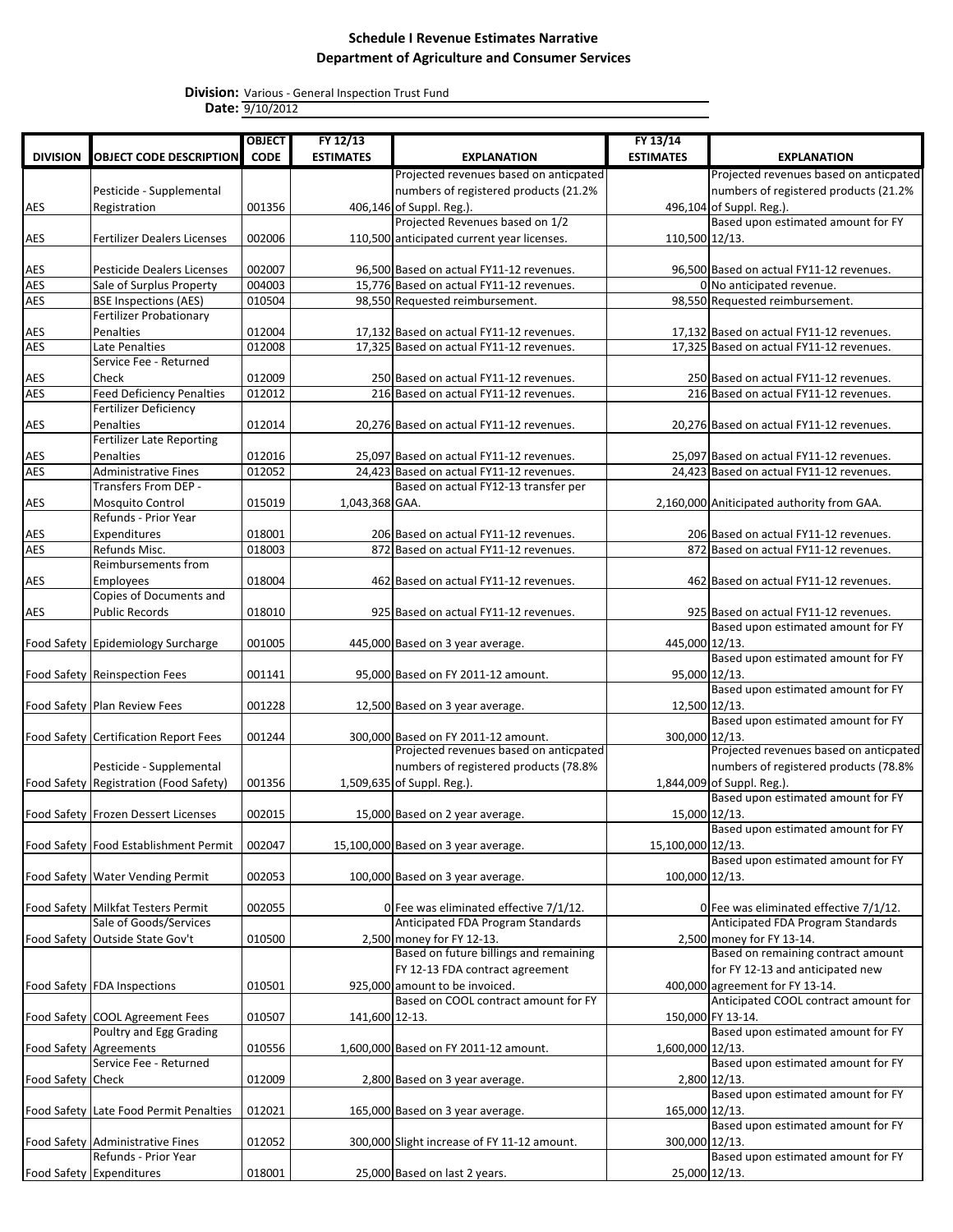|                       |                                 | <b>OBJECT</b> | FY 12/13         |                                           | FY 13/14         |                                            |
|-----------------------|---------------------------------|---------------|------------------|-------------------------------------------|------------------|--------------------------------------------|
| <b>DIVISION</b>       | <b>OBJECT CODE DESCRIPTION</b>  | <b>CODE</b>   | <b>ESTIMATES</b> | <b>EXPLANATION</b>                        | <b>ESTIMATES</b> | <b>EXPLANATION</b>                         |
|                       |                                 |               |                  |                                           |                  | Based upon estimated amount for FY         |
|                       | Food Safety Refunds Misc.       | 018003        |                  | 3,500 Based on 3 year average.            |                  | 3,500 12/13.                               |
|                       | <b>Reimbursements from</b>      |               |                  |                                           |                  | Based upon estimated amount for FY         |
| Food Safety Employees |                                 | 018004        |                  | 250 Reduction based on last two years.    |                  | 250 12/13.                                 |
|                       | <b>USDA Volume Charges</b>      |               |                  |                                           |                  | Based upon estimated amount for FY         |
|                       | Food Safety (Passthru to USDA)  | 018005        |                  | 425,000 Based on last 2 years.            | 425,000 12/13.   |                                            |
|                       | Copies of Documents and         |               |                  |                                           |                  | Based upon estimated amount for FY         |
|                       | Food Safety Public Records      | 018010        |                  | 1,000 Based on 2 year average.            |                  | 1,000 12/13.                               |
|                       | Insurance Recoveries other      |               |                  |                                           |                  | Based upon estimated amount for FY         |
| Food Safety than Fire |                                 | 028010        |                  | 3,000 Based on 3 year average.            |                  | 3,000 12/13.                               |
|                       |                                 |               |                  | Aquaculture facilities must obtain a      |                  |                                            |
|                       | Aquaculture Certification       |               |                  | certificate. Estimated 870 facilities at  |                  | Based upon estimated amount for FY         |
| Aqua                  | Fees                            | 001231        |                  | 87,000 \$100.00/facility.                 | 87,000 12/13.    |                                            |
|                       | Aquaculture Lease               |               |                  | Refundable lease application \$200.00 x   |                  | Based upon estimated amount for FY         |
| Aqua                  | Application                     | 001237        |                  | 2,200 11 leases (historically).           |                  | 2,200 12/13.                               |
|                       | Oyster Harvesting Licenses      |               |                  | \$100.00/License, Number sold range       |                  | Based upon estimated amount for FY         |
| Aqua                  | Apalachicola                    | 002113        |                  | 125,000 from 900 to a high in 10 of 1756. | 125,000 12/13.   |                                            |
|                       | Transfers From DOR - DOC        |               |                  | Approved by Legislature and amount        |                  |                                            |
| Aqua                  | <b>Stamps</b>                   | 015110        |                  | 80,000 provided by Revenue Estimate Comm. |                  | 140,000 Provided by Revenue Estimate Comm. |
|                       | <b>FWCC Distributions - 40%</b> |               |                  |                                           |                  |                                            |
|                       | Commerical Vessel               |               |                  | Based on anticipated Vessels fees from    |                  | Based on anticipated Vessels fees from     |
| Aqua                  | <b>Registration Fees</b>        | 016003        |                  | 358,794 DHSMV.                            |                  | 364,822 DHSMV.                             |
|                       |                                 |               |                  | 1,008 acres leased @ \$15/acre (882 +     |                  | Based upon estimated amount for FY         |
| Aqua                  | Shellfish Lease/Rental          | 021030        | 15,115 126).     |                                           | 15, 115 12/13.   |                                            |
|                       |                                 |               |                  |                                           |                  | Based upon estimated amount for FY         |
| Aqua                  | Aquaculture Lease/Rental        | 021031        |                  | 20,027 1227 acres @ \$16.33/acre.         | 20,027 12/13.    |                                            |
|                       | Aquaculture Lease               |               |                  | 1260 acres leased @ \$10.00 per acre      |                  | Based upon estimated amount for FY         |
| Aqua                  | Surcharge                       | 021032        |                  | $12,598$ (1134 + 126).                    | 12,598 12/13.    |                                            |
|                       |                                 |               |                  |                                           |                  | Based upon estimated amount for FY         |
| Aqua                  | Administrative Fines            | 012052        |                  | 2,500 Based on prior year revenues.       |                  | 2,500 12/13.                               |
| Aqua                  | <b>Tenant Broker Commission</b> | 04001         |                  | 2.791 Based on actual invoice received.   |                  |                                            |
|                       |                                 | Total         | 81,758,770       | <b>Total</b>                              | 85,895,641       |                                            |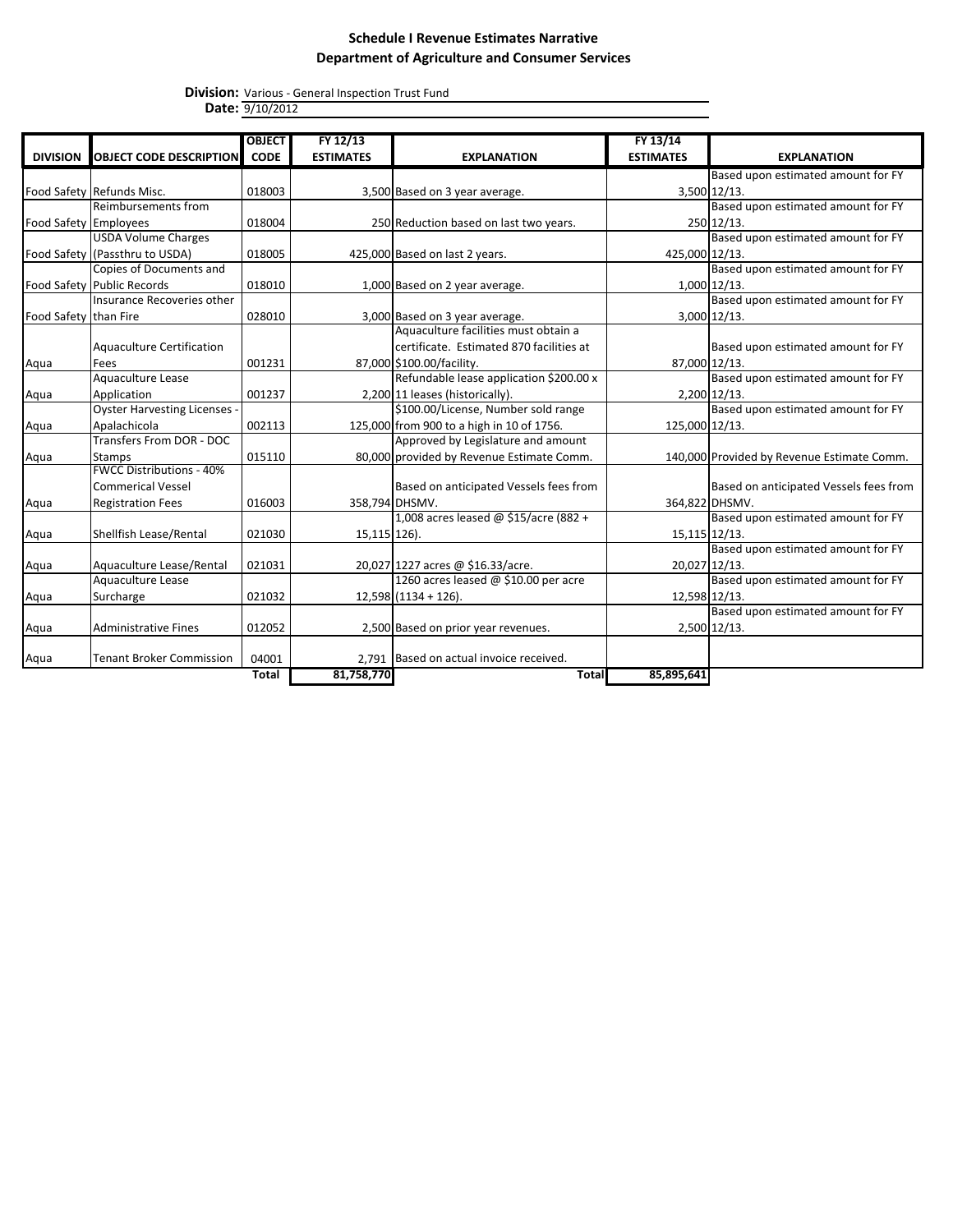### DEPARTMENT OF AGRICULTURE AND CONSUMER SERVICES 5% TRUST FUND RESERVE CALCULATION

# **GENERAL INSPECTION TRUST FUND**

| <b>Total Revenues for Fiscal Year:</b>                                   | 81,758,770  |
|--------------------------------------------------------------------------|-------------|
| Less Water Policy Save our Everglades funding from DEP (1D)              | (3,000,000) |
| Less AES Transfer from DEP for Mosquito Control Program (Pass thru) (3B) | (1,043,368) |
| Less Marketing Orders (Pass thru to IFAS for research) (8C & 8E)         | (610,000)   |
| Less Operating Transfer to DMS STW Contract: (Category 107040)           | (277, 708)  |
| Less Operating Transfer to DMS Risk Insurance: (Category 103241)         | (673, 482)  |
| Less Non-Operating Transfer to Administrative TF:                        | (3,871,859) |
| Less Service Charge to Generl Revenue:                                   | (5,006,566) |
| Less Budget Amdt EOG B00074 Tropical Storm Debby Repairs                 | (572, 897)  |
| Less Non-Operating Transfer to US Treasury                               | (152,000)   |
| Less Non-Operating Bond Proceeds Marketing                               | (412,000)   |
| Less Non-Opearting Bond Proceeds Consumer Services                       | (554, 721)  |
| Less Non-Operating Transfer to Dept of Health for Epidemiology           | (445,000)   |
| Less Non-Operating Transfer to DEP for Nitrate Research                  | (425, 955)  |
| Less Non-Operating Transfer to AGMIC Data Center                         | (1,734,225) |
| Less Non-Operating Transfer to DFS/Assessments on Investments:           | (34, 566)   |
| Less Non-Operating Transfer to DEP Save our Everglades TF                | (50,000)    |
| Less Non-Operating Pass thru USDA Volume Charges                         | (425,000)   |
| Total Revenue Subject to 5% Reserve Calculation                          | 62,469,423  |
| Multiplied by 5%                                                         | 5.00%       |
| Total 5% Reserve                                                         | 3,123,471   |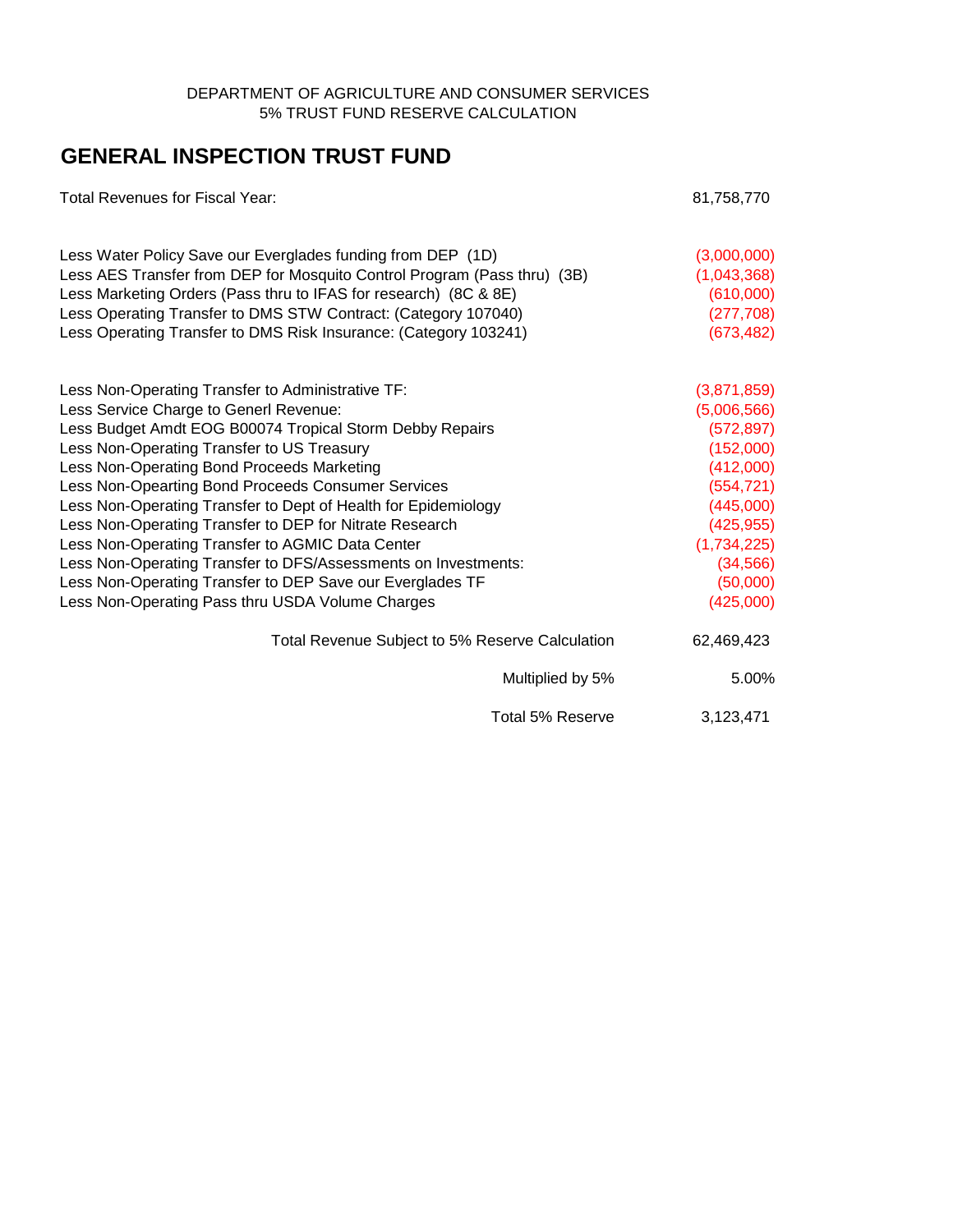#### **Executive Office of the Governor Inter-Agency Transfers Reported on Schedule I**

#### **Agency Name Department of Agriculture & Consumer Services**

List all transfers totaling \$100,000 or more. Provide the applicable agency name and fund number, the transfer category used, and the amount of the transfer for each of the fiscal years indicated, as well as the name and phone number of the person at the other agency who confirmed the amount of the transfer. If transferred in/out to the General Revenue Fund, do not include on this form; however, on Schedule I be sure to include "To GR" or "From GR" in the description field.

| <b>Fund Name and Number:</b><br><b>Transfers In</b><br>(Provide Agency and Fund Number Received From)<br>Category |                             | General Inspection TF (2321) |                                 |                          |                            |
|-------------------------------------------------------------------------------------------------------------------|-----------------------------|------------------------------|---------------------------------|--------------------------|----------------------------|
|                                                                                                                   |                             | Amount<br>FY 11-12 (A01)     | <b>Amount</b><br>FY 12-13 (A02) | Amount<br>FY 13-14 (A03) | <b>Confirmed By</b>        |
| DEM 2750 - FEMA Grants, US Contributions TF (\$2,708,490 (31)/\$1,020,185 (5 001510                               |                             | \$3,728,675                  | \$0                             | \$0                      | Sherie Carrington 922-1620 |
| DEM 2750- FEMA Grants, US Contributions TF (Animal TS Debby)                                                      | 001510                      | \$0                          | \$429,673                       | \$0                      | Sherie Carrington 922-1620 |
| DEM 2339- Public Assistance, Grants and Donations TF (Animal TS Debby)                                            | 001500                      | \$0                          | \$143,224                       | \$0                      | Sherie Carrington 922-1620 |
| DHSMV 2488 - Clearing Fund - No Sch I (Comm Vessel Reg.)                                                          | 001620                      | \$372,539                    | \$358,794                       | \$364,822                | Laura Bruce 617-3150       |
| <b>Transfers Out (Operating and Non-Operating)</b><br>(Provide Agency and Fund Number Transferred To)             | <b>Transfer</b><br>Category |                              |                                 |                          |                            |
| DOH 2339 Grants and Donations TF                                                                                  | 181127                      | 405,439                      | 408,479                         | 408,479                  | Veronica Bishop 245-4444   |
| DEP 2780 Water Quality Assurance TF (Nitrate)                                                                     | 181131                      | 365,231                      | 472,869                         | 454,125                  | Kathy Shettle 245-2428     |
|                                                                                                                   |                             |                              |                                 |                          |                            |
|                                                                                                                   |                             |                              |                                 |                          |                            |

*Office of Policy and Budget - July 2012*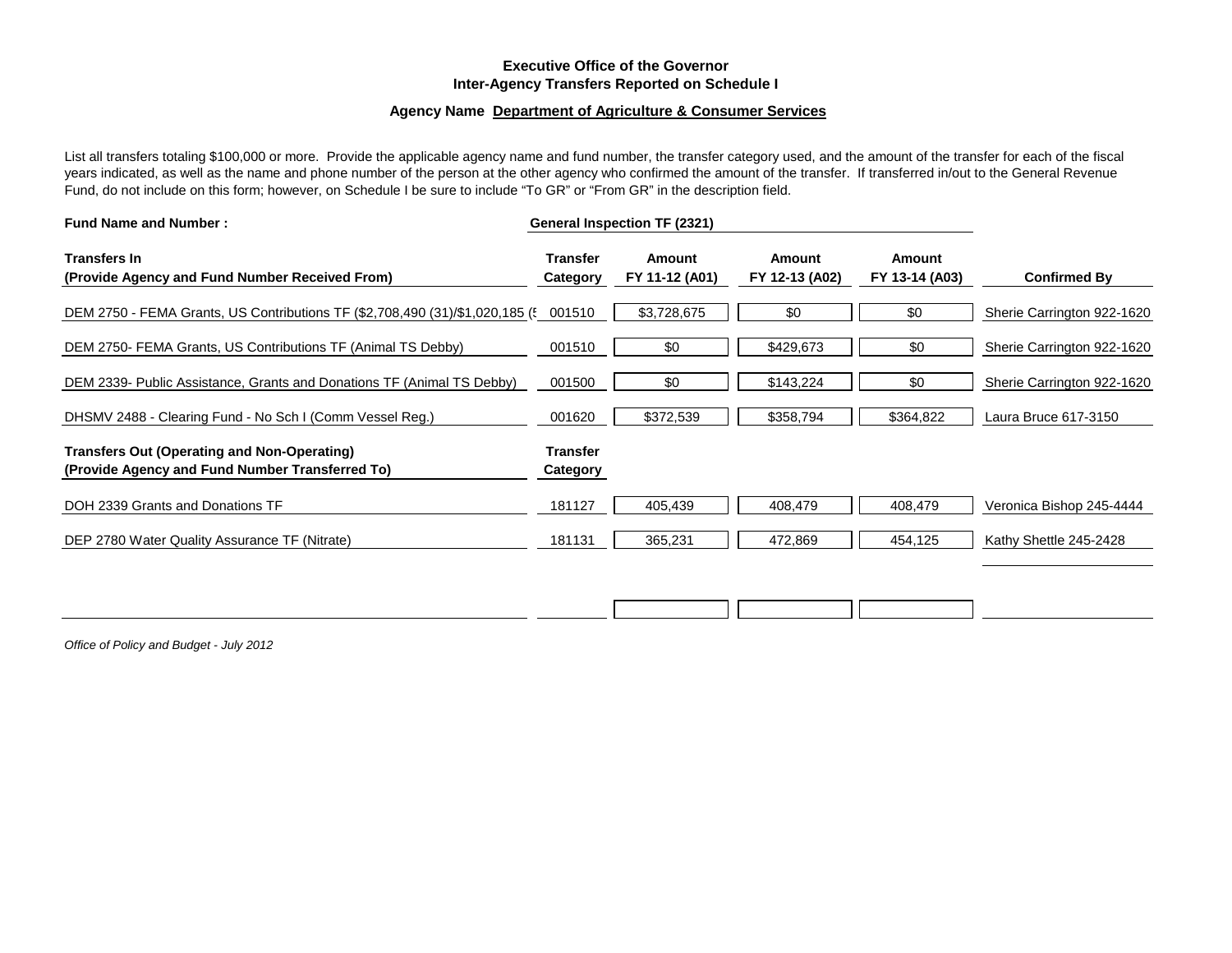# **SCHEDULE IC: RECONCILIATION OF UNRESERVED FUND BALANCE**

| <b>Department Title:</b>                            | <b>Budget Period: 2013 - 2014</b><br>Department of Agriculture and Consumer Services |                             |                                   |  |  |  |
|-----------------------------------------------------|--------------------------------------------------------------------------------------|-----------------------------|-----------------------------------|--|--|--|
| <b>Trust Fund Title:</b>                            | General Inspection TF                                                                |                             |                                   |  |  |  |
| <b>Budget Entity:</b>                               | Various                                                                              |                             |                                   |  |  |  |
| <b>LAS/PBS Fund Number:</b>                         | 2321                                                                                 | $(20-2-321001)$             |                                   |  |  |  |
|                                                     | <b>Balance as of</b><br>6/30/2012                                                    | SWFS*<br><b>Adjustments</b> | <b>Adjusted</b><br><b>Balance</b> |  |  |  |
| <b>Chief Financial Officer's (CFO) Cash Balance</b> | $27,306,977.40$ (A)                                                                  | 0.00                        | 27,306,977.40                     |  |  |  |
| ADD: Other Cash (See Instructions)                  | $60,440.50$ (B)                                                                      | 0.00                        | 60,440.50                         |  |  |  |
| <b>ADD</b> : Investments                            | 4,328,044.51<br>(C)                                                                  | 0.00                        | 4,328,044.51                      |  |  |  |
| ADD: Outstanding Accounts Receivable                | $1,076,351.77$ (D)                                                                   | $0.00\,$                    | 1,076,351.77                      |  |  |  |
| ADD: Anticipated Receivable - FCO (FEMA)            | $0.00$ (D)                                                                           | $0.00\,$                    | 0.00                              |  |  |  |
| ADD: Due From Other Funds                           | $16,822.51$ (E)                                                                      | 0.00                        | 16,822.51                         |  |  |  |
| <b>Total Cash plus Accounts Receivable</b>          | 32,788,636.69<br>(F)                                                                 | 0.00                        | 32,788,636.69                     |  |  |  |
| <b>LESS</b> Allowances for Uncollectibles           | 472,898.19 (G)                                                                       | 0.00                        | 472,898.19                        |  |  |  |
| LESS Approved "A" Certified Forwards                | $2,257,080.52$ (H)                                                                   | 0.00                        | 2,257,080.52                      |  |  |  |
| Approved "B" Certified Forwards                     | $1,765,451.05$ (H)                                                                   | 0.00                        | 1,765,451.05                      |  |  |  |
| Approved "FCO" Certified Forwards                   | $533,385.72$ (H)                                                                     | $0.00\,$                    | 533,385.72                        |  |  |  |
| LESS: Other Accounts Payable (Nonoperating)         | $806,105.96$ (I)                                                                     | 0.00                        | 806,105.96                        |  |  |  |
| LESS: Other Liabilities (Unearned Revenue GL 38     | $22,270.00$ (I)                                                                      | 0.00                        | 22,270.00                         |  |  |  |
| LESS: Due To Other Funds in DACS (GL 35200)         | $140,089.28$ (J)                                                                     | $0.00\,$                    | 140,089.28                        |  |  |  |
| LESS: SWFS Adjustments - Post Closing Entries       | $0.00$ (J)                                                                           | 135,891.12                  | 135,891.12                        |  |  |  |
| <b>Unreserved Fund Balance, 07/01/11</b>            | $26,791,355.97$ (K)                                                                  | (135, 891.12)               | 26,655,464.85<br>$\pm$ :          |  |  |  |

**Notes:**

**\*SWFS = Statewide Financial Statement** 

**\*\* This amount should agree with Line I, Section IV of the Schedule I for the most recent completed fiscal year and Line A for the following year.**

*Office of Policy and Budget - July, 2012*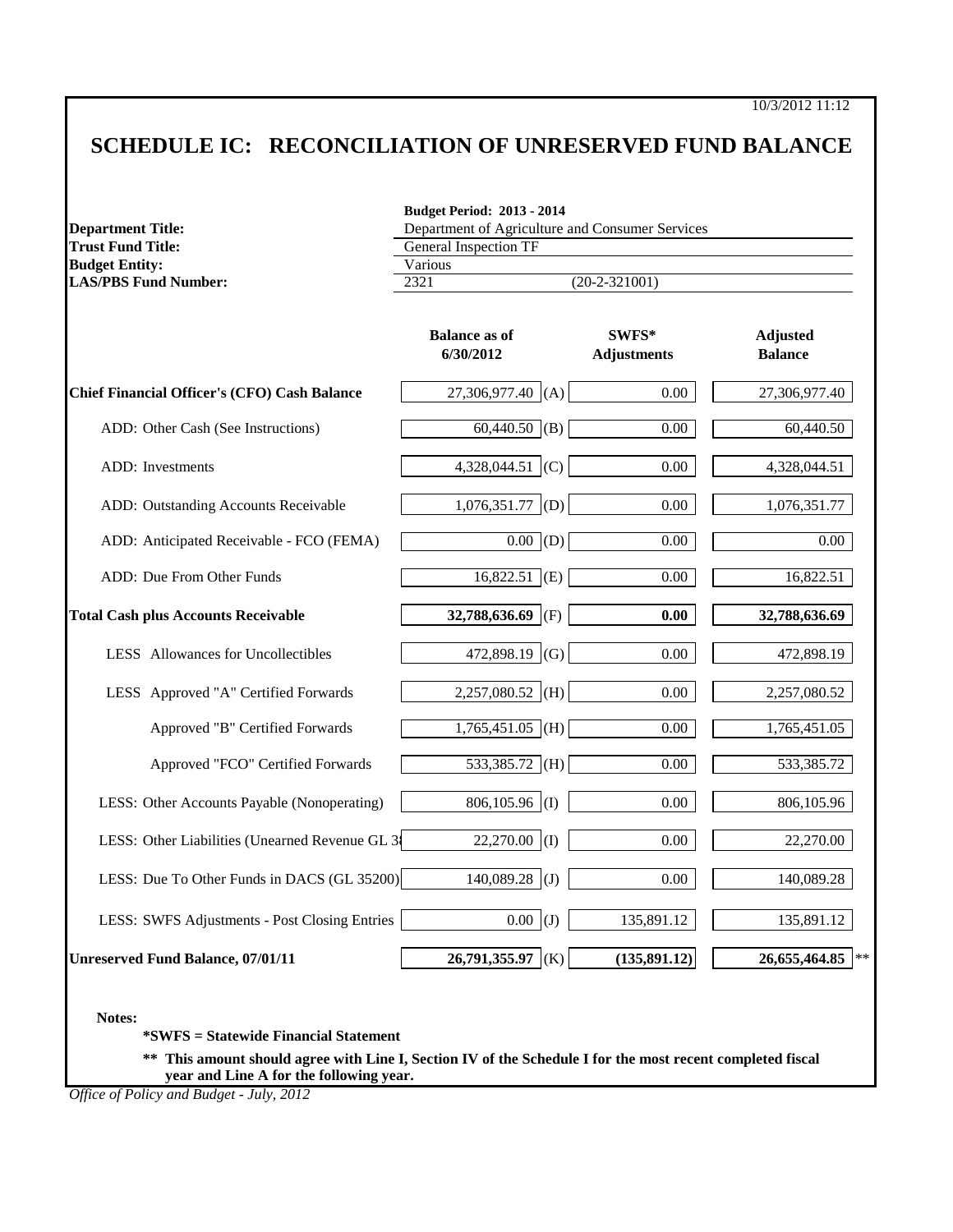### **RECONCILIATION: BEGINNING TRIAL BALANCE TO SCHEDULE I and IC**

| <b>Department Title:</b>                      |      | <b>Department of Agriculture and Consumer Services</b>         |                                 |
|-----------------------------------------------|------|----------------------------------------------------------------|---------------------------------|
| <b>Trust Fund Title:</b>                      |      | <b>General Inspection TF</b>                                   |                                 |
| <b>LAS/PBS Fund Number:</b>                   | 2321 | $(20-2-321001)$                                                |                                 |
| <b>BEGINNING TRIAL BALANCE:</b>               |      |                                                                |                                 |
|                                               |      | <b>Total Fund Balance Per FLAIR Trial Balance, 07/01/12</b>    |                                 |
|                                               |      | Total all GLC's 5XXXX for governmental funds;                  | 29,033,684.04 (A)               |
|                                               |      | GLC 539XX for proprietary and fiduciary funds                  |                                 |
|                                               |      | <b>Subtract Nonspendable Fund Balance (GLC 56XXX)</b>          | 0.00   (B)                      |
|                                               |      | Add/Subtract Statewide Financial Statement (SWFS)Adjustments : |                                 |
|                                               |      | SWFS Post Closing Adjustments (Post 25, 31, 37, 42, 46)        | $(135,891.12)$ <sub>(C)</sub>   |
|                                               |      |                                                                | 0.00<br>(C)                     |
| <b>Add/Subtract Other Adjustment(s):</b>      |      |                                                                |                                 |
|                                               |      | Approved "B" Carry Forward (Encumbrances) per LAS/PBS          | $(1,765,451.05)$ <sub>(D)</sub> |
|                                               |      | Approved "C" Carry Forward Total (FCO) per LAS/PBS             | $(533,385.72)$ <sub>(D)</sub>   |
| A/P not C/F-Operating Categories              |      |                                                                | 9,247.17<br>(D)                 |
|                                               |      | Compensated Absences Liability not C/F                         | 47,261.53 (D)                   |
|                                               |      | Anticipated Receivable for FCO - FEMA                          | 0.00<br>(D)                     |
|                                               |      |                                                                | 0.00<br>(D)                     |
| <b>ADJUSTED BEGINNING TRIAL BALANCE:</b>      |      |                                                                | 26,655,464.85 (E)               |
| UNRESERVED FUND BALANCE, SCHEDULE IC (Line I) |      |                                                                | 26,655,464.85 (F)               |
| <b>DIFFERENCE:</b>                            |      |                                                                | $(G)*$<br>0.00                  |
| *SHOULD EQUAL ZERO.                           |      |                                                                |                                 |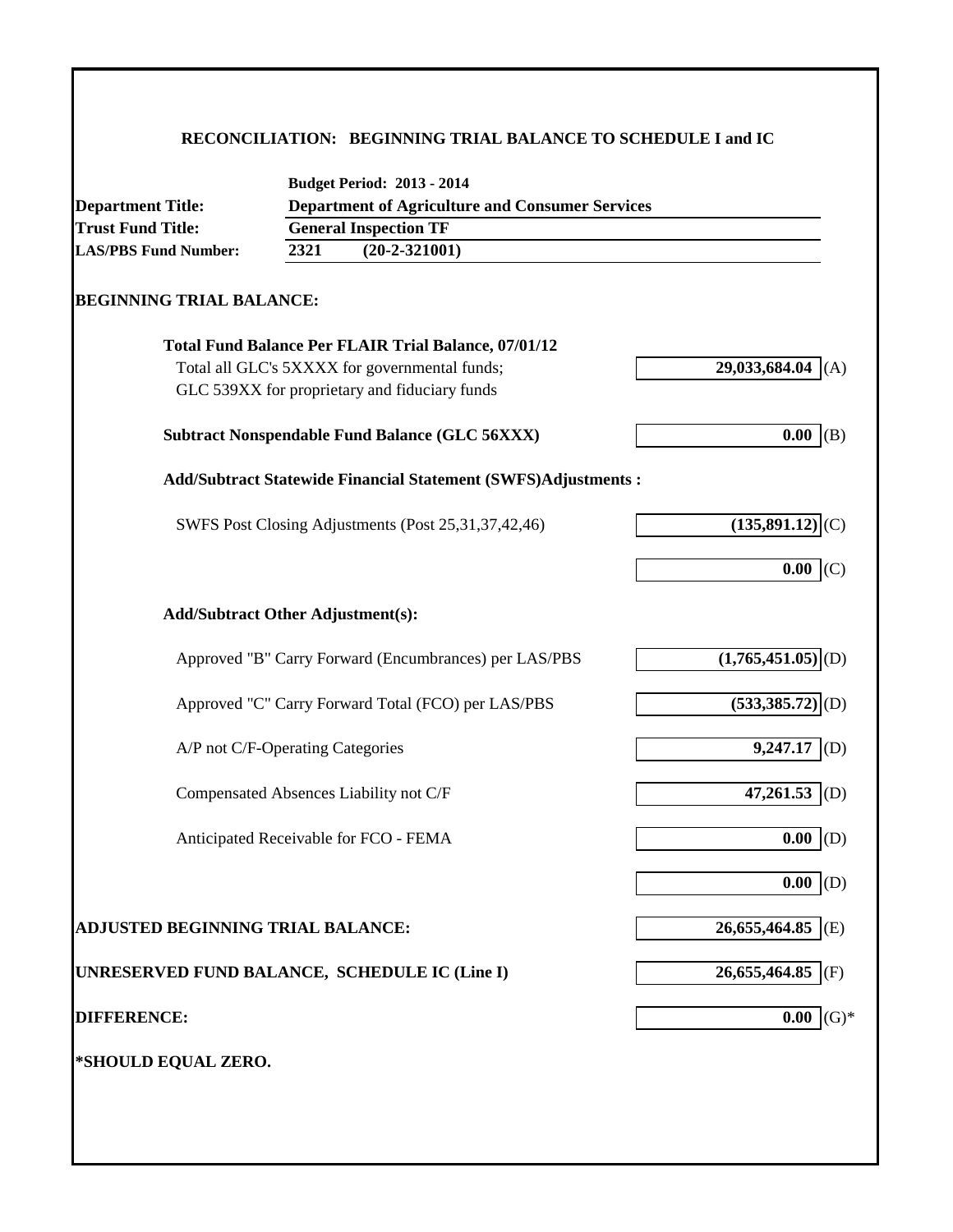### **Schedule I Narrative: Adjustments Florida Forever Program Trust Fund (2349)**

|                                               | Column<br>A01 |
|-----------------------------------------------|---------------|
| Adjust the reserve for FCO included in Line A | (4,598,525)   |
| Rounding                                      |               |
| <b>Total A01 Adjustments (Section III)</b>    | (4,598,526)   |
|                                               | Column<br>A02 |
| Anticipated Expenditures for PY FCO           | (3,628,688)   |

*Total A01 Adjustments (Section III)* **(3,628,688)**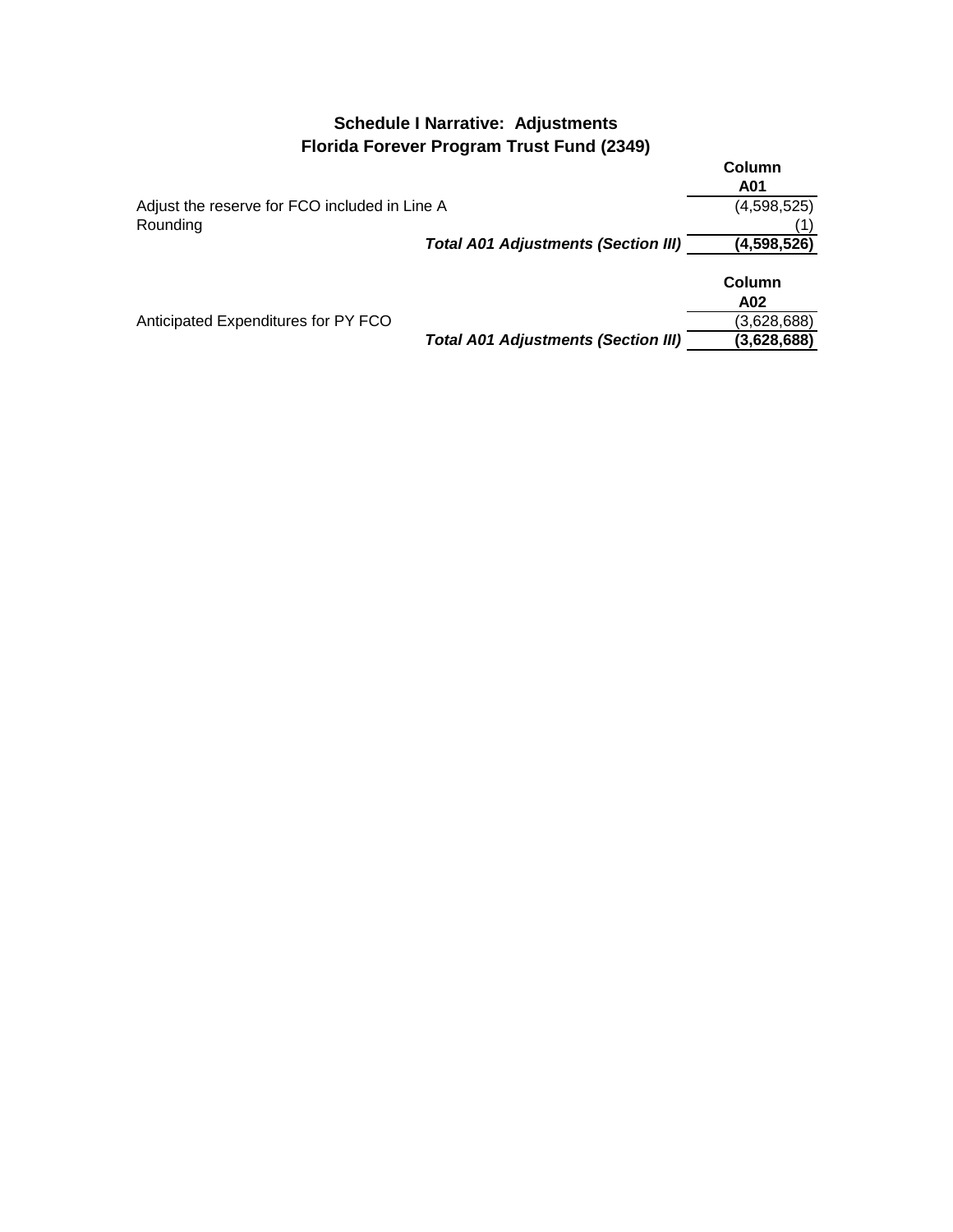**Division:** Florida Forest Service - Florida Forever Trust Fund

**Date:** 9/10/2012

| <b>OBJECT CODE DESCRIPTION</b>       | <b>OBJECT</b><br><b>CODE</b> | FY 12/13<br><b>ESTIMATES</b> | <b>EXPLANATION</b>                          | FY 13/14<br><b>ESTIMATES</b> | <b>EXPLANATION</b>                 |
|--------------------------------------|------------------------------|------------------------------|---------------------------------------------|------------------------------|------------------------------------|
|                                      |                              |                              |                                             |                              |                                    |
|                                      |                              |                              | <b>Expected Transfers from DEP for land</b> |                              | Estimate is based on the amount of |
| Transfers from DEP - Florida Forever | 015033                       |                              | 3,628,688 purchasing based on prior year.   |                              | 5,250,000 budget issue.            |
|                                      |                              |                              |                                             |                              |                                    |
|                                      | Total                        | 3,628,688                    | Total                                       | 5,250,000                    |                                    |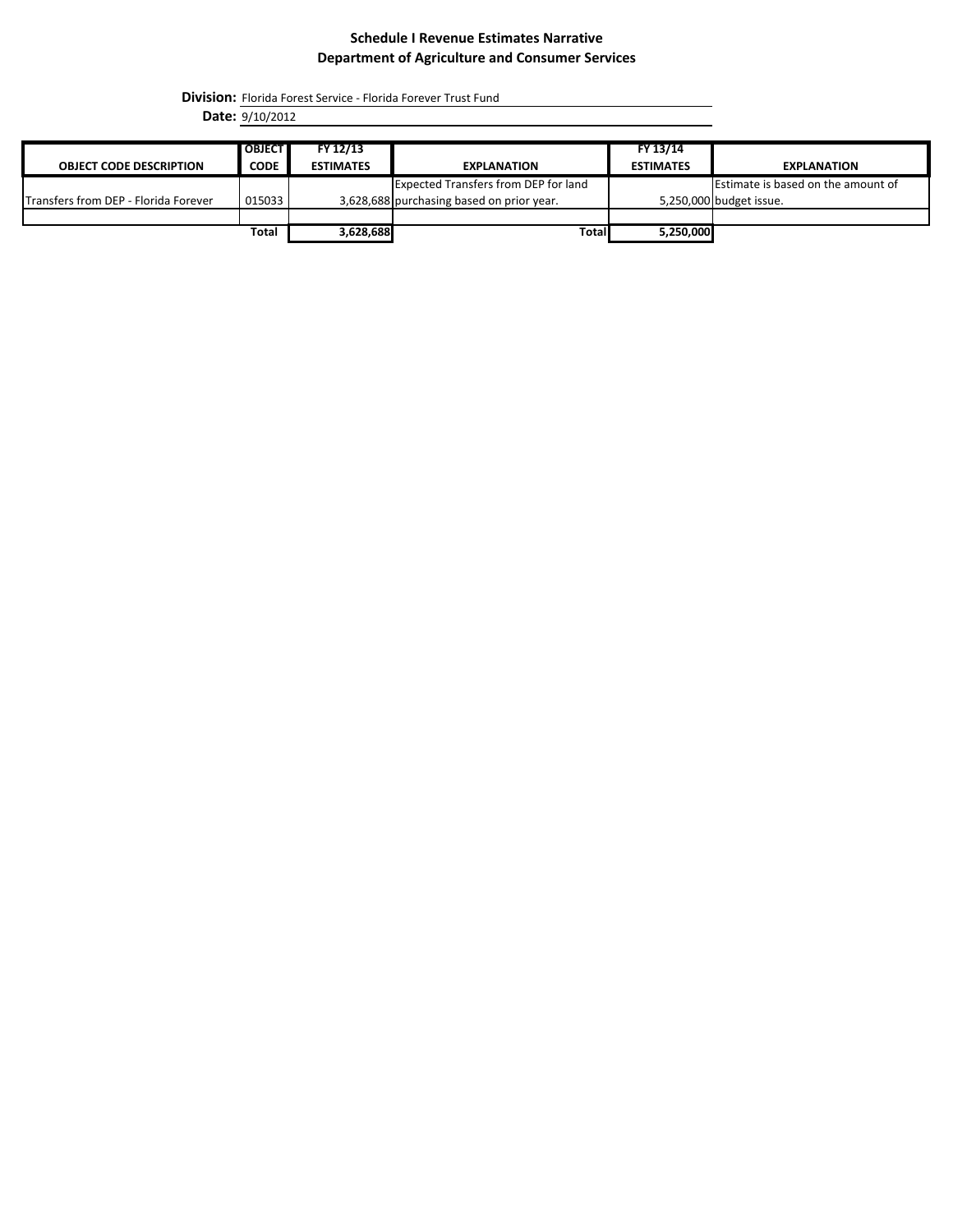### DEPARTMENT OF AGRICULTURE AND CONSUMER SERVICES 5% TRUST FUND RESERVE CALCULATION

# **Florida Forever Program**

THIS FUND IS EXEMPT FROM THE 5% RESERVE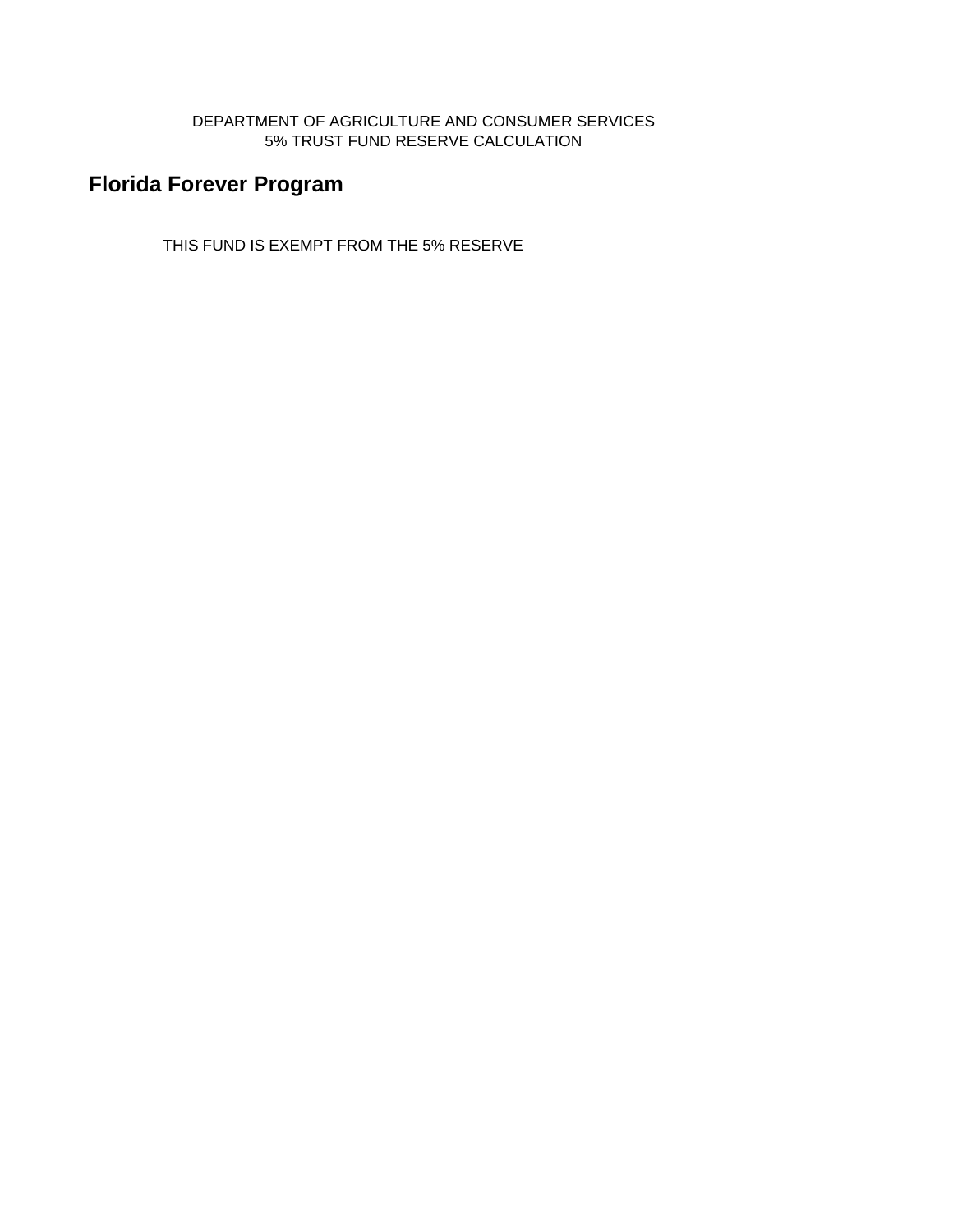### **Executive Office of the Governor Inter-Agency Transfers Reported on Schedule I**

#### **Agency Name Department of Agriculture & Consumer Services**

List all transfers totaling \$100,000 or more. Provide the applicable agency name and fund number, the transfer category used, and the amount of the transfer for each of the fiscal years indicated, as well as the name and phone number of the person at the other agency who confirmed the amount of the transfer. If transferred in/out to the General Revenue Fund, do not include on this form; however, on Schedule I be sure to include "To GR" or "From GR" in the description field.

| <b>Fund Name and Number:</b>                                                                          |                             | Florida Forever TF (2349)       |                                 |                                 |                        |
|-------------------------------------------------------------------------------------------------------|-----------------------------|---------------------------------|---------------------------------|---------------------------------|------------------------|
| <b>Transfers In</b><br>(Provide Agency and Fund Number Received From)                                 | <b>Transfer</b><br>Category | <b>Amount</b><br>FY 11-12 (A01) | <b>Amount</b><br>FY 12-13 (A02) | <b>Amount</b><br>FY 13-14 (A03) | <b>Confirmed By</b>    |
| DEP 2348 Florida Forever TF                                                                           | 001500                      | \$1,732,838                     | \$3,628,688                     | \$0                             | Kathy Shettle 245-2428 |
|                                                                                                       |                             |                                 |                                 |                                 |                        |
|                                                                                                       |                             |                                 |                                 |                                 |                        |
| <b>Transfers Out (Operating and Non-Operating)</b><br>(Provide Agency and Fund Number Transferred To) | <b>Transfer</b><br>Category |                                 |                                 |                                 |                        |
|                                                                                                       |                             |                                 |                                 |                                 |                        |
|                                                                                                       |                             |                                 |                                 |                                 |                        |
|                                                                                                       |                             |                                 |                                 |                                 |                        |

*Office of Policy and Budget - July 2012*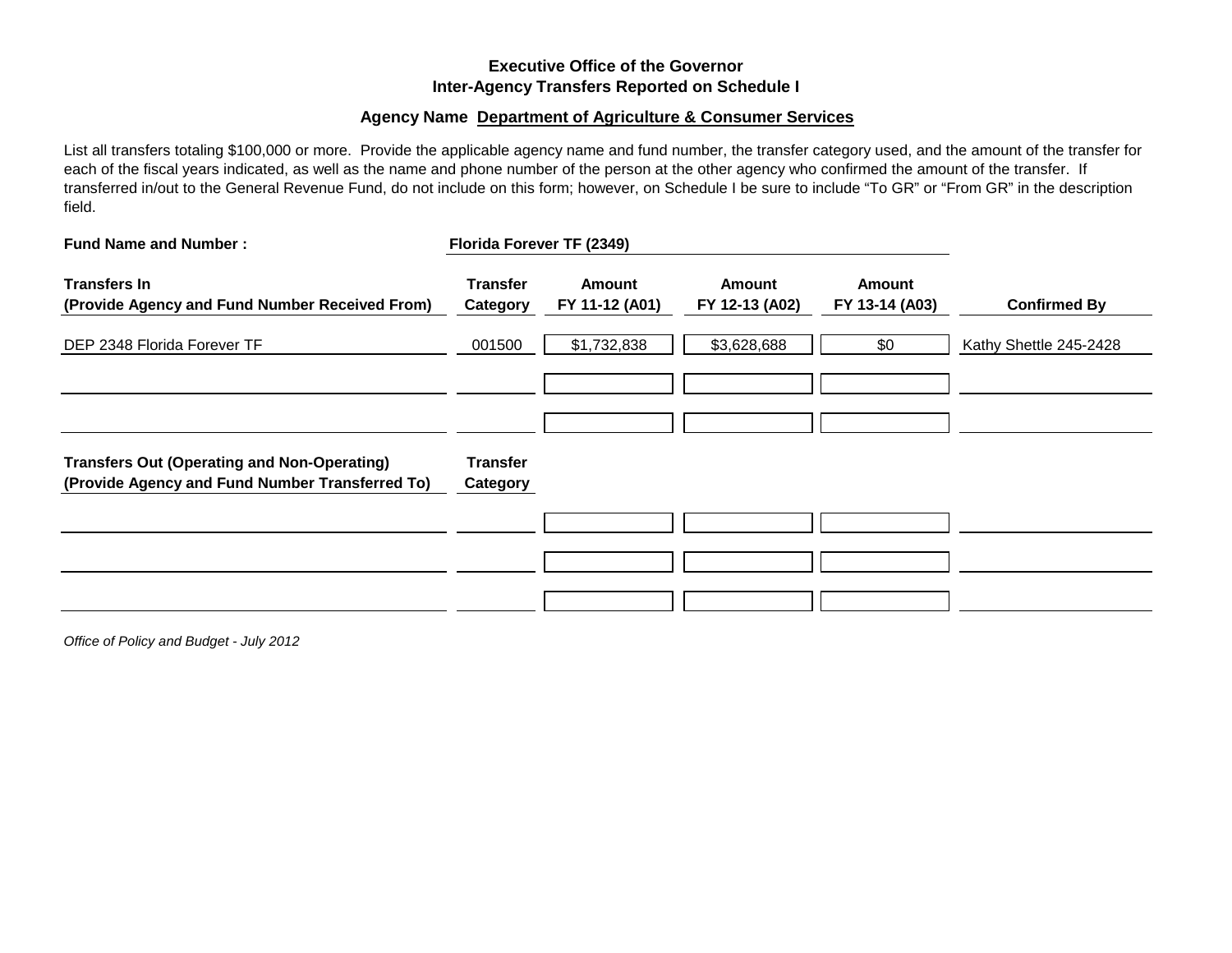10/3/2012 11:13

# **SCHEDULE IC: RECONCILIATION OF UNRESERVED FUND BALANCE**

| <b>Department Title:</b>                                                         | Budget Period 2013-2014<br>Department of Agriculture and Consumer Services<br>Florida Forever Program Trust Fund |                             |                                   |  |
|----------------------------------------------------------------------------------|------------------------------------------------------------------------------------------------------------------|-----------------------------|-----------------------------------|--|
| <b>Trust Fund Title:</b><br><b>Budget Entity:</b><br><b>LAS/PBS Fund Number:</b> | 2349                                                                                                             |                             |                                   |  |
|                                                                                  | <b>Balance as of</b><br>6/30/2012                                                                                | SWFS*<br><b>Adjustments</b> | <b>Adjusted</b><br><b>Balance</b> |  |
| Chief Financial Officer's (CFO) Cash Balance                                     | 793,275.03 (A)                                                                                                   |                             | 793,275.03                        |  |
| ADD: Other Cash (See Instructions)                                               | $\overline{0.00}$ (B)                                                                                            |                             | $\overline{0.00}$                 |  |
| ADD: Investments                                                                 | $0.00$ (C)                                                                                                       |                             | 0.00                              |  |
| ADD: Outstanding Accounts Receivable                                             | 0.00  (D)                                                                                                        |                             | $0.00\,$                          |  |
| ADD: Anticipated A/R for FCO                                                     | $3,609,687.57$ (E)                                                                                               |                             | 3,609,687.57                      |  |
| <b>Total Cash plus Accounts Receivable</b>                                       | 4,402,962.60 (F)                                                                                                 | 0.00                        | 4,402,962.60                      |  |
| LESS Allowances for Uncollectibles                                               | $0.00$ (G)                                                                                                       |                             | 0.00                              |  |
| LESS Approved "A" Certified Forwards                                             | $0.00$ (H)                                                                                                       |                             | $0.00\,$                          |  |
| Approved "B" Certified Forwards                                                  | $0.00$ (H)                                                                                                       |                             | $0.00\,$                          |  |
| Approved "FCO" Certified Forwards                                                | 4,402,962.60 (H)                                                                                                 |                             | 4,402,962.60                      |  |
| LESS: Other Accounts Payable (Nonoperating)                                      | $0.00$ (I)                                                                                                       |                             | 0.00                              |  |
| LESS: $\qquad \qquad$                                                            | $0.00$ (J)                                                                                                       |                             | 0.00                              |  |
| <b>Unreserved Fund Balance, 7/01/12</b>                                          | $0.00$ (K)                                                                                                       | 0.00                        | $0.00$ **                         |  |

 **year and Line A for the following year.**

*Office of Policy and Budget - August 2012*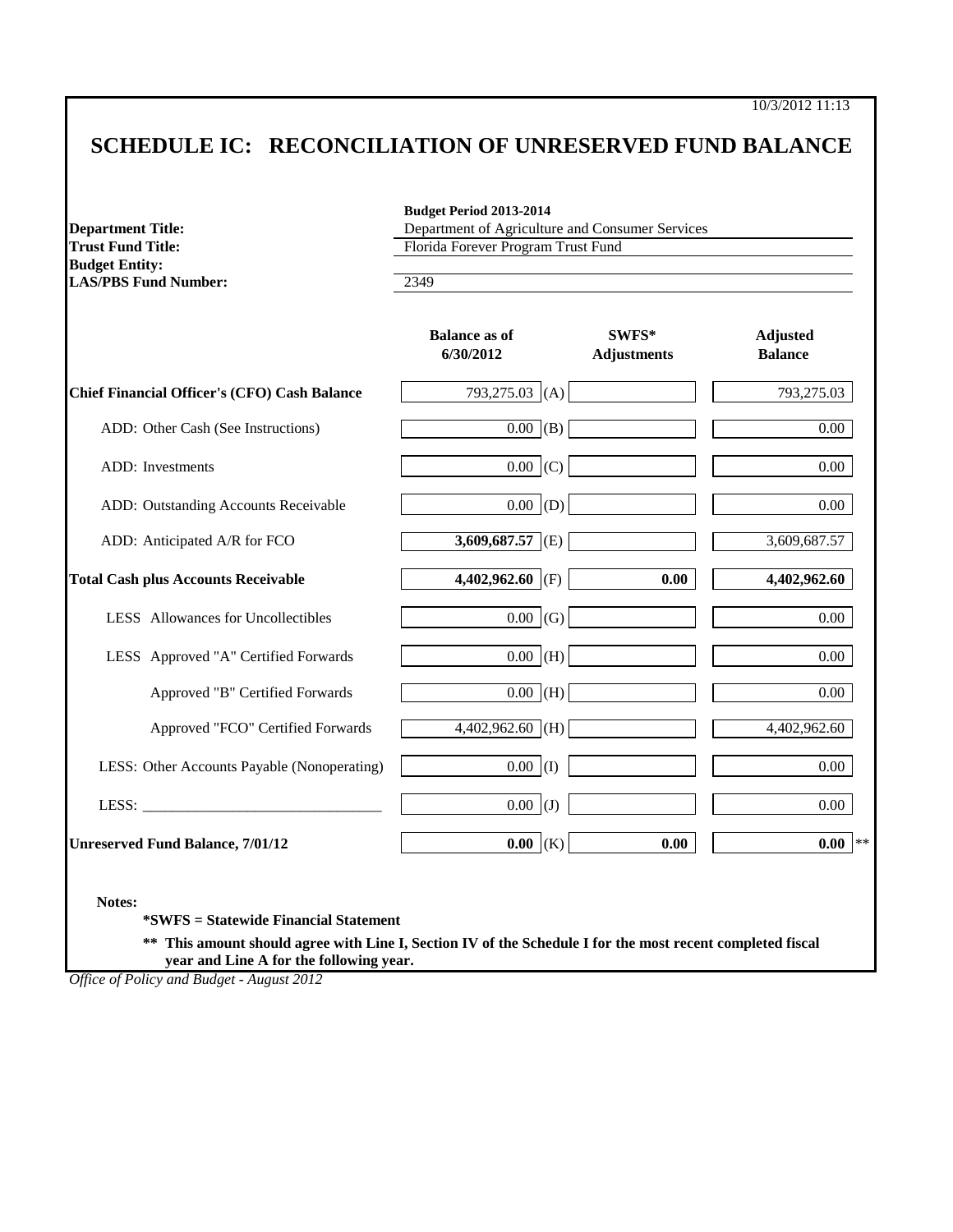### **RECONCILIATION: BEGINNING TRIAL BALANCE TO SCHEDULE I and IC**

| <b>Trust Fund Title:</b>          | <b>Florida Forever Program Trust Fund</b>                                                      | <b>Department of Agriculture and Consumer Servic</b> |  |  |  |  |
|-----------------------------------|------------------------------------------------------------------------------------------------|------------------------------------------------------|--|--|--|--|
| <b>LAS/PBS Fund Number:</b>       | 2349                                                                                           |                                                      |  |  |  |  |
| <b>BEGINNING TRIAL BALANCE:</b>   |                                                                                                |                                                      |  |  |  |  |
|                                   |                                                                                                |                                                      |  |  |  |  |
|                                   | <b>Total Fund Balance Per FLAIR Trial Balance, 07/01/12</b>                                    |                                                      |  |  |  |  |
|                                   | Total all GLC's 5XXXX for governmental funds;<br>GLC 539XX for proprietary and fiduciary funds | 0.00<br>(A)                                          |  |  |  |  |
|                                   |                                                                                                |                                                      |  |  |  |  |
|                                   | <b>Subtract Nonspendable Fund Balance (GLC 56XXX)</b>                                          | $0.00\,$<br>(B)                                      |  |  |  |  |
|                                   | <b>Add/Subtract Statewide Financial Statement (SWFS)Adjustments:</b>                           |                                                      |  |  |  |  |
|                                   | SWFS Adjustment # and Description                                                              | 0.00<br>(C)                                          |  |  |  |  |
|                                   | SWFS Adjustment # and Description                                                              | 0.00<br>(C)                                          |  |  |  |  |
|                                   | <b>Add/Subtract Other Adjustment(s):</b>                                                       |                                                      |  |  |  |  |
|                                   |                                                                                                |                                                      |  |  |  |  |
|                                   | Approved "B" Carry Forward (Encumbrances) per LAS/PBS                                          | $0.00$ (D)                                           |  |  |  |  |
|                                   | Approved "C" Carry Forward Total (FCO) per LAS/PBS                                             | $(4,402,962.60)$ <sub>(D)</sub>                      |  |  |  |  |
|                                   | A/P not C/F-Operating Categories                                                               | 0.00<br>(D)                                          |  |  |  |  |
|                                   | Anticipated revenue from DEP for FCO                                                           | 4,402,962.60<br>(D)                                  |  |  |  |  |
|                                   |                                                                                                |                                                      |  |  |  |  |
|                                   |                                                                                                | (D)                                                  |  |  |  |  |
|                                   |                                                                                                | (D)                                                  |  |  |  |  |
| ADJUSTED BEGINNING TRIAL BALANCE: |                                                                                                | 0.00<br>(E)                                          |  |  |  |  |
|                                   | UNRESERVED FUND BALANCE, SCHEDULE IC (Line I)                                                  | 0.00<br>(F)                                          |  |  |  |  |
| <b>DIFFERENCE:</b>                |                                                                                                | $(G)*$<br>0.00                                       |  |  |  |  |
| *SHOULD EQUAL ZERO.               |                                                                                                |                                                      |  |  |  |  |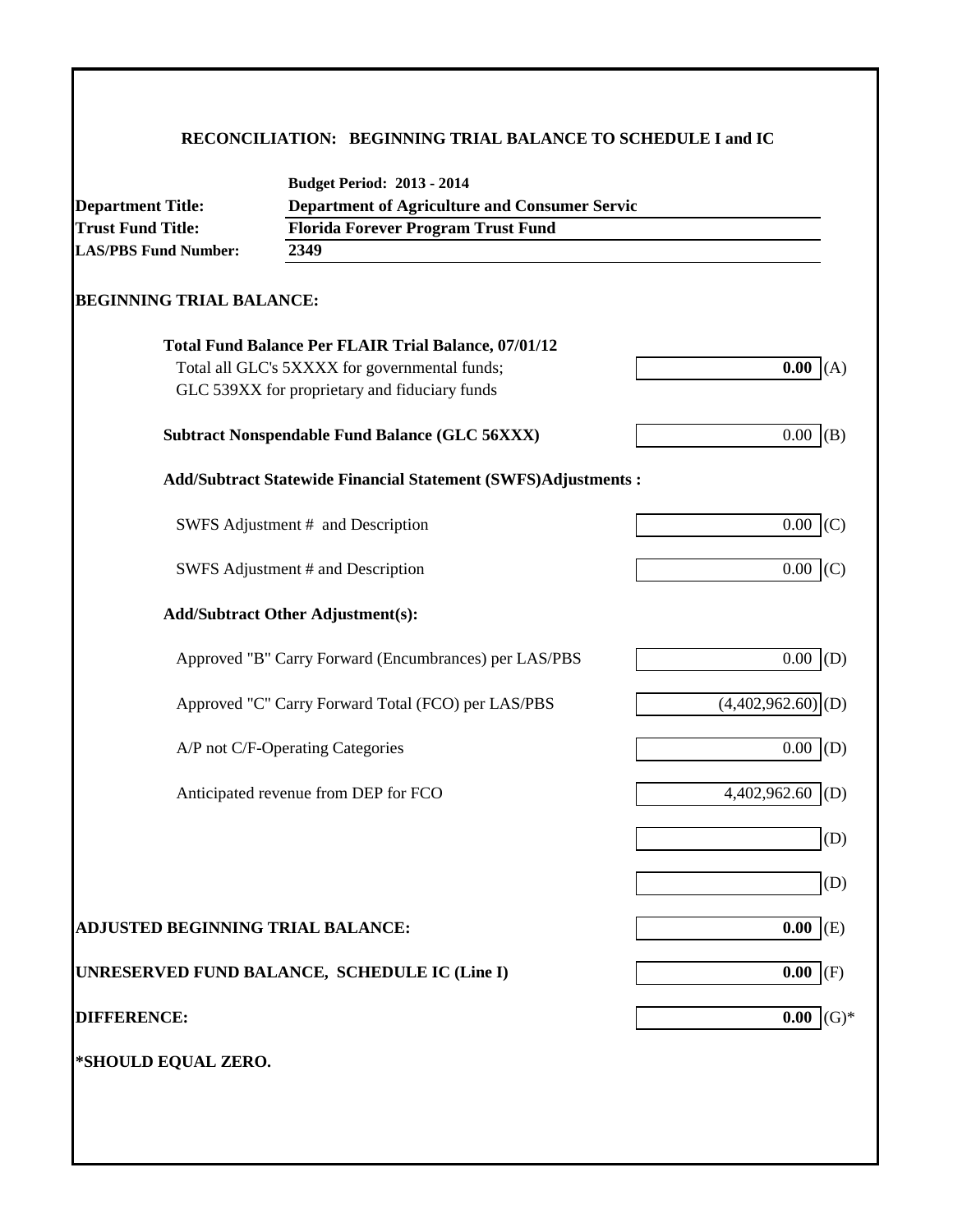## **Schedule I Narrative: Adjustments Agricultural Emergency Trust Fund (2360)**

|                                                                                      | Column<br>A01 |
|--------------------------------------------------------------------------------------|---------------|
| Reverse prior year A/P not certified forward, but included in Line A (and in Line D) | 559           |
| Adjust the reserve for FCO included in Line A                                        | (2,361,687)   |
| Record September 2011 reversions of FY 10-11 appropriations                          | 436,630       |
| TR 90's offset to expenditures (impacted Accounts Receivable, but not included in    |               |
| Section I Revenues)                                                                  | (2,790)       |
| Reverse prior year CF Encumbrances not reserved in prior year                        | (1,887,286)   |
| Rounding                                                                             |               |
| SWFS Adjustement (Post Closing Entries 4,12,32,44)                                   | (4, 135)      |
| <b>Total A01 Adjustments (Section III)</b>                                           | (3,818,710)   |

|                                                       | Column<br>A02 |
|-------------------------------------------------------|---------------|
| Anticipated Budget Amendment (BP MOU Category 108037) | (3,216,283)   |
| <b>Total A02 Adjustments (Section III)</b>            | (3,216,283)   |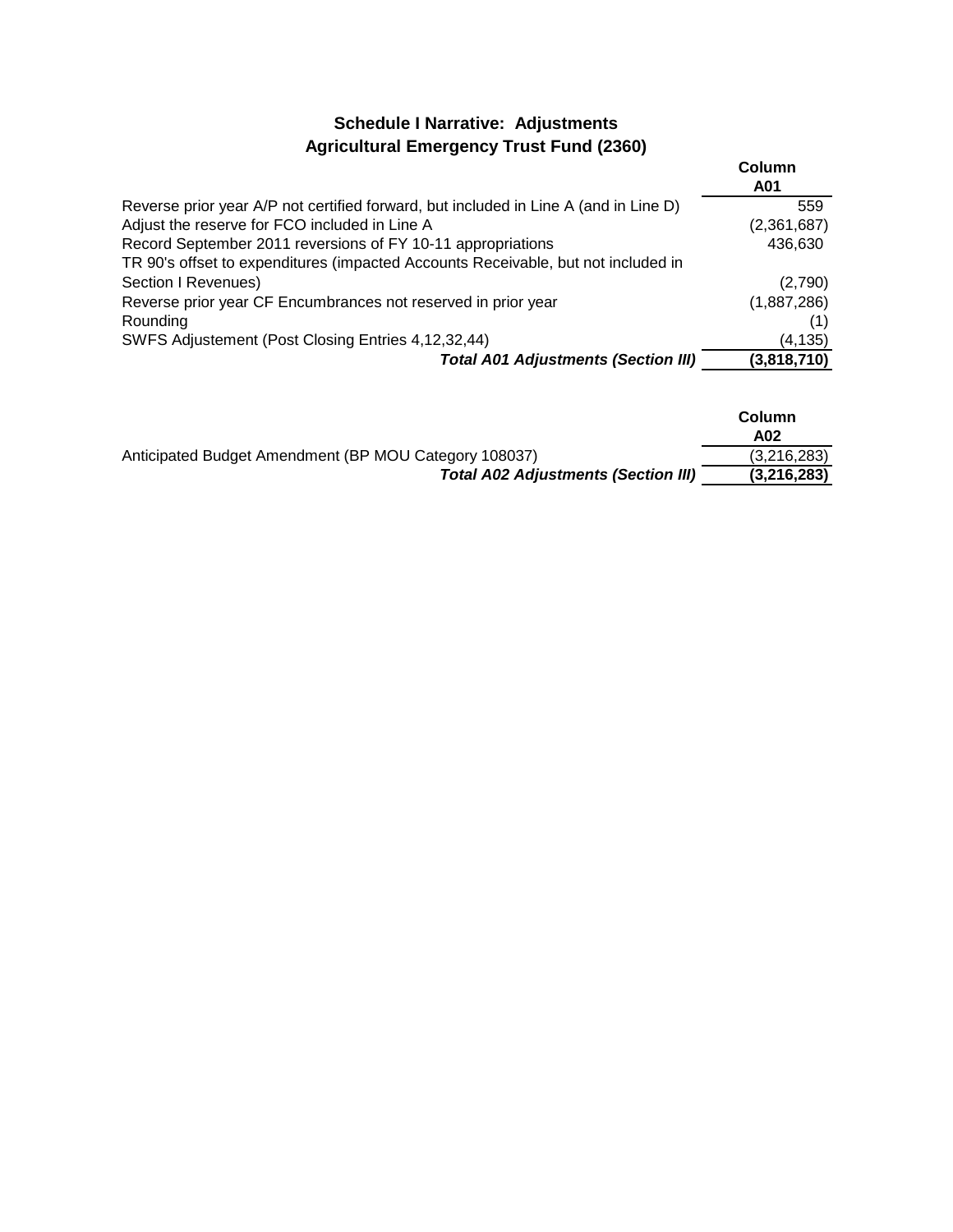**Division:** Various - Agricultural Emergency Eradication Trust Fund **Date:** 9/10/2012

|                  |                                         | <b>OBJECT</b> | FY 12/13         |                                         | FY 13/14         |                                         |
|------------------|-----------------------------------------|---------------|------------------|-----------------------------------------|------------------|-----------------------------------------|
| <b>DIVISIONS</b> | <b>OBJECT CODE DESCRIPTION</b>          | <b>CODE</b>   | <b>ESTIMATES</b> | <b>EXPLANATION</b>                      | <b>ESTIMATES</b> | <b>EXPLANATION</b>                      |
|                  |                                         |               |                  | Based on interest revenue trends over   |                  | Based on interest revenue trends over   |
|                  |                                         |               |                  | the past three fiscal years and current |                  | the past three fiscal years and current |
| Admin            | Interest                                | 005000        |                  | 200,000 cash balance.                   |                  | 190,000 cash balance.                   |
|                  |                                         |               |                  |                                         |                  |                                         |
|                  | Sale of Goods/Services                  |               |                  | Estimate is based on the actual         |                  | Estimate is based on the actual         |
| Admin            | Outside State Gov't                     | 010500        |                  | Olcollections from FY 11-12.            |                  | Ocollections from FY 11-12.             |
|                  |                                         |               |                  | Amount is based on estimates provided   |                  | Amount is based on estimates provided   |
|                  | Transfers from DOR - Fuel               |               |                  | in the August 2012 Revenue Estimating   |                  | in the August 2012 Revenue Estimating   |
| Admin            | <b>Tax Receipts</b>                     | 015105        |                  | 10,200,000 Conference.                  |                  | 10,700,000 Conference.                  |
|                  |                                         |               |                  | Based on prior year expenditures and    |                  |                                         |
|                  | <b>DHOS-BP Direct</b>                   |               |                  | reimbursements and balance of BP        |                  | Remaining amount of BP MOU for FY 13-   |
| Marketing        | Reimbursement                           | 011046        | 5,097,109 MOU.   |                                         | 500,000 14.      |                                         |
|                  |                                         |               |                  | Based on FY 2011-2012 revenue           |                  | Based on FY 2011-2012 revenue           |
| Plant            | Refunds Misc.                           | 018003        |                  | 23 receipts.                            |                  | 23 receipts.                            |
|                  |                                         |               |                  | Based on FY 2011-2012 revenue           |                  | Based on FY 2011-2012 revenue           |
| Plant            | <b>Tenant Broker Commissions</b>        | 040001        |                  | 1,933 receipts.                         |                  | 1,933 receipts.                         |
|                  |                                         |               |                  | Estimate is based on actual mosquito    |                  |                                         |
|                  | Transfer from DEM State                 |               |                  | spraying costs associated with TS       |                  |                                         |
| <b>AES</b>       | Disaster Assistance                     | 015048        | 380,161 Debby.   |                                         | $\Omega$         |                                         |
|                  |                                         |               |                  | Estimate is based on actual mosquito    |                  |                                         |
|                  | Transfer from DEM Federal               |               |                  | spraying costs associated with TS       |                  |                                         |
| <b>AES</b>       | Disaster Assistance                     | 015104        | 1,140,484 Debby. |                                         | 0                |                                         |
|                  |                                         |               |                  | Anticipated expenditures through        |                  |                                         |
|                  |                                         |               |                  | 6/30/2013 based on prior year           |                  |                                         |
|                  | <b>DHOS-BP Direct</b>                   |               |                  | expenditures and reimbursements and     |                  | Remaining amount of BP MOU for FY 13-   |
|                  | Food Safety Reimbursement               | 011046        |                  | 5,009,856 balance of BP MOU.            | 1,500,000 14.    |                                         |
|                  | Transfers from DEM -                    |               |                  |                                         |                  |                                         |
|                  |                                         |               |                  | Projected administrative BP costs       |                  | Projected administrative BP costs       |
|                  | Food Safety Deepwater Horizon Oil Spill | 015041        |                  | 60,000 through 6/30/13.                 |                  | 20,000 through 10/2013.                 |
|                  |                                         | <b>Total</b>  | 22,089,566       | <b>Total</b>                            | 12,911,956       |                                         |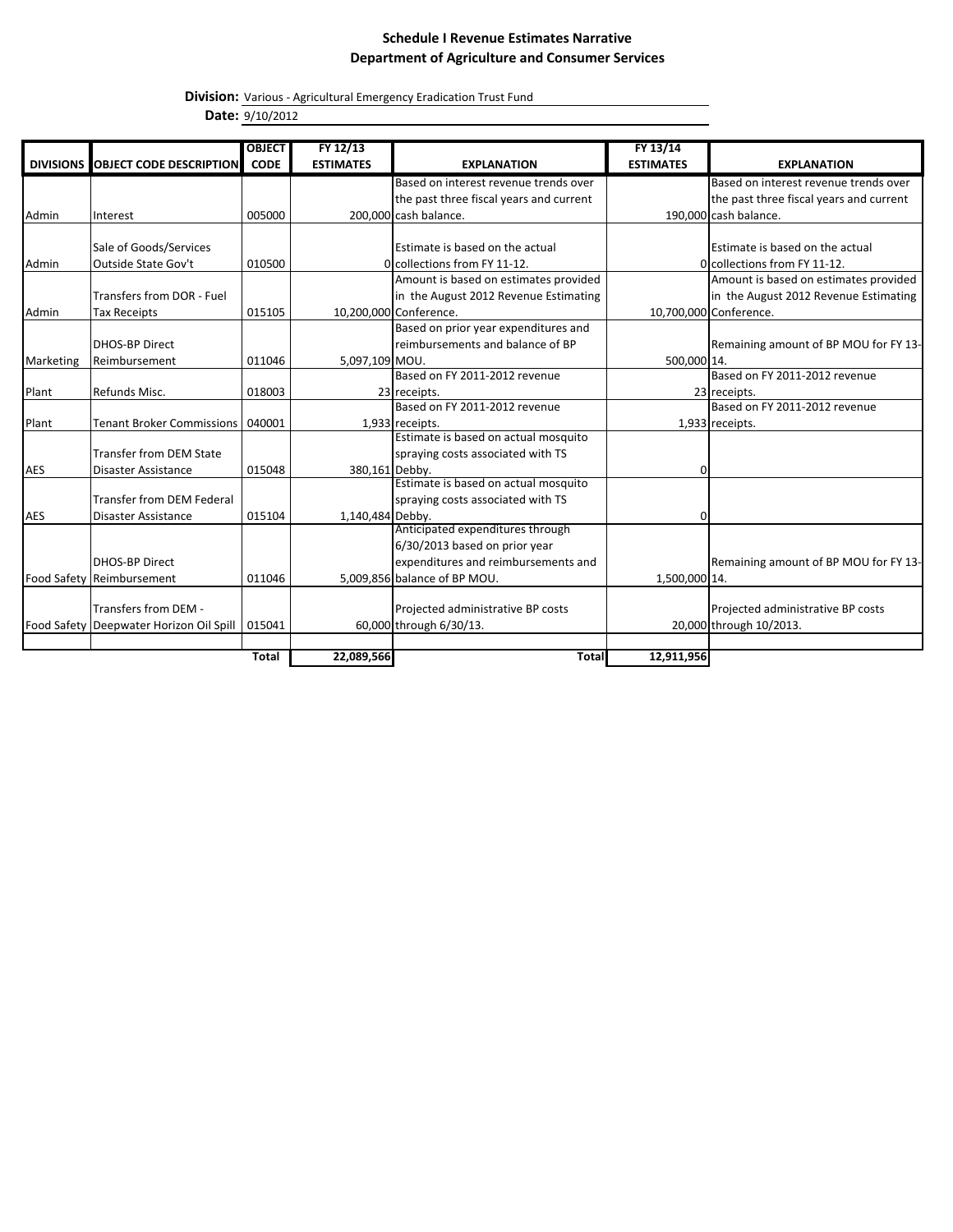### DEPARTMENT OF AGRICULTURE AND CONSUMER SERVICES 5% TRUST FUND RESERVE CALCULATION

# **Agriculture Emergency Eradication TF**

| Total Revenues for Fiscal Year:                                  | 22,089,566     |
|------------------------------------------------------------------|----------------|
| Less Operating Transfer to DMS STW Contract: (Category 107040)   | (583)          |
| Less Operating Transfer to DMS Risk Insurance: (Category 103241) | (151, 344)     |
| Less Service Charge to Generl Revenue:                           | (8,000)        |
| Less Non-Operating Transfer to DFS/Assessments on Investments:   | (9,833)        |
| Less Non-Operating Transfer to Administrative TF:                | (582, 957)     |
| Less Non-Operating Transfer to AGMIC Transfer:                   | (262, 596)     |
| Less BP Oil Spill Revenue (Lines 10, 2C, 5A, & 5D)               | (10, 106, 965) |
| Less Transfers from DEM for Disaster Assistance (Lines 4A & 5B)  | (1,580,645)    |
| Total Revenue Subject to 5% Reserve Calculation                  | 9,386,643      |
| Multiplied by 5%                                                 | 5.00%          |
| Total 5% Reserve                                                 | 469,332        |

### **NOT HOLDING 5% RESERVE DUE TO THE STATUS OF THE TRUST FUND**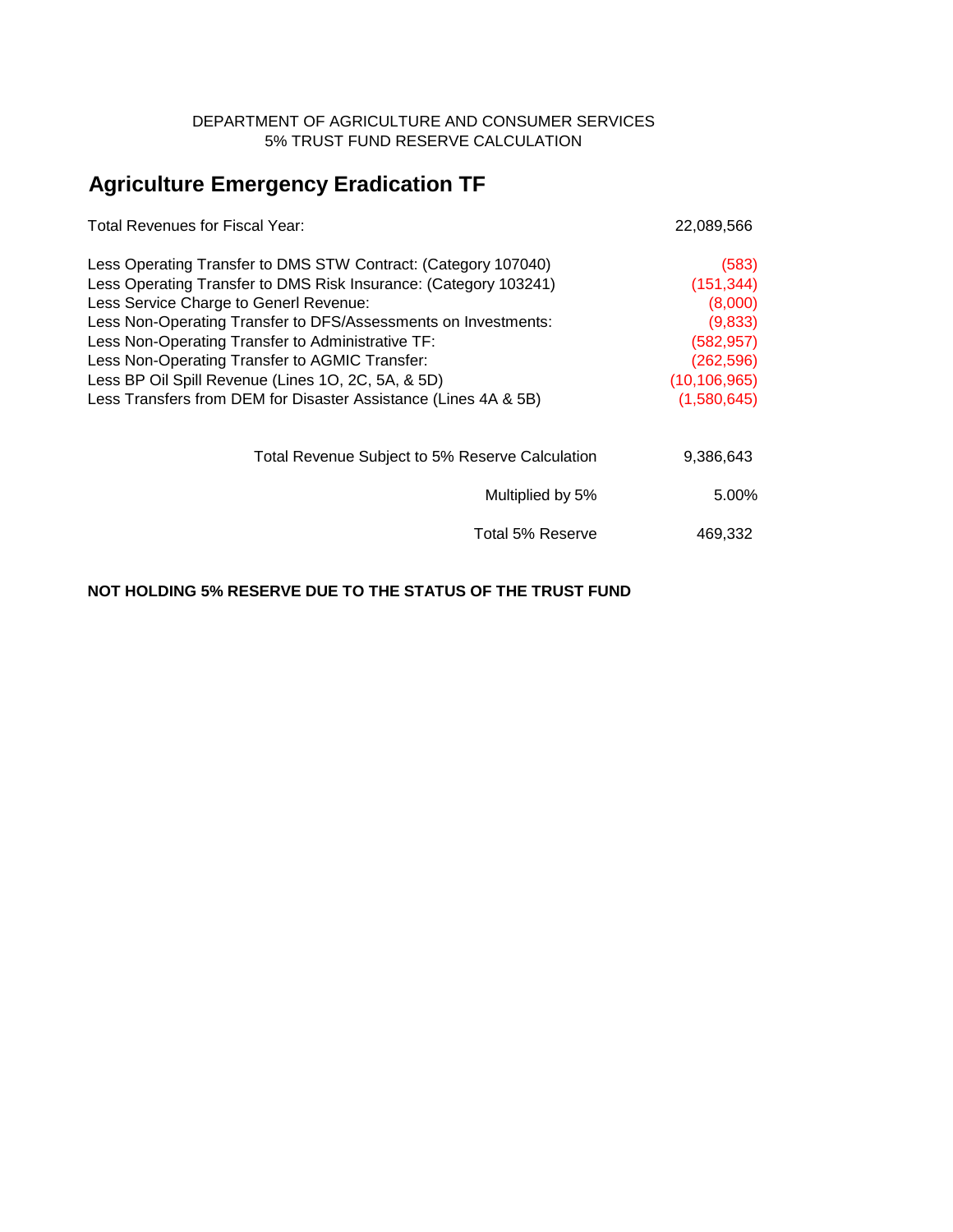### **Executive Office of the Governor Inter-Agency Transfers Reported on Schedule I**

#### **Agency Name Department of Agriculture & Consumer Services**

List all transfers totaling \$100,000 or more. Provide the applicable agency name and fund number, the transfer category used, and the amount of the transfer for each of the fiscal years indicated, as well as the name and phone number of the person at the other agency who confirmed the amount of the transfer. If transferred in/out to the General Revenue Fund, do not include on this form; however, on Schedule I be sure to include "To GR" or "From GR" in the description field.

| <b>Fund Name and Number:</b>                                                                          |                             | Ag Emergency Eradication TF (2360) |                          |                          |                            |
|-------------------------------------------------------------------------------------------------------|-----------------------------|------------------------------------|--------------------------|--------------------------|----------------------------|
| <b>Transfers In</b><br>(Provide Agency and Fund Number Received From)                                 | <b>Transfer</b><br>Category | Amount<br>FY 11-12 (A01)           | Amount<br>FY 12-13 (A02) | Amount<br>FY 13-14 (A03) | <b>Confirmed By</b>        |
| DEM 2339 - PA, G&D TF - FS Oil Spill (\$41,091 (31)/\$300,675 (52))                                   | 001500                      | \$341,765                          | \$60,000                 | \$20,000                 | Sherie Carrington 922-1620 |
| DEM 2750 - FEMA Grants, US Contributions TF (AES - TS Debby)                                          | 001510                      | \$0                                | \$1,140,484              | \$0                      | Sherie Carrington 922-1620 |
| DEM 2339 - PA, G&D TF (AES - TS Debby)                                                                | 001500                      | \$0                                | \$380,161                | \$0                      | Sherie Carrington 922-1620 |
| <b>Transfers Out (Operating and Non-Operating)</b><br>(Provide Agency and Fund Number Transferred To) | <b>Transfer</b><br>Category |                                    |                          |                          |                            |
| DEP 2339 - Grants & Donations TF (Wildfires)                                                          | 109885                      | \$369,862                          | \$0                      | \$0                      | Kathy Shettle 245-2428     |
| FWCC 2672 - State Game TF (Wildfires)                                                                 | 109885                      | \$181,993                          | \$0                      | \$0                      | Linda Grove 616-1956       |
|                                                                                                       |                             |                                    |                          |                          |                            |

*Office of Policy and Budget - July 2012*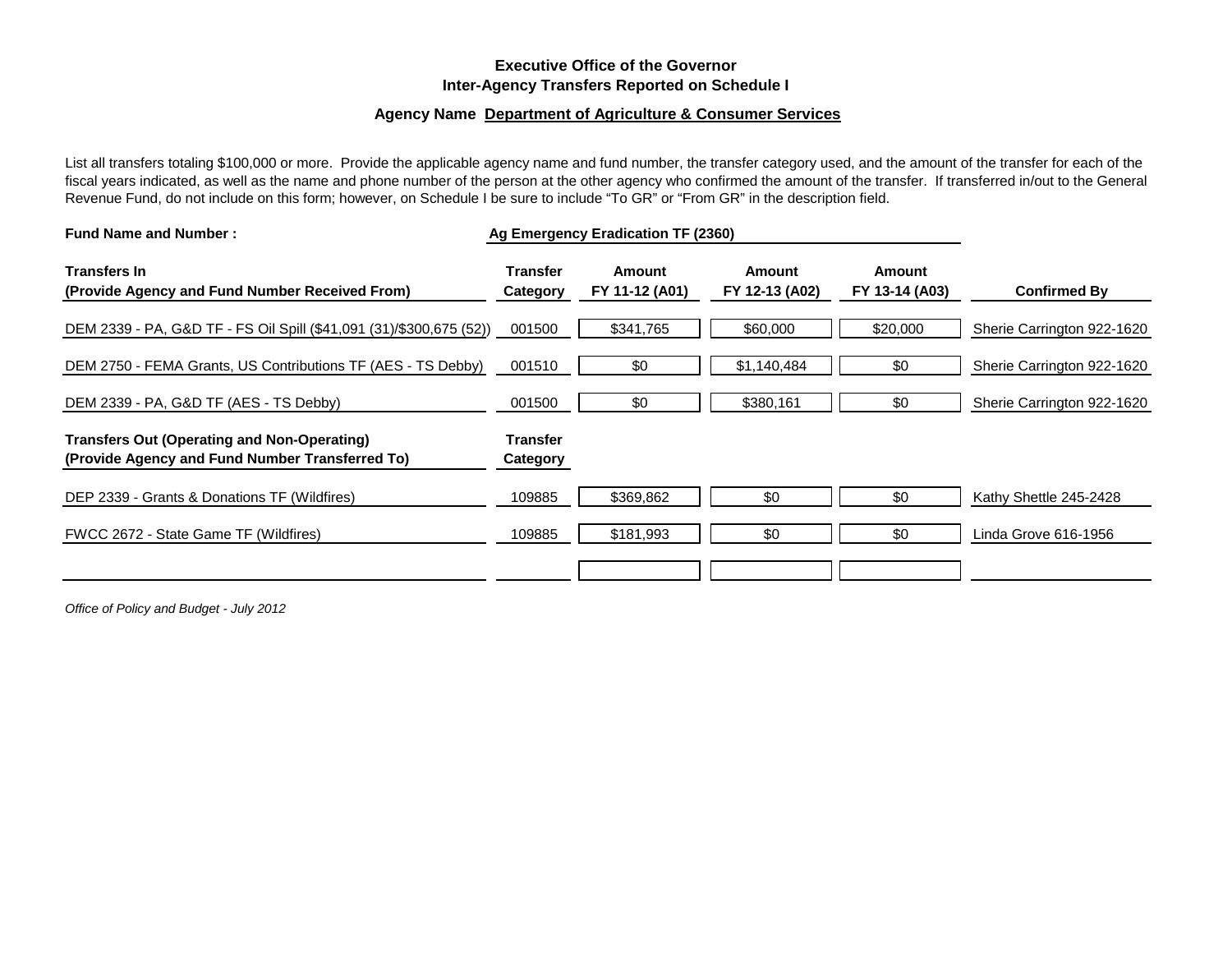10/3/2012 11:16

# **SCHEDULE IC: RECONCILIATION OF UNRESERVED FUND BALANCE**

| <b>Department Title:</b><br><b>Trust Fund Title:</b>                 | Department of Agriculture and Consumer Services<br><b>Agriculture Emergency Eradication TF</b> |                             |                                   |  |  |  |
|----------------------------------------------------------------------|------------------------------------------------------------------------------------------------|-----------------------------|-----------------------------------|--|--|--|
| <b>Budget Entity:</b><br><b>LAS/PBS Fund Number:</b>                 | 2360                                                                                           |                             | <b>All Budget Entities</b>        |  |  |  |
|                                                                      | <b>Balance as of</b><br>6/30/2012                                                              | SWFS*<br><b>Adjustments</b> | <b>Adjusted</b><br><b>Balance</b> |  |  |  |
| <b>Chief Financial Officer's (CFO) Cash Balance</b>                  | 8,040,773.21 (A)                                                                               | 0.00                        | 8,040,773.21                      |  |  |  |
| ADD: Other Cash (See Instructions)                                   | $\overline{0.00}$ (B)                                                                          | 0.00                        | 0.00                              |  |  |  |
| ADD: Investments                                                     | 7,374,034.13 (C)                                                                               | 0.00                        | 7,374,034.13                      |  |  |  |
| ADD: Outstanding Accounts Receivable                                 | 899,960.05 (D)                                                                                 | 0.00                        | 899,960.05                        |  |  |  |
| ADD: Anticipated Revenue - Encumbrances                              | $0.00$ (E)                                                                                     | 0.00                        | 0.00                              |  |  |  |
| ADD: Due From Other Funds in DACS (GL 1620                           | $\overline{0.00}$ (E)                                                                          | 0.00                        | 0.00                              |  |  |  |
| <b>Total Cash plus Accounts Receivable</b>                           | 16,314,767.39<br>(F)                                                                           | 0.00                        | 16,314,767.39                     |  |  |  |
| LESS Allowances for Uncollectibles                                   | $0.00 \mid (G)$                                                                                | 0.00                        | 0.00                              |  |  |  |
| LESS Approved "A" Certified Forwards                                 | 512,789.84 (H)                                                                                 |                             | 512,789.84                        |  |  |  |
| Approved "B" Certified Forwards                                      | $902,658.01$ (H)                                                                               | 0.00                        | 902,658.01                        |  |  |  |
| Approved "FCO" Certified Forwards                                    | $2,257,146.41$ (H)                                                                             | 0.00                        | 2,257,146.41                      |  |  |  |
| LESS: Other Accounts Payable (Nonoperating)                          | $2,452.40$ (I)                                                                                 | 0.00                        | 2,452.40                          |  |  |  |
| LESS: SWFS Adjustments (Post 4, 12, 32 and 44)                       | $0.00$ (J)                                                                                     | 4,135.13                    | 4,135.13                          |  |  |  |
| LESS: Deferred Revenue (G/L 38800), reduced<br>for BP MOU CF B Items | $8,931,965.11$ (J)                                                                             | 0.00                        | 8,931,965.11                      |  |  |  |
| <b>Unreserved Fund Balance, 07/01/12</b>                             | 3,707,755.62 (K)                                                                               | (4, 135.13)                 | 3,703,620.49<br>$\star$ :         |  |  |  |

**\*SWFS = Statewide Financial Statement** 

**\*\* This amount should agree with Line I, Section IV of the Schedule I for the most recent completed fiscal year and Line A for the following year.**

*Office of Policy and Budget - August 2012*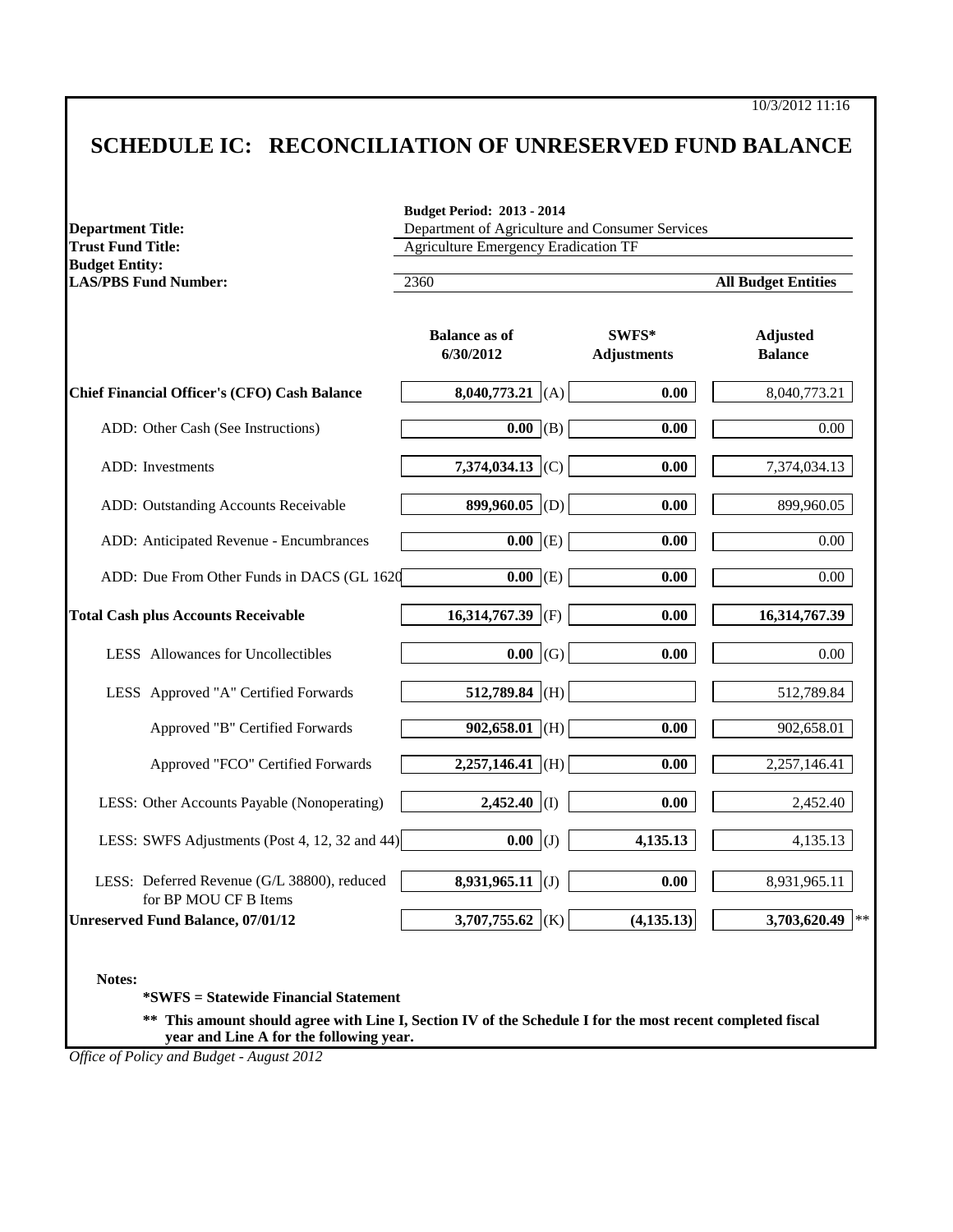### **RECONCILIATION: BEGINNING TRIAL BALANCE TO SCHEDULE I and IC**

| <b>Department Title:</b>                 | <b>Budget Period: 2013 - 2014</b><br><b>Department of Agriculture and Consumer Servic</b> |                                 |
|------------------------------------------|-------------------------------------------------------------------------------------------|---------------------------------|
| <b>Trust Fund Title:</b>                 | <b>Agriculture Emergency Eradication TF</b>                                               |                                 |
| <b>LAS/PBS Fund Number:</b>              | 2360                                                                                      |                                 |
| <b>BEGINNING TRIAL BALANCE:</b>          |                                                                                           |                                 |
|                                          | <b>Total Fund Balance Per FLAIR Trial Balance, 07/01/12</b>                               |                                 |
|                                          | Total all GLC's 5XXXX for governmental funds;                                             | 6,271,859.69                    |
|                                          | GLC 539XX for proprietary and fiduciary funds                                             |                                 |
|                                          | <b>Subtract Nonspendable Fund Balance (GLC 56XXX)</b>                                     | $0.00$ (B)                      |
|                                          | <b>Add/Subtract Statewide Financial Statement (SWFS)Adjustments:</b>                      |                                 |
|                                          | SWFS Adjustment (Post 4 - Increase Compensated Absences)                                  | $(3,426.06)$ (C)                |
|                                          | SWFS Adjustment (Post 12, Post 32, Post 44)                                               | (709.07)                        |
|                                          | <b>Add/Subtract Other Adjustment(s):</b>                                                  |                                 |
|                                          | Approved "B" Carry Forward (Encumbrances) per LAS/PBS                                     | $(902, 658.01)$ <sub>(D)</sub>  |
|                                          | Approved "C" Carry Forward Total (FCO) per LAS/PBS                                        | $(2,257,146.41)$ <sup>(D)</sup> |
|                                          | A/P not C/F-Operating Categories (42170600)                                               | $2,255.15$ (D)                  |
|                                          | Compensated Absences not C/F                                                              | 8,991.52 (D)                    |
|                                          | Reduce Unearned Revenue for CF Encumbrances - Food Safety BP                              | 499,711.64<br>(D)               |
|                                          | Reduce Unearned Revenue for CF Encumbrances - Marketing BP                                | 84,742.04<br>(D)                |
| <b>ADJUSTED BEGINNING TRIAL BALANCE:</b> |                                                                                           | 3,703,620.49 (E)                |
|                                          | UNRESERVED FUND BALANCE, SCHEDULE IC (Line I)                                             | 3,703,620.49<br>(F)             |
| <b>DIFFERENCE:</b>                       |                                                                                           | 0.00<br>$\mathrm{(G)}^*$        |
| *SHOULD EQUAL ZERO.                      |                                                                                           |                                 |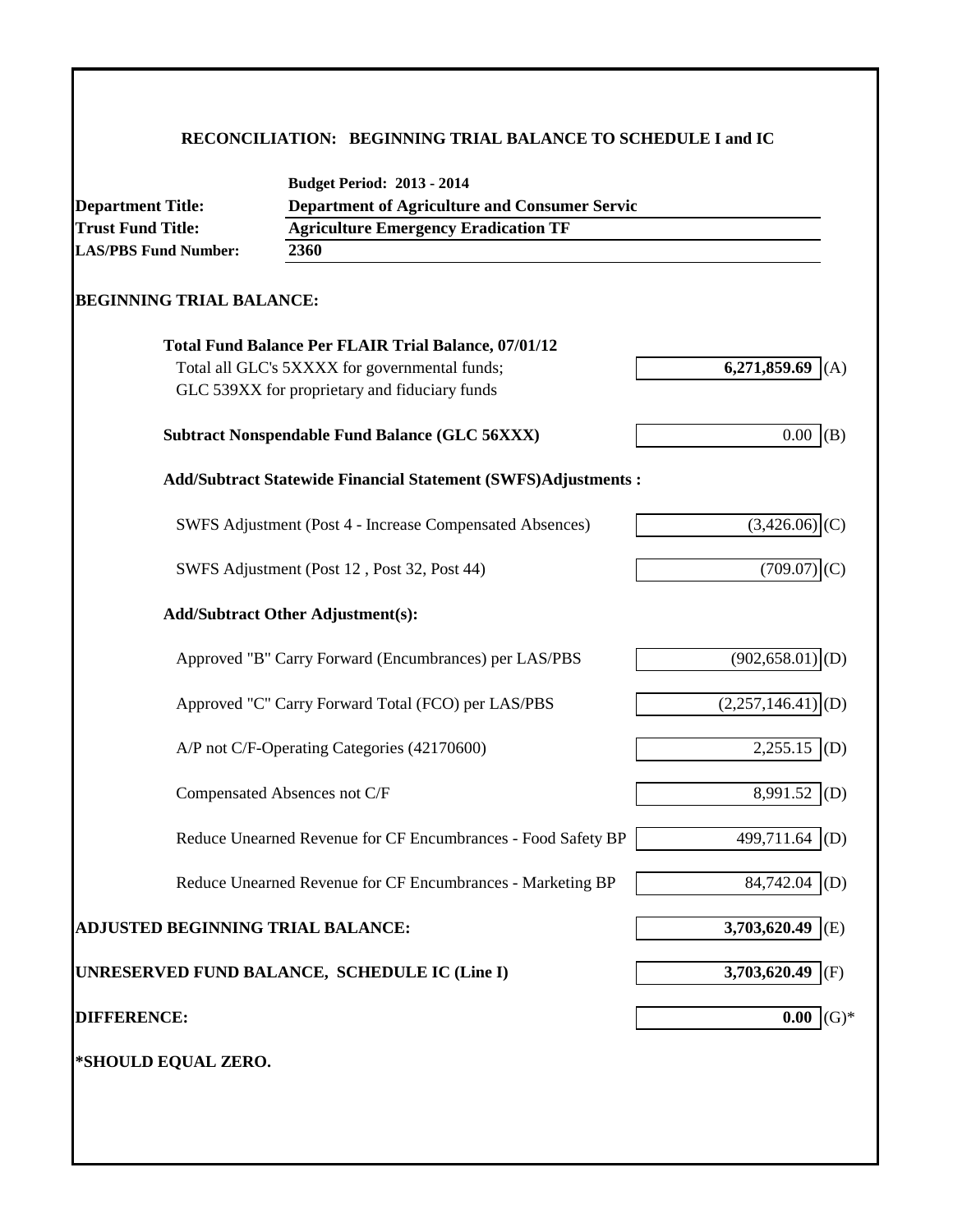## **Schedule I Narrative: Adjustments Incidental Trust Fund (2381)**

|                                                                                                | Column<br>A01 |
|------------------------------------------------------------------------------------------------|---------------|
| Reverse prior year A/P not certified forward, but included in Line A (and in Line D)           | 7,392         |
| Exclude Compensated Absences included in Line A                                                | 1,509         |
| Record the change in the Allowance for Doubtful Accounts included in Line A                    | (213, 784)    |
| Adjust Reserve for prior year FCO included in Line A                                           | (139, 346)    |
| Record September 2011 reversions of FY 10-11 appropriations                                    | 93,564        |
| Rounding                                                                                       | (7)           |
| SWFS Adjustement (Post Closing Entries 8 & 22)                                                 | 238,241       |
| TR 10's included in the Trial Balance that are not included on the Schedule I                  | (120)         |
| TR 90's included in Section I, adjusted out in the Allowance for Doubtful Accounts calculation | (2,000)       |
| Reverse prior year CF Encumbrances not reserved in prior year                                  | (272,371)     |
| <b>Total A01 Adjustments (Section III)</b>                                                     | (286,922)     |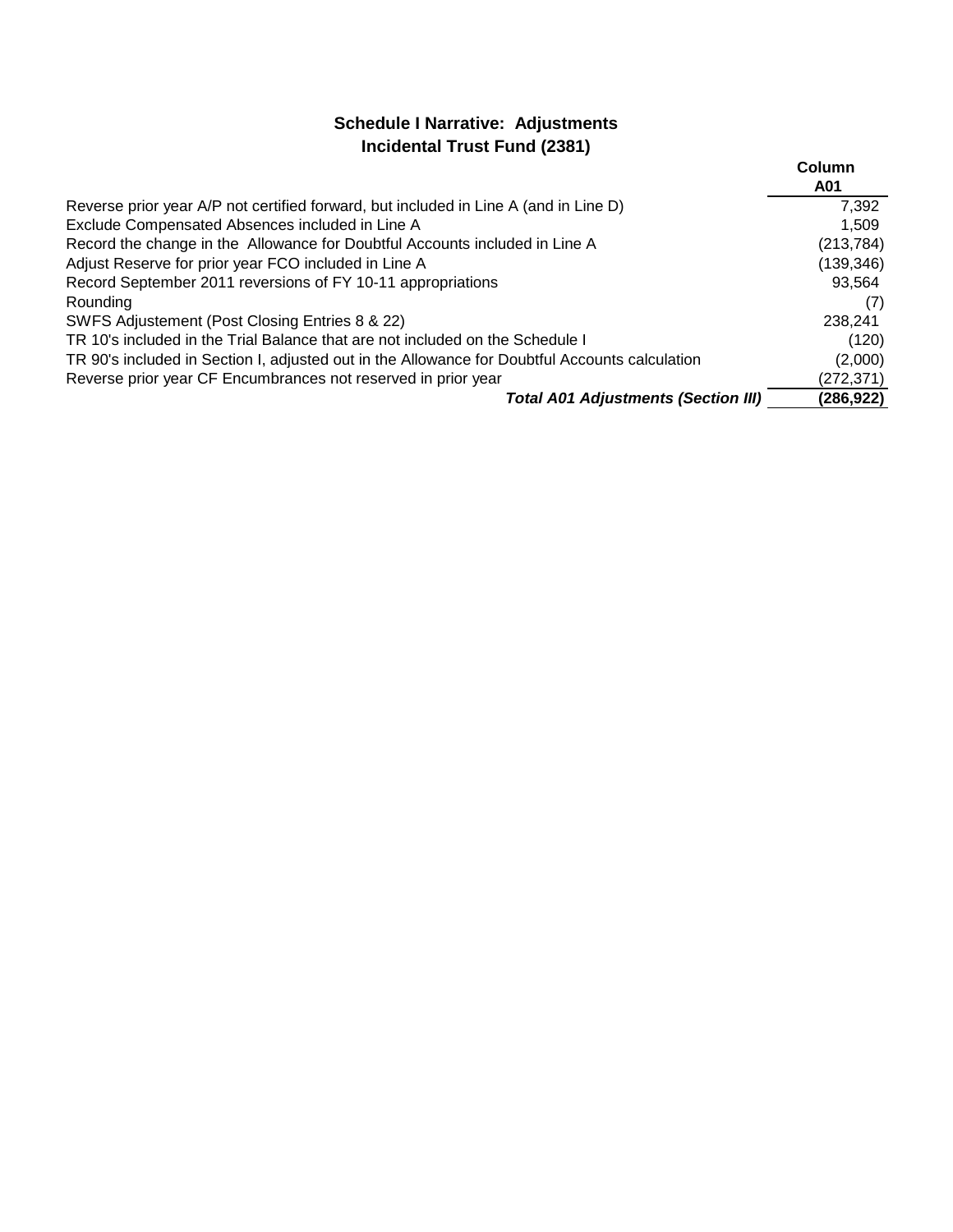**Division:** Florida Forest Service - Incidental Trust Fund

**Date:** 9/10/2012

|                                        | <b>OBJECT</b> | FY 12/13         |                                                  | FY 13/14         |                                                    |
|----------------------------------------|---------------|------------------|--------------------------------------------------|------------------|----------------------------------------------------|
| <b>OBJECT CODE DESCRIPTION</b>         | <b>CODE</b>   | <b>ESTIMATES</b> | <b>EXPLANATION</b>                               | <b>ESTIMATES</b> | <b>EXPLANATION</b>                                 |
|                                        |               |                  | Based on estimated amount of training            |                  | Based on estimated amount of training              |
| <b>Training Center</b>                 | 001023        |                  | 100,000 planned.                                 |                  | 100,000 planned.                                   |
|                                        |               |                  | Based on 3 year average and amount of            |                  | Based on 3 year average and amount of              |
|                                        | 001024        |                  | 36,000 training scheduled.                       |                  | 36,000 training scheduled.                         |
| <b>Training Center</b>                 |               |                  |                                                  |                  |                                                    |
|                                        |               |                  |                                                  |                  |                                                    |
|                                        |               |                  | Based on 3 year average with a small             |                  | Based on 3 year average with a small               |
| Camping                                | 001068        |                  | 490,000 decrease on last year's revenue.         |                  | 490,000 decrease on last year's revenue.           |
| Motorcycle Permit                      | 001069        |                  | 340,000 Based on 3 year average.                 |                  | 340,000 Based on 3 year average.                   |
| Presuppression - F.L. Plowing          | 001070        |                  | 130,000 Based on 3 year average.                 |                  | 130,000 Based on 3 year average.                   |
|                                        |               |                  | Based on historical revenues and                 |                  | Based on historical revenues and                   |
| <b>Fire Suppression</b>                | 001071        |                  | 175,000 anticipated collections.                 |                  | 175,000 anticipated collections.                   |
|                                        |               |                  |                                                  |                  | Based on 3 year average and a small                |
| <b>Prescribed Burning Assistance</b>   | 001075        |                  | 125,000 Based on 3 year average.                 |                  | 125,000 decrease on new contracts.                 |
| <b>Hunt Camp Permits</b>               | 001102        |                  | 32,000 Based on prior year revenues.             |                  | 32,000 Based on prior year revenues.               |
| Entrance                               | 001123        |                  | 130,000 Based on 3 year average.                 |                  | 130,000 Based on 3 year average.                   |
| <b>Commerical Permit</b>               | 001125        |                  | 4,000 Based on prior year revenues.              |                  | 4,000 Based on prior year revenues.                |
|                                        |               |                  |                                                  |                  |                                                    |
| Sale of Surplus Property               | 004003        |                  | 300,000 Based on expected sales of equipment.    |                  | 300,000 Based on expected sales of equipment.      |
| Sale of Surplus Property - Non-DMS     | 004007        |                  | 0 None anticipated.                              |                  | 0 None anticipated.                                |
|                                        |               |                  | Based on interest revenue trends over            |                  | Based on interest revenue trends over              |
|                                        |               |                  | the past three fiscal years and current          |                  | the past three fiscal years and current            |
| Interest                               | 005000        |                  | 150,000 cash balance.                            |                  | 140,000 cash balance.                              |
| Fuelwood                               | 009002        |                  | 4,000 Based on 3 year average.                   |                  | 4,000 Based on 3 year average.                     |
|                                        |               |                  |                                                  |                  |                                                    |
| <b>Timber Sales</b>                    | 009005        |                  | 6,400,000 Based on Market and Forest Conditions. |                  | 6,400,000 Based on Market and Forest Conditions.   |
|                                        |               |                  |                                                  |                  |                                                    |
| Sale from Non-DOF Lands                | 009006        |                  | 250,000 Based on Market and Forest Conditions.   |                  | 250,000 Based on Market and Forest Conditions.     |
| Grazing                                | 009007        |                  | 135,000 Based on 3 year average.                 |                  | 135,000 Based on 3 year average.                   |
|                                        |               |                  |                                                  |                  |                                                    |
| Misc - State Forests                   | 009010        |                  | 310,000 Based on Market and Forest Conditions.   |                  | 310,000 Based on Market and Forest Conditions.     |
| <b>Apiary Charges</b>                  | 009012        |                  | 12,000 Based on 3 year average.                  |                  | 12,000 Based on 3 year average.                    |
|                                        |               |                  | Based on Market and Nursery                      |                  | Based on Market and Nursery                        |
|                                        | 009021        |                  | 264,000 Conditions.                              |                  |                                                    |
| Seedlings - Bare Root                  |               |                  | Based on Market and Nursery                      |                  | 265,000 Conditions.<br>Based on Market and Nursery |
|                                        |               |                  |                                                  |                  |                                                    |
| Seed Receipts                          | 009024        |                  | 25,000 Conditions.                               |                  | 25,000 Conditions.                                 |
|                                        |               |                  | Based on Market and Nursery                      |                  | Based on Market and Nursery                        |
| Seedlings - State Agencies             | 009025        |                  | 75,000 Conditions.                               |                  | 75,000 Conditions.                                 |
|                                        |               |                  | Based on Market and Nursery                      |                  | <b>Based on Market and Nursery</b>                 |
| Seedlings - Tublings                   | 009026        |                  | 500,000 Conditions.                              |                  | 500,000 Conditions.                                |
|                                        |               |                  | Based on Market and Nursery                      |                  | Based on Market and Nursery                        |
| Sale of Green Pine Cones               | 009027        |                  | 20,000 Conditions.                               |                  | 20,000 Conditions.                                 |
|                                        |               |                  | Based on Market and Nursery                      |                  | Based on Market and Nursery                        |
| Sale of Dry Pine Cones                 | 009028        |                  | 20,000 Conditions.                               |                  | 20,000 Conditions.                                 |
| <b>Wiregrass Seedlings Program</b>     | 009029        |                  | 0 None anticipated.                              |                  | 0 None anticipated.                                |
| Suwannee River Mgmt District           |               |                  | Based on agreement amount and                    |                  | Based on agreement amount and                      |
| Agreement                              | 009031        |                  | 145,000 number of acres.                         |                  | 145,000 number of acres.                           |
|                                        |               |                  |                                                  |                  |                                                    |
| Agreements - Misc State Lands          | 009041        |                  | 95,000 Based on terms of Cecil Field agreement.  |                  | 95,000 Based on terms of Cecil Field agreement.    |
| Sale of Goods/Services to Other State  |               |                  |                                                  |                  |                                                    |
| Agencies                               | 010300        |                  | 0 None anticipated.                              |                  | 0 None anticipated.                                |
| <b>Dontations - Private Sources</b>    | 011005        |                  | 0 None anticipated.                              |                  | 0 None anticipated.                                |
| Service Fee - Returned Check           | 012009        |                  | 500 Based on prior year revenues.                |                  | 500 Based on prior year revenues.                  |
| Transferd from DEM - Federal Disaster  |               |                  |                                                  |                  |                                                    |
| Assistance                             | 015104        |                  | 200,000 Based on damages from TS Debbie          |                  | 0 None anticipated.                                |
|                                        |               |                  | Based on anticipated OHV titling fees            |                  | Based on anticipated OHV titling fees              |
| Transfers from DHSMV - OHV Titling     | 015126        |                  | 525,840 from DHSMV.                              |                  | 542,614 from DHSMV.                                |
| Refunds - Prior Year Expenditures      | 018001        |                  | 60,000 Based on prior year revenues.             |                  | 60,000 Based on prior year revenues.               |
| Refunds Misc.                          | 018003        |                  | 90,000 Based on prior year revenues.             |                  | 90,000 Based on prior year revenues.               |
|                                        |               |                  | Based on historical revenues,                    |                  | Based on historical revenues,                      |
| Reimb - Fire Suppression Assistance to |               |                  | anticipated collections and weather              |                  | anticipated collections and weather                |
| Other States                           | 018021        |                  | 1,500,000 conditions.                            |                  | 1,500,000 conditions.                              |
| <b>House Rental</b>                    | 021003        |                  | 9,000 Based on prior year revenues.              |                  | 9,000 Based on prior year revenues.                |
| <b>Attachment Rental</b>               | 021004        |                  | 5,200 Based on 3 year average.                   |                  | 5,200 Based on 3 year average.                     |
| <b>Stable Rental</b>                   | 021007        |                  | 35,000 Based on 3 year average.                  |                  |                                                    |
|                                        |               |                  |                                                  |                  | 35,000 Based on 3 year average.                    |
| Kitchen/Pavillion Rental               | 021008        |                  | 12,000 Based on 3 year average.                  |                  | 12,000 Based on 3 year average.                    |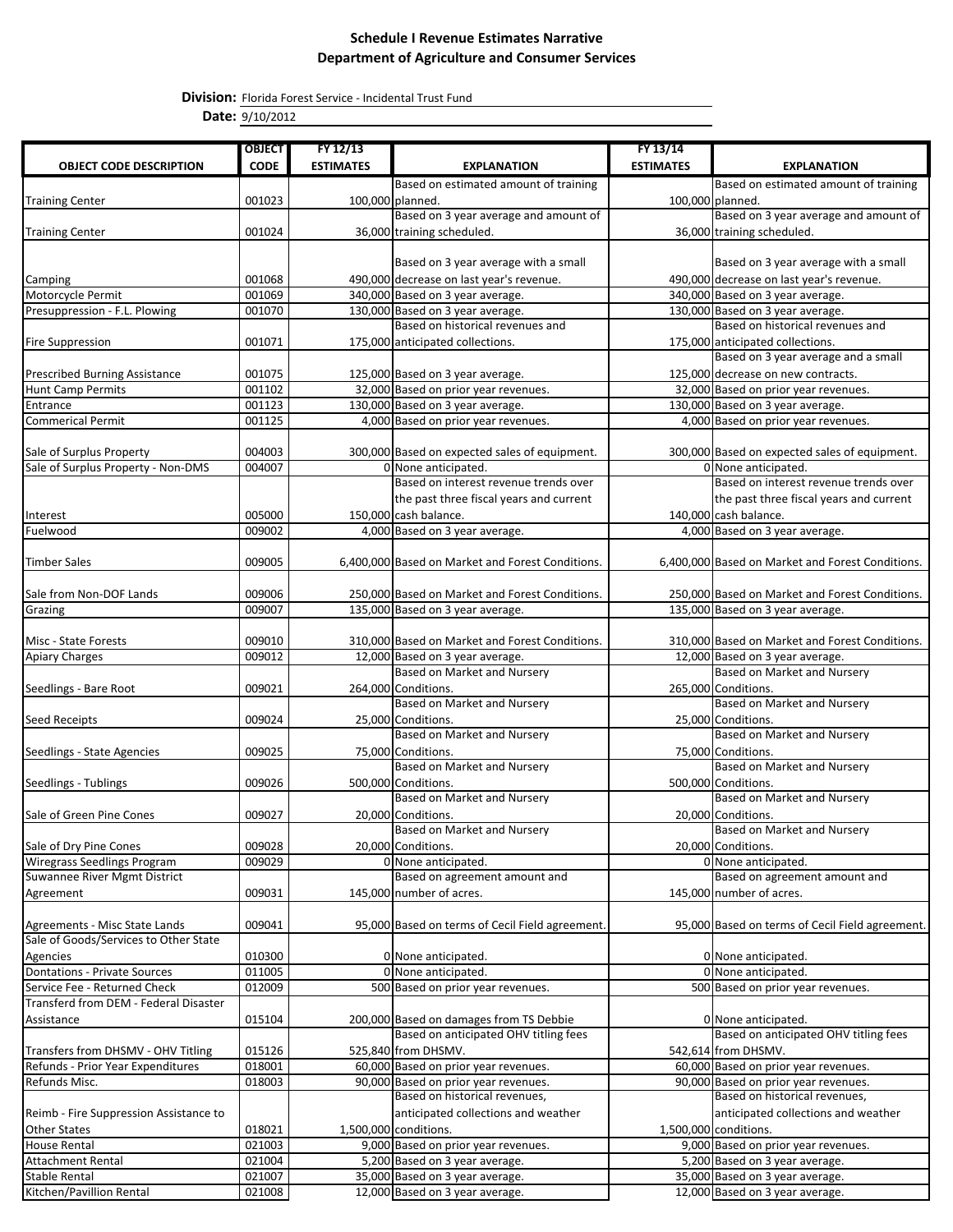**Division:** Florida Forest Service - Incidental Trust Fund

**Date:** 9/10/2012

|                                          | <b>OBJECT</b> | FY 12/13         |                                               | FY 13/14         |                                               |
|------------------------------------------|---------------|------------------|-----------------------------------------------|------------------|-----------------------------------------------|
| <b>OBJECT CODE DESCRIPTION</b>           | <b>CODE</b>   | <b>ESTIMATES</b> | <b>EXPLANATION</b>                            | <b>ESTIMATES</b> | <b>EXPLANATION</b>                            |
|                                          |               |                  |                                               |                  |                                               |
| Leases - Oil & Gas - Jay                 | 021010        |                  | 5,000 Based on prior year revenues.           |                  | 5,000 Based on prior year revenues.           |
|                                          |               |                  | None anticipated. PY was one-time             |                  |                                               |
| Leases - Oil & Gas - BRSF                | 021020        |                  | 0 contract.                                   |                  | 0 None anticipated.                           |
|                                          |               |                  | Based on half of the revenues received        |                  | Based on half of the revenues received        |
| <b>Equipment Rental</b>                  | 021035        |                  | 600 last year which it was higher than usual. |                  | 600 last year which it was higher than usual. |
| State Sales Taxes - 6%                   | 025010        |                  | 65,000 Based on 3 year average.               |                  | 65,000 Based on 3 year average.               |
| <b>Discretionary County Sales Surtax</b> | 025050        |                  | 5,000 Based on 3 year average.                |                  | 5,000 Based on 3 year average.                |
| Discretionary Sales Surtax - Tourist     |               |                  |                                               |                  |                                               |
| Development/Bed Tax                      | 025060        |                  | 10,000 Based on prior year revenue.           |                  | 10,000 Based on prior year revenue.           |
|                                          |               |                  | Based on the amount of acreage                |                  | Based on the amount of acreage                |
| <b>Fire Control Assessments</b>          | 026010        |                  | 860,000 assessed to the counties.             |                  | 860,000 assessed to the counties.             |
|                                          |               |                  | Based on historical revenues and              |                  | Based on historical revenues and              |
| <b>Forest Project Assessments</b>        | 026020        |                  | 100,000 expected conditions.                  |                  | 100,000 expected conditions.                  |
|                                          |               |                  | Based on historical revenues and              |                  | Based on historical revenues and              |
| <b>Security Deposits</b>                 | 027000        |                  | 550,000 expected conditions.                  |                  | 550,000 expected conditions.                  |
|                                          |               |                  |                                               |                  |                                               |
|                                          | <b>Total</b>  | 14,300,140       | Total                                         | 14,107,914       |                                               |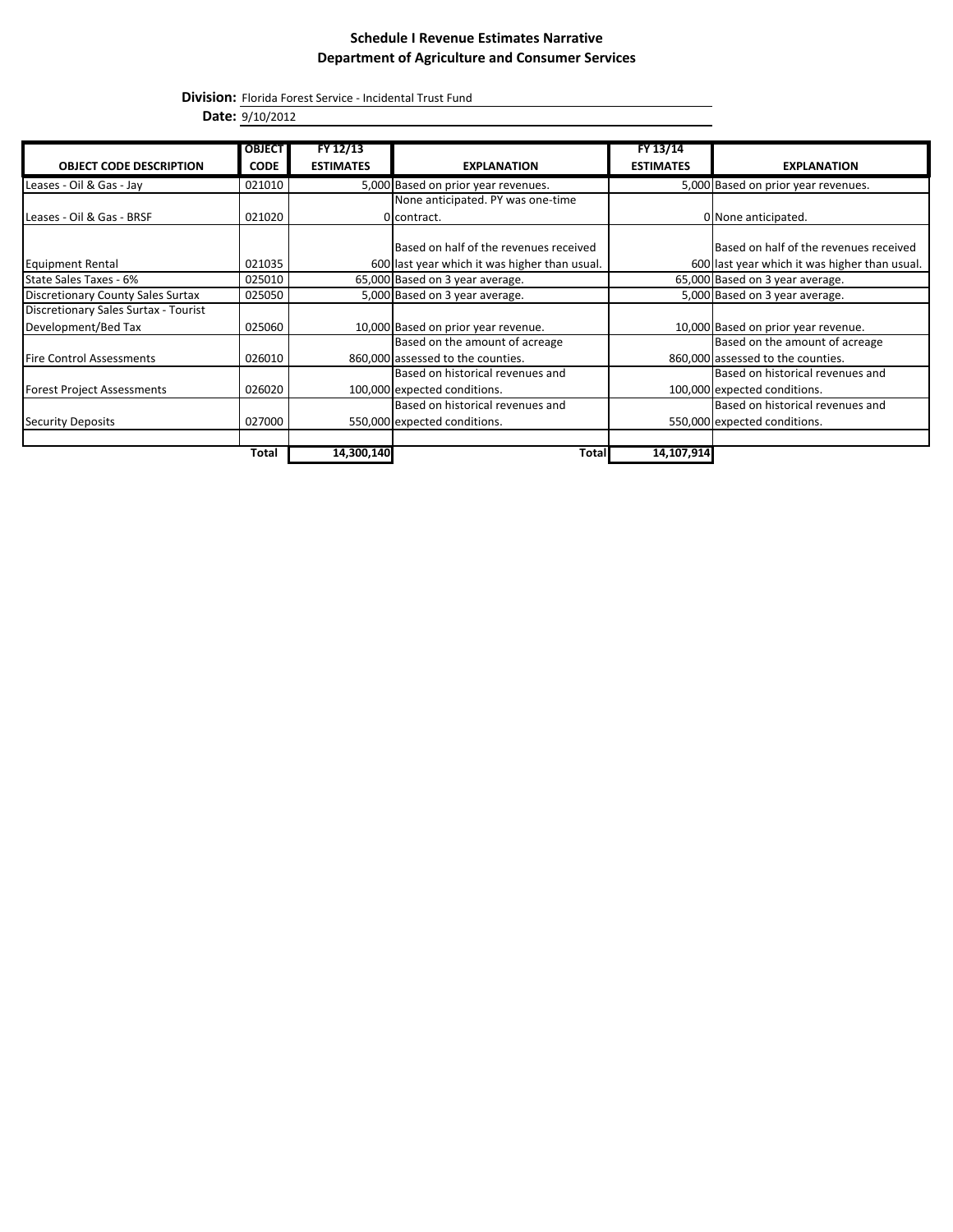### DEPARTMENT OF AGRICULTURE AND CONSUMER SERVICES 5% TRUST FUND RESERVE CALCULATION

# **INCIDENTAL TRUST FUND**

| <b>Total Revenues for Fiscal Year:</b>                                                             | 14,300,140  |
|----------------------------------------------------------------------------------------------------|-------------|
| Less Reimbursement for Fire Suppression Assistance FEMA<br>Less Settlement with US Forest Services | (200,000)   |
| Less Fire Suppression Assistance from other States                                                 | (1,500,000) |
| <b>Less Secutiy Deposits</b>                                                                       | (550,000)   |
| Less Operating Transfer to DMS STW Contract: (Category 107040)                                     | (36, 527)   |
| Less Operating Transfer to DMS Risk Insurance: (Category 103241)                                   | (850, 239)  |
| Less Non-Operating Transfer to Administrative TF:                                                  | (576, 631)  |
| Less Non-Operating Transfer to AGMIC                                                               | (636, 175)  |
| Less Refund Non-State Revenues                                                                     | (550,000)   |
| Less Service Charge to Generl Revenue:                                                             | (447, 772)  |
| Less Payment of Sales Tax                                                                          | (80,000)    |
| Less Non-Operating Transfer Feasibility Assessments / Timber Sales                                 | (250,000)   |
| Less Non-Operating Transfer to DFS/Assessments on Investments:                                     | (7,697)     |
| Total Revenue Subject to 5% Reserve Calculation                                                    | 8,615,099   |
| Multiplied by 5%                                                                                   | 5.00%       |
| Total 5% Reserve                                                                                   | 430,755     |

NOT HOLDING 5% RESERVE DUE TO THE STATUS OF THE TRUST FUND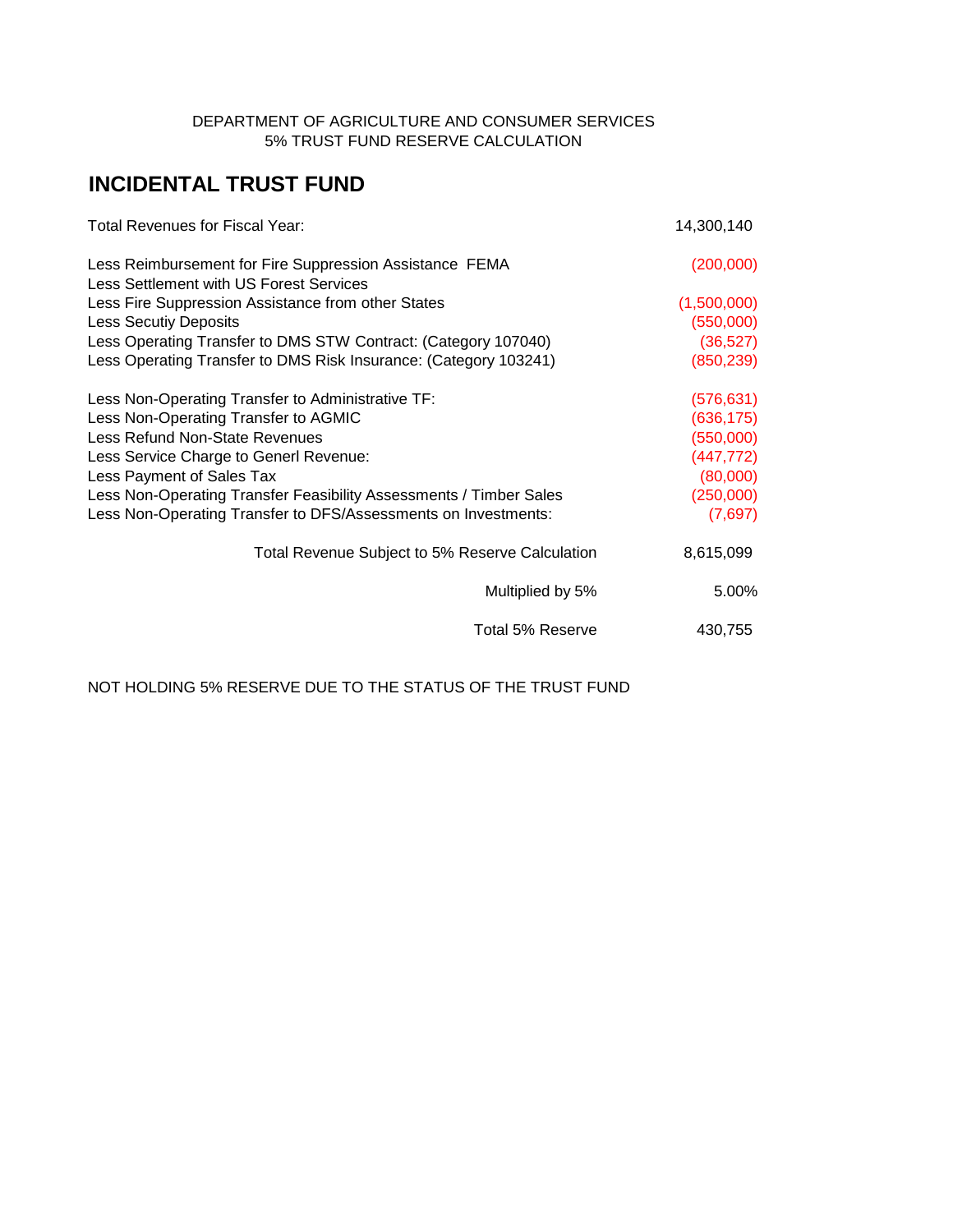### **Executive Office of the Governor Inter-Agency Transfers Reported on Schedule I**

#### **Agency Name Department of Agriculture & Consumer Services**

List all transfers totaling \$100,000 or more. Provide the applicable agency name and fund number, the transfer category used, and the amount of the transfer for each of the fiscal years indicated, as well as the name and phone number of the person at the other agency who confirmed the amount of the transfer. If transferred in/out to the General Revenue Fund, do not include on this form; however, on Schedule I be sure to include "To GR" or "From GR" in the description field.

| <b>Fund Name and Number:</b>                                                                          | Incidental TF (2381)        |                          |                          |                          |                            |
|-------------------------------------------------------------------------------------------------------|-----------------------------|--------------------------|--------------------------|--------------------------|----------------------------|
| <b>Transfers In</b><br>(Provide Agency and Fund Number Received From)                                 | <b>Transfer</b><br>Category | Amount<br>FY 11-12 (A01) | Amount<br>FY 12-13 (A02) | Amount<br>FY 13-14 (A03) | <b>Confirmed By</b>        |
| DMS 2510 - Operating TF (Vehicle Auction Sales)                                                       | 002900                      | \$279,815                | \$300,000                | \$300,000                | Ronda Pearson 922-5653     |
| DHSMV 2488 - Clearing Fund - No Sch I (Off Highway Vehicle Titling Fe 001520                          |                             | \$543,366                | \$525,840                | \$542,614                | Laura Bruce 617-3150       |
| DEM 2750 - FEMA Grants, US Contributions TF (Forestry - TS Debby)                                     | 001510                      | \$0                      | \$150,000                | \$0                      | Sherie Carrington 922-1620 |
| <b>Transfers Out (Operating and Non-Operating)</b><br>(Provide Agency and Fund Number Transferred To) | <b>Transfer</b><br>Category |                          |                          |                          |                            |
|                                                                                                       |                             |                          |                          |                          |                            |
|                                                                                                       |                             |                          |                          |                          |                            |
|                                                                                                       |                             |                          |                          |                          |                            |

*Office of Policy and Budget - July 2012*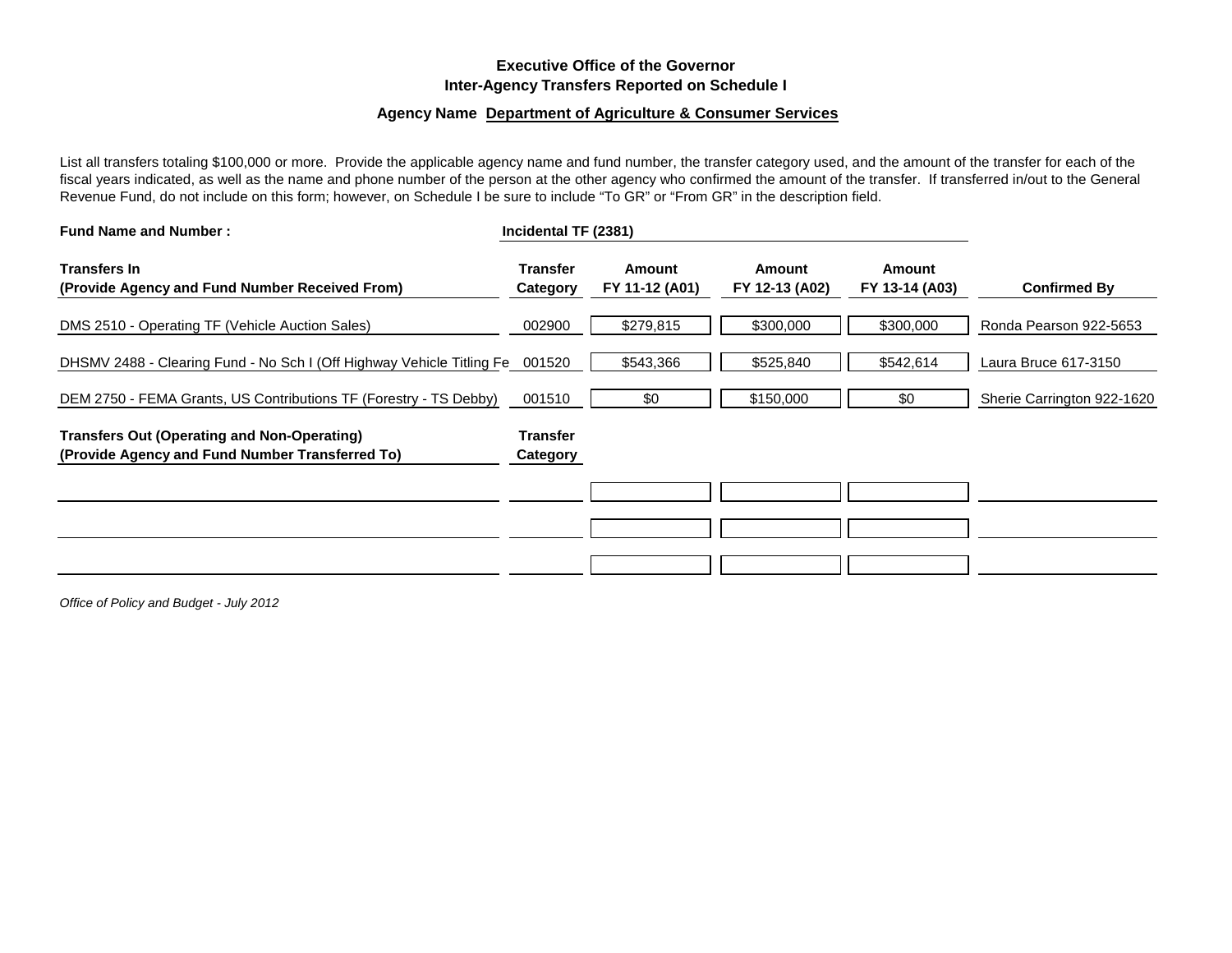# **SCHEDULE IC: RECONCILIATION OF UNRESERVED FUND BALANCE**

| <b>Department Title:</b>                            | <b>Budget Period: 2013 - 2014</b><br>Department of Agriculture and Consumer Services |               |                                   |  |  |
|-----------------------------------------------------|--------------------------------------------------------------------------------------|---------------|-----------------------------------|--|--|
| <b>Trust Fund Title:</b>                            | <b>Incidental TF</b>                                                                 |               |                                   |  |  |
| <b>Budget Entity:</b>                               | 42110101 and 42110200                                                                |               |                                   |  |  |
| <b>LAS/PBS Fund Number:</b>                         | 2381                                                                                 |               |                                   |  |  |
|                                                     | <b>Balance as of</b><br>6/30/2012                                                    |               | <b>Adjusted</b><br><b>Balance</b> |  |  |
| <b>Chief Financial Officer's (CFO) Cash Balance</b> | 309,985.10                                                                           |               | 309,985.10                        |  |  |
| ADD: Other Cash (See Instructions)                  | 475.00                                                                               |               | 475.00                            |  |  |
| ADD: Investments                                    | 5,912,971.68                                                                         |               | 5,912,971.68                      |  |  |
| ADD: Outstanding Accounts Receivable                | 526,848.96                                                                           |               | 526,848.96                        |  |  |
| ADD: Due From Other Funds (GL 16200)                | 0.00                                                                                 |               | 0.00                              |  |  |
| <b>Total Cash plus Accounts Receivable</b>          | 6,750,280.74                                                                         | 0.00          | 6,750,280.74                      |  |  |
| LESS Allowances for Uncollectibles                  | 347,812.51                                                                           |               | 347,812.51                        |  |  |
| LESS Approved "A" Certified Forwards                | 176,369.65                                                                           |               | 176,369.65                        |  |  |
| Approved "B" Certified Forwards                     | 150,408.30                                                                           |               | 150,408.30                        |  |  |
| Approved "FCO" Certified Forwards                   | 122,914.57                                                                           |               | 122,914.57                        |  |  |
| LESS: Other Accounts Payable (Nonoperating)         | 984,094.90                                                                           |               | 984,094.90                        |  |  |
| LESS: Due to Other Funds (GL 35200)                 | 0.00                                                                                 |               | $0.00\,$                          |  |  |
| LESS: SWFS Adjustments (Post 13, Post 18 & Pos      | 0.00                                                                                 | (238, 240.69) | (238, 240.69)                     |  |  |
| <b>Unreserved Fund Balance, 07/01/12</b>            | 4,968,680.81                                                                         | 238,240.69    | $\ast$<br>5,206,921.50            |  |  |

**\*\* This amount should agree with Line I, Section IV of the Schedule I for the most recent completed fiscal year and Line A for the following year.**

*Office of Policy and Budget - August 2012*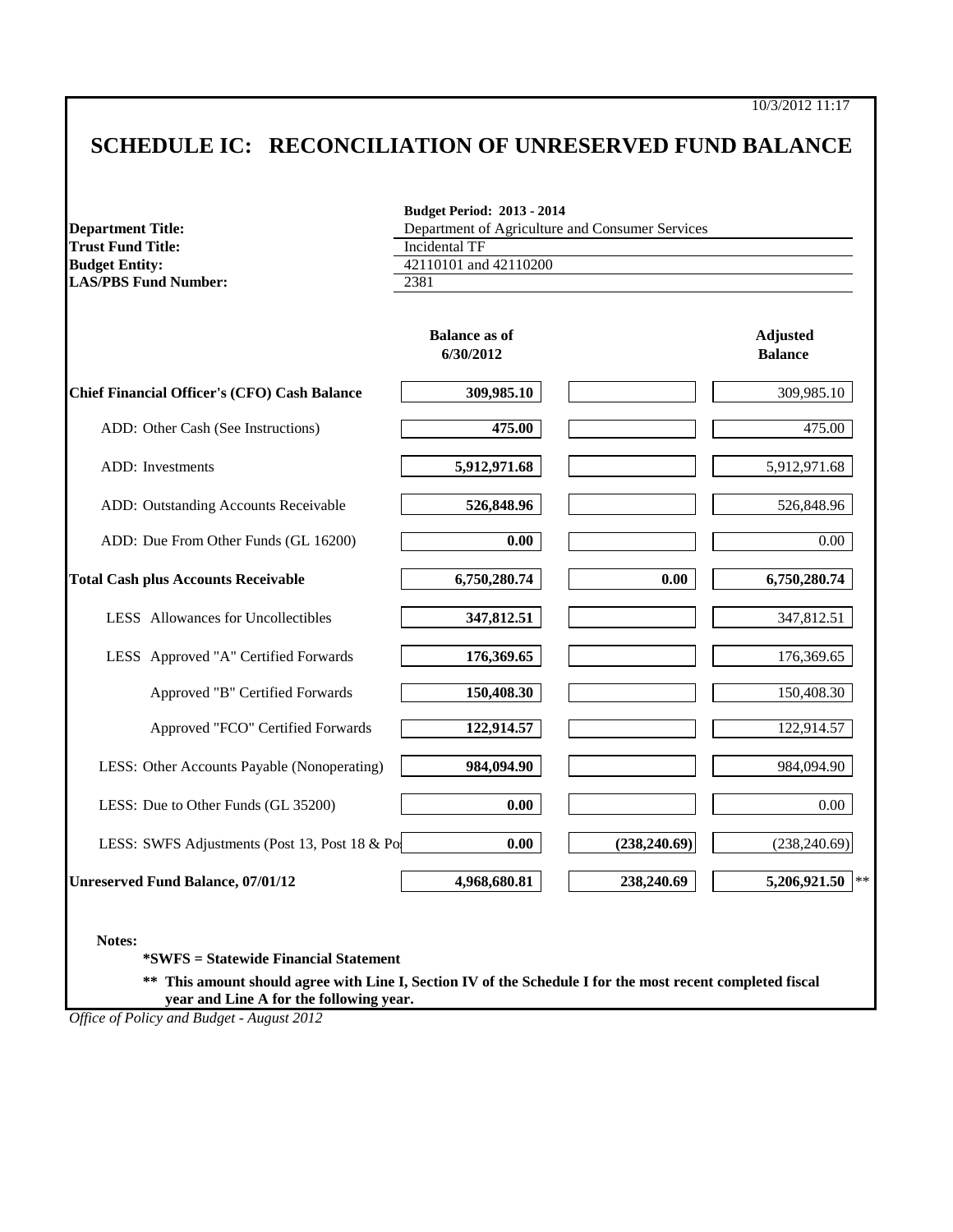### **RECONCILIATION: BEGINNING TRIAL BALANCE TO SCHEDULE I and IC**

| <b>Department Title:</b>                 | <b>Budget Period: 2013 - 2014</b><br><b>Department of Agriculture and Consumer Services</b> |                                 |
|------------------------------------------|---------------------------------------------------------------------------------------------|---------------------------------|
| <b>Trust Fund Title:</b>                 | <b>Incidental Trust Fund</b>                                                                |                                 |
| <b>LAS/PBS Fund Number:</b>              | 2381                                                                                        |                                 |
|                                          |                                                                                             |                                 |
| <b>BEGINNING TRIAL BALANCE:</b>          |                                                                                             |                                 |
|                                          | <b>Total Fund Balance Per FLAIR Trial Balance, 07/01/12</b>                                 |                                 |
|                                          | Total all GLC's 5XXXX for governmental funds;                                               | 6,366,759.73<br>(A)             |
|                                          | GLC 539XX for proprietary and fiduciary funds                                               |                                 |
|                                          | <b>Subtract Nonspendable Fund Balance (GLC 56XXX)</b>                                       | $(1,128,920.74)$ <sup>(B)</sup> |
|                                          | Add/Subtract Statewide Financial Statement (SWFS)Adjustments :                              |                                 |
|                                          |                                                                                             | 0.00<br>(C)                     |
|                                          | SWFS Adjustment (Post 13, Post 18 & Post 33)                                                | 238,240.69<br>(C)               |
|                                          | <b>Add/Subtract Other Adjustment(s):</b>                                                    |                                 |
|                                          | Approved "B" Carry Forward (Encumbrances) per LAS/PBS                                       | $(150, 408.30)$ <sub>(D)</sub>  |
|                                          | Approved "C" Carry Forward Total (FCO) per LAS/PBS                                          | $(122, 914.57)$ <sub>(D)</sub>  |
|                                          | A/P not C/F-Operating Categories                                                            | $791.16$ (D)                    |
|                                          | Compensated Absences not C/F                                                                | 3,373.53<br>(D)                 |
|                                          | <b>OPB</b> Adjustment to CF Request                                                         | (D)<br>0.00                     |
|                                          |                                                                                             | (D)                             |
| <b>ADJUSTED BEGINNING TRIAL BALANCE:</b> |                                                                                             | 5,206,921.50 (E)                |
|                                          | UNRESERVED FUND BALANCE, SCHEDULE IC (Line I)                                               | 5,206,921.50 (F)                |
| <b>DIFFERENCE:</b>                       |                                                                                             | $(G)*$<br>0.00                  |
| *SHOULD EQUAL ZERO.                      |                                                                                             |                                 |
|                                          |                                                                                             |                                 |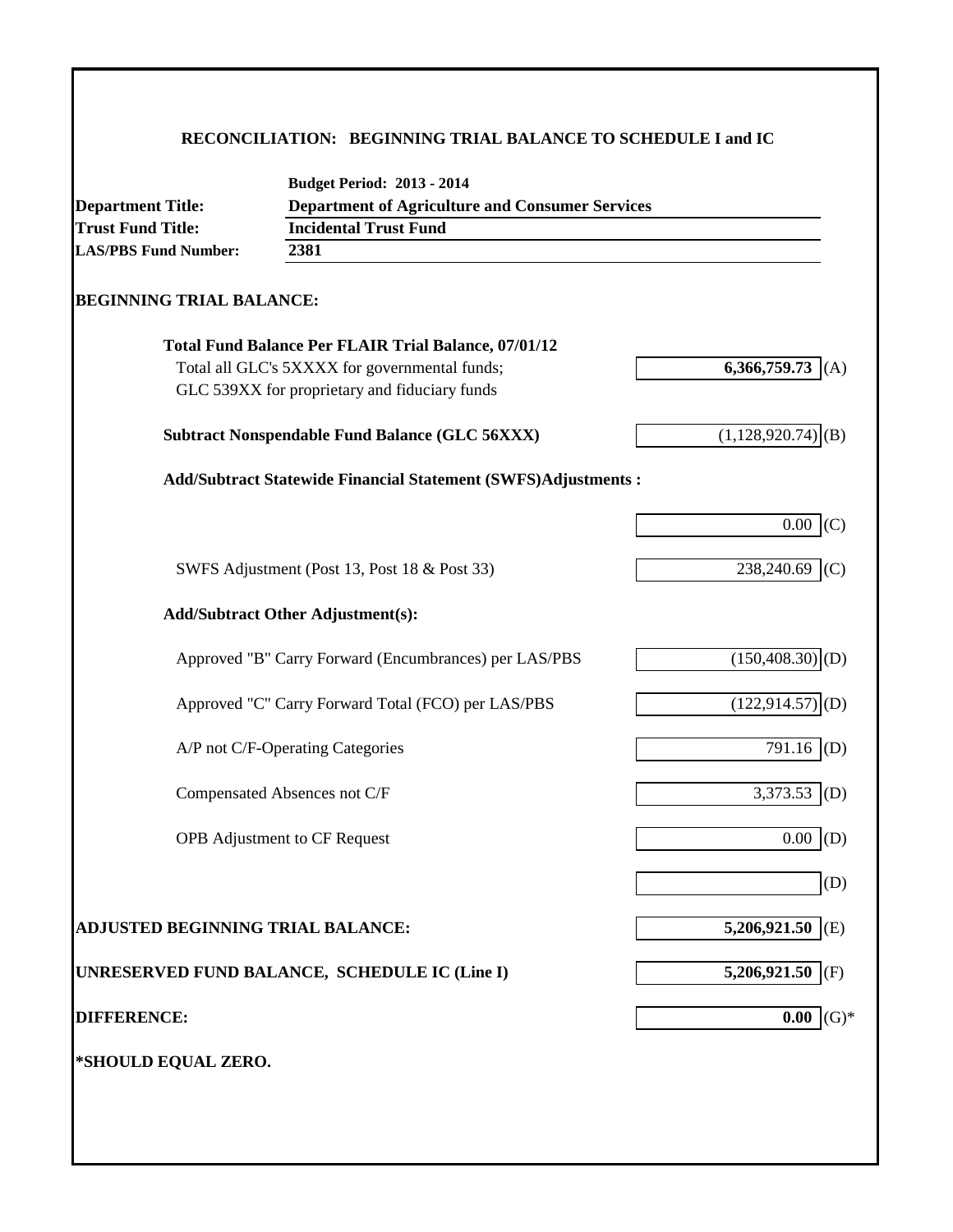### **Schedule I Narrative: Adjustments Market Trade Show Trust Fund**

|                                            | Column<br>A01 |
|--------------------------------------------|---------------|
|                                            |               |
| <b>Total A01 Adjustments (Section III)</b> |               |

Rounding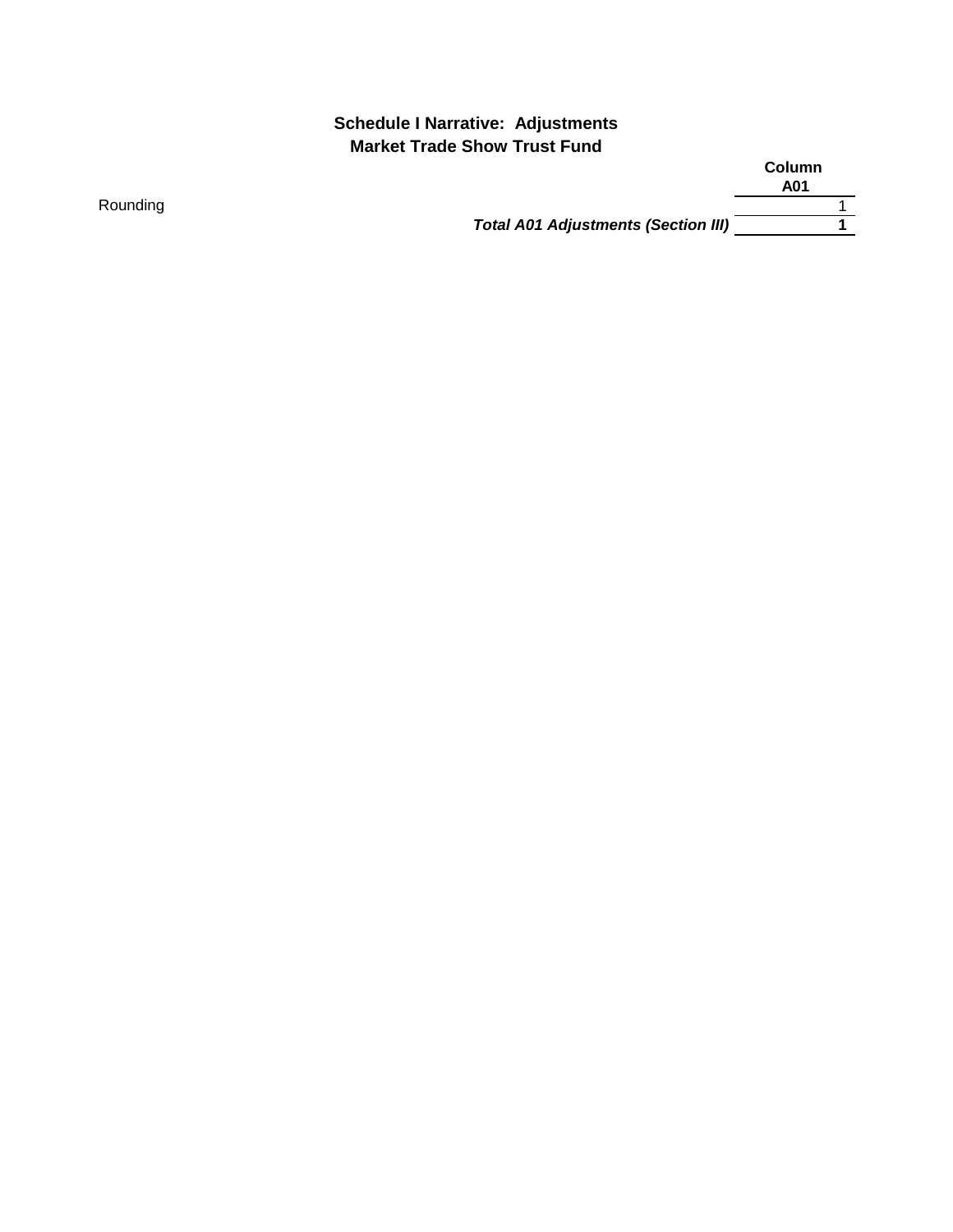#### **Schedule I Revenue Estimates Narrative Department of Agriculture and Consumer Services**

**Division:** Marketing - Market Trade Show Trust Fund

**Date:** 9/10/2012

|                                | <b>OBJECT</b> | FY 12/13         |                                         | FY 13/14         |                                         |
|--------------------------------|---------------|------------------|-----------------------------------------|------------------|-----------------------------------------|
| <b>OBJECT CODE DESCRIPTION</b> | <b>CODE</b>   | <b>ESTIMATES</b> | <b>EXPLANATION</b>                      | <b>ESTIMATES</b> | <b>EXPLANATION</b>                      |
|                                |               |                  | Based on interest revenue trends over   |                  | Based on interest revenue trends over   |
|                                |               |                  | the past three fiscal years and current |                  | the past three fiscal years and current |
| Interest                       | 005000        |                  | 23,000 cash balance.                    |                  | 23,000 cash balance.                    |
| Reimb - Market Trade Shows and |               |                  | Based on 3 year average and upward      |                  | Estimates based on anticipated increase |
| Promotions                     | 018070        |                  | 165,000 trend over past 3 years.        |                  | 198,000 in trade show booth costs       |
|                                |               |                  |                                         |                  |                                         |
|                                | Total         | 188,000          | Total                                   | 221,000          |                                         |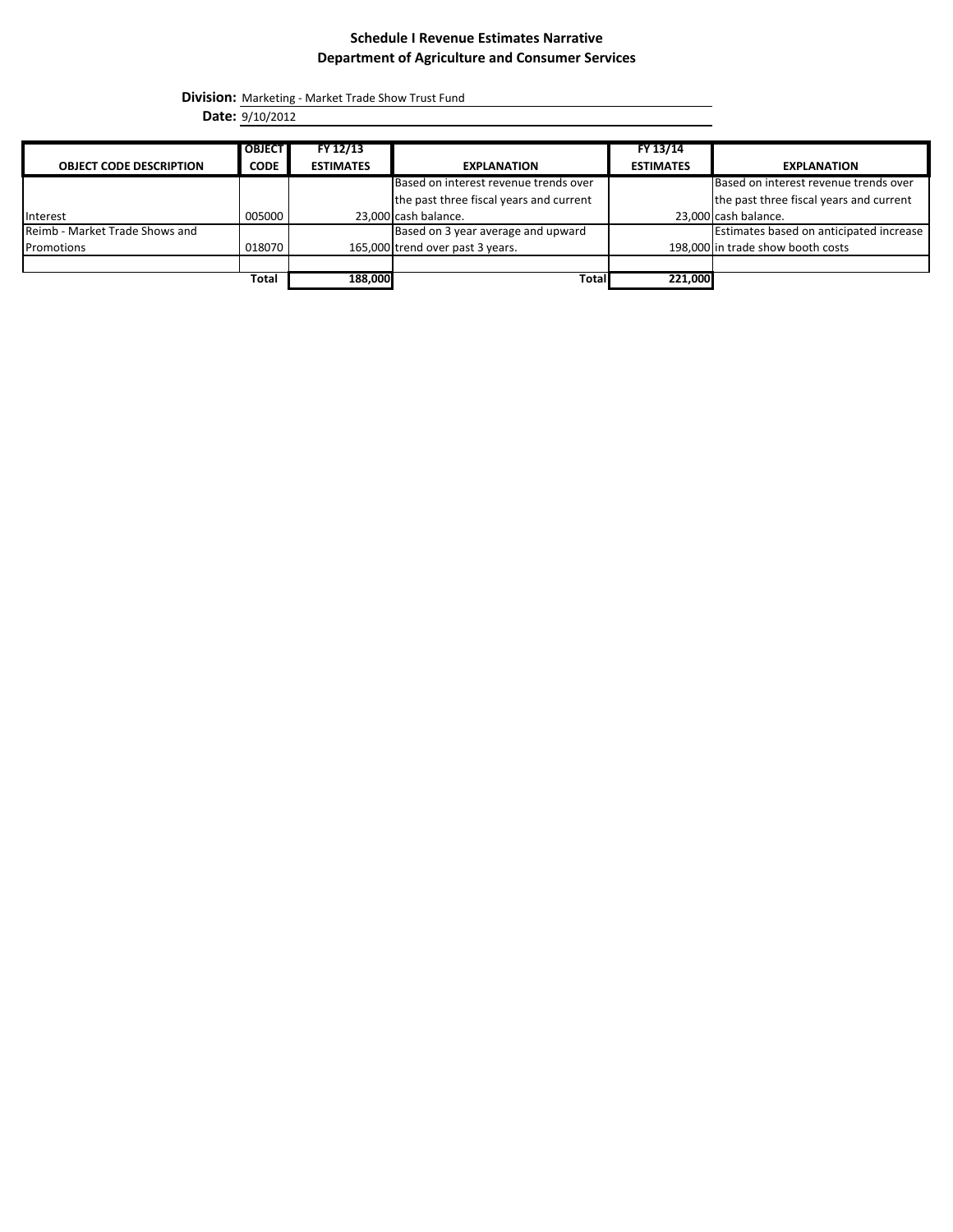#### DEPARTMENT OF AGRICULTURE AND CONSUMER SERVICES 5% TRUST FUND RESERVE CALCULATION

# **MARKET TRADE SHOW TRUST FUND**

| Total Revenues for Fiscal Year:                                                                                                                                  | 188,000  |
|------------------------------------------------------------------------------------------------------------------------------------------------------------------|----------|
| Less Operating Transfer to DMS STW Contract: (Category 107040)<br>Less Operating Transfer to DMS Risk Insurance: (Category 103241)<br>Less Refund State Revenues | 0        |
| Less Assessment on Investments                                                                                                                                   | (1, 150) |
| Less Service Charge to Generl Revenue:                                                                                                                           | (920)    |
| Total Revenue Subject to 5% Reserve Calculation                                                                                                                  | 185,930  |
| Multiplied by 5%                                                                                                                                                 | 5.00%    |
| Total 5% Reserve                                                                                                                                                 | 9.297    |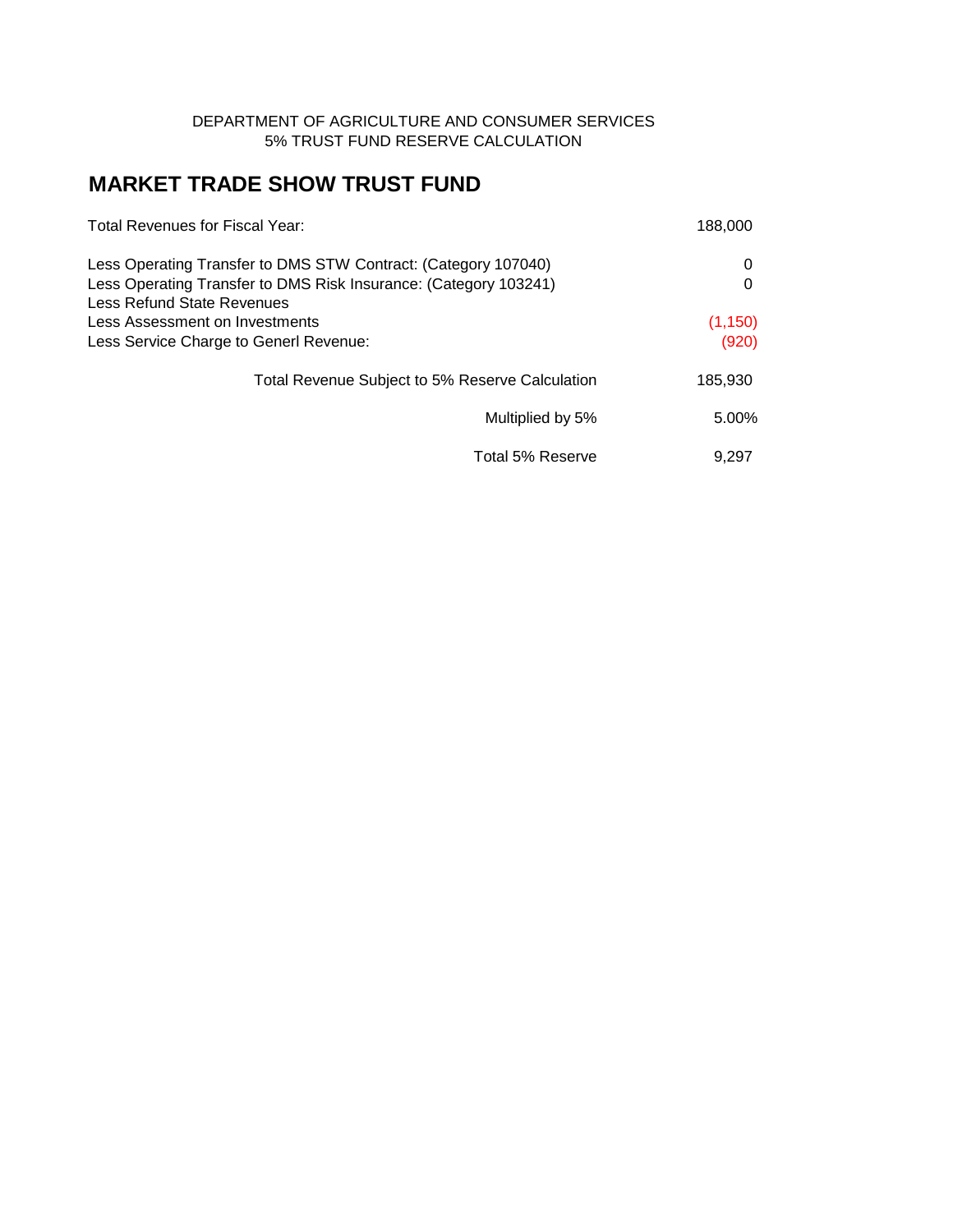10/3/2012 11:20

# **SCHEDULE IC: RECONCILIATION OF UNRESERVED FUND BALANCE**

| <b>Department Title:</b><br><b>Trust Fund Title:</b>                                                                                                                                                                           | Department of Agriculture and Consumer Services<br><b>Market Trade Show TF</b> |                             |                                   |  |  |
|--------------------------------------------------------------------------------------------------------------------------------------------------------------------------------------------------------------------------------|--------------------------------------------------------------------------------|-----------------------------|-----------------------------------|--|--|
| <b>Budget Entity:</b><br><b>LAS/PBS Fund Number:</b>                                                                                                                                                                           | 2466<br>$(20-2-466002)$                                                        |                             |                                   |  |  |
|                                                                                                                                                                                                                                | <b>Balance as of</b><br>6/30/2012                                              | SWFS*<br><b>Adjustments</b> | <b>Adjusted</b><br><b>Balance</b> |  |  |
| <b>Chief Financial Officer's (CFO) Cash Balance</b>                                                                                                                                                                            | 23,200.64 (A)                                                                  |                             | 23,200.64                         |  |  |
| ADD: Other Cash (See Instructions)                                                                                                                                                                                             | $\overline{0.00}$ (B)                                                          |                             | $0.00\,$                          |  |  |
| ADD: Investments                                                                                                                                                                                                               | 975,321.50 (C)                                                                 |                             | 975,321.50                        |  |  |
| ADD: Outstanding Accounts Receivable                                                                                                                                                                                           | $1,845.21$ (D)                                                                 |                             | 1,845.21                          |  |  |
| ADD: The contract of the contract of the contract of the contract of the contract of the contract of the contract of the contract of the contract of the contract of the contract of the contract of the contract of the contr | (E)                                                                            |                             | $0.00\,$                          |  |  |
| <b>Total Cash plus Accounts Receivable</b>                                                                                                                                                                                     | 1,000,367.35 (F)                                                               | 0.00                        | 1,000,367.35                      |  |  |
| LESS Allowances for Uncollectibles                                                                                                                                                                                             | $0.00 \mid (G)$                                                                |                             | $0.00\,$                          |  |  |
| LESS Approved "A" Certified Forwards                                                                                                                                                                                           | $0.00$ (H)                                                                     |                             | $0.00\,$                          |  |  |
| Approved "B" Certified Forwards                                                                                                                                                                                                | $\overline{0.00}$ (H)                                                          |                             | 0.00                              |  |  |
| Approved "FCO" Certified Forwards                                                                                                                                                                                              | $0.00$ (H)                                                                     |                             | $0.00\,$                          |  |  |
| LESS: Other Accounts Payable (Nonoperating)                                                                                                                                                                                    | $304.57$ (I)                                                                   |                             | 304.57                            |  |  |
|                                                                                                                                                                                                                                | $0.00$ (J)                                                                     |                             | $0.00\,$                          |  |  |
| <b>Unreserved Fund Balance, 07/01/12</b>                                                                                                                                                                                       | 1,000,062.78 (K)                                                               | 0.00                        | $1,000,062.78$ **                 |  |  |

**\*\* This amount should agree with Line I, Section IV of the Schedule I for the most recent completed fiscal year and Line A for the following year.**

*Office of Policy and Budget - August 2012*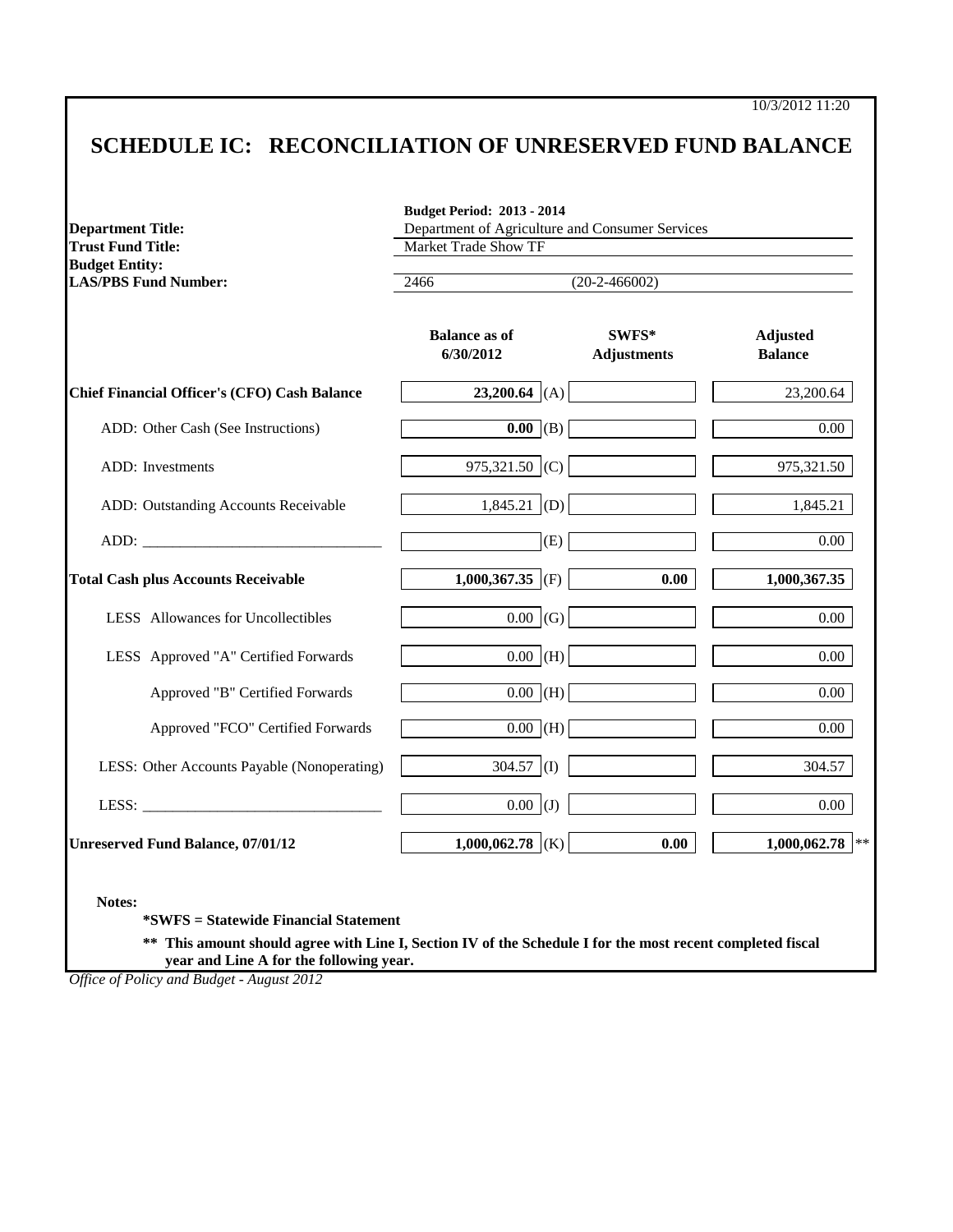### **RECONCILIATION: BEGINNING TRIAL BALANCE TO SCHEDULE I and IC**

| <b>Department Title:</b>                      |      | <b>Department of Agriculture and Consumer Servic</b>                 |                     |  |  |  |
|-----------------------------------------------|------|----------------------------------------------------------------------|---------------------|--|--|--|
| <b>Trust Fund Title:</b>                      |      | <b>Market Trade Show TF</b>                                          |                     |  |  |  |
| <b>LAS/PBS Fund Number:</b>                   | 2466 | $(20-2-466002)$                                                      |                     |  |  |  |
| <b>BEGINNING TRIAL BALANCE:</b>               |      |                                                                      |                     |  |  |  |
|                                               |      | <b>Total Fund Balance Per FLAIR Trial Balance, 07/01/11</b>          |                     |  |  |  |
|                                               |      | Total all GLC's 5XXXX for governmental funds;                        | 1,000,062.78<br>(A) |  |  |  |
|                                               |      | GLC 539XX for proprietary and fiduciary funds                        |                     |  |  |  |
|                                               |      | <b>Subtract Nonspendable Fund Balance (GLC 56XXX)</b>                | $0.00$ (B)          |  |  |  |
|                                               |      | <b>Add/Subtract Statewide Financial Statement (SWFS)Adjustments:</b> |                     |  |  |  |
|                                               |      | SWFS Adjustment # and Description                                    | $0.00$ (C)          |  |  |  |
| SWFS Adjustment # and Description             |      |                                                                      | $0.00$ (C)          |  |  |  |
| <b>Add/Subtract Other Adjustment(s):</b>      |      |                                                                      |                     |  |  |  |
|                                               |      | Approved "B" Carry Forward (Encumbrances) per LAS/PBS                | $0.00$ (D)          |  |  |  |
|                                               |      | Approved "C" Carry Forward Total (FCO) per LAS/PBS                   | $0.00$ (D)          |  |  |  |
| A/P not C/F-Operating Categories              |      |                                                                      | $0.00$ (D)          |  |  |  |
|                                               |      |                                                                      | $0.00$ (D)          |  |  |  |
|                                               |      |                                                                      | 0.00<br>(D)         |  |  |  |
|                                               |      |                                                                      | $0.00$ (D)          |  |  |  |
| <b>ADJUSTED BEGINNING TRIAL BALANCE:</b>      |      |                                                                      | 1,000,062.78 (E)    |  |  |  |
| UNRESERVED FUND BALANCE, SCHEDULE IC (Line I) |      |                                                                      | 1,000,062.78 (F)    |  |  |  |
| <b>DIFFERENCE:</b>                            |      |                                                                      | $(G)*$<br>0.00      |  |  |  |
| *SHOULD EQUAL ZERO.                           |      |                                                                      |                     |  |  |  |
|                                               |      |                                                                      |                     |  |  |  |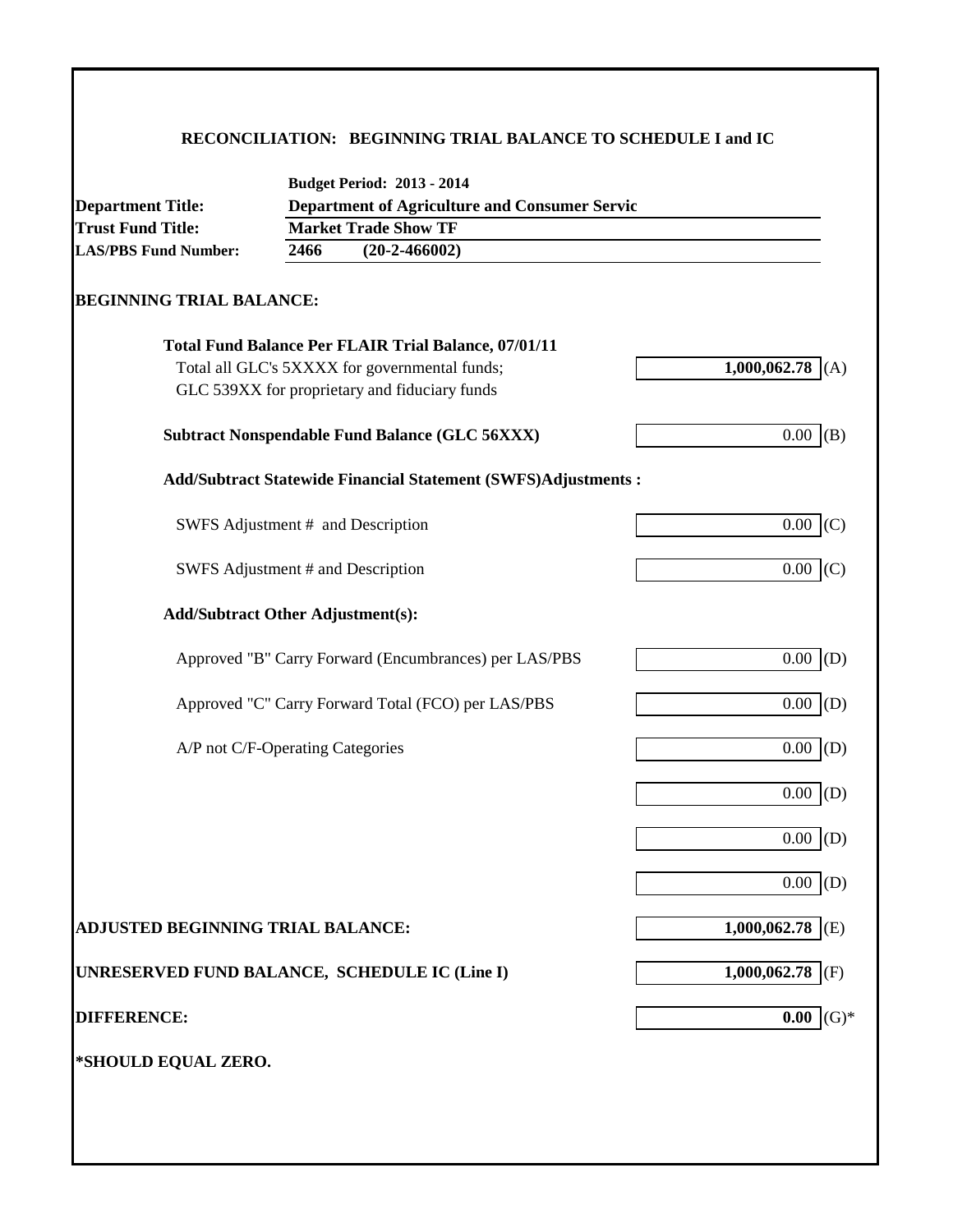## **Schedule I Narrative: Adjustments Market Improvements Working Capital Trust Fund (2473)**

|                                                                               | Column<br>A01 |
|-------------------------------------------------------------------------------|---------------|
| Record September 2011 reversions of FY 10-11 appropriations                   | 36            |
| Reverse the Compensated Absences Liability included in Line A                 | 6.200         |
| Adjust Reserve for prior year FCO included in Line A                          | (444,908)     |
| Adjust the PY A/P included in Line D not Certified Forward                    | 730           |
| SWFS Adjustement (Post Closing Entries 14 & 34)                               | (223)         |
| Record the change in the Allowance for Doubtful Accounts included in Line A   | (314)         |
| Rounding                                                                      | (3)           |
| TR 10's included in the Trial Balance that are not included on the Schedule I | 462           |
| Reverse prior year CF Encumbrances not reserved in prior year                 | (38,326)      |
| <b>Total A01 Adjustments (Section III)</b>                                    | (476,346)     |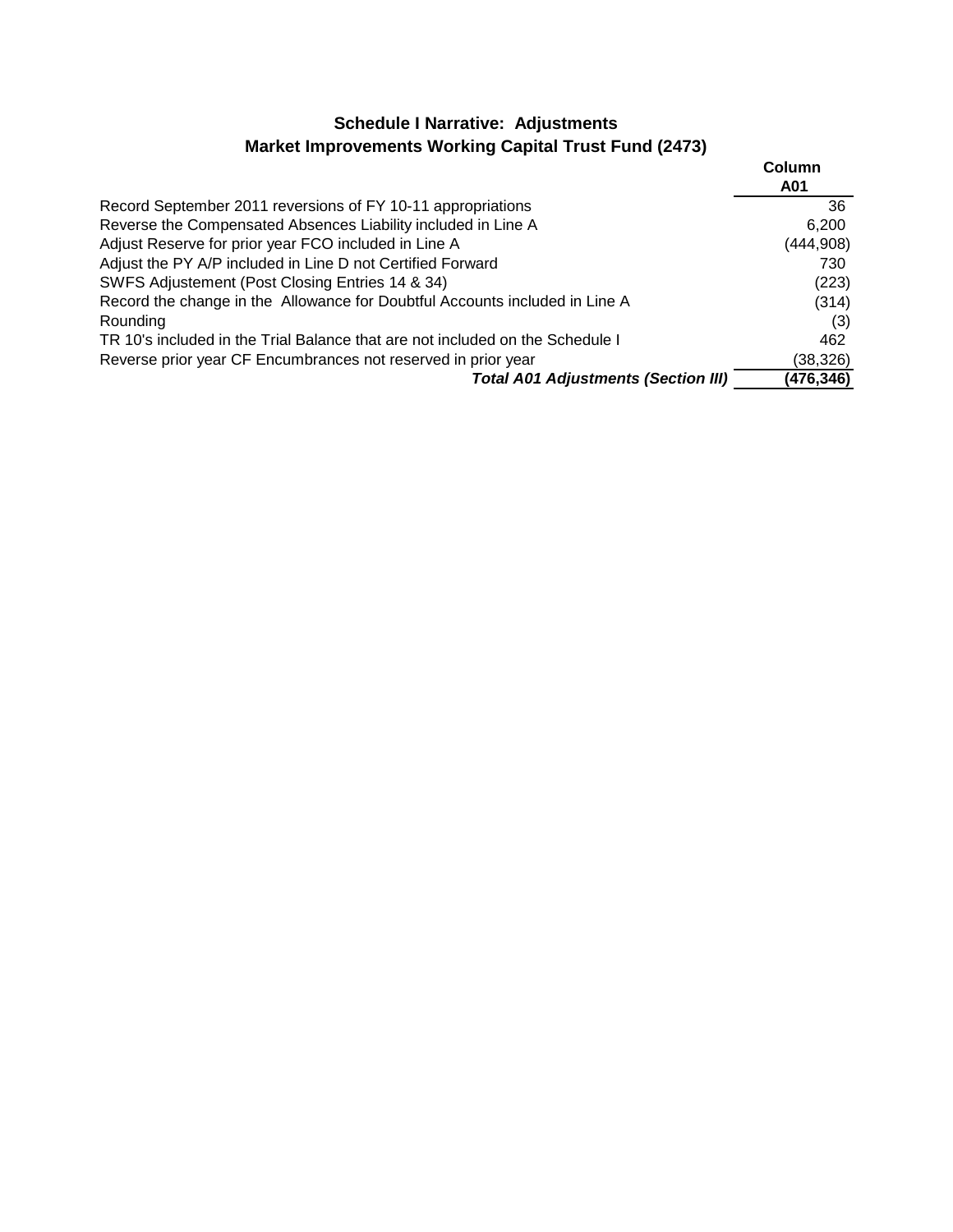#### **Schedule I Revenue Estimates Narrative Department of Agriculture and Consumer Services**

**Division:** Marketing - Market Improvements Working Capital Trust Fund

**Date:** 9/10/2012

| <b>OBJECT CODE DESCRIPTION</b>           | <b>OBJECT</b><br><b>CODE</b> | FY 12/13<br><b>ESTIMATES</b> | <b>EXPLANATION</b>                      | FY 13/14<br><b>ESTIMATES</b> | <b>EXPLANATION</b>                      |
|------------------------------------------|------------------------------|------------------------------|-----------------------------------------|------------------------------|-----------------------------------------|
|                                          |                              |                              | No changes are programmed. Based on     |                              | No changes are programmed. Based on     |
| <b>State Market Fees</b>                 | 001084                       |                              | 185,000 3 year average.                 |                              | 185,000 3 year average.                 |
|                                          |                              |                              | Based on interest revenue trends over   |                              | Based on interest revenue trends over   |
|                                          |                              |                              | the past three fiscal years and current |                              | the past three fiscal years and current |
| Interest                                 | 005000                       |                              | 65,000 cash balance.                    |                              | 70,000 cash balance.                    |
|                                          |                              |                              | No changes are programmed. Based on     |                              | No changes are programmed. Based on     |
| Reimb - State Market Utilities           | 018085                       |                              | 30,000 3 year average.                  |                              | 30,000 3 year average.                  |
|                                          |                              |                              | No increase in rental rates this year.  |                              | Anticipate an increase in rental income |
| <b>Rent - State Farmer's Markets</b>     | 021001                       |                              | 3,500,000 Based on prior year revenue.  | 3,600,000 of 2.9%.           |                                         |
| Leases - Oil & Gas - Jay                 | 021010                       |                              | 25,000 Based on 3 year average          |                              | 25,000 Based on 3 year average          |
| State Sales Taxes - 6%                   | 025010                       |                              | 200,000 Based on 3 year average.        |                              | 200,000 Based on 3 year average.        |
| <b>Discretionary County Sales Surtax</b> | 025050                       |                              | 20,000 Based on 3 year average.         |                              | 20,000 Based on 3 year average.         |
| Insurance Recoveries                     | 028000                       |                              | 3,000 Based on 3 year average.          |                              | 3,000 Based on 3 year average.          |
|                                          | Total                        | 4,028,000                    | <b>Total</b>                            | 4,133,000                    |                                         |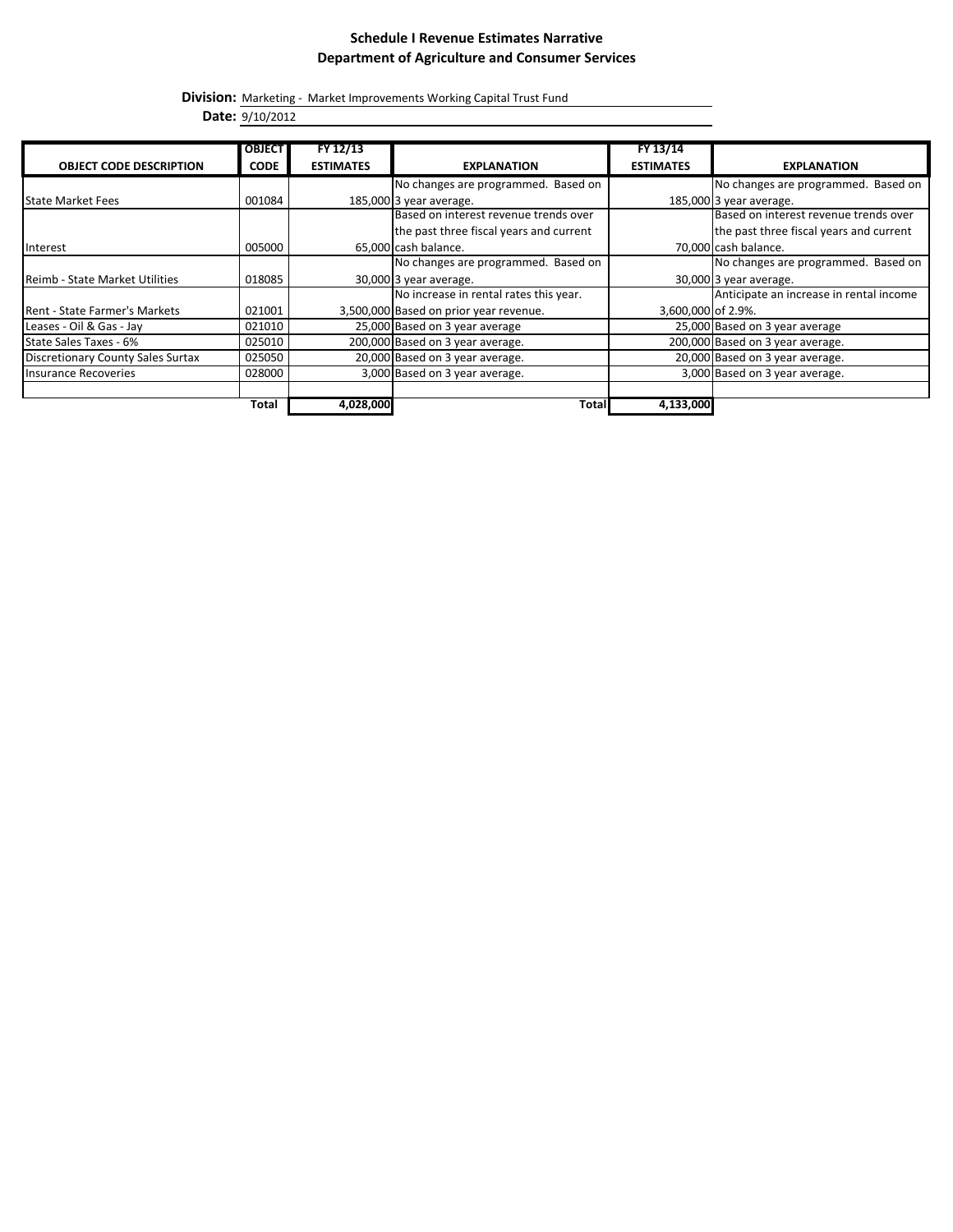#### DEPARTMENT OF AGRICULTURE AND CONSUMER SERVICES 5% TRUST FUND RESERVE CALCULATION

# **MARKET IMPROVEMENT WORKING CAPITAL TF**

| Total Revenues for Fiscal Year:                                  | 4,028,000  |
|------------------------------------------------------------------|------------|
| Less Operating Transfer to DMS STW Contract: (Category 107040)   | (14, 607)  |
| Less Operating Transfer to DMS Risk Insurance: (Category 103241) | (37, 539)  |
| Less Non-Operating Transfer to Administrative TF:                | (214, 340) |
| Less Non-Operating Transfer to AGMIC                             | (39, 292)  |
| Less Payment of Sales Tax                                        | (220,000)  |
| Less Non-Operating Transfer to DFS/Assessments on Investments:   | (3,246)    |
| Total Revenue Subject to 5% Reserve Calculation                  | 3,498,976  |
| Multiplied by 5%                                                 | 5.00%      |
| Total 5% Reserve                                                 | 174.949    |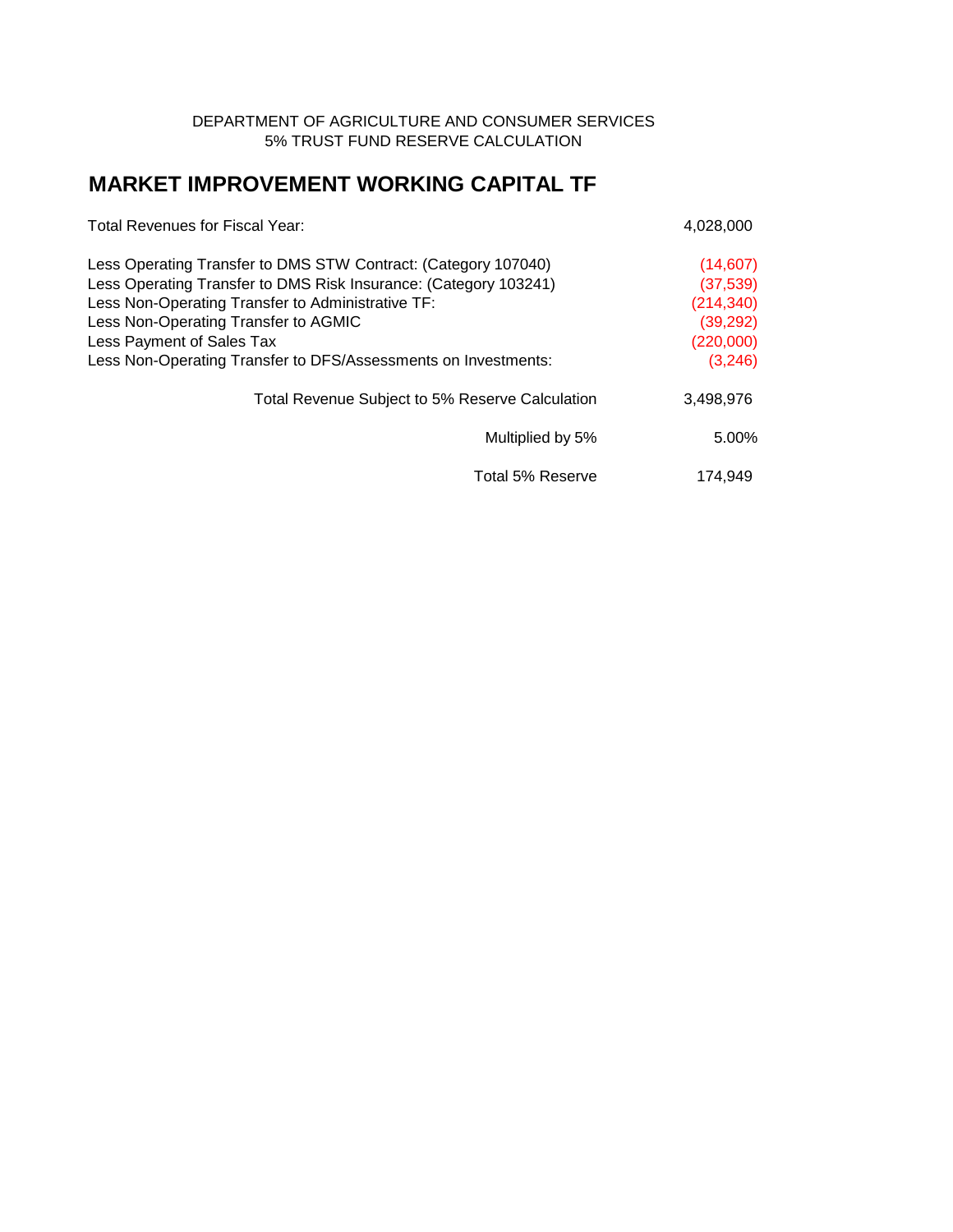10/3/2012 11:30

# **SCHEDULE IC: RECONCILIATION OF UNRESERVED FUND BALANCE**

| <b>Trust Fund Title:</b>                             | Market Improvements Working Capital TF |                             |                                   |  |  |
|------------------------------------------------------|----------------------------------------|-----------------------------|-----------------------------------|--|--|
| <b>Budget Entity:</b><br><b>LAS/PBS Fund Number:</b> | 2473                                   | $(20-2-473001)$             |                                   |  |  |
|                                                      | <b>Balance as of</b><br>6/30/2012      | SWFS*<br><b>Adjustments</b> | <b>Adjusted</b><br><b>Balance</b> |  |  |
| <b>Chief Financial Officer's (CFO) Cash Balance</b>  | 70,496.42 (A)                          |                             | 70,496.42                         |  |  |
| ADD: Other Cash (See Instructions)                   | 9,292.86 (B)                           |                             | 9,292.86                          |  |  |
| <b>ADD</b> : Investments                             | $2,951,110.63$ (C)                     |                             | 2,951,110.63                      |  |  |
| ADD: Outstanding Accounts Receivable                 | $37,382.52$ (D)                        |                             | 37,382.52                         |  |  |
| ADD:                                                 | $\overline{0.00}$<br>(E)               |                             | $0.00\,$                          |  |  |
| <b>Total Cash plus Accounts Receivable</b>           | 3,068,282.43 (F)                       | 0.00                        | 3,068,282.43                      |  |  |
| LESS Allowances for Uncollectibles                   | 17,708.77<br>(G)                       |                             | 17,708.77                         |  |  |
| LESS Approved "A" Certified Forwards                 | (H)<br>63,520.69                       |                             | 63,520.69                         |  |  |
| Approved "B" Certified Forwards                      | $18,489.85$ (H)                        |                             | 18,489.85                         |  |  |
| Approved "FCO" Certified Forwards                    | 336,574.44 (H)                         |                             | 336,574.44                        |  |  |
| LESS: Other Accounts Payable (Nonoperating)          | $12,714.10$ (I)                        |                             | 12,714.10                         |  |  |
| <b>LESS: Unearned Revenue</b>                        | 467.64<br>(J)                          |                             | 467.64                            |  |  |
| LESS: SWFS Adjustment (Post 14 & Post 34)            | (J)                                    | 223.17                      | 223.17                            |  |  |
| <b>Unreserved Fund Balance, 07/01/12</b>             | 2,618,806.94 (K)                       | (223.17)                    | 2,618,583.77<br>$\ast$ $\ast$     |  |  |

**\*\* This amount should agree with Line I, Section IV of the Schedule I for the most recent completed fiscal year and Line A for the following year.**

*Office of Policy and Budget - August 2012*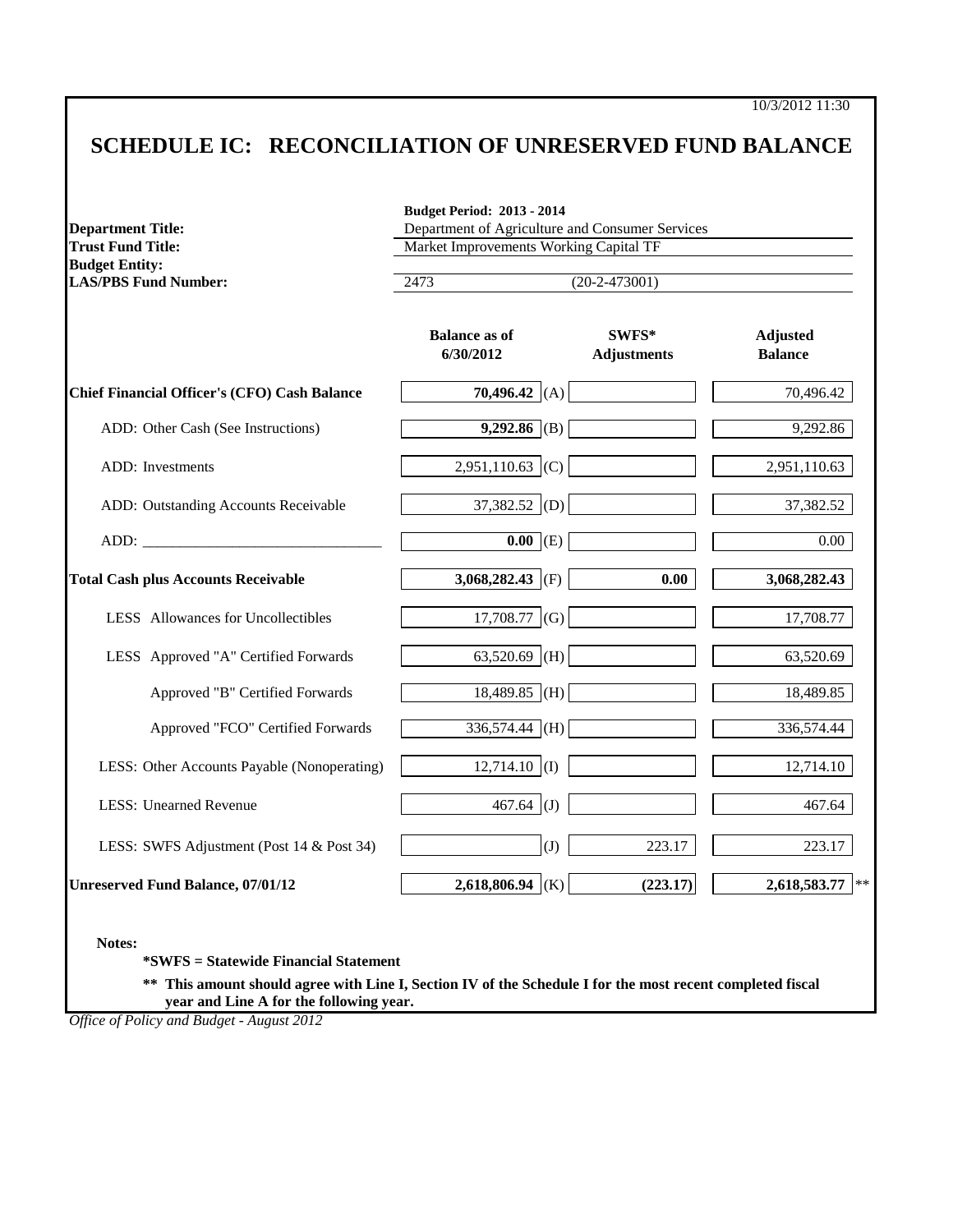### **RECONCILIATION: BEGINNING TRIAL BALANCE TO SCHEDULE I and IC**

|                                                      | <b>Budget Period: 2013 - 2014</b>                                    |                                               |  |  |  |  |
|------------------------------------------------------|----------------------------------------------------------------------|-----------------------------------------------|--|--|--|--|
| <b>Department Title:</b><br><b>Trust Fund Title:</b> | <b>Department of Agriculture and Consumer Servic</b>                 |                                               |  |  |  |  |
| <b>LAS/PBS Fund Number:</b>                          | 2473<br>$(20-2-473001)$                                              | <b>Market Improvements Working Capital TF</b> |  |  |  |  |
|                                                      |                                                                      |                                               |  |  |  |  |
| <b>BEGINNING TRIAL BALANCE:</b>                      |                                                                      |                                               |  |  |  |  |
|                                                      | <b>Total Fund Balance Per FLAIR Trial Balance, 07/01/11</b>          |                                               |  |  |  |  |
|                                                      | Total all GLC's 5XXXX for governmental funds;                        | 2,965,395.83 (A)                              |  |  |  |  |
|                                                      | GLC 539XX for proprietary and fiduciary funds                        |                                               |  |  |  |  |
|                                                      | <b>Subtract Nonspendable Fund Balance (GLC 56XXX)</b>                | 0.00<br>(B)                                   |  |  |  |  |
|                                                      | <b>Add/Subtract Statewide Financial Statement (SWFS)Adjustments:</b> |                                               |  |  |  |  |
|                                                      | SWFS Adjustment (Post 14 & Post 34)                                  | (223.17)<br>(C)                               |  |  |  |  |
|                                                      | SWFS Adjustment # and Description                                    | $0.00$ (C)                                    |  |  |  |  |
|                                                      | <b>Add/Subtract Other Adjustment(s):</b>                             |                                               |  |  |  |  |
|                                                      | Approved "B" Carry Forward (Encumbrances) per LAS/PBS                | $(18,489.85)$ <sub>(D)</sub>                  |  |  |  |  |
|                                                      | Approved "C" Carry Forward Total (FCO) per LAS/PBS                   | $(336,574.44)$ <sub>(D)</sub>                 |  |  |  |  |
|                                                      | A/P not C/F-Operating Categories                                     | 2,298.68<br>(D)                               |  |  |  |  |
|                                                      | Compensated Absences not C/F                                         | 6,176.72<br>(D)                               |  |  |  |  |
|                                                      |                                                                      | (D)                                           |  |  |  |  |
|                                                      |                                                                      | (D)                                           |  |  |  |  |
| <b>ADJUSTED BEGINNING TRIAL BALANCE:</b>             |                                                                      | 2,618,583.77<br>(E)                           |  |  |  |  |
|                                                      | UNRESERVED FUND BALANCE, SCHEDULE IC (Line I)                        | 2,618,583.77<br>(F)                           |  |  |  |  |
| <b>DIFFERENCE:</b>                                   |                                                                      | $(G)*$<br>0.00                                |  |  |  |  |
| *SHOULD EQUAL ZERO.                                  |                                                                      |                                               |  |  |  |  |
|                                                      |                                                                      |                                               |  |  |  |  |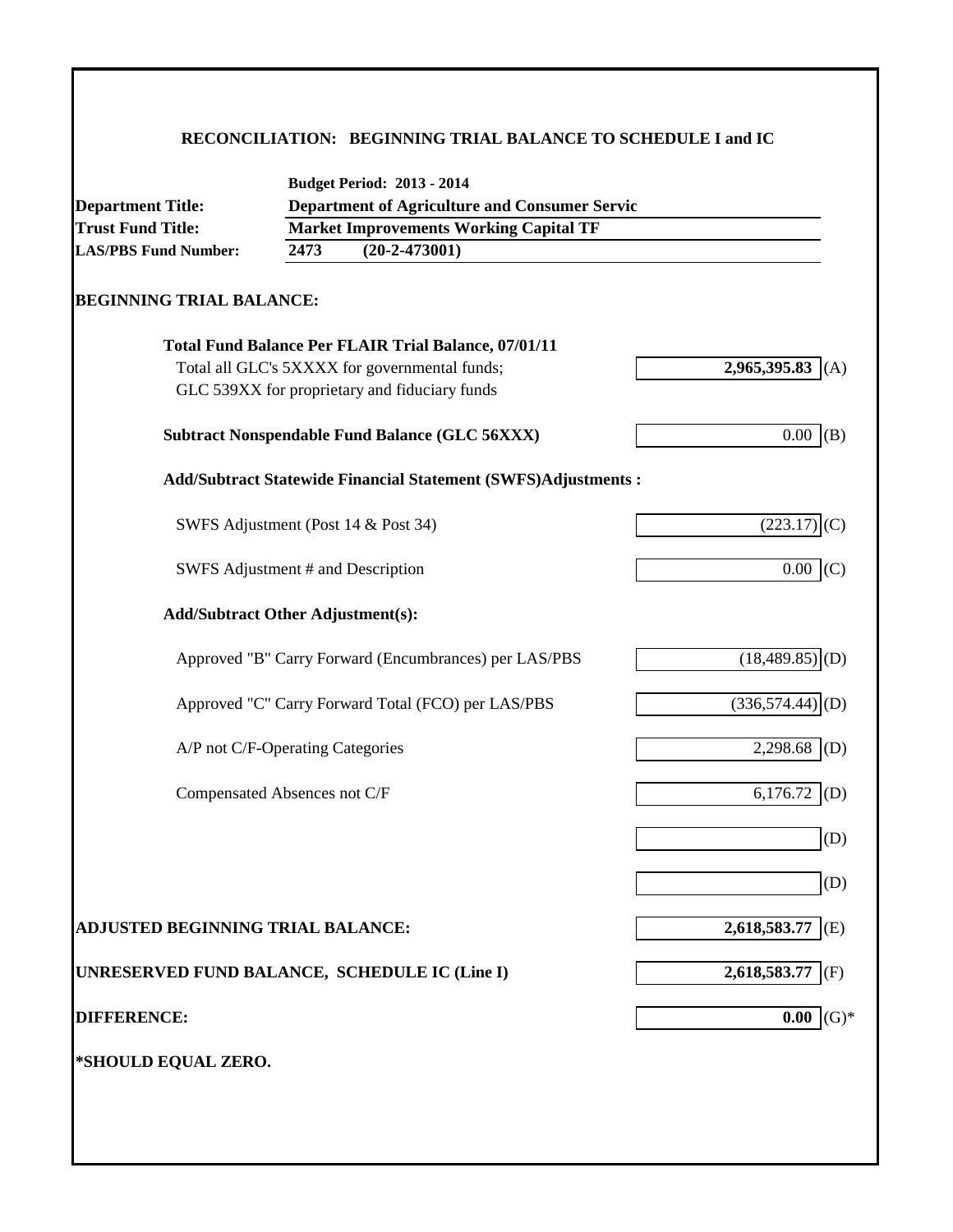## **Schedule I Narrative: Adjustments Plant Industry Trust Fund (2507)**

|                                                                               | Column<br>A01 |
|-------------------------------------------------------------------------------|---------------|
| Reverse PY A/P not certified forward but included in Line A (and in Line D)   | 508           |
| Record the change in the Allowance for Doubtful Accounts included in Line A   | (9, 414)      |
| TR 10's included in the Trial Balance that are not included on the Schedule I | (100)         |
| Exclude Compensated Absences Liability included in Line A                     | 8,211         |
| Record September 2011 reversions of FY 10-11 appropriations                   | 32,316        |
| Rounding                                                                      | (5)           |
| Reverse prior year CF Encumbrances not reserved in prior year                 | (40, 171)     |
| SWFS Adjustement (Post Closing Entries 15 & 35)                               | (556)         |
| <b>Total A01 Adjustments (Section III)</b>                                    | (9,211)       |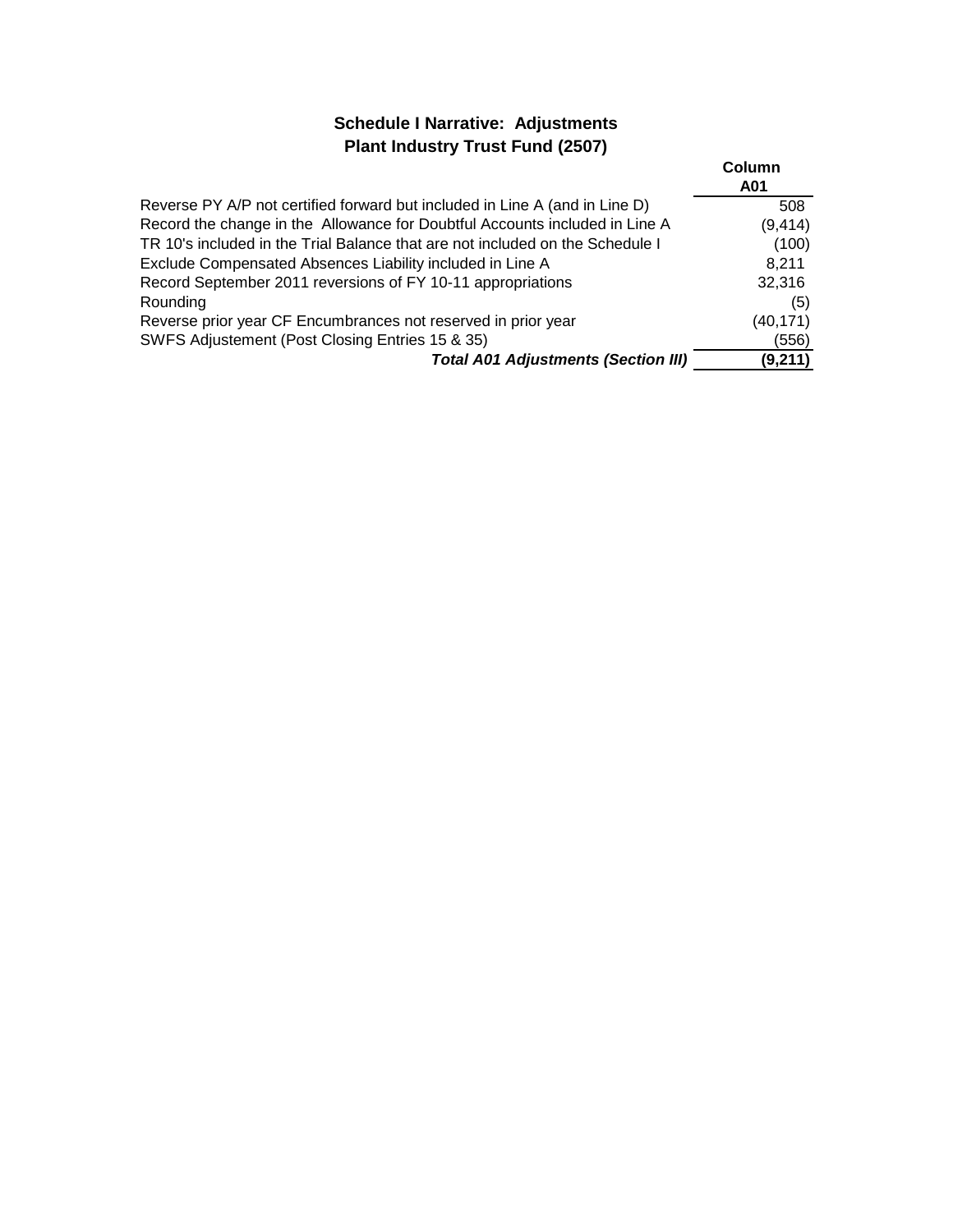#### **Schedule I Revenue Estimates Narrative Department of Agriculture and Consumer Services**

**Division:** Plant Industry - Plant Industry Trust Fund

**Date:** 9/10/2012

|                                                                | <b>OBJECT</b>    | FY 12/13         |                                                                                                                           | FY 13/14         |                                                                                                                                                                                                           |
|----------------------------------------------------------------|------------------|------------------|---------------------------------------------------------------------------------------------------------------------------|------------------|-----------------------------------------------------------------------------------------------------------------------------------------------------------------------------------------------------------|
| <b>OBJECT CODE DESCRIPTION</b>                                 | <b>CODE</b>      | <b>ESTIMATES</b> | <b>EXPLANATION</b>                                                                                                        | <b>ESTIMATES</b> | <b>EXPLANATION</b>                                                                                                                                                                                        |
| <b>Nursery Registration</b>                                    | 001062           |                  | Based on lack of growth in ornamentatal<br>480,000 horticulture industry.                                                 |                  | 480,000 Based on FY12-13 estimate.                                                                                                                                                                        |
|                                                                |                  |                  | The estimate for source tree registration<br>was adjusted downward as the source<br>trees are getting larger in size and  |                  |                                                                                                                                                                                                           |
| Citrus Budwood Registration                                    | 001063           |                  | 147,900 budwood yield is increasing.                                                                                      |                  | 147,900 Based on FY12-13 estimate.                                                                                                                                                                        |
| <b>Biomass Permit Application Fee</b>                          | 001064           |                  | 300 No change in current estimate.                                                                                        |                  | 300 Based on FY12-13 estimate.                                                                                                                                                                            |
| <b>Application and Special Permit -</b>                        |                  |                  |                                                                                                                           |                  |                                                                                                                                                                                                           |
| Casuarina                                                      | 001065           |                  | 400 Minimal interest in pilot program.                                                                                    |                  | 400 Based on FY12-13 estimate.                                                                                                                                                                            |
| <b>Burrowing Nematode</b>                                      | 001066           |                  | Based on lack of growth in ornamental<br>250,000 horticulture industry exports.                                           |                  | 250,000 Based on FY12-13 estimate.                                                                                                                                                                        |
| Fruit Fly Protocol Cert                                        | 001073           |                  | 1,000,000 No change in current estimate.                                                                                  |                  | 1,000,000 Based on FY12-13 estimate.                                                                                                                                                                      |
| <b>Boll Weevil Eradication Assessements</b>                    | 001074           |                  | 150,000 No change in current estimate.                                                                                    |                  | 150,000 Based on FY12-13 estimate.                                                                                                                                                                        |
| Special Inspections - Plant                                    | 001076           |                  | Based on lack of growth in exports for<br>700,000 ornamentatal horticulture industry.                                     |                  | 700,000 Based on FY12-13 estimate.                                                                                                                                                                        |
|                                                                |                  |                  | Increased need for pollination will<br>continue for Florida's bees nationwide;<br>especially with wildfires, and droughts |                  |                                                                                                                                                                                                           |
| Special Inspections - Apiary<br><b>Irradiator Fees</b>         | 001078           |                  | 19,720 decreasing honey bee populations.                                                                                  |                  | 19,720 Based on FY12-13 estimate.                                                                                                                                                                         |
| <b>Stockdealer Registration</b>                                | 001079<br>001094 |                  | 6,000 No change in current estimate.<br>270,000 Based on 3 year trend.                                                    |                  | 6,000 Based on FY12-13 estimate.<br>275,000 Based on 3 year trend.                                                                                                                                        |
|                                                                |                  |                  |                                                                                                                           |                  |                                                                                                                                                                                                           |
| <b>Apiary Registration</b>                                     | 001156           |                  | Twenty percent growth due to niche<br>pollinators concerned about bee<br>52,990 population declines.                      |                  | Projected growth due to new Farm Bill<br>passage - beekeepers that were not<br>allowed to become niche pollinators can<br>legally become beekeepers because of<br>55,918 state's authority for placement. |
| <b>Introduction Permits</b>                                    | 002153           |                  | 600 No change in current estimate.                                                                                        |                  | 600 Based on FY12-13 estimate.                                                                                                                                                                            |
| Sale of Surplus Property                                       | 004003           |                  | 7,263 Based on 3 year average.                                                                                            |                  | 7,263 Based on FY12-13 estimate.                                                                                                                                                                          |
| Sale of Surplus Property - Non-DMS                             | 004007           |                  | 3,482 Based on 3 year average.                                                                                            |                  | 3,482 Based on FY12-13 estimate.                                                                                                                                                                          |
|                                                                |                  |                  | Based on interest revenue trends over<br>the past three fiscal years and current                                          |                  | Based on interest revenue trends over<br>the past three fiscal years and current                                                                                                                          |
| Interesty                                                      | 005000           |                  | 39,247 cash balance.                                                                                                      |                  | 39,247 cash balance.                                                                                                                                                                                      |
| Sale of Goods/Services to Other State                          |                  |                  |                                                                                                                           |                  |                                                                                                                                                                                                           |
| Agencies<br>Sale of Fruit                                      | 010300<br>010401 |                  | 65,136 Based on 3 year average.<br>20,000 No change in current estimate.                                                  |                  | 65,136 Based on FY12-13 estimate.<br>20,000 Based on FY12-13 estimate.                                                                                                                                    |
|                                                                |                  |                  | Increased permit activity over the past                                                                                   |                  |                                                                                                                                                                                                           |
| <b>BRS</b> Inspections                                         | 010523           | 4,000 year.      |                                                                                                                           |                  | 4,000 Based on FY12-13 estimate.                                                                                                                                                                          |
| Service Fee - Returned Check                                   | 012009           |                  | 415 Based on 3 year average.                                                                                              |                  | 415 Based on FY12-13 estimate.                                                                                                                                                                            |
| <b>Administrative Fines</b>                                    | 012052           |                  | 0 Based on 3 year trend.                                                                                                  |                  | 0 Based on FY12-13 estimate.                                                                                                                                                                              |
| Transfers from DEP - Endangered<br><b>Species</b>              | 015016           |                  | 240,000 Based on GAA 1597 (DEP).                                                                                          |                  | 240,000 Based on FY12-13 estimate.                                                                                                                                                                        |
| Transfers from FWCC - Invasive Exotic                          | 015027           |                  | 844,171 Based on GAA 1860 (FWC).                                                                                          |                  | 844,171 Based on FY12-13 estimate.                                                                                                                                                                        |
| Transfers from CITF - Citurs Tree Survey                       | 015138           |                  | Based on FY 2011-2012 revenue receipts<br>96,664 (object code 015000).                                                    |                  | 96,664 Based on FY12-13 estimate.                                                                                                                                                                         |
| Refunds - Prior Year Expenditures                              | 018001           |                  | 1,590 Based on 3 year average.                                                                                            |                  | 1,590 Based on FY12-13 estimate.                                                                                                                                                                          |
| Refunds Misc.                                                  | 018003           |                  | 1,290 Based on 3 year average.                                                                                            |                  | 1,290 Based on FY12-13 estimate.                                                                                                                                                                          |
| Reimbursements from Employees                                  | 018004           |                  | 1,126 Based on 3 year average.                                                                                            |                  | 1,126 Based on FY12-13 estimate.                                                                                                                                                                          |
| Copies of Documents and Public Records<br>Requests             | 018010           |                  | 1,014 Based on 3 year average.                                                                                            |                  | 1,014 Based on FY12-13 estimate.                                                                                                                                                                          |
| Reimb - Grades and Standards Publ.                             | 018030           |                  | 164 Based on 3 year average.                                                                                              |                  | 164 Based on FY12-13 estimate.                                                                                                                                                                            |
|                                                                |                  |                  | Based on current antipated receipts                                                                                       |                  |                                                                                                                                                                                                           |
| <b>USDA Bio Control Facility Rent</b>                          | 021027           |                  | 16,629 according to permit agreement.                                                                                     |                  | 16,629 Based on FY12-13 estimate.                                                                                                                                                                         |
| <b>Insurance Recoveries</b><br><b>Tenant Broker Commission</b> | 028000<br>04001  |                  | 11,558 Based on 3 year average.<br>349 Based on Actual Invoice                                                            |                  | 11,558 Based on FY12-13 estimate.                                                                                                                                                                         |
|                                                                | Total            | 4,432,007        | <b>Total</b>                                                                                                              | 4,439,586        |                                                                                                                                                                                                           |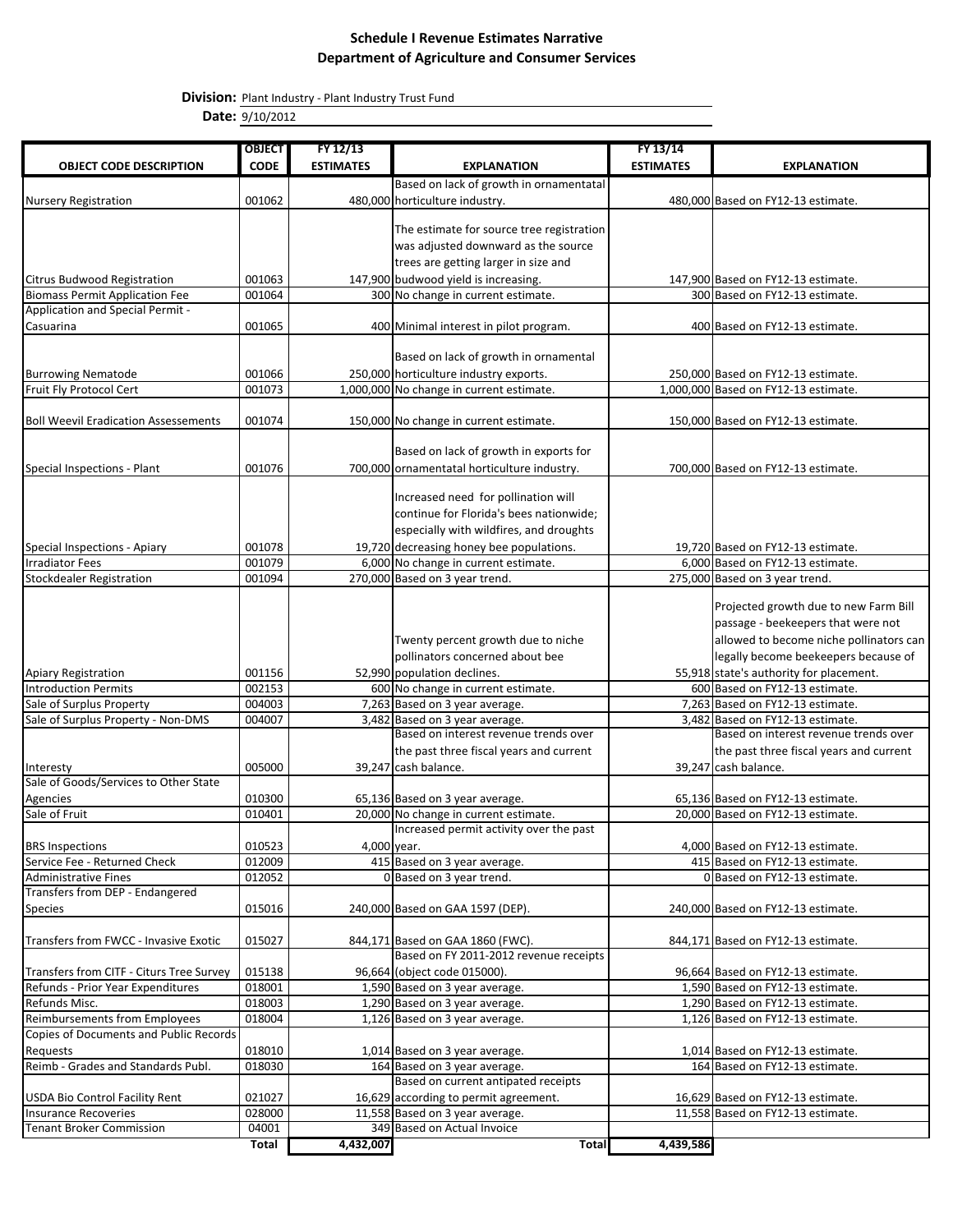#### DEPARTMENT OF AGRICULTURE AND CONSUMER SERVICES 5% TRUST FUND RESERVE CALCULATION

# **PLANT INDUSTRY TRUST FUND**

| Total Revenues for Fiscal Year:                                  | 4.432.007  |
|------------------------------------------------------------------|------------|
| Less Operating Transfer to DMS STW Contract: (Category 107040)   | (66, 522)  |
| Less Operating Transfer to DMS Risk Insurance: (Category 103241) | 0          |
| Less Non-Operating Transfer to Administrative TF:                | (188,006)  |
| Less Non-Operating Transfer to AGMIC                             | (208, 513) |
| Less Non-Operating Transfer to DFS/Assessments on Investments:   | (1,993)    |
| Less Refunds                                                     |            |
| Total Revenue Subject to 5% Reserve Calculation                  | 3,966,973  |
| Multiplied by 5%                                                 | $5.00\%$   |
| Total 5% Reserve                                                 | 198.349    |

#### **NOT HOLDING 5% RESERVE DUE TO THE STATUS OF THE TRUST FUND**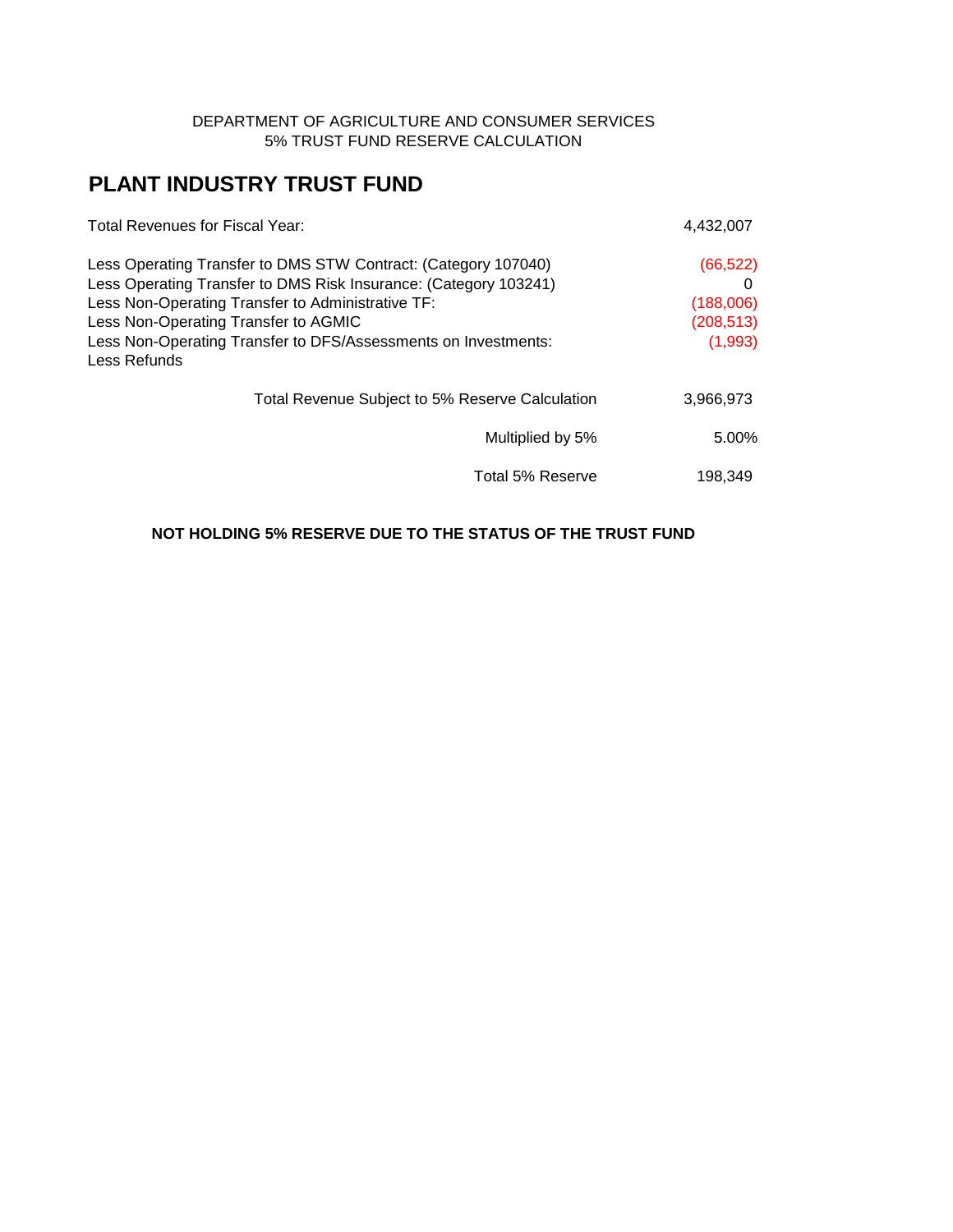10/3/2012 11:31

## **SCHEDULE IC: RECONCILIATION OF UNRESERVED FUND BALANCE**

| <b>Department Title:</b><br><b>Trust Fund Title:</b> | Department of Agriculture and Consumer Services<br><b>Plant Industry Trust Fund</b> |                             |                                   |  |
|------------------------------------------------------|-------------------------------------------------------------------------------------|-----------------------------|-----------------------------------|--|
| <b>Budget Entity:</b><br><b>LAS/PBS Fund Number:</b> | 2507                                                                                | $(20-2-507001)$             |                                   |  |
|                                                      | <b>Balance as of</b><br>6/30/2012                                                   | SWFS*<br><b>Adjustments</b> | <b>Adjusted</b><br><b>Balance</b> |  |
| <b>Chief Financial Officer's (CFO) Cash Balance</b>  | 157,187.32 (A)                                                                      |                             | 157,187.32                        |  |
| ADD: Other Cash (See Instructions)                   | 866.70 (B)                                                                          |                             | 866.70                            |  |
| <b>ADD</b> : Investments                             | 1,256,749.20 (C)                                                                    |                             | 1,256,749.20                      |  |
| ADD: Outstanding Accounts Receivable                 | 68,897.92 (D)                                                                       |                             | 68,897.92                         |  |
|                                                      | $\overline{0.00}$ (E)                                                               |                             | 0.00                              |  |
| <b>Total Cash plus Accounts Receivable</b>           | 1,483,701.14 (F)                                                                    | 0.00                        | 1,483,701.14                      |  |
| LESS Allowances for Uncollectibles                   | 33,747.56 (G)                                                                       |                             | 33,747.56                         |  |
| LESS Approved "A" Certified Forwards                 | $108,149.68$ (H)                                                                    |                             | 108,149.68                        |  |
| Approved "B" Certified Forwards                      | $20,758.35$ (H)                                                                     |                             | 20,758.35                         |  |
| Approved "FCO" Certified Forwards                    | $0.00$ (H)                                                                          |                             | 0.00                              |  |
| LESS: Other Accounts Payable (Nonoperating)          | 142.57 (I)                                                                          |                             | 142.57                            |  |
| LESS: SWFS Adjustment (Post 15 & Post 35)            | (J)                                                                                 | 556.41                      | 556.41                            |  |
| <b>Unreserved Fund Balance, 07/01/12</b>             | 1,320,902.98 (K)                                                                    | (556.41)                    | 1,320,346.57                      |  |

**Notes:**

**\*SWFS = Statewide Financial Statement** 

**\*\* This amount should agree with Line I, Section IV of the Schedule I for the most recent completed fiscal year and Line A for the following year.**

*Office of Policy and Budget - August 2012*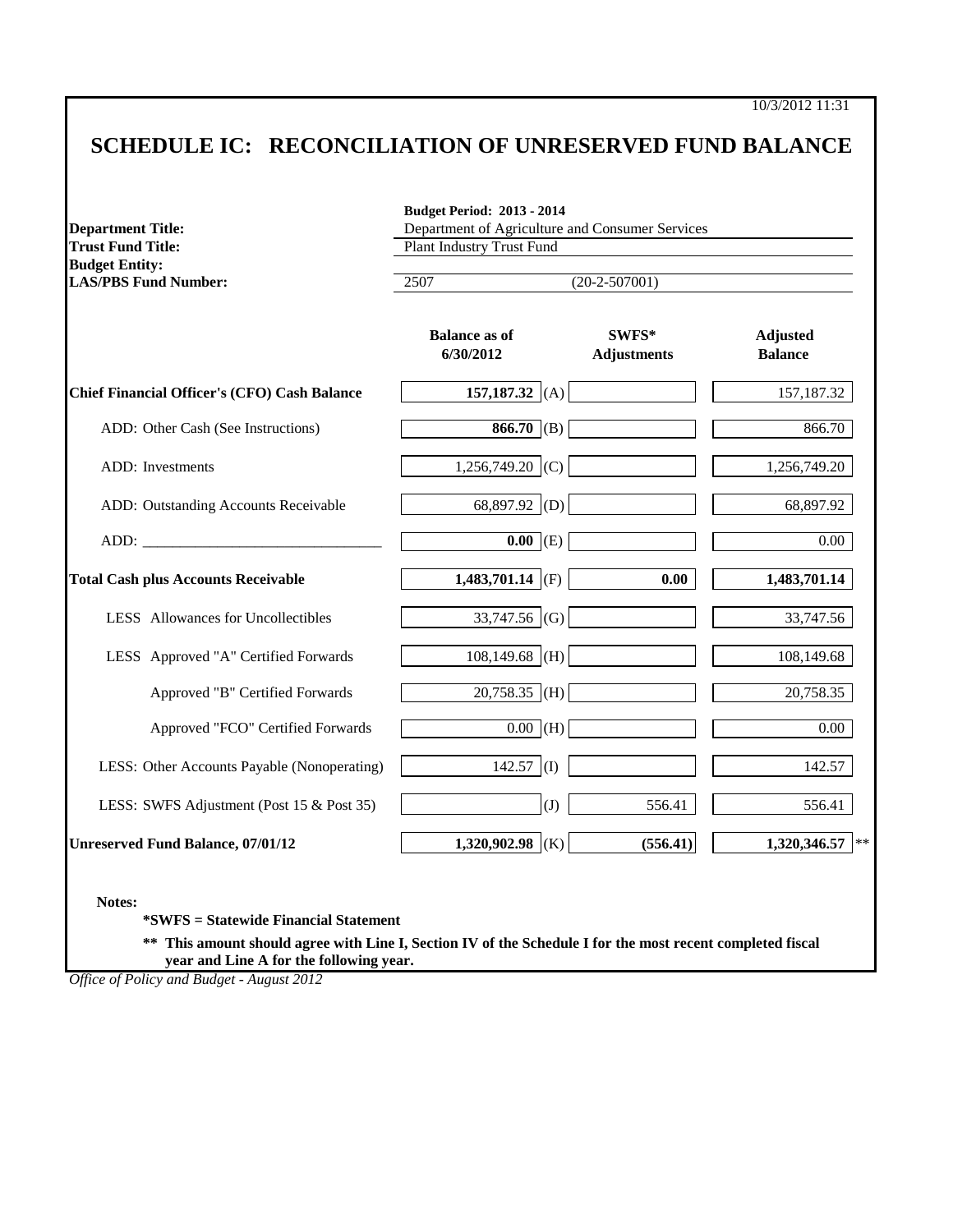### **RECONCILIATION: BEGINNING TRIAL BALANCE TO SCHEDULE I and IC**

| <b>Department Title:</b>                      | <b>Department of Agriculture and Consumer Services</b> |                                                                      |                              |  |  |
|-----------------------------------------------|--------------------------------------------------------|----------------------------------------------------------------------|------------------------------|--|--|
| <b>Trust Fund Title:</b>                      | <b>Plant Industry Trust Fund</b>                       |                                                                      |                              |  |  |
| <b>LAS/PBS Fund Number:</b>                   | 2507                                                   | $(20-2-507001)$                                                      |                              |  |  |
| <b>BEGINNING TRIAL BALANCE:</b>               |                                                        |                                                                      |                              |  |  |
|                                               |                                                        | <b>Total Fund Balance Per FLAIR Trial Balance, 07/01/12</b>          |                              |  |  |
|                                               |                                                        | Total all GLC's 5XXXX for governmental funds;                        | 1,333,315.07<br>(A)          |  |  |
|                                               |                                                        | GLC 539XX for proprietary and fiduciary funds                        |                              |  |  |
|                                               |                                                        | <b>Subtract Nonspendable Fund Balance (GLC 56XXX)</b>                | 0.00<br>(B)                  |  |  |
|                                               |                                                        | <b>Add/Subtract Statewide Financial Statement (SWFS)Adjustments:</b> |                              |  |  |
|                                               |                                                        | SWFS Adjustment (Post 15 & Post 35)                                  | (556.41)                     |  |  |
| SWFS Adjustment # and Description             |                                                        |                                                                      | 0.00<br>(C)                  |  |  |
| <b>Add/Subtract Other Adjustment(s):</b>      |                                                        |                                                                      |                              |  |  |
|                                               |                                                        | Approved "B" Carry Forward (Encumbrances) per LAS/PBS                | $(20,758.35)$ <sub>(D)</sub> |  |  |
|                                               |                                                        | Approved "C" Carry Forward Total (FCO) per LAS/PBS                   | $0.00\,$<br>(D)              |  |  |
| A/P not C/F-Operating Categories              |                                                        |                                                                      | 2,824.00<br>(D)              |  |  |
| Compensated Absences not C/F                  |                                                        |                                                                      | 5,522.26<br>(D)              |  |  |
|                                               |                                                        |                                                                      | 0.00<br>(D)                  |  |  |
|                                               |                                                        |                                                                      | 0.00<br>(D)                  |  |  |
| ADJUSTED BEGINNING TRIAL BALANCE:             |                                                        |                                                                      | 1,320,346.57<br>(E)          |  |  |
| UNRESERVED FUND BALANCE, SCHEDULE IC (Line I) |                                                        |                                                                      | 1,320,346.57 (F)             |  |  |
| <b>DIFFERENCE:</b>                            |                                                        |                                                                      | $(G)*$<br>0.00               |  |  |
| *SHOULD EQUAL ZERO.                           |                                                        |                                                                      |                              |  |  |
|                                               |                                                        |                                                                      |                              |  |  |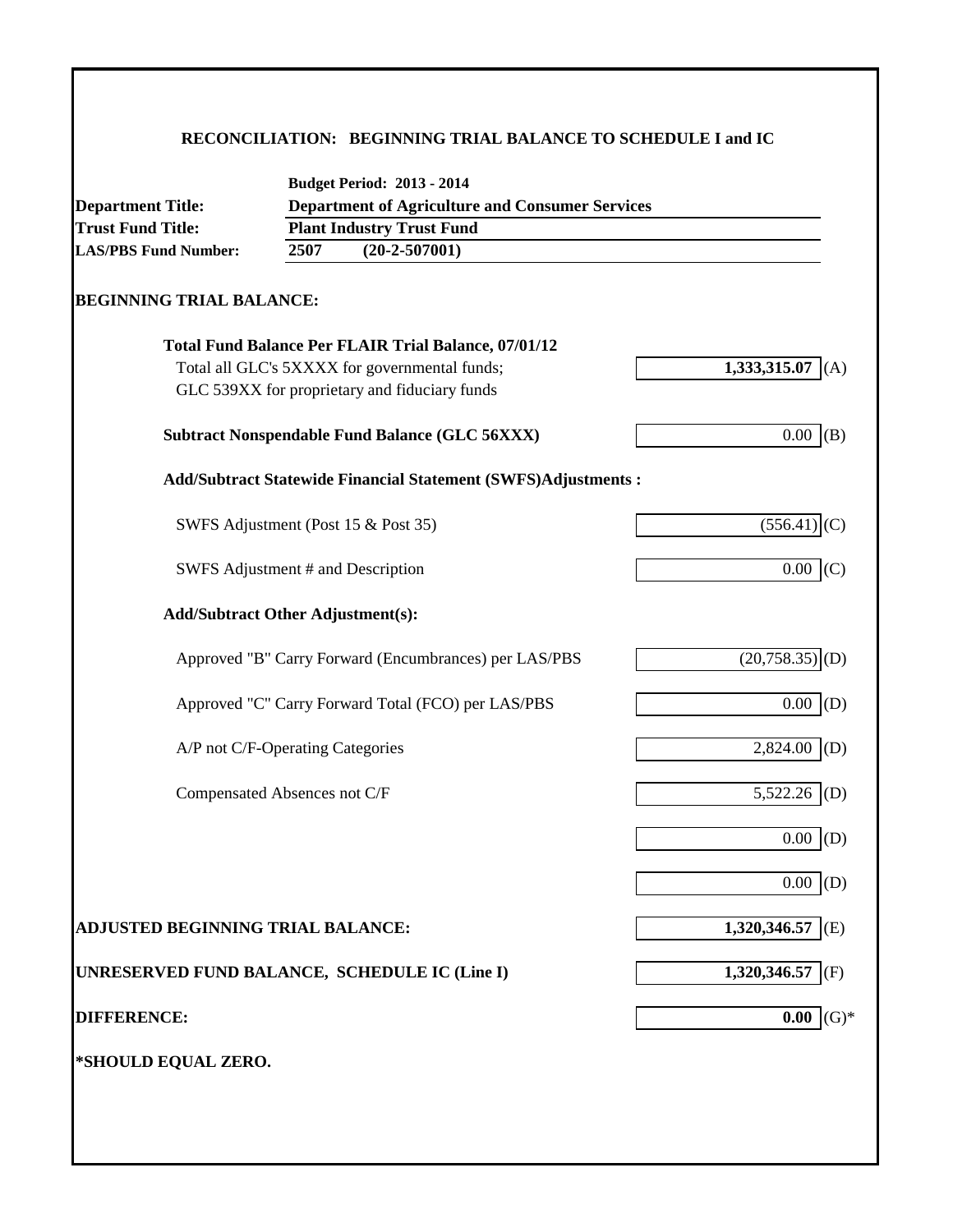### **Schedule I Narrative: Adjustments Pest Control Trust Fund (2528)**

|                                                                                      | Column<br>A01 |
|--------------------------------------------------------------------------------------|---------------|
| Exclude Compensated Absences Liability included in Line A                            | 78.654        |
| Rounding                                                                             |               |
| Record the change in the Allowance for Doubtful Accounts included in Line A          | (20, 879)     |
| Reverse prior year A/P not certified forward, but included in Line A (and in Line D) | 1.131         |
| Record September 2011 reversions of FY 10-11 appropriations                          | 16,180        |
| Reverse prior year CF Encumbrances not reserved in prior year                        | (18,970)      |
| SWFS Adjustment (Post 36 & Post 40)                                                  | (1,236)       |
| <b>Total A01 Adjustments (Section III)</b>                                           | 54,882        |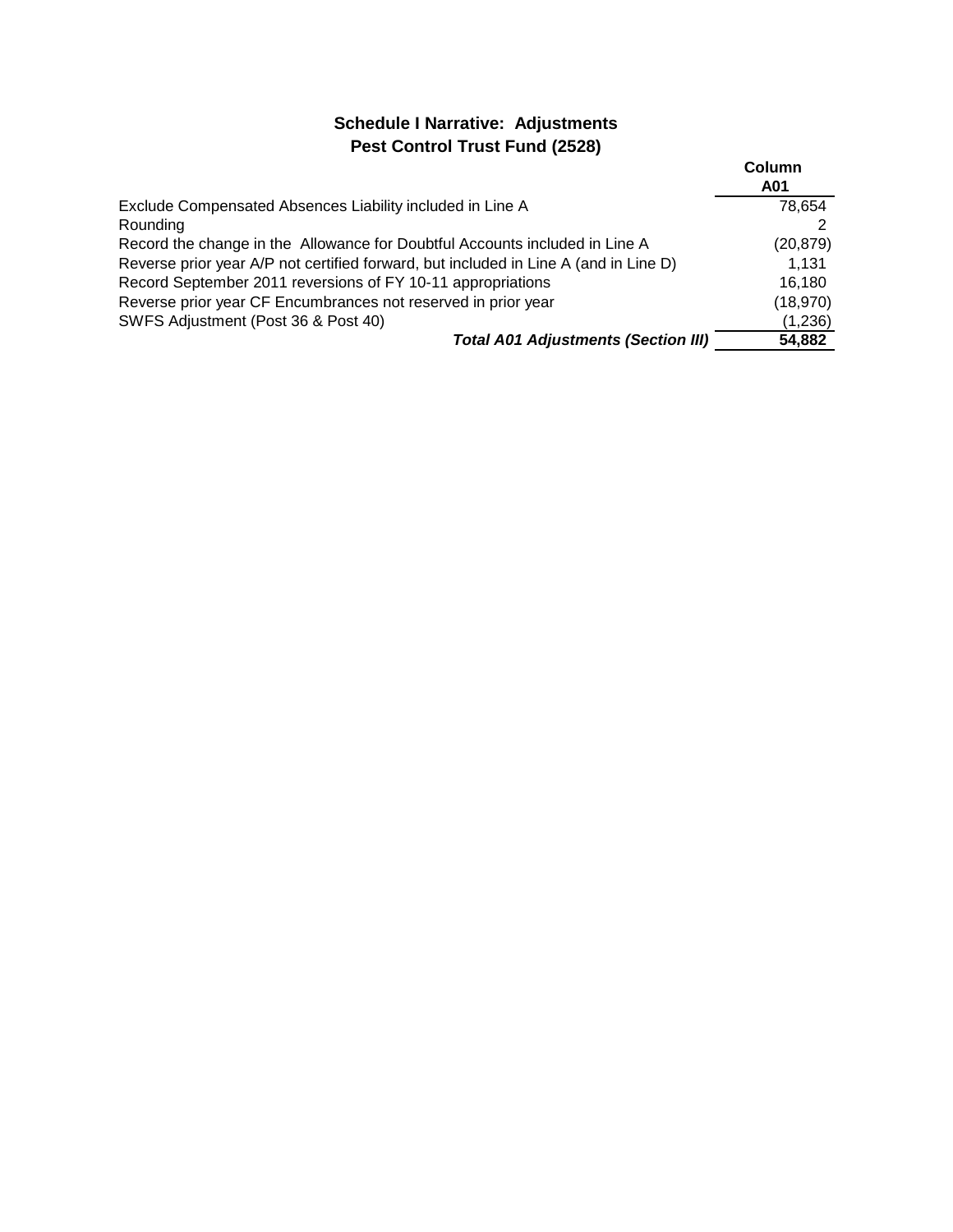#### **Schedule I Revenue Estimates Narrative Department of Agriculture and Consumer Services**

**Division:** Agricultural Environmental Services - Pest Control Trust Fund

**Date:** 9/10/2012

|                                        | <b>OBJECT</b> | FY 12/13         |                                             | FY 13/14         |                                             |
|----------------------------------------|---------------|------------------|---------------------------------------------|------------------|---------------------------------------------|
| <b>OBJECT CODE DESCRIPTION</b>         | <b>CODE</b>   | <b>ESTIMATES</b> | <b>EXPLANATION</b>                          | <b>ESTIMATES</b> | <b>EXPLANATION</b>                          |
| Commercial Wildlife Application and    |               |                  | Projected revenue based on anticipated      |                  | Projected revenue based on anticipated      |
| Exam                                   | 001137        |                  | 22,500 demand for new exam.                 |                  | 22,500 demand for new exam.                 |
| Commercial Wildlife Application        |               |                  | Projected revenue based on anticipated      |                  | Projected revenue based on anticipated      |
| Renewal                                | 001138        |                  | O demand for new exam.                      |                  | 22,500 demand for new exam.                 |
|                                        |               |                  | Projected revenue based on anticipated      |                  | Projected revenue based on anticipated      |
| Limited Commercial Fertilizer          | 001148        |                  | 35.000 demand.                              |                  | 35.000 demand.                              |
| Exam Fees                              | 001150        |                  | 486,855 Based on actual FY11-12 revenues.   |                  | 486,855 Based on actual FY11-12 revenues.   |
| <b>Pest Sensitive Fees</b>             | 001151        |                  | 1.400 Based on actual FY11-12 revenues.     |                  | 1.400 Based on actual FY11-12 revenues.     |
| <b>Emergency Certificates</b>          | 001152        |                  | 34,310 Based on actual FY11-12 revenues.    |                  | 34,310 Based on actual FY11-12 revenues.    |
| <b>Pest Control Licenses</b>           | 001153        |                  | 2,907,346 Based on actual FY11-12 revenues. |                  | 2,907,346 Based on actual FY11-12 revenues. |
| <b>Special Handling Fees</b>           | 001155        |                  | 8,400 Based on actual FY11-12 revenues.     |                  | 8,400 Based on actual FY11-12 revenues.     |
| Pest Control Customer Contact Center   |               |                  |                                             |                  | Projected revenue based on anticipated      |
| License                                | 002001        |                  | 3,600 Based on actual FY11-12 revenues.     |                  | 0 demand.                                   |
| Pest Control Customer Contact Center   |               |                  | Projected revenue based on anticipated      |                  | Projected revenue based on anticipated      |
| License Renewal                        | 002002        |                  | Oldemand.                                   |                  | 3.600 demand.                               |
| Sale of Surplus Property               | 004003        |                  | 3.707 Based on actual FY11-12 revenues.     |                  | 0 No anticipated revenues                   |
|                                        |               |                  | Based on interest revenue trends over       |                  | Based on interest revenue trends over       |
|                                        |               |                  | the past three fiscal years and current     |                  | the past three fiscal years and current     |
| Interest                               | 005000        |                  | 31,479 cash balance.                        |                  | 31,479 cash balance.                        |
| Late Penalties                         | 012008        |                  | 74,260 Based on actual FY11-12 revenues.    |                  | 74,260 Based on actual FY11-12 revenues.    |
| Service Fee - Returned Check           | 012009        |                  | 639 Based on actual FY11-12 revenues.       |                  | 639 Based on actual FY11-12 revenues.       |
| <b>Administrative Fines</b>            | 012052        |                  | 55,797 Based on actual FY11-12 revenues.    |                  | 55,797 Based on actual FY11-12 revenues.    |
| Refunds - Prior Year Expenditures      | 018001        |                  | 724 Based on actual FY11-12 revenues.       |                  | 724 Based on actual FY11-12 revenues.       |
| Refunds Misc.                          | 018003        |                  | O Based on actual FY11-12 revenues.         |                  | O Based on actual FY11-12 revenues.         |
| Copies of Documents and Public Records |               |                  |                                             |                  |                                             |
| Requests                               | 18010         |                  | 1,502 Based on actual FY11-12 revenues.     |                  | 1,502 Based on actual FY11-12 revenues.     |
|                                        |               |                  |                                             |                  |                                             |
|                                        | <b>Total</b>  | 3,667,519        | <b>Total</b>                                | 3,686,312        |                                             |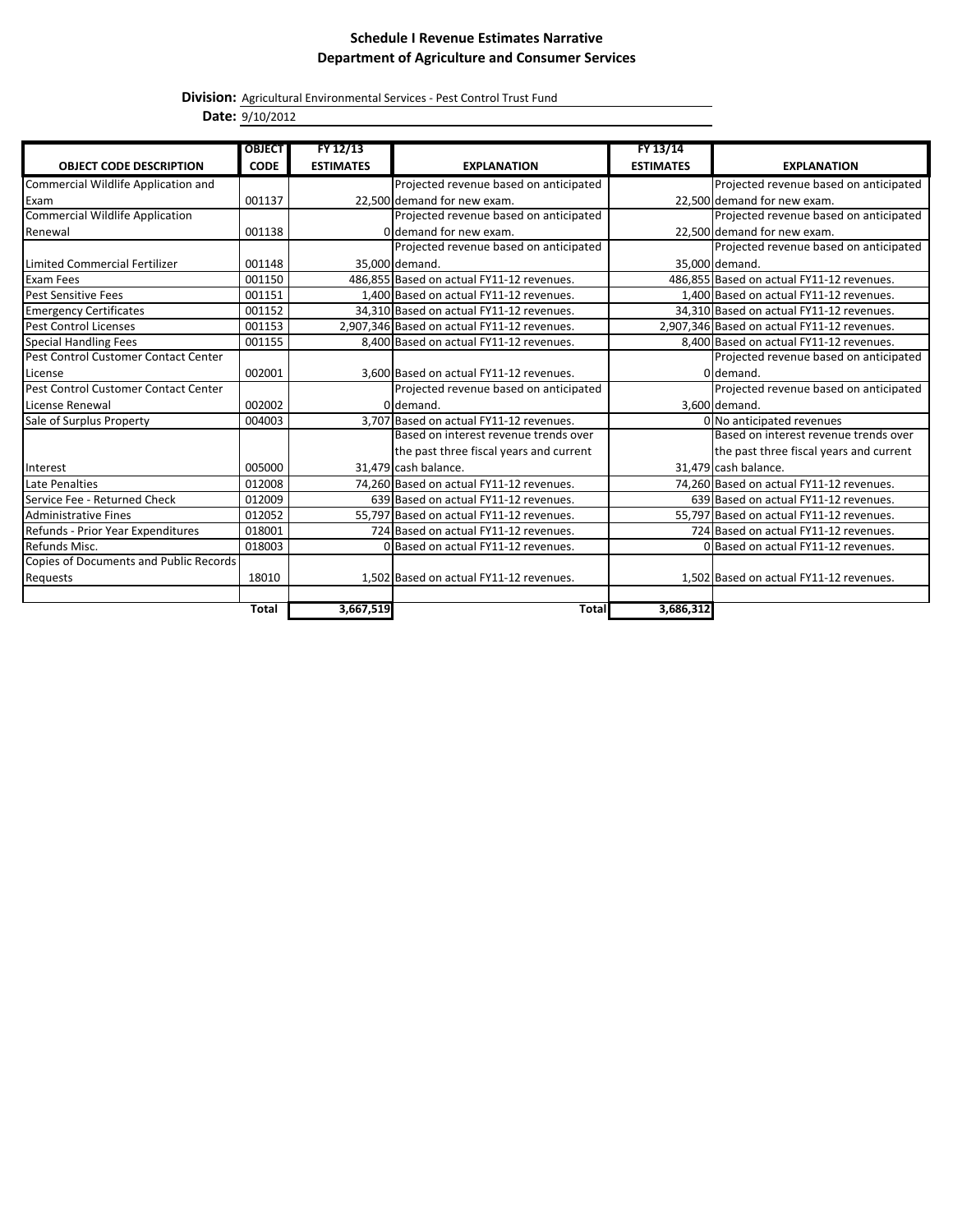#### DEPARTMENT OF AGRICULTURE AND CONSUMER SERVICES 5% TRUST FUND RESERVE CALCULATION

# **PEST CONTROL TRUST FUND**

| Total Revenues for Fiscal Year:                                  | 3,667,519  |
|------------------------------------------------------------------|------------|
| Less Operating Transfer to DMS STW Contract: (Category 107040)   | (14, 764)  |
| Less Operating Transfer to DMS Risk Insurance: (Category 103241) |            |
| Less Non-Operating Transfer to Administrative TF:                | (238, 197) |
| Less Non-Operating Transfer to AGMIC                             | (142, 158) |
| Less Non-Operating Transfer to DFS/Assessments on Investments:   | (1, 564)   |
| Less Refunds                                                     |            |
| Total Revenue Subject to 5% Reserve Calculation                  | 3,270,836  |
| Multiplied by 5%                                                 | 5.00%      |
| Total 5% Reserve                                                 | 163.542    |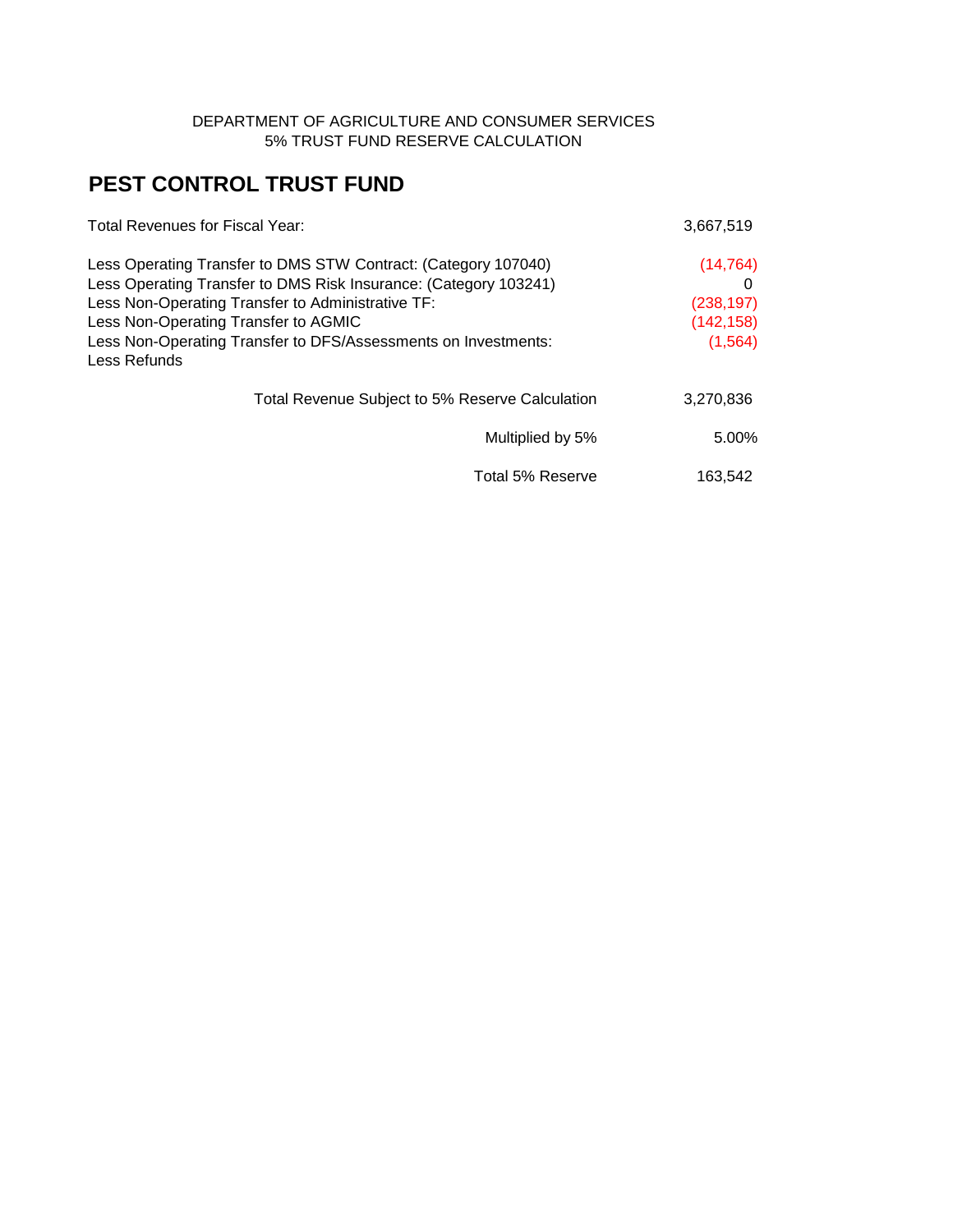## **SCHEDULE IC: RECONCILIATION OF UNRESERVED FUND BALANCE**

| <b>Department Title:</b><br><b>Trust Fund Title:</b> | Department of Agriculture and Consumer Services<br>Pest Control TF |                             |                                   |  |
|------------------------------------------------------|--------------------------------------------------------------------|-----------------------------|-----------------------------------|--|
| <b>Budget Entity:</b><br><b>LAS/PBS Fund Number:</b> | 2528<br>$(50-2-528004)$                                            |                             |                                   |  |
|                                                      | <b>Balance as of</b><br>6/30/2012                                  | SWFS*<br><b>Adjustments</b> | <b>Adjusted</b><br><b>Balance</b> |  |
| <b>Chief Financial Officer's (CFO) Cash Balance</b>  | 175,855.70 (A)                                                     |                             | 175,855.70                        |  |
| ADD: Other Cash (See Instructions)                   | $\overline{600.00}$ (B)                                            |                             | 600.00                            |  |
| <b>ADD</b> : Investments                             | $1,866,515.27$ (C)                                                 |                             | 1,866,515.27                      |  |
| ADD: Outstanding Accounts Receivable                 | $95,599.92$ (D)                                                    |                             | 95,599.92                         |  |
|                                                      | (E)                                                                |                             | 0.00                              |  |
| <b>Total Cash plus Accounts Receivable</b>           | 2,138,570.89 (F)                                                   | 0.00                        | 2,138,570.89                      |  |
| LESS Allowances for Uncollectibles                   | 91,935.25 (G)                                                      |                             | 91,935.25                         |  |
| LESS Approved "A" Certified Forwards                 | $70,671.51$ (H)                                                    |                             | 70,671.51                         |  |
| Approved "B" Certified Forwards                      | $6,540.82$ (H)                                                     |                             | 6,540.82                          |  |
| Approved "FCO" Certified Forwards                    | $0.00$ (H)                                                         |                             | 0.00                              |  |
| LESS: Other Accounts Payable (Nonoperating)          | $181.56$ (I)                                                       |                             | 181.56                            |  |
| LESS: SWFS Adjustment (Post 36 & Post 40)            | (J)                                                                | 1,236.30                    | 1,236.30                          |  |
| <b>Unreserved Fund Balance, 07/01/12</b>             | 1,969,241.75 (K)                                                   | (1,236.30)                  | 1,968,005.45                      |  |

**Notes:**

**\*SWFS = Statewide Financial Statement (Post 5)**

**\*\* This amount should agree with Line I, Section IV of the Schedule I for the most recent completed fiscal year and Line A for the following year.**

*Office of Policy and Budget - August 2012*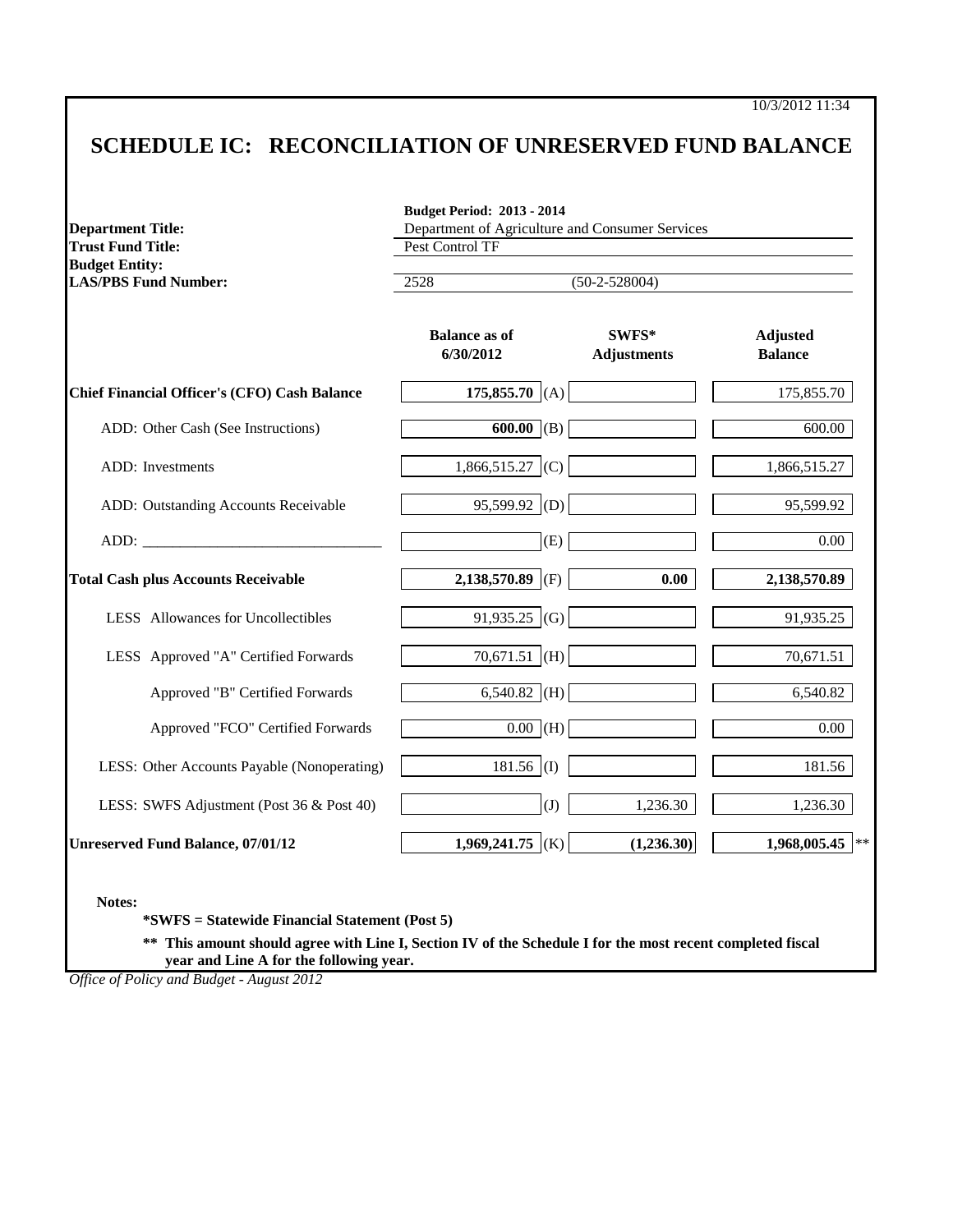### **RECONCILIATION: BEGINNING TRIAL BALANCE TO SCHEDULE I and IC**

| Department of Agriculture and Consumer Servic<br><b>Department Title:</b> |      |                                                                      |                             |  |  |  |  |
|---------------------------------------------------------------------------|------|----------------------------------------------------------------------|-----------------------------|--|--|--|--|
| <b>Trust Fund Title:</b>                                                  |      | <b>Pest Control TF</b>                                               |                             |  |  |  |  |
| <b>LAS/PBS Fund Number:</b>                                               | 2528 | $(50-2-528004)$                                                      |                             |  |  |  |  |
| <b>BEGINNING TRIAL BALANCE:</b>                                           |      |                                                                      |                             |  |  |  |  |
|                                                                           |      | <b>Total Fund Balance Per FLAIR Trial Balance, 07/01/11</b>          |                             |  |  |  |  |
|                                                                           |      | Total all GLC's 5XXXX for governmental funds;                        | 1,552,784.40<br>(A)         |  |  |  |  |
|                                                                           |      | GLC 539XX for proprietary and fiduciary funds                        |                             |  |  |  |  |
|                                                                           |      | <b>Subtract Nonspendable Fund Balance (GLC 56XXX)</b>                | 0.00<br>(B)                 |  |  |  |  |
|                                                                           |      | <b>Add/Subtract Statewide Financial Statement (SWFS)Adjustments:</b> |                             |  |  |  |  |
|                                                                           |      | SWFS Adjustment (Post 36 & Post 40)                                  | (1,236.30)                  |  |  |  |  |
|                                                                           |      |                                                                      | 0.00<br>(C)                 |  |  |  |  |
| <b>Add/Subtract Other Adjustment(s):</b>                                  |      |                                                                      |                             |  |  |  |  |
|                                                                           |      | Approved "B" Carry Forward (Encumbrances) per LAS/PBS                | $(6,540.82)$ <sub>(D)</sub> |  |  |  |  |
|                                                                           |      | Approved "C" Carry Forward Total (FCO) per LAS/PBS                   | 0.00<br>(D)                 |  |  |  |  |
| A/P not C/F-Operating Categories                                          |      |                                                                      | 0.00<br>(D)                 |  |  |  |  |
| Compensated Absences not C/F                                              |      |                                                                      | 422,998.17<br>(D)           |  |  |  |  |
|                                                                           |      |                                                                      | 0.00<br>(D)                 |  |  |  |  |
|                                                                           |      |                                                                      | $0.00\,$<br>(D)             |  |  |  |  |
| <b>ADJUSTED BEGINNING TRIAL BALANCE:</b>                                  |      |                                                                      | 1,968,005.45 (E)            |  |  |  |  |
| UNRESERVED FUND BALANCE, SCHEDULE IC (Line I)                             |      |                                                                      | 1,968,005.45 (F)            |  |  |  |  |
| <b>DIFFERENCE:</b>                                                        |      |                                                                      | $(G)*$<br>0.00              |  |  |  |  |
| *SHOULD EQUAL ZERO.                                                       |      |                                                                      |                             |  |  |  |  |
|                                                                           |      |                                                                      |                             |  |  |  |  |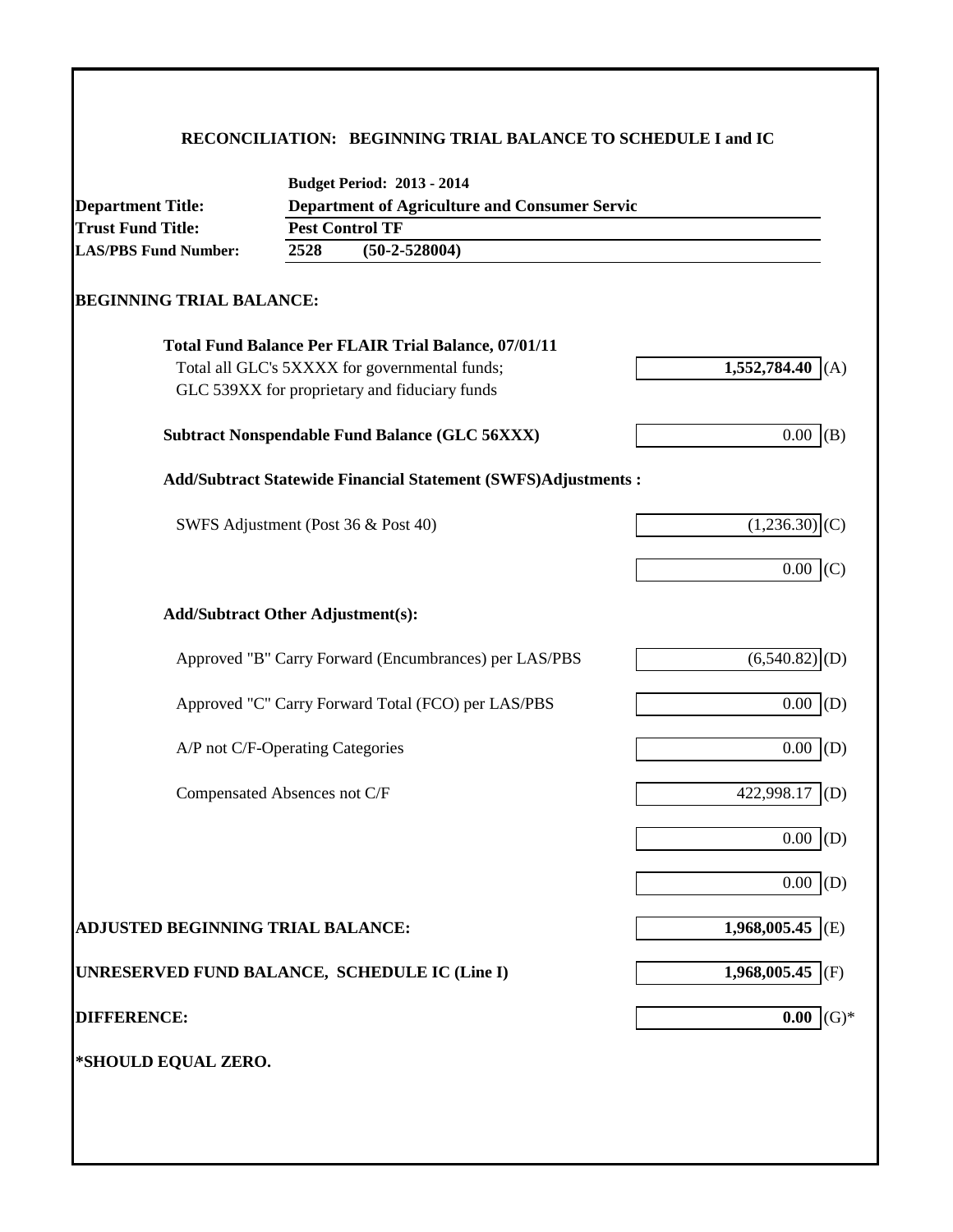## **Schedule I Narrative: Adjustments Relocation and Construction Trust Fund (2584)**

|                                                      | Column        |
|------------------------------------------------------|---------------|
|                                                      | A01           |
| Adjust Reserve for prior year FCO included in Line A | (1, 159, 363) |
| <b>Total AO1 Adjustments (Section III)</b>           | (1, 159, 363) |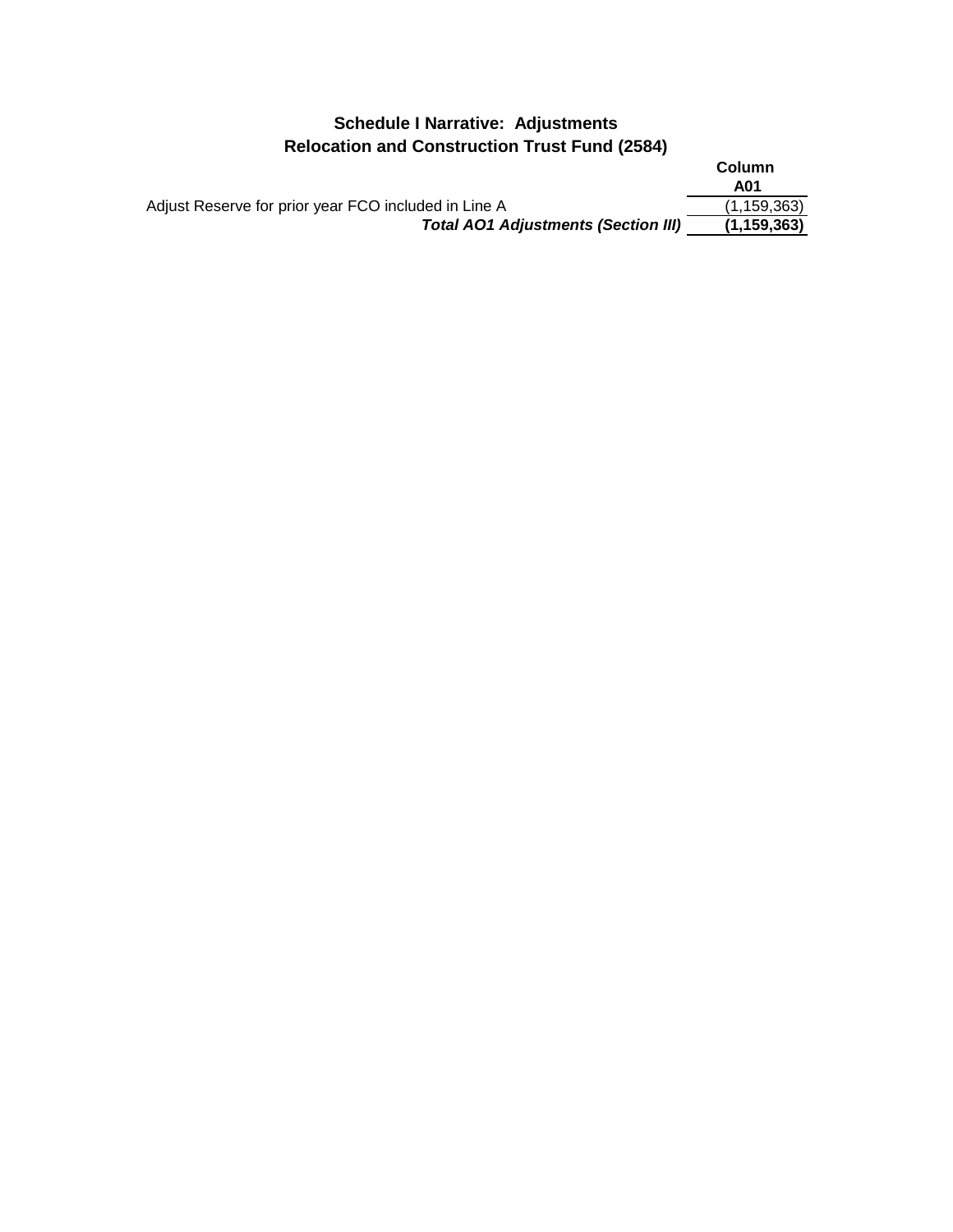#### **Schedule I Revenue Estimates Narrative Department of Agriculture and Consumer Services**

**Division:** Florida Forest Service - Relocation and Construction Trust Fund

**Date:** 9/10/2012

|                                | <b>OBJECT</b> | FY 12/13         |                                             | FY 13/14         |                                             |
|--------------------------------|---------------|------------------|---------------------------------------------|------------------|---------------------------------------------|
| <b>OBJECT CODE DESCRIPTION</b> | <b>CODE</b>   | <b>ESTIMATES</b> | <b>EXPLANATION</b>                          | <b>ESTIMATES</b> | <b>EXPLANATION</b>                          |
|                                |               |                  | Based on interest revenue trends over       |                  | Based on interest revenue trends over       |
|                                |               |                  | the past three fiscal years and current     |                  | the past three fiscal years and current     |
| Interest                       | 005000        |                  | 18.000 cash balance.                        |                  | 18,000 cash balance.                        |
| Land Sales of Leases           | 02100         |                  | 33,622 Estimate based on Anticipates sales. |                  | 33,622 Estimate based on Anticipates sales. |
|                                | <b>Total</b>  | 51,622           | <b>Total</b>                                | 51,622           |                                             |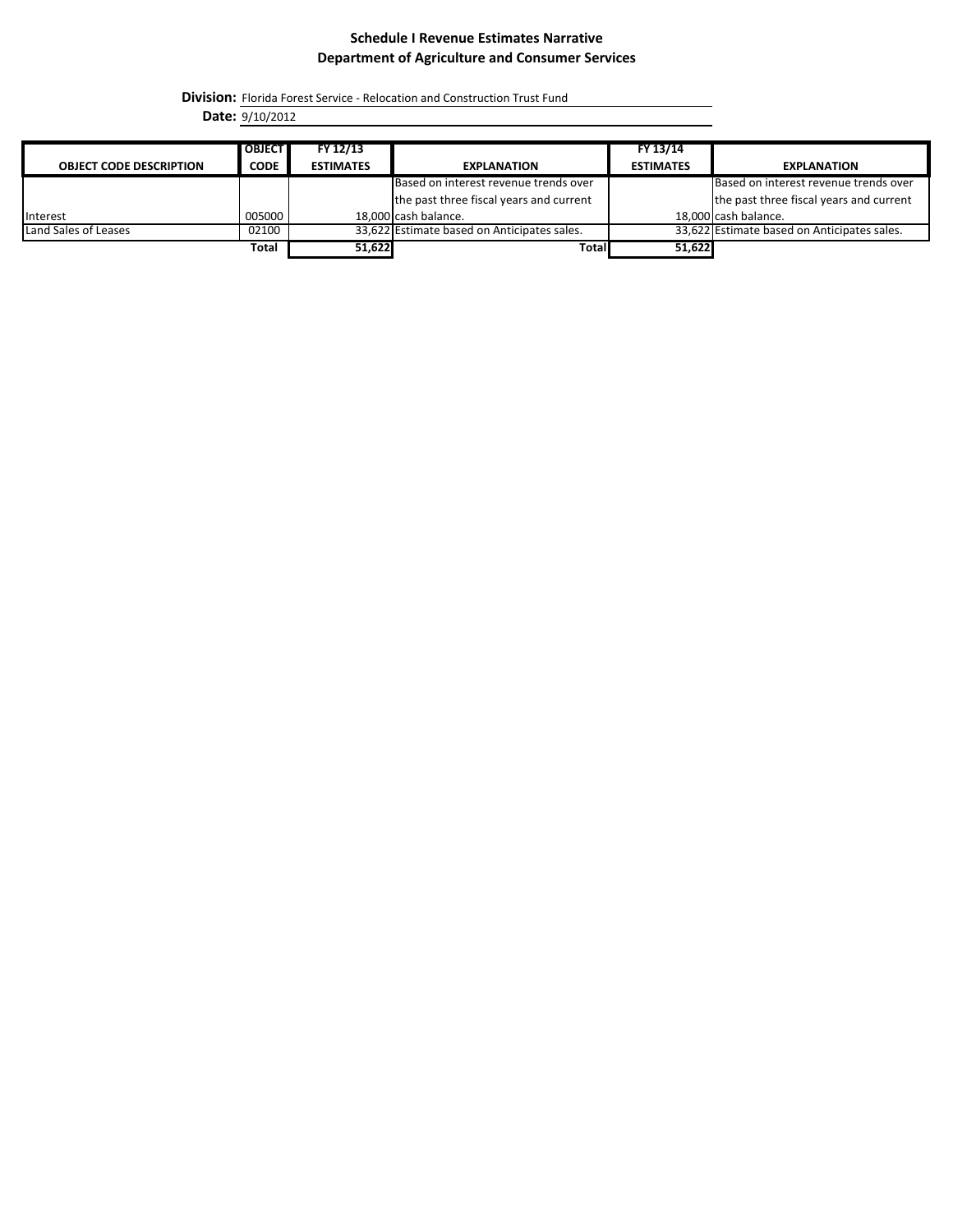#### DEPARTMENT OF AGRICULTURE AND CONSUMER SERVICES 5% TRUST FUND RESERVE CALCULATION

# **RELOCATION & CONSTRUCTION TF**

| <b>Total Revenues for Fiscal Year:</b>                                                                                                                                                                                                         | 51,622                   |
|------------------------------------------------------------------------------------------------------------------------------------------------------------------------------------------------------------------------------------------------|--------------------------|
| Less Operating Transfer to DMS STW Contract: (Category 107040)<br>Less Operating Transfer to DMS Risk Insurance: (Category 103241)<br>Less Service Charge to Generl Revenue:<br>Less Non-Operating Transfer to DFS/Assessments on Investments: | O<br>O<br>(720)<br>(902) |
| Total Revenue Subject to 5% Reserve Calculation                                                                                                                                                                                                | 50,000                   |
| Multiplied by 5%                                                                                                                                                                                                                               | 5.00%                    |
| Total 5% Reserve                                                                                                                                                                                                                               | 2,500                    |

#### **NOT HOLDING 5% RESERVE DUE TO THE STATUS OF THE TRUST FUND**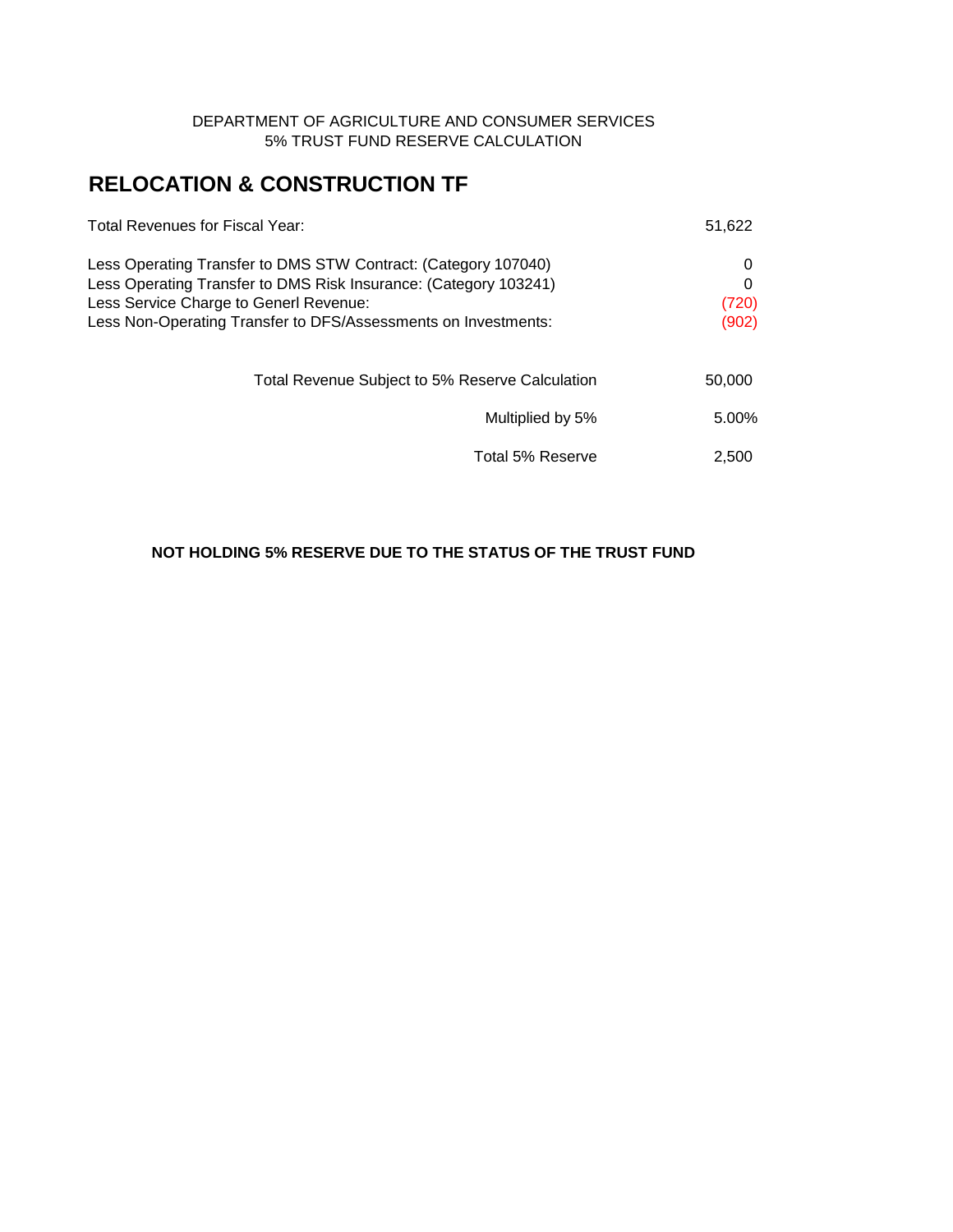10/3/2012 11:37

# **SCHEDULE IC: RECONCILIATION OF UNRESERVED FUND BALANCE**

| <b>Department Title:</b><br><b>Trust Fund Title:</b> | Department of Agriculture and Consumer Services<br>Relocation & Construction TF |                             |                                   |  |
|------------------------------------------------------|---------------------------------------------------------------------------------|-----------------------------|-----------------------------------|--|
| <b>Budget Entity:</b><br><b>LAS/PBS Fund Number:</b> | 2584<br>$(20-2-584001)$                                                         |                             |                                   |  |
|                                                      | <b>Balance as of</b><br>6/30/2012                                               | SWFS*<br><b>Adjustments</b> | <b>Adjusted</b><br><b>Balance</b> |  |
| <b>Chief Financial Officer's (CFO) Cash Balance</b>  | 9,884.11 (A)                                                                    |                             | 9,884.11                          |  |
| ADD: Other Cash (See Instructions)                   | $\overline{0.00}$ (B)                                                           |                             | 0.00                              |  |
| <b>ADD</b> : Investments                             | 794,868.60 (C)                                                                  |                             | 794,868.60                        |  |
| ADD: Outstanding Accounts Receivable                 | 1,511.80 (D)                                                                    |                             | 1,511.80                          |  |
| ADD: Anticipated Revenue - FCO Encumbrance           | 273,493.30 (E)                                                                  |                             | 273,493.30                        |  |
| <b>Total Cash plus Accounts Receivable</b>           | 1,079,757.81 (F)                                                                | 0.00                        | 1,079,757.81                      |  |
| LESS Allowances for Uncollectibles                   | $0.00 \mid (G)$                                                                 |                             | 0.00                              |  |
| LESS Approved "A" Certified Forwards                 | $0.00$ (H)                                                                      |                             | 0.00                              |  |
| Approved "B" Certified Forwards                      | $\overline{0.00}$ (H)                                                           |                             | $0.00\,$                          |  |
| Approved "FCO" Certified Forwards                    | $\overline{1,079,511.37}$ (H)                                                   |                             | 1,079,511.37                      |  |
| LESS: Other Accounts Payable (Nonoperating)          | $246.44$ (I)                                                                    |                             | 246.44                            |  |
|                                                      | (J)                                                                             |                             | 0.00                              |  |
| <b>Unreserved Fund Balance, 07/01/12</b>             | $(0.00)$ (K)                                                                    | 0.00                        | $(0.00)$ **                       |  |

**\*\* This amount should agree with Line I, Section IV of the Schedule I for the most recent completed fiscal year and Line A for the following year.**

*Office of Policy and Budget - August 2012*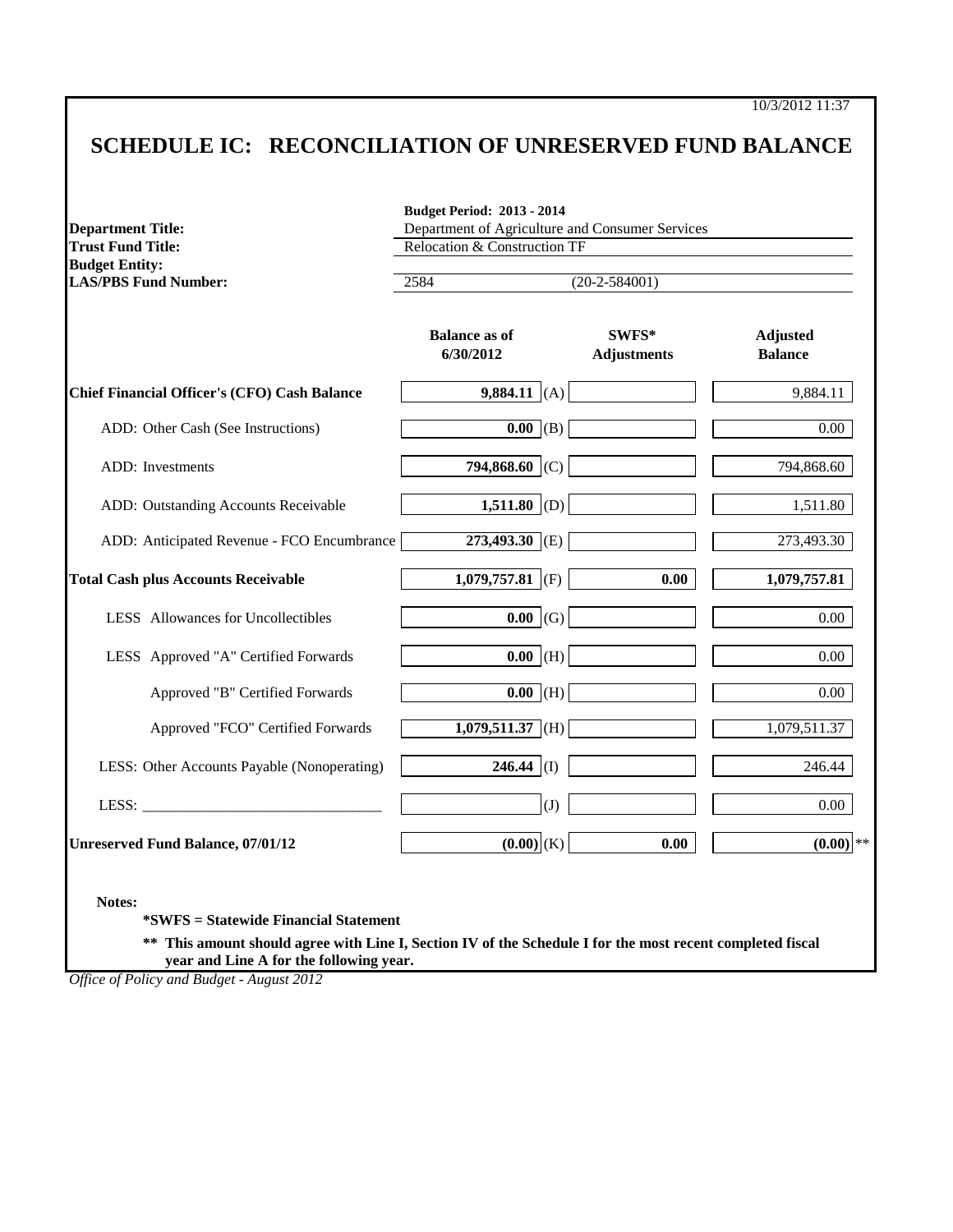### **RECONCILIATION: BEGINNING TRIAL BALANCE TO SCHEDULE I and IC**

| <b>Department Title:</b>                      |      | <b>Department of Agriculture and Consumer Servic</b>           |                                            |
|-----------------------------------------------|------|----------------------------------------------------------------|--------------------------------------------|
| <b>Trust Fund Title:</b>                      |      | <b>Relocation &amp; Construction TF</b>                        |                                            |
| <b>LAS/PBS Fund Number:</b>                   | 2584 | $(20-2-584001)$                                                |                                            |
| <b>BEGINNING TRIAL BALANCE:</b>               |      |                                                                |                                            |
|                                               |      | <b>Total Fund Balance Per FLAIR Trial Balance, 07/01/12</b>    |                                            |
|                                               |      | Total all GLC's 5XXXX for governmental funds;                  | 806,018.07 (A)                             |
|                                               |      | GLC 539XX for proprietary and fiduciary funds                  |                                            |
|                                               |      | <b>Subtract Nonspendable Fund Balance (GLC 56XXX)</b>          | $0.00$ (B)                                 |
|                                               |      | Add/Subtract Statewide Financial Statement (SWFS)Adjustments : |                                            |
|                                               |      | SWFS Adjustment # and Description                              | $0.00$ (C)                                 |
| SWFS Adjustment # and Description             |      |                                                                | $0.00$ (C)                                 |
| <b>Add/Subtract Other Adjustment(s):</b>      |      |                                                                |                                            |
|                                               |      | Approved "B" Carry Forward (Encumbrances) per LAS/PBS          | $0.00$ (D)                                 |
|                                               |      | Approved "C" Carry Forward Total (FCO) per LAS/PBS             | $(1,079,511.\overline{37})$ <sub>(D)</sub> |
| A/P not C/F-Operating Categories              |      |                                                                | $0.00$ (D)                                 |
| Anticipated Receivable for FCO                |      |                                                                | $273,493.30$ (D)                           |
|                                               |      |                                                                | (D)<br>0.00                                |
|                                               |      |                                                                | $0.00$ (D)                                 |
| ADJUSTED BEGINNING TRIAL BALANCE:             |      |                                                                | $(0.00)$ <sub>(E)</sub>                    |
| UNRESERVED FUND BALANCE, SCHEDULE IC (Line I) |      |                                                                | $0.00$ (F)                                 |
| <b>DIFFERENCE:</b>                            |      |                                                                | (0.00)                                     |
| *SHOULD EQUAL ZERO.                           |      |                                                                |                                            |
|                                               |      |                                                                |                                            |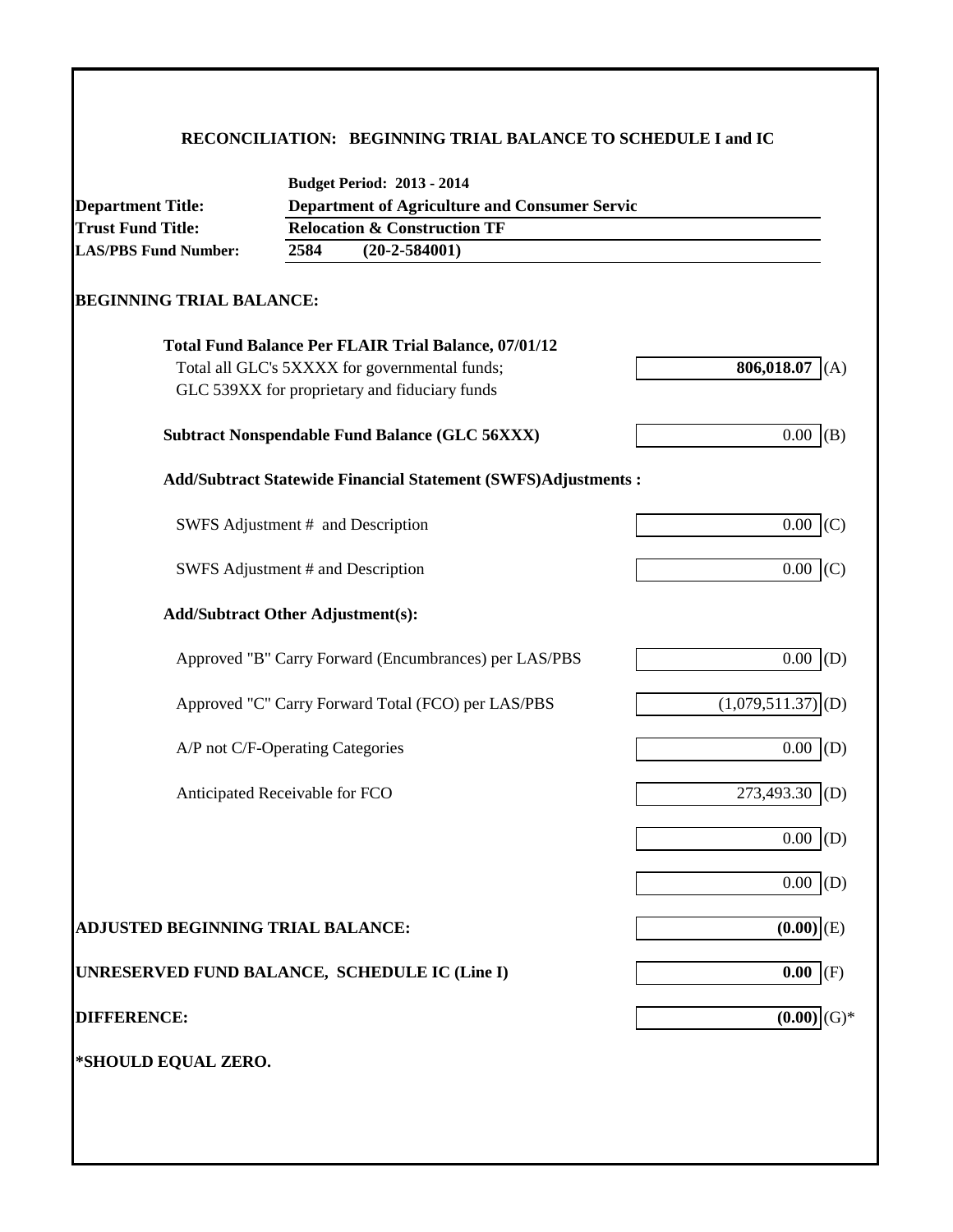## **Schedule I Narrative: Adjustments Florida Saltwater Products Promotion Trust Fund (2609)**

|                                                           | Column |
|-----------------------------------------------------------|--------|
|                                                           | A01    |
| Exclude Compensated Absences Liability included in Line A | 306    |
| SWFS Adjustment (Post Closing Entry # 16)                 | (40)   |
| <b>Total A01 Adjustments (Section III)</b>                | 266    |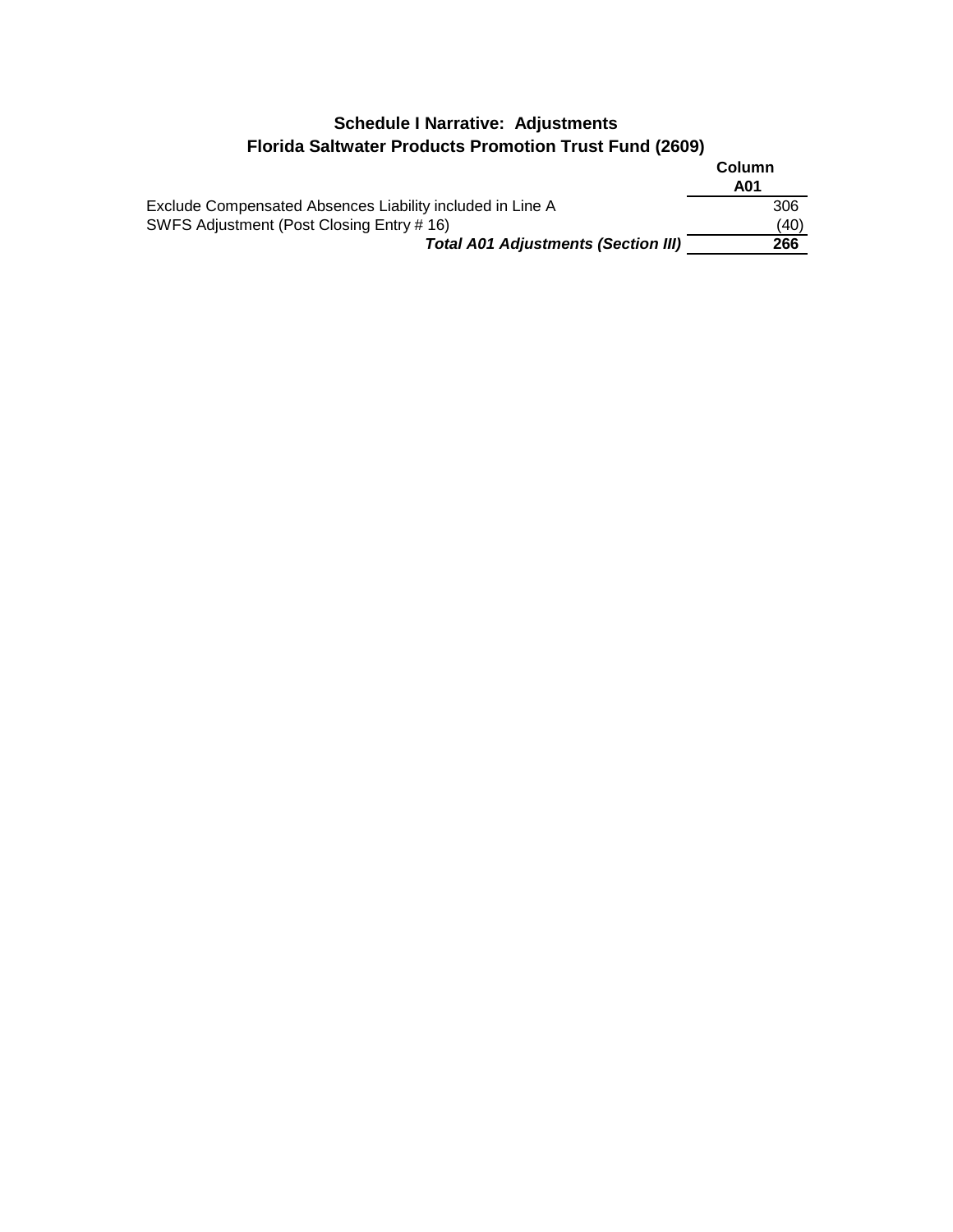#### **Schedule I Revenue Estimates Narrative Department of Agriculture and Consumer Services**

**Division:** Marketing - Florida Saltwater Products Promotion Trust Fund

**Date:** 9/10/2012

|                                     | <b>OBJECT</b> | FY 12/13         |                                               | FY 13/14         |                                               |
|-------------------------------------|---------------|------------------|-----------------------------------------------|------------------|-----------------------------------------------|
| <b>OBJECT CODE DESCRIPTION</b>      | <b>CODE</b>   | <b>ESTIMATES</b> | <b>EXPLANATION</b>                            | <b>ESTIMATES</b> | <b>EXPLANATION</b>                            |
| Seafood Dealers Licenses 96% From   |               |                  |                                               |                  |                                               |
| <b>FWCC</b>                         | 002087        |                  | 1,000,000 Based on prior year revenues.       |                  | 900,000 Based on prior year revenues.         |
|                                     |               |                  | Based on interest revenue trends over         |                  | Based on interest revenue trends over         |
|                                     |               |                  | the past three fiscal years and current       |                  | the past three fiscal years and current       |
| Interest                            | 005000        |                  | 30,000 cash balance.                          |                  | 30,000 cash balance.                          |
| Distributions from FWCC - Saltwater |               |                  | 50% of license fees projected to decline      |                  | 50% of license fees projected to decline      |
| <b>Products Licenses</b>            | 016002        |                  | 104,213 due to FWC annual revenue adjustment. |                  | 104,213 due to FWC annual revenue adjustment. |
|                                     |               |                  |                                               |                  |                                               |
|                                     | Total         | 1,134,213        | Total                                         | 1,034,213        |                                               |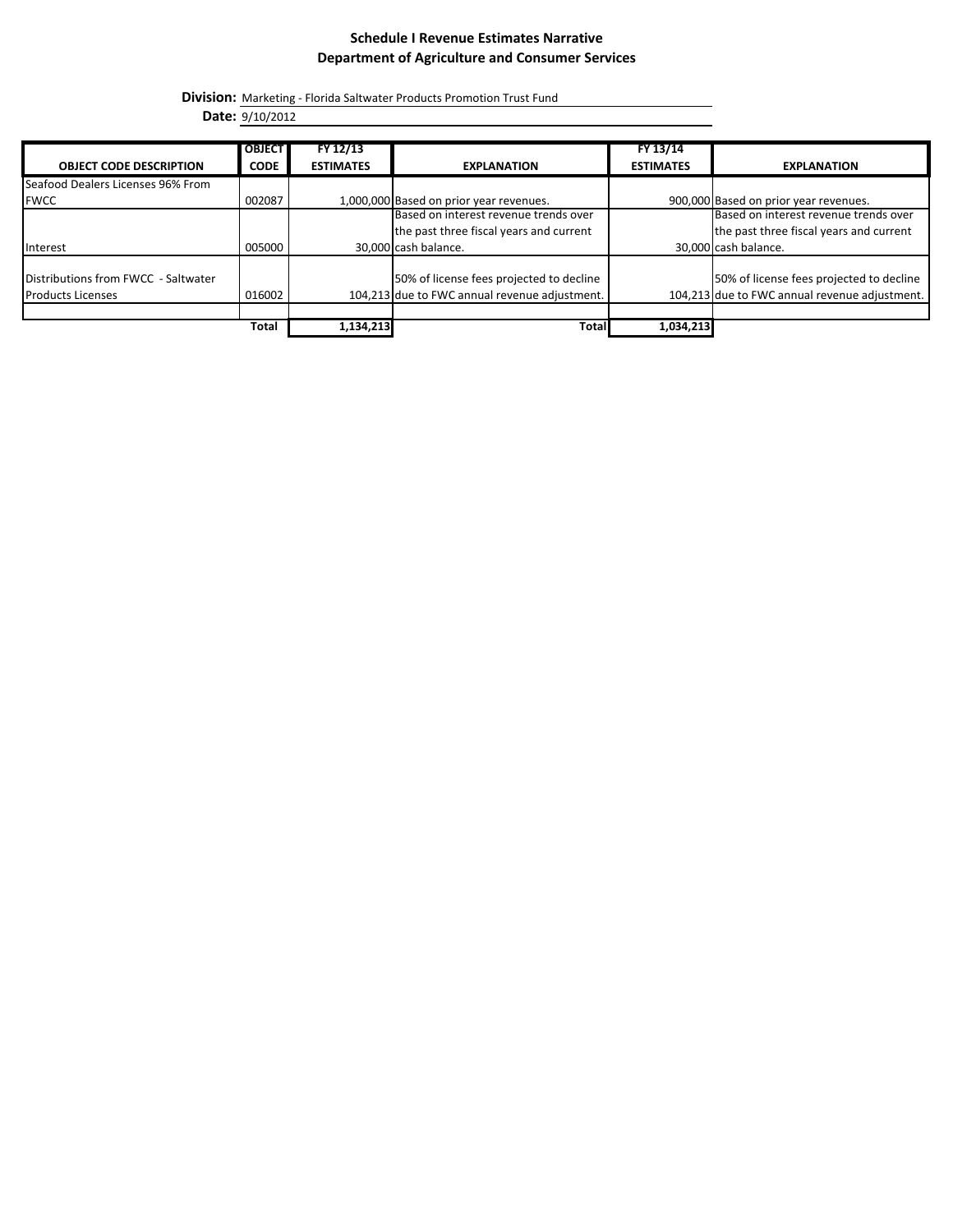#### DEPARTMENT OF AGRICULTURE AND CONSUMER SERVICES 5% TRUST FUND RESERVE CALCULATION

# **SALTWATER PRODUCTS PROMOTION TF**

| <b>Total Revenues for Fiscal Year:</b>                           | 1,134,213 |
|------------------------------------------------------------------|-----------|
| Less Operating Transfer to DMS STW Contract: (Category 107040)   | (4,944)   |
| Less Operating Transfer to DMS Risk Insurance: (Category 103241) | (7, 835)  |
| Less Non-Operating Transfer to Administrative TF:                | (71, 976) |
| Less Non-Operating Transfer to AGMIC                             | (24, 409) |
| Less Non-Operating Transfer to DFS/Assessments on Investments:   | (1, 495)  |
| Less Service Charge to Generl Revenue:                           | (41,200)  |
| Total Revenue Subject to 5% Reserve Calculation                  | 982,354   |
| Multiplied by 5%                                                 | 5.00%     |
| Total 5% Reserve                                                 | 49.118    |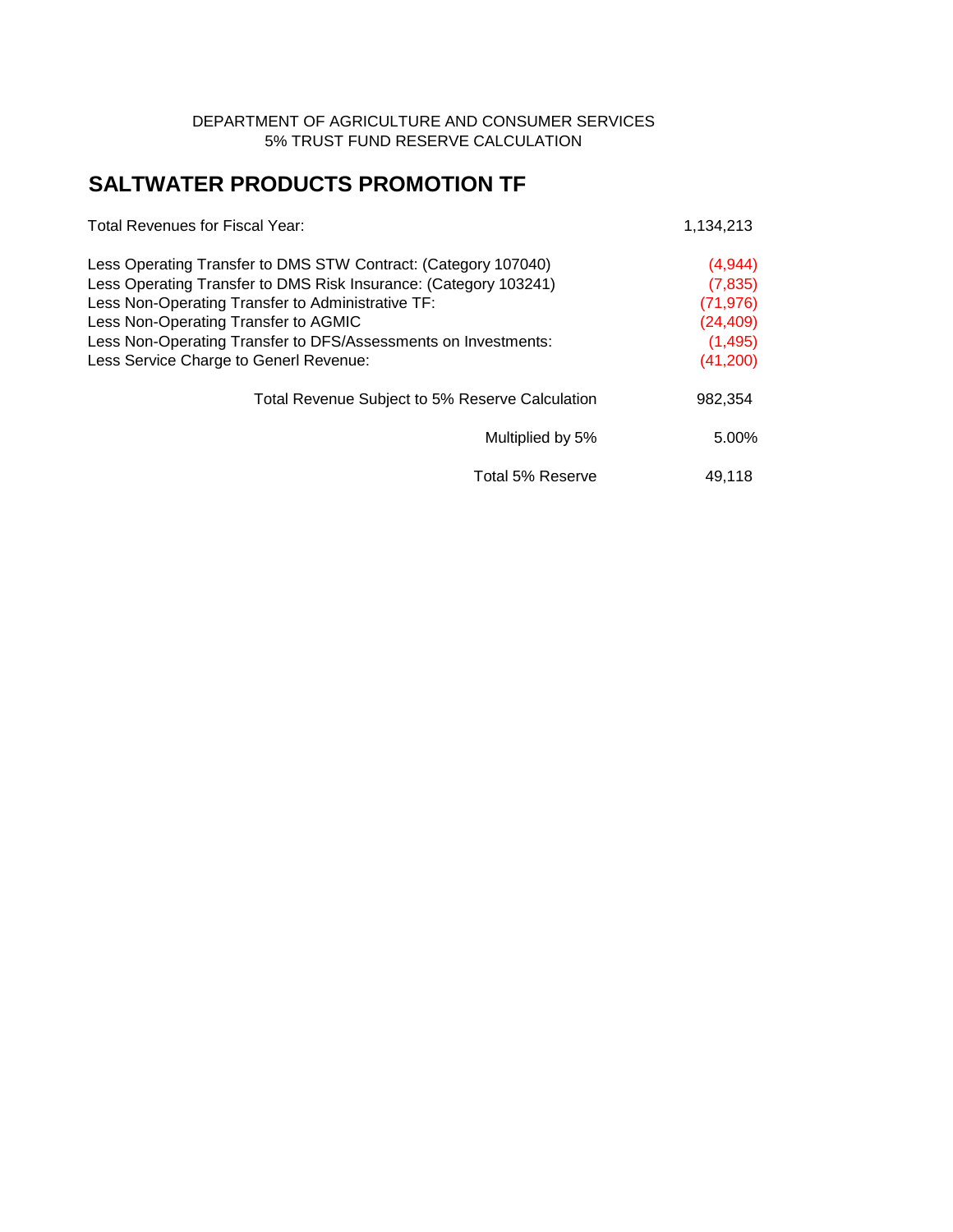### **Executive Office of the Governor Inter-Agency Transfers Reported on Schedule I**

### **Agency Name Department of Agriculture & Consumer Services**

List all transfers totaling \$100,000 or more. Provide the applicable agency name and fund number, the transfer category used, and the amount of the transfer for each of the fiscal years indicated, as well as the name and phone number of the person at the other agency who confirmed the amount of the transfer. If transferred in/out to the General Revenue Fund, do not include on this form; however, on Schedule I be sure to include "To GR" or "From GR" in the description field.

| <b>Fund Name and Number:</b>                                                                          |                             | <b>Florida Saltwater Products Promotion TF (2609)</b> |                                 |                                 |                      |
|-------------------------------------------------------------------------------------------------------|-----------------------------|-------------------------------------------------------|---------------------------------|---------------------------------|----------------------|
| <b>Transfers In</b><br>(Provide Agency and Fund Number Received From) Category                        | <b>Transfer</b>             | Amount<br>FY 11-12 (A01)                              | <b>Amount</b><br>FY 12-13 (A02) | <b>Amount</b><br>FY 13-14 (A03) | <b>Confirmed By</b>  |
| <b>FWCC 2467 - Marine Resources Conservation TF</b>                                                   | 001600                      | \$228,963                                             | \$104,213                       | \$104,213                       | Linda Grove 656-1956 |
| <b>FWCC 2467 - Marine Resources Conservation TF</b>                                                   | 000200                      | \$200,143                                             | \$200,000                       | \$200,000                       | Linda Grove 656-1956 |
| <b>FWCC 2467 - Marine Resources Conservation TF</b>                                                   | 000200                      | \$827,920                                             | \$800,000                       | \$700,000                       | Linda Grove 656-1956 |
| <b>Transfers Out (Operating and Non-Operating)</b><br>(Provide Agency and Fund Number Transferred To) | <b>Transfer</b><br>Category |                                                       |                                 |                                 |                      |
|                                                                                                       |                             |                                                       |                                 |                                 |                      |
|                                                                                                       |                             |                                                       |                                 |                                 |                      |
|                                                                                                       |                             |                                                       |                                 |                                 |                      |

*Office of Policy and Budget - July 2012*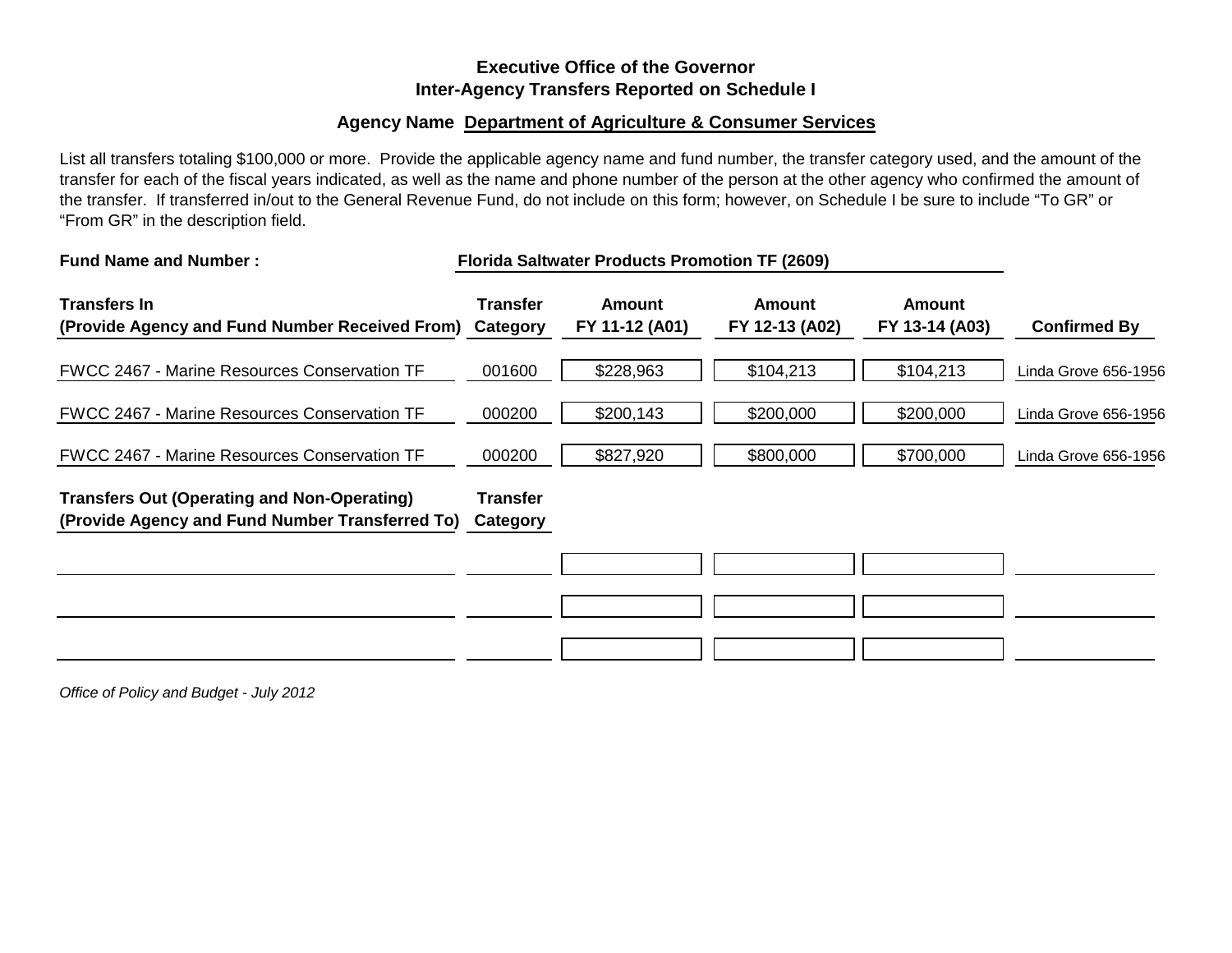10/3/2012 11:38

# **SCHEDULE IC: RECONCILIATION OF UNRESERVED FUND BALANCE**

| <b>Trust Fund Title:</b>                                                                                                                                                                                                       | Department of Agriculture and Consumer Services<br>Florida Saltwater Products Promotional TF |                             |                                   |  |  |
|--------------------------------------------------------------------------------------------------------------------------------------------------------------------------------------------------------------------------------|----------------------------------------------------------------------------------------------|-----------------------------|-----------------------------------|--|--|
| <b>Budget Entity:</b><br><b>LAS/PBS Fund Number:</b>                                                                                                                                                                           | 2609                                                                                         |                             |                                   |  |  |
|                                                                                                                                                                                                                                | <b>Balance as of</b><br>6/30/2012                                                            | SWFS*<br><b>Adjustments</b> | <b>Adjusted</b><br><b>Balance</b> |  |  |
| <b>Chief Financial Officer's (CFO) Cash Balance</b>                                                                                                                                                                            | 396,193.83 (A)                                                                               |                             | 396,193.83                        |  |  |
| ADD: Other Cash (See Instructions)                                                                                                                                                                                             | $\overline{0.00}$ (B)                                                                        |                             | $\overline{0.00}$                 |  |  |
| <b>ADD</b> : Investments                                                                                                                                                                                                       | $1,459,512.15$ (C)                                                                           |                             | 1,459,512.15                      |  |  |
| ADD: Outstanding Accounts Receivable                                                                                                                                                                                           | 247,729.41                                                                                   |                             | 247,729.41                        |  |  |
| ADD: The contract of the contract of the contract of the contract of the contract of the contract of the contract of the contract of the contract of the contract of the contract of the contract of the contract of the contr | (E)                                                                                          |                             | $0.00\,$                          |  |  |
| <b>Total Cash plus Accounts Receivable</b>                                                                                                                                                                                     | 2,103,435.39                                                                                 | 0.00                        | 2,103,435.39                      |  |  |
| Allowances for Uncollectibles                                                                                                                                                                                                  | (G)                                                                                          |                             | 0.00                              |  |  |
| LESS Approved "A" Certified Forwards                                                                                                                                                                                           | $14,703.14$ (H)                                                                              |                             | 14,703.14                         |  |  |
| Approved "B" Certified Forwards                                                                                                                                                                                                | $3,041.52$ (H)                                                                               |                             | 3,041.52                          |  |  |
| Approved "FCO" Certified Forwards                                                                                                                                                                                              | $0.00$ (H)                                                                                   |                             | 0.00                              |  |  |
| LESS: Other Accounts Payable (Nonoperating)                                                                                                                                                                                    | 24,332.21                                                                                    |                             | 24,332.21                         |  |  |
| LESS: Due to Other Funds (35200)                                                                                                                                                                                               | 4,992.00                                                                                     |                             | 4,992.00                          |  |  |
| LESS: SWFS Adjustment (Post 16)                                                                                                                                                                                                |                                                                                              | 39.99                       | 39.99                             |  |  |
| <b>Unreserved Fund Balance, 07/01/12</b>                                                                                                                                                                                       | 2,056,366.52 (K)                                                                             | (39.99)                     | $2,056,326.53$ **                 |  |  |

**\*\* This amount should agree with Line I, Section IV of the Schedule I for the most recent completed fiscal year and Line A for the following year.**

*Office of Policy and Budget - August 2012*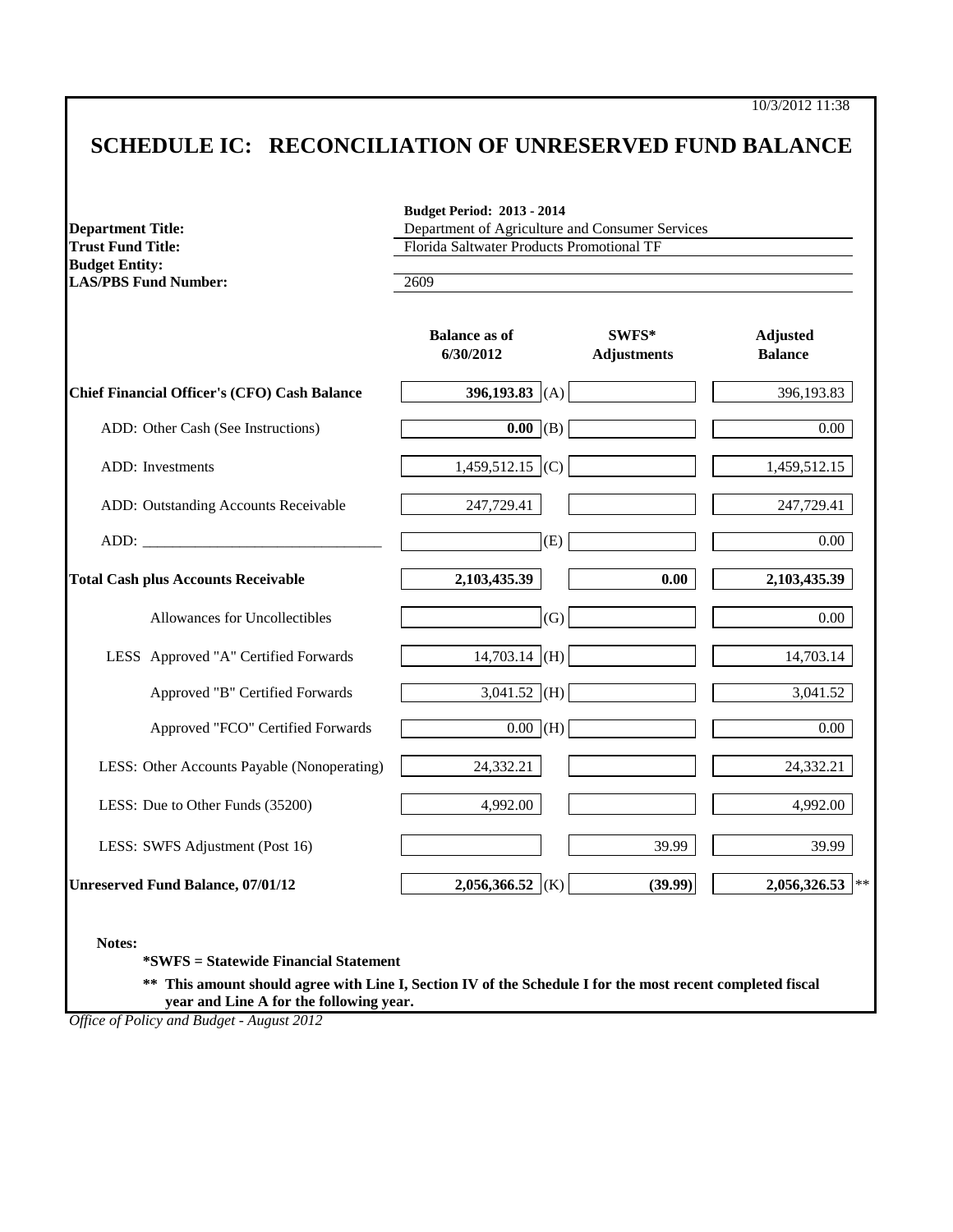### **RECONCILIATION: BEGINNING TRIAL BALANCE TO SCHEDULE I and IC**

|                                   | <b>Budget Period: 2013 - 2014</b>                                    |                   |  |  |  |  |
|-----------------------------------|----------------------------------------------------------------------|-------------------|--|--|--|--|
| <b>Department Title:</b>          | <b>Department of Agriculture and Consumer Servic</b>                 |                   |  |  |  |  |
| <b>Trust Fund Title:</b>          | <b>Florida Saltwater Products Promotion Trust Fund</b><br>2609       |                   |  |  |  |  |
| <b>LAS/PBS Fund Number:</b>       |                                                                      |                   |  |  |  |  |
| <b>BEGINNING TRIAL BALANCE:</b>   |                                                                      |                   |  |  |  |  |
|                                   | <b>Total Fund Balance Per FLAIR Trial Balance, 07/01/12</b>          |                   |  |  |  |  |
|                                   | Total all GLC's 5XXXX for governmental funds;                        | 2,059,408.04      |  |  |  |  |
|                                   | GLC 539XX for proprietary and fiduciary funds                        |                   |  |  |  |  |
|                                   | <b>Subtract Nonspendable Fund Balance (GLC 56XXX)</b>                | 0.00<br>(B)       |  |  |  |  |
|                                   | <b>Add/Subtract Statewide Financial Statement (SWFS)Adjustments:</b> |                   |  |  |  |  |
|                                   | SWFS Adjustment (Post 16)                                            | (39.99)<br>I(C)   |  |  |  |  |
|                                   | SWFS Adjustment # and Description                                    | $0.00$ (C)        |  |  |  |  |
|                                   | <b>Add/Subtract Other Adjustment(s):</b>                             |                   |  |  |  |  |
|                                   | Approved "B" Carry Forward (Encumbrances) per LAS/PBS                | (3,041.52)<br>(D) |  |  |  |  |
|                                   | Approved "C" Carry Forward Total (FCO) per LAS/PBS                   | $0.00$ (D)        |  |  |  |  |
|                                   | A/P not C/F-Operating Categories                                     | $0.00$ (D)        |  |  |  |  |
|                                   | Compensated Absences not C/F                                         | $0.00$ (D)        |  |  |  |  |
|                                   |                                                                      | 0.00<br>(D)       |  |  |  |  |
|                                   |                                                                      | 0.00<br>(D)       |  |  |  |  |
| ADJUSTED BEGINNING TRIAL BALANCE: |                                                                      | 2,056,326.53 (E)  |  |  |  |  |
|                                   | UNRESERVED FUND BALANCE, SCHEDULE IC (Line I)                        | 2,056,326.53 (F)  |  |  |  |  |
| <b>DIFFERENCE:</b>                |                                                                      | $(G)$ *<br>0.00   |  |  |  |  |
|                                   |                                                                      |                   |  |  |  |  |
| *SHOULD EQUAL ZERO.               |                                                                      |                   |  |  |  |  |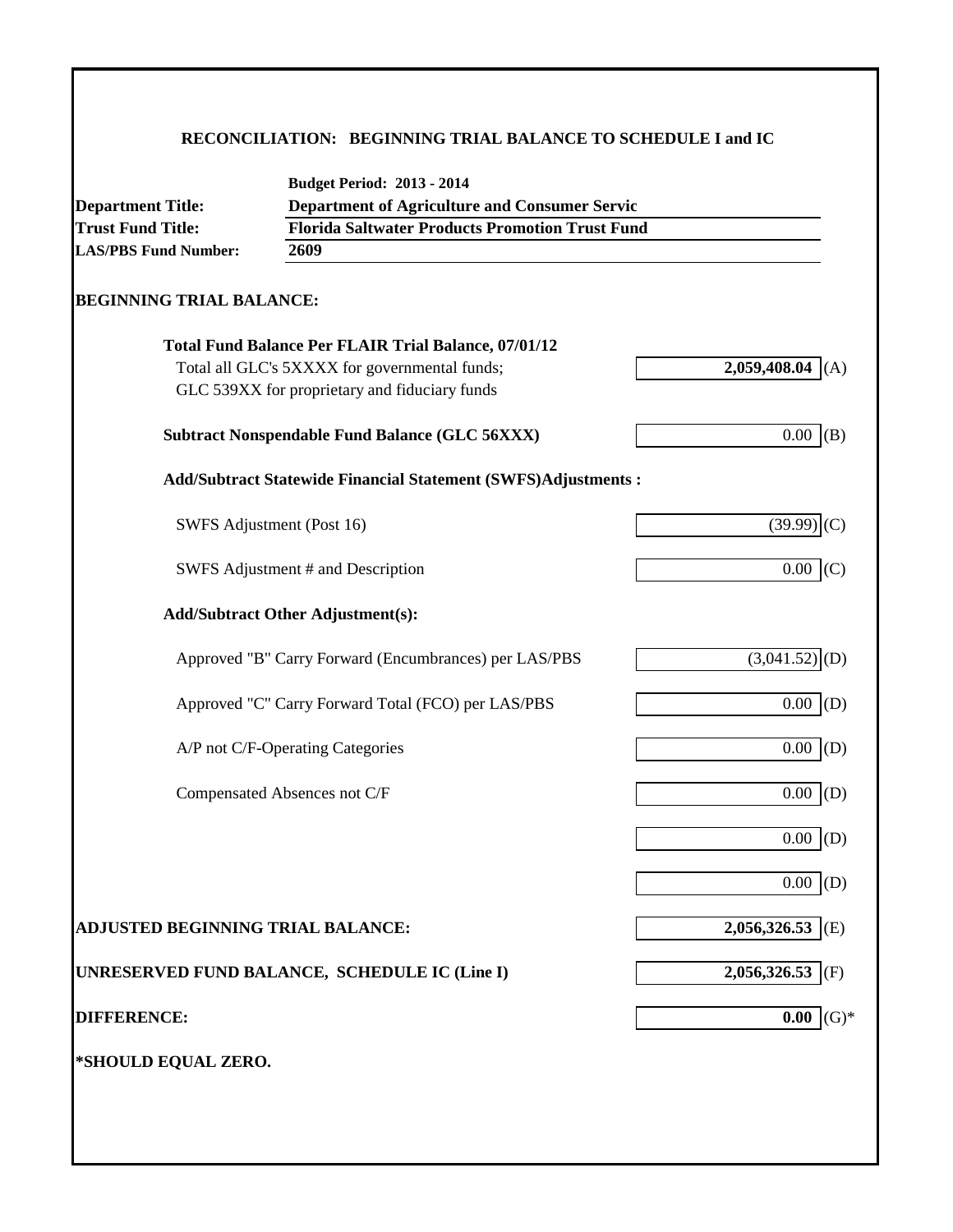#### **Column A01 Schedule I Narrative: Adjustments 2719 - FEDERAL EQUITABLE SHARING / LAW ENFORCEMENT TF**

N/A - No Adjustments Needed

*Total A01 Adjustments (Section III)* **0**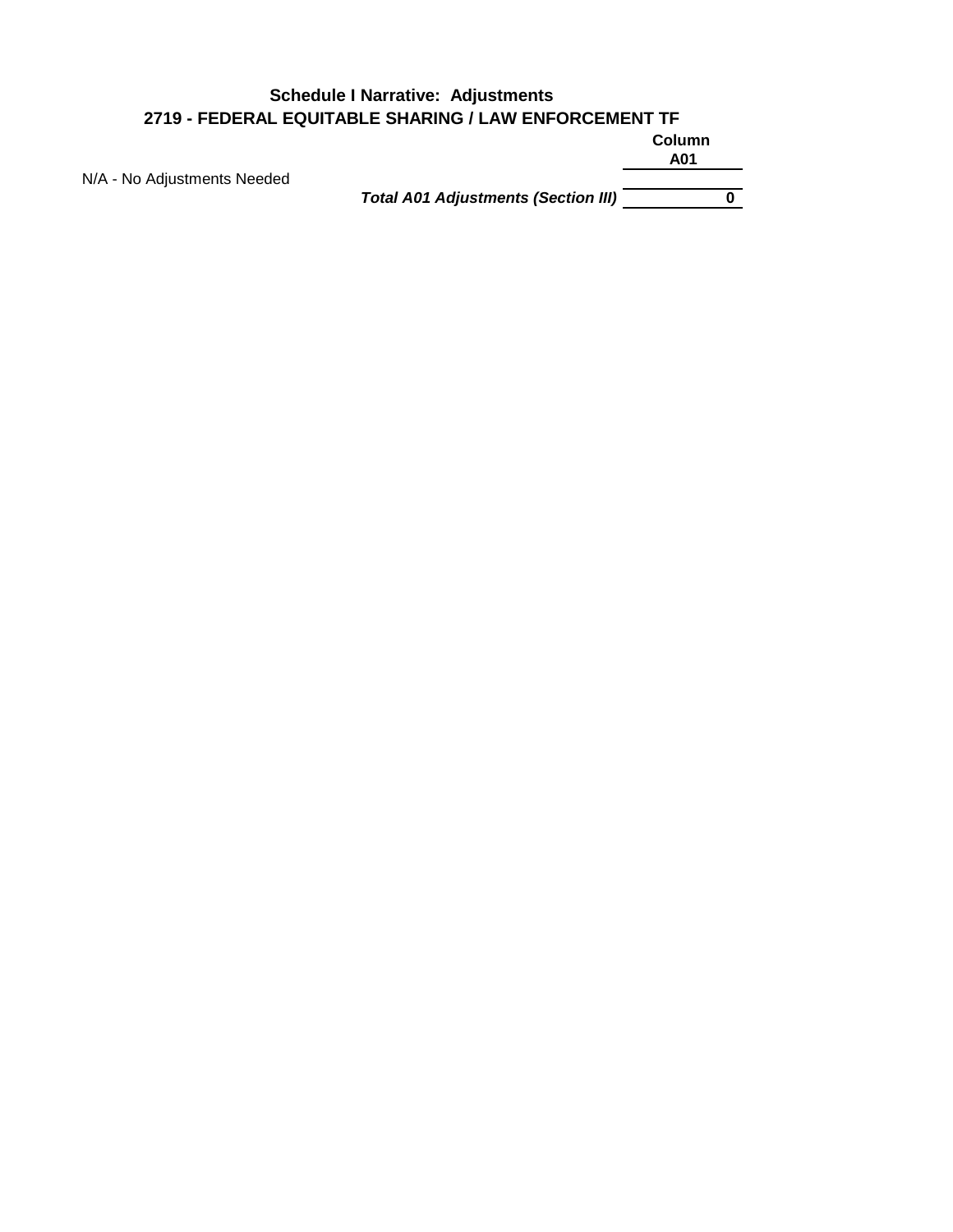#### **Schedule I Revenue Estimates Narrative Department of Agriculture and Consumer Services**

**Division:** Office of Agricultural Law Enforcement - Federal Equitable Sharing Trust Fund

**Date:** 9/10/2012

|                                    | <b>OBJECT</b> | FY 12/13         |                                          | FY 13/14         |                                            |
|------------------------------------|---------------|------------------|------------------------------------------|------------------|--------------------------------------------|
| <b>OBJECT CODE DESCRIPTION</b>     | <b>CODE</b>   | <b>ESTIMATES</b> | <b>EXPLANATION</b>                       | <b>ESTIMATES</b> | <b>EXPLANATION</b>                         |
|                                    |               |                  | The estimated interest revenue is based  |                  |                                            |
|                                    |               |                  | on the current cash balance in the trust |                  |                                            |
|                                    |               |                  | fund (158,475) multiplied by the FY 1112 |                  | Pending Budget Issue to utilize available  |
|                                    |               |                  | average interest rate of 2.2802% found   |                  | funds in TF at the inception of FY1314.    |
| <b>Interest</b>                    | 005000        |                  | 3,614 on fitreasury.org.                 |                  | 0 Anticipate \$0 available for investment. |
|                                    |               |                  | No outstanding cases open with Federal   |                  | No outstanding cases open with Federal     |
|                                    |               |                  | government. Do not anticipate            |                  | government. Do not anticipate              |
| Fines/Forfeits/Judgments/Assessmts | 012000        |                  | Occollections at this time.              |                  | O collections at this time.                |
|                                    |               |                  |                                          |                  |                                            |
|                                    | Total         | 3,614            | Total                                    |                  |                                            |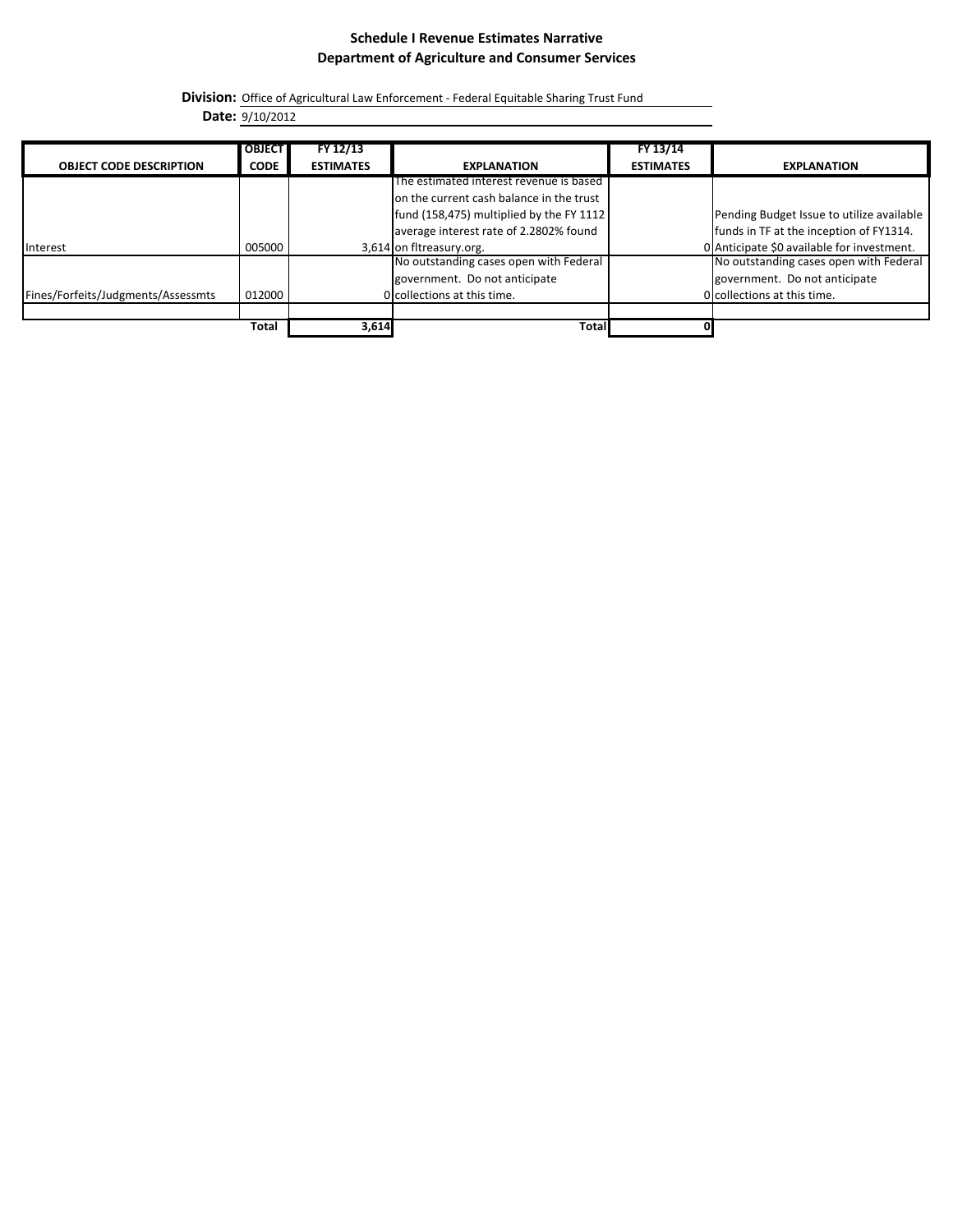#### DEPARTMENT OF AGRICULTURE AND CONSUMER SERVICES 5% TRUST FUND RESERVE CALCULATION

# **Federal Law Enforcement Trust Fund**

THIS FUND IS EXEMPT FROM THE 5% RESERVE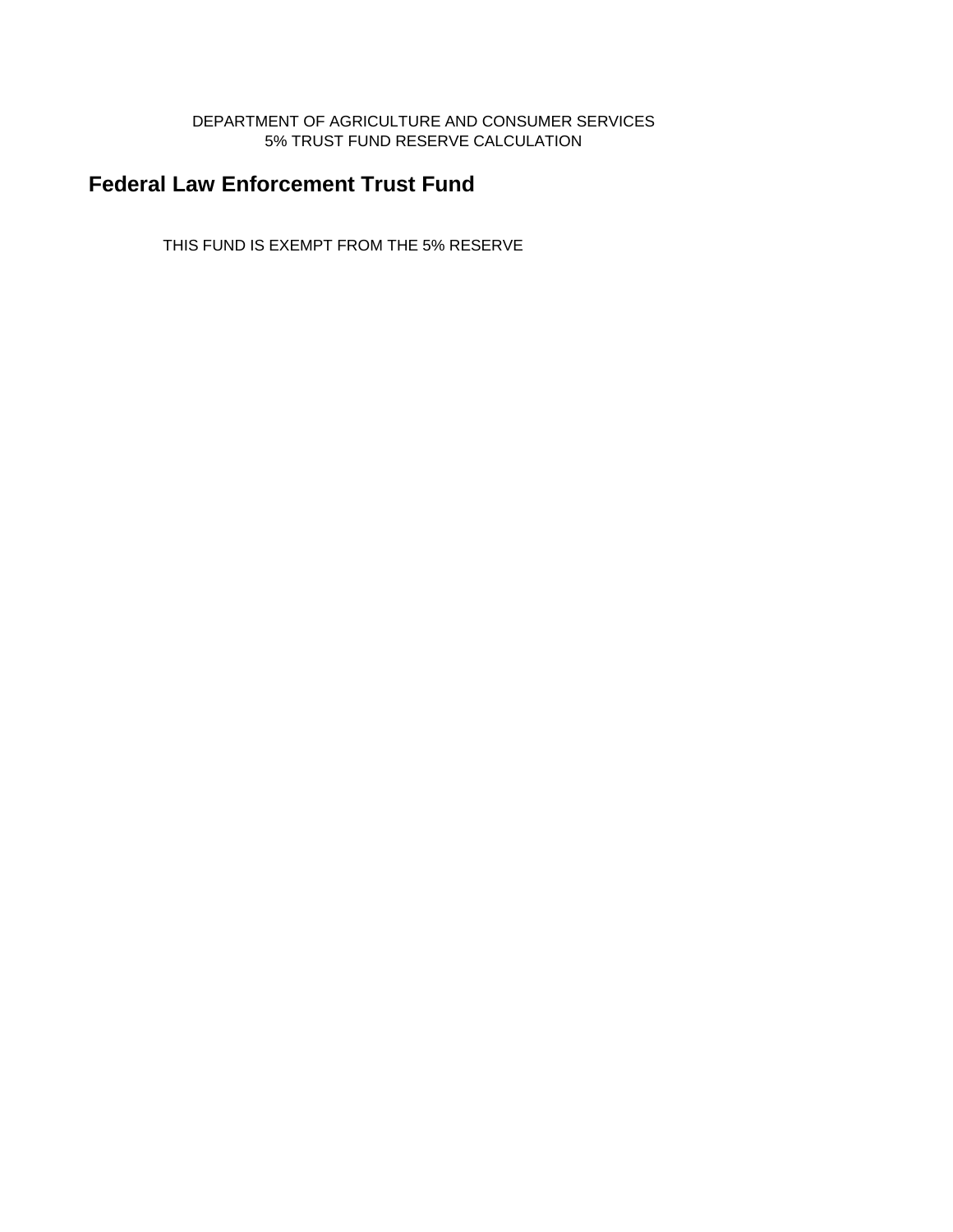## **SCHEDULE IC: RECONCILIATION OF UNRESERVED FUND BALANCE**

|                                                                                                                                                                                                                                | <b>Budget Period: 2013 - 2014</b>               |                             |                                   |  |  |
|--------------------------------------------------------------------------------------------------------------------------------------------------------------------------------------------------------------------------------|-------------------------------------------------|-----------------------------|-----------------------------------|--|--|
| <b>Department Title:</b>                                                                                                                                                                                                       | Department of Agriculture and Consumer Services |                             |                                   |  |  |
| <b>Trust Fund Title:</b>                                                                                                                                                                                                       | Federal Equitable Sharing / Law Enforcement TF  |                             |                                   |  |  |
| <b>Budget Entity:</b><br><b>LAS/PBS Fund Number:</b>                                                                                                                                                                           | 42010100 and 42170400                           |                             |                                   |  |  |
|                                                                                                                                                                                                                                | 2719                                            | $(20-2-719004)$             |                                   |  |  |
|                                                                                                                                                                                                                                | <b>Balance as of</b><br>6/30/2012               | SWFS*<br><b>Adjustments</b> | <b>Adjusted</b><br><b>Balance</b> |  |  |
| Chief Financial Officer's (CFO) Cash Balance                                                                                                                                                                                   | 158,475.84 (A)                                  | 0.00                        | 158,475.84                        |  |  |
| ADD: Other Cash (See Instructions)                                                                                                                                                                                             | $\overline{0.00}$ (B)                           | 0.00                        | 0.00                              |  |  |
| <b>ADD</b> : Investments                                                                                                                                                                                                       | $0.00$ (C)                                      | 0.00                        | $0.00\,$                          |  |  |
| ADD: Outstanding Accounts Receivable                                                                                                                                                                                           | $254.42$ (D)                                    | 0.00                        | 254.42                            |  |  |
| ADD: Due From Other Funds in DACS (GL 1620                                                                                                                                                                                     | $\overline{0.00}$ (E)                           | 0.00                        | 0.00                              |  |  |
| <b>Total Cash plus Accounts Receivable</b>                                                                                                                                                                                     | 158,730.26 (F)                                  | 0.00                        | 158,730.26                        |  |  |
| LESS Allowances for Uncollectibles                                                                                                                                                                                             | $0.00 \, (G)$                                   | 0.00                        | 0.00                              |  |  |
| LESS Approved "A" Certified Forwards                                                                                                                                                                                           | $0.00$ (H)                                      | 0.00                        | 0.00                              |  |  |
| Approved "B" Certified Forwards                                                                                                                                                                                                | $\overline{0.00}$ (H)                           | 0.00                        | 0.00                              |  |  |
| Approved "FCO" Certified Forwards                                                                                                                                                                                              | $0.00$ (H)                                      | 0.00                        | 0.00                              |  |  |
| LESS: Other Accounts Payable (Nonoperating)                                                                                                                                                                                    | 13.52 $(I)$                                     | 0.00                        | 13.52                             |  |  |
| LESS: The contract of the contract of the contract of the contract of the contract of the contract of the contract of the contract of the contract of the contract of the contract of the contract of the contract of the cont | $0.00$ (J)                                      | 0.00                        | 0.00                              |  |  |
| <b>Unreserved Fund Balance, 07/01/12</b>                                                                                                                                                                                       | 158,716.74                                      | 0.00                        | 158,716.74<br>$\ast\ast$          |  |  |

**\*SWFS = Statewide Financial Statement** 

**\*\* This amount should agree with Line I, Section IV of the Schedule I for the most recent completed fiscal year and Line A for the following year.**

*Office of Policy and Budget - August 2012*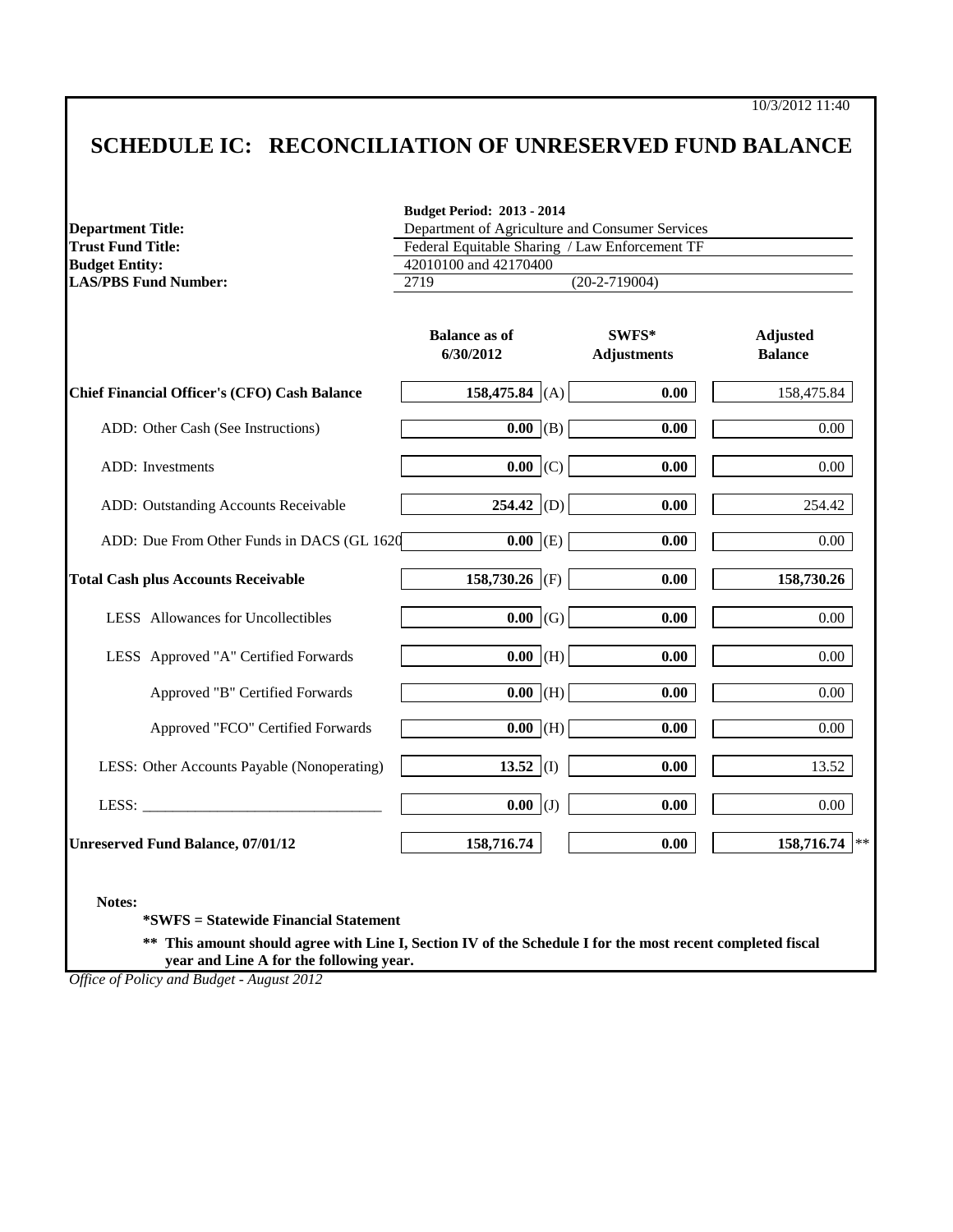### **RECONCILIATION: BEGINNING TRIAL BALANCE TO SCHEDULE I and IC**

| <b>Department Title:</b>                      |                                                       | <b>Department of Agriculture and Consumer Servic</b>                 |                |  |  |  |
|-----------------------------------------------|-------------------------------------------------------|----------------------------------------------------------------------|----------------|--|--|--|
| <b>Trust Fund Title:</b>                      | <b>Federal Equitable Sharing / Law Enforcement TF</b> |                                                                      |                |  |  |  |
| <b>LAS/PBS Fund Number:</b>                   | 2719                                                  | $(20-2-719004)$                                                      |                |  |  |  |
| <b>BEGINNING TRIAL BALANCE:</b>               |                                                       |                                                                      |                |  |  |  |
|                                               |                                                       | <b>Total Fund Balance Per FLAIR Trial Balance, 07/01/12</b>          |                |  |  |  |
|                                               |                                                       | Total all GLC's 5XXXX for governmental funds;                        | 158,716.74 (A) |  |  |  |
|                                               |                                                       | GLC 539XX for proprietary and fiduciary funds                        |                |  |  |  |
|                                               |                                                       | <b>Subtract Nonspendable Fund Balance (GLC 56XXX)</b>                | $0.00$ (B)     |  |  |  |
|                                               |                                                       | <b>Add/Subtract Statewide Financial Statement (SWFS)Adjustments:</b> |                |  |  |  |
|                                               |                                                       | SWFS Adjustment # and Description                                    | $0.00$ (C)     |  |  |  |
| SWFS Adjustment # and Description             |                                                       |                                                                      | $0.00$ (C)     |  |  |  |
| <b>Add/Subtract Other Adjustment(s):</b>      |                                                       |                                                                      |                |  |  |  |
|                                               |                                                       | Approved "B" Carry Forward (Encumbrances) per LAS/PBS                | $0.00$ (D)     |  |  |  |
|                                               |                                                       | Approved "C" Carry Forward Total (FCO) per LAS/PBS                   | 0.00<br>(D)    |  |  |  |
| A/P not C/F-Operating Categories              |                                                       |                                                                      | 0.00<br>(D)    |  |  |  |
|                                               |                                                       |                                                                      | $0.00$ (D)     |  |  |  |
|                                               |                                                       |                                                                      | 0.00<br>(D)    |  |  |  |
|                                               |                                                       |                                                                      | 0.00<br>(D)    |  |  |  |
| <b>ADJUSTED BEGINNING TRIAL BALANCE:</b>      |                                                       |                                                                      | 158,716.74 (E) |  |  |  |
| UNRESERVED FUND BALANCE, SCHEDULE IC (Line I) |                                                       |                                                                      | 158,716.74 (F) |  |  |  |
| <b>DIFFERENCE:</b>                            |                                                       |                                                                      | $(G)*$<br>0.00 |  |  |  |
| *SHOULD EQUAL ZERO.                           |                                                       |                                                                      |                |  |  |  |
|                                               |                                                       |                                                                      |                |  |  |  |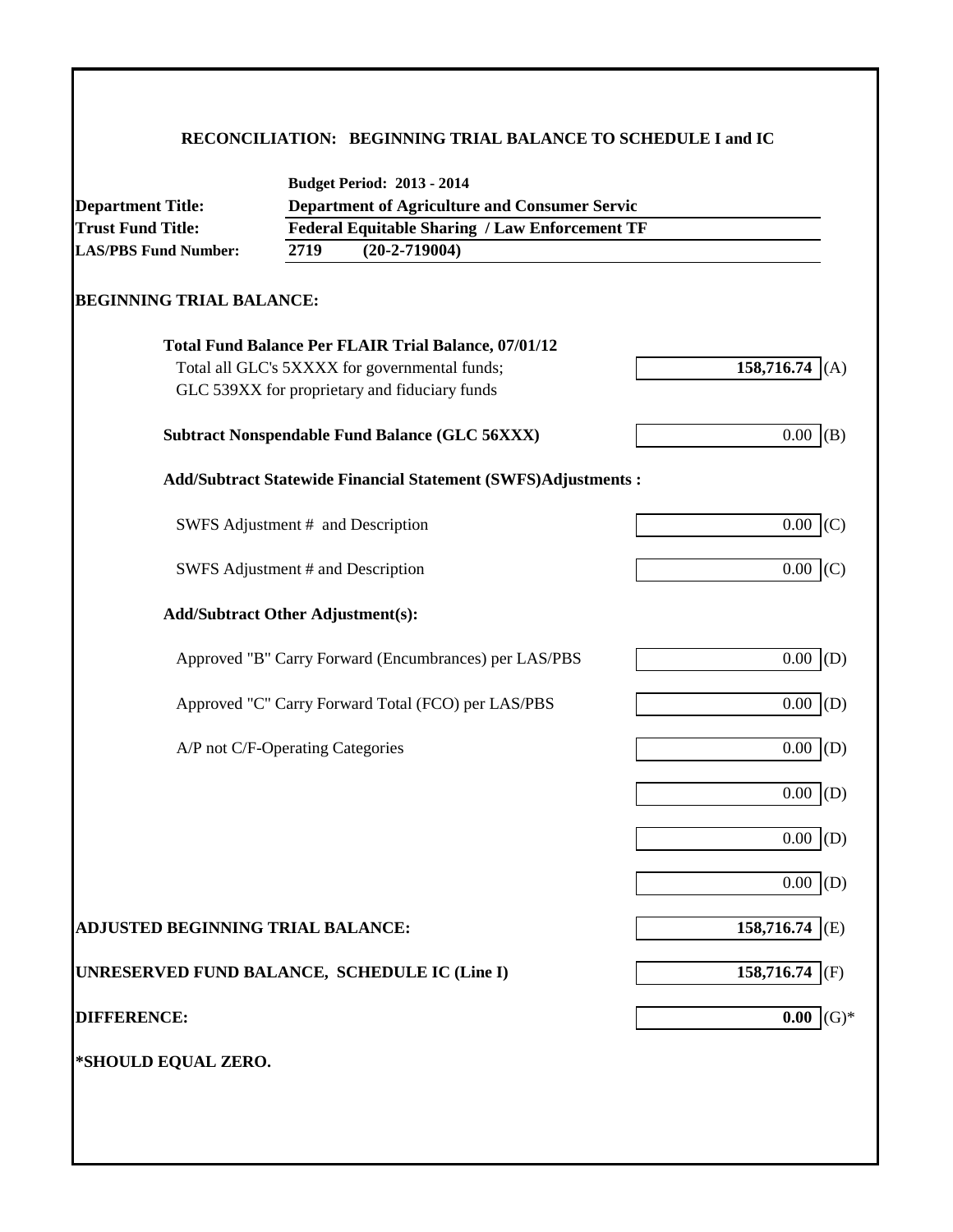### **Schedule I Narrative: Adjustments Viticulture Trust Fund (2773)**

|                                                               | Column     |
|---------------------------------------------------------------|------------|
|                                                               | A01        |
| Record September 2011 reversions of FY 10-11 appropriations   | 241,910    |
| Rounding                                                      |            |
| Reverse prior year CF Encumbrances not reserved in prior year | (252, 510) |
| <b>Total A01 Adjustments (Section III)</b>                    | (10,601)   |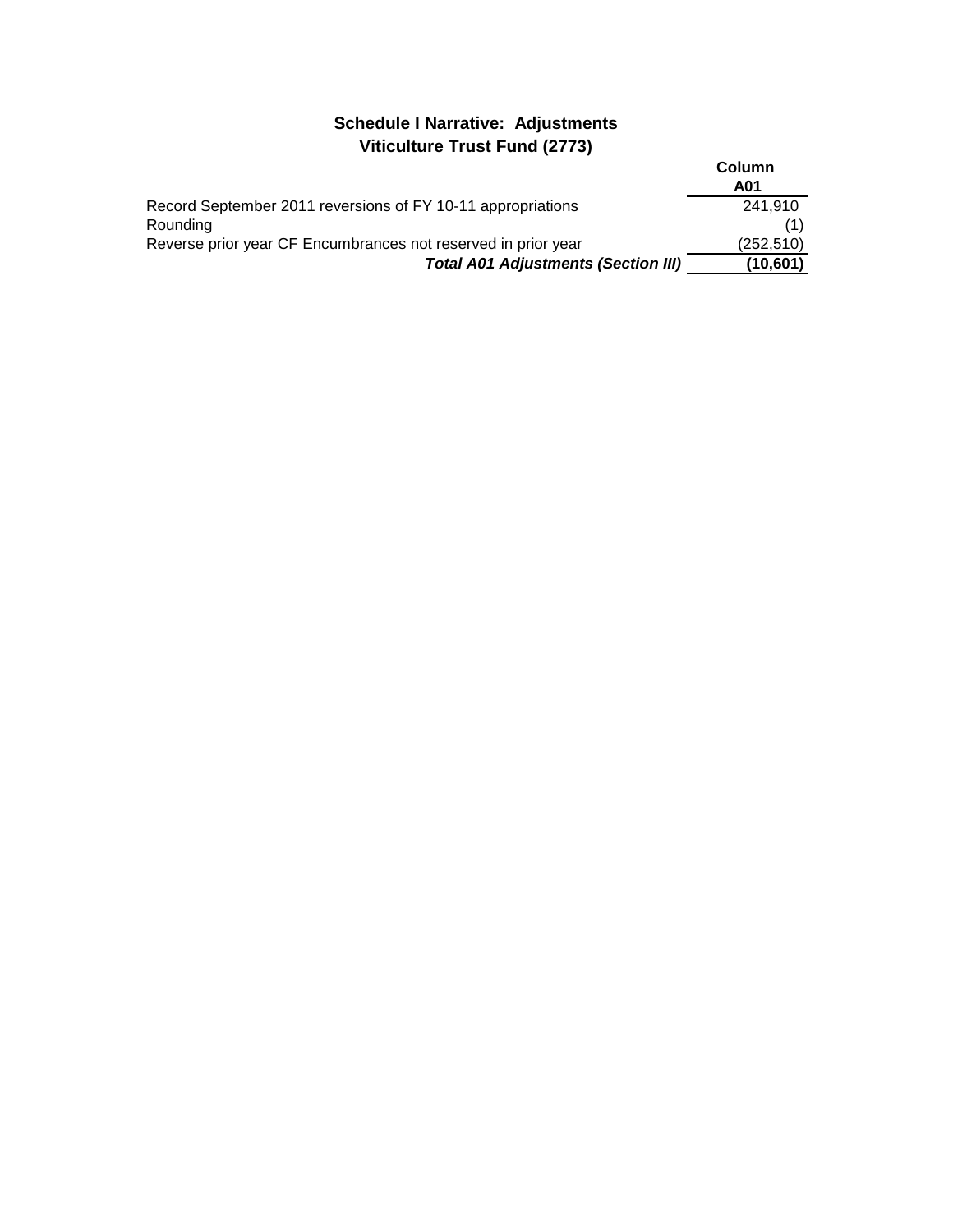### **Schedule I Revenue Estimates Narrative Department of Agriculture and Consumer Services**

**Division:** Marketing - Viticulture Trust Fund

**Date:** 9/10/2012

|                                    | <b>OBJECT</b> | FY 12/13         |                                          | FY 13/14         |                                          |
|------------------------------------|---------------|------------------|------------------------------------------|------------------|------------------------------------------|
| <b>OBJECT CODE DESCRIPTION</b>     | <b>CODE</b>   | <b>ESTIMATES</b> | <b>EXPLANATION</b>                       | <b>ESTIMATES</b> | <b>EXPLANATION</b>                       |
|                                    |               |                  |                                          |                  | Estimates due to recent legislation      |
|                                    |               |                  | Based on revenue trends over the past 3  |                  | changes which may result in an increase  |
| Fees - Winery Registration         | 001145        |                  | 1,600 fiscal years.                      |                  | 2,000 in fees.                           |
|                                    |               |                  |                                          |                  | Estimates due to recent legislation      |
|                                    |               |                  |                                          |                  | changes which may result in increased    |
| Fees - Winery Logo emblems & signs | 001146        |                  | 770 Based on prior year revenues.        |                  | 1,000 participation.                     |
|                                    |               |                  | Based on DBPR's projections of transfers |                  | Based on DBPR's projections of transfers |
| Excise taxes - Florida wine        | 003090        |                  | 603,750 to FDACS.                        |                  | 603,750 to FDACS.                        |
|                                    |               |                  | Based on interest revenue trends over    |                  | Based on interest revenue trends over    |
|                                    |               |                  | the past three fiscal years and current  |                  | the past three fiscal years and current  |
| Interest                           | 005000        |                  | 12,000 cash balance.                     |                  | 12,000 cash balance.                     |
|                                    |               |                  |                                          |                  |                                          |
|                                    | Total         | 618,120          | <b>Total</b>                             | 618,750          |                                          |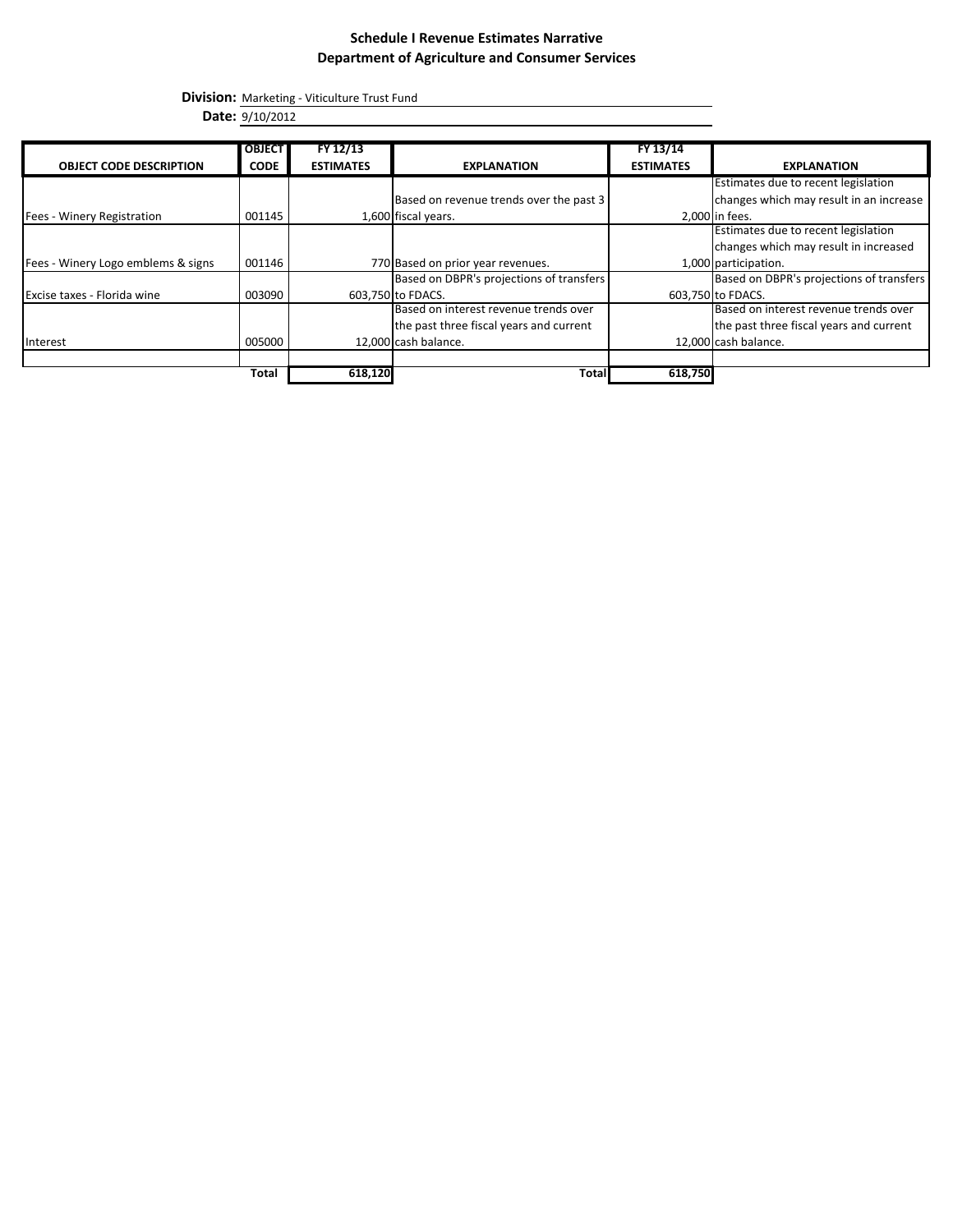### DEPARTMENT OF AGRICULTURE AND CONSUMER SERVICES 5% TRUST FUND RESERVE CALCULATION

# **VITICULTURE TRUST FUND**

| <b>Total Revenues for Fiscal Year:</b>                                                                                                                                                                         | 618,120                      |
|----------------------------------------------------------------------------------------------------------------------------------------------------------------------------------------------------------------|------------------------------|
| Less Operating Transfer to DMS STW Contract: (Category 107040)<br>Less Operating Transfer to DMS Risk Insurance: (Category 103241)<br>Less Assessment on Investments<br>Less Service Charge to Generl Revenue: | 0<br>0<br>(594)<br>(24, 725) |
| Total Revenue Subject to 5% Reserve Calculation                                                                                                                                                                | 592,801                      |
| Multiplied by 5%                                                                                                                                                                                               | 5.00%                        |
| Total 5% Reserve                                                                                                                                                                                               | 29.640                       |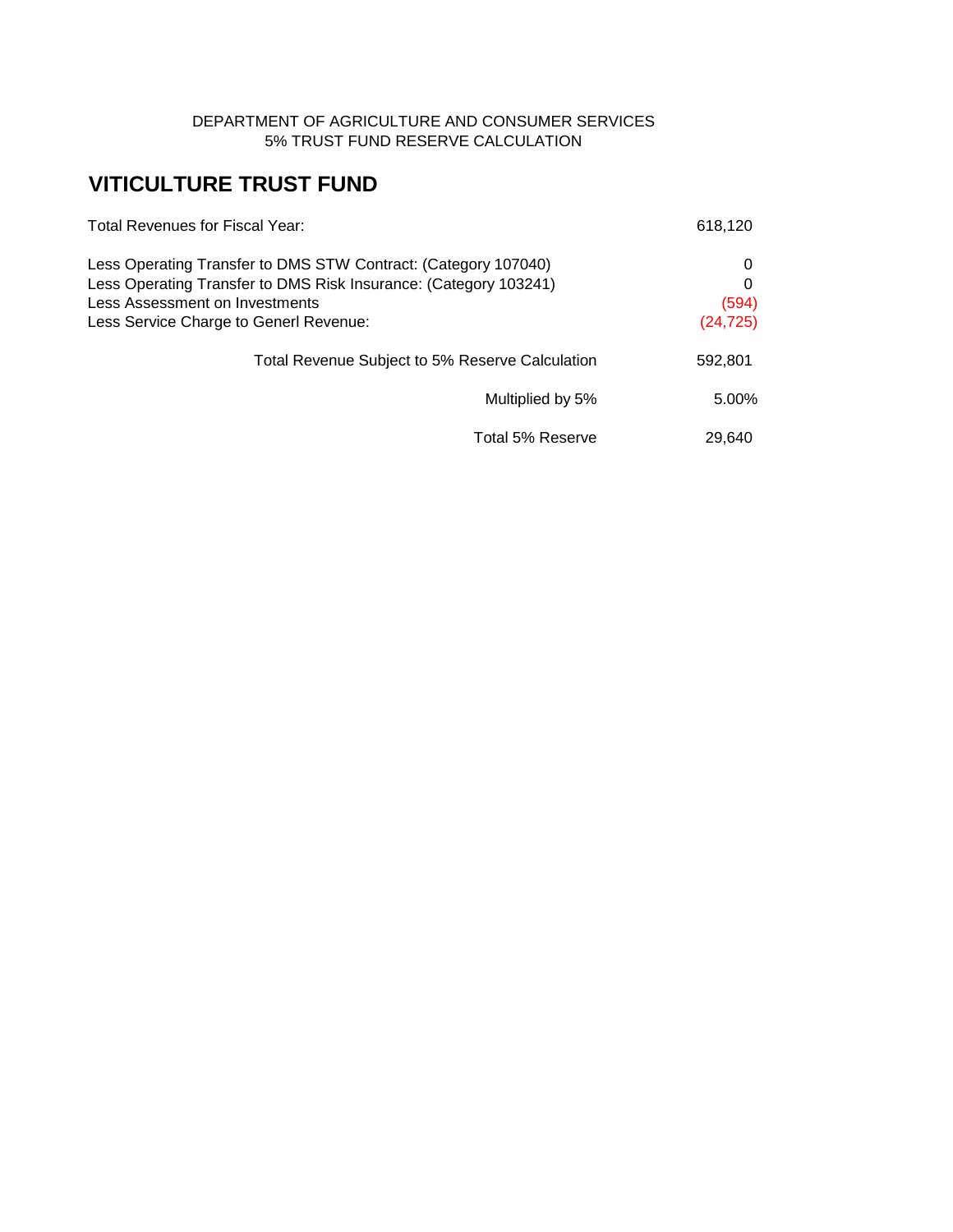### **Executive Office of the Governor Inter-Agency Transfers Reported on Schedule I**

#### **Agency Name Department of Agriculture & Consumer Services**

List all transfers totaling \$100,000 or more. Provide the applicable agency name and fund number, the transfer category used, and the amount of the transfer for each of the fiscal years indicated, as well as the name and phone number of the person at the other agency who confirmed the amount of the transfer. If transferred in/out to the General Revenue Fund, do not include on this form; however, on Schedule I be sure to include "To GR" or "From GR" in the description field.

| <b>Fund Name and Number:</b>                                                                          | Viticulture TF (2773)       |                          |                          |                                 |                       |
|-------------------------------------------------------------------------------------------------------|-----------------------------|--------------------------|--------------------------|---------------------------------|-----------------------|
| <b>Transfers In</b><br>(Provide Agency and Fund Number Received From)                                 | <b>Transfer</b><br>Category | Amount<br>FY 11-12 (A01) | Amount<br>FY 12-13 (A02) | <b>Amount</b><br>FY 13-14 (A03) | <b>Confirmed By</b>   |
| DBPR 2022 - Alcoholic Beverage & Tobacco TF                                                           | 000300                      | \$534,840                | \$603,750                | \$603,750                       | Paula Crosby 717-1547 |
|                                                                                                       |                             |                          |                          |                                 |                       |
|                                                                                                       |                             |                          |                          |                                 |                       |
| <b>Transfers Out (Operating and Non-Operating)</b><br>(Provide Agency and Fund Number Transferred To) | <b>Transfer</b><br>Category |                          |                          |                                 |                       |
|                                                                                                       |                             |                          |                          |                                 |                       |
|                                                                                                       |                             |                          |                          |                                 |                       |
|                                                                                                       |                             |                          |                          |                                 |                       |

*Office of Policy and Budget - July 2012*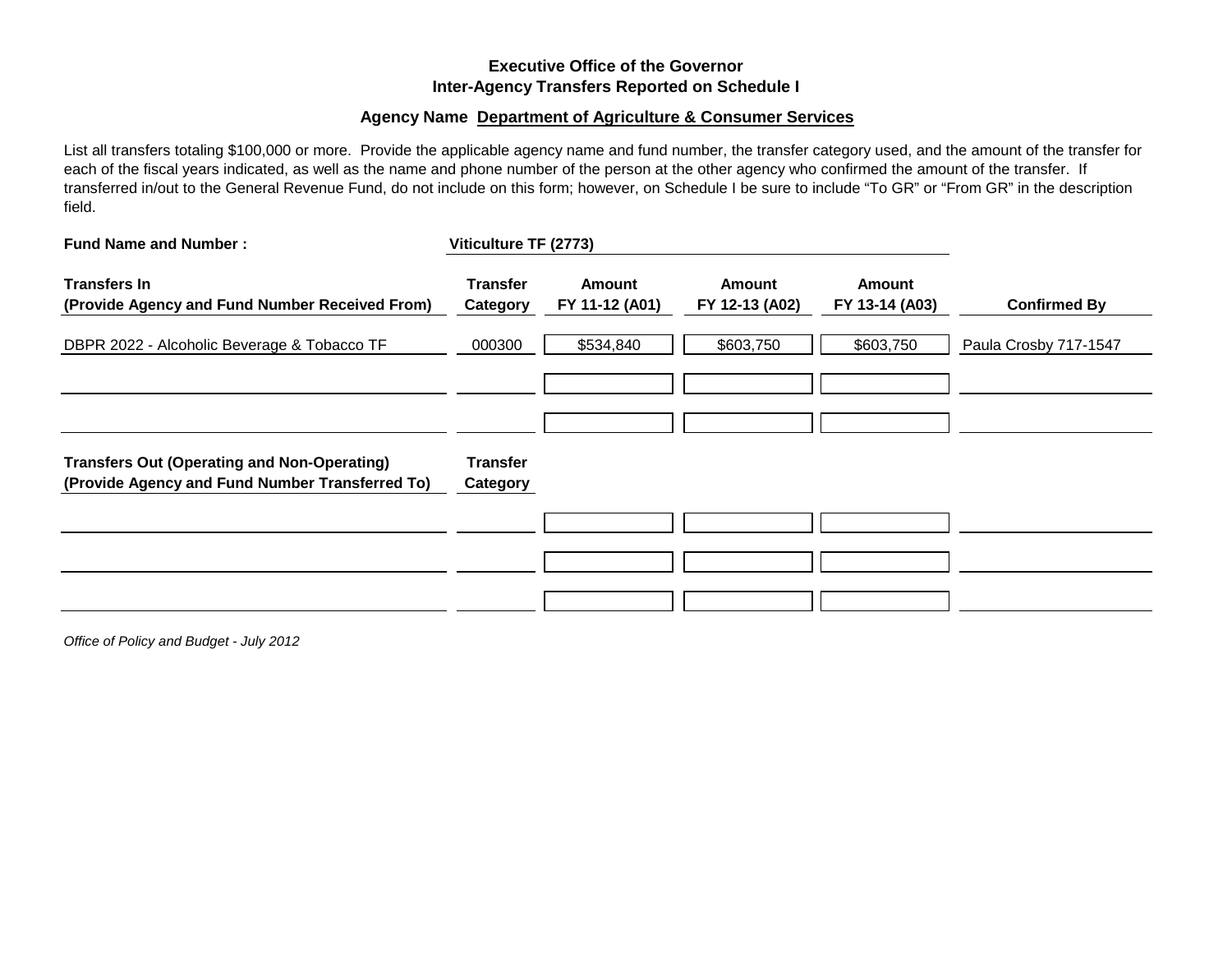## **SCHEDULE IC: RECONCILIATION OF UNRESERVED FUND BALANCE**

| <b>Trust Fund Title:</b>                             | Department of Agriculture and Consumer Services<br>Viticulture TF |                             |                                   |  |  |
|------------------------------------------------------|-------------------------------------------------------------------|-----------------------------|-----------------------------------|--|--|
| <b>Budget Entity:</b><br><b>LAS/PBS Fund Number:</b> | 2773<br>$(20-2-773001)$                                           |                             |                                   |  |  |
|                                                      | <b>Balance as of</b><br>6/30/2012                                 | SWFS*<br><b>Adjustments</b> | <b>Adjusted</b><br><b>Balance</b> |  |  |
| <b>Chief Financial Officer's (CFO) Cash Balance</b>  | 34,232.30 (A)                                                     |                             | 34,232.30                         |  |  |
| ADD: Other Cash (See Instructions)                   | $100.00$ (B)                                                      |                             | 100.00                            |  |  |
| ADD: Investments                                     | 555,847.72 (C)                                                    |                             | 555,847.72                        |  |  |
| ADD: Outstanding Accounts Receivable                 | $50,432.71$ (D)                                                   |                             | 50,432.71                         |  |  |
|                                                      | $\overline{0.00}$ (E)                                             |                             | 0.00                              |  |  |
| <b>Total Cash plus Accounts Receivable</b>           | 640,612.73 (F)                                                    | 0.00                        | 640, 612. 73                      |  |  |
| LESS Allowances for Uncollectibles                   | $0.00$ (G)                                                        |                             | 0.00                              |  |  |
| LESS Approved "A" Certified Forwards                 | 35,604.95 (H)                                                     |                             | 35,604.95                         |  |  |
| Approved "B" Certified Forwards                      | $78,695.72$ (H)                                                   |                             | 78,695.72                         |  |  |
| Approved "FCO" Certified Forwards                    | $\overline{0.00}$ (H)                                             |                             | 0.00                              |  |  |
| LESS: Other Accounts Payable (Nonoperating)          | 7,473.19 (I)                                                      |                             | 7,473.19                          |  |  |
| LESS: $\qquad \qquad$                                | $0.00$ (J)                                                        |                             | 0.00                              |  |  |
| <b>Unreserved Fund Balance, 07/01/12</b>             | 518,838.87 (K)                                                    | 0.00                        | 518,838.87                        |  |  |

**\*\* This amount should agree with Line I, Section IV of the Schedule I for the most recent completed fiscal year and Line A for the following year.**

*Office of Policy and Budget - August 2012*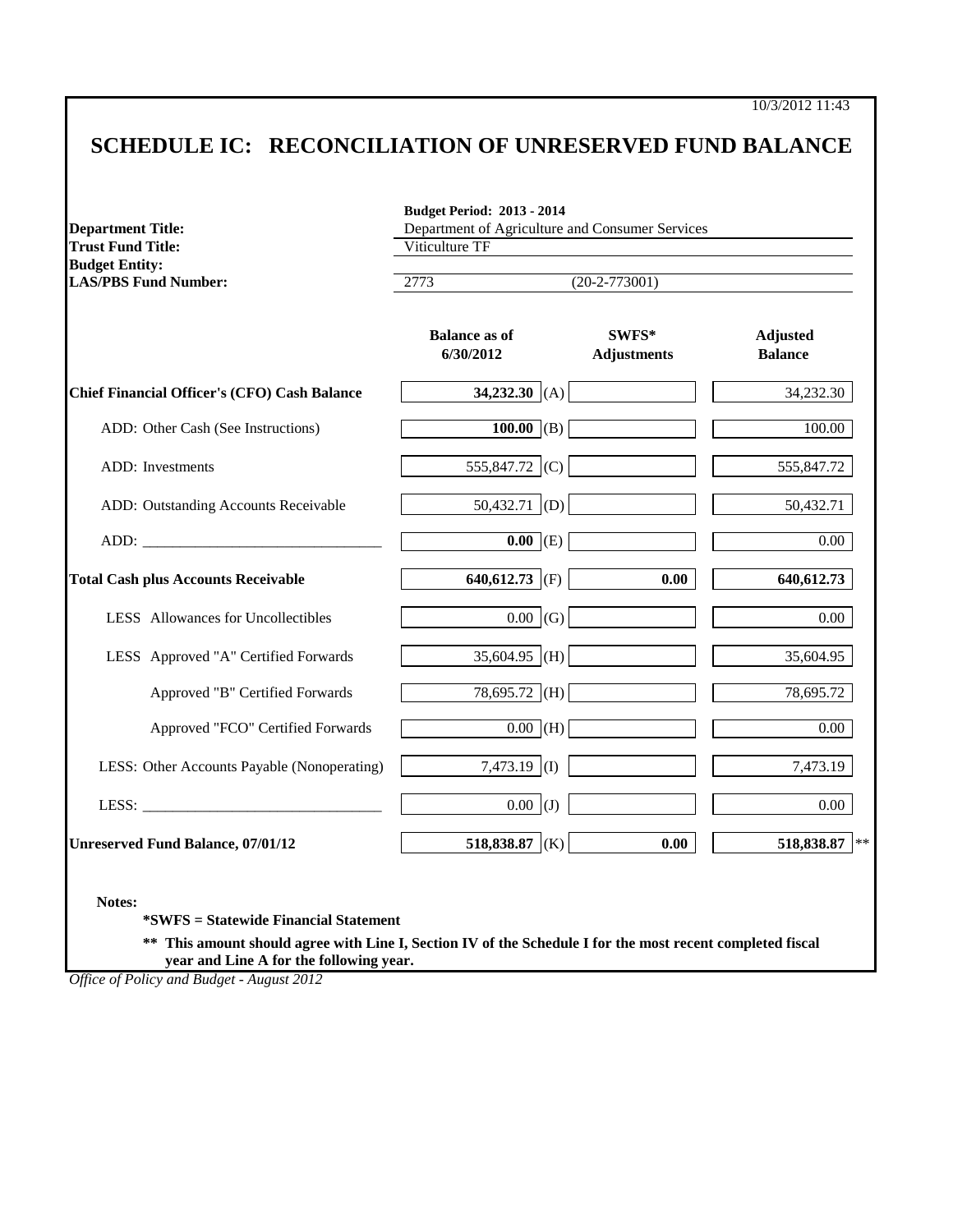## **RECONCILIATION: BEGINNING TRIAL BALANCE TO SCHEDULE I and IC**

| <b>Department Title:</b>                      |                         | <b>Department of Agriculture and Consumer Servic</b>                 |                     |  |
|-----------------------------------------------|-------------------------|----------------------------------------------------------------------|---------------------|--|
| <b>Trust Fund Title:</b>                      | <b>Viticulture TF</b>   |                                                                      |                     |  |
| <b>LAS/PBS Fund Number:</b>                   | 2773<br>$(20-2-773001)$ |                                                                      |                     |  |
| <b>BEGINNING TRIAL BALANCE:</b>               |                         |                                                                      |                     |  |
|                                               |                         | <b>Total Fund Balance Per FLAIR Trial Balance, 07/01/12</b>          |                     |  |
|                                               |                         | Total all GLC's 5XXXX for governmental funds;                        | 597,534.59<br>(A)   |  |
|                                               |                         | GLC 539XX for proprietary and fiduciary funds                        |                     |  |
|                                               |                         | <b>Subtract Nonspendable Fund Balance (GLC 56XXX)</b>                | $0.00$ (B)          |  |
|                                               |                         | <b>Add/Subtract Statewide Financial Statement (SWFS)Adjustments:</b> |                     |  |
|                                               |                         | SWFS Adjustment # and Description                                    | $0.00$ (C)          |  |
| SWFS Adjustment # and Description             |                         |                                                                      | 0.00<br>(C)         |  |
| <b>Add/Subtract Other Adjustment(s):</b>      |                         |                                                                      |                     |  |
|                                               |                         | Approved "B" Carry Forward (Encumbrances) per LAS/PBS                | (78, 695.72)<br>(D) |  |
|                                               |                         | Approved "C" Carry Forward Total (FCO) per LAS/PBS                   | 0.00<br>(D)         |  |
| A/P not C/F-Operating Categories              |                         |                                                                      | $0.00$ (D)          |  |
|                                               |                         |                                                                      | $0.00\,$<br>(D)     |  |
|                                               |                         |                                                                      | 0.00<br>(D)         |  |
|                                               |                         |                                                                      | 0.00<br>(D)         |  |
| ADJUSTED BEGINNING TRIAL BALANCE:             |                         |                                                                      | 518,838.87<br>(E)   |  |
| UNRESERVED FUND BALANCE, SCHEDULE IC (Line I) |                         |                                                                      | 518,838.87<br>(F)   |  |
| <b>DIFFERENCE:</b>                            |                         |                                                                      | $(G)*$<br>0.00      |  |
| *SHOULD EQUAL ZERO.                           |                         |                                                                      |                     |  |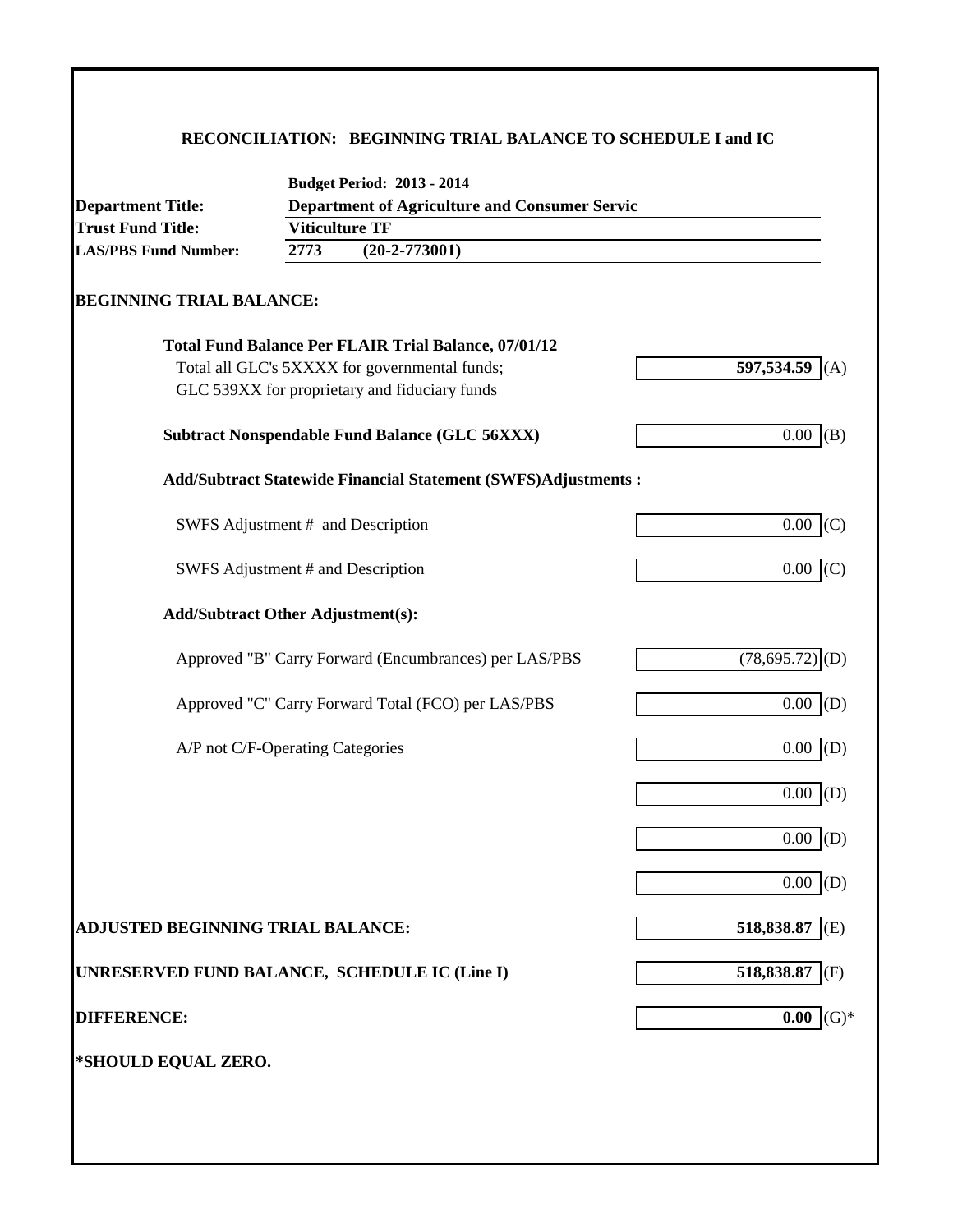## **Schedule I Narrative: Adjustments Florida Agricultural Promotional Campaign Trust Fund (2920)**

|                                                                             | Column<br>A01 |
|-----------------------------------------------------------------------------|---------------|
| Record the change in the Allowance for Doubtful Accounts included in Line A | (65)          |
| <b>Total A01 Adjustments (Section III)</b>                                  | (65)          |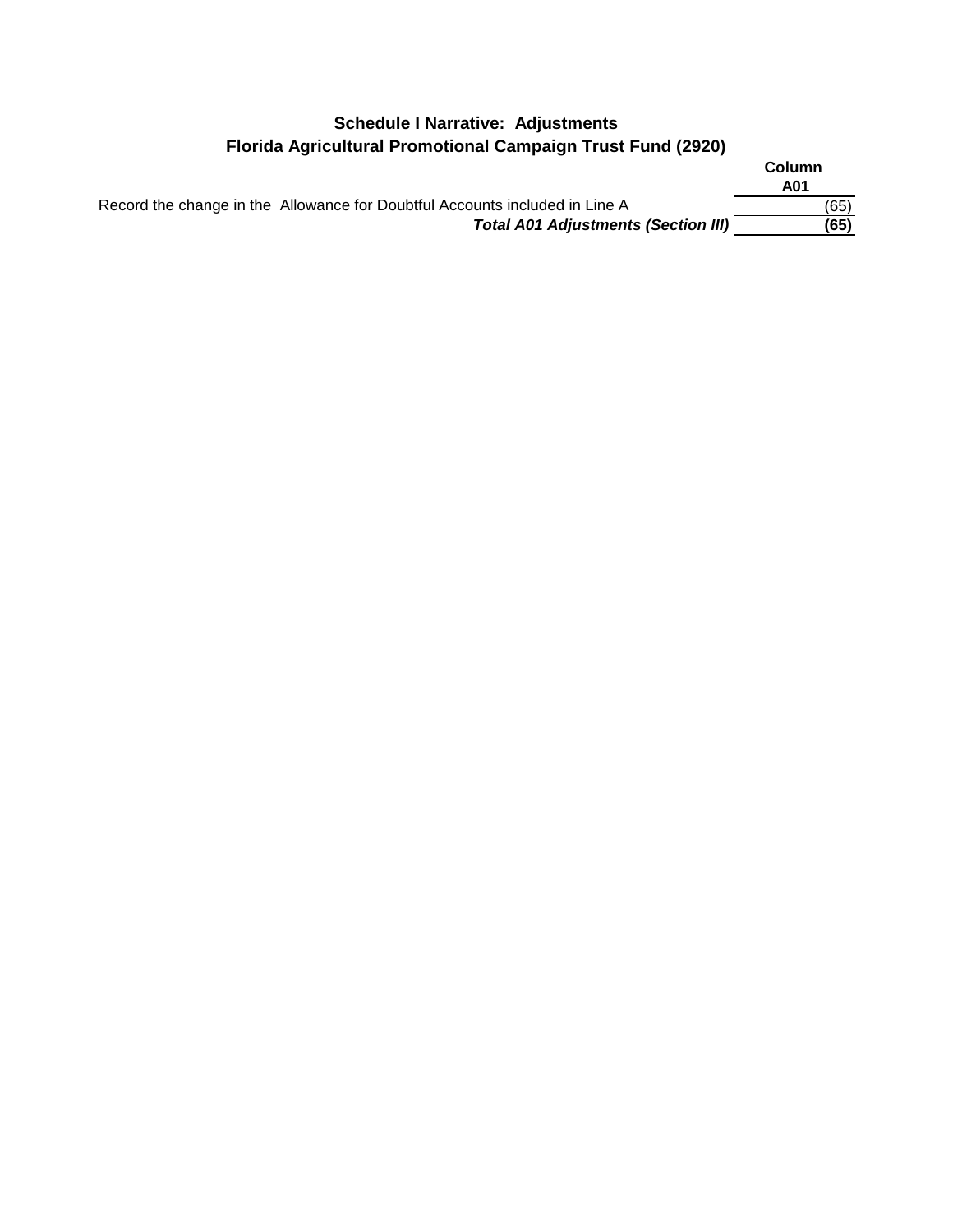#### **Schedule I Revenue Estimates Narrative Department of Agriculture and Consumer Services**

**Division:** Marketing - Florida Agricultural Promotional Campaign Trust Fund

**Date:** 9/10/2012

|                                    | <b>OBJECT</b> | FY 12/13         |                                            | FY 13/14         |                                              |
|------------------------------------|---------------|------------------|--------------------------------------------|------------------|----------------------------------------------|
| <b>OBJECT CODE DESCRIPTION</b>     | <b>CODE</b>   | <b>ESTIMATES</b> | <b>EXPLANATION</b>                         | <b>ESTIMATES</b> | <b>EXPLANATION</b>                           |
| Fees - FAPC (FL AG Promo Campaign) |               |                  | Anticipate increase due to Marketing       |                  |                                              |
| registrations                      | 001127        |                  | 35,750 efforts.                            |                  | 35,750 Estimates based on prior year.        |
|                                    |               |                  | Based on interest revenue trends over      |                  | Based on interest revenue trends over        |
|                                    |               |                  | the past three fiscal years and current    |                  | the past three fiscal years and current      |
| Interest                           | 005000        |                  | 8,500 cash balance.                        |                  | 8,000 cash balance.                          |
|                                    |               |                  | Based on prior year revenues with          |                  |                                              |
| Sale of Tee-shirts, pins, etc.     | 010484        |                  | 3,500 modest increase.                     |                  | 3,500 Estimates based on prior year.         |
|                                    |               |                  | Change in estimates based on prior         |                  |                                              |
| Sale of advertisments              | 010488        |                  | 20,000 fiscal year                         |                  | 20,000 Estimates based on prior year         |
|                                    |               |                  |                                            |                  |                                              |
|                                    |               |                  | Outside funds used to further enhance      |                  | <b>Outside funds used to further enhance</b> |
|                                    |               |                  | Fresh From Florida promotional             |                  | Fresh From Florida promotional               |
| Donations - Private sources        | 011005        |                  | 2,500 activities, based on 3 year average. |                  | 2,500 activities, based on 3 year average.   |
|                                    |               |                  | Publications are not being purchased as    |                  | Publications are not being purchased as      |
|                                    |               |                  | they are distributed in limited quantities |                  | they are distributed in limited quantities   |
| Reimb - Marketing Publications     | 018079        |                  | 0 free of charge.                          |                  | 0 free of charge.                            |
|                                    |               |                  |                                            |                  |                                              |
|                                    | Total         | 70,250           | Total                                      | 69,750           |                                              |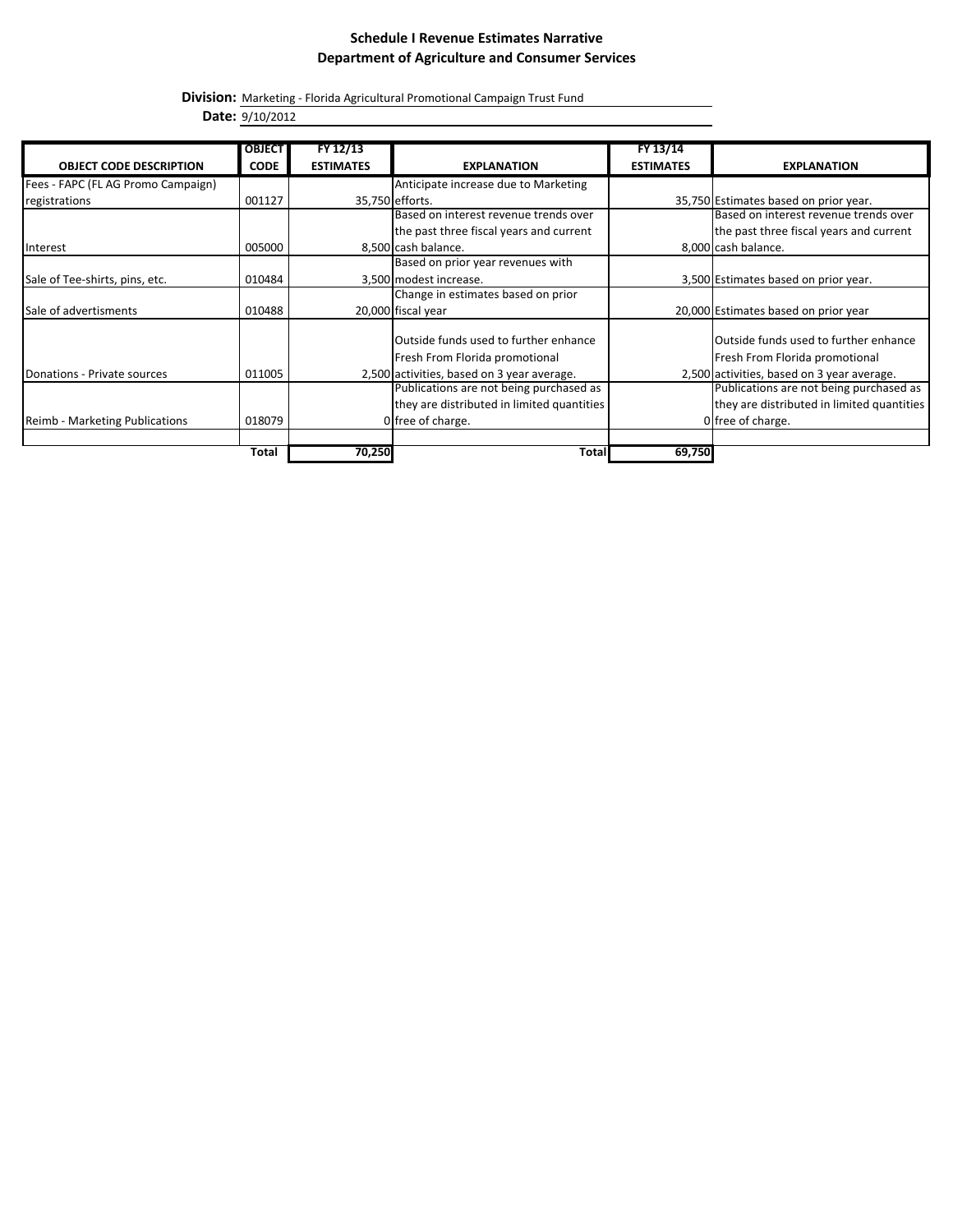### DEPARTMENT OF AGRICULTURE AND CONSUMER SERVICES 5% TRUST FUND RESERVE CALCULATION

# **FLA AGRIC PROMOTION CAMPAIGN TF**

| Total Revenues for Fiscal Year:                                                                                                                                                         | 70,250           |
|-----------------------------------------------------------------------------------------------------------------------------------------------------------------------------------------|------------------|
| Less Operating Transfer to DMS STW Contract: (Category 107040)<br>Less Operating Transfer to DMS Risk Insurance: (Category 103241)<br>Less Non-Operating Transfer to Administrative TF: | 0<br>(2,810)     |
| Less Service Charge to Generl Revenue:<br>Less Assessment on Investments                                                                                                                | (3,881)<br>(424) |
|                                                                                                                                                                                         |                  |
| Total Revenue Subject to 5% Reserve Calculation                                                                                                                                         | 63.135           |
| Multiplied by 5%                                                                                                                                                                        | 5.00%            |
| Total 5% Reserve                                                                                                                                                                        | 3.157            |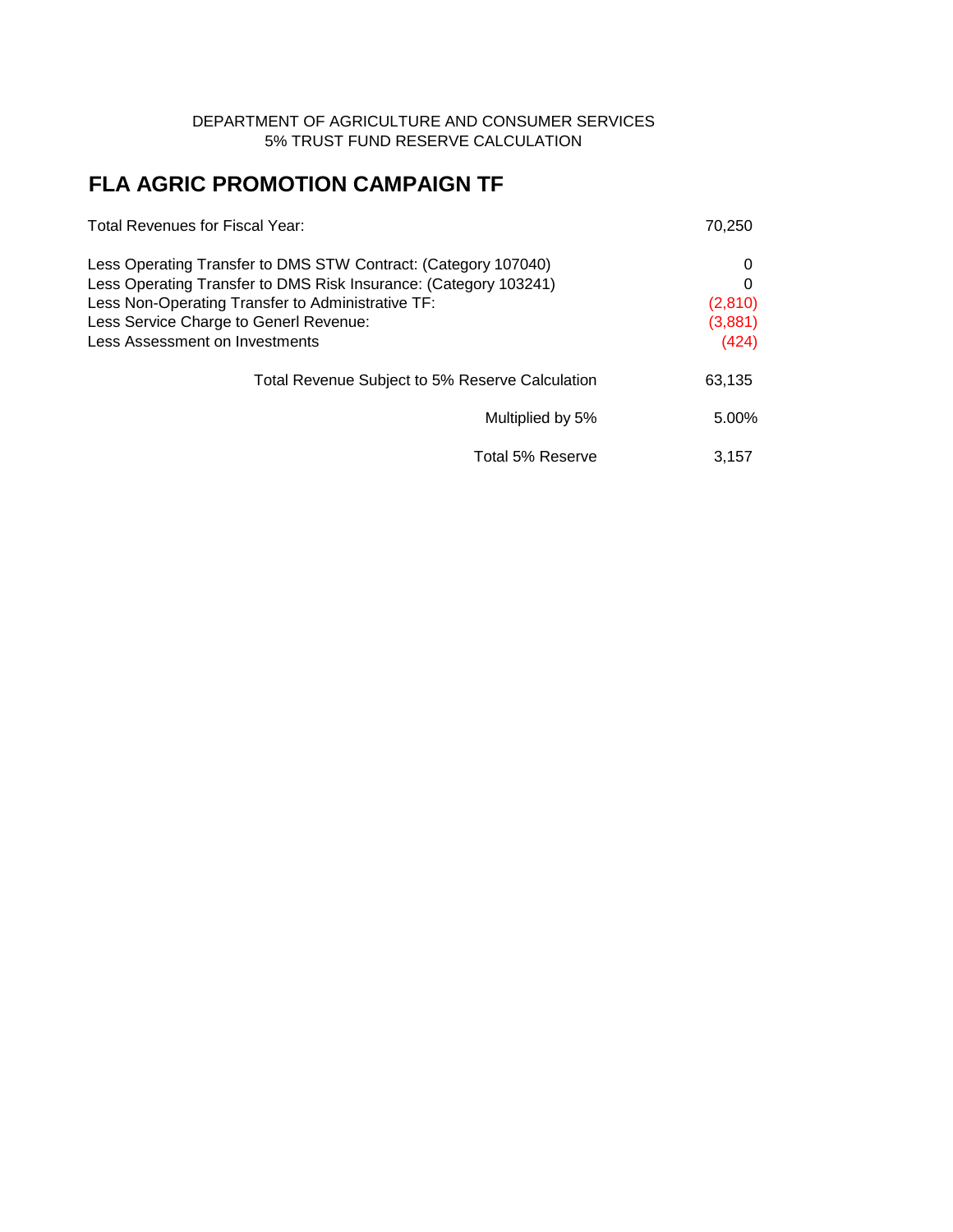10/3/2012 11:44

## **SCHEDULE IC: RECONCILIATION OF UNRESERVED FUND BALANCE**

| <b>Department Title:</b><br><b>Trust Fund Title:</b> | Department of Agriculture and Consumer Services<br>Florida Agricultural Promotional Campaign TF |                             |                                   |  |  |
|------------------------------------------------------|-------------------------------------------------------------------------------------------------|-----------------------------|-----------------------------------|--|--|
| <b>Budget Entity:</b><br><b>LAS/PBS Fund Number:</b> | 2920                                                                                            | $(50-2-920001)$             |                                   |  |  |
|                                                      | <b>Balance</b> as of<br>6/30/2012                                                               | SWFS*<br><b>Adjustments</b> | <b>Adjusted</b><br><b>Balance</b> |  |  |
| <b>Chief Financial Officer's (CFO) Cash Balance</b>  | 28,177.16 (A)                                                                                   |                             | 28,177.16                         |  |  |
| ADD: Other Cash (See Instructions)                   | $\overline{0.00}$ (B)                                                                           |                             | 0.00                              |  |  |
| ADD: Investments                                     | 340,897.53 (C)                                                                                  |                             | 340,897.53                        |  |  |
| ADD: Outstanding Accounts Receivable                 | 743.72 (D)                                                                                      |                             | 743.72                            |  |  |
|                                                      | $\overline{0.00}$ (E)                                                                           |                             | 0.00                              |  |  |
| <b>Total Cash plus Accounts Receivable</b>           | 369,818.41 (F)                                                                                  | 0.00                        | 369,818.41                        |  |  |
| LESS Allowances for Uncollectibles                   | 65.00 (G)                                                                                       |                             | 65.00                             |  |  |
| LESS Approved "A" Certified Forwards                 | $13,745.33$ (H)                                                                                 |                             | 13,745.33                         |  |  |
| Approved "B" Certified Forwards                      | 1,899.62 (H)                                                                                    |                             | 1,899.62                          |  |  |
| Approved "FCO" Certified Forwards                    | $\overline{0.00}$ (H)                                                                           |                             | 0.00                              |  |  |
| LESS: Other Accounts Payable (Nonoperating)          | (1)<br>607.77                                                                                   |                             | 607.77                            |  |  |
| LESS: Due to State Funds within Dept. (GL 35200      | $0.00$ (J)                                                                                      |                             | 0.00                              |  |  |
| <b>Unreserved Fund Balance, 07/01/12</b>             | 353,500.69 (K)                                                                                  | 0.00                        | 353,500.69<br>$\star$ :           |  |  |

**\*SWFS = Statewide Financial Statement** 

**\*\* This amount should agree with Line I, Section IV of the Schedule I for the most recent completed fiscal year and Line A for the following year.**

*Office of Policy and Budget - August 2012*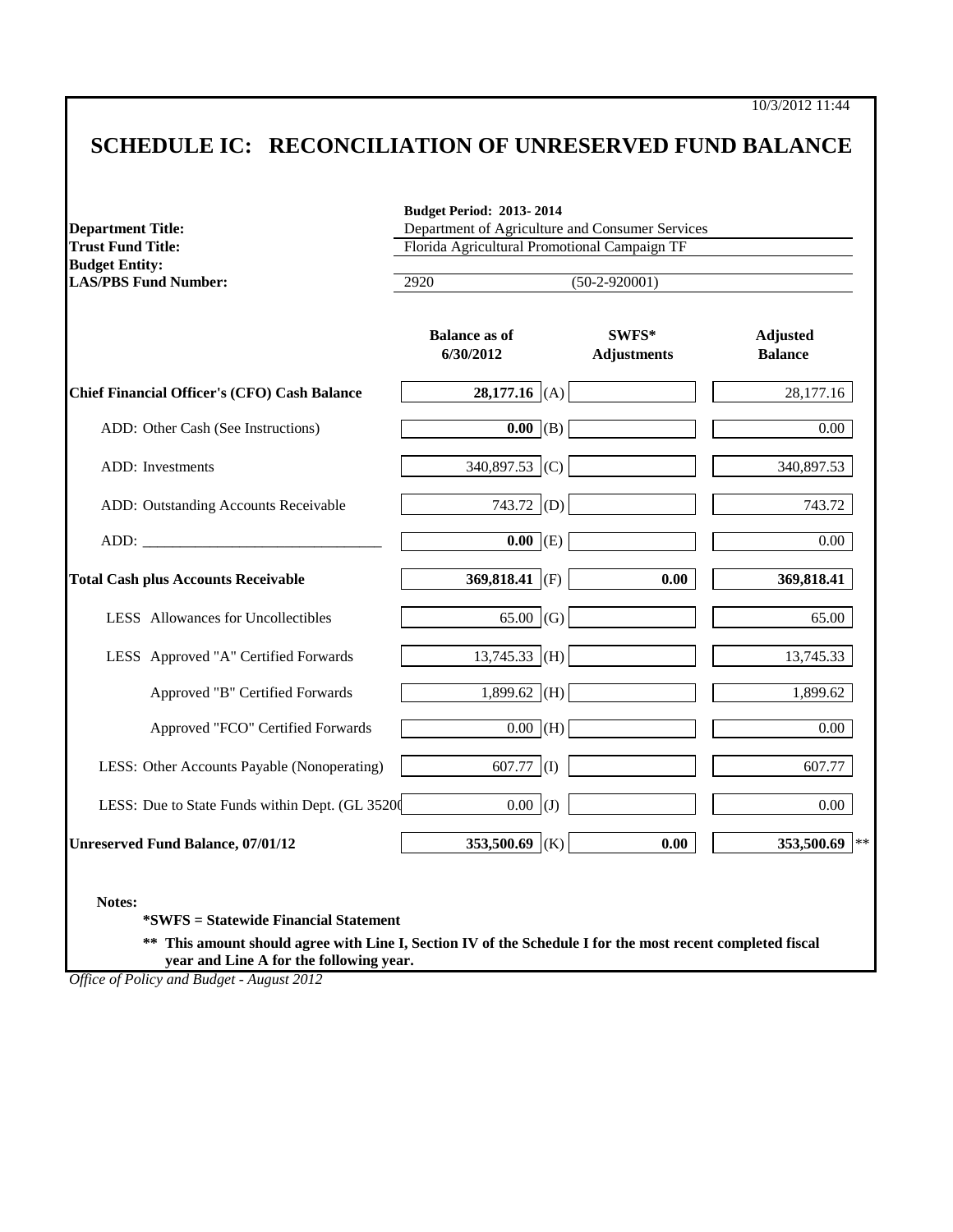## **RECONCILIATION: BEGINNING TRIAL BALANCE TO SCHEDULE I and IC**

| <b>Department Title:</b>                      |      | <b>Budget Period: 2013 - 2014</b><br><b>Department of Agriculture and Consumer Servic</b> |                             |
|-----------------------------------------------|------|-------------------------------------------------------------------------------------------|-----------------------------|
| <b>Trust Fund Title:</b>                      |      | Florida Agricultural Promotional Campaign TF                                              |                             |
| <b>LAS/PBS Fund Number:</b>                   | 2920 | $(50-2-920001)$                                                                           |                             |
| <b>BEGINNING TRIAL BALANCE:</b>               |      |                                                                                           |                             |
|                                               |      | <b>Total Fund Balance Per FLAIR Trial Balance, 07/01/12</b>                               |                             |
|                                               |      | Total all GLC's 5XXXX for governmental funds;                                             | 355,400.31 (A)              |
|                                               |      | GLC 539XX for proprietary and fiduciary funds                                             |                             |
|                                               |      | <b>Subtract Nonspendable Fund Balance (GLC 56XXX)</b>                                     | 0.00<br>(B)                 |
|                                               |      | <b>Add/Subtract Statewide Financial Statement (SWFS)Adjustments:</b>                      |                             |
| SWFS Adjustment # and Description             |      |                                                                                           | 0.00<br>(C)                 |
| SWFS Adjustment # and Description             |      |                                                                                           | $0.00$ (C)                  |
| <b>Add/Subtract Other Adjustment(s):</b>      |      |                                                                                           |                             |
|                                               |      | Approved "B" Carry Forward (Encumbrances) per LAS/PBS                                     | $(1,899.62)$ <sup>(D)</sup> |
|                                               |      | Approved "C" Carry Forward Total (FCO) per LAS/PBS                                        | 0.00<br>(D)                 |
| A/P not C/F-Operating Categories              |      |                                                                                           | 0.00<br>(D)                 |
|                                               |      |                                                                                           | $0.00$ (D)                  |
|                                               |      |                                                                                           | 0.00<br>(D)                 |
|                                               |      |                                                                                           | 0.00<br>(D)                 |
| ADJUSTED BEGINNING TRIAL BALANCE:             |      |                                                                                           | 353,500.69 (E)              |
| UNRESERVED FUND BALANCE, SCHEDULE IC (Line I) |      |                                                                                           | 353,500.69 (F)              |
| <b>DIFFERENCE:</b>                            |      |                                                                                           | $(G)*$<br>0.00              |
| *SHOULD EQUAL ZERO.                           |      |                                                                                           |                             |
|                                               |      |                                                                                           |                             |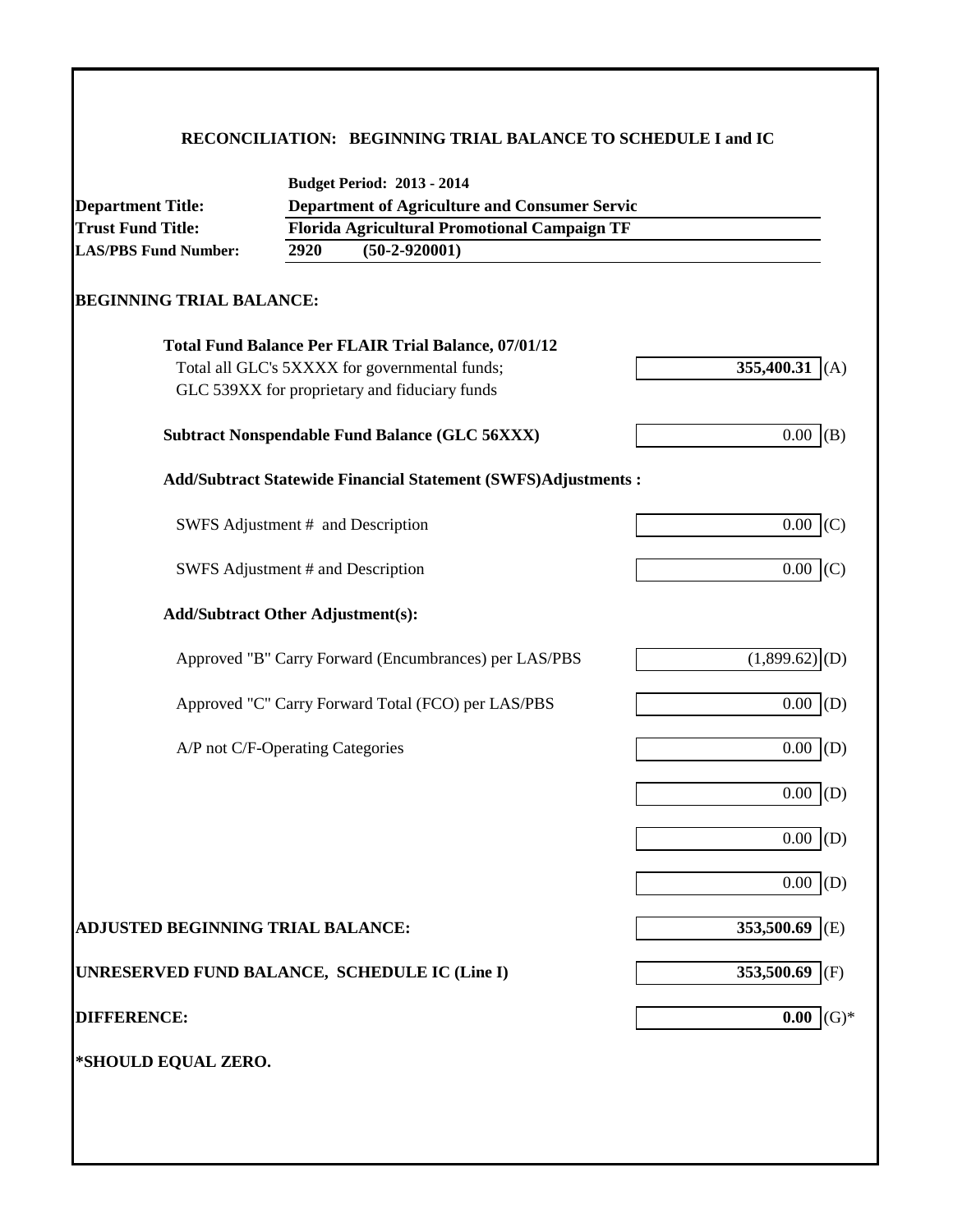## **Schedule I Narrative: Adjustments Conservation and Recreation Lands Trust Fund (2931)**

|                                                                                      | Column<br>A01 |
|--------------------------------------------------------------------------------------|---------------|
| Reverse prior year A/P not certified forward, but included in Line A (and in Line D) | 9.672         |
| Adjust the reserve for FCO included in Line A                                        | (43,091)      |
| Exclude Compensated Absences Liability included in Line A                            | 12,779        |
| Record September 2011 reversions of FY 10-11 appropriations                          | 39,294        |
| Rounding                                                                             |               |
| Reverse prior year CF Encumbrances not reserved in prior year                        | (54, 731)     |
| SWFS Adjustement (Post Closing Entry # 17)                                           | (3,555)       |
| <b>Total A01 Adjustments (Section III)</b>                                           | (39, 626)     |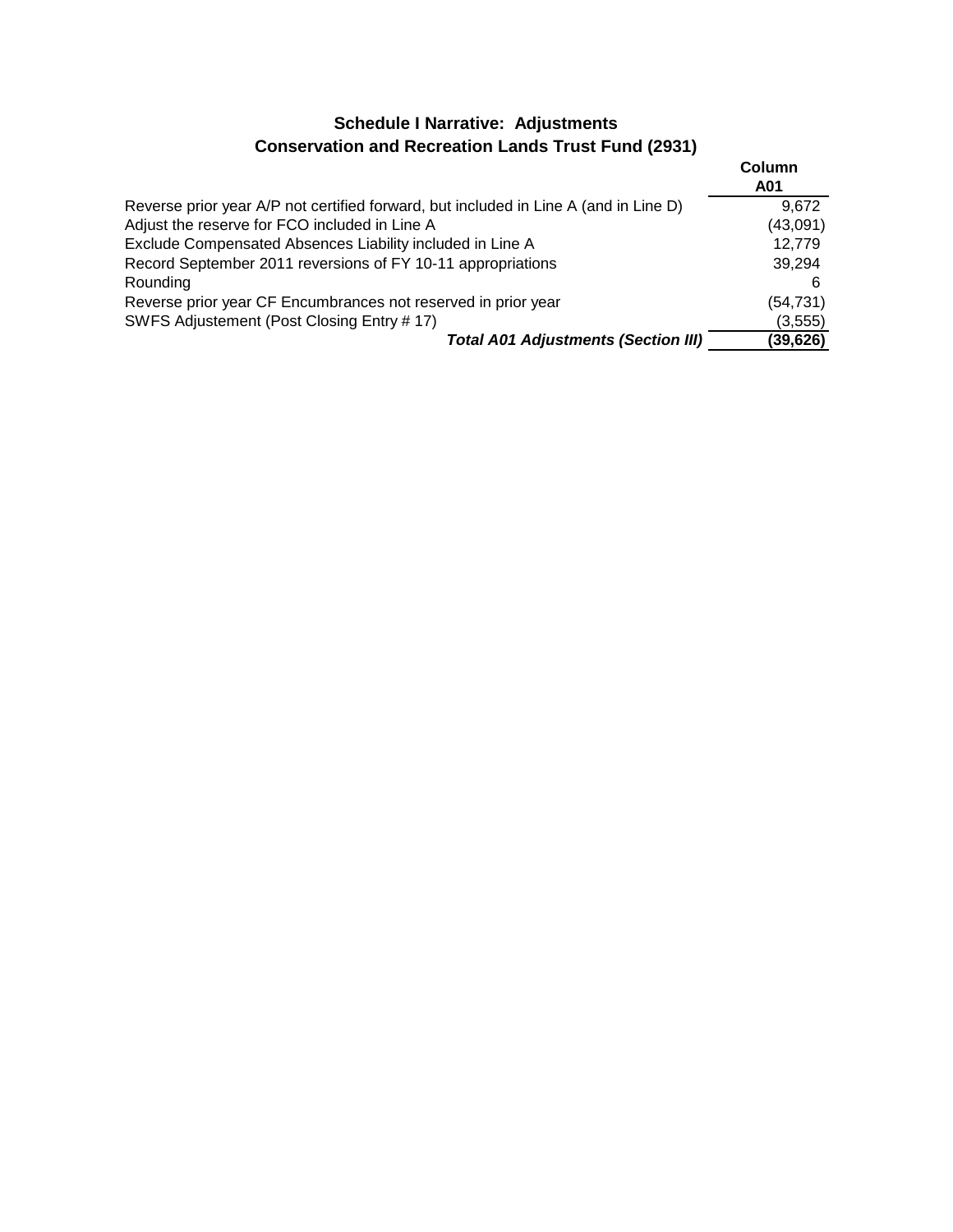### **Schedule I Revenue Estimates Narrative Department of Agriculture and Consumer Services**

**Division:** Florida Forest Service - Conservation and Recreational Lands Trust Fund

**Date:** 9/10/2012

|                                | <b>OBJECT</b> | FY 12/13         |                                                                                                                         | FY 13/14         |                                         |
|--------------------------------|---------------|------------------|-------------------------------------------------------------------------------------------------------------------------|------------------|-----------------------------------------|
| <b>OBJECT CODE DESCRIPTION</b> | <b>CODE</b>   | <b>ESTIMATES</b> | <b>EXPLANATION</b>                                                                                                      | <b>ESTIMATES</b> | <b>EXPLANATION</b>                      |
|                                |               |                  | Based on interest revenue trends over                                                                                   |                  | Based on interest revenue trends over   |
|                                |               |                  | the past three fiscal years and current                                                                                 |                  | the past three fiscal years and current |
| Interest                       | 005000        |                  | 75,000 cash balance.                                                                                                    |                  | 75,000 cash balance.                    |
| <b>Transfers from DEP</b>      | 015033        |                  | Amount estimated by DEP based on<br>amount of acreage managed and<br>14,678,468 availability of CARL funds (GAA 1603A). |                  | 14,678,468 Based on FY 12-13 estimate.  |
| Refunds Misc.                  | 018003        |                  | 1,000 Based on 3 year average.                                                                                          |                  | 1,000 Based on 3 year average.          |
|                                |               |                  |                                                                                                                         |                  |                                         |
|                                | Total         | 14,754,468       | <b>Total</b>                                                                                                            | 14,754,468       |                                         |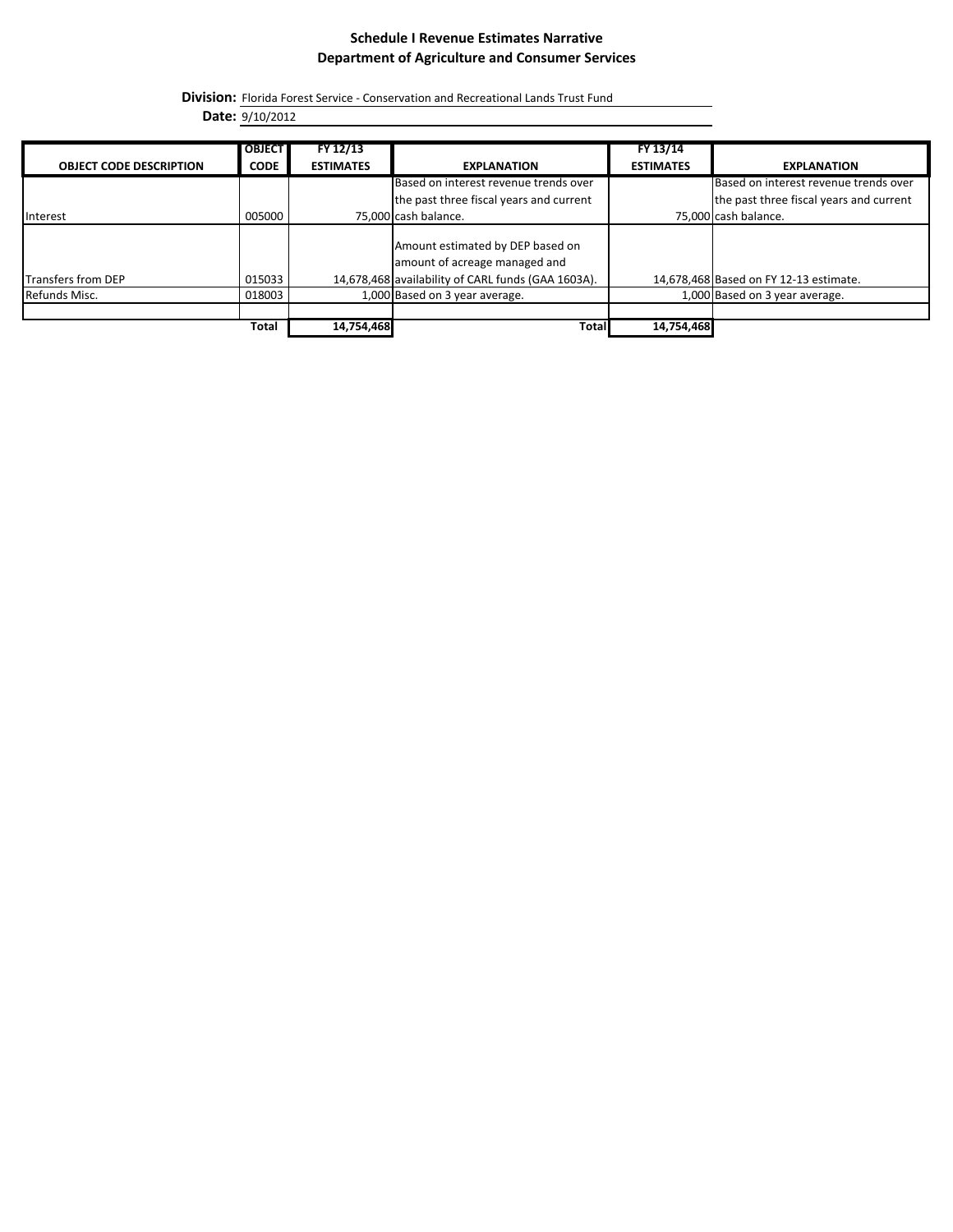### DEPARTMENT OF AGRICULTURE AND CONSUMER SERVICES 5% TRUST FUND RESERVE CALCULATION

# **CONSERVATION/RECREATION LANDS TF (CARL)**

| Total Revenues for Fiscal Year:                                  | 14,754,468 |  |
|------------------------------------------------------------------|------------|--|
| Less Operating Transfer to DMS STW Contract: (Category 107040)   | (69, 718)  |  |
| Less Operating Transfer to DMS Risk Insurance: (Category 103241) | (377, 375) |  |
| Less Non-Operating Transfer to Administrative TF:                | (901, 477) |  |
| Less Non-Operating Transfer to AGMIC                             | (147, 469) |  |
| Less Non-Operating Transfer to DFS/Assessments on Investments:   | (6,000)    |  |
| Less Service Charge to Generl Revenue:                           | (3,763)    |  |
| Total Revenue Subject to 5% Reserve Calculation                  | 13,248,666 |  |
| Multiplied by 5%                                                 | 5.00%      |  |
| Total 5% Reserve                                                 | 662,433    |  |

### **NOT HOLDING 5% RESERVE DUE TO THE STATUS OF THE TRUST FUND**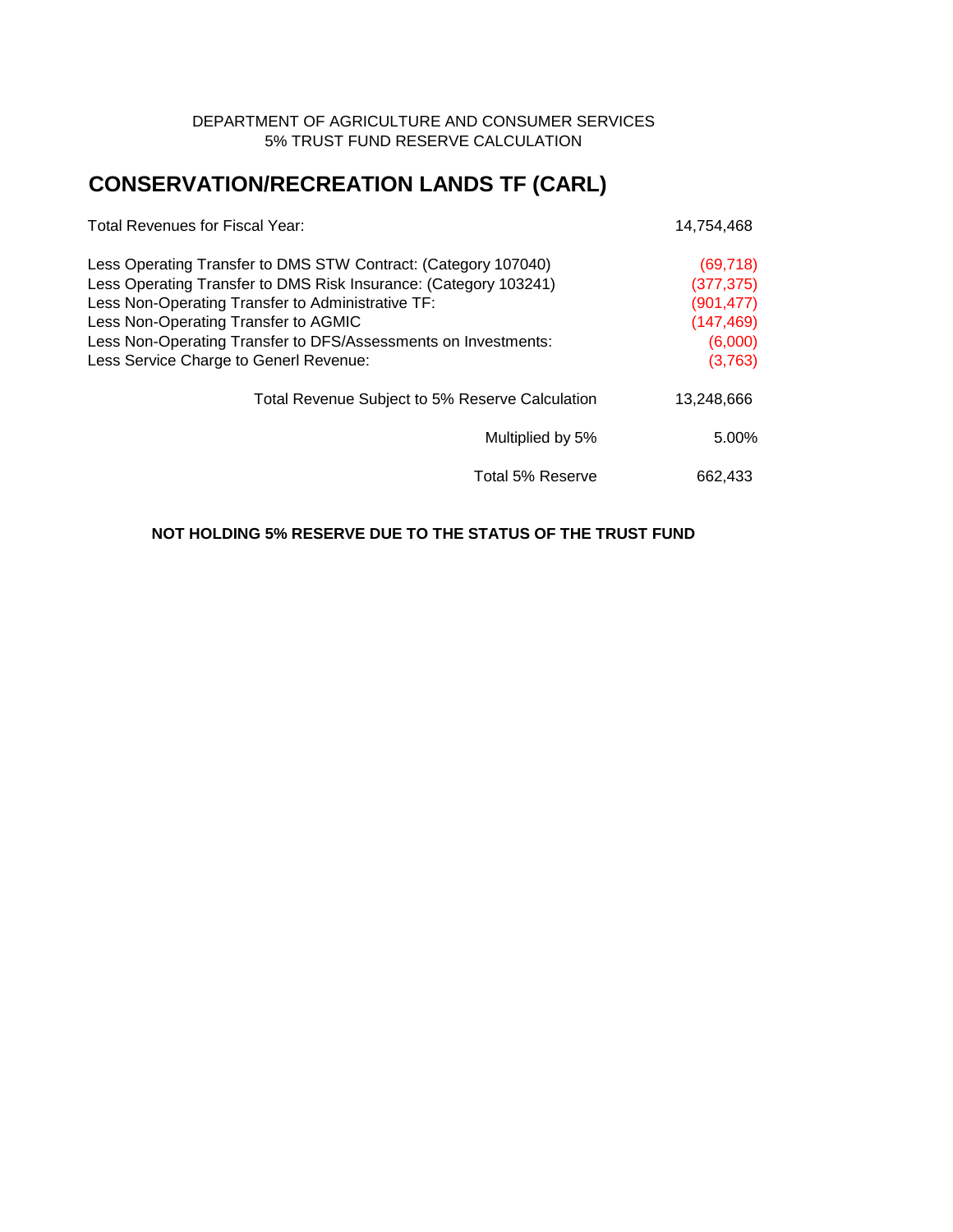## **SCHEDULE IC: RECONCILIATION OF UNRESERVED FUND BALANCE**

| <b>Department Title:</b><br><b>Trust Fund Title:</b>                                                                                                                                                                           | Conservation & Recreation Lands TF<br>$(20-2-931001)$<br>2931 |                             |                                   |
|--------------------------------------------------------------------------------------------------------------------------------------------------------------------------------------------------------------------------------|---------------------------------------------------------------|-----------------------------|-----------------------------------|
| <b>Budget Entity:</b><br><b>LAS/PBS Fund Number:</b>                                                                                                                                                                           |                                                               |                             |                                   |
|                                                                                                                                                                                                                                | <b>Balance as of</b><br>6/30/2012                             | SWFS*<br><b>Adjustments</b> | <b>Adjusted</b><br><b>Balance</b> |
| <b>Chief Financial Officer's (CFO) Cash Balance</b>                                                                                                                                                                            | 834,999.22 (A)                                                |                             | 834,999.22                        |
| ADD: Other Cash (See Instructions)                                                                                                                                                                                             | $\overline{0.00}$ (B)                                         |                             | 0.00                              |
| ADD: Investments                                                                                                                                                                                                               | 2,981,606.56 (C)                                              |                             | 2,981,606.56                      |
| ADD: Outstanding Accounts Receivable                                                                                                                                                                                           | 5,370.72 (D)                                                  |                             | 5,370.72                          |
| ADD: The contract of the contract of the contract of the contract of the contract of the contract of the contract of the contract of the contract of the contract of the contract of the contract of the contract of the contr | $\overline{0.00}$ (E)                                         |                             | 0.00                              |
| <b>Total Cash plus Accounts Receivable</b>                                                                                                                                                                                     | 3,821,976.50 (F)                                              | 0.00                        | 3,821,976.50                      |
| LESS Allowances for Uncollectibles                                                                                                                                                                                             | 0.00<br>(G)                                                   |                             | 0.00                              |
| LESS Approved "A" Certified Forwards                                                                                                                                                                                           | 318,346.65 (H)                                                |                             | 318,346.65                        |
| Approved "B" Certified Forwards                                                                                                                                                                                                | $247,192.50$ (H)                                              |                             | 247,192.50                        |
| Approved "FCO" Certified Forwards                                                                                                                                                                                              | $20,682.55$ (H)                                               |                             | 20,682.55                         |
| LESS: Other Accounts Payable (Nonoperating)                                                                                                                                                                                    | 1,529.54 (I)                                                  |                             | 1,529.54                          |
| LESS: SWFS Adjustments (Post 17)                                                                                                                                                                                               | (J)                                                           | 3,555.33                    | 3,555.33                          |
| <b>Unreserved Fund Balance, 07/01/12</b>                                                                                                                                                                                       | 3,234,225.26 (K)                                              | (3,555.33)                  | 3,230,669.93                      |

**Notes:**

**\*SWFS = Statewide Financial Statement** 

**\*\* This amount should agree with Line I, Section IV of the Schedule I for the most recent completed fiscal year and Line A for the following year.**

*Office of Policy and Budget - August 2012*